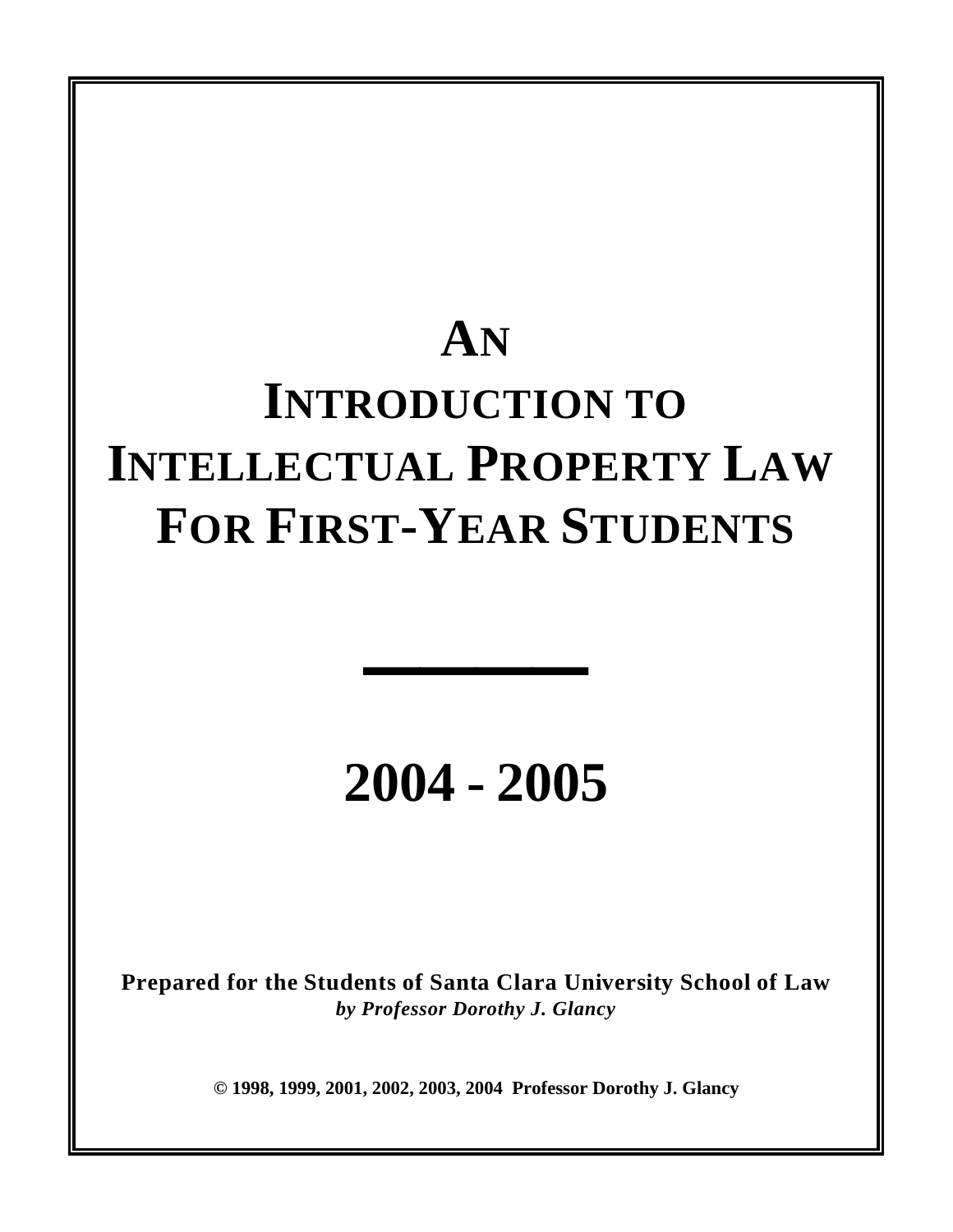2004 Edition. All Rights Reserved.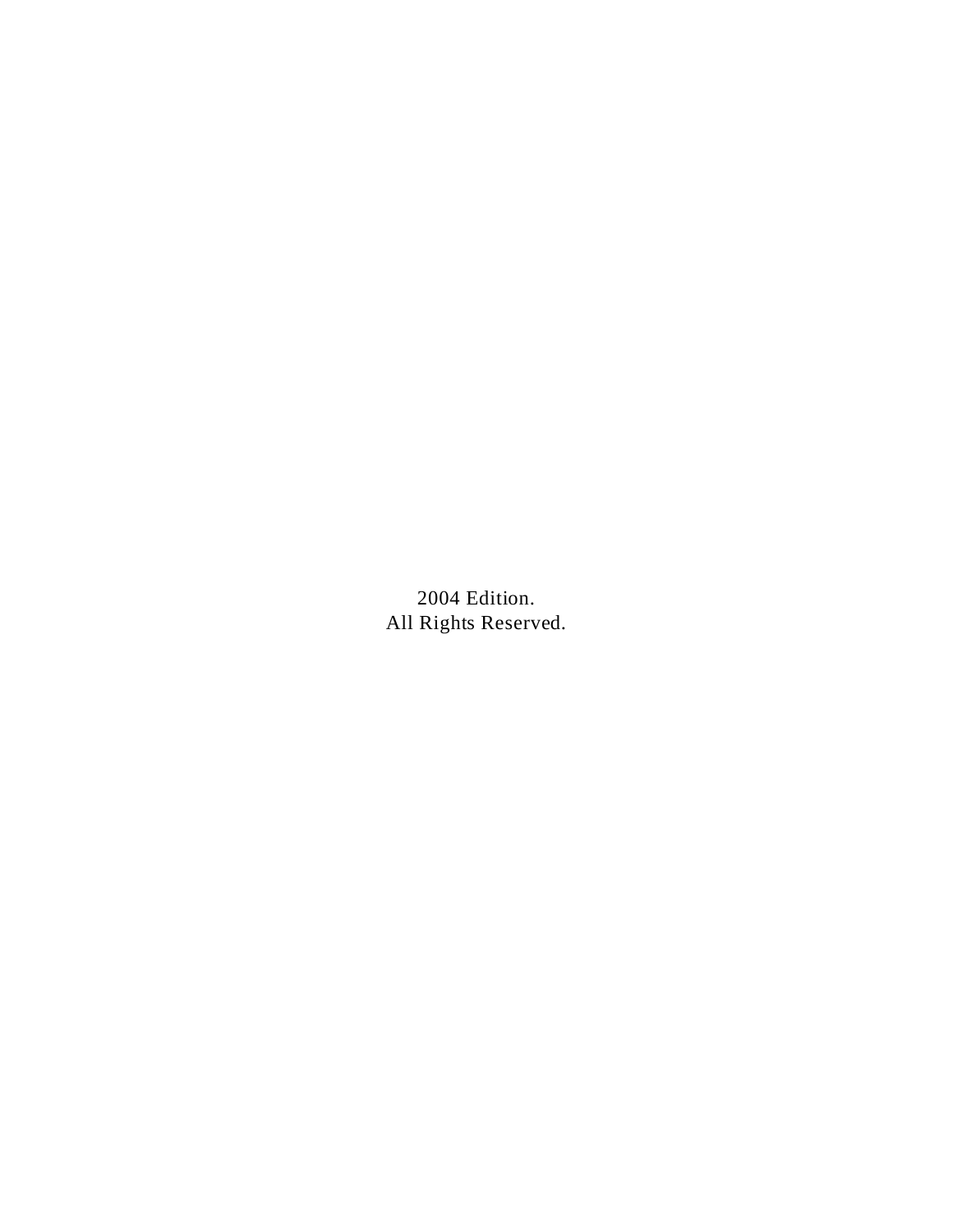# **AN INTRODUCTION TO INTELLECTUAL PROPERTY LAW**

# **TABLE OF CONTENTS**

| I. Intellectual Property Law in the United States                                                                                                                                         | $\mathbf{1}$                                                  |
|-------------------------------------------------------------------------------------------------------------------------------------------------------------------------------------------|---------------------------------------------------------------|
| A. Types of Intellectual Property<br>Patent<br>1.<br>2.<br>Copyright<br>3.<br>Trademark<br><b>Trade Secrets</b><br>4.<br>5.<br>Rights of Personality (Privacy Rights or Publicity Rights) | $\mathbf{1}$<br>$\mathbf{1}$<br>3<br>5<br>$\overline{7}$<br>8 |
| <b>B.</b> Ownership of Information                                                                                                                                                        | 10                                                            |
| <b>International News Service v. Associated Press</b><br>(Dissenting Opinions of Holmes, J. and Brandeis, J.)                                                                             | 10                                                            |
| C. Copyright and Creativity                                                                                                                                                               | 15                                                            |
| White-Smith Music Publishing Co. v. Apollo Co.<br>(Concurring opinion of Holmes, J)                                                                                                       | 15                                                            |
| Feist Publications, Inc. v. Rural Telephone Service Company, Inc.<br>(Copyright claims to information in telephone directory white pages)                                                 | 16                                                            |
| D. Copyright and Digital File Sharing                                                                                                                                                     | 22                                                            |
| Contributory Copyright Infringement - Thje Sony Betamax Decision                                                                                                                          | 22                                                            |
| In re: Aimster Copyright Litigation<br>(Both contributory and vicarious copyright liability)                                                                                              | 23                                                            |
| MGM Studios Inc. v. Grokster Ltd.<br>(Neither contributory nor vicarious copyright liability)                                                                                             | 29                                                            |
| <b>E. Trademarks as Property</b>                                                                                                                                                          | 39                                                            |
| DeGido v. West Group, Corp<br>(Trademark claim to "LAWOFFICES")                                                                                                                           | 39                                                            |
| Moseley v. V Secret Catalogue, Inc.<br>(Trademark dilution of Victoria's Secret's famous mark)                                                                                            | 45                                                            |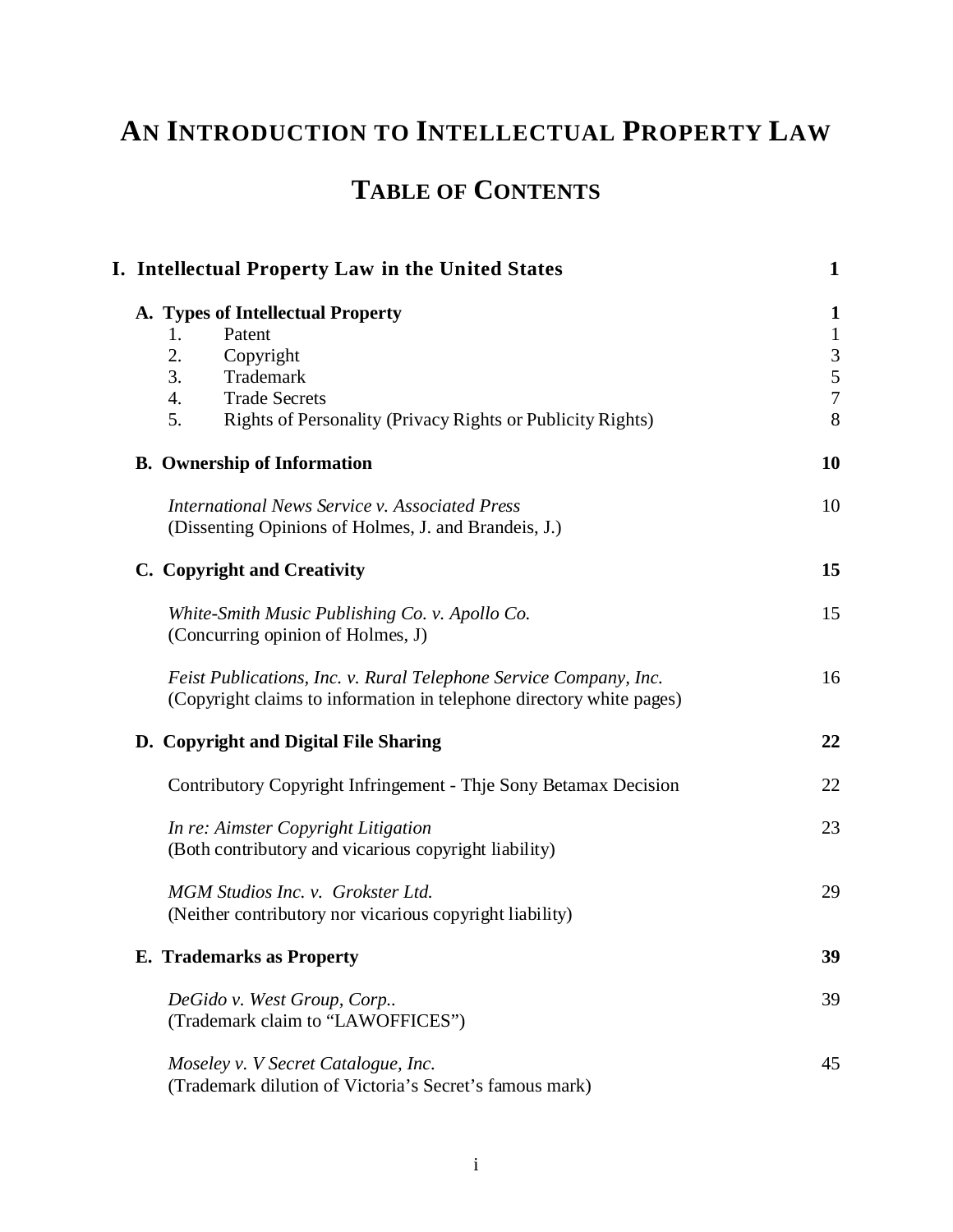|    | F. Persona as Property                                                                                                      | 51         |
|----|-----------------------------------------------------------------------------------------------------------------------------|------------|
|    | Midler v. Ford Motor Company<br>(Bette Midler's ownership of the sound of her voice singing<br>"Do you Want to Dance?")     | 51         |
|    | White v. Samsung Electronics America, Inc.<br>(Vanna White's ownership of her image as letter-turner on "Wheel of Fortune") | 53         |
|    | Hoffman v. Capital Cities/ABC<br>(Magazine use of altered photo that looks like Hoffman as "Tootsie")                       | 64         |
|    | ETW Corp. v. Jireh Publishing, Inc.<br>(Tiger woods' trademark and right of publicity claims against a "sports artixt")     | 66         |
|    | <b>G. Patenting Life</b>                                                                                                    | 73         |
|    | Diamond v. Chakrabarty<br>(Patents on living organisms)                                                                     | 73         |
|    | H. Property in Human Genetic Material                                                                                       | 80         |
|    | <b>Hecht v Superior Court</b><br>(Will contest over frozen sperm of deceased person)                                        | 80         |
|    | Kass v. Kass<br>(Rights regarding frozen pre-embryos when a couple divorces)                                                | 86         |
|    | In re Marriage of Whitten<br>(Divorcing couple's rights with regard to frozen embryos)                                      | 92         |
|    | <b>II. Intellectual Property Ownership</b>                                                                                  | 101        |
|    | A. Property Owned at Death                                                                                                  | <b>101</b> |
|    | Memphis Development Foundation v. Factors Etc., Inc.<br>(Did Elvis Presley's right of publicity die with him?)              | 101        |
| В. | <b>Co-ownership of Intellectual Property</b>                                                                                | 105        |
|    | Zuill v. Shanahan<br>(Co-ownership of the copyright to "Hooked on Phonics")                                                 | 105        |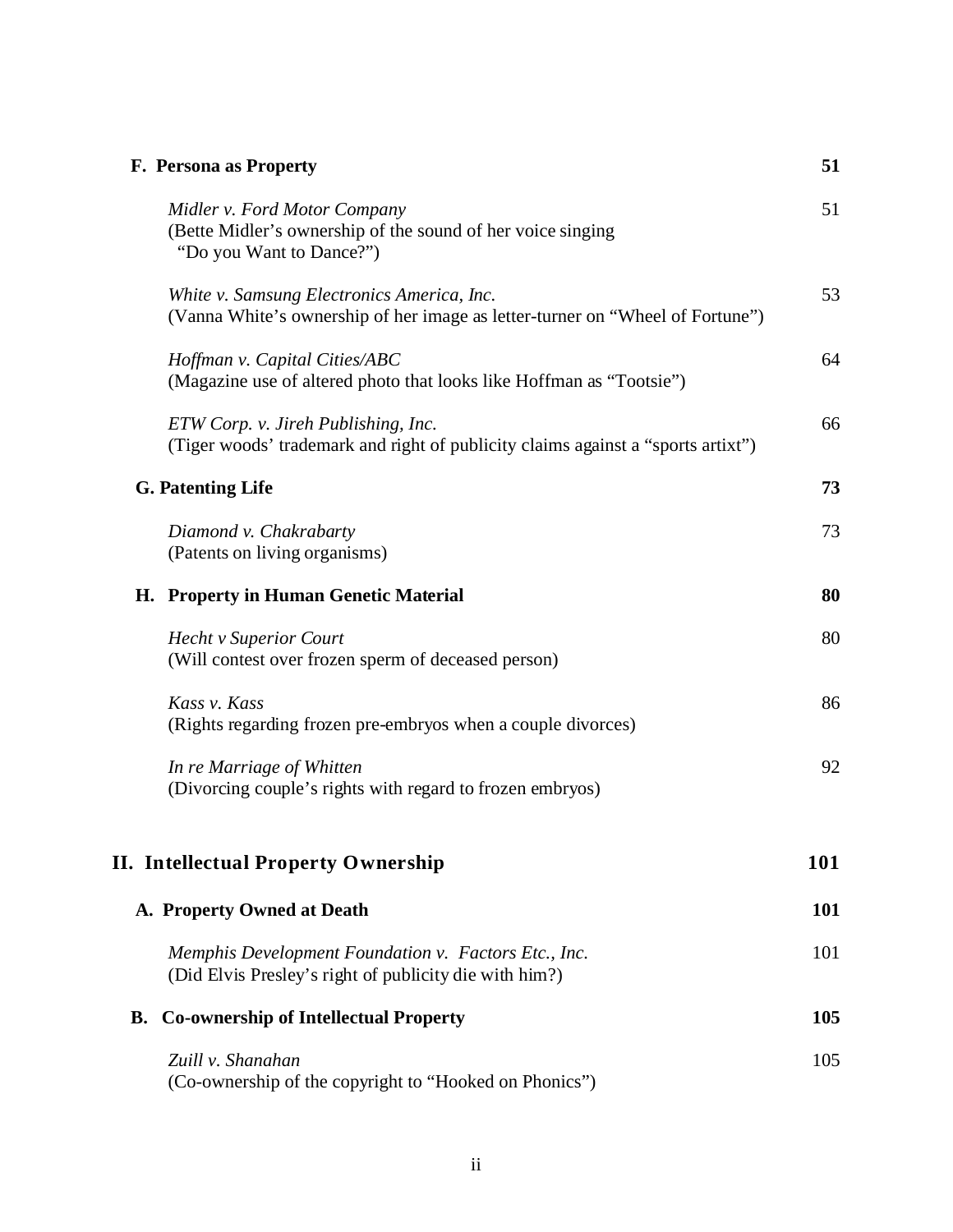| Brown v. Mojo Records<br>(Copyright co-ownership claims among ex-members of a band)                         | 109 |
|-------------------------------------------------------------------------------------------------------------|-----|
| Ethicon, Inc. v. United States Surgical Corporation<br>(Co-owner of a patent prevents infringement action.) | 112 |
| <b>III.</b> Patent Assignment Estoppel                                                                      | 119 |
| Diamond Scientific co. v. Ambico, Inc.<br>(Estoppel by Patent Assignment.compared with Estoppel by Deed.)   | 119 |
| IV. Registered Title to Intellectual Property<br><b>Contrasted With Recorded Land Titles</b>                | 126 |
| V. Intellectual Property Licenses                                                                           |     |
| VI. Regulatory Takings of Intellectual Property                                                             |     |
| Ruckelshaus v. Monsanto Company<br>(Government that takes trade secrets must pay just compensation.)        | 129 |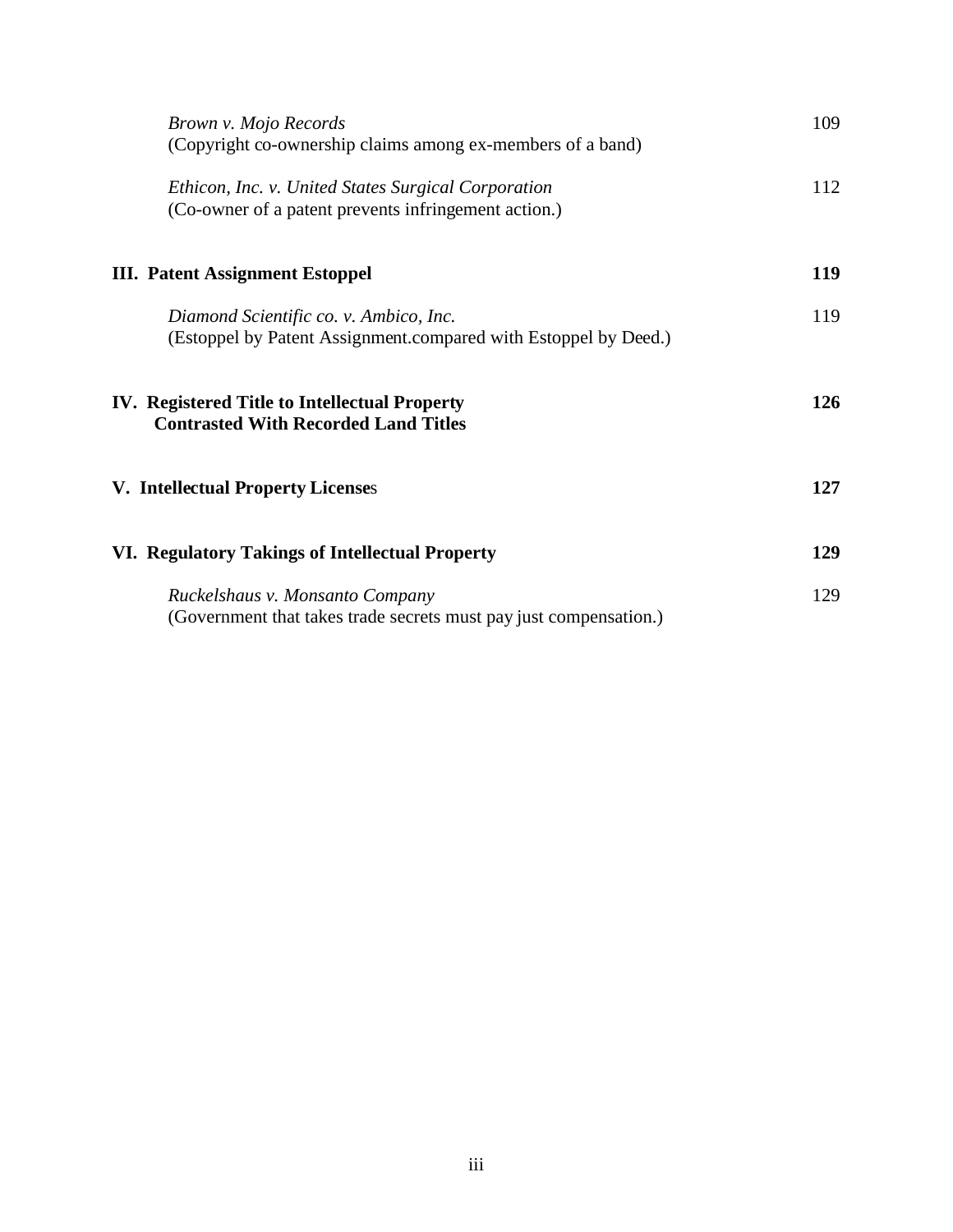## **I. INTELLECTUAL PROPERTY LAW IN THE UNITED STATES**

Intellectual Property is among the most interesting aspects of property law. Property rights to information, ideas and other products of human creativity raise many interesting issues for property lawyers. Some people believe that intellectual creations should not be property at all. Even those convinced that intellectual property is appropriately treated as property usually seek to limit intellectual property rights. As a result, intellectual property rights are usually time-restricted and sometimes even evanescent.

# **A. Types of Intellectual Property**

Modern intellectual property law in the United States is a mosaic of several different types of law. Within the field of property law intellectual property is considered a form of intangible property, which in turn is a form of personal property. The sources of intellectual property law are many and varied. State common law, federal statutes and constitutional law, all contribute to intellectual property law in the United States. Some intellectual property law comes from the United States Constitution. Much of intellectual property law is statutory. But common law concepts regarding the nature of property rights to information, ideas and even human personalities are also essential parts of intellectual property law. These materials provide an introduction to some of the basic property concepts fundamental to intellectual property law. Upper division courses at Santa Clara University School of Law afford a wide array of opportunities to study specific aspects of intellectual property law in greater depth.

Among the many facets of intellectual property law in the United States, the five most important forms of intellectual property are:

> Patent Copyright Trademark Trade Secrets Publicity Rights (also known as Rights of Privacy or Personality Rights)

Each is considered a distinct type of intangible personal property. The sections that follow briefly introduce these forms of intellectual property and outline some of the laws that govern them.

#### **1. Patent**

Article 1, Section 8 of the United States Constitution provides that "Congress shall have Power, . . . To Promote the Progress of Science and useful Arts, by securing for limited Times to Authors and Inventors the exclusive Right to their respective Writings and Discoveries . . ." Note that, although this clause (Article I, Section 8, clasue 8) is frequently referred to as "the Patent Clause," the Constitutional language does not contain the word, "patent," which came from British monopolies terminology. Enacted pursuant to this Constitutional directive, the federal Patent Act establishes a national system of property rights in inventions.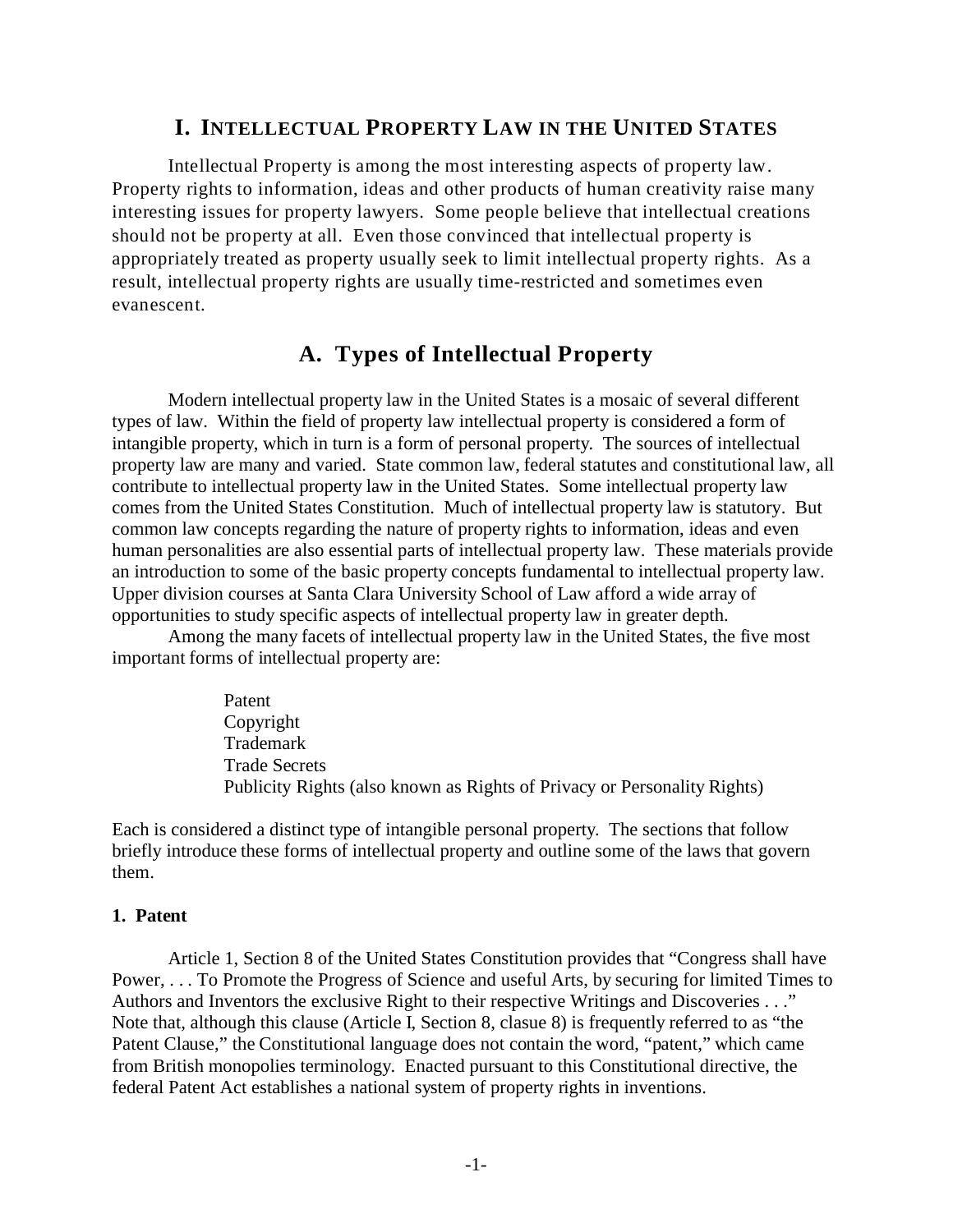Current federal patent statutes give an inventor who receives a patent a limited monopoly over the use of his or her patented invention for 20 years from the time the patent application was filed. A "new and useful process, machine manufacture or composition of matter" is considered patentable. 35 U.S.C. § 101. Patent protection extends to computer science and to biotechnology, as well as to machines and devices. *Diamond v. Chakrabarty*, 447 U.S. 303 (1980), *infra*, is a United States Supreme Court decision that approved patents on living organisms. In addition to the utility patents that are the focus of the discussion that follows, there are a number of additional types of inventions afforded legal protection under specific statutes. For example, federal patent statutes protect design patents under 35 U.S.C. § 171-73; plants under the Plant Patent Act, 35 U.S.C. §§ 161-64 and the Plant Variety Protection Act, 7 U.S.C. § 2321; as well as rights regarding semiconductor electronic circuitry under the Semiconductor Chip Protection Act, 17 U.S.C. §§ 901-14.

The limited-time monopoly an inventor secures though issuance of a patent is granted to encourage new discoveries by rewarding invention. In exchange for this monopoly on use of a patented invention, the inventor must publicly disclose the patented invention and the best ways to use or practice it. After the term of the patent expires (20 years after the date the patent application is filed), the innovation becomes part of the public domain, freely available to all. 35 U.S.C. § 154.

The process for obtaining a utility patent requires an inventor to submit an application to the United States Patent and Trademark Office (PTO) which conducts a search of the prior art and examines the patent application under criteria set by the Patent Act and published PTO guidelines. To receive a utility patent, the invention must meet four requirements: patentable subject matter, novelty, utility and non-obviousness. The inventor must also disclose the innovation to the public in a way that would enable others to make and use the invention. Although the requirement regarding utility is fairly easy to satisfy, novelty and non-obviousness are often more difficult to establish. If after an independent review of the application, the PTO grants the patent, the inventor obtains the right to exclude others from making, using, offering to sell and selling the innovation for a term of 20 years from the date the patent application was filed. This monopoly is essentially negative - a veto power over use of the invention by others without authorization from the patent holder. This negative right of the patent holder is nearly absolute and will prevent even those who have independently developed the same invention from using or practicing the patented art. However, when a patented invention makes use of an earlier patented invention, the new patent cannot be "practiced" even by its inventor without permission from the earlier patentee.

Once a patent has been issued by the PTO to the inventor or inventors, the patent can by transferred, through assignments and licenses. Transfers of such rights regarding the patent are usually recorded in the PTO. Under the Patent Act, patent assignments, which have been recorded within three months of the date of the assignment, place later potential transferees on constructive notice that the patent rights were previously assigned and are therefore no longer available. This public registration system helps to clarify and to protect the rights of patent owners. 35 U.S.C. § 261.

An inventor is not required to seek a patent to protect the inventor's claims to an invention. The inventor can, instead, protect the invention as a trade secret. (See discussion of trade secrets, *infra*.) However, not filing a timely patent application with the PTO risks loss of rights to patent the invention. For example, once an inventor describes an invention in a publication, the inventor has one year to file a patent application. If no application is filed within that time, the invention is deemed to be in the public domain. 35 U.S.C. § 102(b) The patent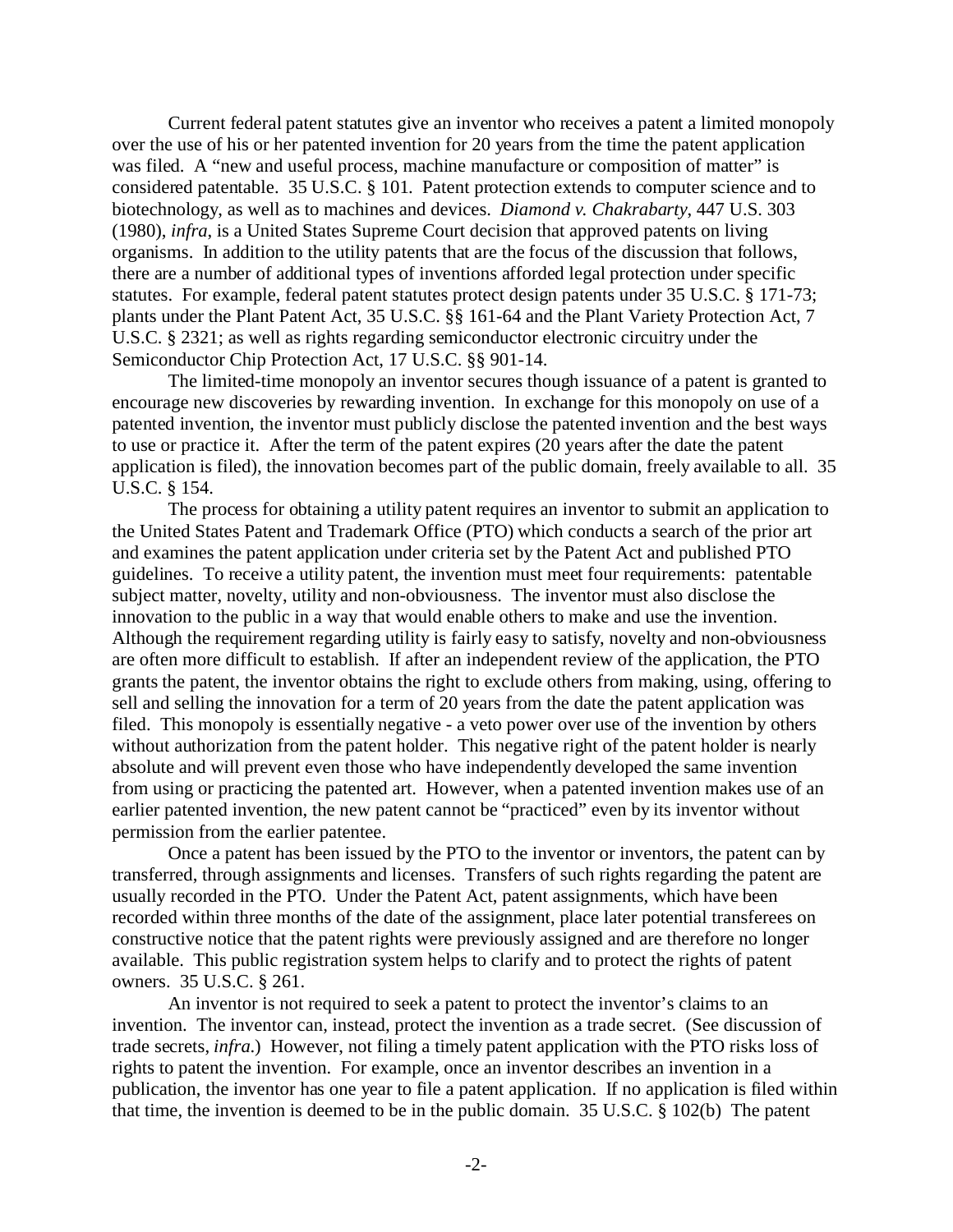statute requires that the patent application clearly disclose what the inventor claims to have discovered and how the invention works. 35 U.S.C. § 112. This required disclosure, revealing the precise contours of the claimed invention, is designed to promote technological advancement by making the art of the invention available to other inventors.

Unlike most of the rest of the world, in the United States competing claims to an invention are resolved by awarding the patent to the first to invent. Even if a later inventor files a patent application first, the patent will be awarded to the inventor who made the discovery first. Of course, an earlier inventor must establish earlier discovery of the invention. Usually, first discovery is established through regularly maintained laboratory notebooks and similar records. Elsewhere in the world, most other patent systems award a patent to the first inventor who files a patent application for a particular discovery.

Much of the value of patents comes from the patent owner's right to exclude competitors from using the patented invention and from the concomitant ability of patent owners to grant permission to use their inventions, usually in the form of licenses. The owner of a patent enforces it through bringing infringement actions against those who use the patented invention without such permission. Patent infringement is a very broad concept. Indeed, the doctrine of equivalents may result in a finding of patent infringement, even when the infringing item is not literally the same as the patented invention. Under the doctrine of equivalents, a product accused of patent infringement which does not exactly copy a patent may yet be found to be infringing "if it performs substantially the same function in substantially the same way to obtain the same result" as the patented product or process. *Graver Tank & Mfg. Co v. Linde Air Products Co*., 339 U.S. 605, 608 (1950) (quoting from *Sanitary Refrigerator Co. v. Winters*, 280 U.S. 30, 42). The doctrine of equivalents is an equity doctrine, developed by courts to promote fairness. Courts "recognized that to permit imitation of a patented invention which does not copy every literal detail would be to convert the protection of the patent grant into a hollow and useless thing." *Id*. 339 U.S. at 607. The United States Supreme court recently discussed some of the many complications of the doctrine of equivalents, including patent history estoppel, in *Festo Corporation v. Shoketsu Kinzoku Kogyo Kabushiki Co., Ltd.*, 535 U.S. 722 (2002).

To obtain damages for patent infringement, an inventor must first provide notice of the patent, either directly on the invention or by filing suit for patent infringement. The purpose of the patent notices commonly found on patented products (*e.g.,* "U.S. Patent No. . . .") is to make sure that damage claims, which only begin to accrue when notice of the patent is given to an infringer, are not lost. Appeals in patent infringement actions are centralized under the exclusive jurisdiction of the United States Court of Appeals for the Federal Circuit. 28 U.S.C. § 1292(c).

#### **2. Copyright**

Article 1, Section 8, Clause 8 of the United States Constitution, noted above in connection with patents, empowers Congress "To Promote the Progress of Science and useful Arts, by securing for limited Times to Authors and Inventors the exclusive Right to their respective Writings and Discoveries . . ." This Constitutional provision is often referred to as the "Copyright Clause," despite the fact that "copyright" is not literally mentioned, any more than "patent," in the constitutional language. *Feist Publications v. Rural Telephone Service*, 499 U.S. 340 (1991), presented *infra*, insists that this clause imposes limits on eligibility for federal copyright protection.

Modern copyright law confers several different types of rights to a wide variety of modes of expression, including literature, drama, visual arts (painting and sculpture), music (including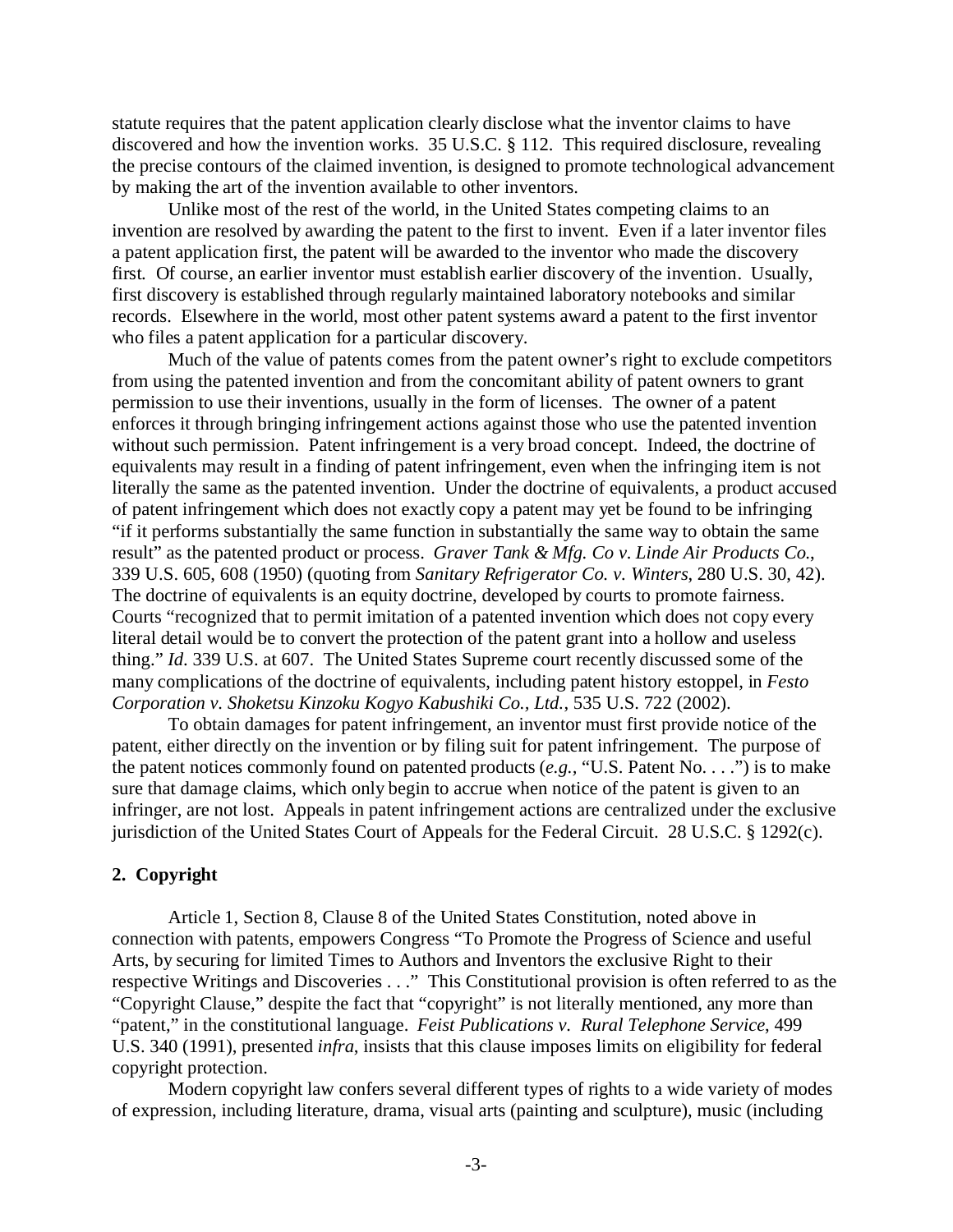audio recordings, and performance rights), as well as the expressive element of computer programs. Ideas, as such, can not be copyrighted, 17 U.S.C. § 102(b), nor can titles of works. It is an author's or artist's particular expression of an idea that is protected by copyright law. To be eligible for copyright protection, a creative work must be fixed in a "tangible medium of expression" and exhibit at least some originality. 17 U.S.C. § 102(a). *Feist Publications*, infra, is concerned with interpreting this originality requirement. Moreover, only creative works that are fixed in tangible form are entitled to protection under the Copyright Act.

Copyright protection automatically attaches as soon as a work is fixed in a tangible medium of expression. No government agency examines the material for which copyright is claimed. The United States Copyright Office simply registers works for which copyright is claimed, as well as assignments of copyright rights. In general, copyright protection is easier to secure and lasts substantially longer than patent protection, although copyright protection is usually less extensive than patent protection. A copyright lasts for the life of the author plus 70 years. If there are two or more co-authors, it continues for 70 years beyond the last surviving coauthor's death. If the author is an entity, as is often the case with regard to "works made for hire," the copyright endures for 95 years from the year of first publication, or 120 years from the year of creation, whichever is less. 17 U.S.C. § 302. The United States Supreme Court recently upheld these extended terms of copyright protection in *Eldred v. Ashcroft*, 537 U.S. 186 (2003).

The Digital Millennium Copyright Act (DMCA), enacted to implement treaties connected with the World Intellectual Property Organization (WIPO), is one of the more important of the numerous amendments to the Copyright Act of 1976. The DMCA also contains provisions that protect online service providers from copyright liability, sets up a compulsory licensing scheme for the transmission of copyrighted music on the Internet and establishes penalties for circumventing anti-copying measures such as encryption. More recent amendments to the Copyright Act, in the form of the TEACH Act (Technology, Education and Copyright Harmonization Act), 17 U.S.C. § 110(c), provide exemptions to facilitate distance learning programs.

Copyright registration with the Copyright Office is not required to own a copyright. But, before a United States author can file an infringement suit, the copyright must be registered. 17 U.S.C. §§ 408-412. The 1976 Copyright Act also encourages copyright registration by recognizing registered copyrights as *prima facie* valid, 17 U.S.C. § 411, and by authorizing statutory damages and attorney fees for infringement which occurs after registration. 17 U.S.C. § 412. The United States is a signatory to the Berne Convention for the Protection of Literary and Artistic Works, which provides that copyright shall "not be subject to any formality." As a result, Congress amended the 1976 Copyright Act to make the requirement that copyright owners register their works before bringing suit for infringement inapplicable to works whose countries of origin are other Berne Convention member nations. However, for copyrighted works created in the United States, registration and deposit of copies with the United States Copyright Office is still a prerequisite for infringement suits. The Copyright Act no longer requires the familiar notice of copyright: ©, followed by the date and author. However, to encourage authors to provide copyright notices, the Act precludes a defense of innocent infringement if the infringer used a copy which had a proper notice on it. 17 U.S.C. § 401(d).

Transfers of copyright ownership through licenses and assignments can be recorded in the Copyright Office. A recorded copyright transfer provides constructive notice of the transfer to later transferees, provided the transfer is recorded within one month if the copyright was transferred in the United States, or two months if it was transferred outside the United States, or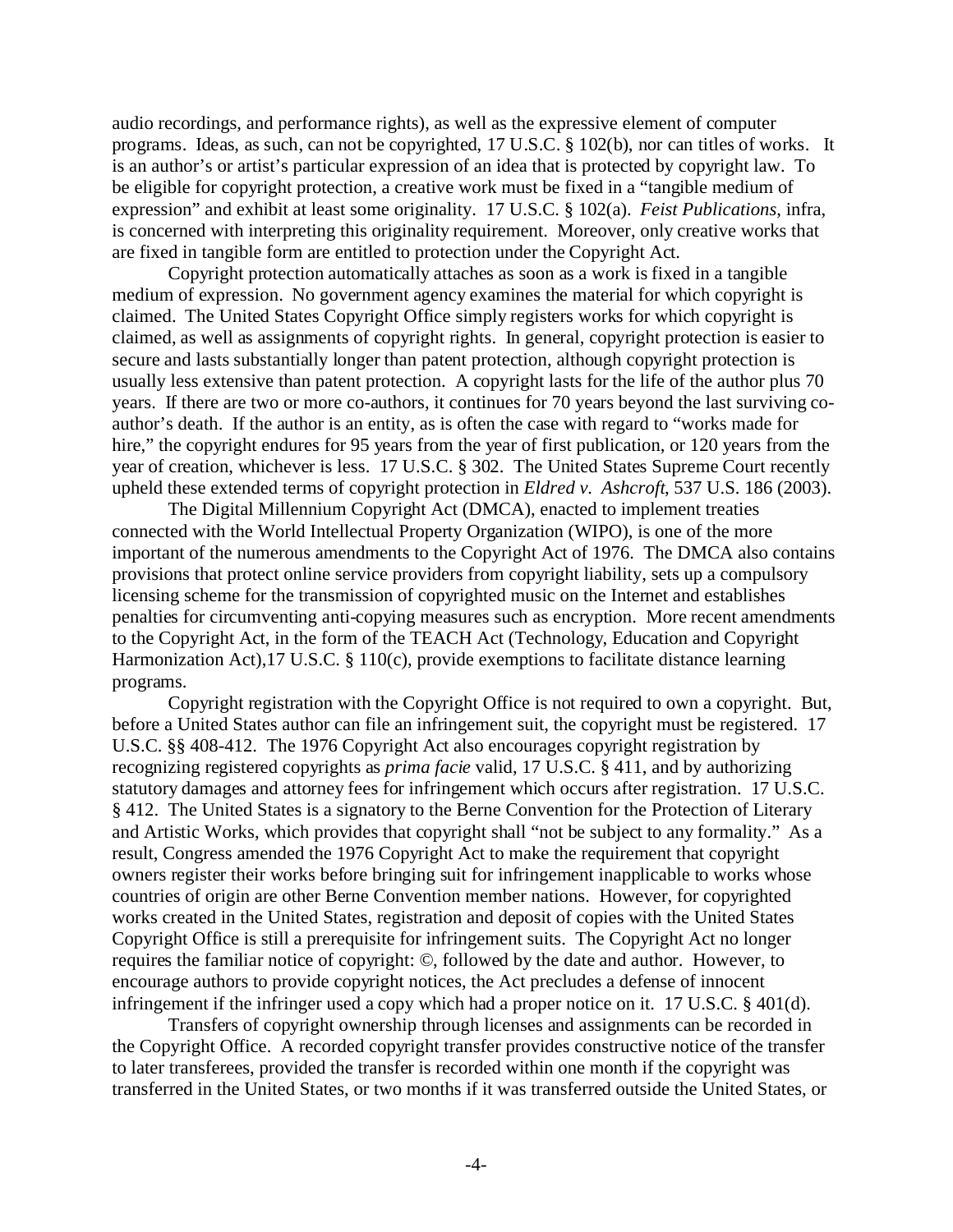any time before a later transfer has been recorded. Under 17 U.S.C. § 205, the earliest registered copyright, or copyright license or assignment, generally prevails.

Copyright licenses are often narrowly construed. For example, the United States Supreme Court ruled that newspaper and magazine publishers licensed to publish articles by free-lance writers were not entitled to include these free-lance articles in computerized databases (such as LEXIS/NEXIS) without specific permission from the articles's authors. Authors retain digital rights, unless an author has specifically conveyed them to the publisher. *New York Times v. Tasini*, 121 S.Ct. 2381 (2001). Another recent copyright decision found that an exclusive copyright license to publish material in one media, for example book publication rights to Kurt Vonnegut's SLAUGHTERHOUSE-FIVE, are not infringed when the author permits distribution of the same novel (Kurt Vonnegut's SLAUGHTERHOUSE-FIVE) as an electronic book. *Random House v. Rosetta Books LLC*, 150 F.Supp.2d 613 (S.D.N.Y. 2001), *judgment affirmed*, 283 F.3d 490 (2d Cir. 2002).

The Copyright Act of 1976, 17 U.S.C. §§ 1-702 confers several statutorily created copyright monopolies designed to reward and to foster creativity. Ownership of a valid copyright generally protects a copyright holder against unauthorized copying, display, distribution, public performance and preparation of derivative works - all of which constitute copyright infringement. For example, the *Napster* litigation resulted in findings of copyright infringement with regard to unlicensed Internet transmission of copyrighted recorded music in the form of digital audio files among Napster users. *A&M Records, Inc. v. Napster, Inc.*, 239 F.3d 1004 ( $9<sup>th</sup>$  Cir. 2001) and 284 F.3d 1091 (9th Cir. 2002). Some of the more recent decisions with regard to file-sharing programs, such as Grokster, Morpheus and Aimster, are discussed *infra*.

Despite the relative ease with which copyright protection can be secured, copyrights result in much more limited rights than patents. A copyright entitles the holder to make or to authorize derivative works and to control sale and distribution of the work. But there are a number of limitations on these rights. For example, independent creation of copyrighted material does not infringe and does not violate the Copyright Act. Moreover, others are allowed to make "fair use" of the copyrighted material as determined by a balancing test. 17 U.S.C. § 107. "Fair use" was one of the issues decided against Napster in the litigation brought by A&M Records, *supra*, and is at issue in the two file-sharing cases regarding Aimster and Grokster, *infra*. Only in rare cases is it possible to directly prove infringement by deliberate copying. In most cases, courts have to infer copying from evidence that (1) that the infringer had access to the copyright holder's work and (2) that the two works are substantially similar.

#### **3. Trademark**

The traditional purpose of trademark law is quite different from that of patent and copyright law. Instead of seeking to reward creators and inventors, trademark law is aimed at protecting consumers against unscrupulous sellers who market falsely identified products, processes and services misidentified with well-known sources. Because the purpose of trademark law is to prevent copying of "brands," such as logos, trade dress or other identifying symbols, in ways that might confuse prospective purchasers, trademarks do not need to be either novel or original.

Trademark law is part of the more general law of unfair competition and involves laws against false advertizing and misappropriation of good will. Certain aspects of federal trademark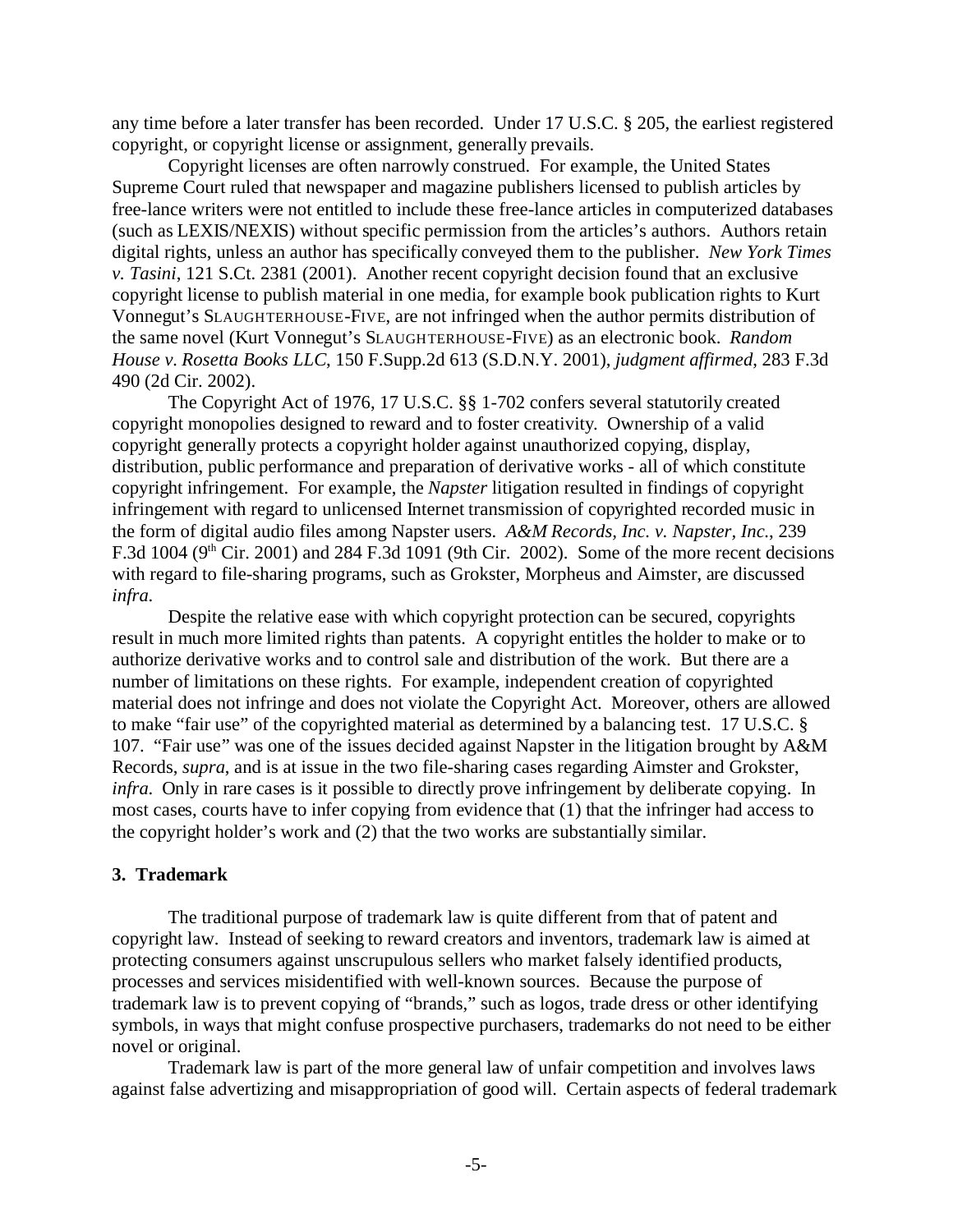law are also sometimes used to protect famous personalities against misappropriation and false endorsements. (See the *Midler*, *White* and *Hoffman* cases, *infra*).

Federal trademark protection is based on a federal statute, known as the Lanham Act of 1946, 15 U.S.C. §§ 1051-1127. The Lanham Act was enacted under Congress's power to regulate interstate commerce, Article I, § 8, clause 3, and not under the constitutional provision, Article I, § 8, clause 8, that specifically authorizes protection for patents and copyrights. *Trade-Mark Cases*, 100 U.S. 82 (1879). The federal trademark statutes do not preempt state trademark laws that offer parallel trademark protection. State laws may provide trademark protection even when a trademark has not been federally registered. Moreover, state law regarding unfair competition and deceptive business practices may also provide additional legal remedies against false advertizing and misappropriation.

The federal Lanham Act protects symbols, words and other identifying marks which associate goods or services in commerce with a particular source or identify them as of a particular type. Corporate and product names and logos, symbols, slogans, designs, colors, pictures, product configurations, trade dress and the like can be protected under the Lanham Act. However, not all such identifiers are eligible for protection. Only an identifying mark which represents the source of a good or service to consumers can be registered as a trademark. Federal trademark protection also extends to service marks, certification marks and collective marks. Additional protection for trademarks is provided under anti-cybersquatting legislation. *Virtual Works, Inc. v. Volkswagen of America, Inc.*, beginning on page 69 of the Dukeminier and Krier text provides an example of litigation regarding a trademark used in a domain name under the anti-cybersquatting statute. A contemporary illustration of federal trademark protection against dilution of a famous mark is the United States Supreme Court's decision in *Moseley*, *infra*, which involves the Victoria's Secret trademark.

A trademark must serve only as an identifier, usually of the source of particular goods or services. So a trademark is always "for" something - e.g., "Ford" for vehicles or "AOL" for Internet services. Trademark registration is limited to the association of a mark, or brand, with specified goods or services. But trademark law does not protect descriptions of goods or services, nor generic names for types of goods or services. Functional elements of products are also not eligible to serve as trademarks. The United States Supreme Court unanimously rejected trademark registration for a previously patented product feature, because utility patents are only issued for useful, functional inventions. *TrafFix Devices, Inc. v. Marketing Displays, Inc.,* 121 S.Ct. 1255 (2001). The case involved a part of a traffic sign structure that had been protected under an expired patent and was therefor not eligible for protection as a trademark or aspect of trade dress. The Court ruled that the Trademark Act "does not protect trade dress in a functional design simply because an investment has been made to encourage the public to associate a particular functional feature with a single manufacturer or seller. . . . Whether a utility patent has expired or there has been no utility patent at all, a product design which has a particular appearance may be functional [and therefore not protected as a trademark] because it is 'essential to the use or purpose of the article' or 'affects the cost or quality of the article.'" *Id.* at 1262-63.

Trademark protection is not limited to any fixed period of time. A trademark is established by using the mark on goods in commerce and does not have an expiration date. Rather, a trademark continues as intellectual property until it loses its distinctiveness. For example, a trademark is no longer eligible for protection once it becomes generic. A trademark may also be lost through being abandoned by its owner.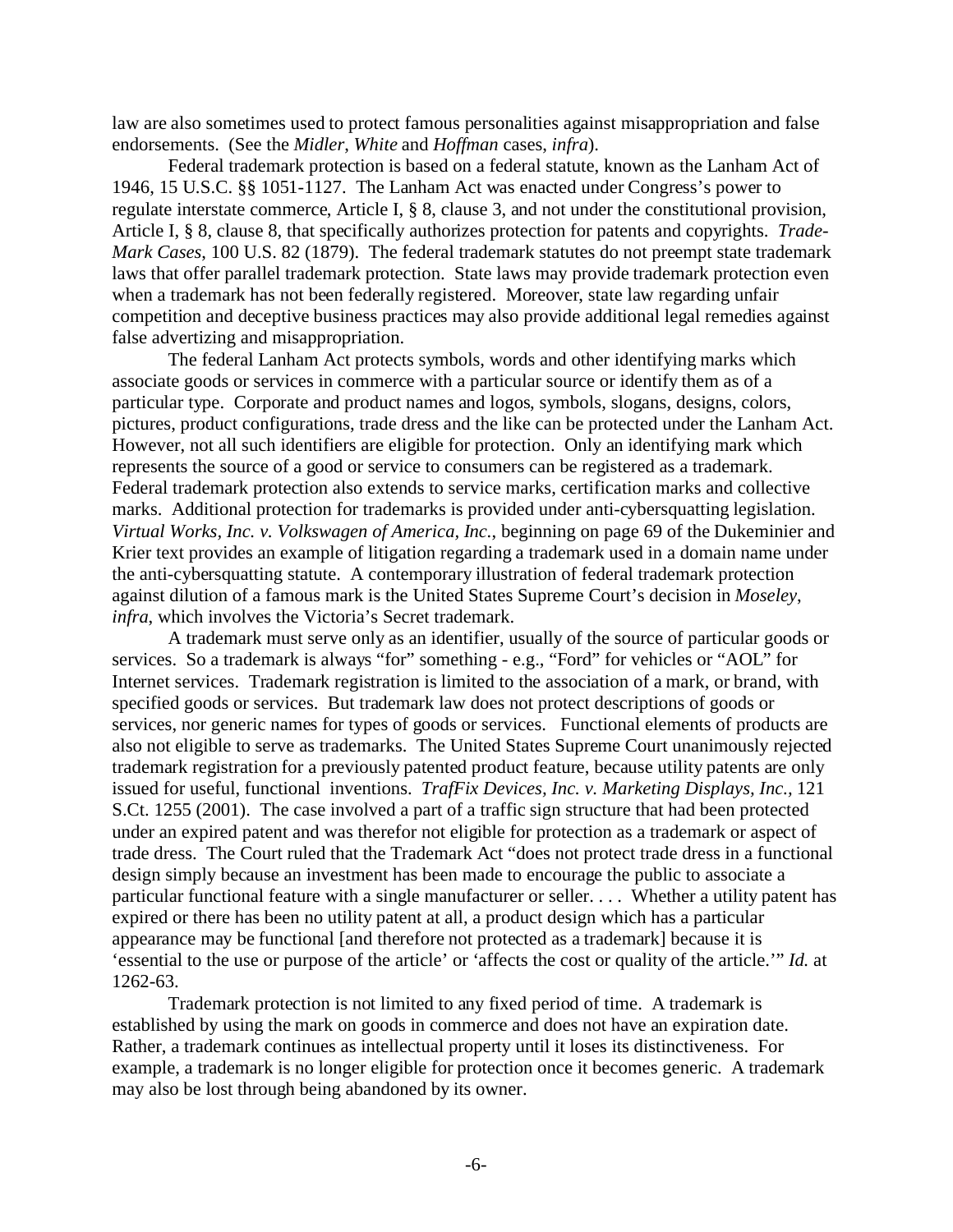The United States Patent and Trademark Office (PTO), registers trademarks. After examination by the United States Patent and Trademark Office, federal trademark registration results in significant nationwide benefits to trademark owners. Registered trademarks are often indicated by familiar trademark signs, such as "®" for federally registered trademarks, or "™" or "K." Federal trademark registration with the PTO establishes *prima facie* evidence both of the validity of the trademark and of nationwide use of the mark, 15 U.S.C. § 1057(b) and (c). Federal registration also provides public notice of the registrant's claim of ownership of the mark and makes the mark incontestable after five years of continuous use, 15 U.S.C. §§ 1072 and 1065. Moreover, federal registration confers federal court jurisdiction over trademark disputes. 15 U.S.C. § 1121. If infringement is established, treble damages and the award of attorney fees are available remedies, in addition to injunction. 15 U.S.C. §§ 1116-1120. Federal trademark law also establishes a right to bar importation of goods bearing infringing marks.

The PTO maintains a recording system for transfers of registered trademarks. These recorded assignments of trademarks provide constructive notice to later would-be assignees that the trademark has already been assigned to someone else. Trademark assignments recorded within three months of the assignment or prior to a subsequent purchase are enforceable against later purchasers for valuable consideration who have no actual notice of the earlier transfer of the trademark. 15 U.S.C. § 1060.

Trademarks can be licensed, often within particular geographic areas, for example in connection with franchises of fast food restaurants such as McDonald's®. However, when a trademark, such as McDonald's®, is licensed to a franchisee, the registered owner of the mark is obliged to make sure that the franchisee/licensee carefully meets consumer expectations about the licensee's goods or services (e.g., McDonald's fast food) as up to the standard of the trademarked source.

If someone other than the trademark owner uses a mark similar to the trademark to identify competing goods, the trademark owner can sue for trademark infringement. Proof of trademark infringement requires persuading the court that consumers are likely to be confused with regard to the source of the goods or services. An infringer's mark does not need to be identical to the plaintiff's registered trademark. Nor does the plaintiff have to show that the infringer deliberately copied the trademark. Liability for trademark infringement depends upon showing consumer confusion. Once infringement is established, the infringer's use of the confusing mark will be enjoined and damages awarded for past infringement. Sometimes infringing goods are seized and destroyed.

An addition to the Lanham Act now protects "famous" marks as property rights. An owner of a famous mark can prevent unauthorized use of that mark in ways that dilute the association of the mark with particular goods or services. An example of this protection against dilution of the good will associated with well-known trademarks is provided in the recent *Mosley* (Victoria's Secret) decision of the United States Supreme Court, *infra*.

#### *State Law forms of Intellectual Property*

#### **4. Trade Secrets**

In addition to the three types of federal statutory intellectual property rights described above, state law protects against the misappropriation of certain types of confidential and commercially valuable information. Trade secrets can include a wide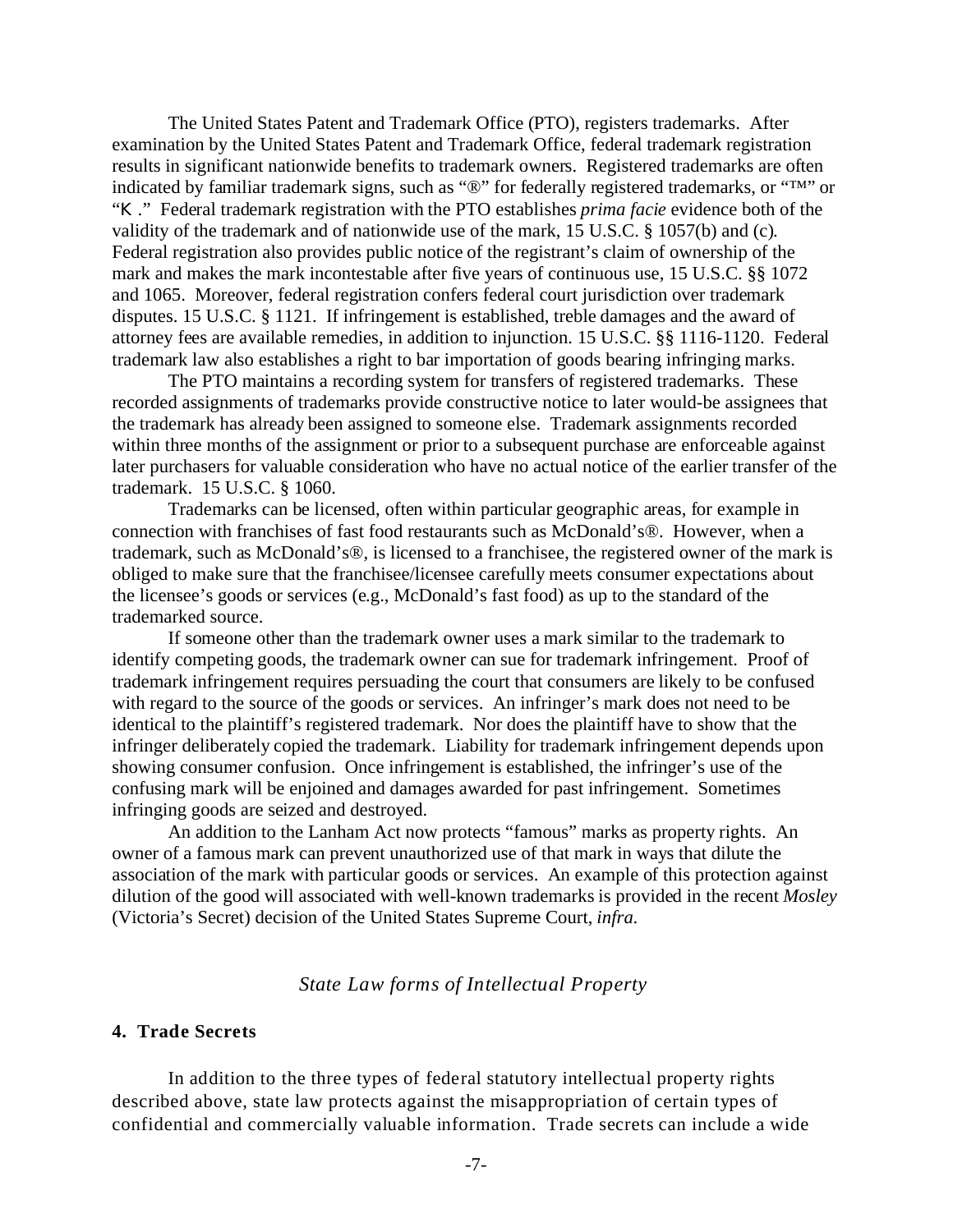variety of business and technical information, including know-how, formulas, programs, compilations of data, devices, processes and even customer lists. Trade secret law seeks to prevent unauthorized use of confidential information acquired through unfair or commercially unreasonable means. Common law protection for trade secrets is sometimes codified in state trade secrets statutes, many of which are based on the Uniform Trade Secrets Act. The California version of the Uniform Trade Secrets Act can be found in California Civil Code §§ 3426 - 3426.11.

To be eligible for protection as a trade secret, information must be kept secret. Although absolute secrecy is not required, trade secret protection requires reasonable efforts to maintain secrecy. Although trade secrets have no definite term, or limited time of protection, a trade secret loses protection when it is no longer secret. Protection of trade secrets often depends on practical strategies designed to maintain secrecy and to prevent misappropriation. Contractual obligations regarding use of confidential information (non-disclosure agreements or "NDAs") are a frequent basis for protection of trade secrets. Employment contracts and contracts to use or to evaluate a technology frequently contain confidentiality provisions requiring non-disclosure and protection of trade secrets.

Liability for misappropriation of trade secrets generally arises out of two types of circumstances: first, when a defendant has obtained a trade secret by theft or other improper means; and second, when a defendant has violated a confidential relationship by using or disclosing a trade secret. Liability for violation of trade secret law can result in damages and, in some situations, injunctions against further use or disclosure of the trade secret.

There is no liability for independent discovery or invention of the information or know-how that is a trade secret, because such discoveries do not constitute misappropriation. "Reverse engineering" a legally obtained product embodying a trade secret to determine how the product was made is considered legitimate competitive behavior, and not trade secret theft.

Trade secrets are not registered or otherwise validated by a government agency. Unlike patents, they are not required to be disclosed. Trade secrets last as long as the owner maintains the confidentiality of the information. Because of the danger of disclosing a trade secret in recording its transfer, generally the details of trade secrets are not themselves recorded, although evidence regarding the existence or transfer of trade secrets may appear in various public records, including court decisions.

An unusual United States Supreme Court decision involving a regulatory taking of trade secrets in the form of data about pesticides is the last case in these materials, *Ruckelshaus v. Monsanto Company*, *infra*. Those interested in trade secrets may want to look at that case now for definitions and examples of trade secrets.

#### **5. Publicity Rights (Privacy Appropriation Rights or Rights of Personality)**

The rights of famous personalities to control the commercial use of their identities, or personas are a relatively recent development in state intellectual property law. The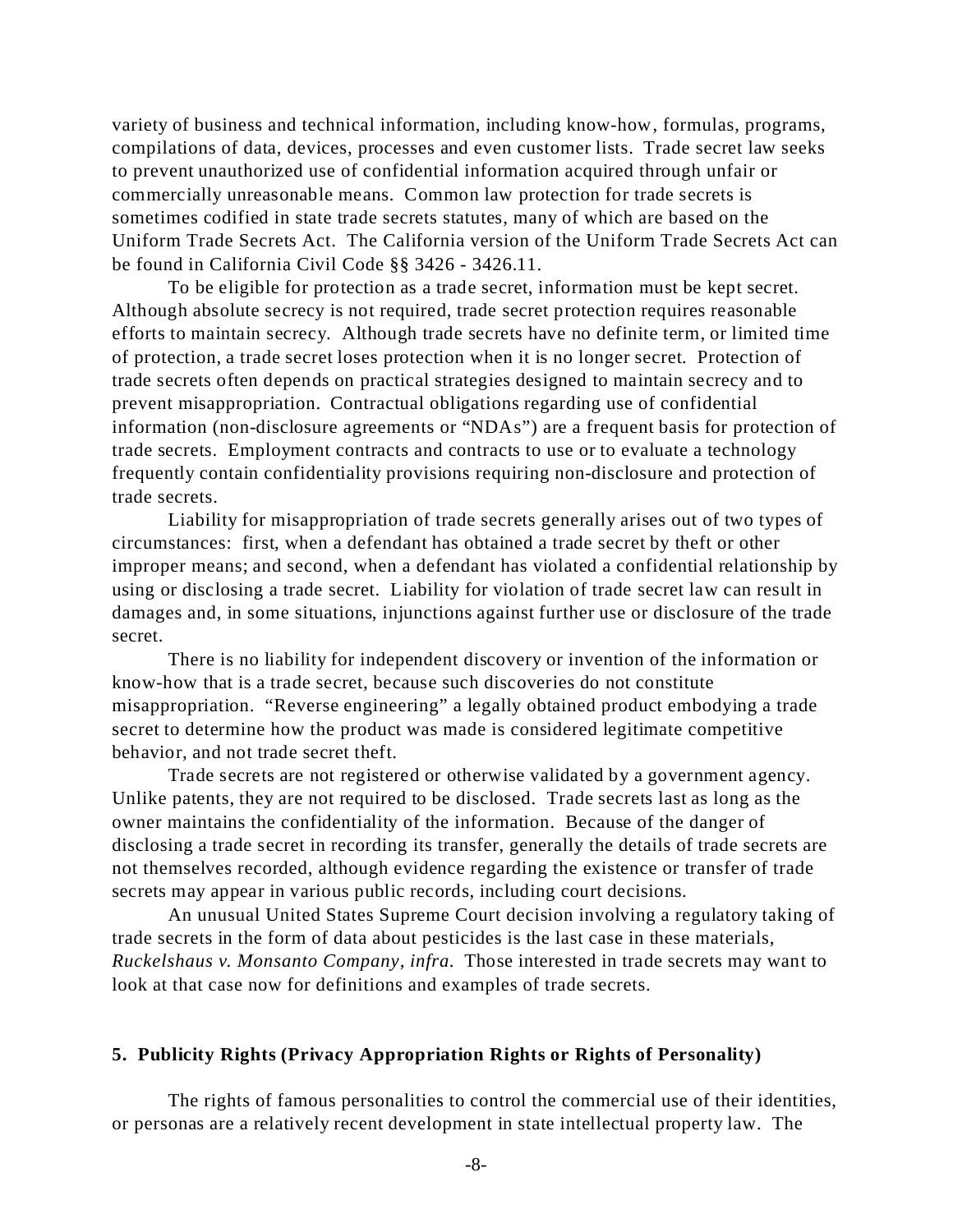name of this type of intellectual property right varies from state to state. "Rights of publicity" "rights of privacy" and "personality rights" are the most common descriptions. These rights protect a famous person's name, likeness and other aspects of personal identity against commercial use without the person's consent. In some states, protection for personality rights is statutory. In other states, it is a common law right. Yet other states, such as California, recognize both common law and statutory rights of personality. The right to publicity developed in the latter half of the twentieth century out of the tort right to privacy. This right to privacy was suggested in a famous law review article written by Louis Brandeis, who later became a Justice of the United States Supreme Court. S. Warren and L. Brandeis, *The Right to Privacy*, 4 HARV. L. REV. 193 (1890). Today most jurisdictions in the United States protect the right of publicity as a property right. Among the interesting applications of the property right of publicity are the cases reproduced below involving Bette Midler, Vanna White, Dustin Hoffman and Tiger Woods, as well as the Elvis Presley cases that will be discussed *infra*, in connection with Transfers of Property at Death.

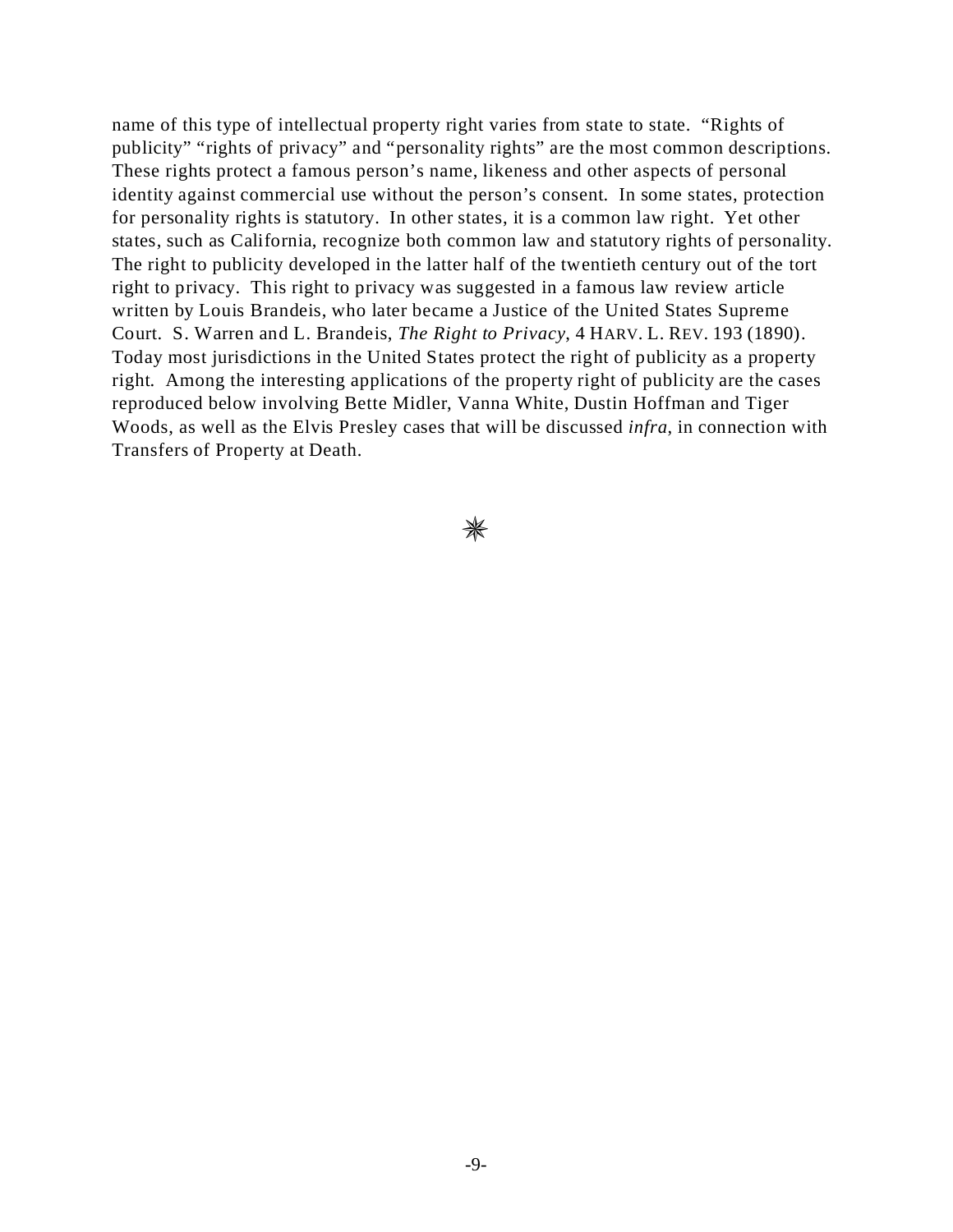## **B. Ownership of Information**

The traditional place to begin exploring intellectual property law is with the United States Supreme Court's 1918 decision in *International News Service v. Associated Press.*

The Associated Press (AP) claimed ownership of news about events reported in stories AP reporters sent from the European front during World War I. Since the competing International News Service (INS) reporters were not permitted by the combatants to send news reports from the European battlefields, INS took information about battlefield events from the AP reports and wrote them into INS stories about the same events in Europe. AP sought to prevent INS from "pirating" what AP considered to be AP's information. At that time, technical requirements of federal Copyright Law made copyright protection of the news stories unavailable as a practical matter. So AP argued that AP's claimed property rights to the news events AP reported had a more general basis in property law.

After you have read the edited version of the majority opinion by Justice Pitney beginning on page 60 of the Dukeminier & Krier text, consider the following excerpts from the dissenting opinions of Justice Holmes and Justice Brandeis. (Pictures of these two legendary Justices appear on pages 1142 and 1146 of the Dukeminier & Krier text.) The opinions excerpted here have hd perhaps more influence on modern intellectual property law than the majority opinion.

#### **INTERNATIONAL NEWS SERVICE V. ASSOCIATED PRESS**

248 U.S. 215, 39 S.Ct. 68 (1918) Supreme Court of the United States *Excerpts from Dissenting Opinions*

Mr. Justice HOLMES, dissenting.

When an uncopyrighted combination of words is published there is no general right to forbid other people repeating them -- in other words there is no property in the combination or in the thoughts or facts that the words express. Property, a creation of law, does not arise from value, although exchangeable – a matter of fact. Many exchangeable values may be destroyed intentionally without compensation. Property depends upon exclusion by law from interference, and a person is not excluded from using any combination of words merely because some one has used it before, even if it took labor and genius to make it. If a given person is to be prohibited from making the use of words that his neighbors are free to make some other ground must be found. One such ground is vaguely expressed in the phrase unfair trade. This means that the words are repeated by a competitor in business in such a way as to convey a misrepresentation that materially injures the person who first used them, by appropriating credit of some kind which the first user has earned. The ordinary case is a representation by device, appearance, or other indirection that the defendant's goods come from the plaintiff. . . . The ordinary case, I say, is palming off the defendant's product as the plaintiff's but the same evil may follow from the opposite falsehood--from saying whether in words or by implication that the plaintiff's product is the defendant's, and that, it seems to me, is what has happened here.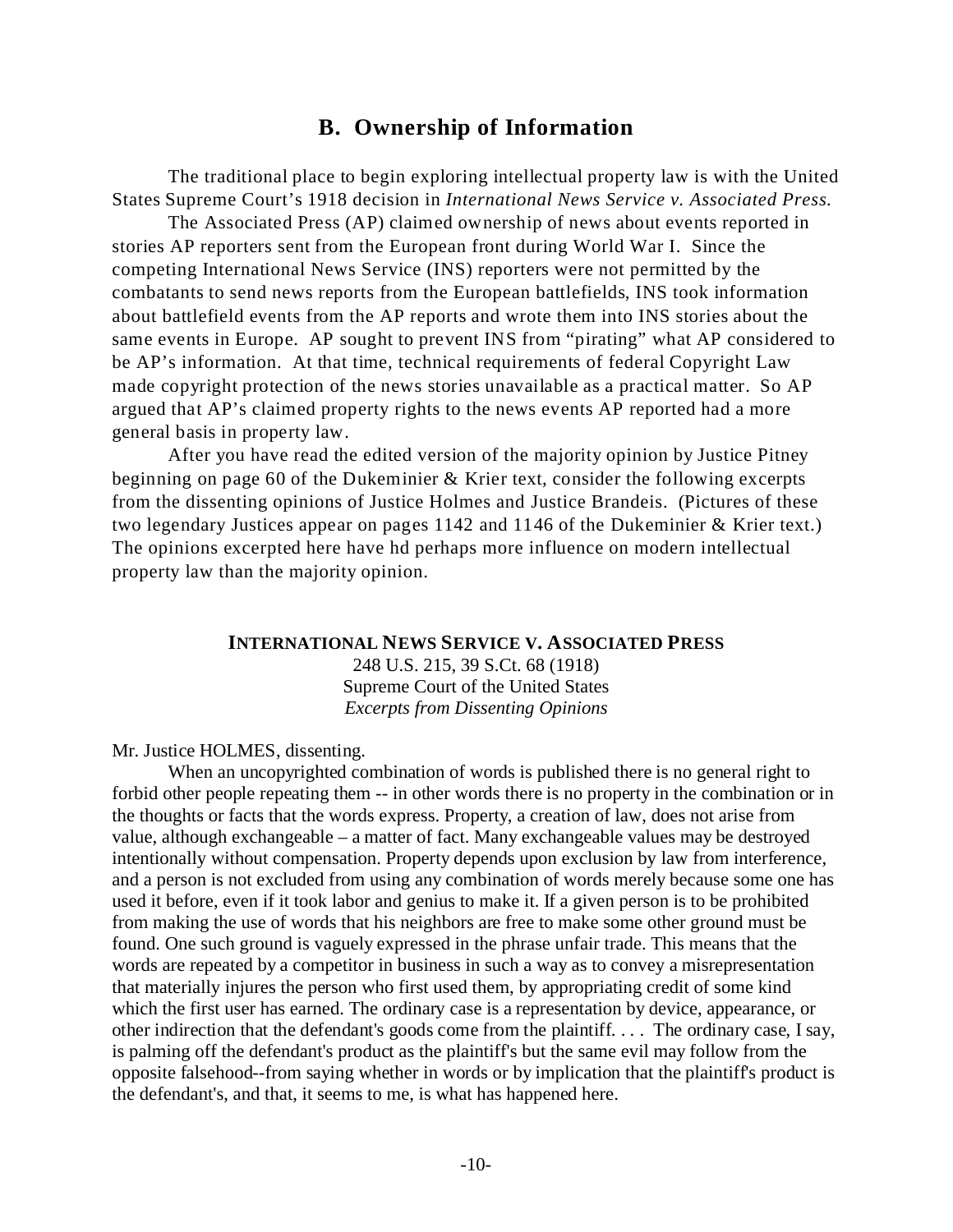Fresh news is got only by enterprise and expense. To produce such news as it is produced by the defendant represents by implication that it has been acquired by the defendant's enterprise and at its expense. When it comes from one of the great news collecting agencies like the Associated Press, the source generally is indicated, plainly importing that credit; and that such a representation is implied may be inferred with some confidence from the unwillingness of the defendant to give the credit and tell the truth. If the plaintiff produces the news at the same time that the defendant does, the defendant's presentation impliedly denies to the plaintiff the credit of collecting the facts and assumes that credit to the defendant. If the plaintiff is later in Western cities it naturally will be supposed to have obtained its information from the defendant. The falsehood is a little more subtle, the injury, a little more indirect, than in ordinary cases of unfair trade, but I think that the principle that condemns the one condemns the other. It is a question of how strong an infusion of fraud is necessary to turn a flavor into a poison. This does seem to me strong enough here to need a remedy from the law. But as, in my view, the only ground of complaint that can be recognized without legislation is the implied misstatement, it can be corrected by stating the truth; and a suitable acknowledgment of the source is all that the plaintiff can require. I think that within the limits recognized by the decision of the Court the defendant should be enjoined from publishing news obtained from the Associated Press for hours after publication by the plaintiff unless it gives express credit to the Associated Press; the number of hours and the form of acknowledgment to be settled by the District Court.

Mr. Justice McKENNA concurs in this opinion.

Mr. Justice BRANDEIS, dissenting. [Many footnotes are omitted.]

There are published in the United States about 2,500 daily papers.<sup>1</sup> More than 800 of them are supplied with domestic and foreign news of general interest by the Associated Press – a corporation without capital stock which does not sell news or earn or seek to earn profits, but serves merely as an instrumentality by means of which these papers supply themselves at joint expense with such news. Papers not members of the Associated Press depend for their news of general interest largely upon agencies organized for profit.<sup>2</sup> Among these agencies is the International News Service which supplies news to about 400 subscribing papers. It has, like the Associated Press, bureaus and correspondents in this and foreign countries; and its annual expenditures in gathering and distributing news is about \$2,000,000. Ever since its organization in 1909, it has included among the sources from which it gathers news, copies (purchased in the open market of early editions of some papers published by members of the Associated Press and the bulletins publicly posted by them. These items, which constitute but a small part of the news transmitted to its subscribers, are generally verified by the International News Service before transmission; but frequently items are transmitted without verification; and occasionally even without being re- written. In no case is the fact

**\_\_\_**

<sup>&</sup>lt;sup>1</sup>See American Newspaper Annual and Directory (1918) pp. 4, 10, 1193-1212.

<sup>&</sup>lt;sup>2</sup>The Associated Press, by Frank B. Noyes, Sen. Doc. No. 27, 63d Congress, First Session. In a brief filed in this court by counsel for the Associated Press the number of its members is stated to be 1030. Some members of the Associated Press are also subscribers to the International News Service. Strictly the member is not the publishing concern, but an individual who is the sole or part owner of a newspaper, or an executive officer of a company which owns one. By-laws, article II, section 1.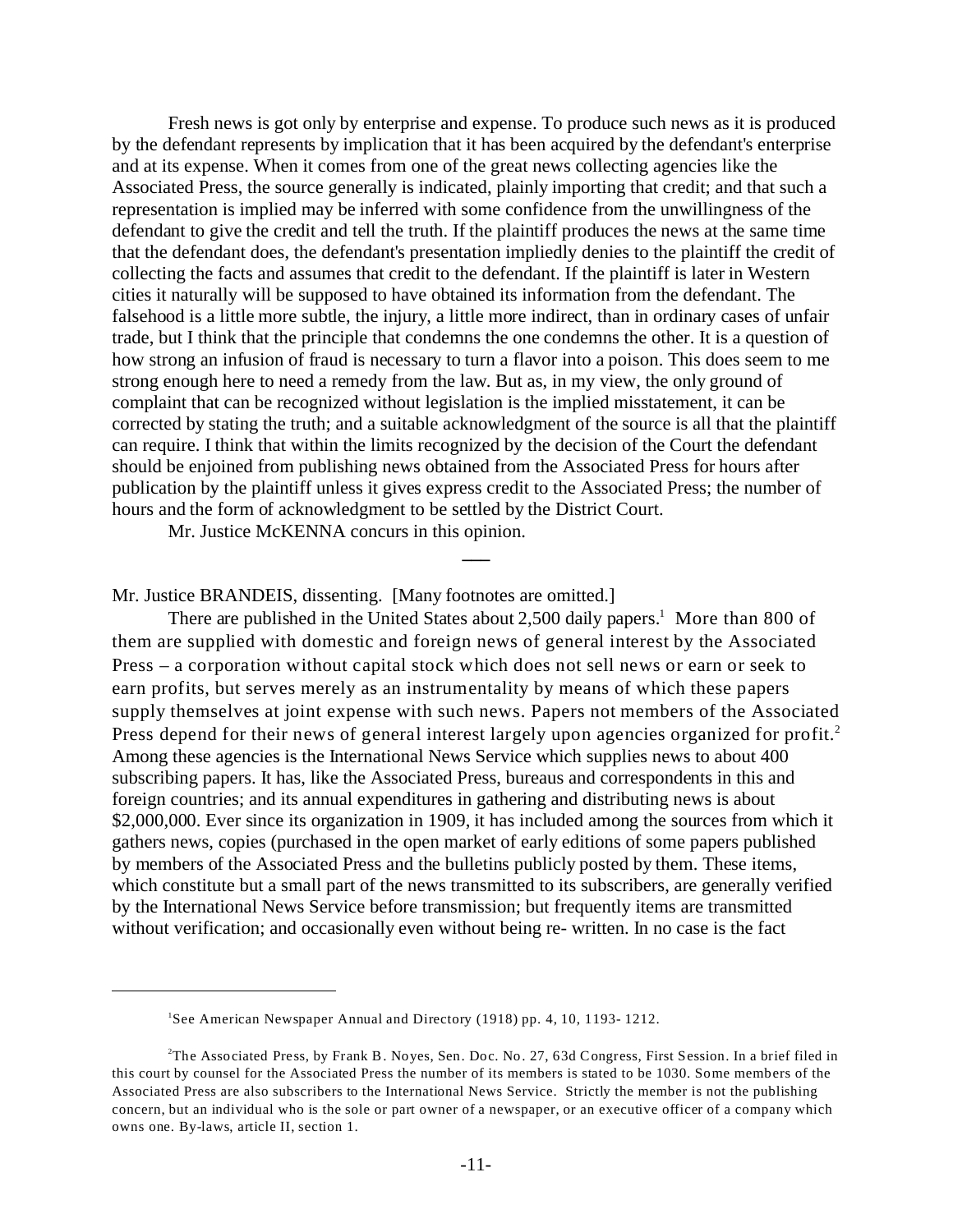disclosed that such item was suggested by or taken from a paper or bulletin published by an Associated Press member.

No question of statutory copyright is involved. The sole question for our consideration is this: Was the International News Service properly enjoined from using, or causing to be used gainfully, news of which it acquired knowledge by lawful means (namely, by reading publicly posted bulletins or papers purchased by it in the open market) merely because the news had been originally gathered by the Associated Press and continued to be of value to some of its members, or because it did not reveal the source from which it was acquired? . . .

News is a report of recent occurrences. The business of the news agency is to gather systematically knowledge of such occurrences of interest and to distribute reports thereof. The Associated Press contended that knowledge so acquired is property, because it costs money and labor to produce and because it has value for which those who have it not are ready to pay; that it remains property and is entitled to protection as long as it has commercial value as news; and that to protect it effectively, the defendant must be enjoined from making, or causing to be made, any gainful use of it while it retains such value. An essential element of individual property is the legal right to exclude others from enjoying it. If the property is private, the right of exclusion may be absolute; if the property is affected with a public interest, the right of exclusion is qualified. But the fact that a product of the mind has cost its producer money and labor, and has a value for which others are willing to pay, is not sufficient to ensure to it this legal attribute of property. The general rule of law is, that the noblest of human productions -- knowledge, truths ascertained, conceptions, and ideas – became, after voluntary communication to others, free as the air to common use. Upon these incorporeal productions the attribute of property is continued after such communication only in certain classes of cases where public policy has seemed to demand it. These exceptions are confined to productions which, in some degree, involve creation, invention, or discovery. But by no means all such are endowed with this attribute of property. The creations which are recognized as property by the common law are literary, dramatic, musical, and other artistic creations; and these have also protection under the copyright statutes. The inventions and discoveries upon which this attribute of property is conferred only by statute, are the few comprised within the patent law. There are also many other cases in which courts interfere to prevent curtailment of plaintiff's enjoyment of incorporeal productions; and in which the right to relief is often called a property right, but is such only in a special sense. In those cases, the plaintiff has no absolute right to the protection of his production; he has merely the qualified right to be protected as against the defendant's acts, because of the special relation in which the latter stands or the wrongful method or means employed in acquiring the knowledge or the manner in which it is used. Protection of this character is afforded where the suit is based upon breach of contract or of trust or upon unfair competition.

The knowledge for which protection is sought in the case at bar is not of a kind upon which the law has heretofore conferred the attributes of property; nor is the manner of its acquisition or use nor the purpose to which it is applied, such as has heretofore been recognized as entitling a plaintiff to relief. . . .

Plaintiff further contended that defendant's practice constitutes unfair competition, because there is 'appropriation without cost to itself of values created by' the plaintiff; and it is upon this ground that the decision of this court appears to be based. To appropriate and use for profit, knowledge and ideas produced by other men, without making compensation or even acknowledgment, may be inconsistent with a finer sense of propriety; but, with the exceptions indicated above, the law has heretofore sanctioned the practice. Thus it was held that one may ordinarily make and sell anything in any form, may copy with exactness that which another has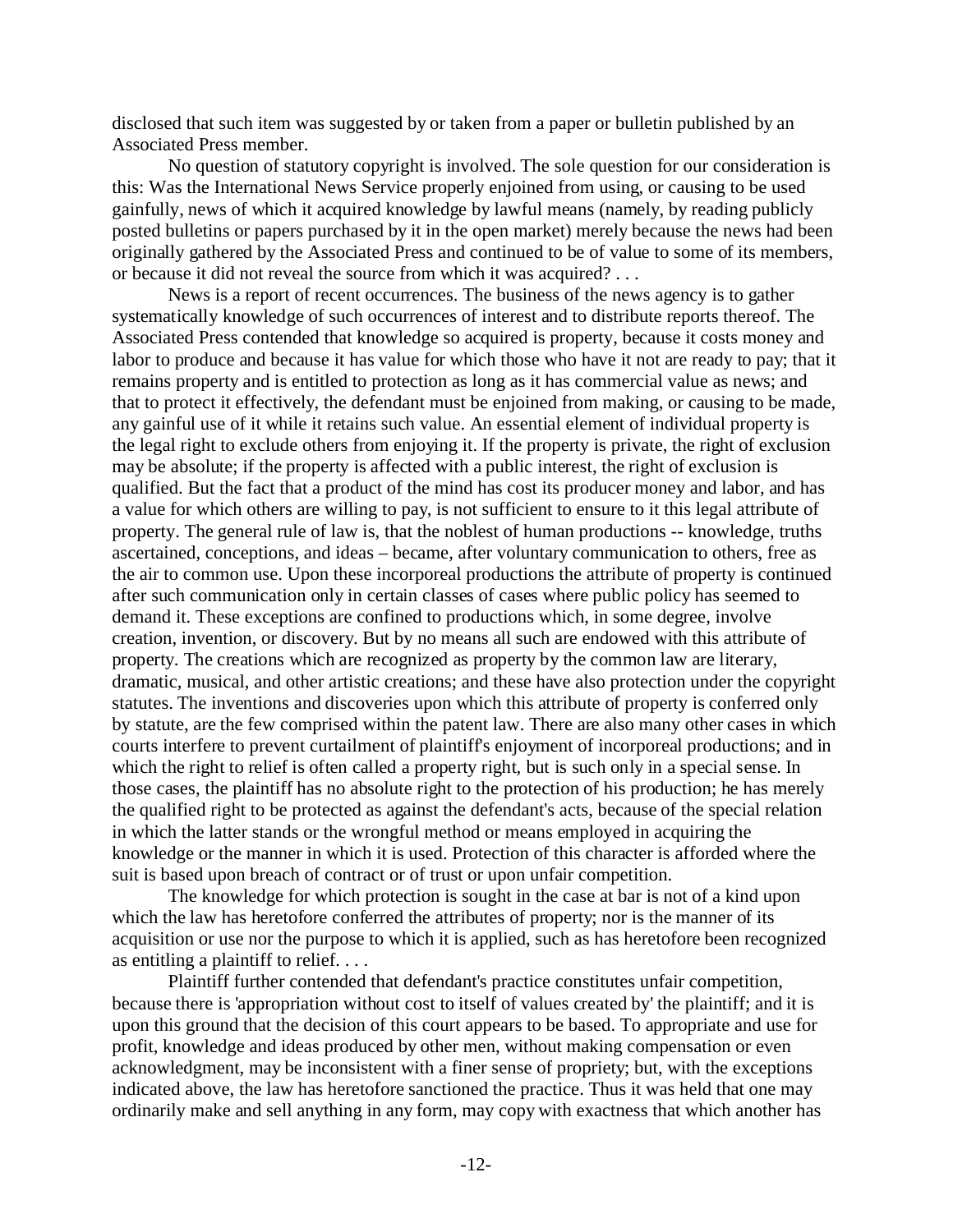produced, or may otherwise use his ideas without his consent and without the payment of compensation, and yet not inflict a legal injury; and that ordinarily one is at perfect liberty to find out, if he can by lawful means, trade secrets of another, however valuable, and then use the knowledge so acquired gainfully, although it cost the original owner much in effort and in money to collect or produce.

Such taking and gainful use of a product of another which, for reasons of public policy, the law has refused to endow with the attributes of property, does not become unlawful because the product happens to have been taken from a rival and is used in competition with him. The unfairness in competition which hitherto has been recognized by the law as a basis for relief, lay in the manner or means of conducting the business; and the manner or means held legally unfair, involves either fraud or force or the doing of acts otherwise prohibited by law. In the 'passing off' cases (the typical and most common case of unfair competition), the wrong consists in fraudulently representing by word or act that defendant's goods are those of plaintiff. . . . In the other cases, the diversion of trade was effected through physical or moral coercion, or by inducing breaches of contract or of trust or by enticing away employees. In some others, called cases of simulated competition, relief was granted because defendant's purpose was unlawful; namely, not competition but deliberate and wanton destruction of plaintiff's business.

That competition is not unfair in a legal sense, merely because the profits gained are unearned, even if made at the expense of a rival, is shown by many cases besides those referred to above. He who follows the pioneer into a new market, or who engages in the manufacture of an article newly introduced by another, seeks profits due largely to the labor and expense of the first adventurer; but the law sanctions, indeed encourages, the pursuit. He who makes a city known through his product, must submit to sharing the resultant trade with others who, perhaps for that reason, locate there later. . . .

The means by which the International News Service obtains news gathered by the Associated Press is also clearly unobjectionable. It is taken from papers bought in the open market or from bulletins publicly posted. No breach of contract . . . or of trust . . . and neither fraud nor force is involved. The manner of use is likewise unobjectionable. No reference is made by word or by act to the Associated Press, either in transmitting the news to subscribers or by them in publishing it in their papers. Neither the International News Service nor its subscribers is gaining or seeking to gain in its business a benefit from the reputation of the Associated Press. They are merely using its product without making compensation. . . . That they have a legal right to do, because the product is not property, and they do not stand in any relation to the Associated Press, either of contract or of trust, which otherwise precludes such use. The argument is not advanced by characterizing such taking and use a misappropriation.

It is also suggested that the fact that defendant does not refer to the Associated Press as the source of the news may furnish a basis for the relief. But the defendant and its subscribers, unlike members of the Associated Press, were under no contractual obligation to disclose the source of the news; and there is no rule of law requiring acknowledgment to be made where uncopyrighted matter is reproduced. The International News Service is said to mislead its subscribers into believing that the news transmitted was originally gathered by it and that they in turn mislead their readers. There is, in fact, no representation by either of any kind. Sources of information are sometimes given because required by contract; sometimes because naming the source gives authority to an otherwise incredible statement; and sometimes the source is named because the agency does not wish to take the responsibility itself of giving currency to the news. But no representation can properly be implied from omission to mention the source of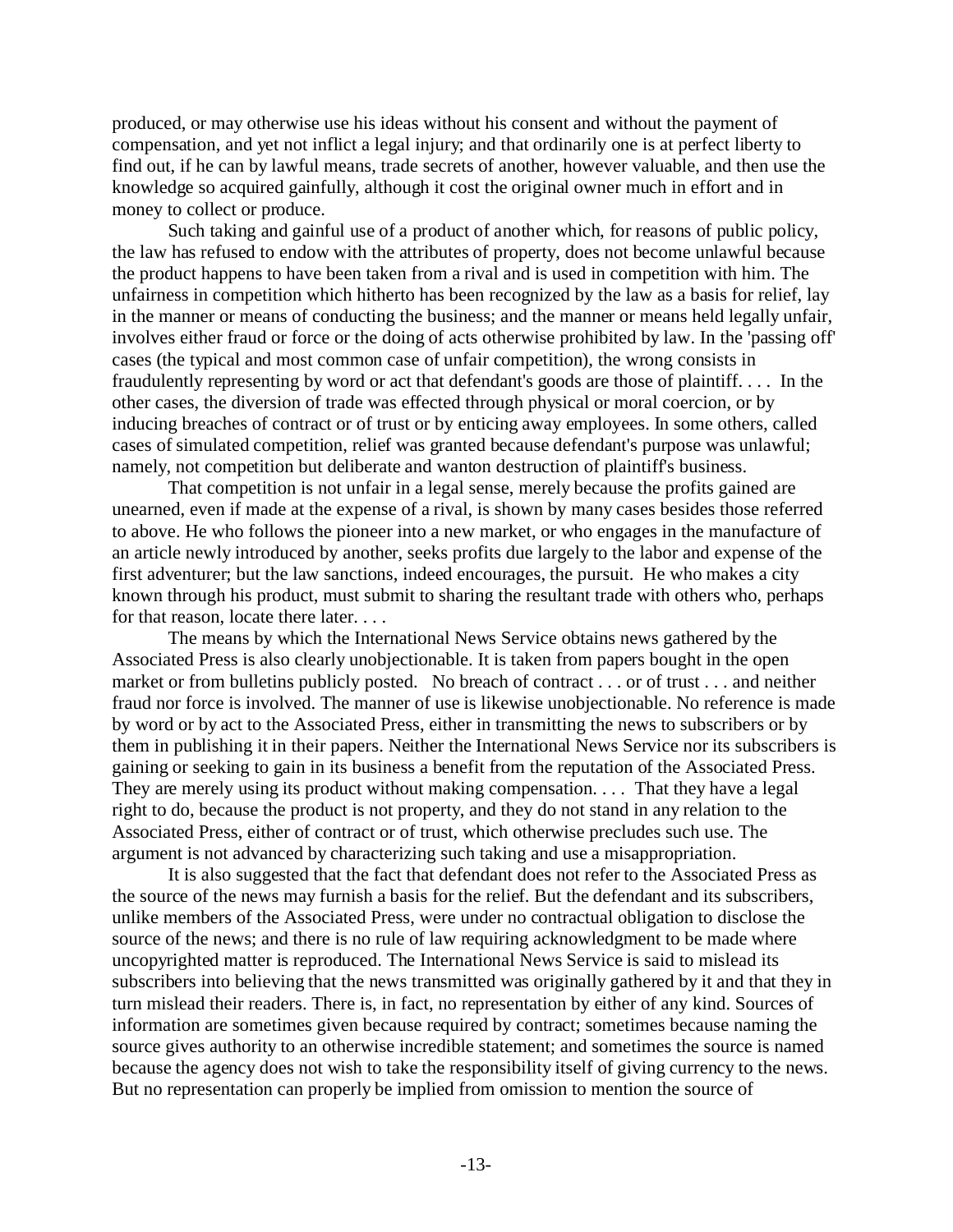information except that the International News Service is transmitting news which it believes to be credible. . . .

The rule for which the plaintiff contends would effect an important extension of property rights and a corresponding curtailment of the free use of knowledge and of ideas; and the facts of this case admonish us of the danger involved in recognizing such a property right in news, without imposing upon news-gatherers corresponding obligations. . . .

A Legislature, urged to enact a law by which one news agency or newspaper may prevent appropriation of the fruits of its labors by another, would consider such facts and possibilities and others which appropriate inquiry might disclose. Legislators might conclude that it was impossible to put an end to the obvious injustice involved in such appropriation of news, without opening the door to other evils, greater than that sought to be remedied. . . .

Or legislators dealing with the subject might conclude, that the right to news values should be protected to the extent of permitting recovery of damages for any unauthorized use, but that protection by injunction should be denied, just as courts of equity ordinarily refuse (perhaps in the interest of free speech) to restrain actionable libels, and for other reasons decline to protect by injunction mere political rights; and as Congress has prohibited courts from enjoining the illegal assessment or collection of federal taxes. If a Legislature concluded to recognize property in published news to the extent of permitting recovery at law, it might, with a view to making the remedy more certain and adequate, provide a fixed measure of damages, as in the case of copyright infringement.

Or again, a Legislature might conclude that it was unwise to recognize even so limited a property right in published news as that above indicated; but that a news agency should, on some conditions, be given full protection of its business; and to that end a remedy by injunction as well as one for damages should be granted, where news collected by it is gainfully used without permission. If a Legislature concluded . . . that under certain circumstances news-gathering is a business affected with a public interest; it might declare that, in such cases, news should be protected against appropriation, only if the gatherer assumed the obligation of supplying it at reasonable rates and without discrimination, to all papers which applied therefor. If legislators reached that conclusion, they would probably go further, and prescribe the conditions under which and the extent to which the protection should be afforded; and they might also provide the administrative machinery necessary for insuring to the public, the press, and the news agencies, full enjoyment of the rights so conferred.

Courts are ill-equipped to make the investigations which should precede a determination of the limitations which should be set upon any property right in news or of the circumstances under which news gathered by a private agency should be deemed affected with a public interest. Courts would be powerless to prescribe the detailed

regulations essential to full enjoyment of the rights conferred or to introduce the machinery required for enforcement of such regulations. Considerations such as these should lead us to decline to establish a new rule of law in the effort to redress a newly disclosed wrong, although the propriety of some remedy appears to be clear.

 $\divideontimes$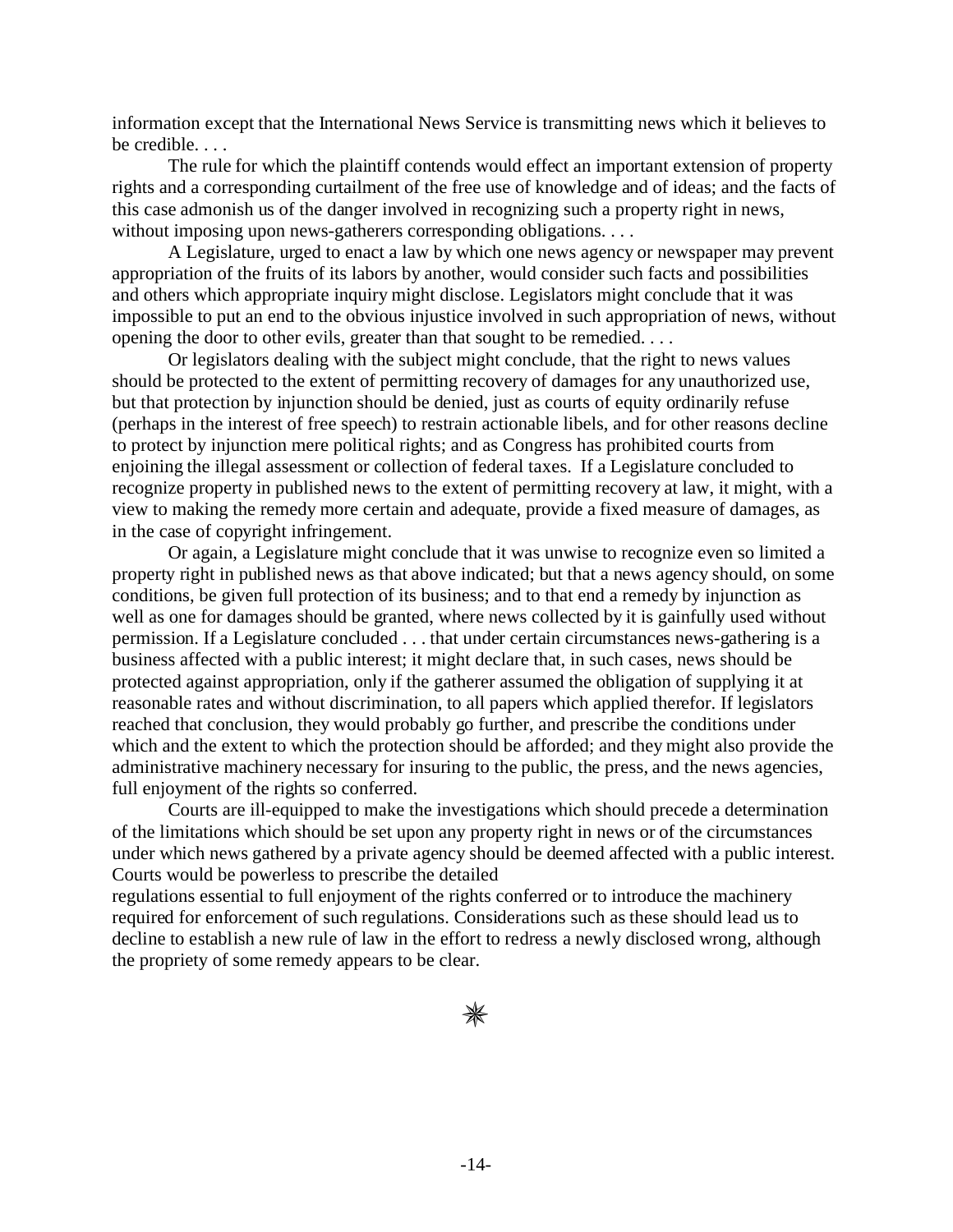# **C. Copyright and Creativity**

A decade before the decision in *INS v. AP*, *supra*, Justice Holmes expressed concern about treating the products of human creativity as property rights. In one of the most important music copyright decisions, *White-Smith Music Publishing Company v. Apollo Company*, 209 U.S. 1 (1908), the United States Supreme Court determined that player-piano rolls did not infringe copyrighted sheet music of the same songs.

#### **WHITE-SMITH MUSIC PUBLISHING COMPANY V. APOLLO COMPANY** 209 U.S. 1, 18 (1908)

In his concurring opinion in *White-Smith Music Publishing Company v. Apollo Company*, 209 U.S. 1, 18 (1908), Justice Holmes agreed with the majority that the player piano rolls did not infringe the sheet music copyright. But he wrote a specially concurring opinion discussing the peculiar nature of property rights to copyrights, especially copyrighted music:

 The notion of property starts, I suppose, from confirmed possession of a tangible object, and consists in the right to exclude others from interference with the more or less free doing with it as one wills. But in copyright property has reached a more abstract expression. The right to exclude is not directed to an object in possession or owned, but is *in vacuo*, so to speak. It restrains the spontaneity of men where, but for it, there would be nothing of any kind to hinder their doing as they saw fit. It is a prohibition of conduct remote from the persons or tangibles of the party having the right. It may be infringed a thousand miles from the owner and without his ever becoming aware of the wrong. It is a right which could not be recognized or endured for more than a limited time and therefore, I may remark, in passing, it is one which hardly can be conceived except as a product of statute, as the authorities now agree.

 The ground of this extraordinary right is that the person to whom it is given has invented some new collocation of visible or audible points, – of lines, colors, sounds, or words. The restraint is directed against reproducing this collocation, although, but for the invention and the statute, anyone would be free to combine the contents of the dictionary, the elements of the spectrum, or the notes of the gamut in any way that he had the wit to devise. The restriction is confined to the specific form, to the collocation devised, of course, but one would expect that, if it was to be protected at all, that collocation would be protected according to what was its essence. One would expect the protection to be coextensive not only with the invention, which, though free to all, only one had the ability to achieve, but with the possibility of reproducing the result which gives to the invention its meaning and worth. A musical composition is a rational collocation of sounds apart from concepts, reduced to a tangible expression from which the collocation can be reproduced either with or without continuous human intervention. On principle anything that mechanically reproduces that collocation of sounds ought to be held a copy, or, if the statute is too narrow, ought to be made so by a further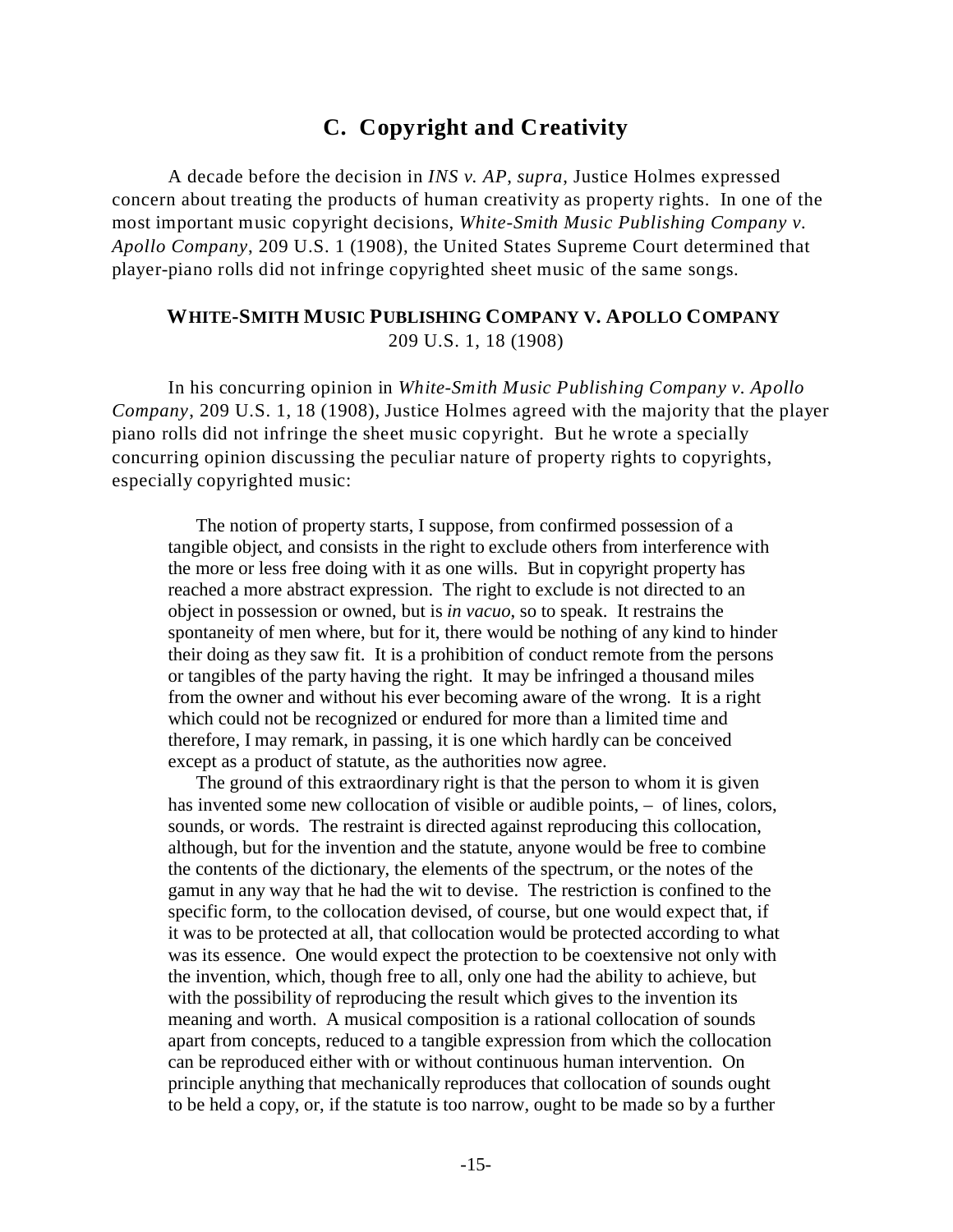act, except so far as some extraneous consideration of policy may oppose. What license may be implied from a sale of the copyrighted article is a different and harder question, but I leave it untouched, as license is not relied upon as a ground for the judgment of the court. *Id.* at 19-20. (Holmes, J., concurring.).

**\_\_\_\_\_\_\_\_\_\_**

 More recently, the United States Supreme Court echoed concerns about the importance of not unduly restricting public access to information. In *Feist Publications v. Rural Telephone Service Company*, the Supreme Court ruled that copyright protection is unavailable with regard to collections of basic information, such as telephone numbers, in which there is insufficient originality to satisfy the requirements of United States Constitution's copyright clause. The lack of intellectual property protection for many databases in the United States is related to this ruling.

#### **FEIST PUBLICATIONS, INC. V. RURAL TELEPHONE SERVICE COMPANY, INC.**

499 U.S. 340, 111 S.Ct. 1282 (1991) Supreme Court of the United States

Justice O'CONNOR delivered the opinion of the Court.

This case requires us to clarify the extent of copyright protection available to telephone directory white pages.

I

Rural Telephone Service Company, Inc., is a certified public utility that provides telephone service to several communities in northwest Kansas. It is subject to a state regulation that requires all telephone companies operating in Kansas to issue annually an updated telephone directory. Accordingly, as a condition of its monopoly franchise, Rural publishes a typical telephone directory, consisting of white pages and yellow pages. The white pages list in alphabetical order the names of Rural's subscribers, together with their towns and telephone numbers. The yellow pages list Rural's business subscribers alphabetically by category and feature classified advertisements of various sizes. Rural distributes its directory free of charge to its subscribers, but earns revenue by selling yellow pages advertisements.

Feist Publications, Inc., is a publishing company that specializes in area-wide telephone directories. Unlike a typical directory, which covers only a particular calling area, Feist's areawide directories cover a much larger geographical range, reducing the need to call directory assistance or consult multiple directories. The Feist directory that is the subject of this litigation covers 11 different telephone service areas in 15 counties and contains 46,878 white pages listings--compared to Rural's approximately 7,700 listings. Like Rural's directory, Feist's is distributed free of charge and includes both white pages and yellow pages. Feist and Rural compete vigorously for yellow pages advertising.

As the sole provider of telephone service in its service area, Rural obtains subscriber information quite easily. Persons desiring telephone service must apply to Rural and provide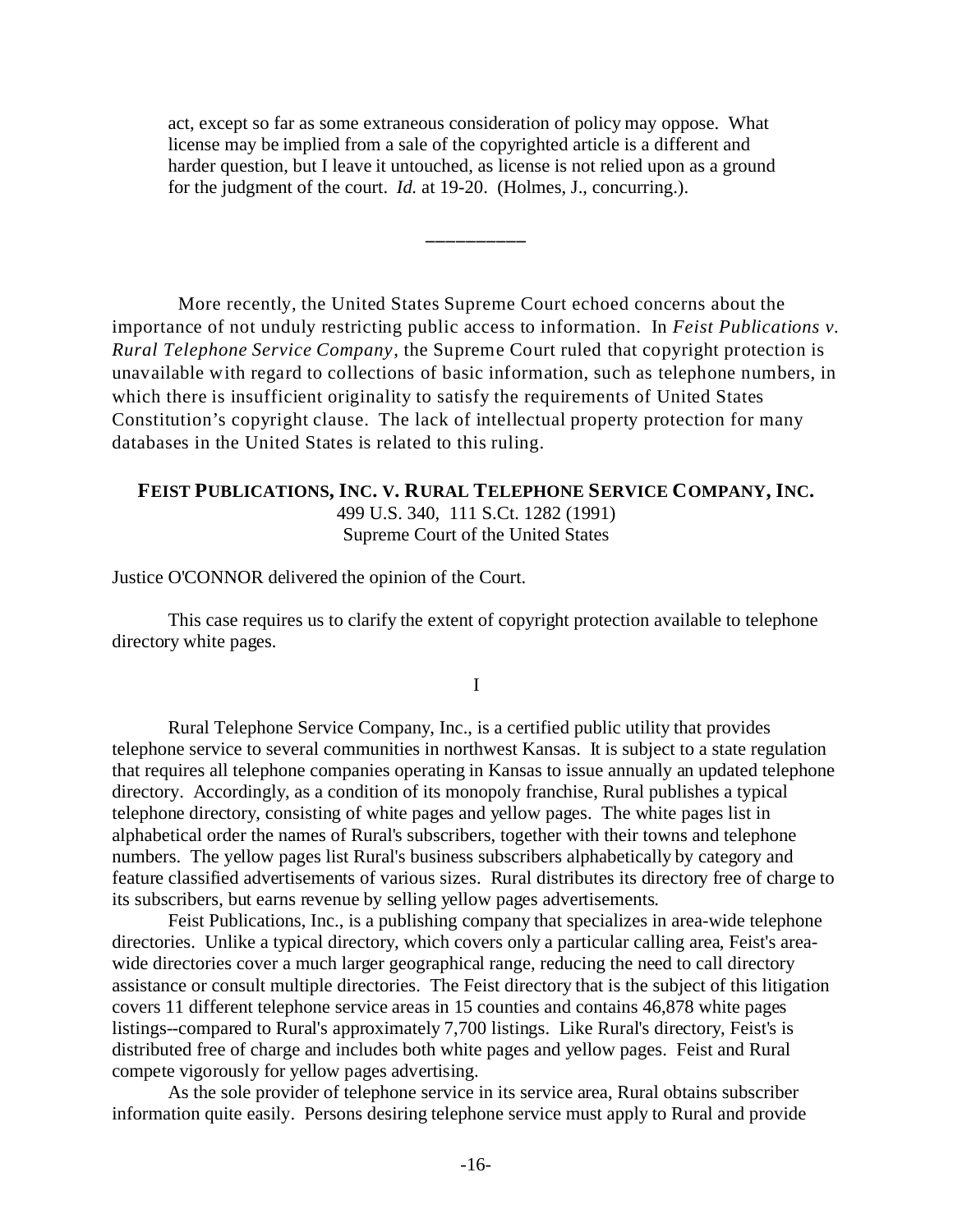their names and addresses; Rural then assigns them a telephone number. Feist is not a telephone company, let alone one with monopoly status, and therefore lacks independent access to any subscriber information. To obtain white pages listings for its area-wide directory, Feist approached each of the 11 telephone companies operating in northwest Kansas and offered to pay for the right to use its white pages listings.

Of the 11 telephone companies, only Rural refused to license its listings to Feist. Rural's refusal created a problem for Feist, as omitting these listings would have left a gaping hole in its area-wide directory, rendering it less attractive to potential yellow pages advertisers. In a decision subsequent to that which we review here, the District Court determined that this was precisely the reason Rural refused to license its listings. The refusal was motivated by an unlawful purpose "to extend its monopoly in telephone service to a monopoly in yellow pages advertising." Rural Telephone Service Co. v. Feist Publications, Inc., 737 F.Supp. 610, 622 (Kan.1990).

Unable to license Rural's white pages listings, Feist used them without Rural's consent. Feist began by removing several thousand listings that fell outside the geographic range of its area-wide directory, then hired personnel to investigate the 4,935 that remained. These employees verified the data reported by Rural and sought to obtain additional information. As a result, a typical Feist listing includes the individual's street address; most of Rural's listings do not. Notwithstanding these additions, however, 1,309 of the 46,878 listings in Feist's 1983 directory were identical to listings in Rural's 1982-1983 white pages. App. 54 (¶ 15-16), 57. Four of these were fictitious listings that Rural had inserted into its directory to detect copying.

Rural sued for copyright infringement . . . taking the position that Feist, in compiling its own directory, could not use the information contained in Rural's white pages. Rural asserted that Feist's employees were obliged to travel door-to-door or conduct a telephone survey to discover the same information for themselves. Feist responded that such efforts were economically impractical and, in any event, unnecessary because the information copied was beyond the scope of copyright protection. . . .

#### II A

This case concerns the interaction of two well-established propositions. The first is that facts are not copyrightable; the other, that compilations of facts generally are. Each of these propositions possesses an impeccable pedigree. That there can be no valid copyright in facts is universally understood. The most fundamental axiom of copyright law is that "[n]o author may copyright his ideas or the facts he narrates." Harper & Row, Publishers, Inc. v. Nation Enterprises, 471 U.S. 539, 556, 105 S.Ct. 2218, 2228, 85 L.Ed.2d 588 (1985). Rural wisely concedes this point, noting in its brief that "[f]acts and discoveries, of course, are not themselves subject to copyright protection." Brief for Respondent 24. At the same time, however, it is beyond dispute that compilations of facts are within the subject matter of copyright. Compilations were expressly mentioned in the Copyright Act of 1909, and again in the Copyright Act of 1976.

There is an undeniable tension between these two propositions. Many compilations consist of nothing but raw data -- i.e., wholly factual information not accompanied by any original written expression. On what basis may one claim a copyright in such a work? Common sense tells us that 100 uncopyrightable facts do not magically change their status when gathered together in one place. Yet copyright law seems to contemplate that compilations that consist exclusively of facts are potentially within its scope.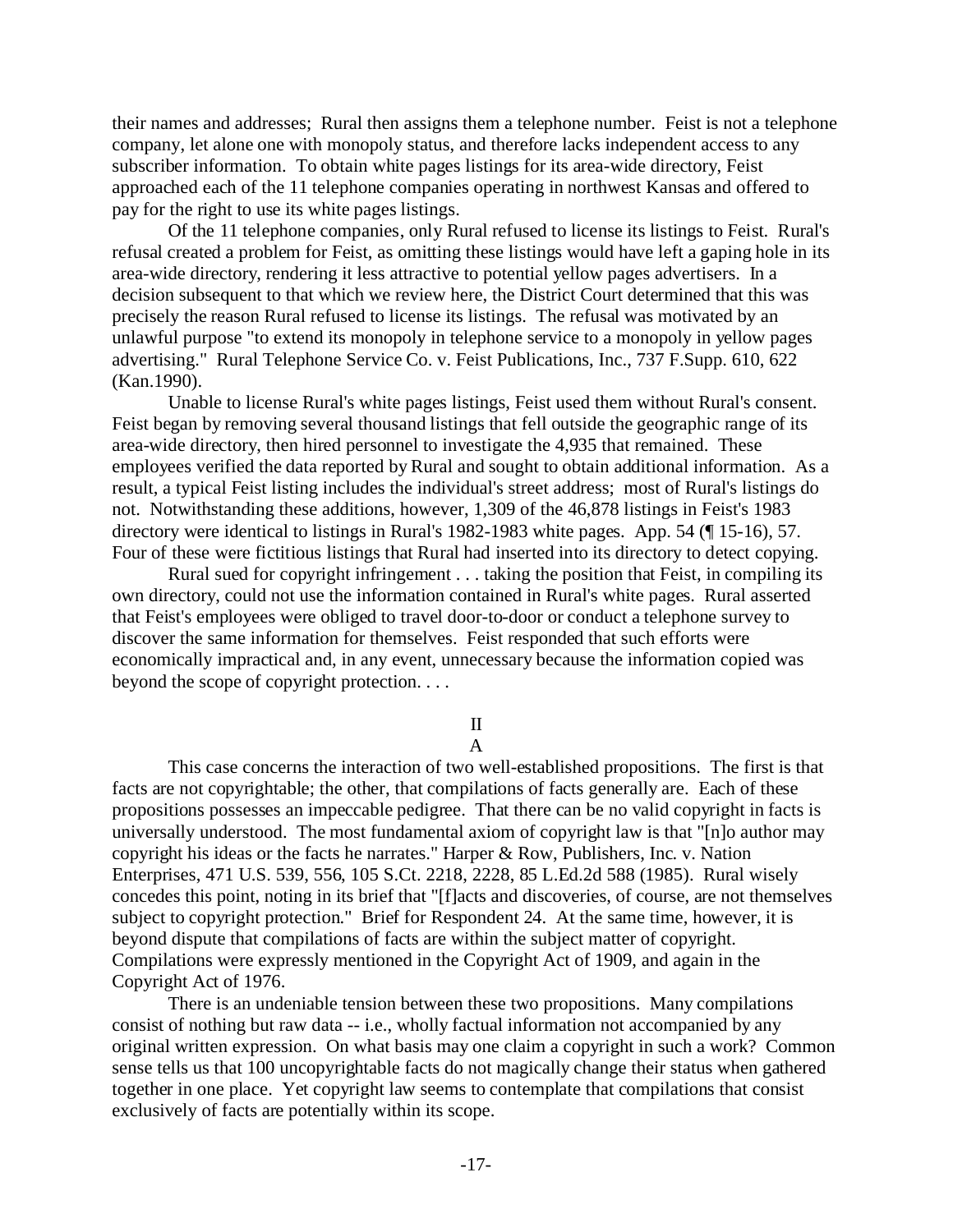The key to resolving the tension lies in understanding why facts are not copyrightable. The sine qua non of copyright is originality. To qualify for copyright protection, a work must be original to the author. . . . To be sure, the requisite level of creativity is extremely low; even a slight amount will suffice. The vast majority of works make the grade quite easily, as they possess some creative spark, "no matter how crude, humble or obvious" it might be. . . . Originality does not signify novelty; a work may be original even though it closely resembles other works so long as the similarity is fortuitous, not the result of copying. To illustrate, assume that two poets, each ignorant of the other, compose identical poems. Neither work is novel, yet both are original and, hence, copyrightable. . . .

Originality is a constitutional requirement. The source of Congress' power to enact copyright laws is Article I, § 8, cl. 8, of the Constitution, which authorizes Congress to "secur[e] for limited Times to Authors ... the exclusive Right to their respective Writings." . . .

It is this bedrock principle of copyright that mandates the law's seemingly disparate treatment of facts and factual compilations. . . . This is because facts do not owe their origin to an act of authorship. The distinction is one between creation and discovery: The first person to find and report a particular fact has not created the fact; he or she has merely discovered its existence. To borrow from Burrow-Giles, one who discovers a fact is not its "maker" or "originator." 111 U.S., at 58, 4 S.Ct., at 281. . . .

Factual compilations, on the other hand, may possess the requisite originality. The compilation author typically chooses which facts to include, in what order to place them, and how to arrange the collected data so that they may be used effectively by readers. These choices as to selection and arrangement, so long as they are made independently by the compiler and entail a minimal degree of creativity, are sufficiently original that Congress may protect such compilations through the copyright laws. . . . Thus, even a directory that contains absolutely no protectable written expression, only facts, meets the constitutional minimum for copyright protection if it features an original selection or arrangement.

This protection is subject to an important limitation. The mere fact that a work is copyrighted does not mean that every element of the work may be protected. Originality remains the sine qua non of copyright; accordingly, copyright protection may extend only to those components of a work that are original to the author. . . . Thus, if the compilation author clothes facts with an original collocation of words, he or she may be able to claim a copyright in this written expression. Others may copy the underlying facts from the publication, but not the precise words used to present them. . . . Where the compilation author adds no written expression but rather lets the facts speak for themselves, the expressive element is more elusive. The only conceivable expression is the manner in which the compiler has selected and arranged the facts. Thus, if the selection and arrangement are original, these elements of the work are eligible for copyright protection. . . . No matter how original the format, however, the facts themselves do not become original through association. . . .

This inevitably means that the copyright in a factual compilation is thin. Notwithstanding a valid copyright, a subsequent compiler remains free to use the facts contained in another's publication to aid in preparing a competing work, so long as the competing work does not feature the same selection and arrangement. . . .

It may seem unfair that much of the fruit of the compiler's labor may be used by others without compensation. . . . . The primary objective of copyright is not to reward the labor of authors, but "[t]o promote the Progress of Science and useful Arts." Art. I, § 8, cl. 8. . . . . To this end, copyright assures authors the right to their original expression, but encourages others to build freely upon the ideas and information conveyed by a work. . . . This principle, known as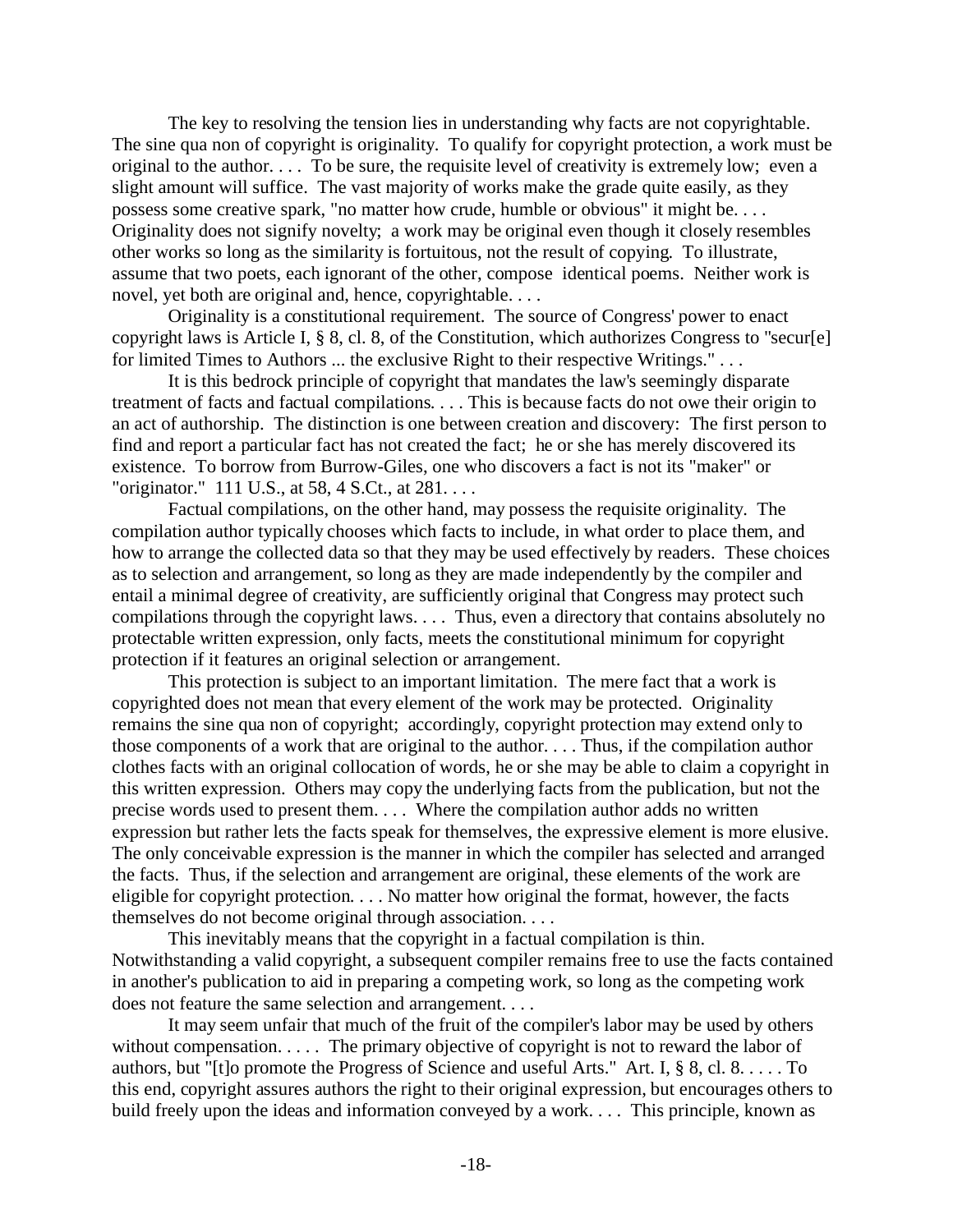the idea/expression or fact/expression dichotomy, applies to all works of authorship. As applied to a factual compilation, assuming the absence of original written expression, only the compiler's selection and arrangement may be protected; the raw facts may be copied at will. This result is neither unfair nor unfortunate. It is the means by which copyright advances the progress of science and art. . . .

This, then, resolves the doctrinal tension: Copyright treats facts and factual compilations in a wholly consistent manner. Facts, whether alone or as part of a compilation, are not original and therefore may not be copyrighted. A factual compilation is eligible for copyright if it features an original selection or arrangement of facts, but the copyright is limited to the particular selection or arrangement. In no event may copyright extend to the facts themselves.

#### $\mathbf{R}$

As we have explained, originality is a constitutionally mandated prerequisite for copyright protection. . . . . .

The "sweat of the brow" doctrine had numerous flaws, the most glaring being that it extended copyright protection in a compilation beyond selection and arrangement--the compiler's original contributions--to the facts themselves. Under the doctrine, the only defense to infringement was independent creation. . . . "Sweat of the brow" courts thereby eschewed the most fundamental axiom of copyright law-- that no one may copyright facts or ideas. See Miller v. Universal City Studios, Inc., 650 F.2d, at 1372 (criticizing "sweat of the brow" courts because "ensur[ing] that later writers obtain the facts independently ... is precisely the scope of protection given . . . copyrighted matter, and the law is clear that facts are not entitled to such protection").

#### $\mathcal{C}_{0}^{(n)}$

. . . . In enacting the Copyright Act of 1976, Congress . . . [adopted] the phrase "original works of authorship."  $17 \text{ U.S.C.} \$  $8 \frac{102(a) \dots}{26}$ 

The definition of "compilation" is found in § 101 of the 1976 Act. It defines a "compilation" in the copyright sense as "a work formed by the collection and assembling of preexisting materials or of data that are selected, coordinated, or arranged in such a way that the resulting work as a whole constitutes an original work of authorship" (emphasis added).

The purpose of the statutory definition is to emphasize that collections of facts are not copyrightable per se. . . . The statute identifies three distinct elements and requires each to be met for a work to qualify as a copyrightable compilation: (1) the collection and assembly of preexisting material, facts, or data; (2) the selection, coordination, or arrangement of those materials; and (3) the creation, by virtue of the particular selection, coordination, or arrangement, of an "original" work of authorship. "[T]his tripartite conjunctive structure is selfevident, and should be assumed to 'accurately express the legislative purpose.' " Patry 51, quoting Mills Music, 469 U.S., at 164, 105 S.Ct., at 645. . . .

The key to the statutory definition is the second requirement. It instructs courts that, in determining whether a fact-based work is an original work of authorship, they should focus on the manner in which the collected facts have been selected, coordinated, and arranged. This is a straightforward application of the originality requirement. Facts are never original, so the compilation author can claim originality, if at all, only in the way the facts are presented. To that end, the statute dictates that the principal focus should be on whether the selection, coordination, and arrangement are sufficiently original to merit protection. . . . [W]e conclude that the statute envisions that there will be some fact-based works in which the selection, coordination, and arrangement are not sufficiently original to trigger copyright protection.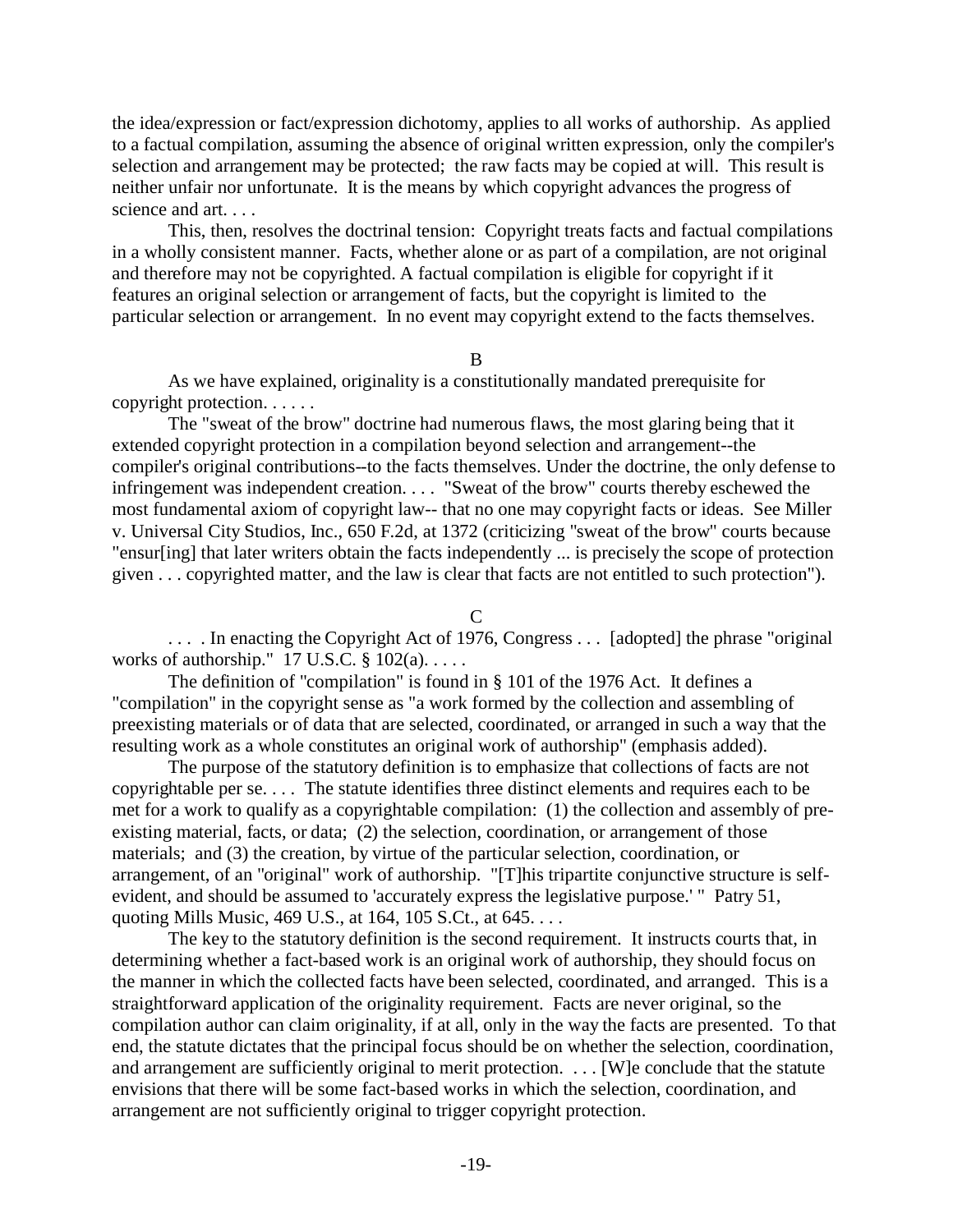As discussed earlier, however, the originality requirement is not particularly stringent. A compiler may settle upon a selection or arrangement that others have used; novelty is not required. Originality requires only that the author make the selection or arrangement independently (i.e., without copying that selection or arrangement from another work), and that it display some minimal level of creativity. Presumably, the vast majority of compilations will pass this test, but not all will. There remains a narrow category of works in which the creative spark is utterly lacking or so trivial as to be virtually nonexistent. . . . .

Even if a work qualifies as a copyrightable compilation, it receives only limited protection. This is the point of § 103 of the Act. Section 103 explains that "[t]he subject matter of copyright ... includes compilations," § 103(a), but that copyright protects only the author's original contributions--not the facts or information conveyed:

"The copyright in a compilation ... extends only to the material contributed by the author of such work, as distinguished from the preexisting material employed in the work, and does not imply any exclusive right in the preexisting material." § 103(b).

.... [T]he facts contained in existing works may be freely copied because copyright protects only the elements that owe their origin to the compiler--the selection, coordination, and arrangement of facts. . . .

III

There is no doubt that Feist took from the white pages of Rural's directory a substantial amount of factual information. At a minimum, Feist copied the names, towns, and telephone numbers of 1,309 of Rural's subscribers. Not all copying, however, is copyright infringement. To establish infringement, two elements must be proven: (1) ownership of a valid copyright, and (2) copying of constituent elements of the work that are original. . . . The first element is not at issue here; Feist appears to concede that Rural's directory, considered as a whole, is subject to a valid copyright because it contains some foreword text, as well as original material in its yellow pages advertisements. . . .

The question is whether Rural has proved the second element. In other words, did Feist, by taking 1,309 names, towns, and telephone numbers from Rural's white pages, copy anything that was "original" to Rural? Certainly, the raw data does not satisfy the originality requirement. Rural may have been the first to discover and report the names, towns, and telephone numbers of its subscribers, but this data does not " 'ow[e] its origin' " to Rural. Burrow-Giles, 111 U.S., at 58, 4 S.Ct., at 281. Rather, these bits of information are uncopyrightable facts; they existed before Rural reported them and would have continued to exist if Rural had never published a telephone directory. The originality requirement "rule[s] out protecting ... names, addresses, and telephone numbers of which the plaintiff by no stretch of the imagination could be called the author." Patterson & Joyce 776.

Rural essentially concedes the point by referring to the names, towns, and telephone numbers as "preexisting material." Brief for Respondent 17. Section 103(b) states explicitly that the copyright in a compilation does not extend to "the preexisting material employed in the work."

The question that remains is whether Rural selected, coordinated, or arranged these uncopyrightable facts in an original way. As mentioned, originality is not a stringent standard; it does not require that facts be presented in an innovative or surprising way. It is equally true, however, that the selection and arrangement of facts cannot be so mechanical or routine as to require no creativity whatsoever. The standard of originality is low, but it does exist. . . .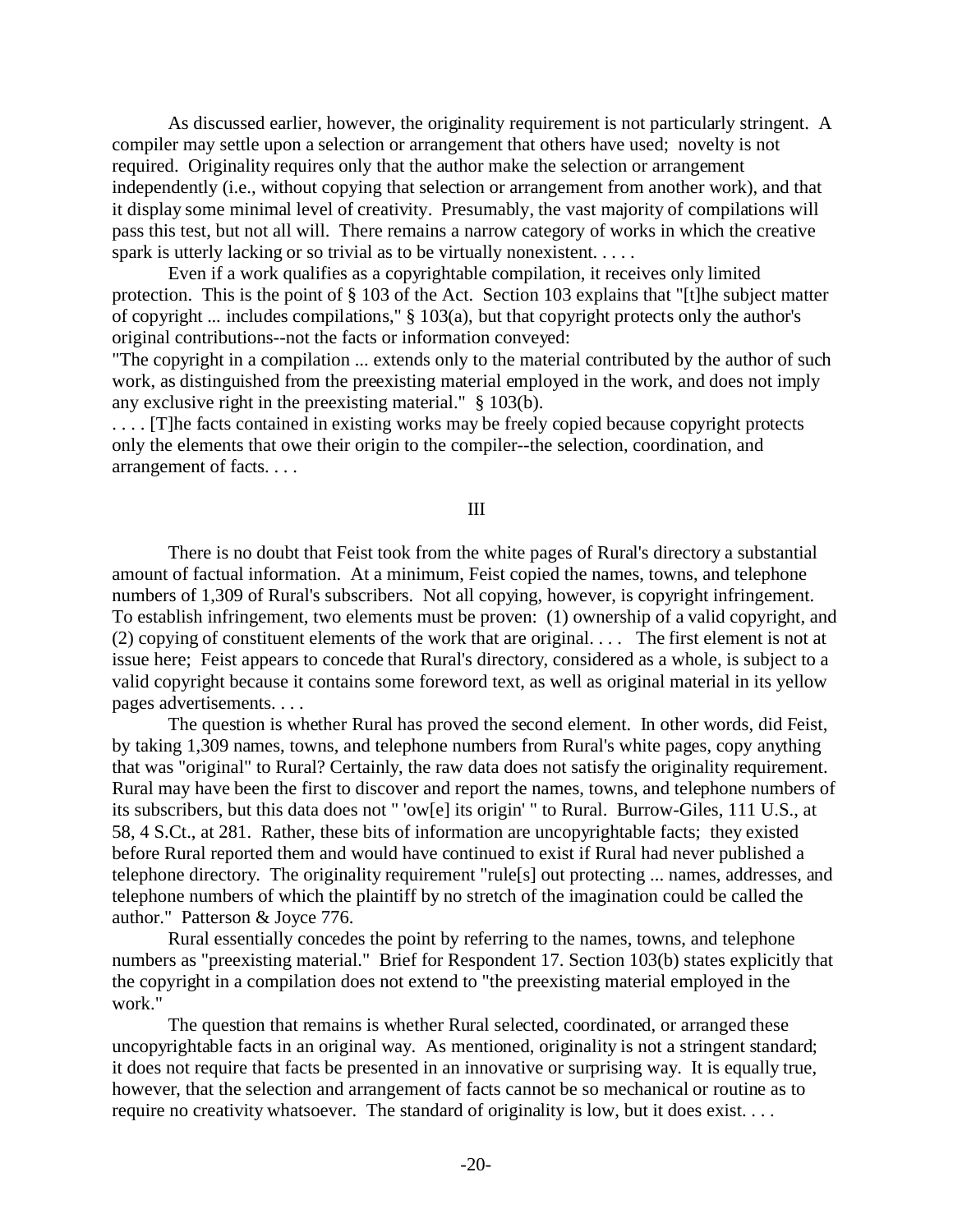The selection, coordination, and arrangement of Rural's white pages do not satisfy the minimum constitutional standards for copyright protection. As mentioned at the outset, Rural's white pages are entirely typical. Persons desiring telephone service in Rural's service area fill out an application and Rural issues them a telephone number. In preparing its white pages, Rural simply takes the data provided by its subscribers and lists it alphabetically by surname. The end product is a garden-variety white pages directory, devoid of even the slightest trace of creativity.

Rural's selection of listings could not be more obvious: It publishes the most basic information -- name, town, and telephone number--about each person who applies to it for telephone service. This is "selection" of a sort, but it lacks the modicum of creativity necessary to transform mere selection into copyrightable expression. Rural expended sufficient effort to make the white pages directory useful, but insufficient creativity to make it original. . . .

Nor can Rural claim originality in its coordination and arrangement of facts. The white pages do nothing more than list Rural's subscribers in alphabetical order. This arrangement may, technically speaking, owe its origin to Rural; no one disputes that Rural undertook the task of alphabetizing the names itself. But there is nothing remotely creative about arranging names alphabetically in a white pages directory. It is an age-old practice, firmly rooted in tradition and so commonplace that it has come to be expected as a matter of course. See Brief for Information Industry Association et al. as Amici Curiae 10 (alphabetical arrangement "is universally observed in directories published by local exchange telephone companies"). It is not only unoriginal, it is practically inevitable. This time-honored tradition does not possess the minimal creative spark required by the Copyright Act and the Constitution.

We conclude that the names, towns, and telephone numbers copied by Feist were not original to Rural and therefore were not protected by the copyright in Rural's combined white and yellow pages directory. As a constitutional matter, copyright protects only those constituent elements of a work that possess more than a de minimis quantum of creativity. Rural's white pages, limited to basic subscriber information and arranged alphabetically, fall short of the mark. As a statutory matter, 17 U.S.C. § 101 does not afford protection from copying to a collection of facts that are selected, coordinated, and arranged in a way that utterly lacks originality. Given that some works must fail, we cannot imagine a more likely candidate. Indeed, were we to hold that Rural's white pages pass muster, it is hard to believe that any collection of facts could fail.

Because Rural's white pages lack the requisite originality, Feist's use of the listings cannot constitute infringement. This decision should not be construed as demeaning Rural's efforts in compiling its directory, but rather as making clear that copyright rewards originality, not effort. . . .

 $\divideontimes$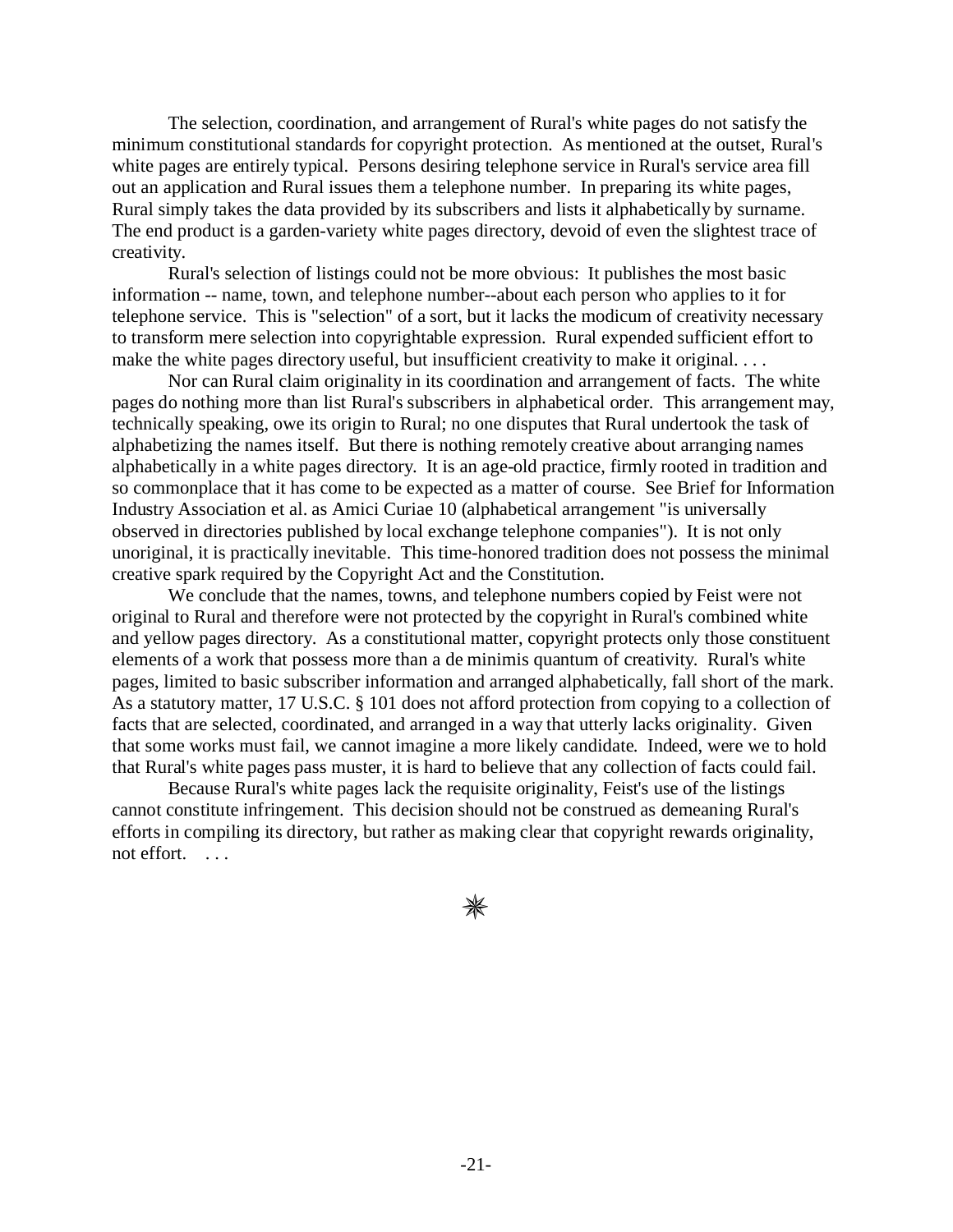## **D. Copyright Infringement and Digital File Sharing**

The Ninth Circuit Court of Appeals decisions in the Napster cases, *A&M Records v. Napster, Inc.*, 239 F.3d 1004 (9<sup>th</sup> Cir. 2001) and 284 F.ed 1091 (9<sup>th</sup> Cir. 2002), precipitated Napster's bankruptcy and eventual liquidation. (The new Napster service www.napster.com - is a different organization.) Peer-to-peer sharing of digital copies of music and video productions has nevertheless continued. Recent decisions with regard to copyright infringement issues posed by digital file-sharing typically involve actions for contributory copyright infringement.

#### *Contributory Copyright Infringement - The Sony Betamax Decision*

The key precedent in all modern contributory copyright infringement cases is *Sony Corp. of America, Inc. v. Universal City Studios, Inc.,* 464 U.S. 417, 104 S.Ct. 774, 78 L.Ed.2d 574 (1984) a United States Supreme Court Decision that involved the introduction of the now-outmoded, but then revolutionary, Betamax video recorder. The Supreme Court made clear in its *Sony* decision that, because Sony's video recorder had substantial noninfringing uses, Sony would not be liable for contributory copyright infringement merely because some of the uses actually made of the recorder were infringing. Sony knew that its Betamax video recorder was used for three principal purposes (a fourth, playing home movies, involved no copying): The first, which the majority opinion emphasized, was "time shifting" - recording a television program that was being shown at a time inconvenient for the owner of the Betamax for later watching at a convenient time. The second was "library building" - making copies of programs to retain permanently. The third was skipping commercials by taping a program before watching it and then, while watching the tape, using the fast-forward button on the recorder to skip over the commercials. The first use the Court held was a fair use (and hence not infringing) because it increased the audience for the program. The copying involved in the second and third uses was clearly infringing to the extent that the programs copied were under copyright and the taping of them was not authorized by the copyright owners. In general, building a library of taped programs was infringing because it was the equivalent of borrowing a copyrighted book from a public library, making a copy of it for one's personal library, then returning the original to the public library. The third use, commercial-skipping, amounted to creating an unauthorized derivative work - a commercial-free copy that would reduce the copyright owner's income from his original copyrighted program, since "free" television programs are financed by the purchase of commercials by advertisers. In short, the video recorder was being used for a mixture of infringing and noninfringing uses. Sony could not demix them because once Sony sold the recorder it lost all control over its use. *Id.* at 438.

The court ruled in *Sony* that "the sale of copying equipment, like the sale of other articles of commerce, does not constitute contributory infringement if the product is widely used for legitimate, unobjectionable purposes. Indeed, to avoid contributory infringement liability a product only needs to be capable of substantial noninfringing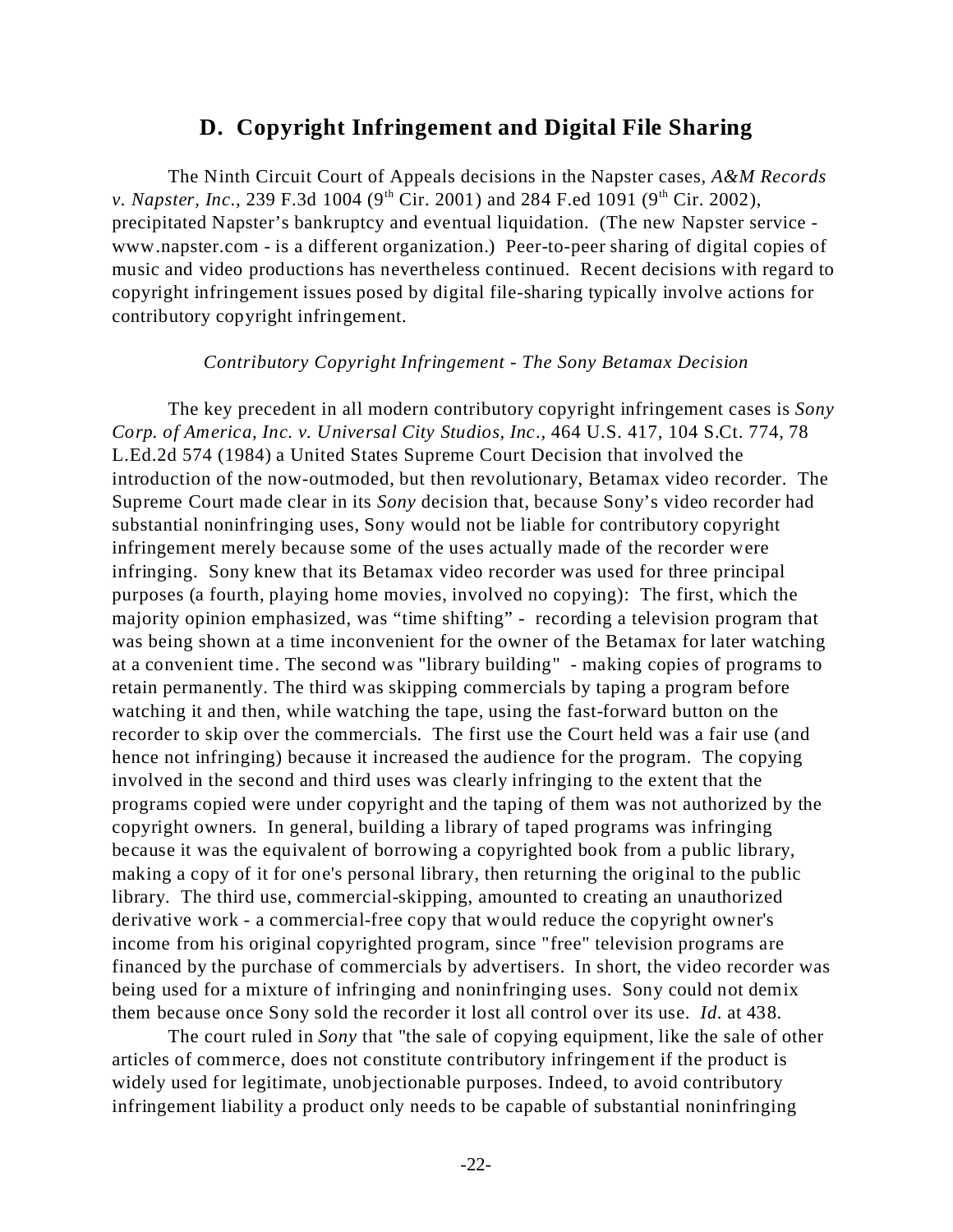uses. In order to resolve that substantial noninfringing uses issue, a court need not explore *all* the different potential uses of a product and determine whether or not those uses would constitute infringement. Rather, it is necessary only to consider whether a significant number of the uses of the product would be non-infringing. The Supreme Court concluded, "[I]n order to resolve this case we need not give precise content to the question of how much use is commercially significant. For one potential use of the Betamax plainly satisfies this standard, however it is understood: private, noncommercial timeshifting in the home." *Id.* at 441.

The following two contributory copyright infringement decisions reach different conclusions with regard to whether particular file-sharing systems are or are not actionable as contributory copyright infringement. In reading these decisions, notice how difference between legality and illegality depends on differences in technology.

**\_\_\_\_\_**

The first decision, decided June 30, 2003, is from the Seventh Circuit Court of Appeals. In it, Judge Posner (a well-known conservative jurist and one of the leaders of the "Law and Economics" movement) applies the Ninth Circuit's *Napster* decisions and finds Aimster liable for contributory infringement.

## **IN RE: AIMSTER COPYRIGHT LITIGATION APPEAL OF JOHN DEEP**

334 F.3d 643 (7th Cir. 2003) *cert. denied*, 124 S.Ct. 1069 (2004)

#### Posner, Circuit J.

Owners of copyrighted popular music filed a number of closely related suits . . . against John Deep and corporations that are controlled by him. . . The numerous plaintiffs, who among them appear to own most subsisting copyrights on American popular music, claim that [John] Deep's "Aimster" Internet service (recently renamed "Madster") is a contributory and vicarious infringer of these copyrights. . . . Aimster is one of a number of enterprises (the former Napster is the best known) that have been sued for facilitating the swapping of digital copies of popular music, most of it copyrighted, over the Internet. . . . To simplify exposition, we refer to the appellant as "Aimster" and to the appellees (the plaintiffs) as the recording industry.

Teenagers and young adults who have access to the Internet like to swap computer files containing popular music. If the music is copyrighted, such swapping, which involves making and transmitting a digital copy of the music, infringes copyright. The swappers, who are ignorant or more commonly disdainful of copyright and in any event discount the likelihood of being sued or prosecuted for copyright infringement, are the direct infringers. But firms that facilitate their infringement, even if they are not themselves infringers because they are not making copies of the music that is shared, may be liable to the copyright owners as contributory infringers. Recognizing the impracticability or futility of a copyright owner's suing a multitude of individual infringers . . ., the law allows a copyright holder to sue a contributor to the infringement instead, in effect as an aider and abettor. . . .

The Aimster system has the following essential components: proprietary software that can be downloaded free of charge from Aimster's Web site; Aimster's server (a server is a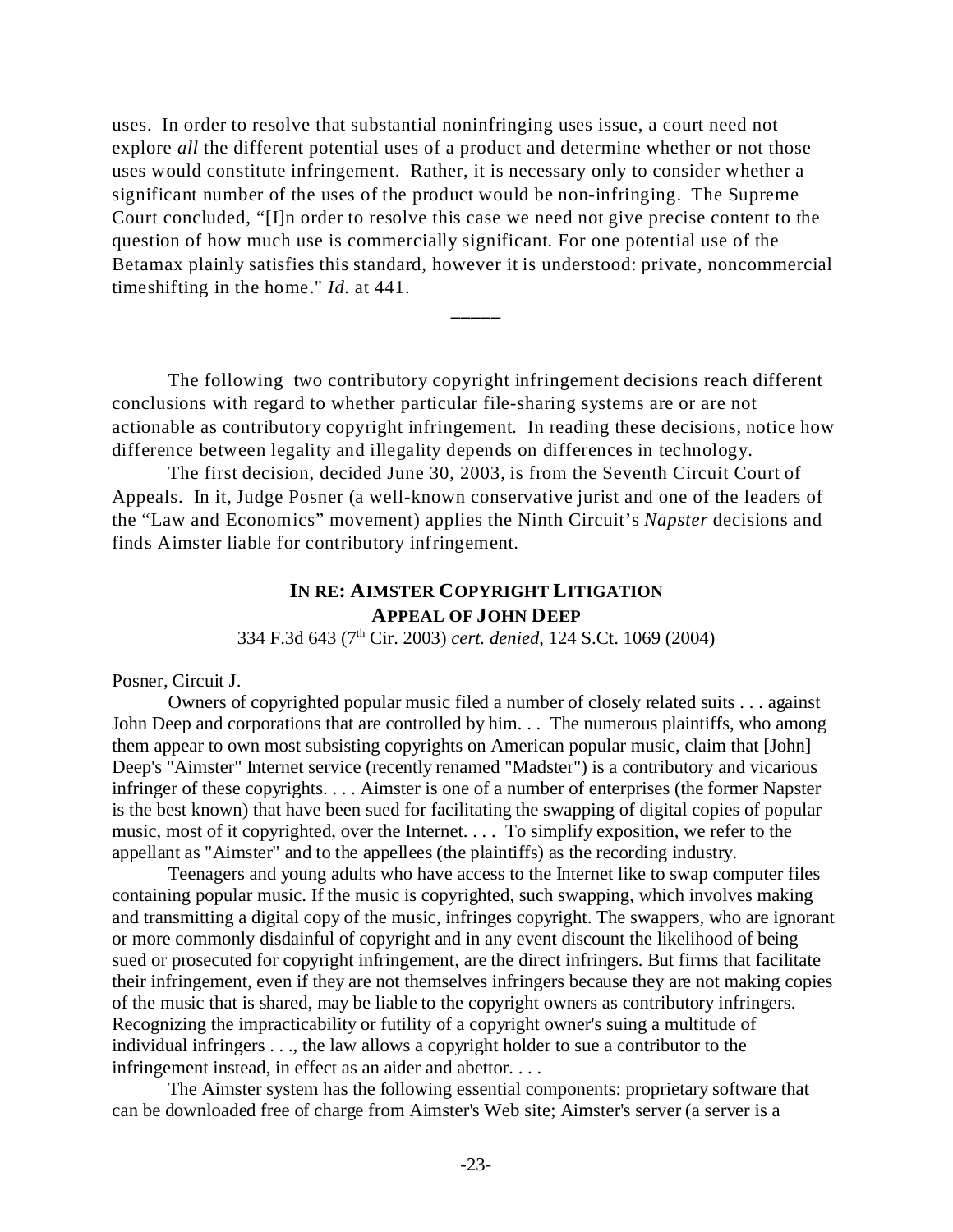computer that provides services to other computers, in this case personal computers owned or accessed by Aimster's users, over a network), which hosts the Web site and collects and organizes information obtained from the users but does not make copies of the swapped files themselves and that also provides the matching service described below; computerized tutorials instructing users of the software on how to use it for swapping computer files; and "Club Aimster," a related Internet service owned by Deep that users of Aimster's software can join for a fee and use to download the "top 40" popular-music files more easily than by using the basic, free service. The "AIM" in "Aimster" stands for AOL instant-messaging service. Aimster is available only to users of such services (of which AOL's is the most popular) because Aimster users can swap files only when both are online and connected in a chat room enabled by an instant-messaging service.

Someone who wants to use Aimster's basic service for the first time to swap files downloads the software from Aimster's Web site and then registers on the system by entering a user name (it doesn't have to be his real name) and a password at the Web site. Having done so, he can designate any other registrant as a "buddy" and can communicate directly with all his buddies when he and they are online, attaching to his communications (which are really just emails) any files that he wants to share with the buddies. All communications back and forth are encrypted by the sender by means of encryption software furnished by Aimster as part of the software package downloadable at no charge from the Web site, and are decrypted by the recipient using the same Aimsterfurnished software package. If the user does not designate a buddy or buddies, then *all* the users of the Aimster system become his buddies; that is, he can send or receive from any of them.

Users list on their computers the computer files they are willing to share. (They needn't list them separately, but can merely designate a folder in their computer that contains the files they are willing to share.) A user who wants to make a copy of a file goes online and types the name of the file he wants in his "Search For" field. Aimster's server searches the computers of those users of its software who are online and so are available to be searched for files they are willing to share, and if it finds the file that has been requested it instructs the computer in which it is housed to transmit the file to the recipient via the Internet for him to download into his computer. Once he has done this he can if he wants make the file available for sharing with other users of the Aimster system by listing it as explained above. In principle, therefore, the purchase of a single CD could be levered into the distribution within days or even hours of millions of identical, near-perfect (depending on the compression format used) copies of the music recorded on the CD--hence the recording industry's anxiety about file-sharing services oriented toward consumers of popular music. But because copies of the songs reside on the computers of the users and not on Aimster's own server, Aimster is not a direct infringer of the copyrights on those songs. Its functions similar to that of a stock exchange, which is a facility for matching offers rather than a repository of the things being exchanged (shares of stock). But unlike transactions on a stock exchange, the consummated "transaction" in music files does not take place in the facility, that is, in Aimster's server.

What we have described so far is a type of Internet file-sharing system that might be created for innocuous purposes such as the expeditious exchange of confidential business data among employees of a business firm. . . . The fact that copyrighted materials might sometimes be shared between users of such a system without the authorization of the copyright owner or a fair use privilege would not make the firm a contributory infringer. Otherwise AOL's instantmessaging system, which Aimster piggybacks on, might be deemed a contributory infringer. For there is no doubt that some of the attachments that AOL's multitudinous subscribers transfer are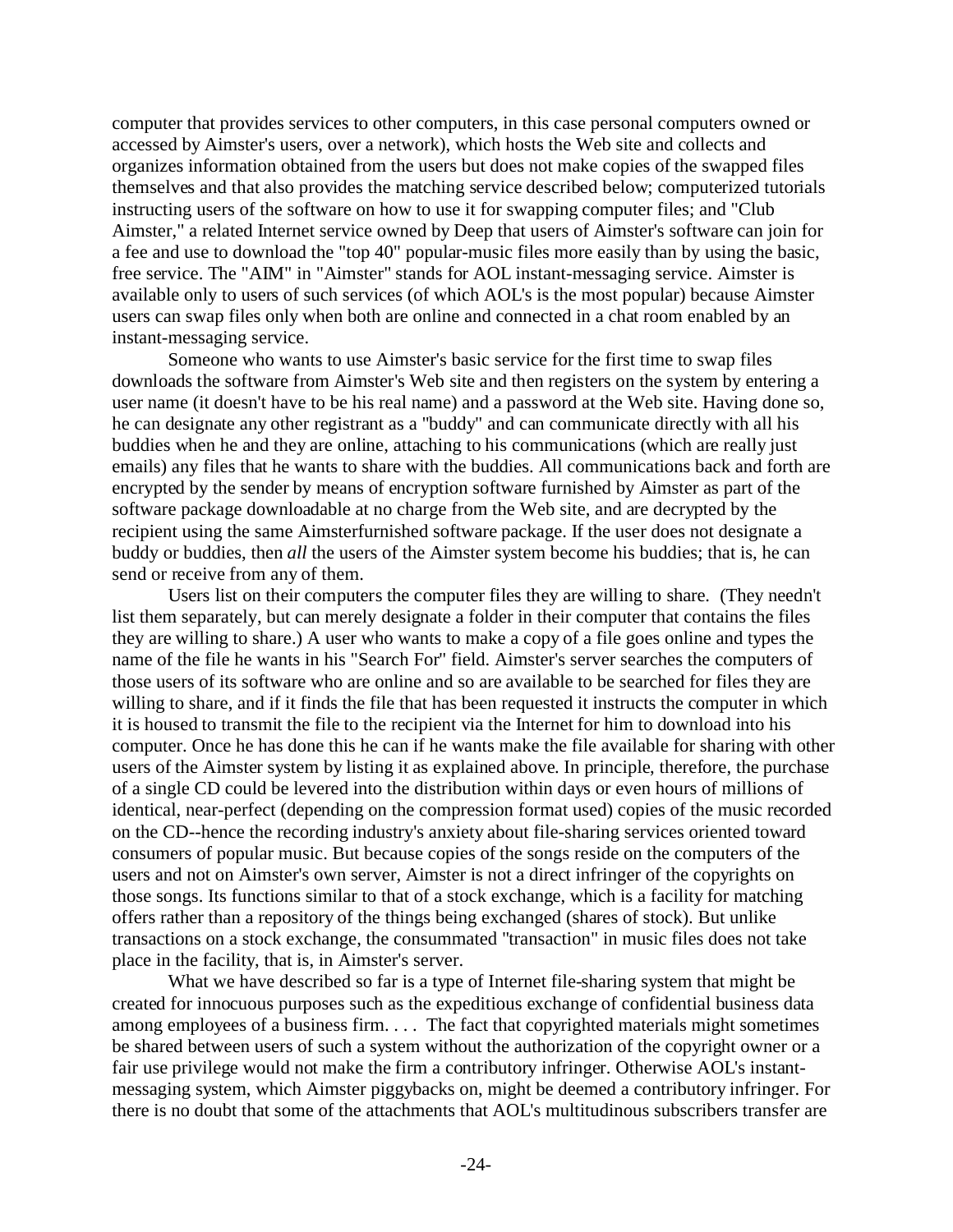copyrighted, and such distribution is an infringement unless authorized by the owner of the copyright. . . .

. . . The industry points out that the provider of a service, unlike the seller of a product, has a continuing relation with its customers and therefore should be able to prevent, or at least limit, their infringing copyright by monitoring their use of the service and terminating them when it is discovered that they are infringing. . . . [W]e agree with the recording industry that the ability of a service provider to prevent its customers from infringing is a factor to be considered in determining whether the provider is a contributory infringer. Congress so recognized in the Digital Millennium Copyright Act, which we discuss later in this opinion.

It is not necessarily a controlling factor, however, as the recording industry believes. If a service facilitates both infringing and noninfringing uses, as in the case of AOL's instantmessaging service, and the detection and prevention of the infringing uses would be highly burdensome, the rule for which the recording industry is contending could result in the shutting down of the service or its annexation by the copyright owners (contrary to the clear import of the *Sony* decision), because the provider might find it impossible to estimate its potential damages liability to the copyright holders and would anyway face the risk of being enjoined. The fact that the recording industry's argument if accepted might endanger AOL's instant-messaging service (though the service might find shelter under the Digital Millennium Copyright Act--a question complicated, however, by AOL's intention, of which more later, of offering an encryption option to the visitors to its chat rooms) is not only alarming; it is paradoxical, since subsidiaries of AOL's parent company (AOL Time Warner), such as Warner Brothers Records and Atlantic Recording Corporation, are among the plaintiffs in this case and music chat rooms are among the facilities offered by AOL's instant-messaging service. . . .

[W]e reject Aimster's argument that to prevail the recording industry must prove it has actually lost money as a result of the copying that its service facilitates. . . . [A] copyright owner who can prove infringement need not show that the infringement caused him a financial loss. Granted, without such a showing he cannot obtain compensatory damages; but he can obtain statutory damages, or an injunction, just as the owner of physical property can obtain an injunction against a trespasser without proving that the trespass has caused him a financial loss.

What is true is that when a supplier is offering a product or service that has noninfringing as well as infringing uses, some estimate of the respective magnitudes of these uses is necessary for a finding of contributory infringement. . . .

We also reject Aimster's argument that . . . the encryption feature of Aimster's service prevented Deep from knowing what songs were being copied by the users of his system, [so that] he lacked the knowledge of infringing uses that liability for contributory infringement requires. Willful blindness is knowledge, in copyright law (where indeed it may be enough that the defendant *should* have known of the direct infringement. . . . Deep . . . [cannot use] encryption software to prevent himself from learning what surely he strongly suspects to be the case: that the users of his service--maybe *all* the users of his service--are copyright infringers.

This is not to say that the provider of an encrypted instant-messaging service or encryption software is ipso factor a contributory infringer should his buyers use the service to infringe copyright, merely because encryption, like secrecy generally, facilitates unlawful transactions. ("Encryption" comes from the Greek word for concealment.) Encryption fosters privacy, and privacy is a social benefit though also a source of social costs. "AOL has begun testing an encrypted version of AIM [AOL Instant Messaging]. Encryption is considered critical for widespread adoption of IM in some industries and federal agencies." Vise, *supra.* Our point is only that a service provider that would otherwise be a contributory infringer does not obtain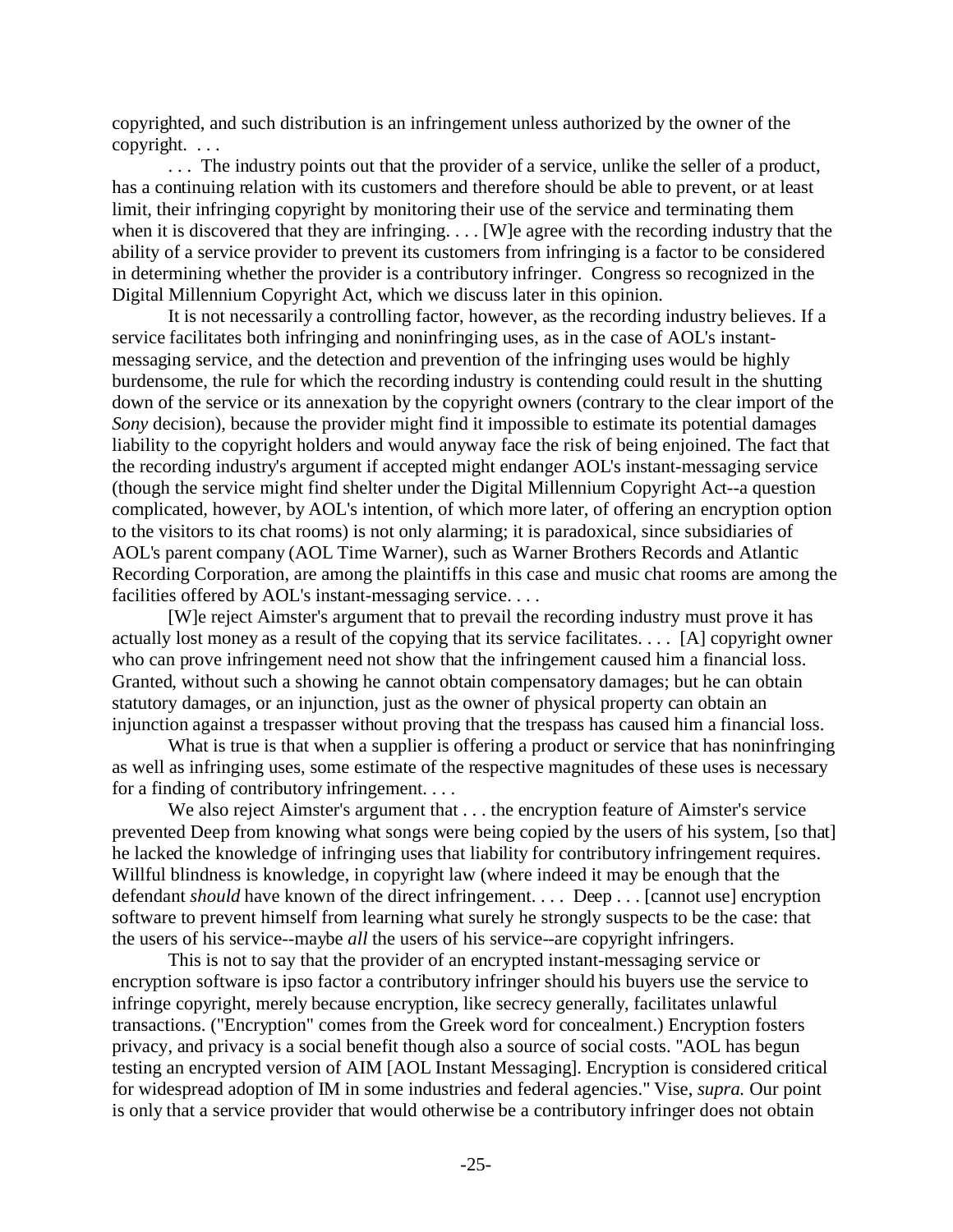immunity by using encryption to shield itself from actual knowledge of the unlawful purposes for which the service is being used.

We also do not buy Aimster's argument that . . . all Aimster has to show in order to escape liability for contributory infringement is that its file-sharing system *could* be used in noninfringing ways, which obviously it could be. Were that the law, the seller of a product or service used *solely* to facilitate copyright infringement, though it was capable in principle of noninfringing uses, would be immune from liability for contributory infringement. . . .

There are analogies in the law of aiding and abetting, the criminal counterpart to contributory infringement. A retailer of slinky dresses is not guilty of aiding and abetting prostitution even if he knows that some of his customers are prostitutes--he may even know which ones are. . . . The extent to which his activities and those of similar sellers actually promote prostitution is likely to be slight relative to the social costs of imposing a risk of prosecution on him. But the ner of a massage parlor who employs women who are capable of giving massages, but in fact as he knows sell only sex and never massages to their customers, is an aider and abettor of prostitution (as well as being guilty of pimping or operating a brothel). . .

. The slinky-dress case corresponds to *Sony,* and, like *Sony,* is not inconsistent with imposing liability on the seller of a product or service that, as in the massage-parlor case, is capable of noninfringing uses but in fact is used only to infringe. To the recording industry, a single known infringing use brands the facilitator as a contributory infringer. To the Aimsters of this world, a single noninfringing use provides complete immunity from liability. Neither is correct.

To situate Aimster's service between these unacceptable poles, we need to say just a bit more about it. In explaining how to use the Aimster software, the tutorial gives as its *only* examples of file sharing the sharing of copyrighted music, including copyrighted music that the recording industry had notified Aimster was being infringed by Aimster's users. The tutorial is the invitation to infringement that the Supreme Court found was missing in *Sony.* In addition, membership in Club Aimster enables the member for a fee of \$4.95 a month to download with a single click the music most often shared by Aimster users, which turns out to be music copyrighted by the plaintiffs. Because Aimster's software is made available free of charge and Aimster does not sell paid advertising on its Web site, Club Aimster's monthly fee is the only means by which Aimster is financed and so the club cannot be separated from the provision of the free software. When a member of the club clicks on "play" next to the name of a song on the club's Web site, Aimster's server searches through the computers of the Aimster users who are online until it finds one who has listed the song as available for sharing, and it then effects the transmission of the file to the computer of the club member who selected it. Club Aimster lists only the 40 songs that are currently most popular among its members; invariably these are under copyright.

The evidence that we have summarized does not exclude the *possibility* of substantial noninfringing uses of the Aimster system, but the evidence is sufficient, especially in a preliminary-injunction proceeding, which is summary in character, to shift the burden of production to Aimster to demonstrate that its service has substantial noninfringing uses. . . . As it might: [The Court lists some of the potential noninfringing uses of Aimster.]

1. Not all popular music is copyrighted. Apart from music on which the copyright has expired (not much of which, howevest to the teenagers and young adults interested in swapping music), start-up bands and performers may waive copyright in the hope that it will encourage the playing of their music and create a following that they can convert to customers of their subsequent works.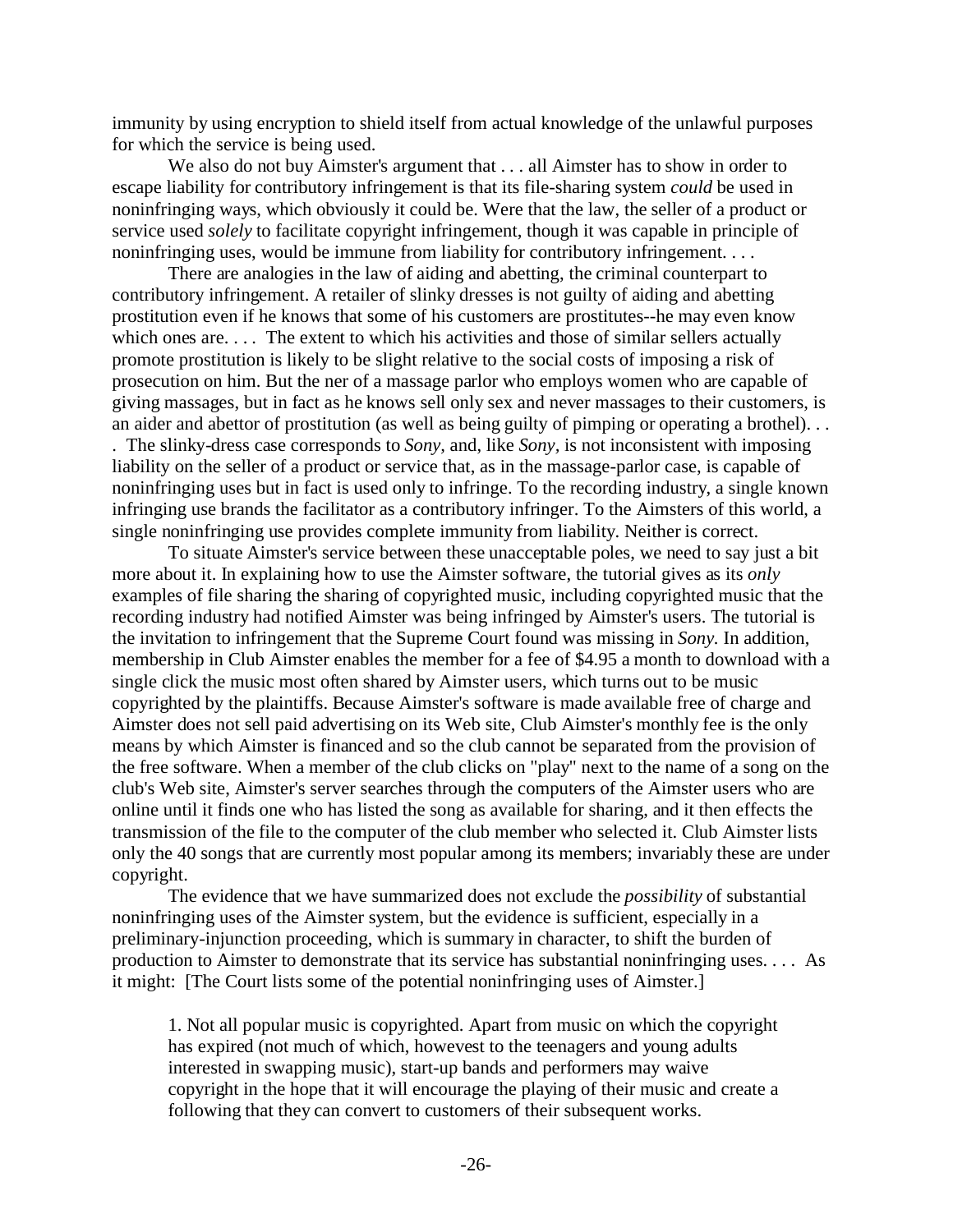2. A music file-swapping service might increase the value of a recording by enabling it to be used as currency in the music-sharing community, since someone who only downloads and never uploads, thus acting as a pure free rider, will not be very popular.

3. Users of Aimster's software might form select (as distinct from all- comers) "buddy" groups to exchange noncopyrighted information about popular music, or for that matter to exchange ideas and opinions about wholly unrelated matters as the buddies became friendlier. Some of the chat-room messages that accompany the listing of music files offered or requested contain information or opinions concerning the music; to that extent, though unremarked by the parties, some noninfringing use is made of Aimster's service, though it is incidental to the infringement.

4. Aimster's users might appreciate the encryption feature because as their friendship deepened they might decide that they wanted to exchange off- color, but not copyrighted, photographs, or dirty jokes, or other forms of expression that people like to keep private, rather than just copyrighted music.

5. Someone might own a popular-music CD that he was particularly fond of, but he had not downloaded it into his computer and now he finds himself out of town but with his laptop and he wants to listen to the CD, so he uses Aimster's service to download a copy. This might be a fair use rather than a copyright infringement, by analogy to the time shifting approved as fair use in the *Sony* case. *. . .* The analogy was sidestepped in *A & M Records, Inc. v. Napster, Inc., supra,* 239 F.3d at 1019, because Napster's system did not limit downloading to music on CDs owned by the downloader. The analogy was rejected in *UMG Recordings v. MP3.com, Inc.,* 92 F.Supp.2d 349 (S.D.N.Y.2000), on the ground that the copy on the defendant's server was an unauthorized derivative work; a solider ground, in light of *Sony'* s rejection of the parallel argument with respect to time shifting, would have been that the defendant's method for requiring that its customers "prove" that they owned the CDs containing the music they wanted to download was too lax.

All five of our examples of actually or arguably noninfringing uses of Aimster's service are possibilities, but as should be evident from our earlier discussion the question is how probable they are. It is not enough, as we have said, that a product or service be physically capable, as it were, of a noninfringing use. Aimster has failed to produce any evidence that its service has ever been used for a noninfringing use, let alone evidence concerning the frequency of such uses. In the words of the district judge, "defendants here have provided no evidence whatsoever (besides the unsupported declaration of Deep) that Aimster is *actually* used for any of the stated non-infringing purposes. Absent is any indication from real-life Aimster users that their primary use of the system is to transfer non-copyrighted files to their friends or identify users of similar intests and share information. Absent is any indication that even a single business without a network administrator uses Aimster to exchange business records as Deep suggests."... Because Aimster failed to show that its service is ever used for any purpose other than to infringe the plaintiffs' copyrights, the question . . . of the net effect of Napsterlike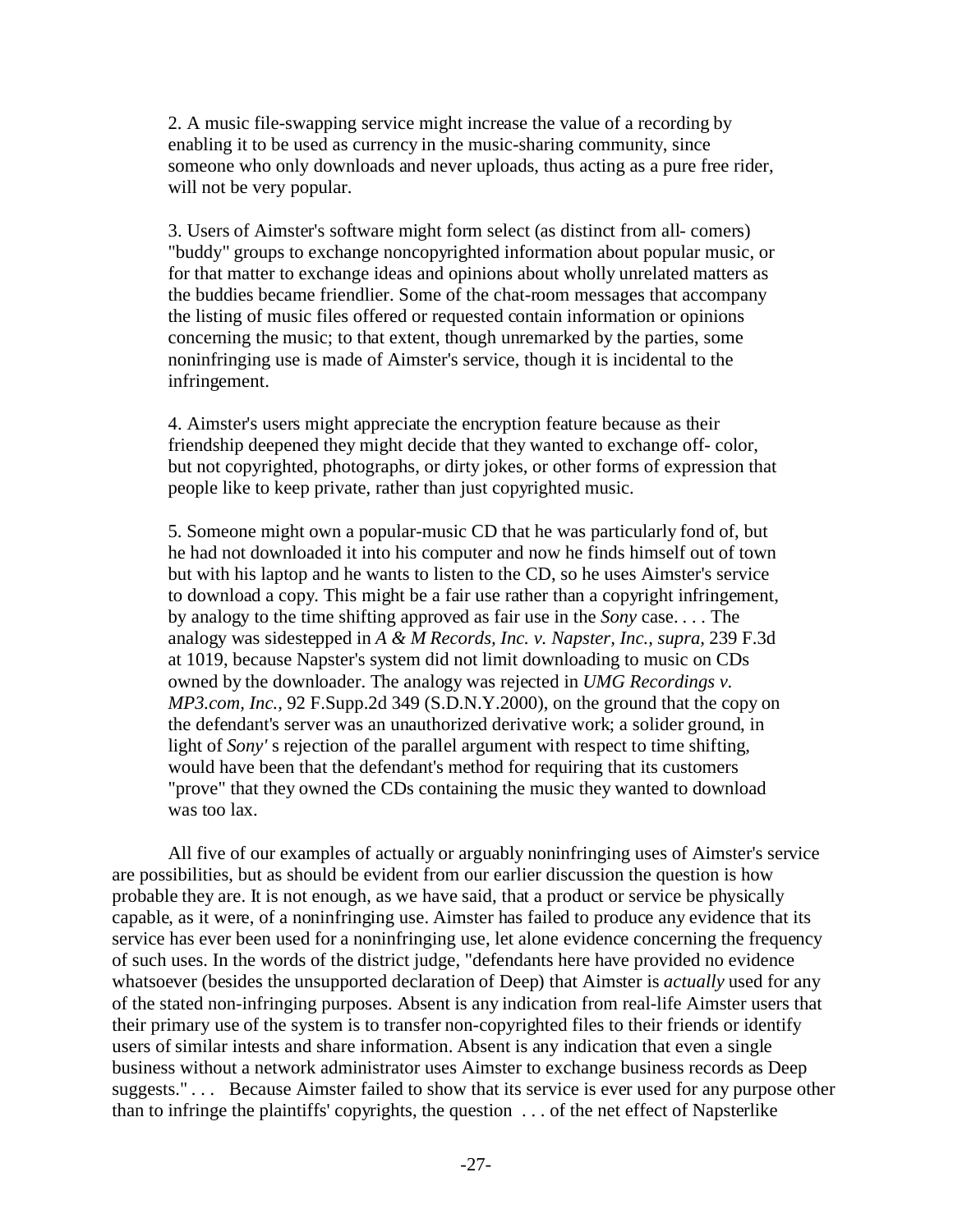services on the music industry's income is irrelevant to this case. If the *only* effect of a service challenged as contributory infringement is to enable copyrights to be infringed, the magnitude of the resulting loss, even whether there is a net loss, becomes irrelevant to liability.

Even when there are noninfringing uses of an Internet file- sharing service, moreover, if the infringing uses are substantial then to avoid liability as a contributory infringer the provider of the service must show that it would have been disproportionately costly for him to eliminate or at least reduce substantially the infringing uses. Aimster failed to make that showing too, by failing to present evidence that the provision of an encryption capability *effective against the service provider itself* added important value to the service or saved significant cost. Aimster blinded itself in the hope that by doing so it might come within the rule of the *Sony* decision. . . . [Aimster's] ostrich-like refusal to discover the extent to which its system was being used to infringe copyright is merely another piece of evidence that it was a contributory infringer.

We turn now to Aimster's defenses under the Online Copyright Infringement Liability Limitation Act, Title II of the Digital Millennium Copyright Act (DMCA), 17 U.S.C. § 512;... The DMCA is an attempt to deal with special problems created by the so-called digital revolution. One of these is the vulnerability of Internet service providers such as AOL to liability for copyright infringement as a result of file swapping among their subscribers. Although the Act was not passed with Napster-type services in mind, the definition of Internet service provider is broad ("a provider of online services or network access, or the operator of facilities therefor," 17 U.S.C. §  $512(k)(1)(B)$ , and, as the district judge ruled, Aimster fits it. . . . The Act provides a series of safe harbors for Internet service providers and related entities, but none in which Aimster can moor. The Act does not abolish contributory infringement. The common element of its safe harbors is that the service provider must do what it can reasonably be asked to do to prevent the use of its service by "repeat infringers." 17 U.S.C. § 512(i)(1)(A). Far from doing anything to discourage repeat infringers of the plaintiffs' copyrights, Aimster invited them to do so, showed them how they could do so with ease using its system, and by teaching its users how to encrypt their unlawful distribution of copyrighted materials disabled itself from doing anything to prevent infringement. . . .

We are not impressed by Aimster's argument that the district court had an independent duty, rooted in the free-speech clause of the First Amendment, to make sure that the impact of the injunction on communications over the Internet is no greater than is absolutely necessary to provide the recondustry with the legal protection to which it is entitled while the case wends its way to a conclusion. Copyright law and the principles of equitable relief are quite complicated enough without the superimposition of First Amendment case law on them; and we have been told recently by the Supreme Court not only that "copyright law contains built-in First Amendment accommodations" but also that, in any event, the First Amendment "bears less heavily when speakers assert the right to make other people's speeches." *Eldred v. Ashcroft,* 537 U.S. 186, 123 S.Ct. 769, 788-89, 154 L.Ed.2d 683 (2003). Or, we add, to copy, or enable the copying of, other people's music.

In January 2004, the Court of Appeals for the Seventh Circuit rejected John Deep's appeal from a fine of \$5,000 plus more than \$100,000 in attorneys' fees. The Court of Appeals noted, "Deep is appearing pro se and most of the points made in his brief are not remotely germane to the appeal, as they amount to an attempt to reargue the merits of the injunction. The injunction required him either to block infringing uses of his service or to shut the service down. He did neither. He admitted in the district court that, since he was

**--------**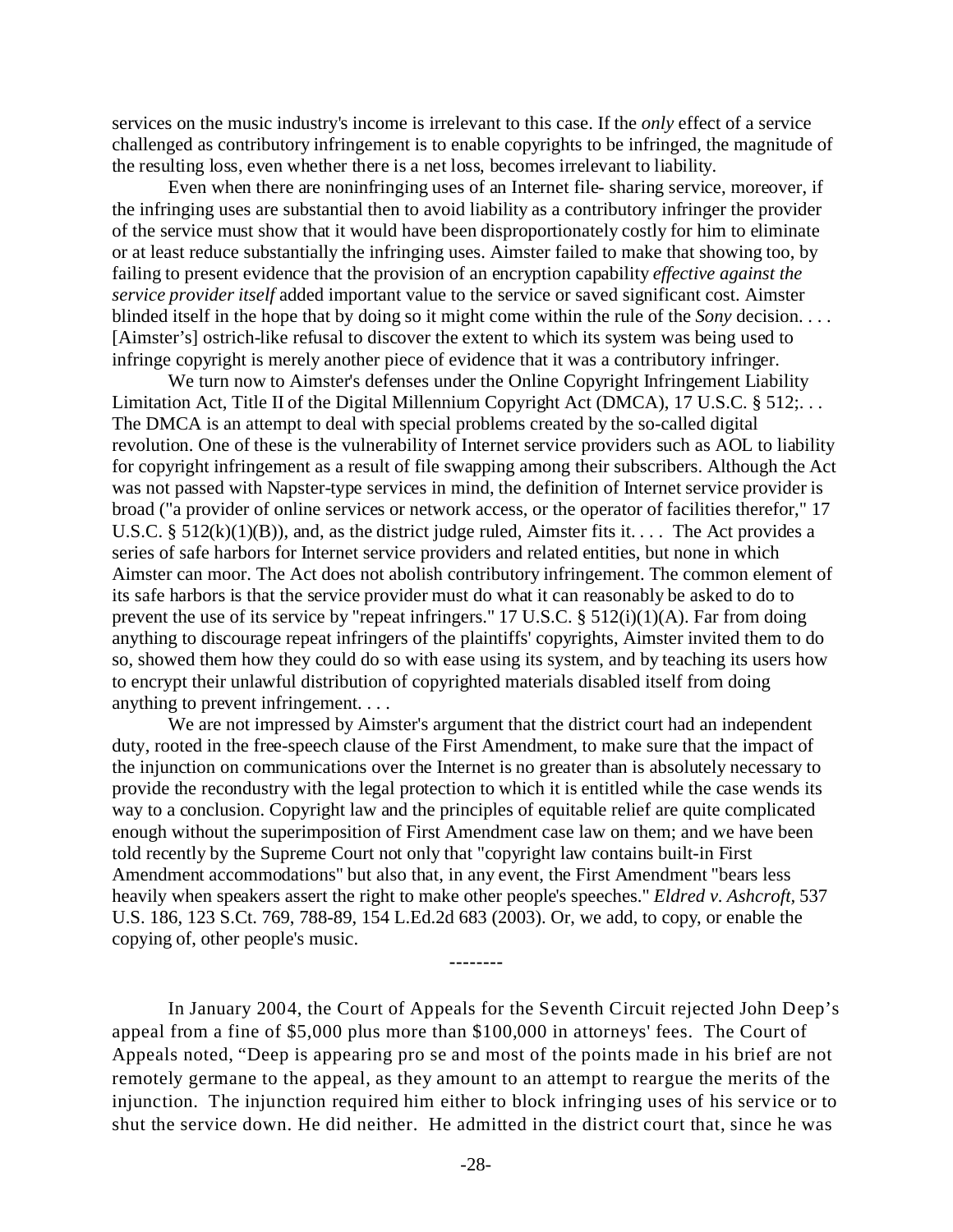unable (he claimed) to block infringing uses, he had to shut his service down. He did not do so. The excuses he offers for his contumacy are unpersuasive, indeed frivolous. As the plaintiffs point out, he has engaged in vexatious litigation in several courts in an effort to avoid complying with the injunction, as well as skipping hearings in the district court and engaging in a variety of stall tactics."

**\_\_\_\_\_\_\_\_\_\_**

Meanwhile, a United States District Court in California reached an opposite conclusion with regard to other types of file-sharing technologies, including Gnutella, Kazaa and Morpheus. This decision, which discusses both contributory copyright infringement and vicarious copyright infringement is currently on appeal to the Ninth Circuit Court of Appeals.

#### METRO-GOLDWYN-MAYER STUDIOS, INC., ET AL. V. GROKSTER, LTD., ET AL., 259 F.Supp.2d 1029 (C.D. Cal. 2003) (decided April 25, 2003)

## Wilson, District Judge.

#### *General Background*

These cases arise from the free exchange of copyrighted music, movies and other digital media over the Internet. When the actions were originally filed, Defendants Grokster, Ltd. ("Grokster"), StreamCast Networks, Inc. (formerly known as MusicCity Networks, Inc.) ("StreamCast"), and Kazaa BV (formerly known as Consumer Empowerment BV) ("Kazaa BV"), distributed software that enabled users to exchange digital media via a peer-to-peer transfer network. In the *Metro-Goldwyn-Mayer v. Grokster* case, CV-01-8541, Plaintiffs are organizations in the motion picture and music recording industries, and bring this action against Defendants for copyright infringement, pursuant to 17 U.S.C. §§ 501, et seq. In the *Lieber v. Consumer Empowerment* case, CV-01-9923, Plaintiffs are professional songwriters and music publishers bringing a class action against the same Defendants for copyright infringement, although their Complaint lists separate causes of action for contributory infringement and vicarious infringement. The cases have been consolidated for discovery and pretrial purposes.

Each Defendant distributes free software, which users can download free of charge. Although Grokster, StreamCast and Kazaa BV independently branded, marketed and distributed their respective software, all three platforms initially were powered by the same FastTrack networking technology. The FastTrack technology was developed by Defendants Niklas Zennstrom and Janus Friis, who also launched Kazaa BV. FastTrack was then licensed to Kazaa BV, Grokster and StreamCast for use in each company's file-sharing software. As a result, users of these software platforms essentially were connected to the same peer-to-peer network and were able to exchange files seamlessly.

However, StreamCast no longer uses the FastTrack technology. Rather, StreamCast now employs the "open" (i.e., not proprietary) Gnutella technology, and distributes its own software-- Morpheus--instead of a branded version of the Kazaa Media Desktop. Grokster, meanwhile, continues to distribute a branded version of the Kazaa Media Desktop, which operates on the same FastTrack technology as the Sharman/Kazaa software.

#### *Operation of the StreamCast (Morpheus) and Grokster Software*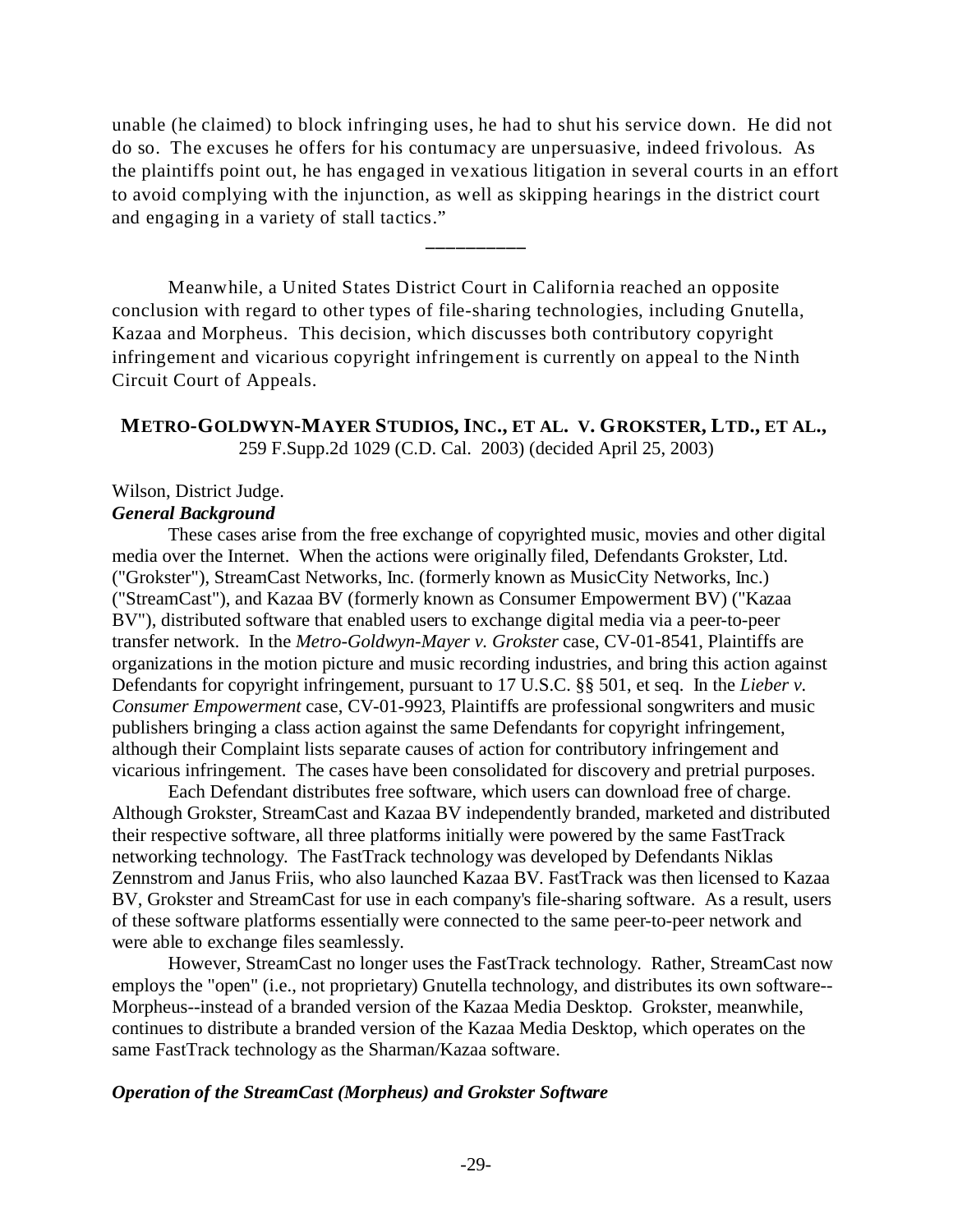Although novel in important respects, both the Grokster and Morpheus platforms operate in a manner conceptually analogous to the Napster system described at length by the district court in *A & M Records, Inc. v. Napster, Inc.,* 114 F.Supp.2d 896 (N.D.Cal.2000).

In both cases, the software can be transferred to the user's computer, or "downloaded," from servers operated by Defendants. Once installed, a user may elect to "share" certain files located on the user's computer, including, for instance, music files, video files, software applications, e-books and text files. When launched on the user's computer, the software automatically connects to a peer-to-peer network (FastTrack in Grokster's case; Gnutella in the case of Morpheus), and makes any shared files available for transfer to any other user currently connected to the same peer-to-peer network.

Both the Morpheus and Grokster software provide a range of means through which a user may search through the respective pool of shared files. For instance, a user can select to search only among audio files, and then enter a keyword, title, or artist search. Once a search commences, the software displays a list (or partial list) of users who are currently sharing files that match the search criteria, including data such as the estimated time required to transfer each file.

The user may then click on a specific listing to initiate a direct transfer from the source computer to the requesting user's computer. When the transfer is complete, the requesting user and source user have identical copies of the file, and the requesting user may also start sharing the file with others. Multiple transfers to other users ("uploads"), or from other users ("downloads"), may occur simultaneously to and from a single user's computer.

Both platforms include other incidental features, such as facilities for organiziiewing and playing media files, and for communicating with other users.

#### *Limitations of this Order*

Because Plaintiffs principally seek prospective injunctive relief, the Court at this time considers only whether the *current versions* of Grokster's and StreamCast's products and services subject either party to liability. This Order does not reach the question whether either Defendant is liable for damages arising from *past* versions of their software, or from other past activities.

Additionally, it is important to reiterate that the instant motions concern *only* the software operated by Defendants StreamCast (the Morpheus software) and Grokster (the Grokster software). Defendant Sharman Networks, proprietor of the Kazaa.com website and Kazaa Media Desktop, is *not* a party to these Motions. Accordingly, the Court offers no opinion in this Order as to Sharman's potential liability. . . .

Plaintiffs argue that Defendants are liable for both contributory and vicarious copyright infringement. As a threshold matter, in order to find either contributory or vicarious infringement liability, Plaintiffs must demonstrate that Defendants' end-users are themselves engaged in direct copyright infringement. *A & M Records, Inc. v. Napster, Inc.,* 239 F.3d 1004, 1013 n. 2 (9th Cir.2001) ("*Napster* ") (citation omitted) ("Secondary liability for copyright infringement does not exist in the absence of direct infringement by a third party.").

#### *Direct Infringement*

To establish a prima facie case of copyright infringement, Plaintiffs must show: (1) copyright ownership of the allegedly infringing material, and (2) unauthorized copying of the work that is the original. *Id.* at 1013 (citations omitted). With regard to the second prong, "[Plaintiffs] must demonstrate that the alleged infringers violate at least one exclusive right granted to copyright holders under 17 U.S.C. § 106." *Id.*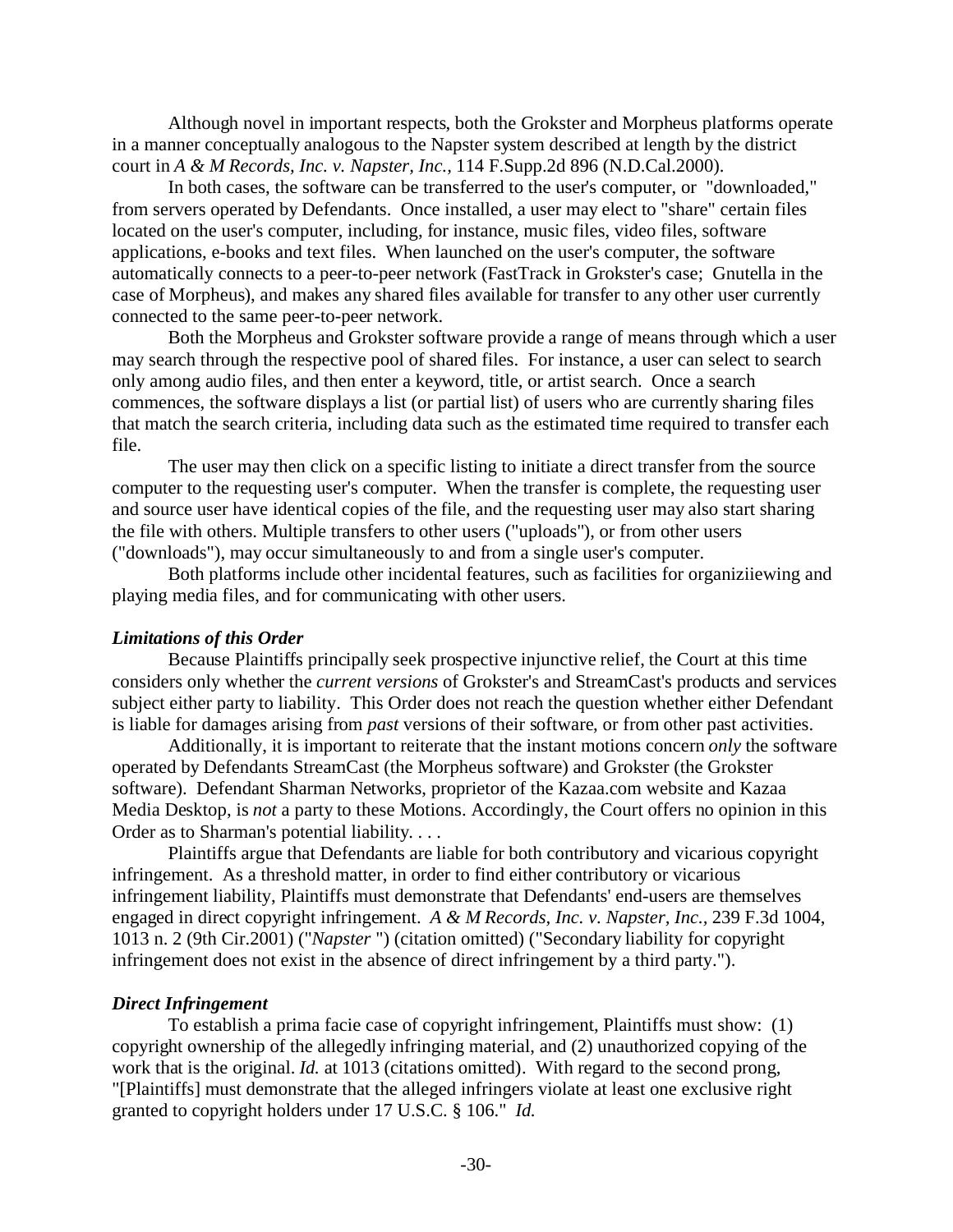. . . [I]t is undisputed that at least some of the individuals who use Defendants' software are engaged in direct copyright infringement of Plaintiffs' copyrighted works. In *Napster,* the Ninth Circuit explained: "[T]he evidence establishes that a majority of Napster users use the service to download and upload copyrighted music.... And by doing that, it constitutes-- the uses constitute direct infringement of plaintiffs' musical compositions, recordings." *Napster,* 239 F.3d at 1013-14 (quoting transcript from district court proceedings) (internal quotation marks omitted).

Just as in *Napster,* many of those who use Defendants' software do so to download copyrighted media files, including those owned by Plaintiffs, (*see, e.g.,* Pls.' Statement of Uncontroverted Facts ("Pls.' SUF") 3(j), 3(t); Griffin Depo. 278:5-10 and Ex. 291), and thereby infringe Plaintiffs' rights of reproduction and distribution. *See Napster,* 239 F.3d at 1014 (citations omitted). Thus, for purposes of these motions, Plaintiffs have established direct infringement of their copyrighted works by some end-users of Defendants' software.

#### *Contributory Infringement*

Under the doctrine of contributory copyright infringement, one is liable for contributory infringement if "with knowledge of the infringing activity, [he/she] induces, causes or materially contributes to the infringing conduct of another[.]" *Napster,* 239 F.3d at 1019 (citations and internal quotation marks omitted).

There are two factors that come into play in determining liability for contributory infringement: (1) knowledge, and (2) material contribution. The secondary infringer must "know, or have reason to know of [the] direct infringement." *Adobe Systems Inc. v. Canus Prods., Inc.,* 173 F.Supp.2d 1044, 1048 (C.D.Cal.2001) (citations and internal quotation marks omitted). Furthermore, with regard to the second element, "liability [for contributory infringement] exists if the defendant engages in personal conduct that encourages or assists the infringement." *Napster,* 239 F.3d at 1019 (citation and internal quotation marks omitted).

#### *1. Knowledge of Infringing Activity*

In order to be held liable for contributory infringement, the secondary infringer must know or have reason to know of the direct infringement. *See Napster,* 239 F.3d at 1020. Evidence of actual knowledge of *specific acts* of infringement is required for contributory infringement liability. *Id.* at 1021.

In *Sony Corp. of America v. Universal City Studios, Inc.,* 464 U.S. 417, 104 S.Ct. 774, 78 L.Ed.2d 574 (1984), sale of video cassette recorders ("VCR"s) did not subject Sony to contributory copyright liability, even though Sony knew as a general matter that the machines could be used, and were being used, to infringe the plaintiffs' copyrighted works. Because video tape recorders were capable of both infringing and "substantial noninfringing uses," generic or "constructive" knowledge of infringing activity was insufficient to warrant liability based on the mere retail of Sony's products. *See id.* at 442, 104 S.Ct. 774. "[T]he sale of copying equipment, like the sale of other articles of commerce, does not constitute contributory infringement" if the product is "capable of substantial noninfringing uses." *Id.*

Here, it is undisputed that there are substantial noninfringing uses for Defendants' software--e.g., distributing movie trailers, free songs or other non-copyrighted works; using the software in countries where it is legal; or sharing the works of Shakespeare. . . . For instance, StreamCast has adduced evidence that the Morpheus program is regularly used to facilitate and search for public domain materials, government documents, media content for which distribution is authorized, media content as to which the rights owners do not object to distribution, and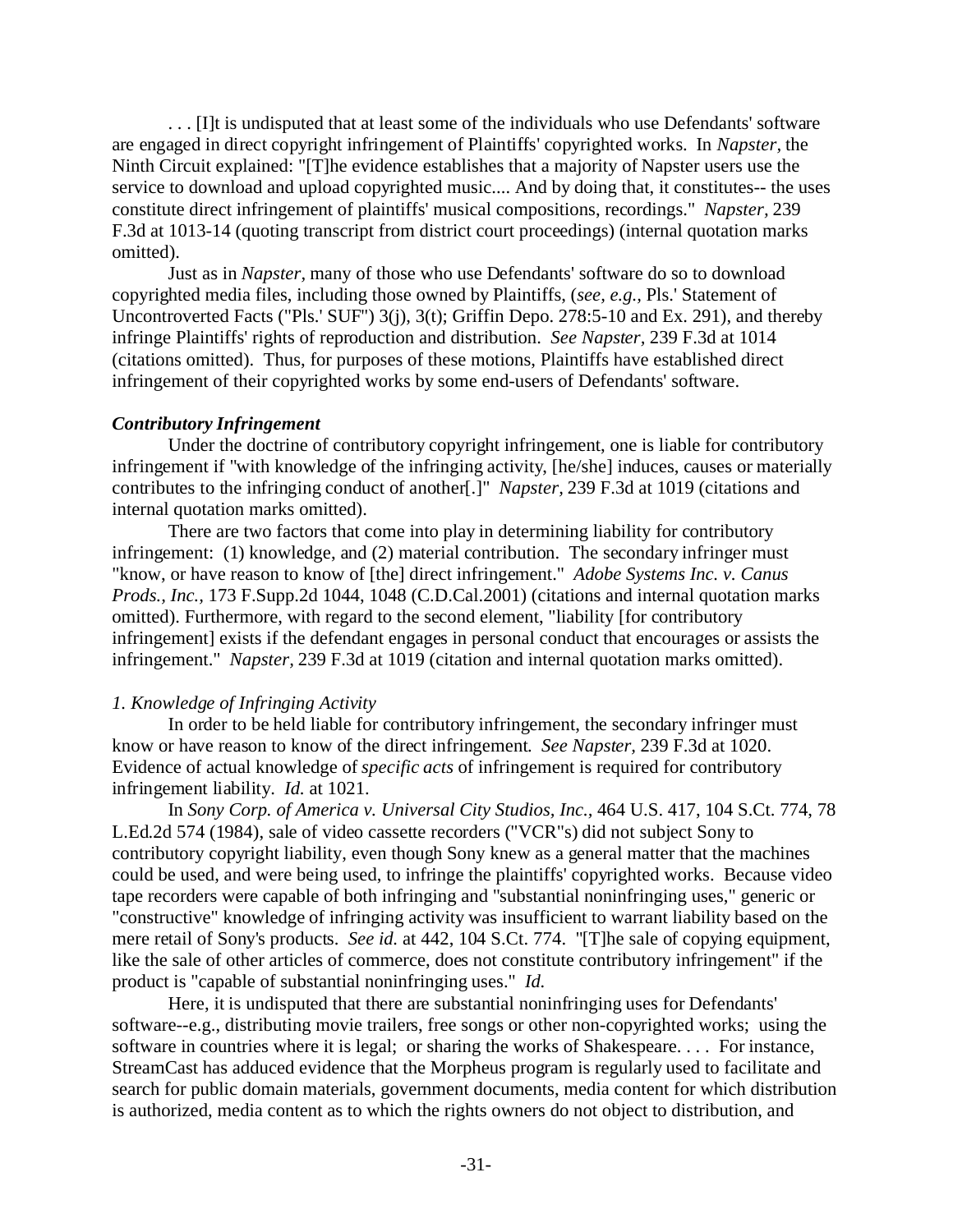computer software for which distribution is permitted. . . . The same is true of Grokster's software. (*See, e.g.,* . . Grokster's partnership with GigAmerica, a company which claimed to host music from 6,000 independent bands and musicians as of May 2002).)

Furthermore, as the Supreme Court has explained, the existence of substantial noninfringing uses turns not only on a product's *current* uses, but also on potential *future* noninfringing uses. *See Sony,* 464 U.S. at 442, 104 S.Ct. 774; *see also Napster,* 239 F.3d at 1020-21. Plaintiffs do not dispute that Defendants' software is being used, and could be used, for substantial noninfringing purposes.

In light of *Sony,* the Ninth Circuit in *Napster* refused to "impute the requisite level of knowledge to Napster merely because peer-to-peer file- sharing technology may be used to infringe plaintiffs' copyrights." 239 F.3d at 1020-21. Just as Sony could not be held liable for contributory infringement simply because it sold video tape recorders that cod be used unlawfully, Napster would not be liable simply because it distributed software that could be used to infringe copyrights. "[A]bsent any specific information which identifies infringing activity, a computer system operator cannot be liable for contributory infringement merely because the structure of the system allows for the exchange of copyrighted material." *Napster,* 239 F.3d at 1021 (citing *Sony,* 464 U.S. at 436, 442-43, 104 S.Ct. 774).

Rather, liability for contributory infringement accrues where a defendant has actual--not merely constructive--knowledge of the infringement at a time during which the defendant materially contributes to that infringement. *See Napster,* 239 F.3d at 1020-22.

In other words, as the Ninth Circuit explained, defendants are liable for contributory infringement only if they (1) have specific knowledge of infringement at a time at which they contribute to the infringement, and (2) fail to act upon that information. *See Napster,* 239 F.3d at 1021 (citation omitted) ("We agree that if a computer system operator learns of specific infringing material available on his system and fails to purge such material from the system, the operator knows of and contributes to direct infringement.").

With respect to Napster's "actual knowledge" of infringement, the court cited: (1) a document authored by one of Napster's founders mentioning "the need to remain ignorant of users' real names and IP addresses 'since they are exchanging pirated music' "; and (2) the fact that the Recording Industry Association of America notified Napster of more than 12,000 infringing files on its system, some of which were still available. *Id.* at 1020, n. 5 (citation and internal quotation marks omitted).

In this case, Plaintiffs point to a massive volume of similar evidence, including documents suggesting that both Defendants marketed themselves as "the next Napster," that various searches were performed by Defendants' executives for copyrighted song titles or artists, that various internal documents reveal Defendants were aware that their users were infringing copyrights, and that Plaintiffs sent Defendants thousands of notices regarding alleged infringement. . . . In other words, Defendants clearly know that many if not most of those individuals who download their software subsequently use it to infringe copyrights. . . .

[I]t is undisputed that Defendants are generally aware that many of their users employ Defendants' software to infringe copyrighted works. (*See, e.g.,* Grokster's Mot. at 15 ("[Grokster] is of course aware as a general matter that some of its users are infringing copyrights.").) The question, however, is whether *actual knowledge of specific infringement* accrues at a time when either Defendant materially contributes to the alleged infringement, and can therefore do something about it.

### *2. Material Contribution to the Infringing Activity of Another*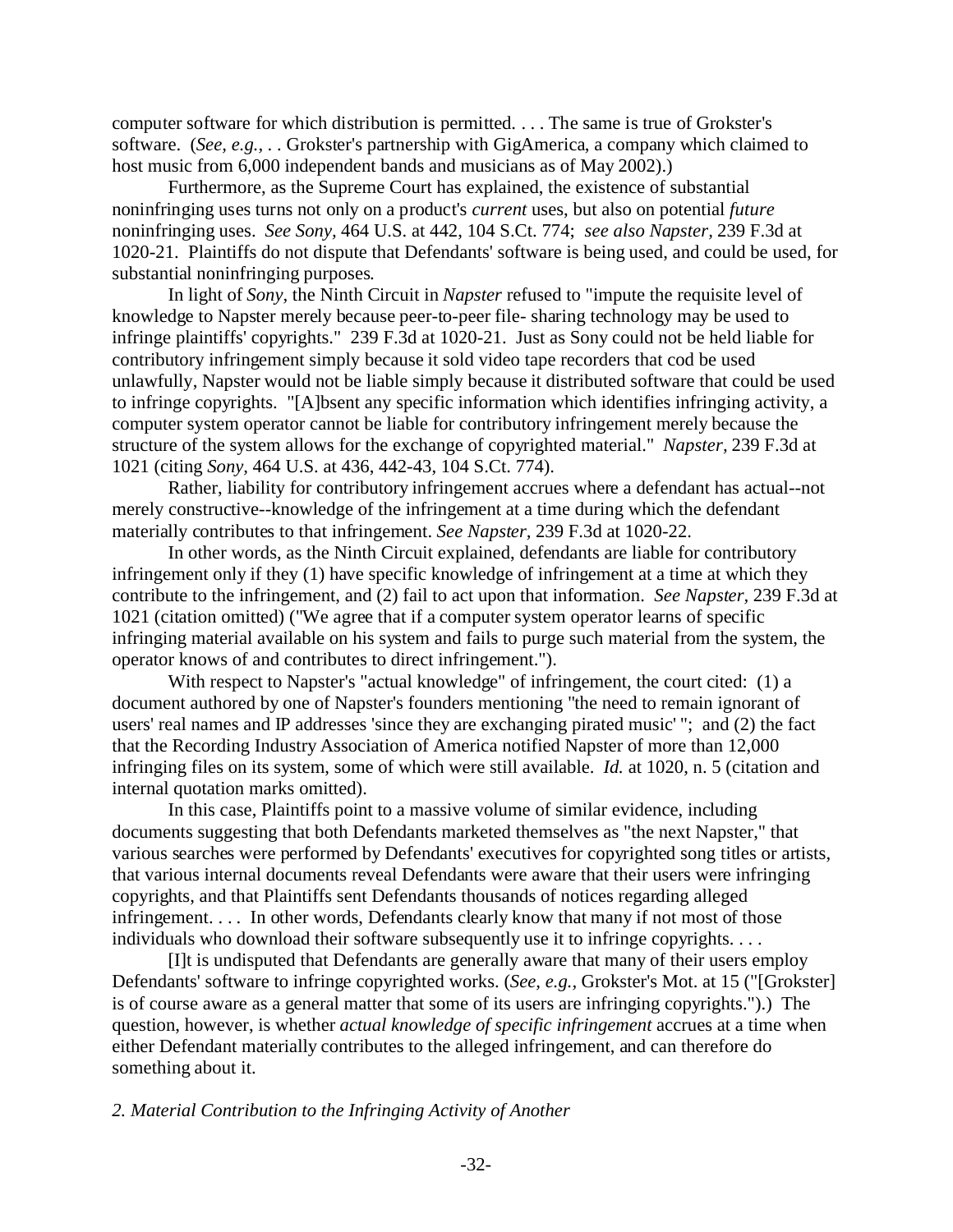As noted *supra,* "liability [for contributory infringement] exists if the defendant engages in personal conduct that encourages or assists the infringement." *Napster,* 239 F.3d at 1019 (citation and internal quotation marks omitted). To be liable for contributory infringement, Defendants must "materially contribute<sup>[]"</sup> to the infringing activity. *Id.* (citations and internal quotation marks omitted). . . .

In concluding that Napster materially contributed to the infringement, the Ninth Circuit relied on the district court's finding that "without the support services defendant provides, Napster users could not find and download the music they want with the ease of which defendant boasts." *Napster,* 239 F.3d at 1022 (quoting *A & M Records, Inc. v. Napster,* 114 F.Supp.2d at 919-20) (internal quotation marks omitted).

The district court explained that "Napster is an integrated service designed to enable users to locate and download MP3 music files." *A & M Records v. Napster,* 114 F.Supp.2d at 920. Furthermore, the Ninth Circuit agreed with the district court that because Napster provided the "site and facilities" for direct infringement, Napster materially contributed to the infringement. *Napster,* 239 F.3d at 1022. . . .

[T]he defendant did not have to directly promote the infringing products to be held liable--it was enough that the defendant provided "the site and facilities for known infringing activity [.]" *Id.* While the defendant attempted to persuade the court that it provided rental space alone, the court explained that the defendant swap meet operator "actively str[ove] to provide the environment and the market for counterfeit sales to thrive. Its participation in the sales cannot be termed 'passive,' as [the defendant] would prefer." *Id.* . . .

Napster, Inc. supplies the proprietary software, search engine, servers, and means of establishing a connection between users' computers." *A & M Records v. Napster,* 114 F.Supp.2d at 920; *see also Napster,* 239 F.3d at 1022 ("The district court correctly applied the reasoning from *Fonovisa,* and properly found that Napster materially contributes to direct infringement.").

Furthermore, in addition to the software, Napster provided a network--the "site and facilities" for the infringement to take place. Napster hosted a central list of the files available on each user's computer, and thus served as the axis of the file-sharing network's wheel. When Napster closed down, the Napster file-sharing network disappeared with it.

Thus, here, the critical question is whether Grokster and StreamCast do anything, aside from distributing software, to actively facilitate--or whether they could do anything to stop--their users' infringing activity.

Plaintiffs argue that Defendants, like Napster, do much to facilitate the actual exchange of copyrighted files, and thus materially contribute to the infringement. In their original Motion, Plaintiffs--who lumped together the activities of Grokster and StreamCast with those of Kazaa BV--asserted that these Defendants provide the "means, environment, and support ... that enable users to ... locate, distribute and copy" copyrighted works. ...

[T]he facts are somewhat distinct--though materially undisputed--with respect to each Defendant.

## **a. Grokster**

Grokster currently distributes a branded version of the Kazaa Media Desktop, originally licensed by Consumer Empowerment BV (and now controlled by Sharman). . . . Grokster does not have access to the source code for the application, and cannot alter it in any way.... Grokster's primary ability to affect its users' experience derives from its ability to configure a "start page" and provide advertising automatically retrieved by the Grokster client software. . . .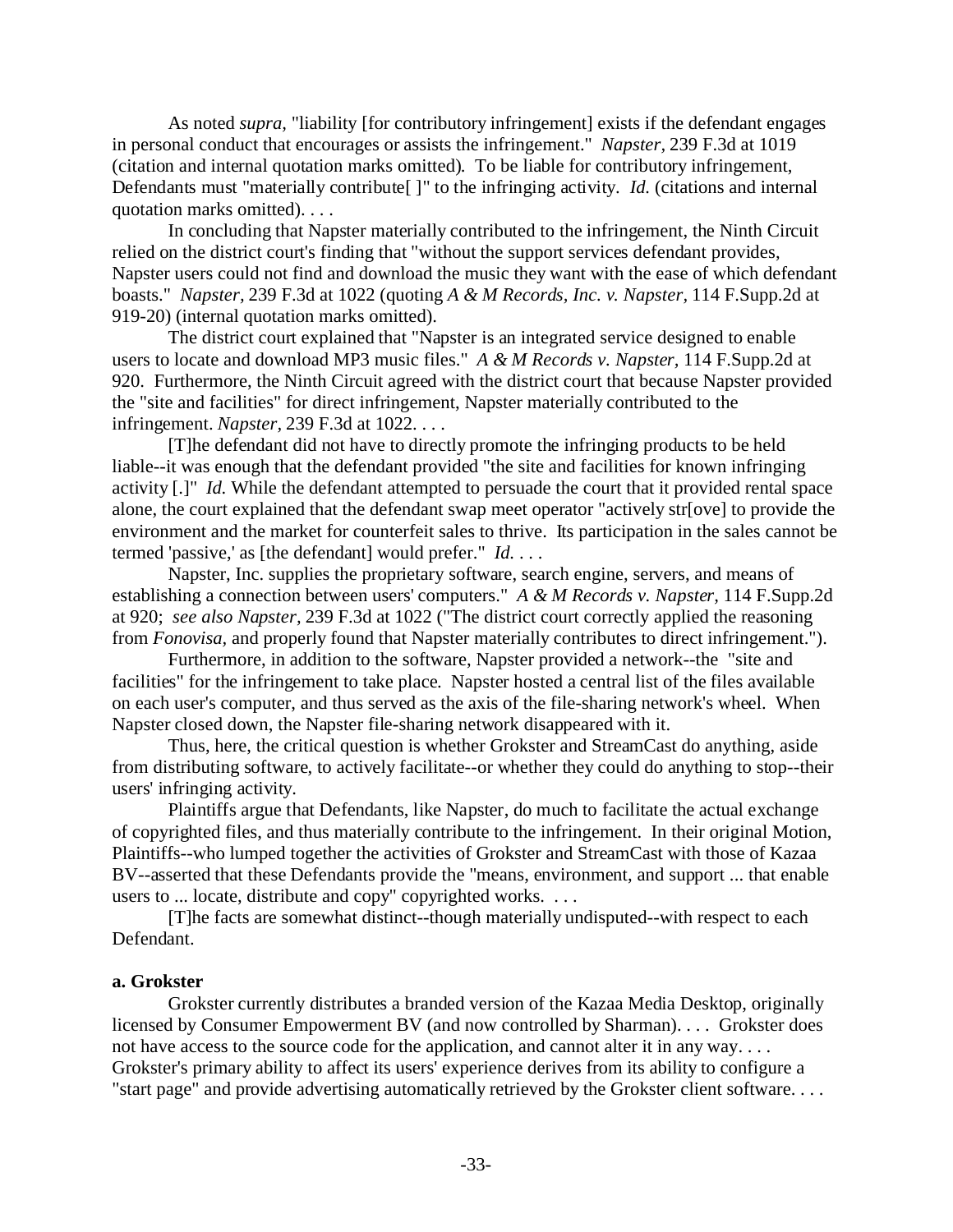Grokster does not operate a centralized file-sharing network like that seen in *Napster.* Rather, the Grokster-licensed Kazaa Media Desktop software employs FastTrack networking technology, which is licensed by Sharman and is not owned by Grokster.

One of the central features distinguishing FastTrack-based software from other peer-topeer technology is the dynamic, or variable use of "supernodes." A "node" is an end-point on the Internet, typically a user's computer. A "supernode" is a node that has a heightened function, accumulating information from numerous other nodes. . . . An individual node using FastTrackbased software automatically self-selects its own supernode status; a user's node may be a supernode one day and not on the following day, depending on resource needs and availability of the network. $<sup>1</sup>$ </sup>

This creates a two-tiered organizational structure, with groups of nodes clustered around a single supernode. When a user starts his/her software, the user's computer finds a supernode and accesses the network. The process of locating a supernode has varied over time. The undisputed evidence is that the Grokster software is preset with a list of "root supernodes," each of which functions principally to connect users to the network by directing them to active supernodes. While Grokster may briefly have had some control over a root supernode, Plaintiffs do not dispute that Grokster no longer operates such a supernode. Thus, the technical process of locating and connecting to a supernode--and the FastTrack network--currently occurs essentially independently of Defendant Grokster.

Once a user is connected to the network, his/her search queries and results are relayed among supernodes, maximizing the breadth of the search pool and minimizing redundancy in search traffic. This also reflects a critical distinction from Napster. Napster utilized, in effect, a single "supernode" owned and operated by Napster. The company's central servers indexed files from, and passed search queries and results among, all Napster users. All Napster search traffic went through, and relied upon, Napster.

When users search for and initiate transfers of files using the Grokster client, they do so without any information being transmitted to or through any computers owned or controlled by Grokster. (*Id.* at ¶ 6.)

#### **b. StreamCast**

Certain versions of StreamCast's Morpheus product prior to March 2002 were, like Grokster today, based on the FastTrack technology. However, the current iteration of StreamCast's Morpheus is distinct in important respects from Grokster's software. First, Morpheus is now a proprietary program owned and controlled exclusively by StreamCast. In other words, StreamCast, unlike Grokster, has access to the source code for its software, and can modify the software at will. Second, Morpheus is based on the open-source Gnutella peer- topeer platform and does not employ a proprietary protocol such as FastTrack.

Gnutella is a "true" peer-to-peer network, featuring even more decentralization than FastTrack. A user connects to the Gnutella network (comprised of all users of Gnutella-based software, including not only Morpheus but that distributed by companies such as "LimeWire," "BearShare," "Gnucleus" and others) by contacting another user who is already connected. This initial connection is usually performed automatically after the user's computer contacts one of many publicly available directories of those currently connected to the Gnutella network. . . .

<sup>1</sup> It is unclear whether or to what extent entities other than Grokster can control this process or other aspects of the FastTrack network, but there is no evidence--and Plaintiffs do not argue--that Defendants have any such role.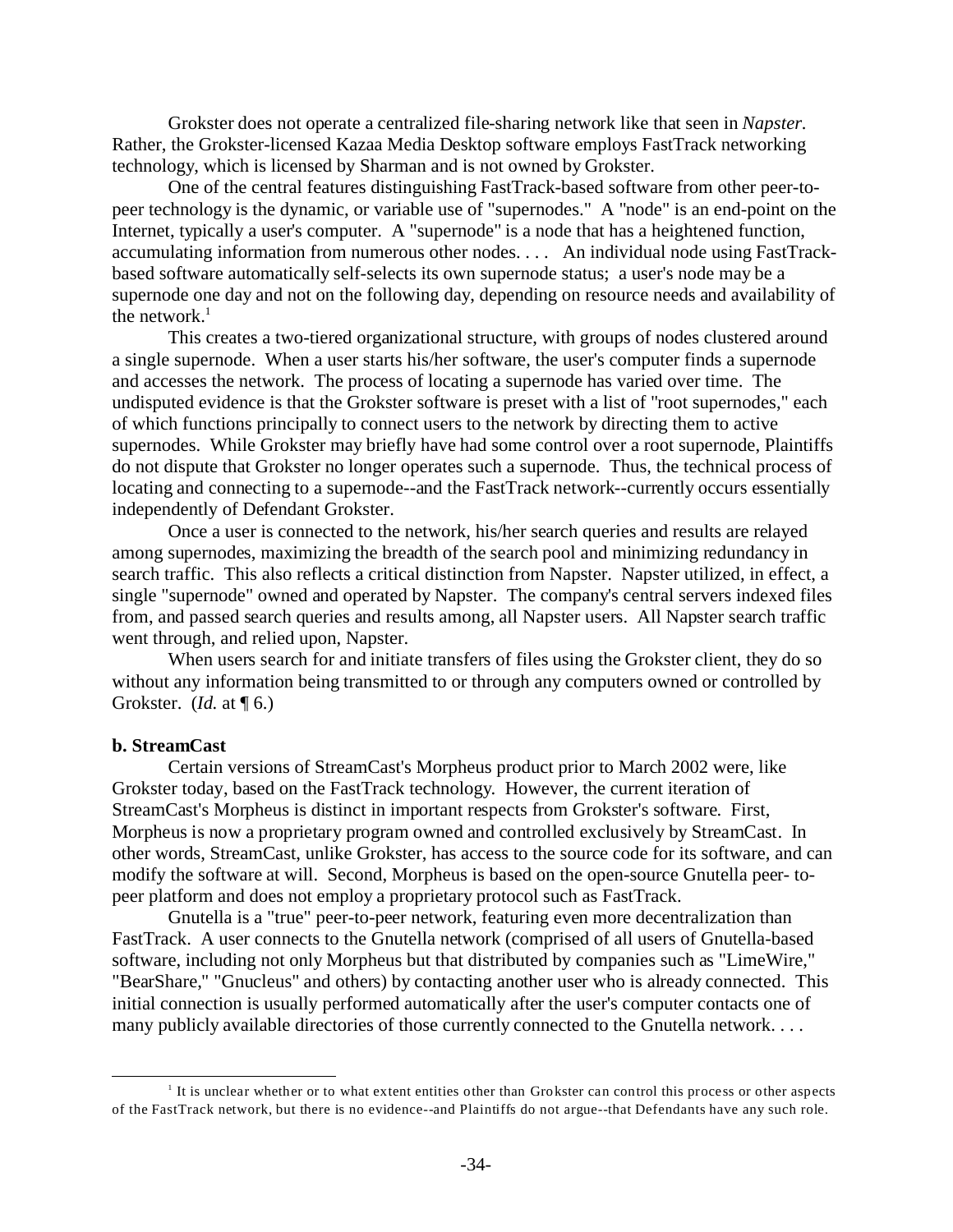Plaintiffs do not dispute that StreamCast does not itself operate any of these directories or compensate those who do for their use by Morpheus users. . . .

Instead of using supernodes, search requests on the Gnutella network are passed from user to user until a match is found or the search request expires. . . . When a user selects a file, the transfer is initiated directly between the two users. . . .

## **c. Analysis**

Plaintiffs appear reluctant to acknowledge a seminal distinction between Grokster/StreamCast and Napster: neither Grokster nor StreamCast provides the "site and facilities" for direct infringement. *Napster,* 239 F.3d at 1022. Neither StreamCast nor Grokster facilitates the exchange of files between users in the way Napster did. Users connect to the respective networks, select which files to share, send and receive searches, and download files, all with no material involvement of Defendants. If either Defendant closed their doors and deactivated all computers within their control, users of their products could continue sharing files with little or no interruption. . . .

In contrast, Napster indexed the files contained on each user's computer, and each and every search request passed through Napster's servers. *Napster,* 239 F.3d at 1012. Napster provided the "site and facilities" for the alleged infringement, *id.* at 1022, affording it perfect knowledge and complete control over the infringing activity of its users. If Napster deactivated its computers, users would no longer be able to share files through the Napster network.

he evidence of contributory infringement cited by Plaintiffs with respect to these Defendants is not material. For instance, in their Statement of Uncontroverted Facts, Plaintiffs propose the following fact: "Defendants' systems enable, and provide an infrastructure for, users to search for, reproduce and distribute copyrighted sound recordings, motion pictures and other types of works without the authorization of the copyright owner." . . . If established by the record, the fact that Defendants provide an "infrastructure" for file-sharing would be of obvious significance in light of the *Napster* cases.

Plaintiffs, however, present no admissible evidence to create a genuine dispute regarding this fact. Rather, characteristic of the evidence cited are (1) a handful of isolated technical support e-mails from Grokster and StreamCast employees sent in response to users who encountered difficulties playing copyrighted media files;<sup>2</sup> and (2) evidence of previously unmoderated discussion forums in which some Grokster users searched for, and discussed the propriety of exchanging, copyrighted files. . . .

The only "technical assistance" that would bear on this analysis would be that which suggests Defendants somehow facilitate or contribute to the actual exchange of files. Plaintiffs cite no such evidence. Indeed, Plaintiffs cite two e-mails to Defendant Grokster in which users complained that copyrighted files they had attempted to download contained computer viruses. . . . In both cases, Grokster responded with a "stock" statement explaining that Grokster has no "control over who uses the system or what is shared through it," and could not block the files. (*Id.*) This, despite the fact that the files at issue were viruses that presumably could have posed a risk to Grokster's users.

Additionally, Plaintiffs allege that Defendants communicate with users (both directly and through information displayed on a web "start page"), and can prompt users to initiate

<sup>&</sup>lt;sup>2</sup>None of the e-mails appear to reference any of the copyrighted works to which Plaintiffs have attempted to limit this Motion.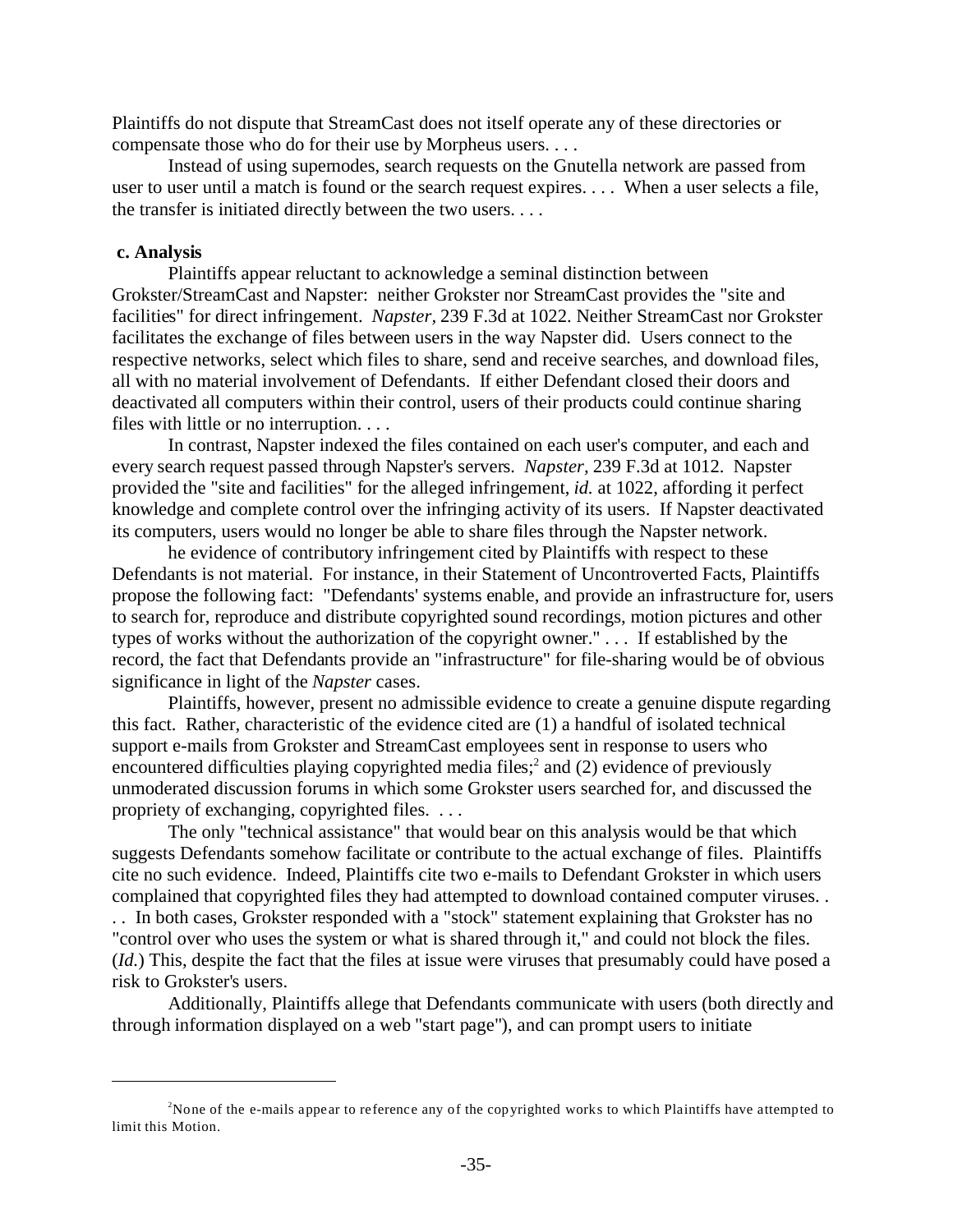modifications or upgrades to the client software.... Even if this is true,<sup>3</sup> [FN10] it is irrelevant. Whether Defendants can communicate with the users of their software and provide updates says nothing about whether Defendants facilitate or enable the exchange of copyrighted files at issue in these cases. . . .

Defendants distribute and support software, the users of which can and do choose to employ it for both lawful and unlawful ends. Grokster and StreamCast are not significantly different from companies that sell home video recorders or copy machines, both of which can be and are used to infringe copyrights. While Defendants, like Sony or Xerox, may know that their products will be used illegally by some (or even many) users, and may provide support services and refinements that indirectly support such use, liability for contributory infringement does not lie "merely because peer-to-peer file- sharing technology may be used to infringe plaintiffs' copyrights." *Napster,* 239 F.3d at 1020-21 (citation omitted). Absent evidence of active and substantial contribution to the infringement itself, Defendants cannot be liable. . . .

## *Vicarious Infringement*

The doctrine of vicarious infringement, an expansion of traditional respondeat superior, extends liability for copyright infringement to "cases in which a defendant 'has a right and ability to supervise the infringing activity and also has a direct financial interest in such activities.' " *Napster,* 239 F.3d at 1022 (quoting *Fonovisa,* 76 F.3d at 262 (citation omitted)).

There are two elements required for vicarious infringement: (1) financial benefit, and (2) the defendant's right and ability to supervise the infringing conduct. As opposed to contributory infringement, one can be liable for vicarious infringement without knowledge of the infringement. *Adobe Systems,* 173 F.Supp.2d at 1049 (citation omitted) ("Lack of knowledge of the infringement is irrelevant.").

#### **1. Financial Benefit**

To be liable for vicarious infringement, a defendant must have a "direct financial interest in the infringing activity." *Napster,* 239 F.3d at 1023 (citing *A & M Records, Inc. v. Napster, Inc.,* 114 F.Supp.2d 896, 921-22). The Ninth Circuit held in *Fonovisa* that financial benefit may be shown "where infringing performances enhance the attractiveness of the venue to potential customers." 76 F.3d at 263. Further, "[f]inancial benefit exists where the availability of infringing material 'acts as a "draw" for customers.' " *Napster,* 239 F.3d at 1023. . . .

Here, it is clear that Defendants derive a financial benefit from the infringing conduct. The ability to trade copyrighted songs and other copyrighted works certainly is a "draw" for many users of Defendants' software. As a result, Defendants have a user base in the tens of millions. . . .

While those who use Defendants' software do not pay for the product, Defendants derive substantial revenue from advertising. For example, StreamCast had \$1.8 million in revenue in 2001 from advertising. . . . And as of July of 2002, StreamCast had \$2 million in revenue and projects \$5.7 million by the end of the year. . . . Grokster also derives substantial revenue from advertising. . . . The more individuals who download the software, the more advertising revenue Defendants collect. And because a substantial number of users download the software to acquire

<sup>&</sup>lt;sup>3</sup>There is no admissible evidence that establishes, for instance, that Defendant Grokster controls the filesharing functionality of the software it distributes.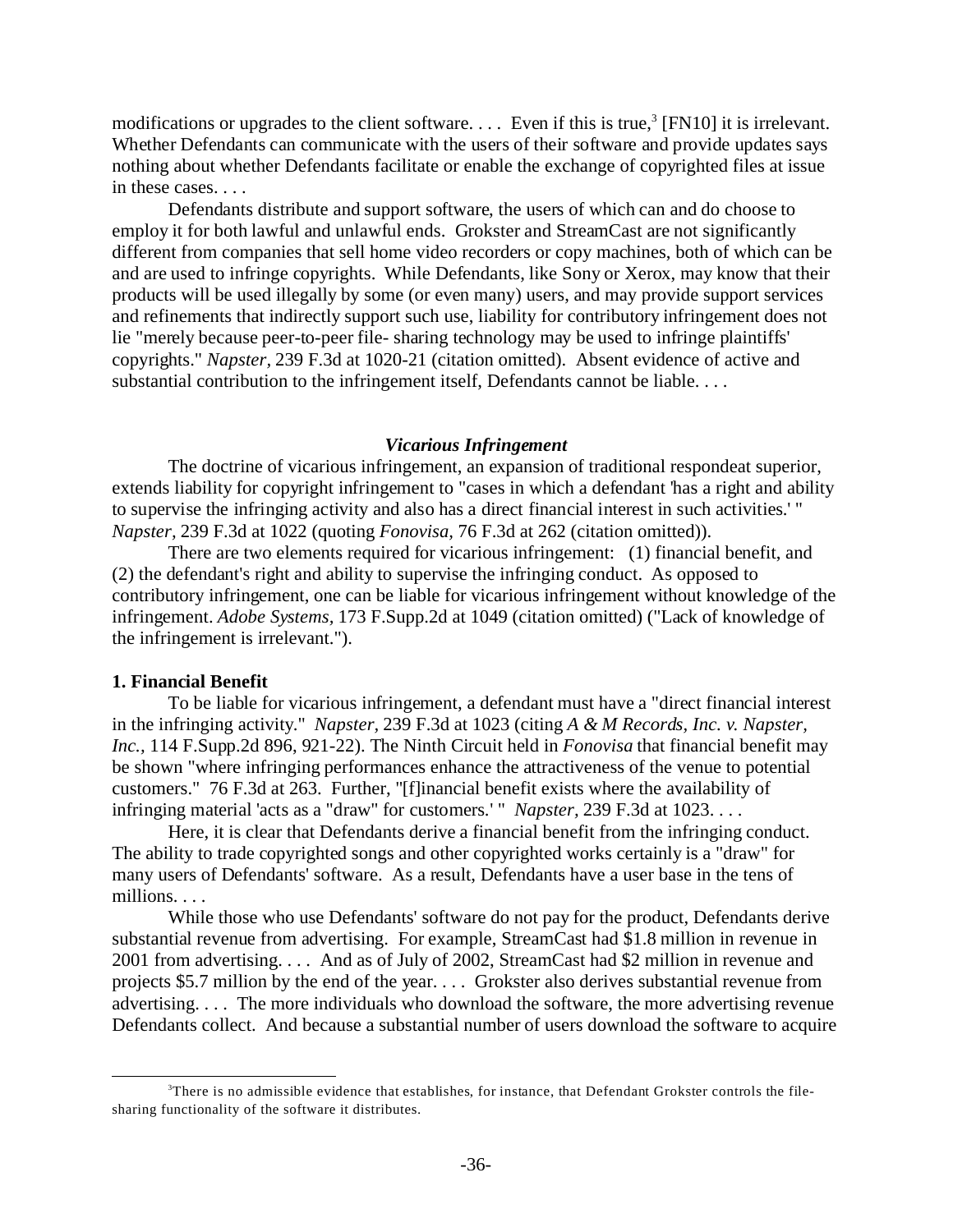copyrighted material, a significant proportion of Defendants' advertising revenue depends upon the infringement. Defendants thus derive a financial benefit from the infringement.

# **2. Right and Ability to Supervise the Infringing Conduct**

As noted *supra,* vicarious liability arose from the agency doctrine of respondeat superior. *See Gershwin,* 443 F.2d at 1162. The doctrine ultimately was expanded to include other situations where a defendant has the "right and ability to supervise the infringing activity" of another. . . .

 The Ninth Circuit identified similar influence and control in *Napster.* Most notably, Napster had the "right and ability to supervise its users' conduct[,]" including the central indices of files being shared and exchanged. *Napster,* 239 F.3d at 1023 (citing district court opinion). Moreover, Napster users were required to register with Napster, and access to the file-sharing system depended upon a user's valid registration. *Id.*at 1011-12, 1023-24. As a result, Napster possessed--and frequently exercised-- the power to terminate access for users who violated company policies or applicable law. *Id.* at 1023. The "ability to block infringers' access to a particular environment for any reason whatsoever is evidence of the right and ability to supervise" the infringing conduct. *Id.* Together, the centralized search indices and mandatory registration system gave Napster both "knowledge" of what was being exchanged, and an ability to police those exchanges.

Defendants argue principally that they do not have the ability to control the infringement as did these other defendants. Because they have no ability to supervise or control the filesharing networks, or to restrict access to them, Defendants maintain that they cannot police what is being traded as Napster could. Plaintiffs contend, however, that the software itself could be altered to prevent users from sharing copyrighted files. Indeed, Napster was obligated to exercise its "right to police" to the fullest extent, which included implementing new client software filtering mechanisms. *See Napster,* 239 F.3d at 1023-24.

Plaintiffs note that Defendants' software already includes optional screens for pornographic/obscene file names, and that it could just as easily screen out copyrighted song titles. Likewise, they note that the software searches "meta data"--information beyond the filename contained in the file itself, including artist, title, album, etc.--and that an effective "meta data" screen could likewise be implemented quite easily. Finally, Plaintiffs contend that Defendants could with relative ease employ emerging "digital fingerprinting" technology that would block out a substantial percentage of copyrighted songs. Defendants dispute the feasibility and efficacy of these remedies.

However, whether these safeguards are practicable is immaterial to this analysis, as the obligation to "police" arises only where a defendant has the "right and ability" to supervise *the infringing conduct. See Napster,* 239 F.3d at 1023; *Fonovisa,* 76 F.3d at 262. Plaintiffs' argument--that Defendants could do more to limit the functionality of their software with respect to copyrighted works--forgets the critical distinction, broached above, between the Napster "system" and the software distributed by Defendants.

The infringement in *Napster* took place across an "integrated service" designed and operated by Napster. *See Napster,* 239 F.3d at 1022 (quoting district court). Napster possessed the ability to monitor and control its network, and routinely exercised its ability to exclude particular users from it. *See id.* In a virtual sense, the "premises" of he infringement were the Napster network itself, and Napster had a duty to exercise its reserved right and ability to police those premises to the fullest extent possible. The client software was an essential component of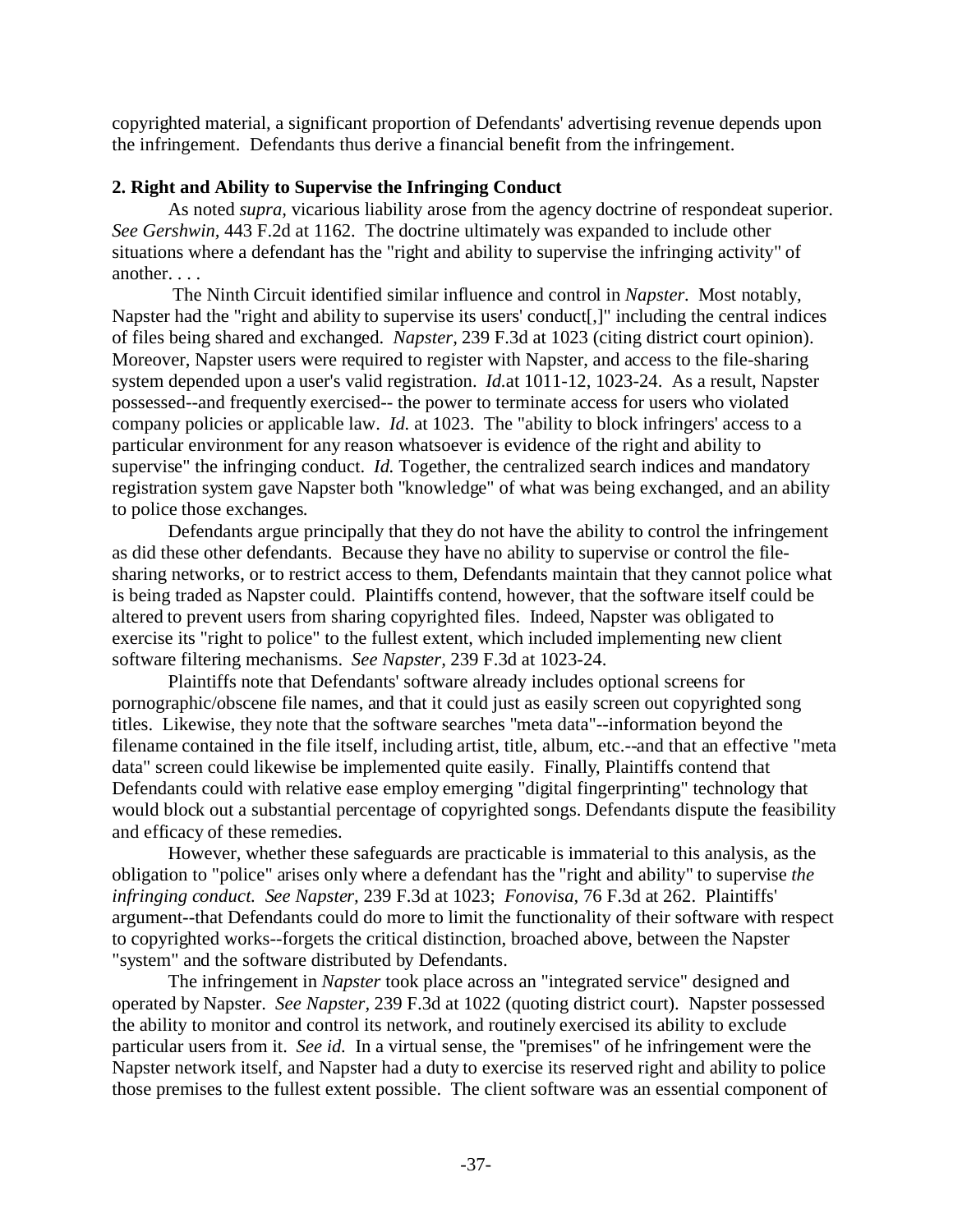the integrated Napster system, and Napster's obligation to police necessarily extended to the client software itself.

Such is not the case here. Defendants provide software that communicates across networks that are entirely outside Defendants control. In the case of Grokster, the network is the propriety FastTrack network, which is clearly not controlled by Defendant Grokster. In the case of StreamCast, the network is Gnutella, the open-source nature of which apparently places it outside the control of *any* single entity.

While the parties dispute what Defendants feasibly could do to alter their software, here, unlike in *Napster,* there is no admissible evidence before the Court indicating that Defendants have the ability to supervise and control the infringing conduct (all of which occurs *after* the product has passed to end-users). The doctrine of vicarious infringement does not contemplate liability based upon the fact that a product could be made such that it is less susceptible to unlawful use, where no control over the *user* of the product exists. . . .

#### **CONCLUSION**

The Court is not blind to the possibility that Defendants may have intentionally structured their businesses to avoid secondary liability for copyright infringement, while benefitting financially from the illicit draw of their wares. While the Court need not decide whether steps could be taken to reduce the susceptibility of such software to unlawful use, assuming such steps could be taken, additional legislative guidance may be well-counseled.

To justify a judicial remedy, however, Plaintiffs invite this Court to expand existing copyright law beyond its well-drawn boundaries. As the Supreme Court has observed, courts must tread lightly in circumstances such as these:

The judiciary's reluctance to expand the protections afforded by the copyright without explicit legislative guidance is a recurring theme. [Citations.] Sound policy, as well as history, supports our consistent deference to Congress when major technological innovations alter the market for copyrighted materials. Congress has the constitutional authority and the institutional ability to accommodate fully the raised permutations of competing interests that are inevitably implicated by such new technology.

 In a case like this, in which Congress has not plainly marked our course, we must be circumspect in construing the scope of rights created by a legislative enactment which never calculated such a calculus of interests.

 *Sony,* 464 U.S. at 431, 104 S.Ct. 774 (citations omitted); *accord Teleprompter Corp. v. Columbia Broadcasting System, Inc.,* 415 U.S. 394, 414, 94 S.Ct. 1129, 39 L.Ed.2d 415 (1974).

 $\divideontimes$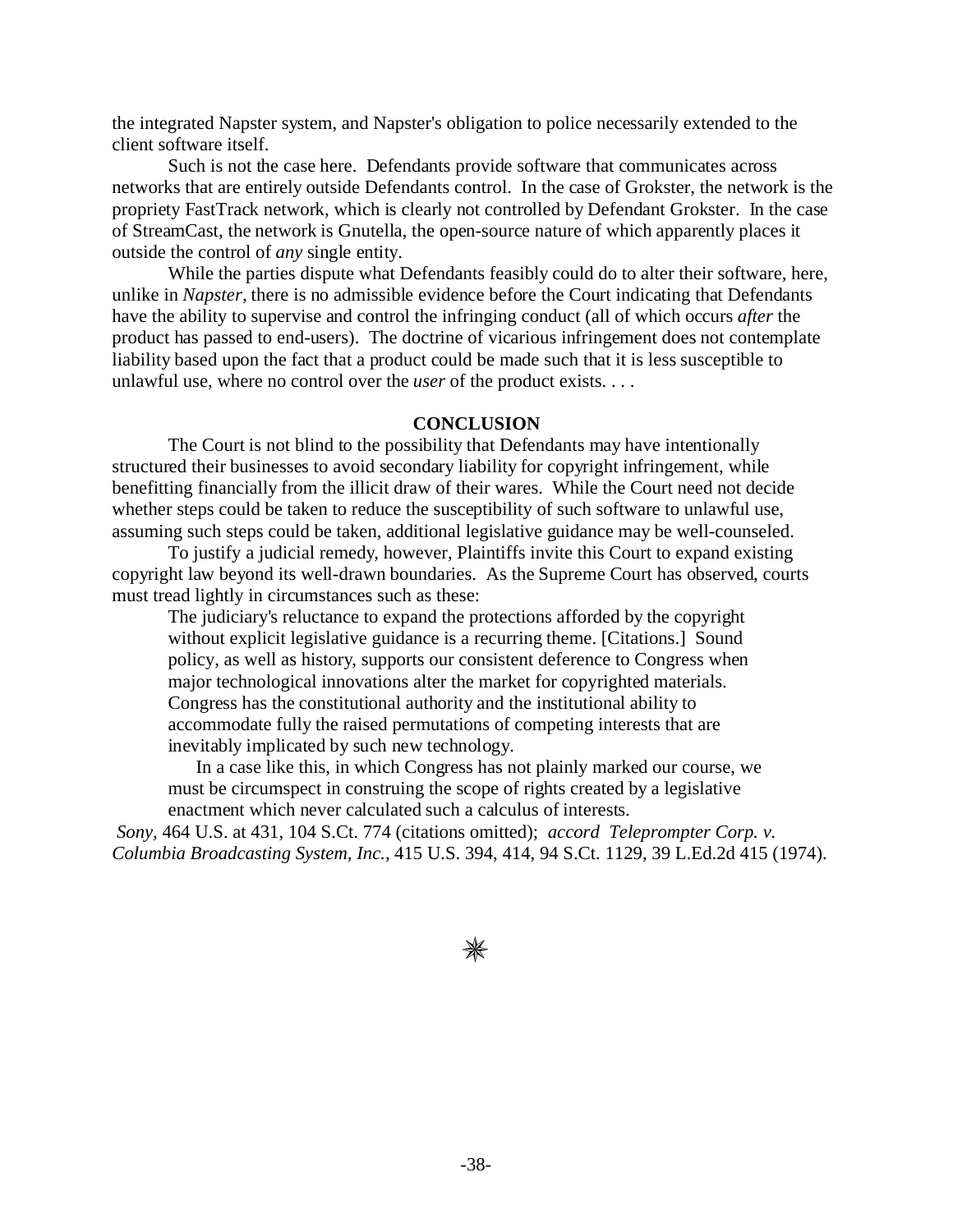# **E. Trademarks as Property**

Trademarks are peculiar property. Traditional trademark law gives a trademark owner the right to punish and to prevent consumer confusion by use of the owner's distinctive mark. Moreover, trademark enforcement prevents another product or service from using a mark that is confusingly similar to the distinctive mark. The idea is to keep a second product or service from appearing to come from the same source as the trademark owner's products or services. In order to secure trademark law protection, a trademark owner must first establish the distinctiveness of the trademark and then show a likelihood of consumer confusion.

In the following decision the Sixth Circuit Court of Appeals found that the mark, LAWOFFICES, lacked distinctiveness and therefore denied legal protection under the federal trademark statute, known as the Lanham Act.

## **DeGidio v. West Group Corp.**

355 F.3d 506 (6<sup>th</sup> Cir. 2004)

KENNEDY, Circuit Judge.

Plaintiff DeGidio argues that the district court erred when it determined that his mark, LAWOFFICES, was descriptive and that it had not acquired secondary meaning.

### BACKGROUND

This case represents an attempt by Plaintiff, Anthony DeGidio, to obtain trademark protection for the mark LAWOFFICES.<sup>1</sup> Plaintiff is the registrant of the domain name "lawoffices.net" and alleged founder and owner of the corresponding website,<sup>2</sup> which provides a directory of forty attorneys, legal information relating to cyberlaw issues, a vanity e-mail service, $3$  listing of domain names for sale, $4$  and a hosting service for legal related websites.

<sup>&</sup>lt;sup>1</sup>Although the specific facts of this case involve the designation LawOffices.net, as Plaintiff points out, the ".net" has no trademark significance. Appellant Br. at 11 (quoting The Patent and Trademark Office Examination Guide No. 2-99 (Sept. 29, 1999) (noting that when a trademark "is composed, in whole or in part, of a domain name, neither the beginning of the [Uniform Resource Locator] (http://www.) nor the TLD [top-level domain] have any source indicating significance. Instead, those designations are merely devices that every Internet site provider must use as part of its address.")) So Plaintiff is really seeking to trademark LAWOFFICES. This would affect those practitioners who have and who will seek to set up their practice as "Law Office[s] of [Individual's Name.]"

<sup>&</sup>lt;sup>2</sup>Plaintiff registered the domain name on January 25, 1996 and began the creation of the website in February of 1996.

 $3$ Vanity e-mail is a service whereby an individual could obtain an e-mail address with "@lawoffices.net" after the individual's name (e.g.smith@lawoffices.net).

 $^{4}$ Domain names is a service whereby a person can set up a website with ".lawoffices.net" at the end (e.g. smith.lawoffices.net).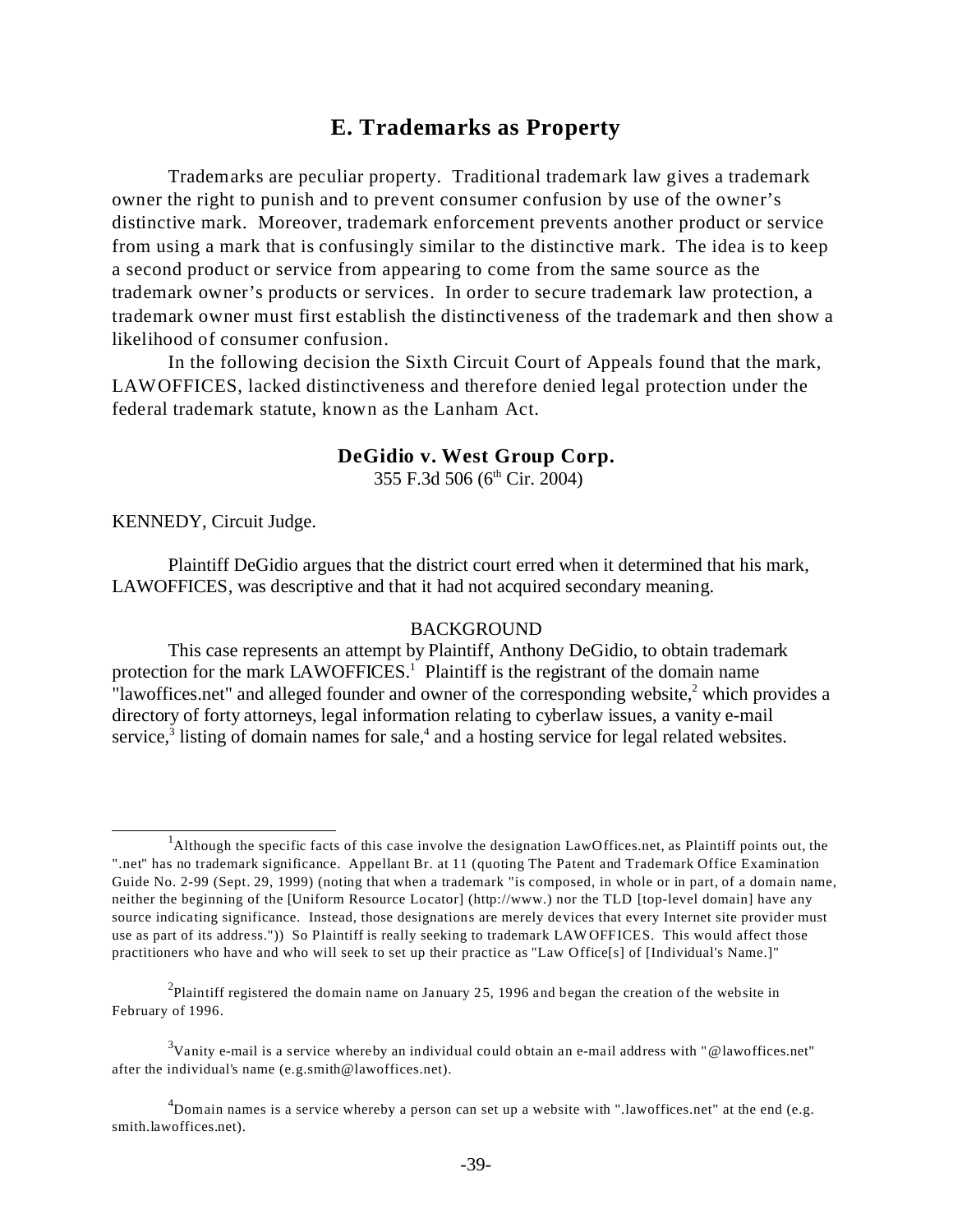Plaintiff, however, does not own either a federal or state registration for the LawOffices.net designation.<sup>5</sup>

Defendants, West Group Corporation, The Thompson Corporation, and West Licensing Corporation, utilize the designation *Law* office.com<sup>6</sup> and the domain name "lawoffice.com"<sup>7</sup> to market the West Legal Directory, which serves as an online resource for various legal information.<sup>8</sup>

## ANALYSIS

As the district court correctly noted, in order to prevail on any of the first six counts, Plaintiff must establish that the designation "LawOffices.net" is indeed a valid and legally protectable trademark. *. . .* The district court also correctly noted that the Lanham Act offers protection against infringement of both registered and unregistered marks. *. . .* To determine whether an unregistered mark is entitled to protection under § 43(a), the courts look to the general principles qualifying a mark for registration under § 2 of the Lanham Act. *. . .* 

As the district court observed, "whether Plaintiff's mark qualifies for trademark protection is determined by where the mark falls along the established spectrum of distinctiveness." *DeGidio,* 191 F.Supp.2d at 910 . . . . Putative trademarks may either: (1) be inherently distinctive or (2) acquire distinctiveness through secondary meaning. *. . .* Professor McCarthy, in his treatise, further explains that:

Within the two basic categories are sub-categories that form the complete spectrum of distinctiveness of marks. Arrayed in an ascending order roughly reflecting their eligibility to trademark status and the degree of protection afforded, the categories are: (1) generic terms; (2) descriptive; (3) suggestive; (4) arbitrary or fanciful. Generic terms can never be trademarks, descriptive terms are not inherently distinctive and suggestive, arbitrary and fanciful terms are regarded as being inherently distinctive.

2 MCCARTHY ON TRADEMARKS AND UNFAIR COMPETITION § 11:2 (4th ed.2003)

In the present case, neither party is arguing that Plaintiff's mark is either generic or arbitrary or fanciful. Because suggestive marks are inherently distinctive, whereas descriptive marks can only acquire distinctiveness through secondary meaning, we first consider into which sub-category, Plaintiff's mark falls.

#### *1. Plaintiff's mark is descriptive*

<sup>6</sup>The essential features of Defendant's designation are: (1) capitalization of the letter "l" only; (2) singular, as opposed to plural, "lawoffice;" (3) italicization of "aw;" (4) placement of *Law* office.com in white font in a dark blue rectangular box; (5) a multi-colored open door emblem situated over the "dot;" and (6) the text "from West Legal Directory" place in smaller white font beneath *Law* office.

<sup>7</sup>Visitors to lawoffice.com are redirected to a Findlaw directory page at *http://directory.findlaw.com.*

 ${}^{8}$ The website offers information on over four hundred legal topics, a directory of approximately 1 million attorneys and other legal professionals, an online searchable legal dictionary, and a frequently asked questions section. West also offers fee-based services, such as e-mail, website creation and hosting, and sponsorship packages. None of the fee-based services, however, are advertised at the *Law* office.com website.

<sup>&</sup>lt;sup>5</sup>The essential features of Plaintiff's putative trademark are: (1) a capitalization of "l" and "o;" (2) pluralization of "lawoffice;" and (3) placement of the term "LawOffice.net" in black font in a horizontal rectangular box that is shaded in marbled white and light gray.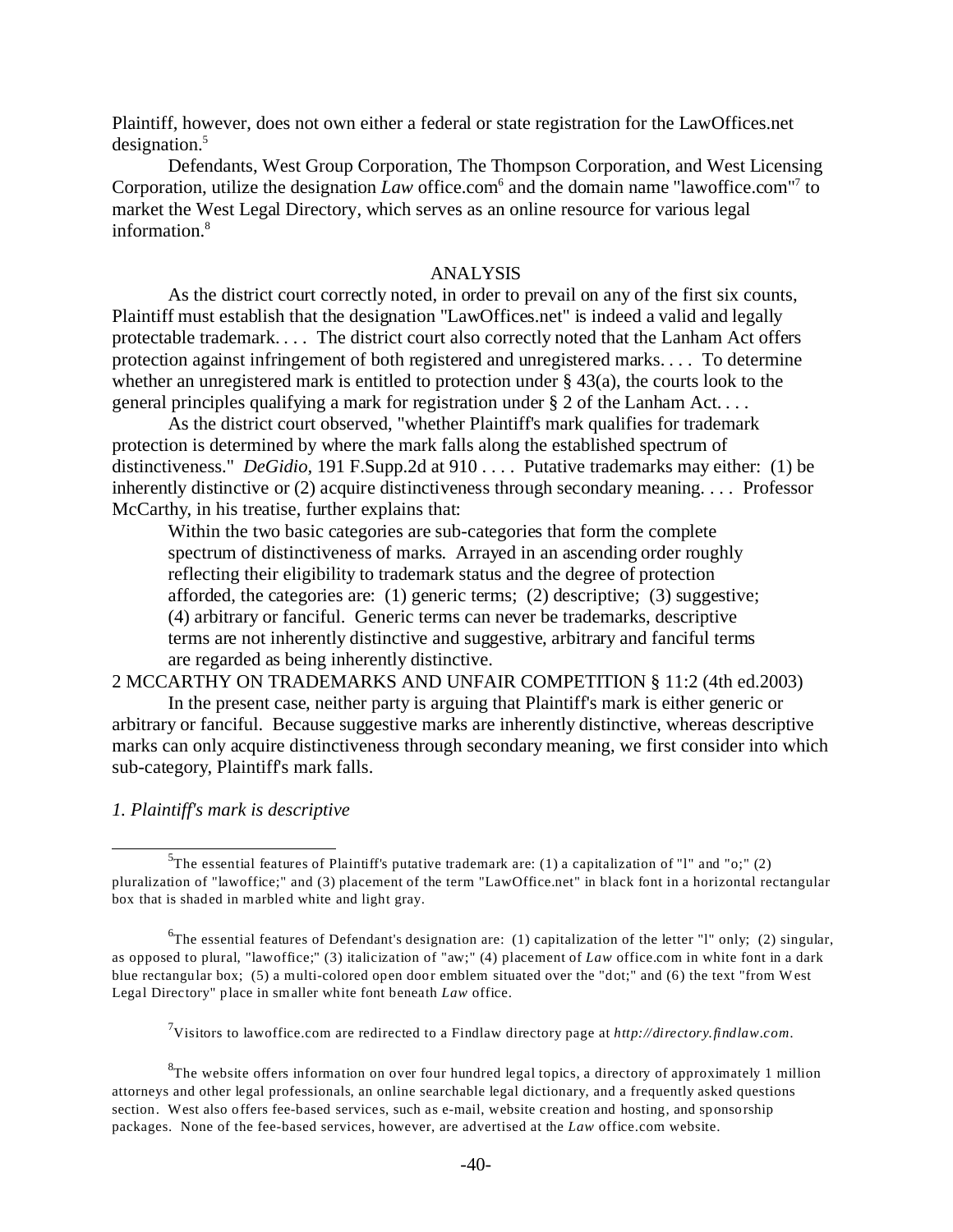"A suggestive term suggests rather than describes an ingredient or characteristic of the goods and requires the observer or listener to use imagination and perception to determine the nature of the goods." *Induct-O-Matic,* 747 F.2d at 362. As this Circuit explained earlier, examples of a suggestive term include "CITIBANK, which connotes an urban or modern bank, or GOLIATH, for wood pencils, connoting a large size." *Champions Golf Club, Inc. v. The Champions Golf Club, Inc.,* 78 F.3d 1111, 1117 (6th Cir.1996). On the other hand, a trademark is merely descriptive if it describes one, or more, of the following: "the intended purpose, function or use of the goods ... the class of users of the goods; a desirable characteristic of the goods; or the end effect upon the user." *Wynn Oil Co. v. Thomas,* 839 F.2d 1183, 1190 (6th Cir.1988). As the *Champions Golf Club* court explained, "examples of descriptive marks are BEST, SUPERIOR, and PREFERRED." *Champions Golf Club,* 78 F.3d at 1117.

The district court found that Plaintiff's mark was, at best, descriptive. *DeGidio,* 191 F.Supp.2d at 912. To aid in its determination, the court relied on a following six-factor test that was articulated by Professor McCarthy<sup>10</sup> and accepted by the parties:

(1) How much imagination on the buyer's part is required in trying to cull a direct message from the mark about the quality, ingredients or characteristics of the product or service? In doing this, it must be kept in mind that the ordinary consumer does not spend much time in the marketplace lingering over such problems. On the other hand, if the potential buying class at issue are experts or professionals, a more critical examination is reasonable.

(2) Does the mark directly convey a real and unequivocal idea of some cheristic, function, quality or ingredient of the product or service to a reasonably informed potential buyer? That typical buyer will already have some knowledge about the product or service and is neither an expert nor a totally uninformed about the product. Is some reflection or multi-stage reasoning process necessary to cull some direct information about the product from the term used as a mark?

(3) Does the mark so closely tell something about the product or service that other sellers of like products would be likely to want to use the term in connection with their goods? Perhaps a more realistic way to pose this question is to ask whether, without any prior knowledge of this mark, others would be likely to want to use it to describe their products?

(4) Are, in fact, other sellers now using this term to describe their products? Even if the mark is descriptive and has attained secondary meaning, if many others in other product markets are using this term, the mark may be labelled [sic] "weak" and entitled only to narrow protection.

(5) Even though the mark may tell something about the goods or services, is it just as likely to conjure up some other, purely arbitrary connotation? E.g., SUGAR & SPICE baked goods, or POLY PITCHER plastic pitchers.

(6) How does the mark fit into the basic concept that descriptive marks cannot pinpoint one source by identifying and distinguishing only one seller? That is, are buyers likely to regard the mark really as a symbol of origin, or merely as another form of self-laudatory advertising? 2 MCCARTHY § 11:71.

 $10P_{\text{Professor}}$  McCarthy developed the test to assist lawyers and judges in distinguishing between descriptive and suggestive marks because "the descriptive-suggestive dichotomy [is not] some kind of concrete and objective classification system. It is no more objective and free of personal predilections that a test which asks persons to divide all color shades into 'light' and 'dark.' " 2 MCCARTHY § 11:71.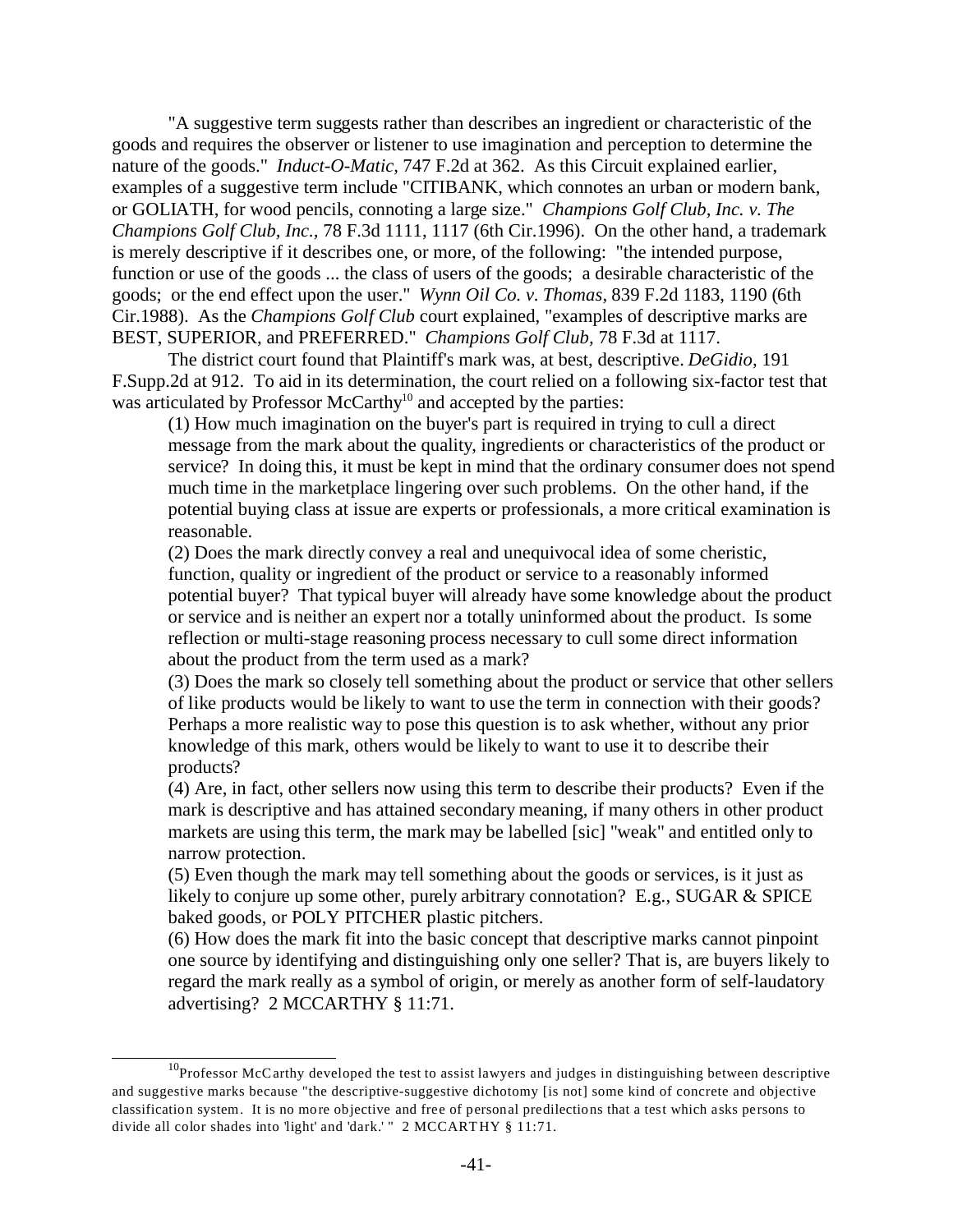Plaintiff raises a number of arguments challenging the district court's holding. We find them to lack any merit. . . .

First, Plaintiff argues that the district court erred when it concluded that "LAWOFFICES was merely descriptive of an online database of attorneys and the electronic publication via a global network of computers" because, according to Plaintiff, there is no "law office that provides a software based service by which the attorney can enter their name, contact information, and specialty, into a database made available to individuals around the world and which is searchable by those users by the attorney's name, state, or specialty." Appellant Br. at 17-18. Plaintiff misses the mark on this argument. When potential clients think of the services that one would obtain from a lawyer in a law office, they certainly envision referrals to specialists, advice on lawyers in other jurisdictions, and other legally-related advice. The fact tha Plaintiff (and Defendant) can now provide the same service without a client actually going to a physical office does not change the meaning of the term "law office."<sup>11</sup>

Second, Plaintiff argues that the district court should have concluded that "LAWOFFICES was suggestive and therefore a trademark for domain name sales (an online searchable database of domain names for sale), website hosting (and third level domain name creation and sales), and the provision of vanity email services." Appellant Br. at 18. Although we find that the district court did not necessarily view evidence in light most favorable to Plaintiff when it applied the six-factor McCarthy test, $12$  we nevertheless uphold the district court's opinion. The district court found that the second factor weighed in favor of Plaintiff. It also found that factors three through six weighed heavily in favor of Defendant. Since the descriptive-suggestive distinction is a continuum, we find that, even if we view the evidence in the light most favorable to Plaintiff, the mark LAWOFFICES lies very close to the descriptive end of a continuum.

Finally, as Defendant points out, the main problem with Plaintiff's position is that Defendant in this case is not even accused of providing those services (i.e. domain name sales, website hosting, and vanity e-mail) on the website that allegedly infringed on Plaintiff's mark.<sup>13</sup> One can imagine a hypothetical case in which a defendant would provide services identical to Plaintiff's on a LAWOFFICE.COM website. That case would present an interesting question of whether "LAWOFFICES" is a suggestive or a descriptive mark with regard to those services. Since the present controversy does not involve such a fact pattern, we do not address the question of whether "LAWOFFICES" could ever be a suggestive mark.

<sup>&</sup>lt;sup>11</sup>Plaintiff in his reply brief takes "issue with the finding that one typically would find a law office which provides to the public the service of searching for other attorneys or a service that publishes law articles and decisions to the public." This statement is baffling because, to the best of this Court's knowledge, attorneys routinely provide references to other attorneys, as well as provide their clients with copies of relevant law articles and court decisions. The fact that Plaintiff chooses not to charge the public for the provision of these services may make him a good person, but it does not entitle him to trademark protection.

 $12$ With regard to the first factor, the district court noted that "there is not a high degree of imagination that a typical buyer must employ to imagine the nature of Plaintiff's services, particularly in light of the sophistication level of the attorneys and other consumers likely to utilize such a website." *DeGidio,* 191 F.Supp.2d at 912. Had the district court found that after conducting a trial, we would not disturb that finding. We are troubled, however, by this conclusion at a summary judgment stage.

 $^{13}$ As Defendant points out in its brief, "a retailer may not claim the word 'Bicycle Shop' as a trademark for his bicycle store because he also sells soft drinks and candy under the 'Bicycle Shop' brand. Because West does not list domain names for sale under its *Law* office.com mark, it does not infringe any supposed protectable element oeGidio's designation." Appellee Br. at 17 n. 10.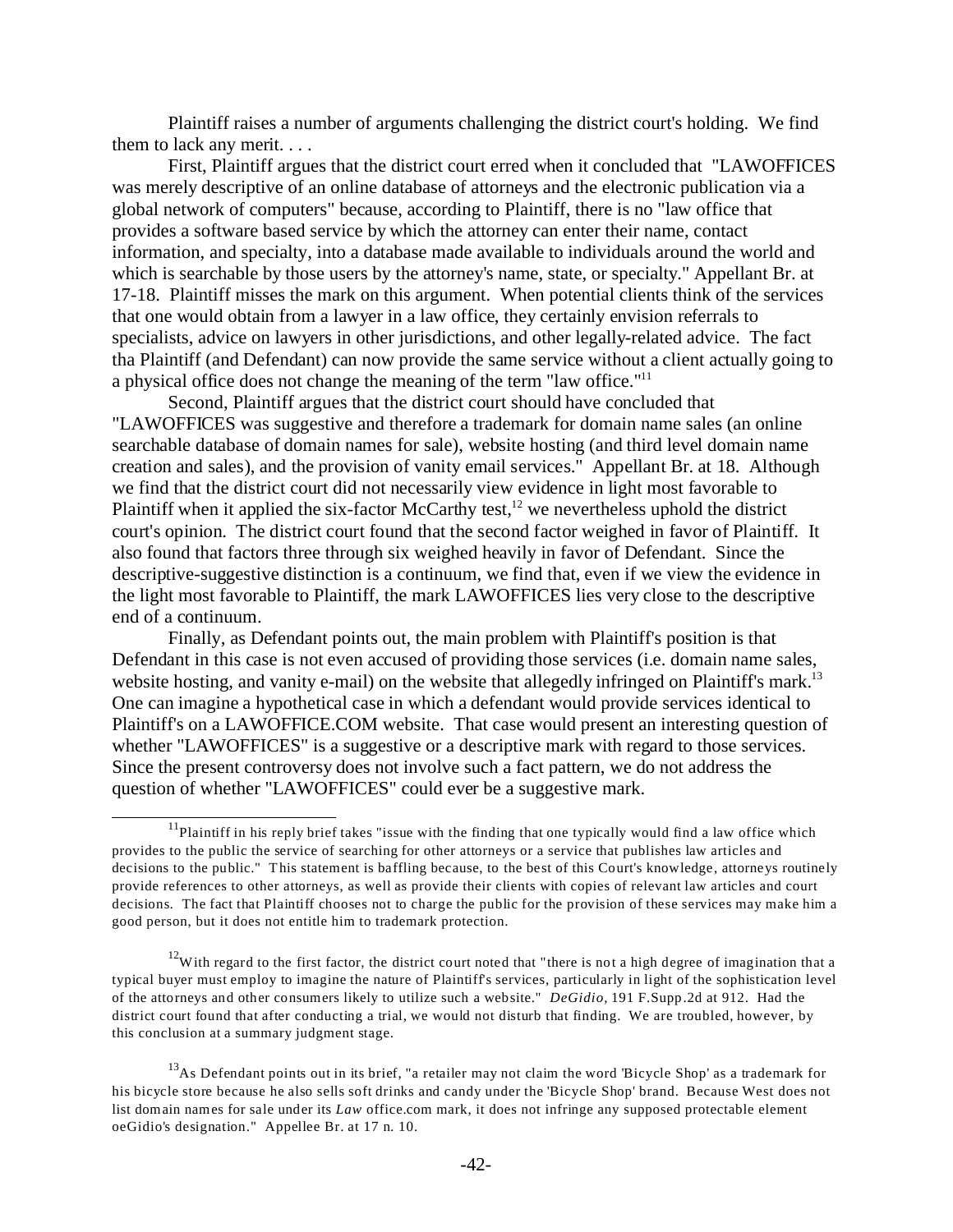## *2. Plaintiff's mark has not acquired secondary meaning.*

Since Plaintiff has failed to establish that his mark is suggestive, he must establish that the mark has acquired secondary meaning in the marketplace. "Secondary meaning is used generally to indicate that a mark or dress has come through use to be uniquely associated with a specific source." *Two Pesos,* 505 U.S. at 766 n. 4, 112 S.Ct. 2753 (citations omitted). Plaintiff "must show that, in the minds of the public, the primary significance of a product feature or term is to identify the source of the product rather than the product itself." *Inwood Labs., Inc. v. Ives Labs.,* 456 U.S. 844, 851 n. 11, 102 S.Ct. 2182, 72 L.Ed.2d 606 (1982). As the district court noted:

Courts in this Circuit evaluate seven factors to determine whether a mark has acquired secondary meaning: (1) direct consumer testimony; (2) consumer surveys; (3) exclusivity, length and manner of use; (4) amount and manner of advertising; (5) amount of sales and number of customers; (6) established place in the market; and (7) proof of intentional copying. . . . "[I]t is the party seeking protection of a mark who bears the burden of proving that secondary meaning has attached."... "The evidentiary burden necessary to establish secondary meaning is substantial." *. . .* Secondary meaning is established when a preponderance of the evidence demonstrates "that the attitude of the consuming public toward the mark denotes 'a single thing coming from a single source.'"... The best evidence of secondary meaning is direct evidence; however, such evidence is rarely available. . . . Therefore, courts often draw inferences form the above factors.

[The Court of Appeals then considered each of the seven factors noted above.]

First, with regard to consumer testimony, Plaintiff provided affidavits of three people who visited lawoffices.net website. The affidavits provide no testimony that affiants identify the website with a particular source of services. Mere use of a website does not equal identification with a particular provider. The district court also rejected as irrelevant the rankings by WebsMostLinked.com, a site that ranks websites based upon the number of other sites that link to them. We agree. Second, neither side has provided consumer surveys. Third, the district court found that, even assuming that length and continuity of use is favorable to Plaintiff, the wide use of the phrase "law office(s)" weighed against a finding of secondary meaning. *See, e.g., K'Arsan Corp. v. Christian Dior Perfumes, Inc.,* No. 97-1867, 1998 WL 777987, at \*5 (6th Cir.1998) ("Third-party use of 'sun powder' (by at least two, and as many as five, other companies ...) weakens the mark.") (citing *Data Concepts Inc. v. Digital Consulting, Inc.,* 150 F.3d 620, 625 (6th Cir.1998)); *Amstar Corp. v. Domino's Pizza, Inc.,* 615 F.2d 252, 260 (5th Cir.1980) (finding it significant that there was widespread third-party registration of "Domino"); *Sun Banks of Fla., Inc. v. Sun Fed. Sav. & Loan Ass'n,* 651 F.2d 311, 316 (5th Cir.1981) (finding 4400 businesses using "Sun" in their names to be "impressive evidence that there would be no likelihood of confusion between Sun Banks and Sun Federal.") Fourth, the district court found that Plaintiff's advertising expenditures of \$2,500 over four years is woefully insufficient to establish secondary meaning. *See, e.g., Burke-Parsons-Bowlby Corp. v. Appalachian Log Homes, Inc.,* 871 F.2d 590, 596 (6th Cir.1989) (observing that "*extensive* advertising which results in consumer association with a single source" is needed to establish secondary meaning and finding that \$100,000 in advertising expenses was not enough to establish secondary meaning without further evidence that such advertising was extensive or beyond necessary to survive in the market.) Fifth, the district court credited evidence that Plaintiff in four years generated mere \$200 in revenue from banner advertisements and click-through revenues. *Burke-Parsons-Bowlby,* 871 F.2d at 596 (\$2,000,000 in gross sales is insufficient to establish secondary meaning). Sixth, neither side presented evidence regarding Plaintiff's market share. Seventh,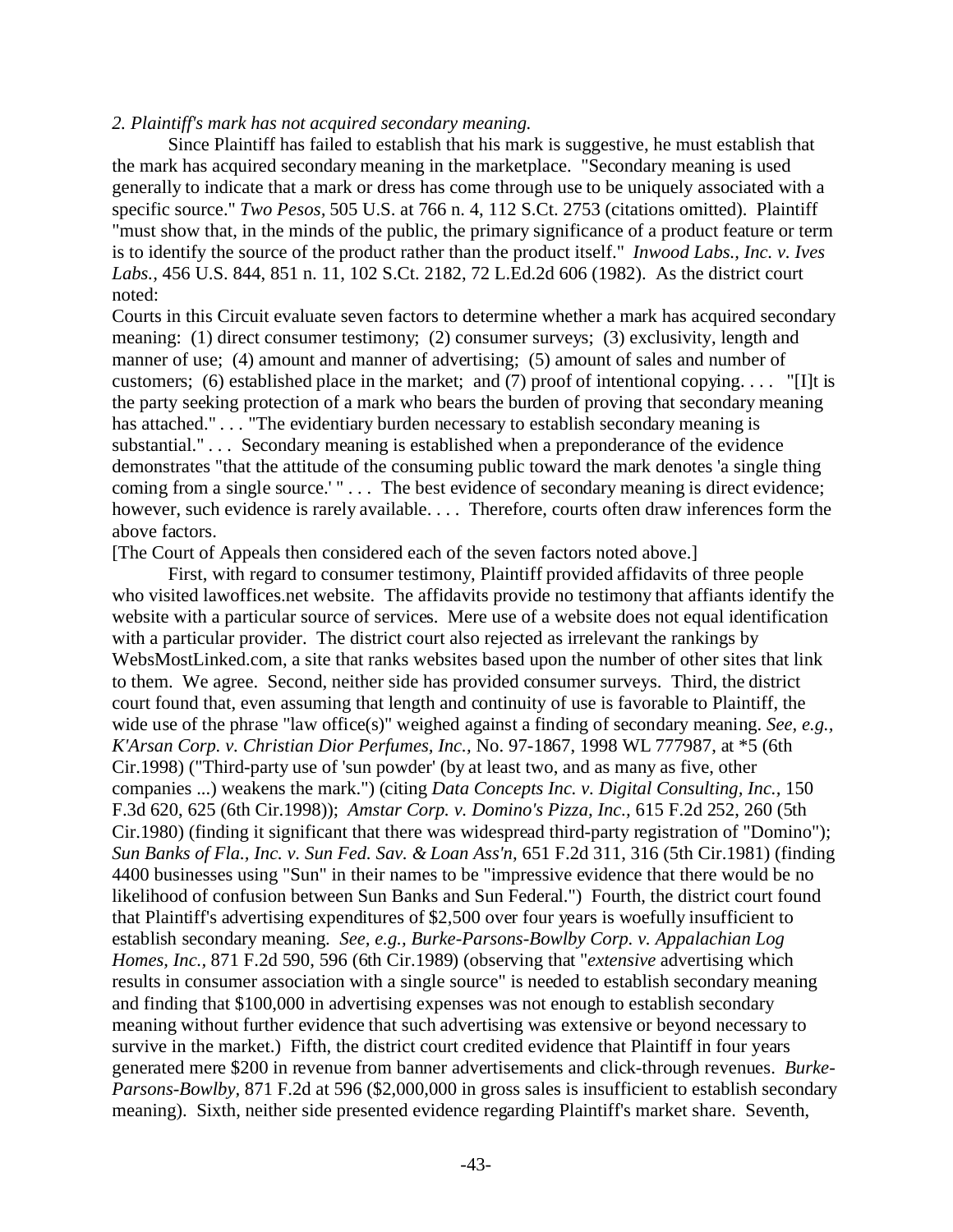Plaintiff failed to establish that Defendant intentionally copied Plaintiff's mark. At most, Plaintiff established that Defendant knew of Plaintiff's website. However, mere knowledge of the competitor's mark is insufficient as a matter of law to prove intentional copying. As the district court noted, "intentional copying ... is not actionable under the Lanham Act absent evidence that the copying was done with the intent to derive a benefit from the reputation of another." *DeGidio,* p.2d at 917 (citations omitted). Plaintiff's suggestion that Defendant wanted to derive a benefit from his minimal \$50 annual business is meritless.

#### **CONCLUSION**

- - -

In sum, we conclude that Plaintiff's mark is descriptive and that it has not acquired secondary meaning. . . .

MOORE, Circuit Judge, concurring in part and concurring in the judgment.

While I agree with the majority that DeGidio has failed to demonstrate that his mark has inherent or acquired distinctiveness warranting protection under the Lanham Act, I write separately to explain my conclusion that DeGidio's mark is merely descriptive rather than suggestive.

We deal in this case with two sets of services: the domain name sales, web site hosting, and email hosting services ("internet services"); and the online attorney database and legal information database services ("database services"). I believe that "LawOffices.net" is clearly descriptive as to the provision of legal information and attorney references. With respect to the internet services, however, I read the factual record differently from the majority, for I believe that West is in fact "accused of" providing web site hosting and vanity email services on its web site. *See* Appellee's Br. at 7 ("West has also offered ... e-mail and Web site creation and hosting services."). I think it is therefore necessary to inquire whether "LawOffices.net" is descriptive or suggestive as to those two internet services; although the internet services present a more difficult question, one the district court did not fully address, I nonetheless believe that "LawOffices.net" is descriptive as to these services as well.

While it seems settled that if we were to find that DeGidio had a protectable mark in "LawOffices.net," the difference between the ".net" top-level domain ("TLD")<sup>1</sup> and the ".com" TLD on West's mark of "*Law* office.com" would not matter, *see* Patent and Trademark Office, "Examination Guide No. 2-99: Marks Composed, in Whole or in Part, of Domain Names" (Sept. 29, 1999), I believe that we can consider the entire mark as used by DeGidio when inquiring as to its distinctiveness. *See In re Anylens Acquisition, LLC,* Nos. 02- 1493, 02-1494, 2003 WL 1194293, at \*3, 61 Fed.Appx. 698 (Fed.Cir. Mar. 10, 2003) (noting a TLD can distinguish a particular type of organization from organizations associated with other TLDs); *Virtual Works, Inc. v. Volkswagen of America, Inc.,* 238 F.3d 264, 271 (4th Cir.2001) ("vw.net" only "confusingly similar" to "VW"). The TLD ".net" is short for "network," and originally was exclusively for use by network providers. When DeGidio began LawOffices.net, he specifically chose a ".net" TLD because he planned to offer web site hosting services on his web site. *See*

<sup>&</sup>lt;sup>1</sup>Each website has a corresponding domain name, which is an identifier somewhat analogous to a telephone number or street address. Domain names consist of a second-level domain--simply a term or series of terms (e.g., a2zsolutions)--followed by a top-level domain, many of which describe the nature of the enterprise. Top-level domains include ".com" (commercial), ".edu" (educational), ".org" (non-profit and miscellaneous organizations), ".gov" (government), ".net" (networking provider), and ".mil" (military). . . .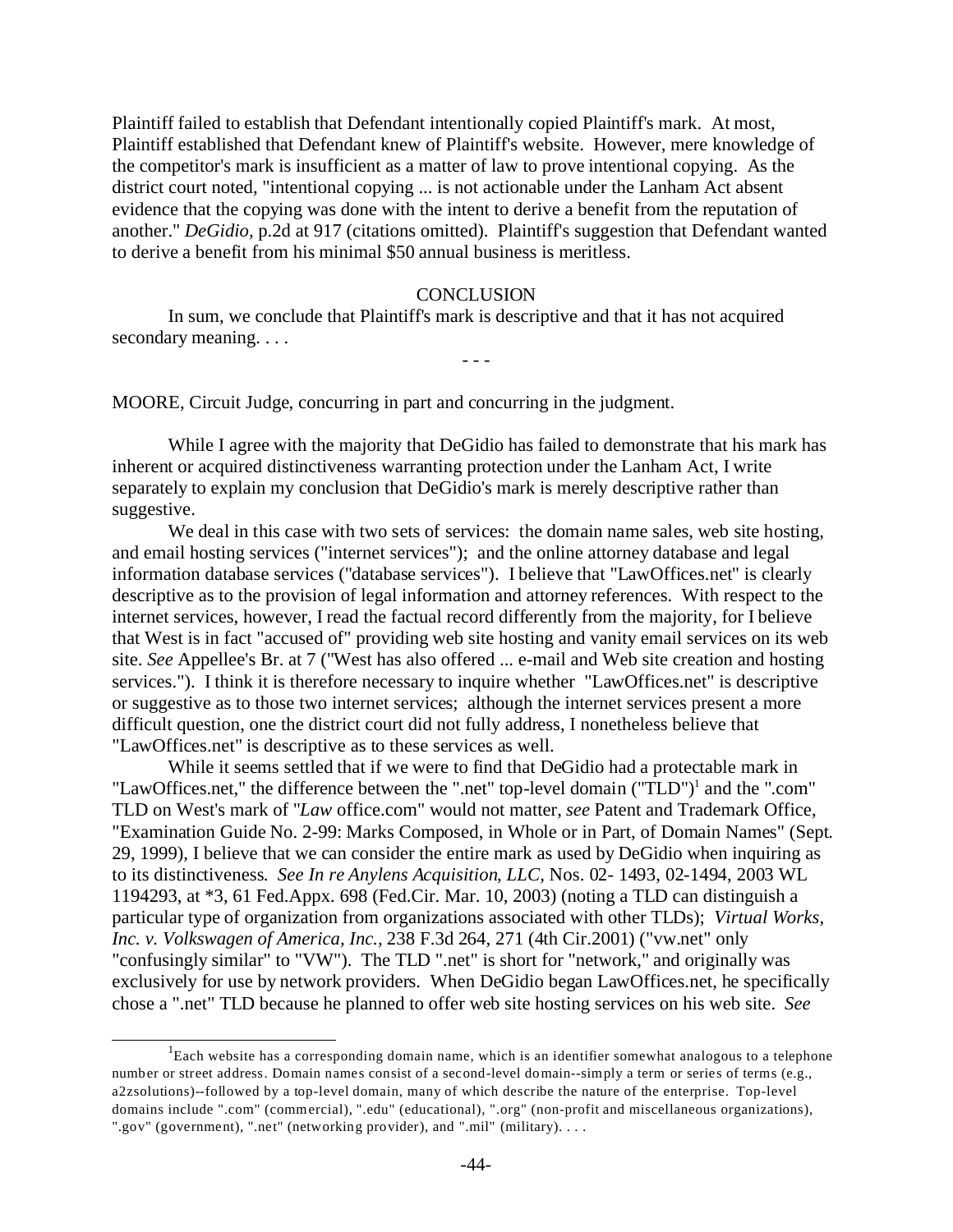Joint Appendix at 98- 100. I would therefore hold that the mark "LawOffices.net" is descriptive as to the network services that DeGidio offered on his site, namely the web site hosting and vanity email services. *See, e.g., Eglen v. America Online, Inc.,* No. TH 00-135-C-M/H, 2003 WL 21508343, at \*9-\*10 (S.D.Ind. June 12, 2003) ("hometown.net" is descriptive as to local network service provider's services).

\_\_\_\_\_\_\_\_\_\_\_\_\_\_\_

The following United States Supreme Court decision, involving the Victoria's Secret trademark, interprets recent amendments to the Trademark Act (Lanham Act) aimed at protecting the selling-value of well-known brands. These relatively new federal anti-dilution provisions authorize owners of "famous marks" to prevent dilution of their marks when others use the famous mark for products or services. In these dilution cases, the trademark owner literally owns the mark, or brand, as a commodity, and can prevent all others from harming the selling-power of the mark. In the *Moseley* decision, the United States Supreme Court insists on strictly limiting a trademark owner's ability to vindicate its famous brand. The court's ruling does not allow a trademark owner to suppress all uses of a famous mark. Before anti-dilution relief is granted, a trademark owner must show actual harm to the selling power of the famous mark.

# **MOSELEY V. V SECRET CATALOGUE, INC.** 537 U.S. 418 (2003)

Stevens, J.

In 1995 Congress amended § 43 of the Trademark Act of 1946, 15 U.S.C. § 1125, to provide a remedy for the "dilution of famous marks." 109 Stat. 985-986. That amendment, known as the Federal Trademark Dilution Act (FTDA), describes the factors that determine whether a is "distinctive and famous," and defines the term "dilution" as "the lessening of the capacity of a famous mark to identify and distinguish goods or services."<sup>1</sup> The question we granted certiorari to

<sup>&</sup>lt;sup>1</sup>The FTDA provides: "SEC. 3. REMEDIES FOR DILUTION OF FAMOUS MARKS.

<sup>(</sup>a) REMEDIES.--Section 43 of the Trademark Act of 1946 (15 U.S.C. 1125) is amended by adding at the end the following new subsection:

<sup>(</sup>c)(1) The owner of a famous mark shall be entitled, subject to the principles of equity and upon such terms as the court deems reasonable, to an injunction against another person's commercial use in commerce of a mark or trade name, if such use begins after the mark has become famous and causes dilution of the distinctive quality of the mark, and to obtain such other relief as is provided in this subsection. In determining whether a mark is distinctive and famous, a court may consider factors such as, but not limited to--

 <sup>(</sup>A) the degree of inherent or acquired distinctiveness of the mark;

 <sup>(</sup>B) the duration and extent of use of the mark in connection with the goods or services with which the mark is used;

 <sup>(</sup>C) the duration and extent of advertising and publicity of the mark;

 <sup>(</sup>D) the geographical extent of the trading area in which the mark is used;

 <sup>(</sup>E) the channels of trade for the goods or services with which the mark is used;

 <sup>(</sup>F) the degree of recognition of the mark in the trading areas and channels of trade used by the marks' owner and the person against whom the injunction is sought;

 <sup>(</sup>G) the nature and extent of use of the same or similar marks by third parties; and

 <sup>(</sup>H) whether the mark was registered under the Act of March 3, 1881, or the Act of February 20, 1905, or on the principal register.

<sup>(2)</sup> In an action brought under this subsection, the owner of the famous mark shall be entitled only to injunctive relief unless the person against whom the injunction is sought willfully intended to trade on the owner's reputation or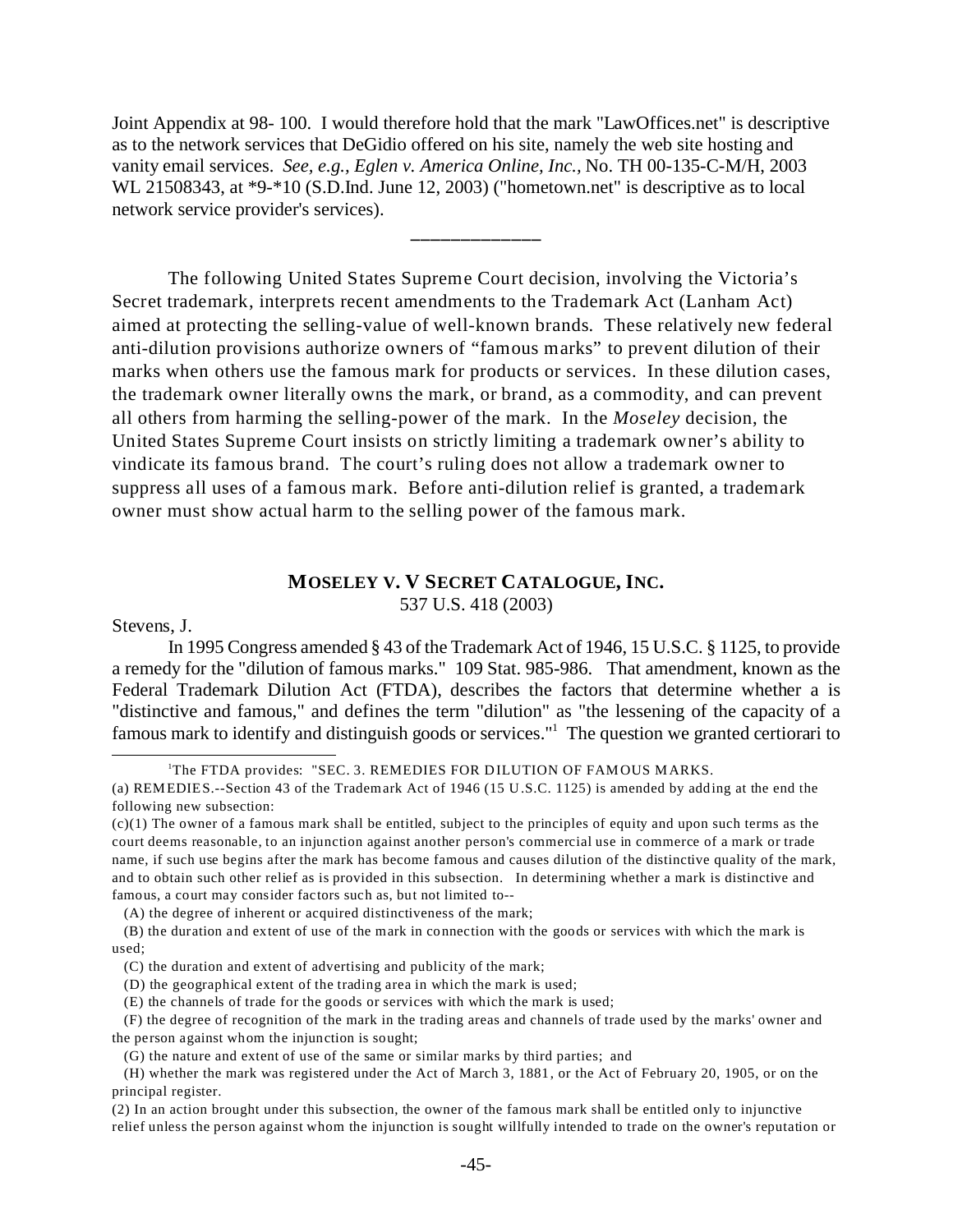decide is whether objective proof of actual injury to the economic value of a famous mark (as opposed to a presumption of harm arising from a subjective "likelihood of dilution" standard) is a requisite for relief under the FTDA.

I

Petitioners, Victor and Cathy Moseley, own and operate a retail store named "Victor's Little Secret" in a strip mall in Elizabethtown, Kentucky. They have no employees.

Respondents are affiliated corporations that own the VICTORIA'S SECRET trademark, and operate over 750 Victoria's Secret stores, two of which are in Louisville, Kentucky, a short drive from Elizabethtown. In 1998 they spent over \$55 million advertising "the VICTORIA'S SECRET brand--one of moderately priced, high quality, attractively designed lingerie sold in a store setting designed to look like a wom[a]n's bedroom." App. 167, 170. They distribute 400 million copies of the Victoria's Secret catalog each year, including 39,000 in Elizabethtown. In 1998 their sales exceeded \$1.5 billion.

In the February 12, 1998, edition of a weekly publication distributed to residents of the military installation at Fort Knox, Kentucky, petitioners advertised the "GRAND OPENING Just in time for Valentine's Day!" of their store "VICTOR'S SECRET" in nearby Elizabethtown. The ad featured "Intimate Lingerie *for every woman*"; "Romantic Lighting"; "Lycra Dresses"; "Pagers"; and "Adult Novelties/Gifts." *Id.,* at 209. An army colonel, who saw the ad and was offended by what he perceived to be an attempt to use a reputable company's trademark to promote the sale of "unwholesome, tawdry merchandise," sent a copy to respondents. *Id.,* at 210. Their counsel then wrote to petitioners stating that their choice of the name "Victor's Secret" for a store selling lingerie was likely to cause confusion with the well-known victoria's secret mark and, in addition, was likely to "dilute the distinctiveness" of the mark. *Id.,* at 190- 191. They requested the immediate discontinuance of the use of the name "and any variations thereof." *Ibid.* In response, petitioners changed the name of their store to "Victor's Little Secret."

to cause dilution of the famous mark. If such willful intent is proven, the owner of the famous mark shall also be entitled to the remedies set forth in sections 35(a) and 36, subject to the discretion of the court and the principles of equity.

<sup>(3)</sup> The ownership by a person of a valid registration under the Act of March 3, 1881, or the Act of February 20, 1905, or on the principal register shall be a complete bar to an action against that person, with respect to that mark, that is brought by another person under the common law or a statute of a State and that seeks to prevent dilution of the distinctiveness of a mark, label, or form of advertisement.

<sup>(4)</sup> The following shall not be actionable under this section:

 <sup>(</sup>A) Fair use of a famous mark by another person in comparatcommercial advertising or promotion to identify the competing goods or services of the owner of the famous mark.

 <sup>(</sup>B) Noncommercial use of a mark.

 <sup>(</sup>C) All forms of news reporting and news commentary.'

<sup>(</sup>b) CONFORMING AMENDMENT.--The heading for title VIII of the Trademark Act of 1946 is amended by striking 'AND FALSE DESCRIPTIONS' and inserting, 'FALSE DESCRIPTIONS, AND DILUTION.' SEC. 4. DEFINITION.

<sup>&</sup>quot;Section 45 of the Trademark Act of 1946 (15 U.S.C. 1127) is amended by inserting after the paragraph defining when a mark shall be deemed to be 'abandoned' the following:

The term "dilution" means the lessening of the capacity of a famous mark to identify and distinguish goods or services, regardless of the presence or absence of--

 <sup>(1)</sup> competition between the owner of the famous mark and other parties, or

 <sup>(2)</sup> likelihood of confusion, mistake, or deception.' " 109 Stat. 985- 986.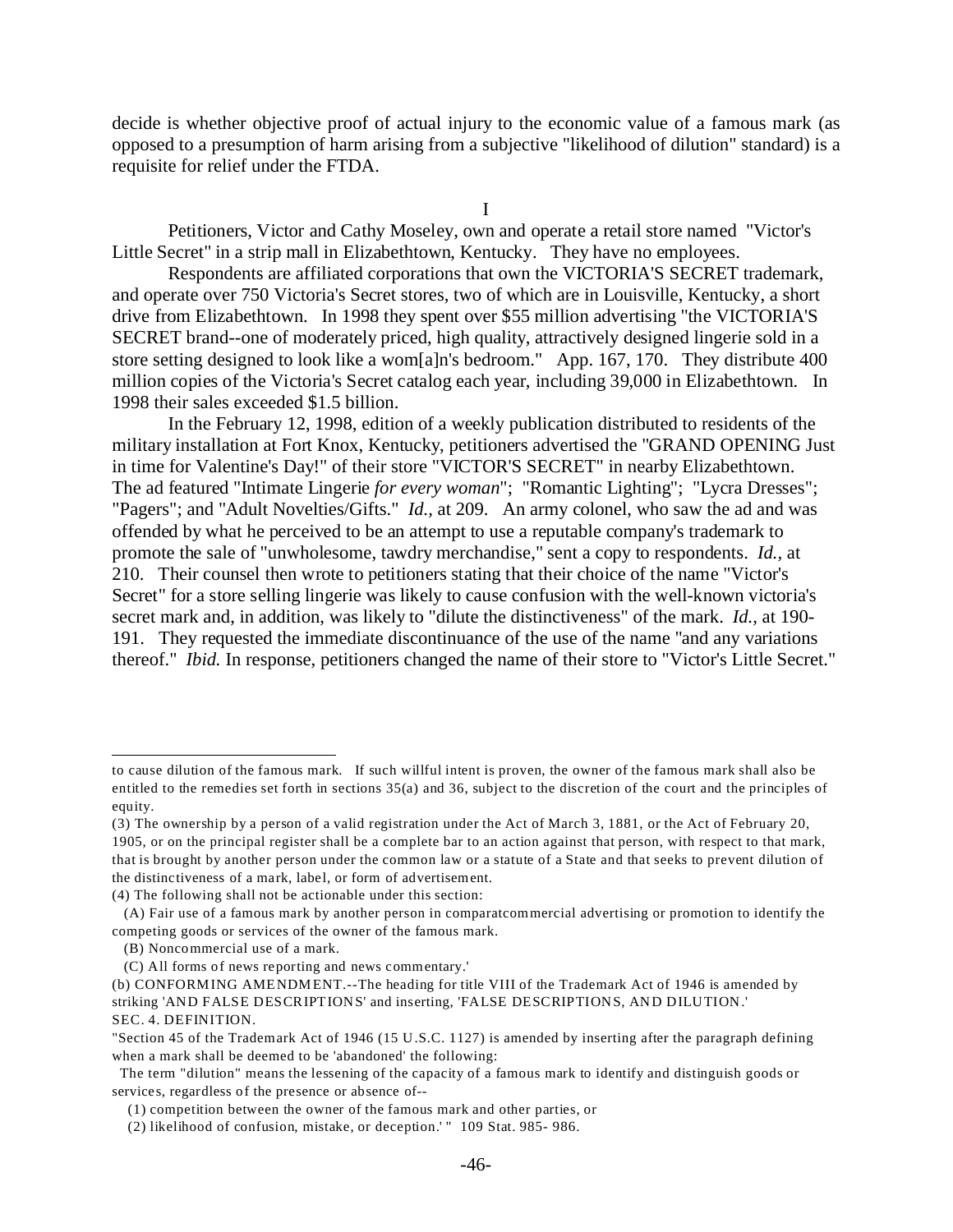Because that change did not satisfy respondents,<sup>2</sup> they promptly filed this action in Federal District Court.

The complaint contained four separate claims: (1) for trademark infringement alleging that petitioners' use of their trade name was "likely to cause confusion and/or mistake in violation of 15 U.S.C. § 1114(1)"; (2) for unfair competition alleging misrepresentation in violation of § 1125(a); (3) for "federal dilution" in violation of the FTDA; and (4) for trademark infringement and unfair competition in violation of the common law of Kentucky. *Id.,* at 15, 20- 23. In the dilution count, the complaint alleged that petitioners' conduct was "likely to blur and erode the distinctiveness" and "tarnish the reputation" of the VICTORIA'S SECRET trademark. *Ibid.*

. . . The record contained uncontradicted affidavits and deposition testimony describing the vast size of respondents' business, the value of the VICTORIA'S SECRET name, and descriptions of the items sold in the respective parties' stores. Respondents sell a "complete line of lingerie" and related items, each of which bears a VICTORIA'S SECRET label or tag.<sup>3</sup> Petitioners sell a wide variety of items, including adult videos, "adult novelties," and lingerie.<sup>4</sup> Victor Moseley stated in an affidavit that women's lingerie represented only about five per cent of their sales. *. . .* In support of their motion for summary judgment, respondents submitted an affidavit by an expert in marketing who explained "the enormous value" of respondents' mark. *. . .* Neither he, nor any other witness, expressed any opinion concerning the impact, if any, of petitioners' use of the name "Victor's Little Secret" on that value.

. . . [Concluding] that "no likelihood of confusion exists as a matter of law," [the trial court found no traditional trademark infringement. However,] [r]easoning from the premise that dilution "corrodes" a trademark either by " 'blurring its product identification or by damaging positive associations that have attached to it,' " the [trial] court first found the two marks to be sufficiently similar to cause dilution, and then found "that Defendants' mark dilutes Plaintiffs' mark because of its tarnishing effect upon the Victoria's Secret mark." *Id.,* at 38a-39a (quoting *Ameritech, Inc. v. American Info. Technologies Corp.,* 811 F.2d 960, 965 (C.A.6 1987)). It therefore enjoined petitioners "from using the mark 'Victor's Little Secret' on the basis that it causes dilution of the distinctive quality of the Victoria's Secret mark." App. to Pet. for Cert. 38a-39a. The court did not, however, find that any "blurring" had occurred. *Ibid.*

The Court of appeals for the Sixth Circuit [held]: "While no consumer is likely to go to the Moseleys' store expecting to find Victoria's Secret's famed Miracle Bra, consumers who hear the name 'Victor's Little Secret' are likely automatically to think of the more famous store and link it to the Moseleys' adult-toy, gag gift, and lingerie shop. This, then, is a classic instance of dilution by tarnishing (associating the Victoria's Secret name with sex toys and lewd coffee

<sup>&</sup>lt;sup>2</sup>After being advised of a proposal to change the store name to "VICTOR'S LITTLE SECRETS," respondents' counsel requested detailed information about the store in order to consider whether that change "would be acceptable. . . . Respondents filed suit two months after this request.

 $^3$ Respondents described their business as follows: "Victoria's Secret stores sell a complete line of lingerie, women's undergarments and nightwear, robes, caftans and kimonos, slippers, sachets, lingerie bags, hanging bags, candles, soaps, cosmetic brushes, atomizers, bath products and fragrances." . . .

<sup>&</sup>lt;sup>4</sup>In answer to an interrogatory, petitioners stated that they "sell novelty action clocks, patches, temporary tattoos, stuffed animals, coffee mugs, leather biker wallets, zippo lighters, diet formula, diet supplements, jigsaw puzzles, whyss, handcufs *[sic],* hosiery bubble machines, greeting cards, calendars, incense burners, car air fresheners, sunglasses, ball caps, jewelry, candles, lava lamps, blacklights, fiber optic lights, rock and roll prints, lingerie, pagers, candy, adult video tapes, adult novelties, t-shirts, etc."...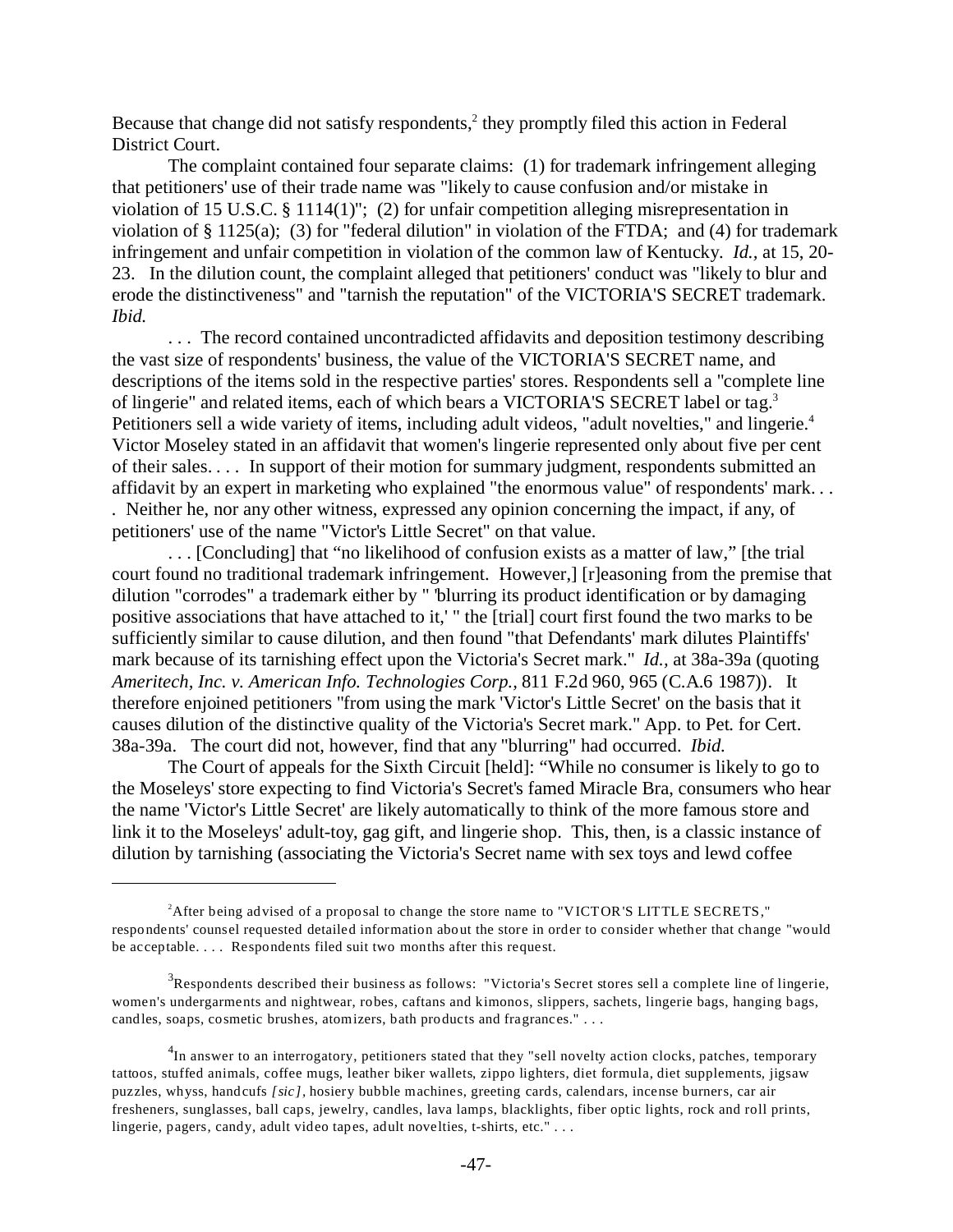mugs) and by blurring (linking the chain with a single, unauthorized establishment). Given this conclusion, it follows that Victoria's Secret would prevail in a dilution analysis . . ."

Traditional trademark infringement law is a part of the broader law of unfair competition . . that has its sources in English common law, and was largely codified in the Trademark Act of 1946 (Lanham Act). That law broadly prohibits uses of trademarks, trade names, and trade dress that are likely to cause confusion about the source of a product or service. See 15 U.S.C. §§ 1114,  $1125(a)(1)(A)$ . Infringement law protects consumers from being misled by the use of infringing marks and also protects producers from unfair practices by an "imitating competitor." *Qualitex Co. v. Jacobson Products Co.,* 514 U.S. 159, 163-164, 115 S.Ct. 1300, 131 L.Ed.2d 248 (1995).

. . . [W]e decide the case on the assumption that the Moseleys' use of the name "Victor's Little Secret" neither confused any consumers or potential consumers, nor was likely to do so. Moreover,[we] decide the case on the assumption that there was no significant competition between the adversaries in this case. Neither the absence of any likelihood of confusion nor the absence of competition, however, provides a defense to the statutory dilution . . .

Unlike traditional infringement law, the prohibitions against trademark dilution are not the product of common-law development, and are not motivated by an interest in protecting consumers. The seminal discussion of dilution is found in Frank Schechter's 1927 law review article concluding "that the preservation of the uniqueness of a trademark should constitute the only rational basis for its protection." Rational Basis of Trademark Protection, 40 Harv. L.Rev. 813, 831. . . .

Some 20 years later Massachusetts enacted the first state statute protecting trademarks from dilution. It provided:

Likelihood of injury to business reputation or of dilution of the distinctive quality of a trade name or trade-mark shall be a ground for injunctive relief in cases of trademark infringement or unfair competition notwithstanding the absence of competition between the parties or of confusion as to the source of goods or services. 1947 Mass. Acts, p. 300, ch. 307.

[T]hat statute . . . prohibited both the likelihood of "injury to business reputation" and "dilution." It thus expressly applied to both "tarnishment" and "blurring." At least 25 States passed similar laws in the decades before the FTDA was enacted in 1995. See Restatement (Third) of Unfair Competition § 25, Statutory Note (1995).

## IV

The Victoria's Secret mark is unquestionably valuable and petitioners have not challenged the conclusion that it qualifies as a "famous mark" within the meaning of the statute. Moreover, as we understand their submission, petitioners do not contend that the statutory protection is confined to identical uses of famous marks, or that the statute should be construed more narrowly in a case such as this. Even if the legislative history might lend some support to such a contention, it surely is not compelled by the statutory text.

The District Court's decision in this case rested on the conclusion that the name of petitioners' store "tarnished" the reputation of respondents' mark, and the Court of Appeals relied on both "tarnishment" and "blurring" to support its affirmance. Petitioners have not disputed the relevance of tarnishment, Tr. of Oral Arg. 5-7, presumably because that concept was prominent in litigation brought under state antidilution statutes and because it was mentioned in the legislative history. Whether it is actually embraced by the statutory text, however, is another matter. Indeed, the contrast between the state statutes, which expressly refer to both "injury to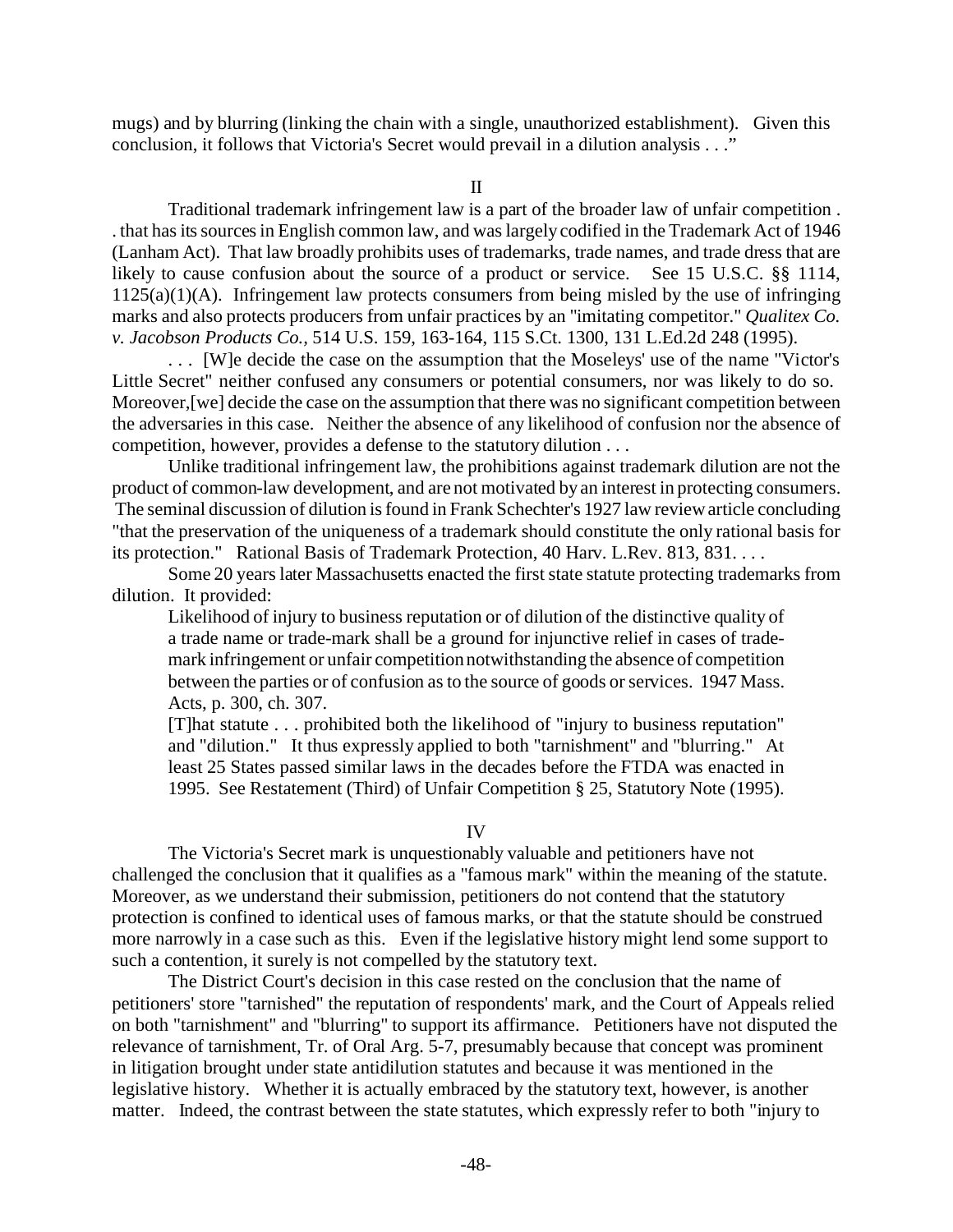business reputation" and to "dilution of the distinctive quality of a trade name or trademark," and the federal statute which refers only to the latter, arguably supports a narrower reading of the FTDA. . . .

The contrast between the state statutes and the federal statute, however, sheds light on the precise question that we must decide. For those state statutes, like several provisions in the federal Lanham Act, repeatedly refer to a "likelihood" of harm, rather than to a completed harm. The relevant text of the FTDA, quoted in full in note 1, *supra,* provides that "the owner of a famous mark" is entitled to injunctive relief against another person's commercial use of a mark or trade name if that use "*causes dilution* of the distinctive quality" of the famous mark. 15 U.S.C. § 1125(c)(1) (emphasis added). This text unambiguously requires a showing of actual dilution, rather than a likelihood of dilution.conclusion is fortified by the definition of the term "dilution" itself. That definition provides:

The term 'dilution' means the lessening of the capacity of a famous mark to identify and distinguish goods or services, regardless of the presence or absence of--

(1) competition between the owner of the famous mark and other parties, or

(2) likelihood of confusion, mistake, or deception. § 1127.

The contrast between the initial reference to an actual "lessening of the capacity" of the mark, and the later reference to a "likelihood of confusion, mistake, or deception" in the second caveat confirms the conclusion that actual dilution must be established.

Of course, that does not mean that the consequences of dilution, such as an actual loss of sales or profits, must also be proved. . . [A]t least where the marks at issue are not identical, the mere fact that consumers mentally associate the junior user's mark with a famous mark is not sufficient to establish actionable dilution. . . . [S] uch mental association will not necessarily reduce the capacity of the famous mark to identify the goods of its owner, the statutory requirement for dilution under the FTDA. "Blurring" is not a necessary consequence of mental association. (Nor, for that matter, is "tarnishing.")

The record in this case establishes that an army officer who saw the advertisement of the opening of a store named "Victor's Secret" did make the mental association with "Victoria's Secret," but it also shows that he did not therefore form any different impression of the store that his wife and daughter had patronized. There is a complete absence of evidence of any lessening of the capacity of the Victoria's Secret mark to identify and distinguish goods or services sold in Victoria's Secret stores or advertised in its catalogs. The officer was offended by the ad, but it did not change his conception of Victoria's Secret. His offense was directed entirely at petitioners, not at respondents. Moreover, the expert retained by respondents had nothing to say about the impact of petitioners' name on the strength of respondents' mark.

Noting that consumer surveys and other means of demonstrating actual dilution are expensive and often unreliable, respondents and their *amici* argue that evidence of an actual "lessening of the capacity of a famous mark to identify and distinguish goods or services," § 1127, may be difficult to obtain. It may well be, however, that direct evidence of dilution such as consumer surveys will not be necessary if actual dilution can reliably be proven through circumstantial evidence--the obvious case is one where the junior and senior marks are identical. Whatever difficulties of proof may be entailed, they are not an acceptable reason for dispensing with proof of an essential element of a statutory violation. The evidence in the present record is not sufficient to support the summary judgment on the dilution count. The judgment is therefore reversed, and the case is remanded for further proceedings consistent with this opinion.

 *It is so ordered*.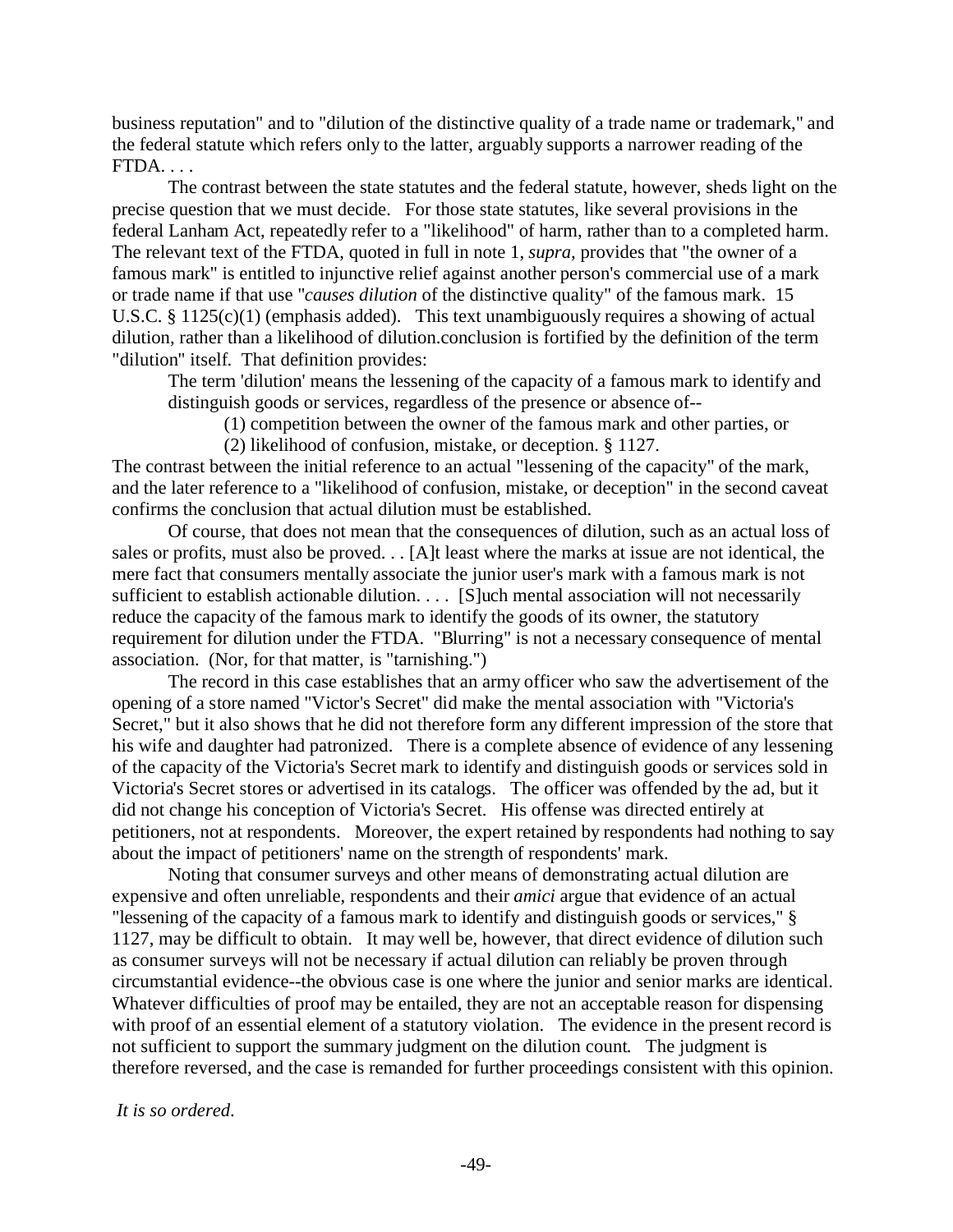Justice Kennedy, concurring.

As of this date, few courts have reviewed the statute we are considering, the Federal Trademark Dilution Act, 15 U.S.C. § 1125(c), and I agree with the Court that the evidentiary showing required by the statute can be clarified on remand. The conclusion that the VICTORIA'S SECRET mark is a famous mark has not been challenged throughout the litigation, *ante,* at 1120, 1124, and seems not to be in question. The remaining issue is what factors are to be considered to establish dilution.

**\_\_\_**

For this inquiry, considerable attention should be given, in my view, to the word "capacity" in the statutory phrase that defines dilution as "the lessening of the capacity of a famous mark to identify and distinguish goods or services." 15 U.S.C. § 1127. When a competing mark is first adopted, there will be circumstances when the case can turn on the probable consequences its commercial use will have for the famous mark. In this respect, the word "capacity" imports into the dilution inquiry both the present and the potential power of the famous mark to identify and distinguish goods, and in some cases the fact that this power will be diminished could suffice to show dilution. Capacity is defined as "the power or ability to hold, receive, or accommodate." Webster's Third New International Dictionary 330 (1961); see also Webster's New International Dictionary 396 (2d ed. 1949) ("Power of receiving, containing, or absorbing"); 2 Oxford English Dictionary 857 (2d ed. 1989) ("Ability to receive or contain; holding power"); American Heritage Dictionary 275 (4th ed. 2000) ("The ability to receive, hold, or absorb"). If a mark will erode or lessen the power of the famous mark to give customers the assurance of quality and the full satisfaction they have in knowing they have purchased goods bearing the famous mark, the elements of dilution may be established.

Diminishment of the famous mark's capacity can be shown by the probable consequences flowing from use or adoption of the competing mark. This analysis is confirmed by the statutory authorization to obtain injunctive relief. 15 U.S.C. § 1125(c)(2). The essential role of injunctive relief is to "prevent future wrong, although no right has yet been violated." *Swift & Co. v. United States,* 276 U.S. 311, 326, 48 S.Ct. 311, 72 L.Ed. 587 (1928). Equity principles encourage those who are injured to assert their rights promptly. A holder of a famous mark threatened with diminishment of the mark's capacity to serve its purpose should not be forced to wait until the damage is done and the distinctiveness of the mahas been eroded.

... The Court's opinion does not foreclose injunctive relief if respondents on remand present sufficient evidence of either blurring or tarnishment.

With these observations, I join the opinion of the Court.

A "fair use" defense against trademark infringement, is discussed in a recent case involving Tiger Woods, *ETW Corp. V. Jireh Publishing, Inc.*, 332 F.3d 915, included below in connection with rights of publicity. See the next section, "Persona As Property."

**\_\_\_\_\_\_\_\_\_\_\_\_\_**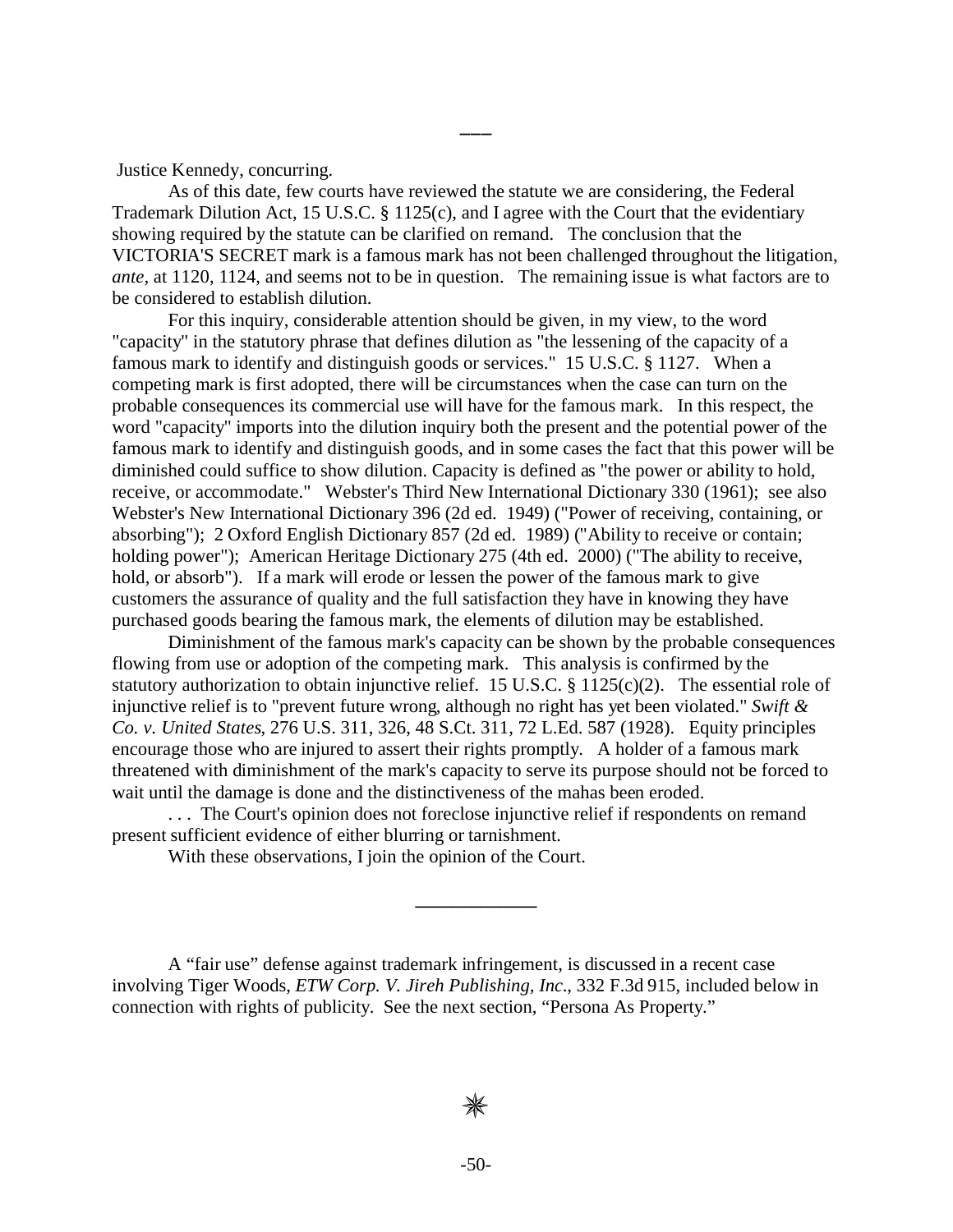# **F. Persona as Property**

The following three court decisions discuss California state law regarding rights of personality. All three are from the United States Court of Appeals for the Ninth Circuit. They illustrate contrasting views regarding intellectual property rights associated with the personalities of celebrities.

## **MIDLER V. FORD MOTOR COMPANY**

849 F.2d 460 (9<sup>th</sup> Cir. 1988)

NOONAN, Circuit Judge:

This case centers on the protectibility of the voice of a celebrated chanteuse from commercial exploitation without her consent. Ford Motor Company and its advertising agency, Young & Rubicam, Inc., in 1985 advertised the Ford Lincoln Mercury with a series of nineteen 30 or 60 second television commercials in what the agency called "The Yuppie Campaign." The aim was to make an emotional connection with Yuppies, bringing back memories of when they were in college. Different popular songs of the seventies were sung on each commercial. The agency tried to get "the original people," that is, the singers who had popularized the songs, to sing them. Failing in that endeavor in ten cases the agency had the songs sung by "sound alikes." Bette Midler, the plaintiff and appellant here, was done by a sound alike.

Midler is a nationally known actress and singer. She won a Grammy as early as 1973 as the Best New Artist of that year. Records made by her since then have gone Platinum and Gold. She was nominated in 1979 for an Academy award for Best Female Actress in The Rose, in which she portrayed a pop singer. Newsweek in its June 30, 1986 issue described her as an "outrageously original singer/comedian." Time hailed her in its March 2, 1987 issue as "a legend" and "the most dynamic and poignant singer-actress of her time."

When Young & Rubicam was preparing the Yuppie Campaign it presented the commercial to its client by playing an edited version of Midler singing "Do You Want To Dance," taken from the 1973 Midler album, "The Divine Miss M." After the client accepted the idea and form of the commercial, the agency contacted Midler's manager, Jerry Edelstein. The conversation went as follows: "Hello, I am Craig Hazen from Young and Rubicam. I am calling you to find out if Bette Midler would be interested in doing ...? Edelstein: "Is it a commercial?" "Yes." "We are not interested."

Undeterred, Young & Rubicam sought out Ula Hedwig whom it knew to have been one of "the Harlettes" a backup singer for Midler for ten years. Hedwig was told by Young & Rubicam that "they wanted someone who could sound like Bette Midler's recording of [Do You Want To Dance]." She was asked to make a "demo" tape of the song if she was interested. She made an a capella demo and got the job.

At the direction of Young & Rubicam, Hedwig then made a record for the commercial. The Midler record of "Do You Want To Dance" was first played to her. She was told to "sound as much as possible like the Bette Midler record," leaving out only a few "aahs" unsuitable for the commercial. Hedwig imitated Midler to the best of her ability.

After the commercial was aired Midler was told by "a number of people" that it "sounded exactly" like her record of "Do You Want To Dance." Hedwig was told by "many personal friends" that they thought it was Midler singing the commercial. Ken Fritz, a personal manager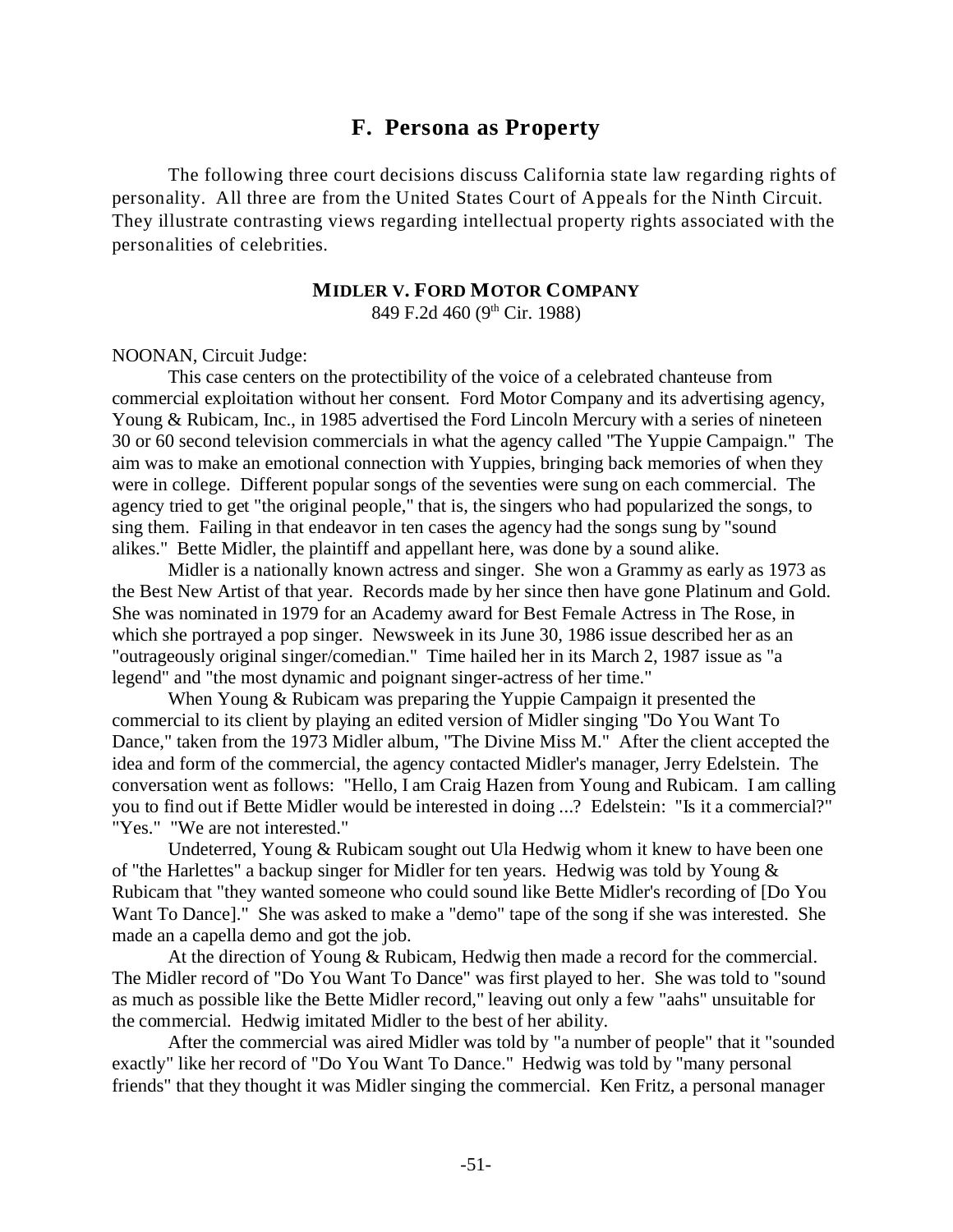in the entertainment business not associated with Midler, declares by affidavit that he heard the commercial on more than one occasion and thought Midler was doing the singing.

Neither the name nor the picture of Midler was used in the commercial; Young & Rubicam had a license from the copyright holder to use the song. At issue in this case is only the protection of Midler's voice. The district court described the defendants' conduct as that "of the average thief." They decided, "If we can't buy it, we'll take it." The court nonetheless believed there was no legal principle preventing imitation of Midler's voice and so gave summary judgment for the defendants. Midler appeals.

The First Amendment protects much of what the media do in the reproduction of likenesses or sounds. A primary value is freedom of speech and press. Time, Inc. v. Hill, 385 U.S. 374, 388, 87 S.Ct. 534, 542, 17 L.Ed.2d 456 (1967). The purpose of the media's use of a person's identity is central. If the purpose is "informative or cultural" the use is immune; "if it serves no such function but merely exploits the individual portrayed, immunity will not be granted." Felcher and Rubin, "Privacy, Publicity and the Portrayal of Real People by the Media," 88 Yale L.J. 1577, 1596 (1979). Moreover, federal copyright law preempts much of the area. "Mere imitation of a recorded performance would not constitute a copyright infringement even where one performer deliberately sets out to simulate another's performance as exactly as possible." Notes of Committee on the Judiciary, 17 U.S.C.A. § 114(b). It is in the context of these First Amendment and federal copyright distinctions that we address the present appeal. . . .

If Midler were claiming a secondary meaning to "Do You Want To Dance" or seeking to prevent the defendants from using that song, she would fail . . . . But that is not this case. Midler does not seek damages for Ford's use of "Do You Want To Dance," and thus her claim is not preempted by federal copyright law. Copyright protects "original works of authorship fixed in any tangible medium of expression." 17 U.S.C. § 102(a). A voice is not copyrightable. The sounds are not "fixed." What is put forward as protectible here is more personal than any work of authorship. . . .

California Civil Code section 3344 is also of no aid to Midler. The statute affords damages to a person injured by another who uses the person's "name, voice, signature, photograph or likeness, in any manner." The defendants did not use Midler's name or anything else whose use is prohibited by the statute. The voice they used was Hedwig's, not hers. The term "likeness" refers to a visual image not a vocal imitation. The statute, however, does not preclude Midler from pursuing any cause of action she may have at common law; the statute itself implies that such common law causes of action do exist because it says its remedies are merely "cumulative." Id. § 3344(g).

The companion statute protecting the use of a deceased person's name, voice, signature, photograph or likeness states that the rights it recognizes are "property rights." Id. § 990(b). By analogy the common law rights are also property rights. Appropriation of such common law rights is a tort in California. Motschenbacher v. R.J. Reynolds Tobacco Co., 498 F.2d 821 (9th Cir.1974). In that case what the defendants used in their television commercial for Winston cigarettes was a photograph of a famous professional racing driver's racing car. The number of the car was changed and a wing-like device known as a "spoiler" was attached to the car; the car's features of white pinpointing, an oval medallion, and solid red coloring were retained. The driver, Lothar Motschenbacher, was in the car but his features were not visible. Some persons, viewing the commercial, correctly inferred that the car was his and that he was in the car and was therefore endorsing the product. The defendants were held to have invaded a "proprietary interest" of Motschenbacher in his own identity. Id. at 825.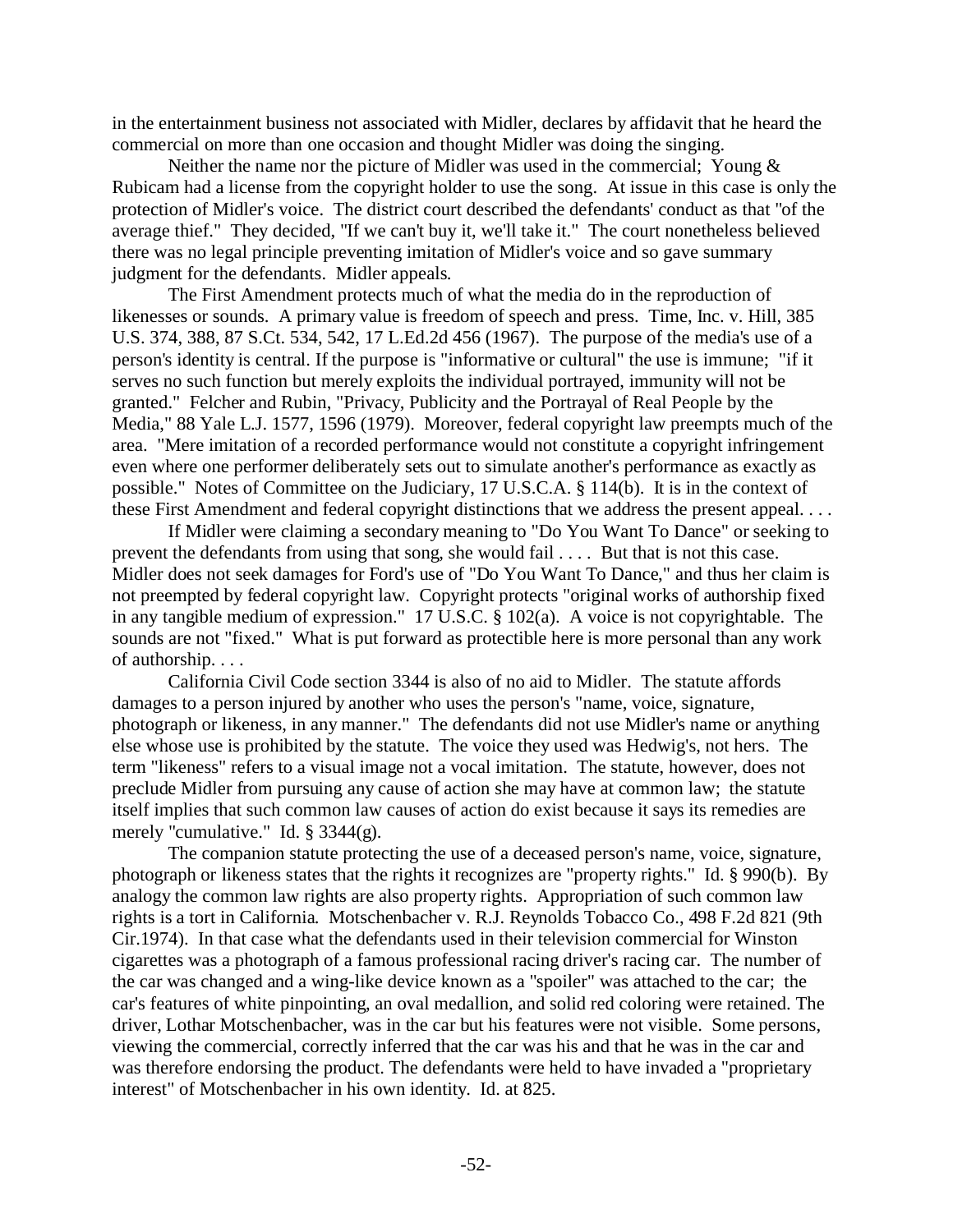Midler's case is different from Motschenbacher's. He and his car were physically used by the tobacco company's ad; he made part of his living out of giving commercial endorsements. But, as Judge Koelsch expressed it in Motschenbacher, California will recognize an injury from "an appropriation of the attributes of one's identity." Id. at 824. It was irrelevant that Motschenbacher could not be identified in the ad. The ad suggested that it was he. The ad did so by emphasizing signs or symbols associated with him. In the same way the defendants here used an imitation to convey the impression that Midler was singing for them.

Why did the defendants ask Midler to sing if her voice was not of value to them? Why did they studiously acquire the services of a sound-alike and instruct her to imitate Midler if Midler's voice was not of value to them? What they sought was an attribute of Midler's identity. Its value was what the market would have paid for Midler to have sung the commercial in person.

A voice is more distinctive and more personal than the automobile accouterments protected in Motschenbacher. A voice is as distinctive and personal as a face. The human voice is one of the most palpable ways identity is manifested. We are all aware that a friend is at once known by a few words on the phone. At a philosophical level it has been observed that with the sound of a voice, "the other stands before me." D. Ihde, Listening and Voice 77 (1976). A fortiori, these observations hold true of singing, especially singing by a singer of renown. The singer manifests herself in the song. To impersonate her voice is to pirate her identity. See W. Keeton, D. Dobbs, R. Keeton, D. Owen, Prosser & Keeton on Torts 852 (5th ed. 1984).

We need not and do not go so far as to hold that every imitation of a voice to advertise merchandise is actionable. We hold only that when a distinctive voice of a professional singer is widely known and is deliberately imitated in order to sell a product, the sellers have appropriated what is not theirs and have committed a tort in California. Midler has made a showing, sufficient to defeat summary judgment, that the defendants here for their own profit in selling their product did appropriate part of her identity.

Reversed and Remanded for Trial.

[The case was later tried before a jury, which awarded Bette Midler \$400,000 in compensatory damages. The judge ruled against her punitive damages claim. Both sides appealed, and the trial court judgment was upheld in an unpublished opinion of the Ninth Circuit noted at 944 F.2d 909 (9th Cir. 1991) and reported at 1991 WL 185170.]

**\_\_\_\_\_\_\_\_\_\_**

The intellectual property at issue in the following case is Vanna White's inimitable style of performing on the television program, "Wheel of Fortune." Photographs of both Ms. White and the offending advertisement were attached as an appendix to the dissenting opinion of Judge Kozinski and are reproduced at the end of his opinion.

## **WHITE V. SAMSUNG ELECTRONICS AMERICA, INC.** 971 F.2d 1395 (9th Cir. 1992)

#### GOODWIN, Senior Circuit Judge:

This case involves a promotional "fame and fortune" dispute. In running a particular advertisement without Vanna White's permission, defendants Samsung Electronics America, Inc. (Samsung) and David Deutsch Associates, Inc. (Deutsch) attempted to capitalize on White's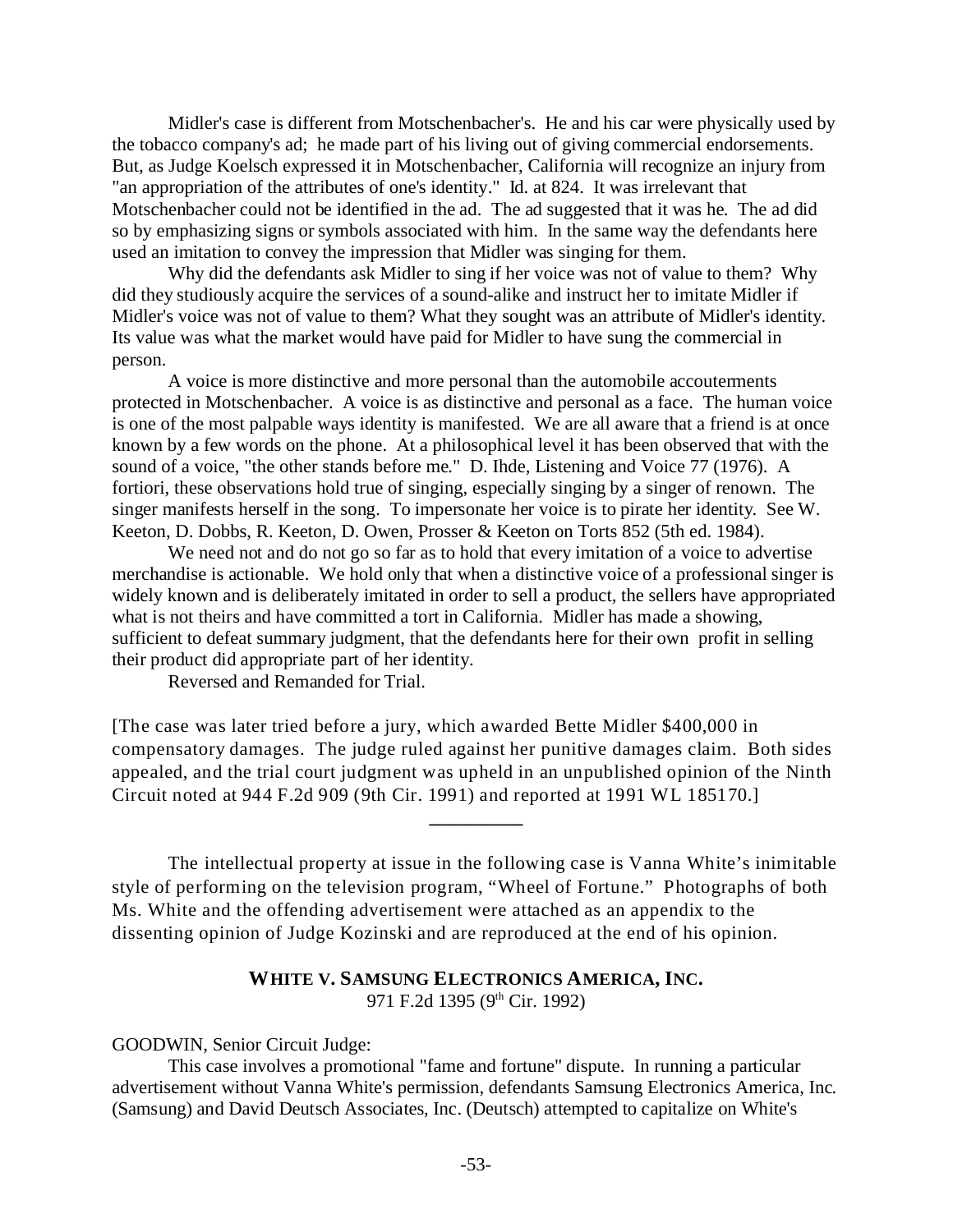fame to enhance their fortune. White sued, alleging infringement of various intellectual property rights, but the district court granted summary judgment in favor of the defendants. We affirm in part, reverse in part, and remand.

Plaintiff Vanna White is the hostess of "Wheel of Fortune," one of the most popular game shows in television history. An estimated forty million people watch the program daily. Capitalizing on the fame which her participation in the show has bestowed on her, White markets her identity to various advertisers.

The dispute in this case arose out of a series of advertisements prepared for Samsung by Deutsch. The series ran in at least half a dozen publications with widespread, and in some cases national, circulation. Each of the advertisements in the series followed the same theme. Each depicted a current item from popular culture and a Samsung electronic product. Each was set in the twenty-first century and conveyed the message that the Samsung product would still be in use by that time. By hypothesizing outrageous future outcomes for the cultural items, the ads created humorous effects. For example, one lampooned current popular notions of an unhealthy diet by depicting a raw steak with the caption: "Revealed to be health food. 2010 A.D." Another depicted irreverent "news"-show host Morton Downey Jr. in front of an American flag with the caption: "Presidential candidate. 2008 A.D."

The advertisement which prompted the current dispute was for Samsung video-cassette recorders (VCRs). The ad depicted a robot, dressed in a wig, gown, and jewelry which Deutsch consciously selected to resemble White's hair and dress. The robot was posed next to a game board which is instantly recognizable as the Wheel of Fortune game show set, in a stance for which White is famous. The caption of the ad read: "Longest-running game show. 2012 A.D." Defendants referred to the ad as the "Vanna White" ad. Unlike the other celebrities used in the campaign, White neither consented to the ads nor was she paid. . . .

#### II. Right of Publicity

. . . . .[T]he common law right of publicity reaches means of appropriation other than name or likeness,. . . . . The right of publicity does not require that appropriations of identity be accomplished through particular means to be actionable. It is noteworthy that the Midler . . . defendants not only avoided using the plaintiff's name or likeness, but they also avoided appropriating the celebrity's voice, signature, and photograph. . . . . Advertisers use celebrities to promote their products. The more popular the celebrity, the greater the number of people who recognize her, and the greater the visibility for the product. The identities of the most popular celebrities are not only the most attractive for advertisers, but also the easiest to evoke without resorting to obvious means such as name, likeness, or voice. . . .

Television and other media create marketable celebrity identity value. Considerable energy and ingenuity are expended by those who have achieved celebrity value to exploit it for profit. The law protects the celebrity's sole right to exploit this value whether the celebrity has achieved her fame out of rare ability, dumb luck, or a combination thereof. We decline Samsung and Deutch's invitation to permit the evisceration of the common law right of publicity through means as facile as those in this case. Because White has alleged facts showing that Samsung and Deutsch had appropriated her identity, the district court erred by rejecting, on summary judgment, White's common law right of publicity claim. . . .

#### IV. The Parody Defense

In defense, defendants cite a number of cases for the proposition that their robot ad constituted protected speech. . . . This case involves a true advertisement run for the purpose of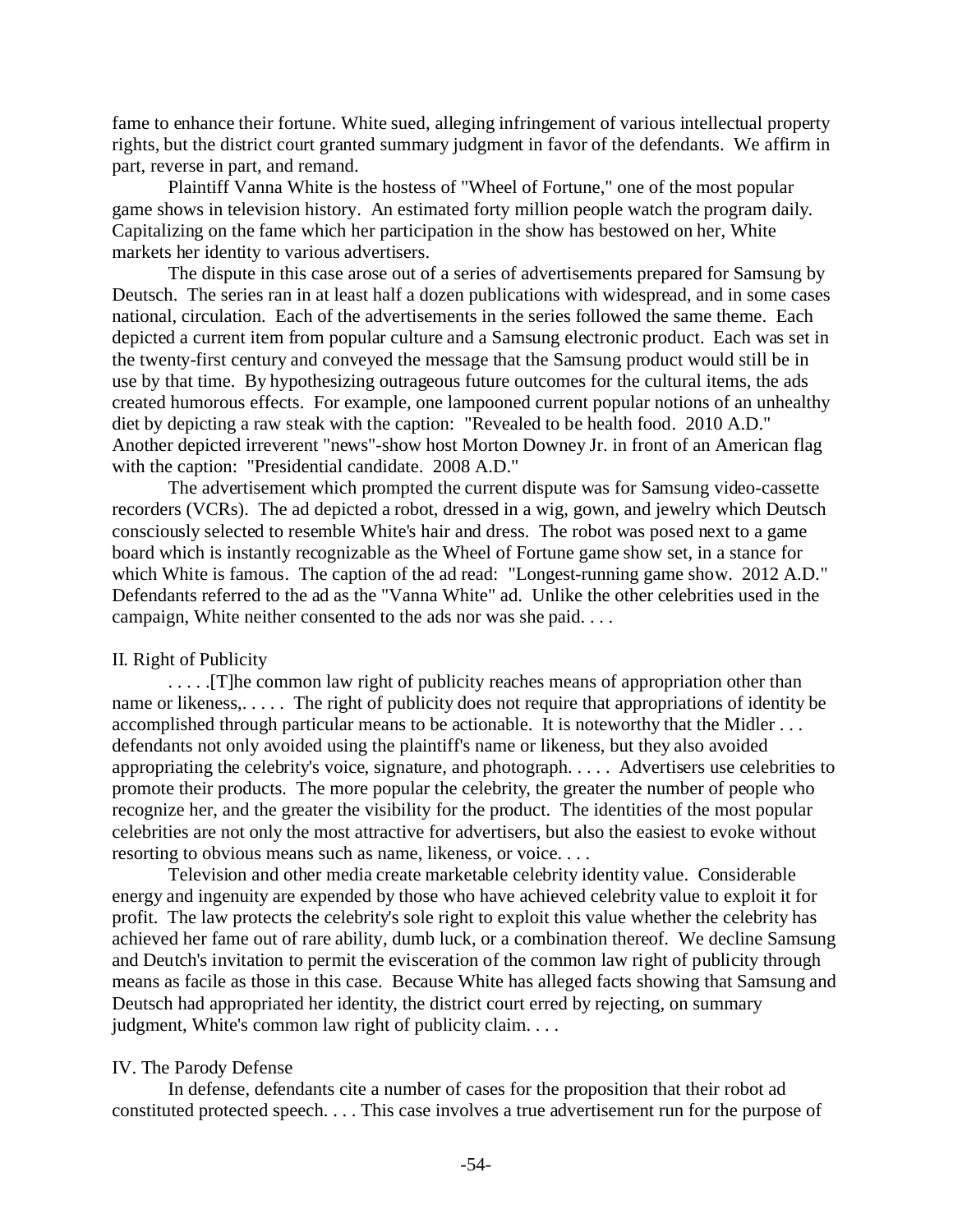selling Samsung VCRs. The ad's spoof of Vanna White and Wheel of Fortune is subservient and only tangentially related to the ad's primary message: "buy Samsung VCRs." Defendants' parody arguments are better addressed to non-commercial parodies. The difference between a "parody" and a "knock-off" is the difference between fun and profit. . . . . .

In remanding this case, we hold only that White has pleaded claims which can go to the jury for its decision. **\_\_\_\_\_\_\_\_\_\_**

*Samsung then requested a rehearing en banc, by all of the judges of the 9th Circuit. Although this request for rehearing was rejected, three judges, joined in the following dissenting opinion.* 

## **WHITE V. SAMSUNG ELECTRONICS AMERICA, INC.**

# 989 F.2d 1512 (9<sup>th</sup> Cir. 1993)

KOZINSKI, Circuit Judge, with whom Circuit Judges O'SCANNLAIN and KLEINFELD join, dissenting from the order rejecting the suggestion for rehearing en banc.<sup>\*</sup>

I

Saddam Hussein wants to keep advertisers from using his picture in unflattering contexts.<sup>1</sup> Clint Eastwood doesn't want tabloids to write about him.<sup>2</sup> Rudolf Valentino's heirs want to control his film biography.<sup>3</sup> The Girl Scouts don't want their image soiled by association with certain activities.<sup>4</sup> George Lucas wants to keep Strategic Defense Initiative fans from calling it "Star Wars."<sup>5</sup> Pepsico doesn't want singers to use the word "Pepsi" in their songs.<sup>6</sup>

1 See Eben Shapiro, Rising Caution on Using Celebrity Images, N.Y. Times, Nov. 4, 1992, at D20 (Iraqi diplomat objects on right of publicity grounds to ad containing Hussein's picture and caption "History has shown what happens when one source controls all the information").

 $2$ Eastwood v. Superior Court, 149 Cal.App.3d 409, 198 Cal.Rptr. 342 (1983).

<sup>3</sup>Guglielmi v. Spelling-Goldberg Prods., 25 Cal.3d 860, 160 Cal.Rptr. 352, 603 P.2d 454 (1979) (Rudolph Valentino); see also Maheu v. CBS, Inc., 201 Cal.App.3d 662, 668, 247 Cal.Rptr. 304 (1988) (aide to Howard Hughes). Cf. Frank Gannon, Vanna Karenina, in Vanna Karenina and Other Reflections (1988) (A humorous short story with a tragic ending. "She thought of the first day she had met VR\_\_SKY. How foolish she had been. How could she love a man who wouldn't even tell her all the letters in his name?").

<sup>4</sup>Girl Scouts v. Personality Posters Mfg., 304 F.Supp. 1228 (S.D.N.Y.1969) (poster of a pregnant girl in a Girl Scout uniform with the caption "Be Prepared").

 ${}^{5}$ Lucasfilm Ltd. v. High Frontier, 622 F.Supp. 931 (D.D.C.1985).

6 Pepsico Inc. claimed the lyrics and packaging of grunge rocker Tad Doyle's "Jack Pepsi" song were "offensive to [it] and [ ...] likely to offend [its] customers," in part because they "associate [Pepsico] and its Pepsi marks with intoxication and drunk driving." Deborah Russell, Doyle Leaves Pepsi Thirsty for Compensation, Billboard, June 15, 1991, at 43. Conversely, the Hell's Angels recently sued Marvel Comics to keep it from publishing a comic book called "Hell's Angel," starring a character of the same name. Marvel settled by paying \$35,000 to charity and promising never to use the name "Hell's Angel" again in connection with any of its publications. Marvel, Hell's Angels Settle Trademark Suit, L.A. Daily J., Feb. 2, 1993, § II, at 1.

 Trademarks are often reflected in the mirror of our popular culture. See Truman Capote, Breakfast at Tiffany's (1958); Kurt Vonnegut, Jr., Breakfast of Champions (1973); Tom Wolfe, The Electric Kool-Aid Acid Test (1968) (which, incidentally, includes a chapter on the Hell's Angels); Larry Niven, Man of Steel, Woman of Kleenex, in All

<sup>\*</sup>Many footnotes are omitted from this opinion.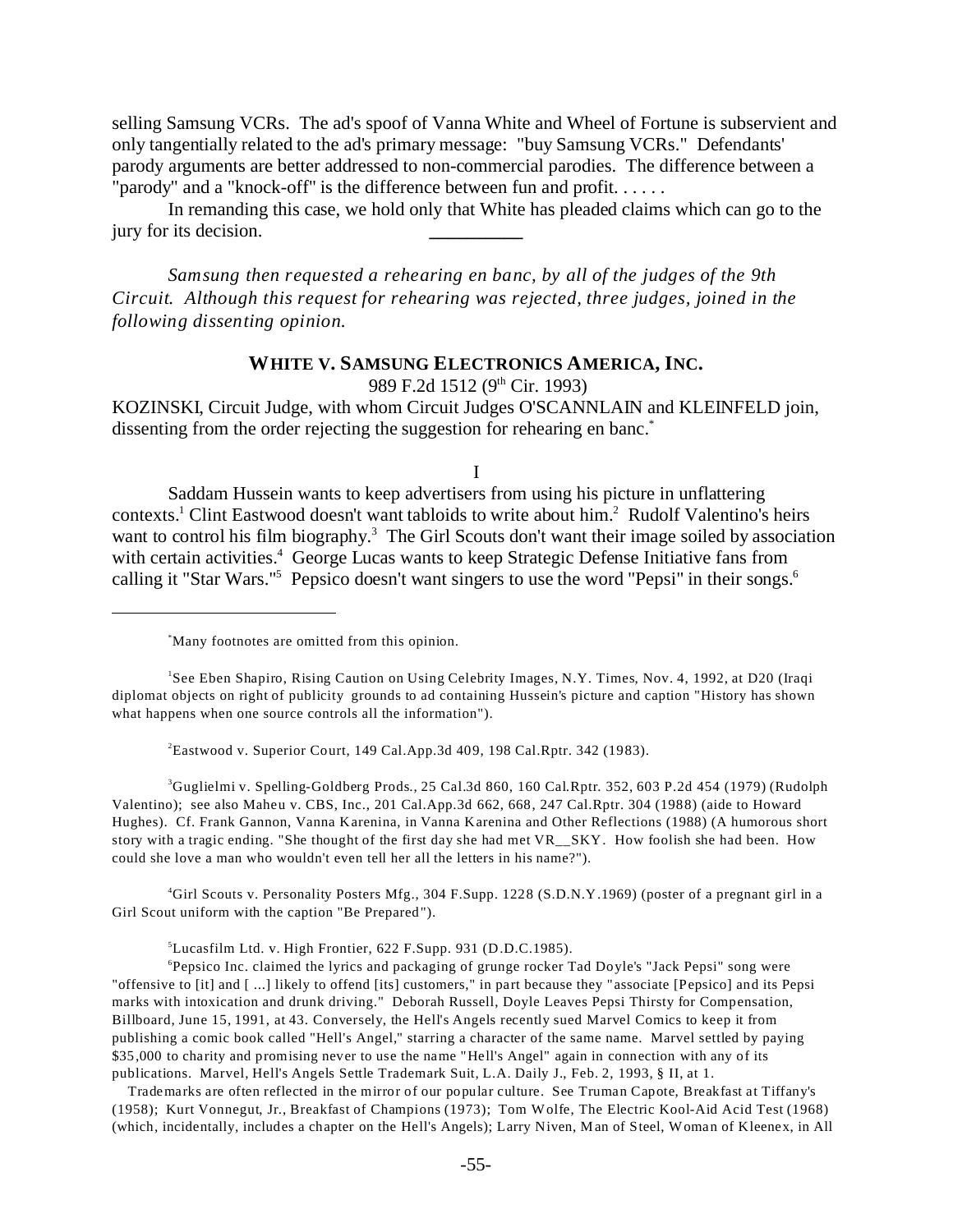Guy Lombardo wants an exclusive property right to ads that show big bands playing on New Year's Eve.<sup>7</sup> Uri Geller thinks he should be paid for ads showing psychics bending metal through telekinesis.<sup>8</sup> Paul Prudhomme, that household name, thinks the same about ads featuring corpulent bearded chefs.<sup>9</sup> And scads of copyright holders see purple when their creations are made fun of. $10$ 

Something very dangerous is going on here. Private property, including intellectual property, is essential to our way of life. It provides an incentive for investment and innovation; it stimulates the flourishing of our culture; it protects the moral entitlements of people to the fruits of their labors. But reducing too much to private property can be bad medicine. Private land, for instance, is far more useful if separated from other private land by public streets, roads and highways. Public parks, utility rights-of- way and sewers reduce the amount of land in private hands, but vastly enhance the value of the property that remains.

So too it is with intellectual property. Overprotecting intellectual property is as harmful as underprotecting it. Creativity is impossible without a rich public domain. Nothing today, likely nothing since we tamed fire, is genuinely new: Culture, like science and technology, grows by accretion, each new creator building on the works of those who came before. Overprotection stifles the very creative forces it's supposed to nurture.

The panel's opinion is a classic case of overprotection. Concerned about what it sees as a wrong done to Vanna White, the panel majority erects a property right of remarkable and dangerous breadth: Under the majority's opinion, it's now a tort for advertisers to remind the public of a celebrity. Not to use a celebrity's name, voice, signature or likeness; not to imply the

 Dance to Talking Heads, Popular Favorites 1976-92: Sand in the Vaseline (Sire 1992); Talking Heads, Popsicle, on id. Admire Andy Warhol, Campbell's Soup Can. Cf. REO Speedwagon, 38 Special, and Jello Biafra of the Dead Kennedys.

 The creators of some of these works might have gotten permission from the trademark owners, though it's unlikely Kool-Aid relished being connected with LSD, Hershey with homicidal maniacs, Disney with armed robbers, or Coca-Cola with cultural imperialism. Certainly no free society can demand that artists get such permission.

 $7$ Lombardo v. Doyle, Dane & Bernbach, Inc., 58 A.D.2d 620, 396 N.Y.S.2d 661 (1977).

<sup>8</sup>Geller v. Fallon McElligott, No. 90-Civ-2839 (S.D.N.Y. July 22, 1991) (involving a Timex ad).

9 Prudhomme v. Procter & Gamble Co., 800 F.Supp. 390 (E.D.La.1992).

the Myriad Ways (1971); Looking for Mr. Goodbar (1977); The Coca-Cola Kid (1985) (using Coca-Cola as a metaphor for American commercialism); The Kentucky Fried Movie (1977); Harley Davidson and the Marlboro Man (1991); The Wonder Years (ABC 1988-present) ("Wonder Years" was a slogan of Wonder Bread); Tim Rice & Andrew Lloyd Webber, Joseph and the Amazing Technicolor Dream Coat (musical).

Hear Janis Joplin, Mercedes Benz, on Pearl (CBS 1971); Paul Simon, Kodachrome, on There Goes Rhymin' Simon (Warner 1973); Leonard Cohen, Chelsea Hotel, on The Best of Leonard Cohen (CBS 1975); Bruce Springsteen, Cadillac Ranch, on The River (CBS 1980); Prince, Little Red Corvette, on 1999 (Warner 1982); dada, Dizz Knee Land, on Puzzle (IRS 1992) ("I just robbed a grocery store--I'm going to Disneyland / I just flipped off President George--I'm going to Disneyland"); Monty Python, Spam, on The Final Rip Off (Virgin 1988); Roy Clark, Thank God and Greyhound [You're Gone], on Roy Clark's Greatest Hits Volume I (MCA 1979); Mel Tillis, Coca- Cola Cowboy, on The Very Best of (MCA 1981) ("You're just a Coca-Cola cowboy / You've got an Eastwood smile and Robert Redford hair ...").

<sup>&</sup>lt;sup>10</sup>E.g., Acuff-Rose Music, Inc. v. Campbell, 972 F.2d 1429 (6th Cir.1992); Cliffs Notes v. Bantam Doubleday Dell Publishing Group, Inc., 886 F.2d 490 (2d Cir.1989); Fisher v. Dees, 794 F.2d 432 (9th Cir.1986); MCA, Inc. v. Wilson, 677 F.2d 180 (2d Cir.1981); Elsmere Music, Inc. v. NBC, 623 F.2d 252 (2d Cir.1980); Walt Disney Prods. v. The Air Pirates, 581 F.2d 751 (9th Cir.1978); Berlin v. E.C. Publications, Inc., 329 F.2d 541 (2d Cir.1964); Lowenfels v. Nathan, 2 F.Supp. 73 (S.D.N.Y.1932).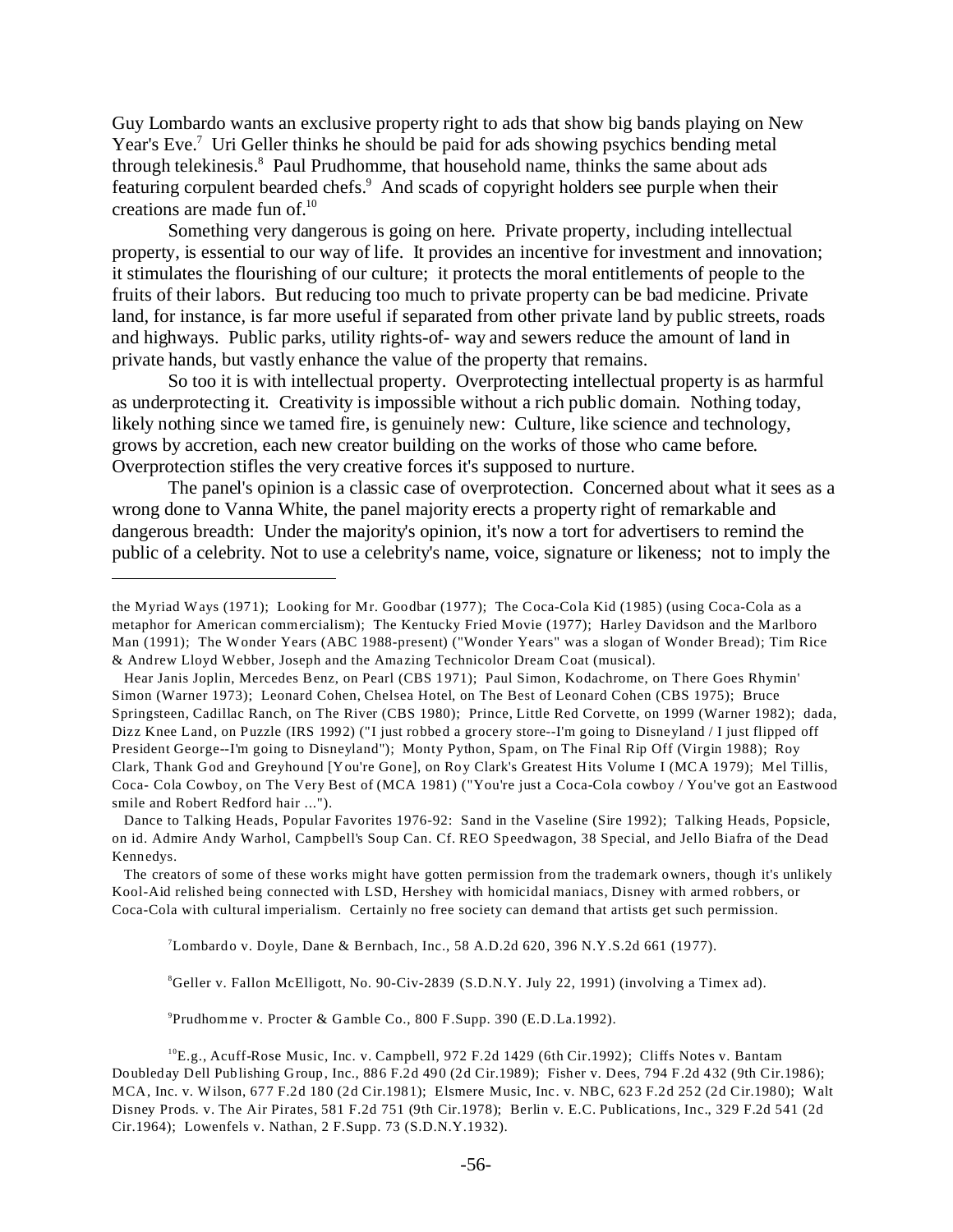celebrity endorses a product; but simply to evoke the celebrity's image in the public's mind. This Orwellian notion withdraws far more from the public domain than prudence and common sense allow. It conflicts with the Copyright Act and the Copyright Clause. It raises serious First Amendment problems. It's bad law, and it deserves a long, hard second look.

II

Samsung ran an ad campaign promoting its consumer electronics. Each ad depicted a Samsung product and a humorous prediction: One showed a raw steak with the caption "Revealed to be health food. 2010 A.D." Another showed Morton Downey, Jr. in front of an American flag with the caption "Presidential candidate. 2008 A.D."<sup>11</sup> The ads were meant to convey--humorously--that Samsung products would still be in use twenty years from now.

The ad that spawned this litigation starred a robot dressed in a wig, gown and jewelry reminiscent of Vanna White's hair and dress; the robot was posed next to a Wheel-of-Fortunelike game board. See Appendix. The caption read "Longest-running game show. 2012 A.D." The gag here, I take it, was that Samsung would still be around when White had been replaced by a robot.

Perhaps failing to see the humor, White sued, alleging Samsung infringed her right of publicity by "appropriating" her "identity." Under California law, White has the exclusive right to use her name, likeness, signature and voice for commercial purposes. Cal.Civ.Code § 3344(a); Eastwood v. Superior Court, 149 Cal.App.3d 409, 417, 198 Cal.Rptr. 342, 347 (1983). But Samsung didn't use her name, voice or signature, and it certainly didn't use her likeness. The ad just wouldn't have been funny had it depicted White or someone who resembled her--the whole joke was that the game show host(ess) was a robot, not a real person. No one seeing the ad could have thought this was supposed to be White in 2012.

The district judge quite reasonably held that, because Samsung didn't use White's name, likeness, voice or signature, it didn't violate her right of publicity. 971 F.2d at 1396-97. Not so, says the panel majority: The California right of publicity can't possibly be limited to name and likeness. If it were, the majority reasons, a "clever advertising strategist" could avoid using White's name or likeness but nevertheless remind people of her with impunity, "effectively eviscerat[ing]" her rights. To prevent this "evisceration," the panel majority holds that the right of publicity must extend beyond name and likeness, to any "appropriation" of White's "identity"- - anything that "evoke[s]" her personality. Id. at 1398-99.

## III

But what does "evisceration" mean in intellectual property law? Intellectual property rights aren't like some constitutional rights, absolute guarantees protected against all kinds of interference, subtle as well as blatant. They cast no penumbras, emit no emanations: The very point of intellectual property laws is that they protect only against certain specific kinds of appropriation. I can't publish unauthorized copies of, say, Presumed Innocent; I can't make a movie out of it. But I'm perfectly free to write a book about an idealistic young prosecutor on trial for a crime he didn't commit. So what if I got the idea from Presumed Innocent? So what if it reminds readers of the original? Have I "eviscerated" Scott Turow's intellectual property

<sup>&</sup>lt;sup>11</sup>I had never heard of Morton Downey, Jr., but I'm told he's sort of like Rush Limbaugh, but not as shy.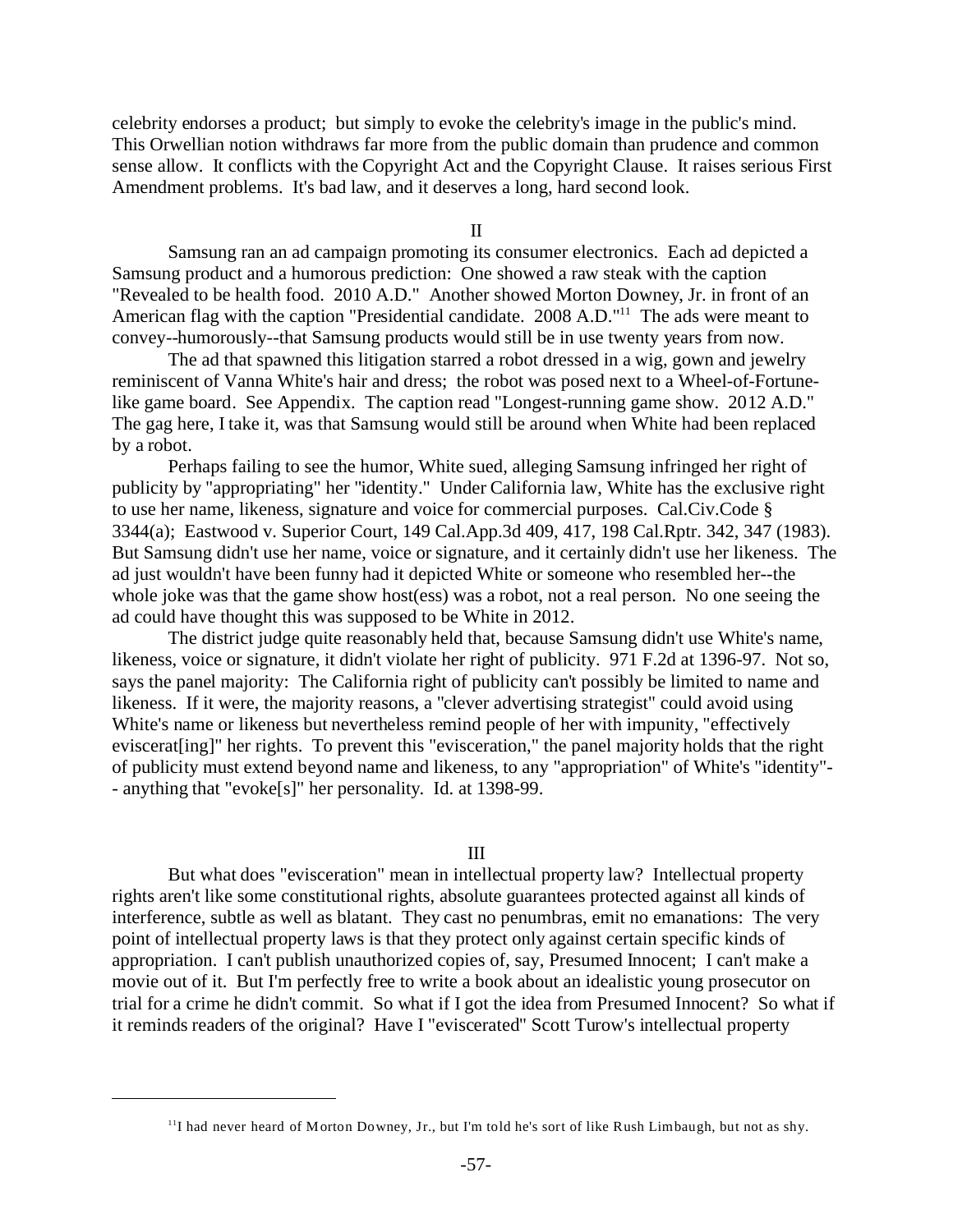rights? Certainly not. All creators draw in part on the work of those who came before, referring to it, building on it, poking fun at it; we call this creativity, not piracy.<sup>12</sup>

The majority isn't, in fact, preventing the "evisceration" of Vanna White's existing rights; it's creating a new and much broader property right, a right unknown in California law.<sup>13</sup> It's replacing the existing balance between the interests of the celebrity and those of the public by a different balance, one substantially more favorable to the celebrity. Instead of having an exclusive right in her name, likeness, signature or voice, every famous person now has an exclusive right to anything that reminds the viewer of her. After all, that's all Samsung did: It used an inanimate object to remind people of White, to "evoke [her identity]." 971 F.2d at 1399.<sup>14</sup>

Consider how sweeping this new right is. What is it about the ad that makes people think of White? It's not the robot's wig, clothes or jewelry; there must be ten million blond women (many of them quasi-famous) who wear dresses and jewelry like White's. It's that the robot is posed near the "Wheel of Fortune" game board. Remove the game board from the ad, and no one would think of Vanna White. See Appendix. But once you include the game board, anybody standing beside it--a brunette woman, a man wearing women's clothes, a monkey in a wig and gown--would evoke White's image, precisely the way the robot did. It's the "Wheel of Fortune" set, not the robot's face or dress or jewelry that evokes White's image. The panel is giving White an exclusive right not in what she looks like or who she is, but in what she does for a living.15

 Neither have we previously interpreted California law to cover pure "identity." Midler v. Ford Motor Co., 849 F.2d 460 (9th Cir.1988), and Waits v. Frito-Lay, Inc., 978 F.2d 1093 (9th Cir.1992), dealt with appropriation of a celebrity's voice. See id. at 1100-01 (imitation of singing style, rather than voice, doesn't violate the right of publicity).

 Motschenbacher v. R.J. Reynolds Tobacco Co., 498 F.2d 821 (9th Cir.1974), stressed that, though the plaintiff's likeness wasn't directly recognizable by itself, the surrounding circumstances would have made viewers think the likeness was the plaintiff's. Id. at 827; see also Moore v. Regents of the Univ. of Cal., 51 Cal.3d 120, 138, 271 Cal.Rptr. 146, 157, 793 P.2d 479, 490 (1990) (construing Motschenbacher as "hold [ing] that every person has a proprietary interest in his own likeness").

<sup>14</sup>Some viewers might have inferred White was endorsing the product, but that's a different story. The right of publicity isn't aimed at or limited to false endorsements, Eastwood v. Superior Court, 149 Cal.App.3d 409, 419- 20, 198 Cal.Rptr. 342, 348 (1983); that's what the Lanham Act is for.

 Note also that the majority's rule applies even to advertisements that unintentionally remind people of someone. California law is crystal clear that the common-law right of publicity may be violated even by unintentional appropriations. Id. at 417 n. 6, 198 Cal.Rptr. at 346 n. 6; Fairfield v. American Photocopy Equipment Co., 138 Cal.App.2d 82, 87, 291 P.2d 194 (1955).

 $<sup>15</sup>$ Once the right of publicity is extended beyond specific physical characteristics, this will become a</sup> recurring problem: Outside name, likeness and voice, the things that most reliably remind the public of celebrities are the actions or roles they're famous for. A commercial with an astronaut setting foot on the moon would evoke the image of Neil Armstrong. Any masked man on horseback would remind people (over a certain age) of Clayton Moore. And any number of songs--"My Way," "Yellow Submarine," "Like a Virgin," "Beat It," "Michael, Row the Boat Ashore," to name only a few--instantly evoke an image of the person or group who made them famous,

 $12$ In the words of Sir Isaac Newton, "[i]f I have seen further it is by standing on [the shoulders] of Giants." Letter to Robert Hooke, Feb. 5, 1675/1676.

Newton himself may have borrowed this phrase from Bernard of Chartres, who said something similar in the early twelfth century. Bernard in turn may have snatched it from Priscian, a sixth century grammarian. See Lotus Dev. Corp. v. Paperback Software Int'l, 740 F.Supp. 37, 77 n. 3 (D.Mass.1990).

 $13$ In fact, in the one California case raising the issue, the three state Supreme Court Justices who discussed this theory expressed serious doubts about it. Guglielmi v. Spelling-Goldberg Prods., 25 Cal.3d 860, 864 n. 5, 160 Cal.Rptr. 352, 355 n. 5, 603 P.2d 454, 457 n. 5 (1979) (Bird, C.J., concurring) (expressing skepticism about finding a property right to a celebrity's "personality" because it is "difficult to discern any easily applied definition for this amorphous term").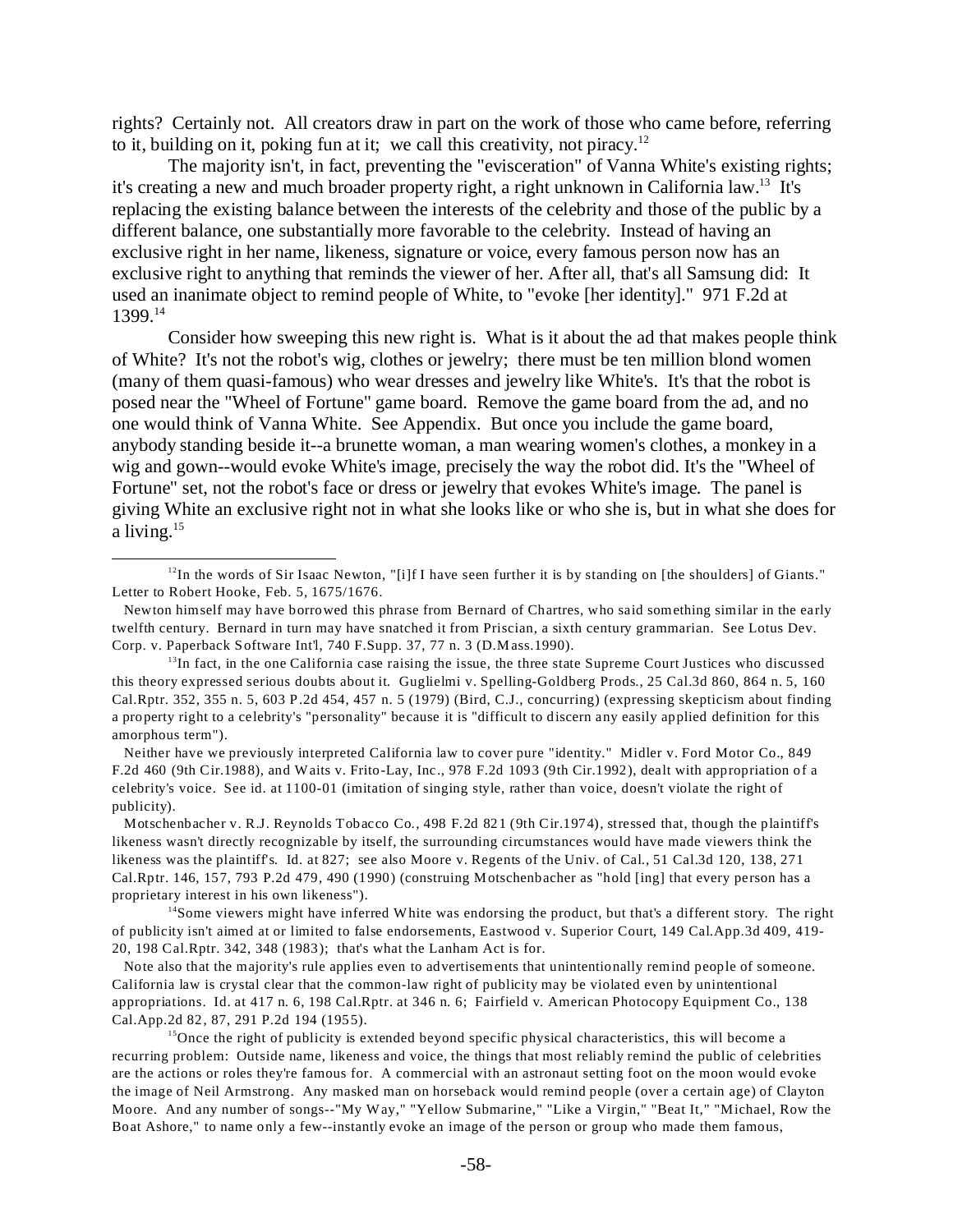This is entirely the wrong place to strike the balance. Intellectual property rights aren't free: They're imposed at the expense of future creators and of the public at large. Where would we be if Charles Lindbergh had an exclusive right in the concept of a heroic solo aviator? If Arthur Conan Doyle had gotten a copyright in the idea of the detective story, or Albert Einstein had patented the theory of relativity? If every author and celebrity had been given the right to keep people from mocking them or their work? Surely this would have made the world poorer, not richer, culturally as well as economically.

This is why intellectual property law is full of careful balances between what's set aside for the owner and what's left in the public domain for the rest of us: The relatively short life of patents; the longer, but finite, life of copyrights; copyright's idea-expression dichotomy; the fair use doctrine; the prohibition on copyrighting facts; the compulsory license of television broadcasts and musical compositions; federal preemption of overbroad state intellectual property laws; the nominative use doctrine in trademark law; the right to make soundalike recordings. All of these diminish an intellectual property owner's rights. All let the public use something created by someone else. But all are necessary to maintain a free environment in which creative genius can flourish.

The intellectual property right created by the panel here has none of these essential limitations: No fair use exception; no right to parody; no idea- expression dichotomy. It impoverishes the public domain, to the detriment of future creators and the public at large. Instead of well-defined, limited characteristics such as name, likeness or voice, advertisers will now have to cope with vague claims of "appropriation of identity," claims often made by people with a wholly exaggerated sense of their own fame and significance. See pp. 1512-13 & notes 1-10 supra. Future Vanna Whites might not get the chance to create their personae, because their employers may fear some celebrity will claim the persona is too similar to her own.<sup>16</sup> The public will be robbed of parodies of celebrities, and our culture will be deprived of the valuable safety valve that parody and mockery create.

Moreover, consider the moral dimension, about which the panel majority seems to have gotten so exercised. Saying Samsung "appropriated" something of White's begs the question: Should White have the exclusive right to something as broad and amorphous as her "identity"? Samsung's ad didn't simply copy White's schtick--like all parody, it created something new. True, Samsung did it to make money, but White does whatever she does to make money, too; the majority talks of "the difference between fun and profit," 971 F.2d at 1401, but in the entertainment industry fun is profit. Why is Vanna White's right to exclusive for-profit use of

regardless of who is singing.

See also Carlos V. Lozano, West Loses Lawsuit over Batman TV Commercial, L.A. Times, Jan. 18, 1990, at B3 (Adam West sues over Batman-like character in commercial); Nurmi v. Peterson, 10 U.S.P.Q.2d 1775, 1989 WL 407484 (C.D.Cal.1989) (1950s TV movie hostess "Vampira" sues 1980s TV hostess "Elvira"); text accompanying notes 7-8 (lawsuits brought by Guy Lombardo, claiming big bands playing at New Year's Eve parties remind people of him, and by Uri Geller, claiming psychics who can bend metal remind people of him). Cf. Motschenbacher, where the claim was that viewers would think plaintiff was actually in the commercial, and not merely that the commercial reminded people of him.

<sup>16</sup>If Christian Slater, star of "Heathers," "Pump up the Volume," "Kuffs," and "Untamed Heart"--and alleged Jack Nicholson clone--appears in a commercial, can Nicholson sue? Of 54 stories on LEXIS that talk about Christian Slater, 26 talk about Slater's alleged similarities to Nicholson. Apparently it's his nasal wisecracks and killer smiles, St. Petersburg Times, Jan. 10, 1992, at 13, his eyebrows, Ottawa Citizen, Jan. 10, 1992, at E2, his sneers, Boston Globe, July 26, 1991, at 37, his menacing presence, USA Today, June 26, 1991, at 1D, and his singsong voice, Gannett News Service, Aug. 27, 1990 (or, some say, his insinuating drawl, L.A. Times, Aug. 22, 1990, at F5). That's a whole lot more than White and the robot had in common.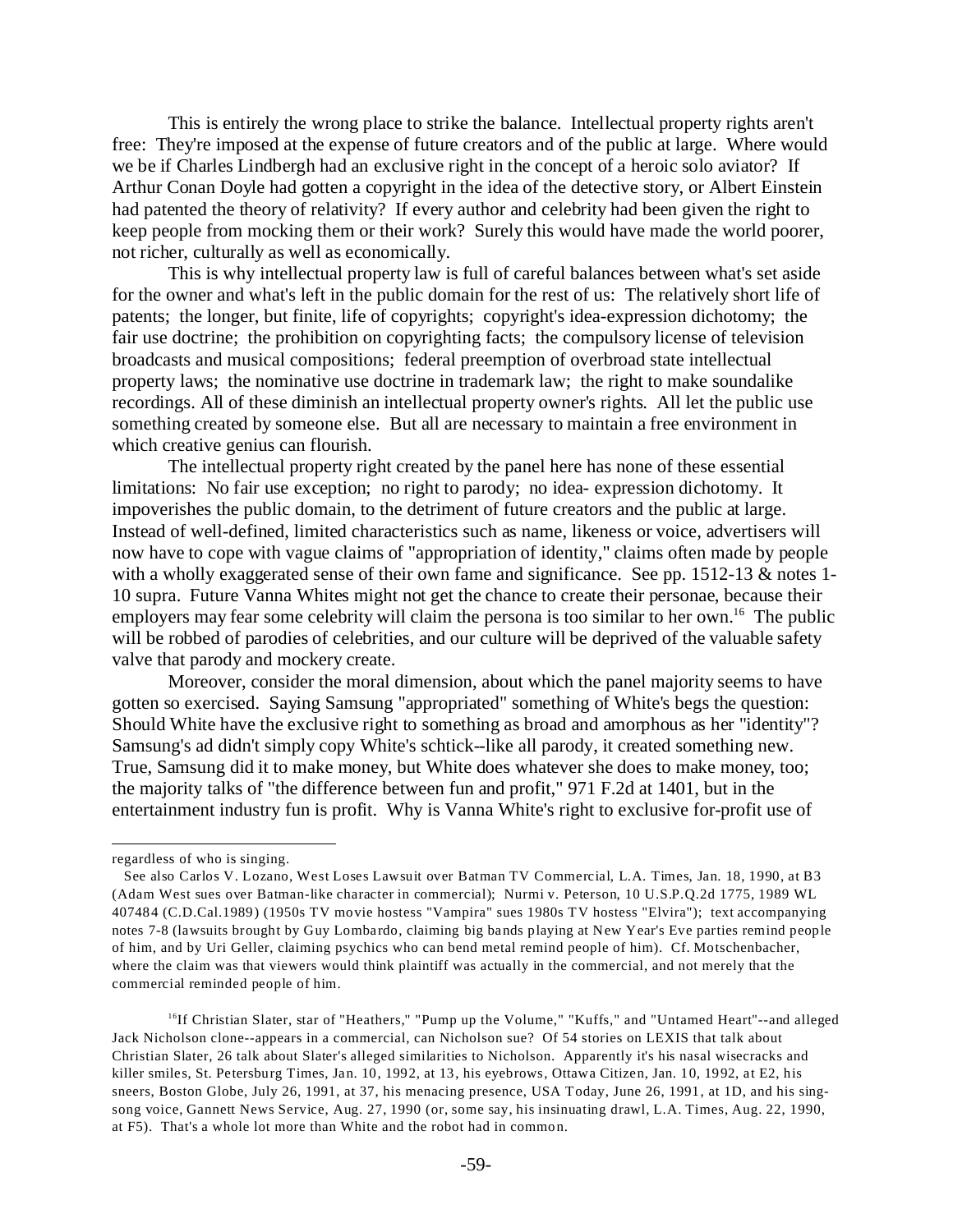her persona--a persona that might not even be her own creation, but that of a writer, director or producer-- superior to Samsung's right to profit by creating its own inventions? Why should she have such absolute rights to control the conduct of others, unlimited by the idea-expression dichotomy or by the fair use doctrine?

To paraphrase only slightly Feist Publications, Inc. v. Rural Telephone Service Co., 499 U.S. 340 (1991), it may seem unfair that much of the fruit of a creator's labor may be used by others without compensation. But this is not some unforeseen byproduct of our intellectual property system; it is the system's very essence. Intellectual property law assures authors the right to their original expression, but encourages others to build freely on the ideas that underlie it. This result is neither unfair nor unfortunate: It is the means by which intellectual property law advances the progress of science and art. We give authors certain exclusive rights, but in exchange we get a richer public domain. The majority ignores this wise teaching, and all of us are the poorer for it.

IV

The panel, however, does more than misinterpret California law: By refusing to recognize a parody exception to the right of publicity, the panel directly contradicts the federal Copyright Act. Samsung didn't merely parody Vanna White. It parodied Vanna White appearing in "Wheel of Fortune," a copyrighted television show, and parodies of copyrighted works are governed by federal copyright law. . . .

The majority's decision decimates this federal scheme. It's impossible to parody a movie or a TV show without at the same time "evok[ing]" the "identit[ies]" of the actors. You can't have a mock Star Wars without a mock Luke Skywalker, Han Solo and Princess Leia, which in turn means a mock Mark Hamill, Harrison Ford and Carrie Fisher. You can't have a mock Batman commercial without a mock Batman, which means someone emulating the mannerisms of Adam West or Michael Keaton. . . . The public's right to make a fair use parody and the copyright owner's right to license a derivative work are useless if the parodist is held hostage by every actor whose "identity" he might need to "appropriate." . . .

I can't see how giving White the power to keep others from evoking her image in the public's mind can be squared with the First Amendment. Where does White get this right to control our thoughts? The majority's creation goes way beyond the protection given a trademark or a copyrighted work, or a person's name or likeness. All those things control one particular way of expressing an idea, one way of referring to an object or a person. But not allowing any means of reminding people of someone? That's a speech restriction unparalleled in First Amendment law.

What's more, I doubt even a name-and-likeness-only right of publicity can stand without a parody exception. The First Amendment isn't just about religion or politics--it's also about protecting the free development of our national culture. Parody, humor, irreverence are all vital components of the marketplace of ideas. The last thing we need, the last thing the First Amendment will tolerate, is a law that lets public figures keep people from mocking them, or from "evok[ing]" their images in the mind of the public. 971 F.2d at 1399. . . .

In our pop culture, where salesmanship must be entertaining and entertainment must sell, the line between the commercial and noncommercial has not merely blurred; it has disappeared. Is the Samsung parody any different from a parody on Saturday Night Live or in Spy Magazine? Both are equally profit-motivated. Both use a celebrity's identity to sell things--one to sell VCRs, the other to sell advertising. Both mock their subjects. Both try to make people laugh. Both add something, perhaps something worthwhile and memorable, perhaps not, to our culture.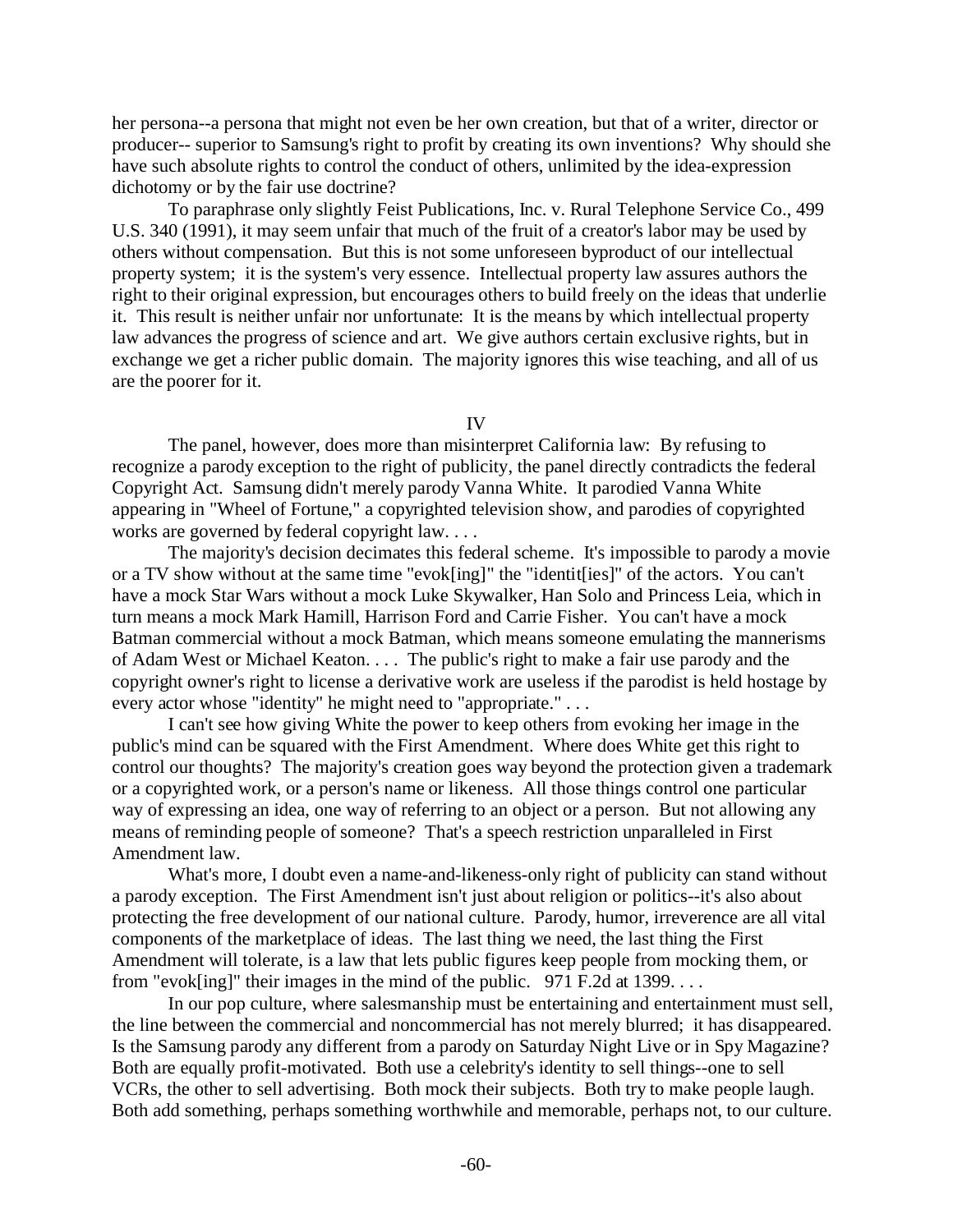Both are things that the people being portrayed might dearly want to suppress. See notes 1 & 29 supra.. . .

For better or worse, we are the Court of Appeals for the Hollywood Circuit. Millions of people toil in the shadow of the law we make, and much of their livelihood is made possible by the existence of intellectual property rights. But much of their livelihood--and much of the vibrancy of our culture--also depends on the existence of other intangible rights: The right to draw ideas from a rich and varied public domain, and the right to mock, for profit as well as fun, the cultural icons of our time.

In the name of avoiding the "evisceration" of a celebrity's rights in her image, the majority diminishes the rights of copyright holders and the public at large. In the name of fostering creativity, the majority suppresses it. Vanna White and those like her have been given something they never had before, and they've been given it at our expense. I cannot agree.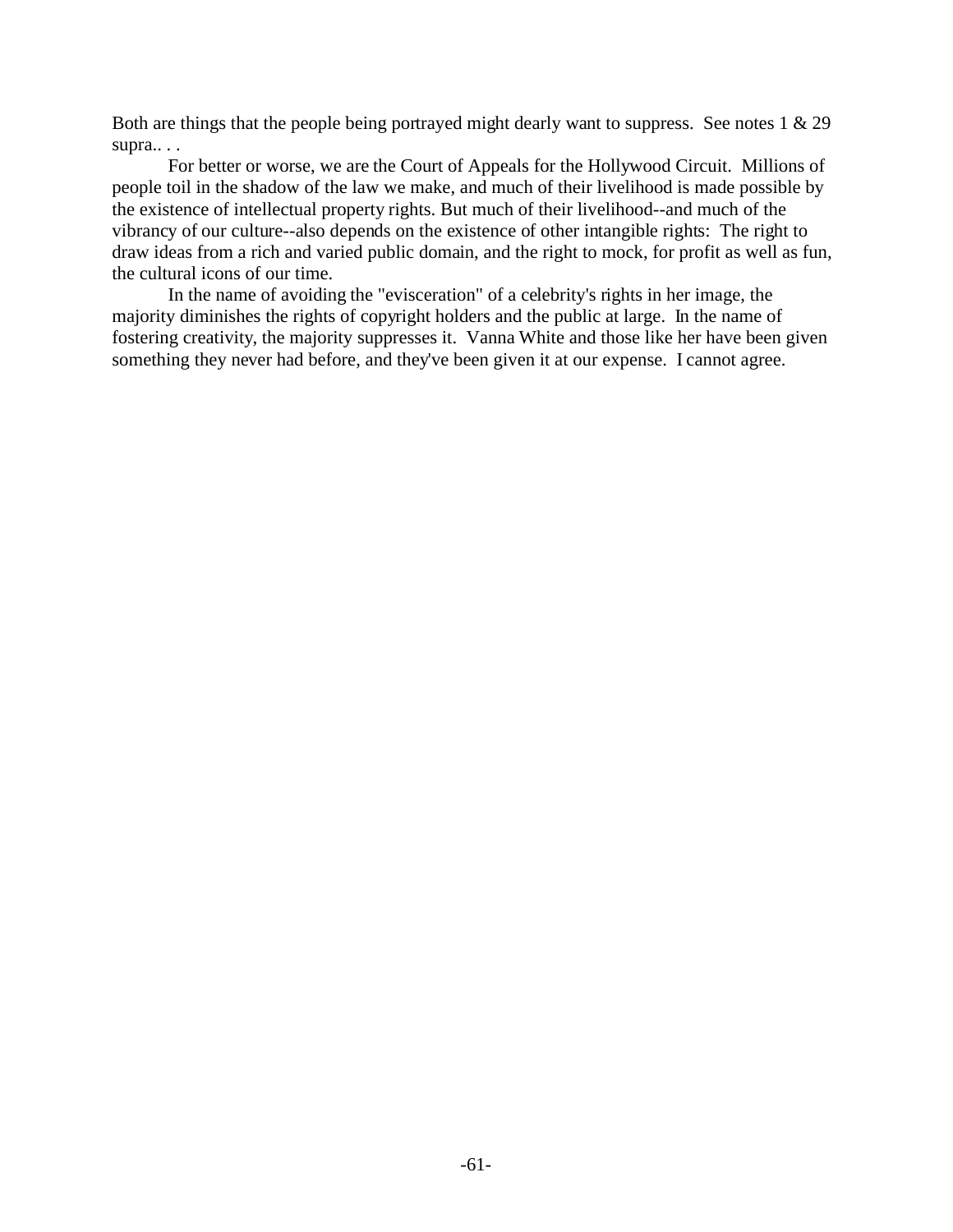# APPENDIX



**Vanna White**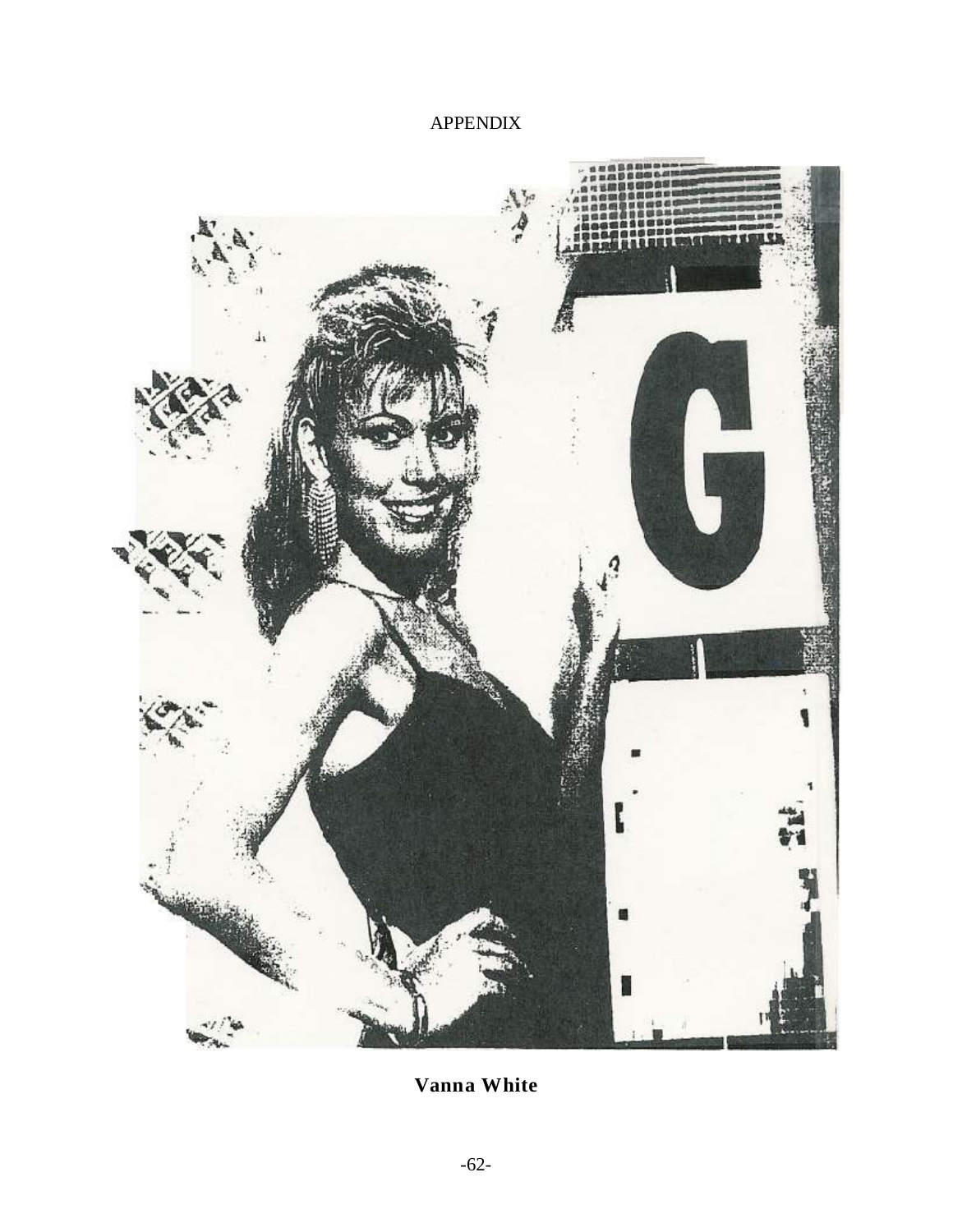

# **Ms. C3PO ?**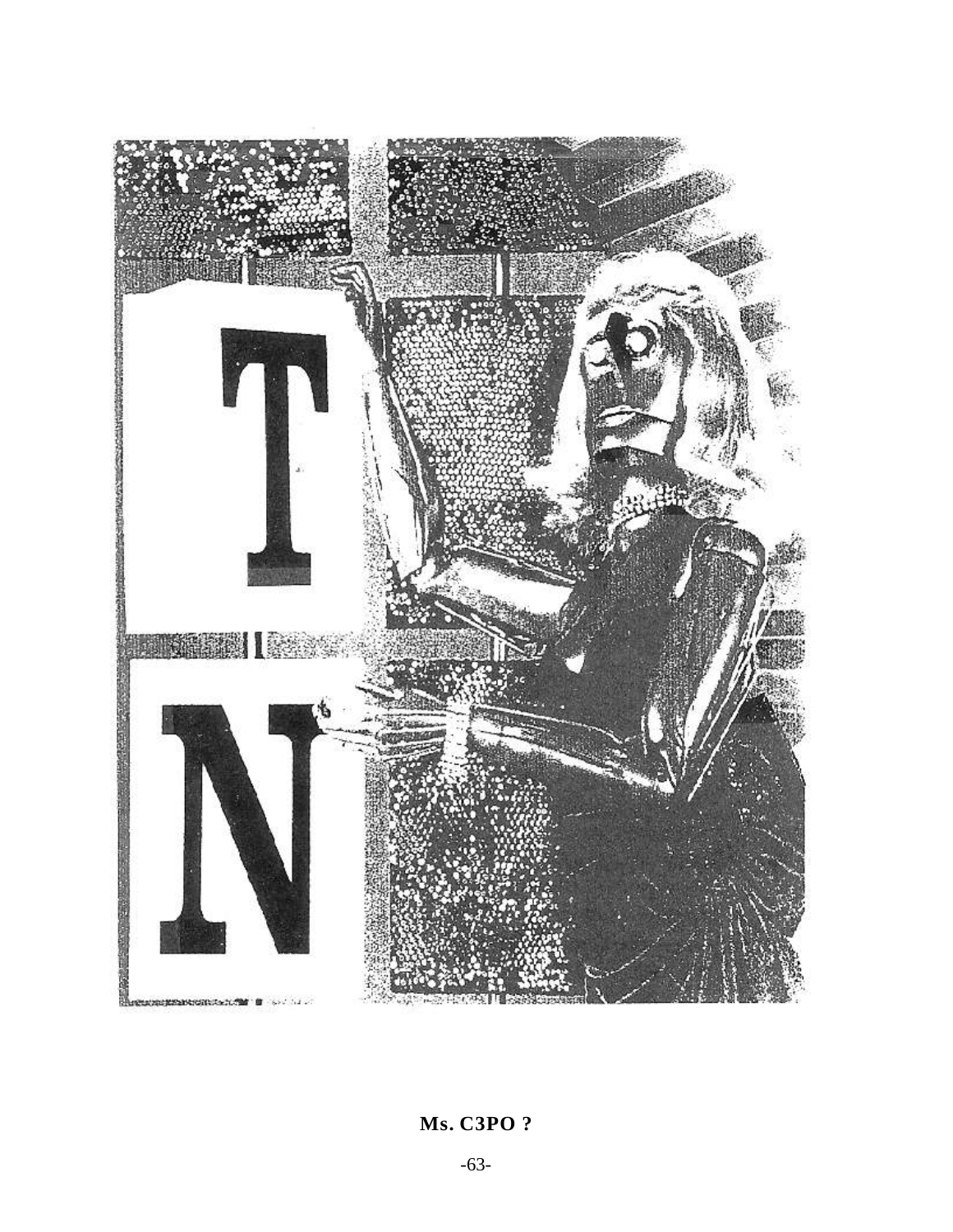When an offending portrayal of a celebrity takes place in a magazine article, instead of an advertisement, the celebrity's publicity rights may not always prevail. An example is the following Ninth Circuit decision in a case brought by Dustin Hoffman:

# **HOFFMAN V. CAPITAL CITIES/ABC, INC.** 255 F.3d 1180 (9th Cir. 2001)

### BOOCHEVER, Circuit Judge:

In 1982, actor Dustin Hoffman starred in the movie "Tootsie," playing a male actor who dresses as a woman to get a part on a television soap opera. One memorable still photograph from the movie showed Hoffman in character in a red long-sleeved sequined evening dress and high heels, posing in front of an American flag. The still carried the text, "What do you get when you cross a hopelessly straight, starving actor with a dynamite red sequined dress? You get America's hottest new actress."

In March 1997, Los Angeles Magazine ("LAM") published the "Fabulous Hollywood Issue!" An article from this issue entitled "Grand Illusions" used computer technology to alter famous film stills to make it appear that the actors were wearing Spring 1997 fashions. The sixteen familiar scenes included movies and actors such as "North by Northwest" (Cary Grant), "Saturday Night Fever" (John Travolta), "Rear Window" (Grace Kelly and Jimmy Stewart), "Gone with the Wind" (Vivian Leigh and Hattie McDaniel), "Jailhouse Rock" (Elvis Presley), "The Seven Year Itch" (Marilyn Monroe), "Thelma and Louise" (Susan Sarandon and Geena Davis), and even "The Creature from the Black Lagoon" (with the Creature in Nike shoes). The final shot was the "Tootsie" still. The American flag and Hoffman's head remained as they appeared in the original, but Hoffman's body and his long-sleeved red sequined dress were replaced by the body of a male model in the same pose, wearing a spaghetti-strapped, creamcolored, silk evening dress and high-heeled sandals. LAM omitted the original caption. The text on the page identified the still as from the movie "Tootsie," and read, "Dustin Hoffman isn't a drag in a butter-colored silk gown by Richard Tyler and Ralph Lauren heels."

LAM did not ask Hoffman for permission to publish the altered photograph. Nor did LAM secure permission from Columbia Pictures, the copyright holder. . . . [When Hoffman] filed suit, the federal district court] found for Hoffman and against LAM on all of Hoffman's claims, rejecting LAM's defense that its use of the photograph was protected by the First Amendment. The court awarded Hoffman \$1,500,000 in compensatory damages, and held that Hoffman was entitled to punitive damages as well. *Hoffman v. Capital Cities/ABC, Inc.,* 33 F.Supp.2d 867 (C.D.Cal.1999). After a hearing, the court awarded Hoffman \$1,500,000 in punitive damages. It also held that ABC was not liable for any of LAM's actions.

Hoffman moved for an award of \$415,755.41 in attorney fees. The district court granted the motion, but reduced the amount to  $$269,528.50...$ 

California recognizes, in its common law and its statutes, "the right of a person whose identity has commercial value-most often a celebrity-to control the commercial use of that identity." *Waits v. Frito-Lay, Inc.,* 978 F.2d 1093, 1098 (9th Cir.1992) (as amended). Hoffman claims that LAM violated his state right of publicity by appropriating his name and likeness. . . .

Hoffman alleged, and the district court found, that the altered "Tootsie" photograph and the accompanying text were "false" because they created the impression that Hoffman himself posed for the altered photograph (that is, that Hoffman was wearing the Richard Tyler dress and the Ralph Lauren shoes which replaced the red sequined dress and the shoes Hoffman wore in the original photograph). To show actual malice, Hoffman must demonstrate by clear and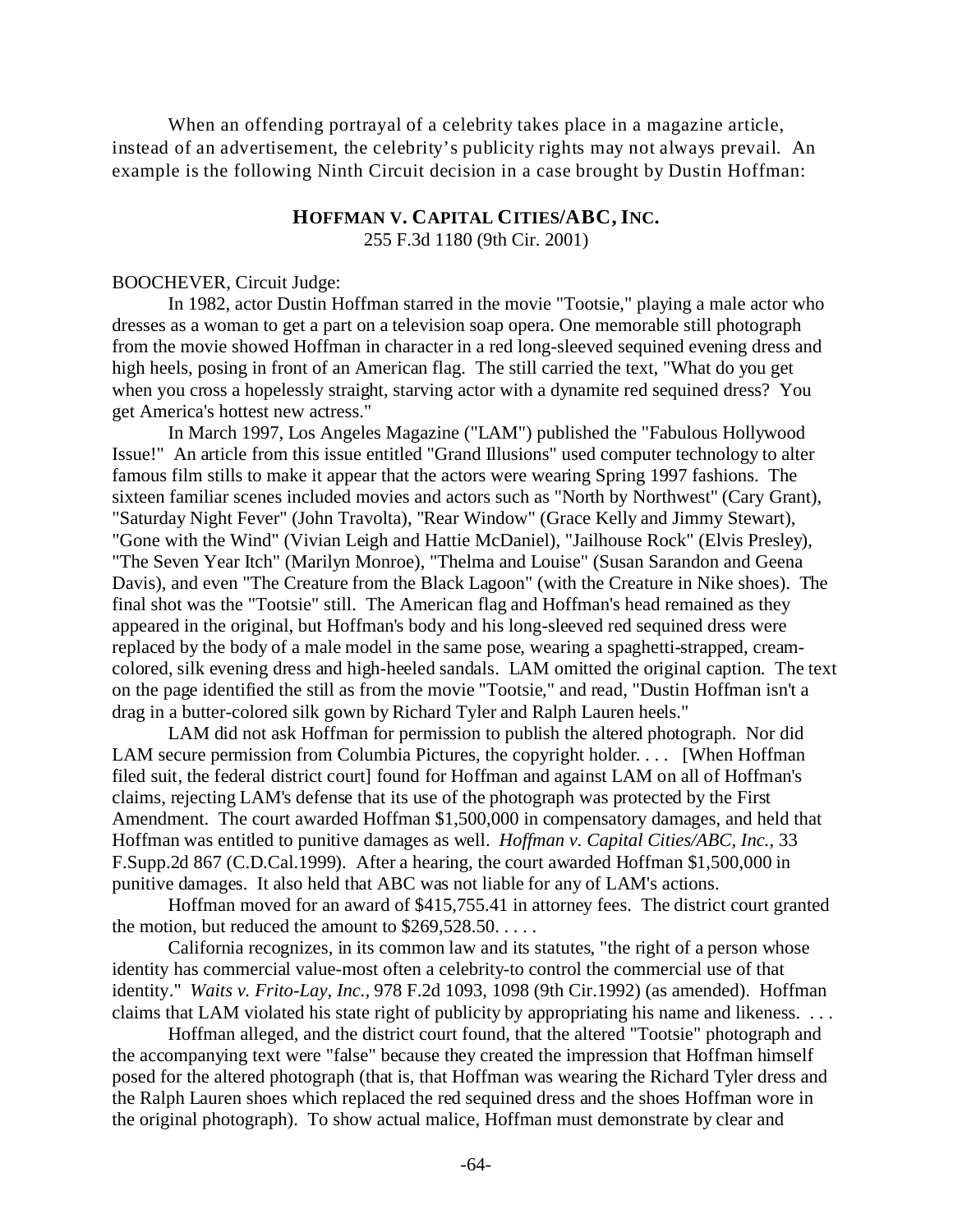convincing evidence that LAM intended to create the false impression in the minds of its readers that when they saw the altered "Tootsie" photograph they were seeing Hoffman's body. *See id.* It is not enough to show that LAM unknowingly misled readers into thinking Hoffman had actually posed for the altered photograph. . . . . The evidence must clearly and convincingly demonstrate that LAM knew (or purposefully avoided knowing) that the photograph would mislead its readers into thinking that the body in the altered photograph was Hoffman's. *See Eastwood,* 123 F.3d at 1256.

The altered photograph retains Hoffman's head and the American flag background from the "Tootsie" still, but grafts onto it a body dressed in different clothing. The body is similar in appearance to Hoffman's in the original. On the page directly facing the altered "Tootsie" photograph the magazine printed small copies of all sixteen original, unaltered stills, including the original "Tootsie" photograph. By providing a point of comparison to the original, this next page made it clear that LAM had altered the film still. This direct comparison does not, however, alert the reader that Hoffman did not participate in the alteration.

We must go beyond the altered photograph itself and examine the "totality of [LAM's] presentation," to determine whether it "would inform the average reader (or the average browser)" that the altered "Tootsie" photograph was not a photograph of Hoffman's body. *See id.* The article is featured on the magazine cover as "The Ultimate Fashion Show Starring Grace Kelly, Marilyn Monroe and Darth Vader." The table of contents describes the "Grand Illusions" article: "By state-of-the-art digital magic, we clothed some of cinema's most enduring icons in fashions by the hottest designers." The accompanying full-page photo is of Humphrey Bogart and Ingrid Bergman as they appeared in "Casablanca," wearing current designer clothing, with a caption stating, "Digital composite by ZZYZX."

A few pages later, the "editor's note" describes the article:

The movie stills in our refashioned fashion spectacular, "Grand Illusions" (page 104) *have* appeared before-in fact, they're some of the most famous images in Hollywood history. But you've never seen them quite like this. Cary Grant, for example, is still ducking that pesky plane in *North by Northwest,* but now he is doing it as a runway model, wearing a suit from Moschino's spring collection.

We know purists will be upset, but who could resist the opportunity to produce a 1997 fashion show with mannequins who have such classic looks?

The Contributors page states: " 'With computers,' says Elisabeth Cotter of ZZYZX, 'you can transform anything-even the past.' She proved it by using the latest in computer software to give old movie stars makeovers for 'Grand Illusions.' "

The "Grand Illusions" article itself states on the title page, "With the help of digital magic and today's hottest designers, we present the ultimate Hollywood fashion show--starring Cary Grant, Marilyn Monroe, Rita Hayworth and the Creature from the Black Lagoon. Photographs by Alberto Tolot. Digital Composites by ZZYZX." Each photograph that follows identifies the actor whose "body" is clothed in designer clothing with a reference to the featured film. Representative captions read "Cary Grant is dashing in ...." (as he runs from the cropduster in "North by Northwest"), "Harold Lloyd looks timely in ...." (as he hangs from the clock in "Safety Last"), "Marilyn Monroe cools off in ...." (as she stands on the grate in "The Seven Year Itch"), "Jimmy Stewart likes to watch in ...." (as he looks at Grace Kelly in "Rear Window"), "Susan Sarandon takes on mankind in ...." (as she aims a gun in "Thelma and Louise"), and "Judy Garland hits the bricks in ...." (as she runs through a field in "The Wizard of Oz" with the Cowardly Lion, the Tin Man, and the Scarecrow, "who is stuffed into" a designer suit printed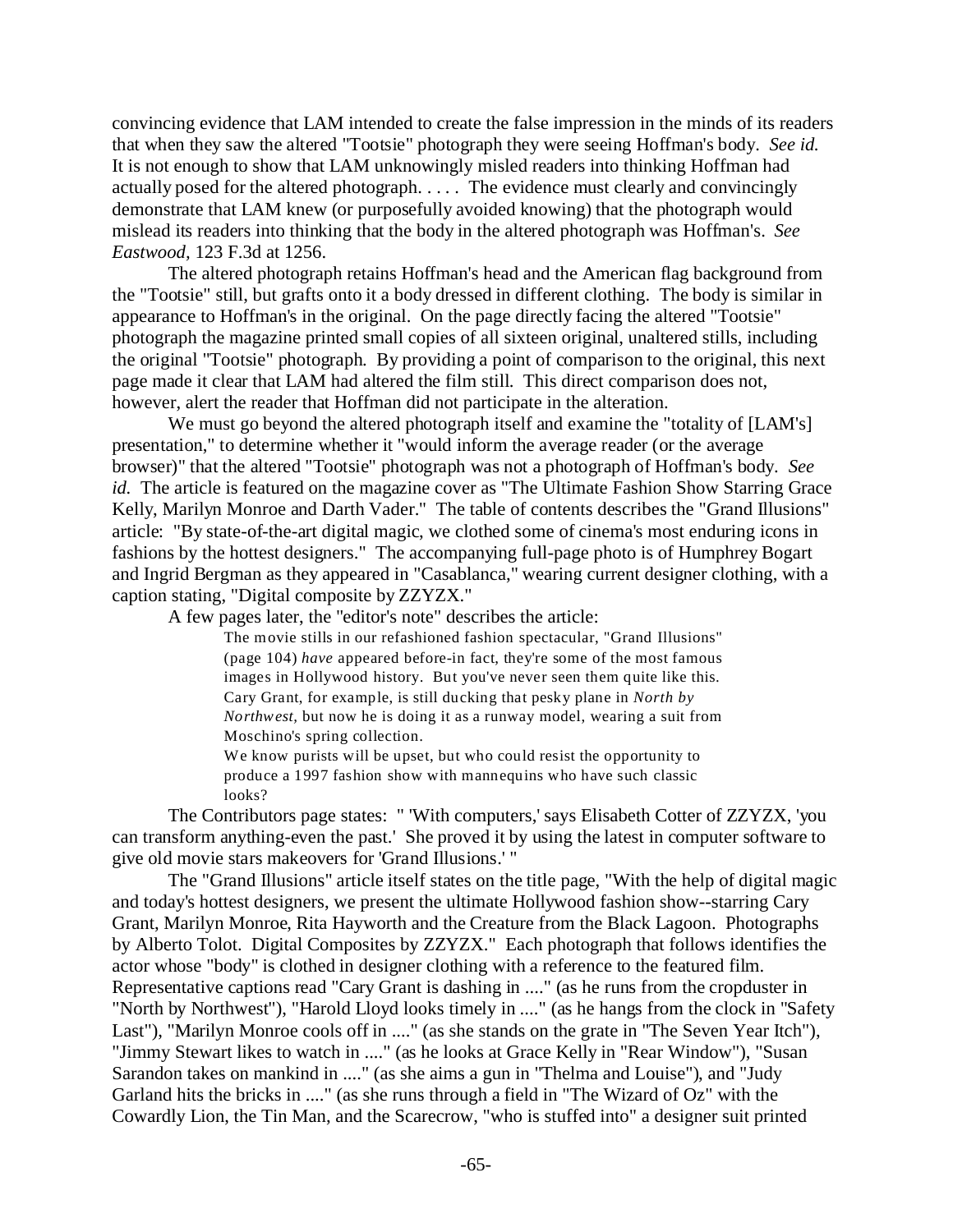with bricks). Finally, the "Tootsie" photograph appears, with its caption "Dustin Hoffman isn't a drag in a butter- colored silk gown by Richard Tyler and Ralph Lauren heels," immediately followed by the page showing all the original stills. The only remaining reference to the article is the "shopping guide," which, almost twenty pages later, provides prices and the names of stores carrying some of the clothing featured in the photographs.

We do not believe that the totality of LAM's presentation of the article and the "Tootsie" photograph provides clear and convincing evidence that the editors intended to suggest falsely to the ordinary reader that he or she was seeing Hoffman's body in the altered "Tootsie" photograph. All but one of the references to the article in the magazine make it clear that digital techniques were used to substitute current fashions for the clothes worn in the original stills. Although nowhere does the magazine state that models' bodies were digitally substituted for the actors' bodies, this would be abundantly clear given that the vast majority of the featured actors were deceased. While LAM never explicitly told its readers that the living actors did not pose for the altered photographs in the article, there is certainly no clear and convincing evidence in the magazine itself that LAM intended to suggest the opposite--that it convinced Hoffman (or, for that matter, John Travolta, Elizabeth Taylor, Susan Sarandon, and Geena Davis) to recreate poses from their past roles for this fashion article.

The district court stated that LAM "admitted that it intended to create the false impression in the minds of the public 'that they were seeing Mr. Hoffman's body.' " This is a quotation from a portion of the style editor's testimony, in which she explained that she wanted the male model whose body would appear in the altered "Tootsie" photograph to have Hoffman's body type. She later explained, however, that she did not intend to convey to readers that Hoffman had participated in some way in the article's preparation, and never thought that readers would believe Hoffman posed for the photograph in the new dress. . . .

This single statement, whose meaning is ambiguous in the context of other testimony, the text of the article, and the entire magazine, is not sufficient to strip the magazine of its First Amendment protection. . . . .

[W]e must reverse the district court's judgment in Hoffman's favor and the court's award of attorney fees to Hoffman, and direct that judgment be entered for LAM. . . . .

**\_\_\_\_\_\_\_\_\_\_\_\_\_\_**

The following extensively edited Sixth Circuit Court of Appeals decision considers Tiger Woods' claims to ownership of his image under both trademark and right of publicity law.

**ETW Corp. v. Jireh Publishing, Inc.**

332 F.3D 915 (6<sup>th</sup> Cir. 2003)

GRAHAM, District Judge.

Plaintiff-Appellant ETW Corporation ("ETW") is the licensing agent of Eldrick "Tiger" Woods ("Woods"), one of the world's most famous professional golfers. Woods, chairman of the board of ETW, has assigned to it the exclusive right to exploit his name, image, likeness, and signature, and all other publicity rights. ETW owns a United States trademark registration for the mark "TIGER WOODS" (Registration No. 2,194,381) for use in connection with "art prints, calendars, mounted photographs, notebooks, pencils, pens, posters, trading cards, and unmounted photographs."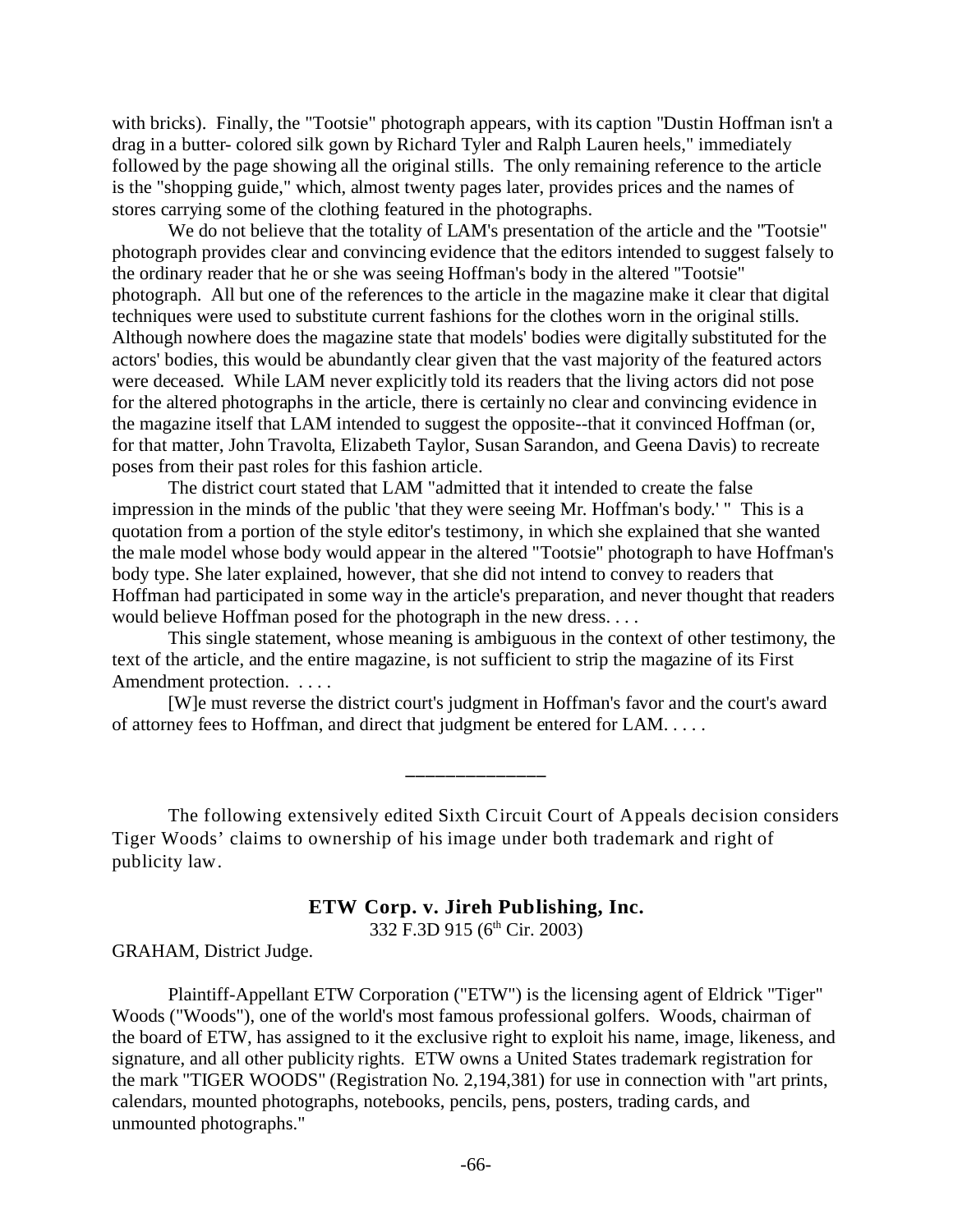Defendant-Appellee Jireh Publishing, Inc. ("Jireh") of Tuscaloosa, Alabama, is the publisher of artwork created by Rick Rush ("Rush"). Rush, who refers to himself as "America's sports artist," has created paintings of famous figures in sports and famous sports events. A few examples include Michael Jordan, Mark McGuire, Coach Paul "Bear" Bryant, the Pebble Beach Golf Tournament, and the America's Cup Yacht Race. Jireh has produced and successfully marketed limited edition art prints made from Rush's paintings.

In 1998, Rush created a painting entitled *The Masters of Augusta,* which commemorates Woods's victory at the Masters Tournament in Augusta, Georgia, in 1997. At that event, Woods became the youngest player ever to win the Masters Tournament, while setting a 72-hole record for the tournament and a record 12- stroke margin of victory. In the foreground of Rush's painting are three views of Woods in different poses. In the center, he is completing the swing of a golf club, and on each side he is crouching, lining up and/or observing the progress of a putt. To the left of Woods is his caddy, Mike "Fluff" Cowan, and to his right is his final round partner's caddy. Behind these figures is the Augusta National Clubhouse. In a blue background behind the clubhouse are likenesses of famous golfers of the past looking down on Woods. These include Arnold Palmer, Sam Snead, Ben Hogan, Walter Hagen, Bobby Jones, and Jack Nicklaus. Behind them is the Masters leader board.

The limited edition prints distributed by Jireh consist of an image of Rush's painting which includes Rush's signature at the bottom right hand corner. Beneath the image of the painting, in block letters, is its title, "The Masters Of Augusta." Beneath the title, in block letters of equal height, is the artist's name, "Rick Rush," and beneath the artist's name, in smaller upper and lower case letters, is the legend "Painting America Through Sports."

As sold by Jireh, the limited edition prints are enclosed in a white envelope, accompanied with literature which includes a large photograph of Rush, a description of his art, and a narrative description of the subject painting. On the front of the envelope, Rush's name appears in block letters inside a rectangle, which includes the legend "Painting America Through Sports." Along the bottom is a large reproduction of Rush's signature two inches high and ten inches long. On the back of the envelope, under the flap, are the words "Masters of Augusta" in letters that are three-eights of an inch high, and "Tiger Woods" in letters that are one-fourth of an inch high. Woods's name also appears in the narrative description of the painting where he is mentioned twice in twenty-eight lines of text. The text also includes references to the six other famous golfers depicted in the background of the painting as well as the two caddies. Jireh published and marketed two hundred and fifty 22 1/2 " x 30" serigraphs and five thousand 9" x 11" lithographs of *The Masters of Augusta* at an issuing price of \$700 for the serigraphs and \$100 for the lithographs.

ETW filed suit against Jireh on June 26, 1998, in the United States District Court for the Northern District of Ohio, alleging trademark infringement in violation of the Lanham Act, 15 U.S.C. § 1114; dilution of the mark under the Lanham Act, 15 U.S.C. § 1125(c); unfair competition and false advertising under the Lanham Act, 15 U.S.C. § 1125(a); unfair competition and deceptive trade practices under Ohio Revised Code § 4165.01; unfair competition and trademark infringement under Ohio common law; and violation of Woods's right of publicity under Ohio common law. Jireh counterclaimed, seeking a declaratory judgment that Rush's art prints are protected by the First Amendment and do not violate the Lanham Act. . . .

II. *Trademark Claims Based on the Unauthorized Use of the Registered Trademark "Tiger Woods"*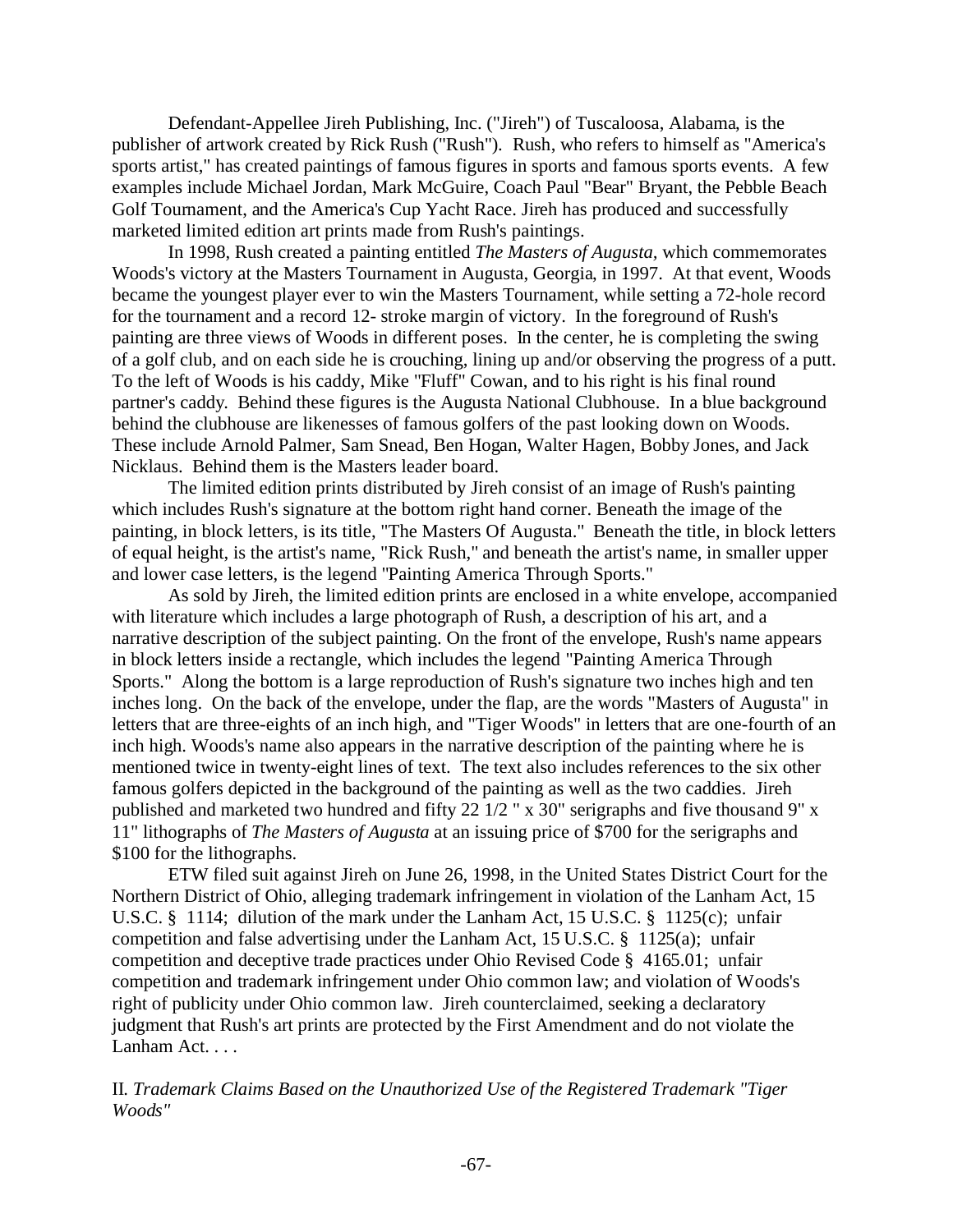. . . ETW claims that Jireh infringed the registered mark "Tiger Woods" by including these words in marketing materials which accompanied the prints of Rush's painting. The words "Tiger Woods" do not appear on the face of the prints, nor are they included in the title of the painting. The words "Tiger Woods" do appear under the flap of the envelopes which contain the prints, and Woods is mentioned twice in the narrative which accompanies the prints.

The Lanham Act provides a defense to an infringement claim where the use of the mark "is a use, otherwise than as a mark, ... which is descriptive of and used fairly and in good faith only to describe the goods ... of such party [.]" . . . *Car-Freshner Corp. v. S.C. Johnson & Son, Inc.,* 70 F.3d 267, 270 (2nd Cir.1995)("[F]air use permits others to use a protected mark to describe aspects of their own goods [.]"). In evaluating a defendant's fair use defense, a court must consider whether defendant has used the mark: (1) in its descriptive sense; and (2) in good faith. . . .

A celebrity's name may be used in the title of an artistic work so long as there is some artistic relevance. *See Rogers v. Grimaldi,* 875 F.2d 994, 997 (2nd Cir.1989); . . .. The use of Woods's name on the back of the envelope containing the print and in the narrative description of the print are purely descriptive and there is nothing to indicate that they were used other than in good faith. The prints, the envelopes which contain them, and the narrative materials which accompany them clearly identify Rush as the source of the print. Woods is mentioned only to describe the content of the print. . . .

### III. *Trademark Claims . . . Based on the Unauthorized Use of the Likeness of Tiger Woods*

Section 43(a) of the Lanham Act, 15 U.S.C. § 1125(a), provides "a right of action to persons engaged in interstate and foreign commerce, against deceptive and misleading use of words, names, symbols, or devices, or any combination thereof, which have been adopted by a ... merchant to identify his goods and distinguish them from those manufactured by others[.]"...

ETW has registered Woods's name as a trademark, but it has not registered any image or likeness of Woods. . . .

Here, ETW claims protection under the Lanham Act for any and all images of Tiger Woods. This is an untenable claim. ETW asks us, in effect, to constitute Woods himself as a walking, talking trademark. Images and likenesses of Woods are not protectable as a trademark because they do not perform the trademark function of designation. They do not distinguish and identify the source of goods. They cannot function as a trademark because there are undoubtedly thousands of images and likenesses of Woods taken by countless photographers, and drawn, sketched, or painted by numerous artists, which have been published in many forms of media, and sold and distributed throughout the world. No reasonable person could believe that merely because these photographs or paintings contain Woods's likeness or image, they all originated with Woods.

We hold that, as a general rule, a person's image or likeness cannot function as a trademark. . . .

Here, ETW does not claim that a particular photograph of Woods has been consistently used on specific goods. Instead, ETW's claim is identical to that of the plaintiffs in *Pirone,* a sweeping claim to trademark rights in every photograph and image of Woods. Woods, like Ruth, is one of the most photographed sports figures of his generation, but this alone does not suffice to create a trademark claim....

The district court properly granted summary judgment on ETW's claim of trademark rights in all images and likenesses of Tiger Woods.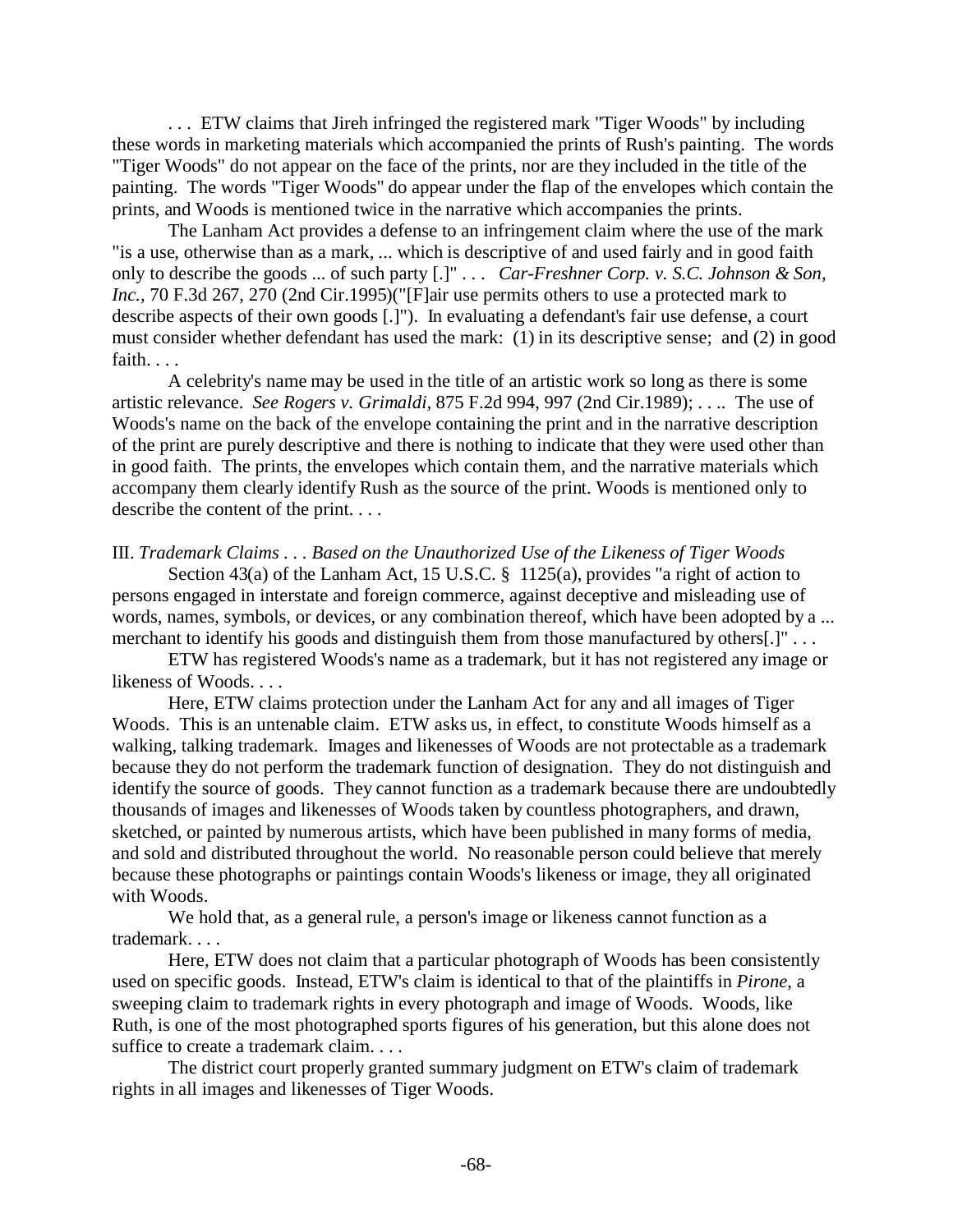## IV. *Lanham Act Unfair Competition and False Endorsement Claims, Ohio Right to Privacy Claims, and the First Amendment Defense*

... Jireh has raised the First Amendment as a defense to all of ETW's claims, arguing that Rush's use of Woods's image in his painting is protected expression. . . .

The protection of the First Amendment is not limited to written or spoken words, but includes other mediums of expression, including music, pictures, films, photographs, paintings, drawings, engravings, prints, and sculptures. . . .

Speech is protected even though it is carried in a form that is sold for profit....

[Although e]ven pure commercial speech is entitled to significant First Amendment protection, . . .Rush's prints are not commercial speech. They do not propose a commercial transaction. Accordingly, they are entitled to the full protection of the First Amendment. Thus, we are called upon to decide whether Woods's intellectual property rights must yield to Rush's First Amendment rights.

#### *Lanham Act False Endorsement Claim*

. . . The gist of the false endorsement claim is that the presence of Woods's image in Jireh's print implies that he has endorsed Jireh's product. *. . .*

False endorsement occurs when a celebrity's identity is connected with a product or service in such a way that consumers are likely to be misled about the celebrity's sponsorship or approval of the product or service.

In the ordinary false endorsement claim, the controlling issue is likelihood of confusion. . . . However, for the reasons discussed below, we conclude that where the defendant has articulated a colorable claim that the use of a celebrity's identity is protected by the First Amendment, the likelihood of confusion test is not appropriate because it fails to adequately consider the interests protected by the First Amendment.

In *Rogers v. Grimaldi,* 875 F.2d 994 (2nd Cir.1989), Ginger Rogers, the surviving member of one of the most famous duos in show business history, brought suit against the producers and distributors of a movie entitled *Ginger and Fred.* The film was not about Ginger Rogers and Fred Astaire, but about two fictional Italian cabaret performers who imitated Rogers and Astaire and became known in Italy as "Ginger and Fred." Rogers asserted claims under § 43(a) of the Lanham Act. The Second Circuit began its analysis by noting that "[m]ovies, plays, books, and songs are all indisputably works of artistic expression and deserve protection." *Id.* at 997. The court concluded that "[b]ecause overextension of Lanham Act restrictions in the area of titles might intrude on First Amendment values, we must construe the Act narrowly to avoid such a conflict.  $\ldots$  We believe that in general the Act should be construed to apply to artistic works only where the public interest in avoiding consumer confusion outweighs the public interest in free expression. In the context of allegedly misleading titles using a celebrity's name, that balance will normally not support application of the Act unless the title has no artistic relevance to the underlying work whatsoever, or, if it has some artistic relevance, unless the title explicitly misleads as to the source or the content of the work." *Id.* at 998.

Although Rogers produced some evidence of consumer confusion, the court found: "The survey evidence, even if its validity is assumed, indicates at most that some members of the public would draw the incorrect inference that Rogers had some involvement with the film. But that risk of misunderstanding, not engendered by any overt claim in the title, is so outweighed by the interests in artistic expression as to preclude application of the Lanham Act." *Id.* at 1001. . . .

[B]oth the Second Circuit and the Ninth Circuit have held that in Lanham Act false endorsement cases involving artistic expression, the likelihood of confusion test does not give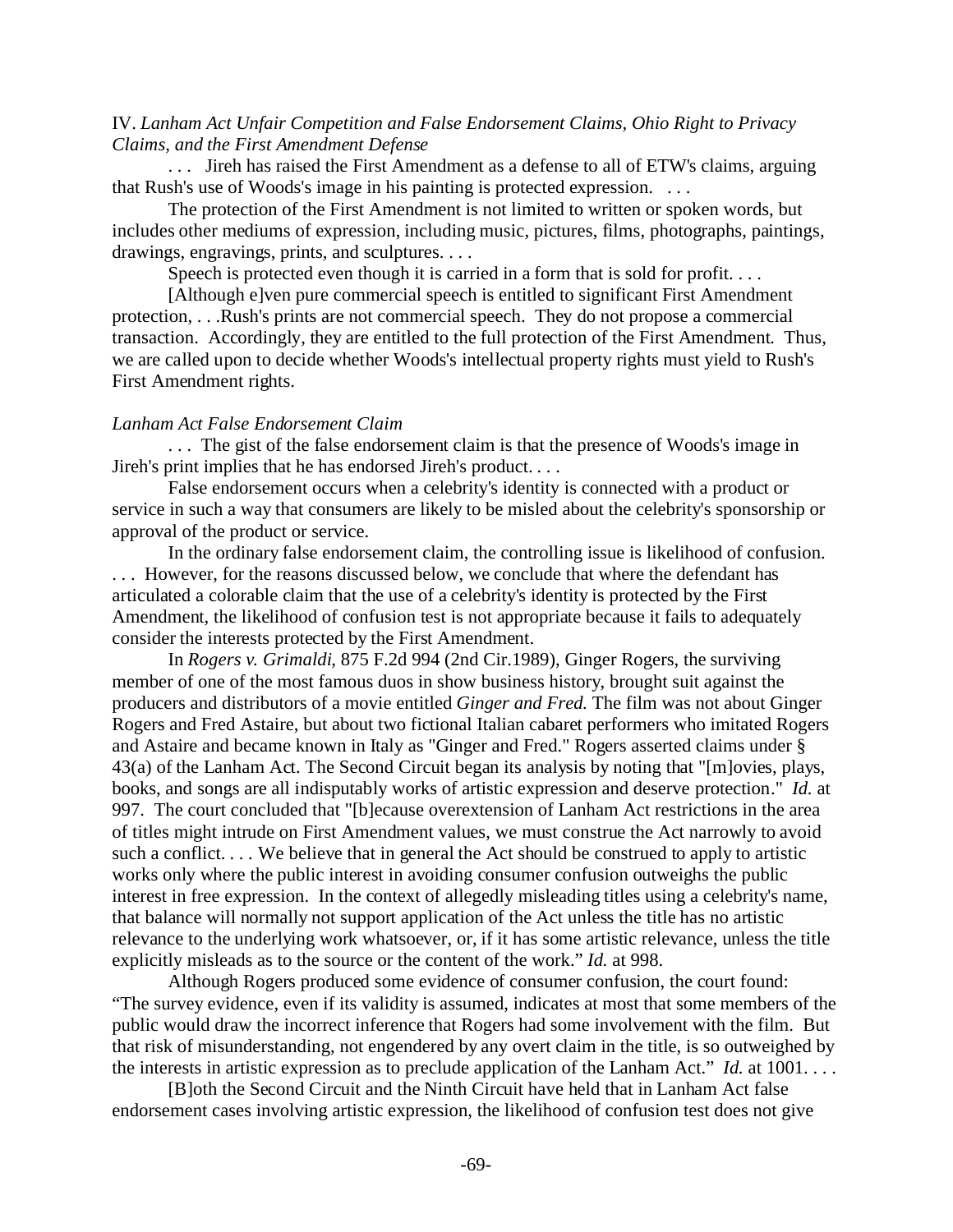sufficient weight to the public interest in free expression. Both courts rejected the "no alternative means" test. They held instead that the Lanham Act should be applied to artistic works only where the public interest in avoiding confusion outweighs the public interest in free expression. They agreed that the public interest in free expression should prevail if the use of the celebrity's image has artistic relevance, unless it is used in such a way that it explicitly misleads as to the source of the work. . . .

### *Right of Publicity Claim*

ETW claims that Jireh's publication and marketing of prints of Rush's painting violates Woods's right of publicity. The right of publicity is an intellectual property right of recent origin which has been defined as the inherent right of every human being to control the commercial use of his or her identity. . . .

The Ohio Supreme Court recognized the right of publicity in 1976 in *Zacchini v. Scripps-Howard Broadcasting Co.,* 47 Ohio St.2d 224, 351 N.E.2d 454 (1976). In *Zacchini,* which involved the videotaping and subsequent rebroadcast on a television news program of plaintiff's human cannonball act, the Ohio Supreme Court held that Zacchini's right of publicity was trumped by the First Amendment. On appeal, the Supreme Court of the United States reversed, holding that the First Amendment did not insulate defendant from liability for violating Zacchini's state law right of publicity where defendant published the plaintiff's entire act. *See Zacchini v. Scripps-Howard Broadcasting Co.,* 433 U.S. 562, 97 S.Ct. 2849, 53 L.Ed.2d 965 (1977). *Zacchini* is the only United States Supreme Court decision on the right of publicity. . . .

The current version of the Restatement (Third) Of Unfair Competition [Chapter 4, § 46, in a chapter entitled "Appropriation of Trade Values"] defines the right of publicity as follows:

Appropriation of the Commercial Value of a Person's Identity: The Right of **Publicity** 

One who appropriates the commercial value of a person's identity by using without consent the person's name, likeness, or other indicia of identity for purposes of trade is subject to liability for the relief appropriate under the rules stated in  $\S$   $\S$  48 and 49.

In § 46, Comment c, *Rationale for Protection,* the authors of the Restatement suggest that courts may justifiably be reluctant to adopt a broad construction of the right. The rationales underlying recognition of a right of publicity are generally less compelling than those that justify rights in trademarks or trade secrets. The commercial value of a person's identity often results from success in endeavors such as entertainment or sports that offer their own substantial rewards. Any additional incentive attributable to the right of publicity may have only marginal significance. In other cases the commercial value acquired by a person's identity is largely fortuitous or otherwise unrelated to any investment made by the individual, thus diminishing the weight of the property and unjust enrichment rationales for protection. In addition, the public interest in avoiding false suggestions of endorsement or sponsorship can be pursued through the cause of action for deceptive marketing. Thus, courts may be properly reluctant to adopt a broad construction of the publicity right. See § 47.

In § 47, Comment c, the authors of the Restatement note, "The right of publicity as recognized by statute and common law is fundamentally constrained by the public and constitutional interest in freedom of expression." In the same comment, the authors state that "[t]he use of a person's identity primarily for the purpose of communicating information or expressing ideas is not generally actionable as a violation of the person's right of publicity." Various examples are given, including the use of the person's name or likeness in news reporting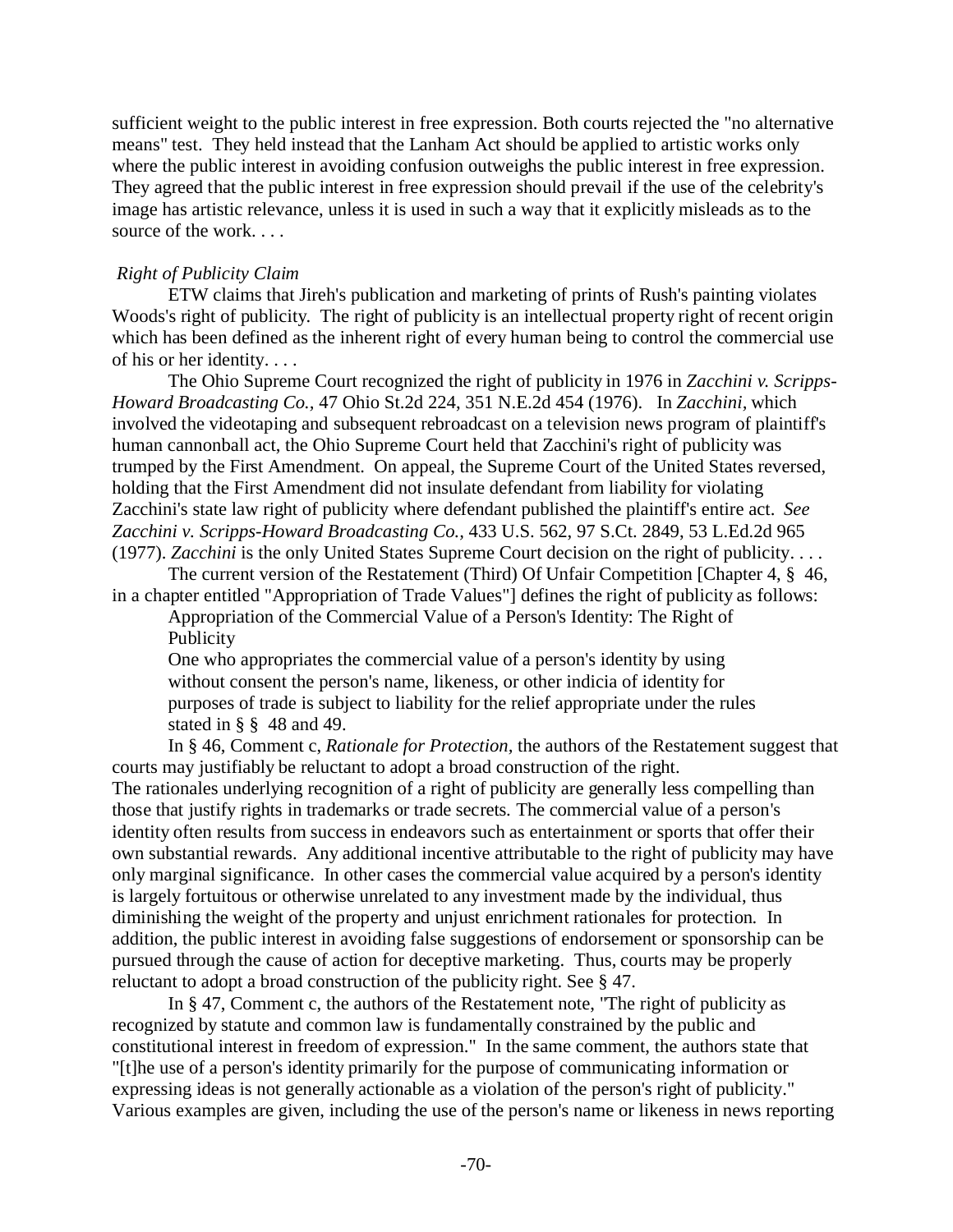in newspapers and magazines. The Restatement recognizes that this limitation on the right is not confined to news reporting but extends to use in "entertainment and other creative works, including both fiction and non-fiction." *Id.* The authors list examples of protected uses of a celebrity's identity, likeness or image, including unauthorized print or broadcast biographies and novels, plays or motion pictures. *Id.* According to the RESTATEMENT, such uses are not protected, however, if the name or likeness is used solely to attract attention to a work that is not related to the identified person, and the privilege may be lost if the work contains substantial falsifications. *Id.* . . .

There is an inherent tension between the right of publicity and the right of freedom of expression under the First Amendment. This tension becomes particularly acute when the person seeking to enforce the right is a famous actor, athlete, politician, or otherwise famous person whose exploits, activities, accomplishments, and personal life are subject to constant scrutiny and comment in the public media. . . .

We conclude that in deciding whether the sale of Rush's prints violate Woods's right of publicity, we will look to the Ohio case law and the Restatement (Third) of Unfair Competition. In deciding where the line should be drawn between Woods's intellectual property rights and the First Amendment, we find ourselves in agreement with the dissenting judges in *White,* . . . *,* and the Ninth Circuit's decision in *Hoffman,* and we will follow them in determining whether Rush's work is protected by the First Amendment.

## *Application of the Law to the Evidence in this Case*

The evidence in the record reveals that Rush's work consists of much more than a mere literal likeness of Woods. It is a panorama of Woods's victory at the 1997 Masters Tournament, with all of the trappings of that tournament in full view, including the Augusta clubhouse, the leader board, images of Woods's caddy, and his final round partner's caddy. These elements in themselves are sufficient to bring Rush's work within the protection of the First Amendment. The Masters Tournament is probably the world's most famous golf tournament and Woods's victory in the 1997 tournament was a historic event in the world of sports. A piece of art that portrays a historic sporting event communicates and celebrates the value our culture attaches to such events. It would be ironic indeed if the presence of the image of the victorious athlete would deny the work First Amendment protection. Furthermore, Rush's work includes not only images of Woods and the two caddies, but also carefully crafted likenesses of six past winners of the Masters Tournament: Arnold Palmer, Sam Snead, Ben Hogan, Walter Hagen, Bobby Jones, and Jack Nicklaus, a veritable pantheon of golf's greats. Rush's work conveys the message that Woods himself will someday join that revered group.

Turning first to ETW's Lanham Act false endorsement claim, we agree with the courts that hold that the Lanham Act should be applied to artistic works only where the public interest in avoiding confusion outweighs the public interest in free expression. The *Rogers* test is helpful in striking that balance in the instant case. We find that the presence of Woods's image in Rush's painting *The Masters Of Augusta* does have artistic relevance to the underlying work and that it does not explicitly mislead as to the source of the work. . . . The risk of misunderstanding, not engendered by any explicit indication on the face of the print, is so outweighed by the interest in artistic expression as to preclude application of the Act.

In regard to the Ohio law right of publicity claim, we conclude that Ohio would construe its right of publicity as suggested in the restatement (Third) Of Unfair Competition, Chapter 4, Section 47, Comment d., which articulates a rule analogous to the rule of fair use in copyright law. Under this rule, the substantiality and market effect of the use of the celebrity's image is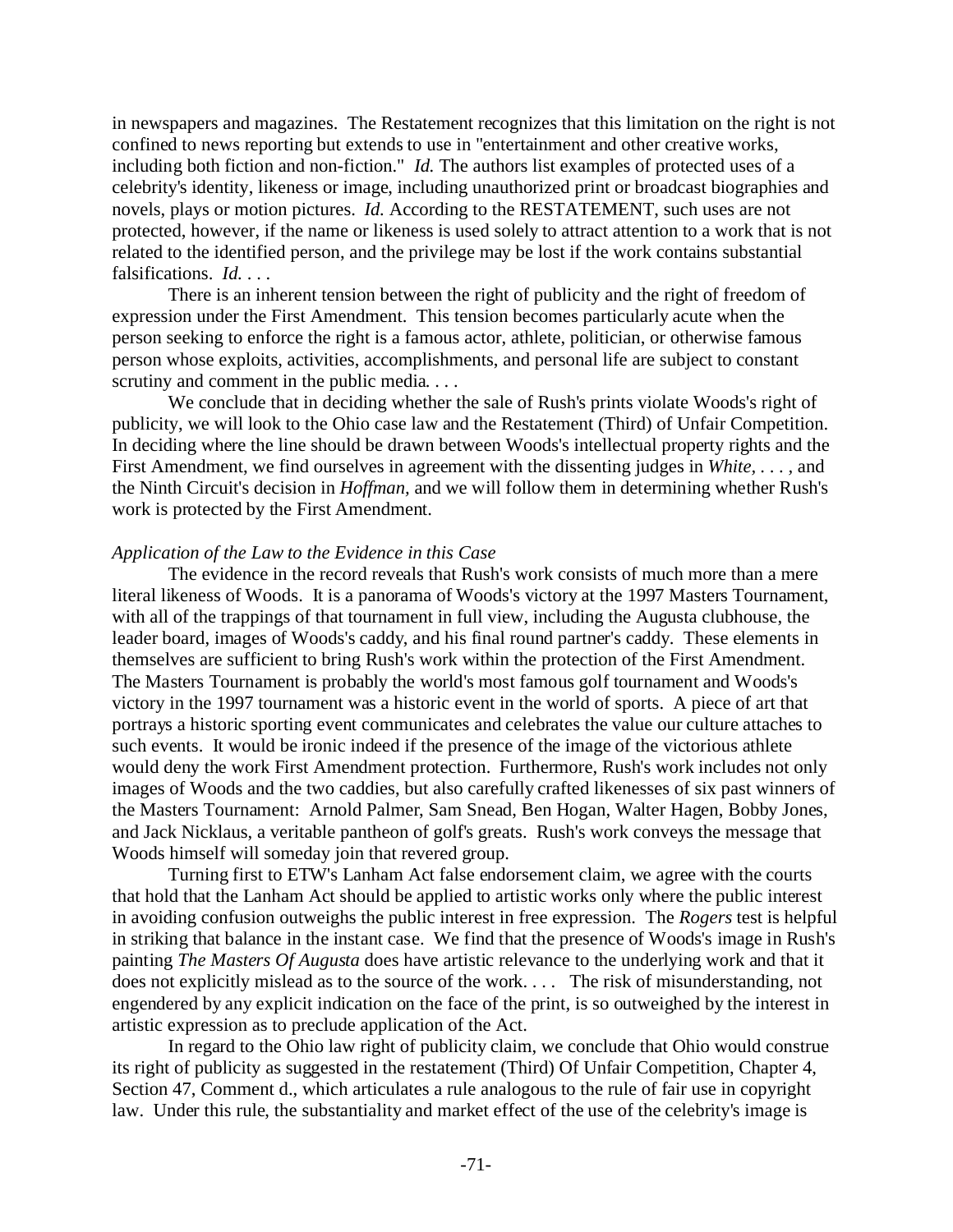analyzed in light of the informational and creative content of the defendant's use. Applying this rule, we conclude that Rush's work has substantial informational and creative content which outweighs any adverse effect on ETW's market and that Rush's work does not violate Woods's right of publicity.

We further find that Rush's work is expression which is entitled to the full protection of the First Amendment and not the more limited protection afforded to commercial speech. When we balance the magnitude of the speech restriction against the interest in protecting Woods's intellectual property right, we . . . [consider] the fact that through their pervasive presence in the media, sports and entertainment celebrities have come to symbolize certain ideas and values in our society and have become a valuable means of expression in our culture.

In balancing these interests against Woods's right of publicity, we note that Woods, like most sports and entertainment celebrities with commercially valuable identities, engages in an activity, professional golf, that in itself generates a significant amount of income which is unrelated to his right of publicity. Even in the absence of his right of publicity, he would still be able to reap substantial financial rewards from authorized appearances and endorsements. It is not at all clear that the appearance of Woods's likeness in artwork prints which display one of his major achievements will reduce the commercial value of his likeness.

While the right of publicity allows celebrities like Woods to enjoy the fruits of their labors, here Rush has added a significant creative component of his own to Woods's identity. Permitting Woods's right of publicity to trump Rush's right of freedom of expression would extinguish Rush's right to profit from his creative enterprise.

After balancing the societal and personal interests embodied in the First Amendment against Woods's property rights, we conclude that the effect of limiting Woods's right of publicity in this case is negligible and significantly outweighed by society's interest in freedom of artistic expression.

Finally, . . . we find that Rush's work does contain significant transformative elements which make it especially worthy of First Amendment protection and also less likely to interfere with the economic interest protected by Woods' right of publicity. . . . Rush's work does not capitalize solely on a literal depiction of Woods. Rather, Rush's work consists of a collage of images in addition to Woods's image which are combined to describe, in artistic form, a historic event in sports history and to convey a message about the significance of Woods's achievement in that event. Because Rush's work has substantial transformative elements, it is entitled to the full protection of the First Amendment. In this case, we find that Woods's right of publicity must yield to the First Amendment.

[The extensive dissenting opinion of Judge Clay is omitted.]

# $\divideontimes$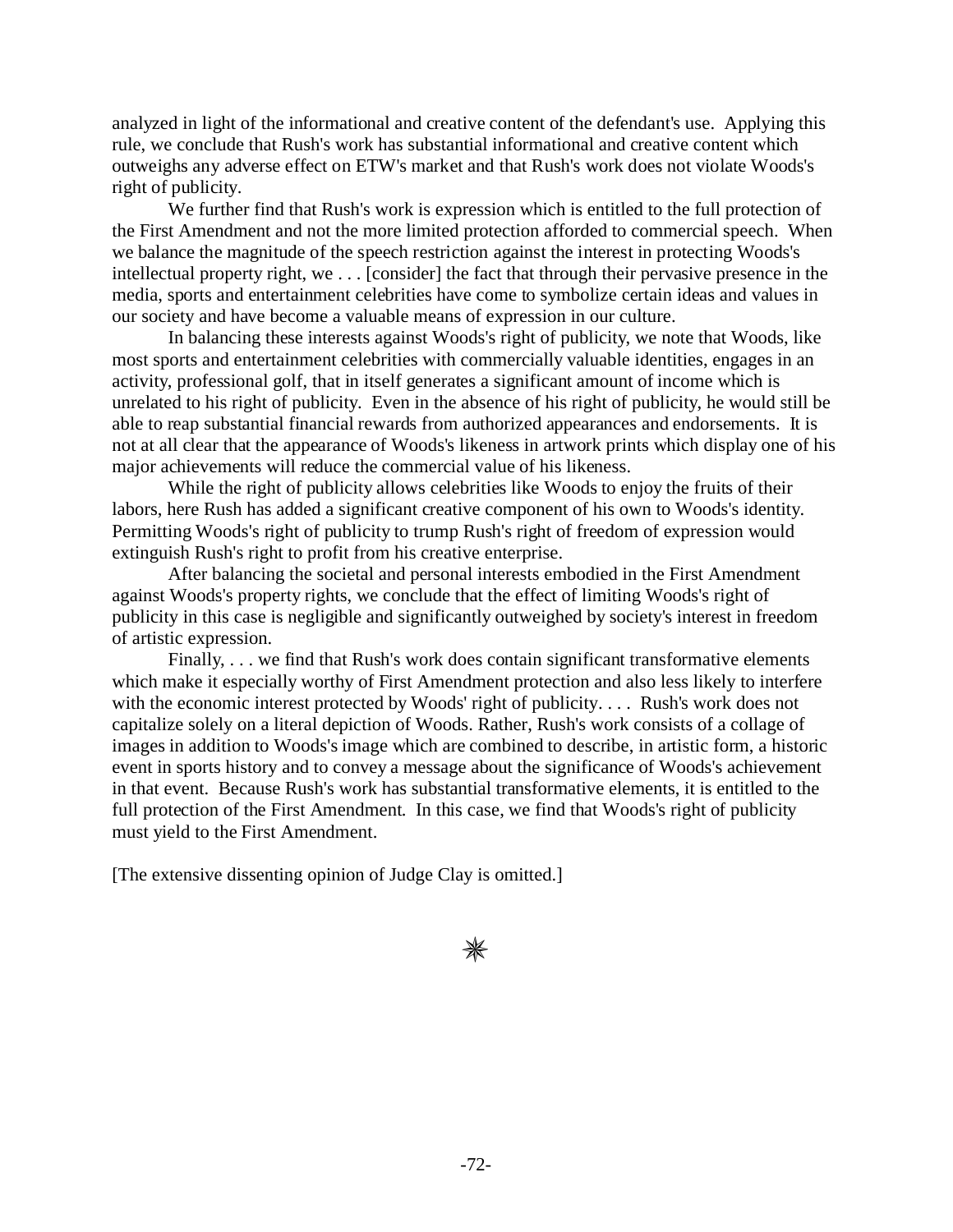## **G. Patenting Life**

Among the most controversial issues in intellectual property law is the potential for owning patents with regard to living things. The following United States Supreme Court decision held in 1980 that a live, human-made microorganism is patentable subject matter. This decision by a sharply divided court opened the patent system to premit ownership of patent rights to a wide range of new forms of living matter. Read this decision before reading the California Supreme Court's decision in *Moore v. Regents*, beginning on page 79 of the text.

### **DIAMOND V. CHAKRABARTY**

447 U.S. 303, 100 S.Ct. 2204 (1980)

Mr. Chief Justice BURGER delivered the opinion of the Court.

We granted certiorari to determine whether a live, human-made micro-organism is patentable subject matter under 35 U.S.C. § 101.

I

In 1972, respondent Chakrabarty, a microbiologist, filed a patent application, assigned to the General Electric Co. The application asserted 36 claims related to Chakrabarty's invention of "a bacterium from the genus *Pseudomonas* containing therein at least two stable energygenerating plasmids, each of said plasmids providing a separate hydrocarbon degradative pathway."<sup>1</sup> This human-made, genetically engineered bacterium is capable of breaking down multiple components of crude oil. Because of this property, which is possessed by no naturally occurring bacteria, Chakrabarty's invention is believed to have significant value for the treatment of oil spills.<sup>2</sup>

Chakrabarty's patent claims were of three types: first, process claims for the method of producing the bacteria; second, claims for an inoculum comprised of a carrier material floating on water, such as straw, and the new bacteria; and third, claims to the bacteria themselves. The patent examiner allowed the claims falling into the first two categories, but rejected claims for the bacteria. His decision rested on two grounds: (1) that micro- organisms are "products of nature," and (2) that as living things they are not patentable subject matter under 35 U.S.C. § 101.

<sup>1</sup> Plasmids are hereditary units physically separate from the chromosomes of the cell. In prior research, Chakrabarty and an associate discovered that plasmids control the oil degradation abilities of certain bacteria. In particular, the two researchers discovered plasmids capable of degrading camphor and octane, two components of crude oil. In the work represented by the patent application at issue here, Chakrabarty discovered a process by which four different plasmids, capable of degrading four different oil components, could be transferred to and maintained stably in a single *Pseudomonas* bacterium, which itself has no capacity for degrading oil.

<sup>&</sup>lt;sup>2</sup>At present, biological control of oil spills requires the use of a mixture of naturally occurring bacteria, each capable of degrading one component of the oil complex. In this way, oil is decomposed into simpler substances which can serve as food for aquatic life. However, for various reasons, only a portion of any such mixed culture survives to attack the oil spill. By breaking down multiple components of oil, Chakrabarty's micro-organism promises more efficient and rapid oil-spill control.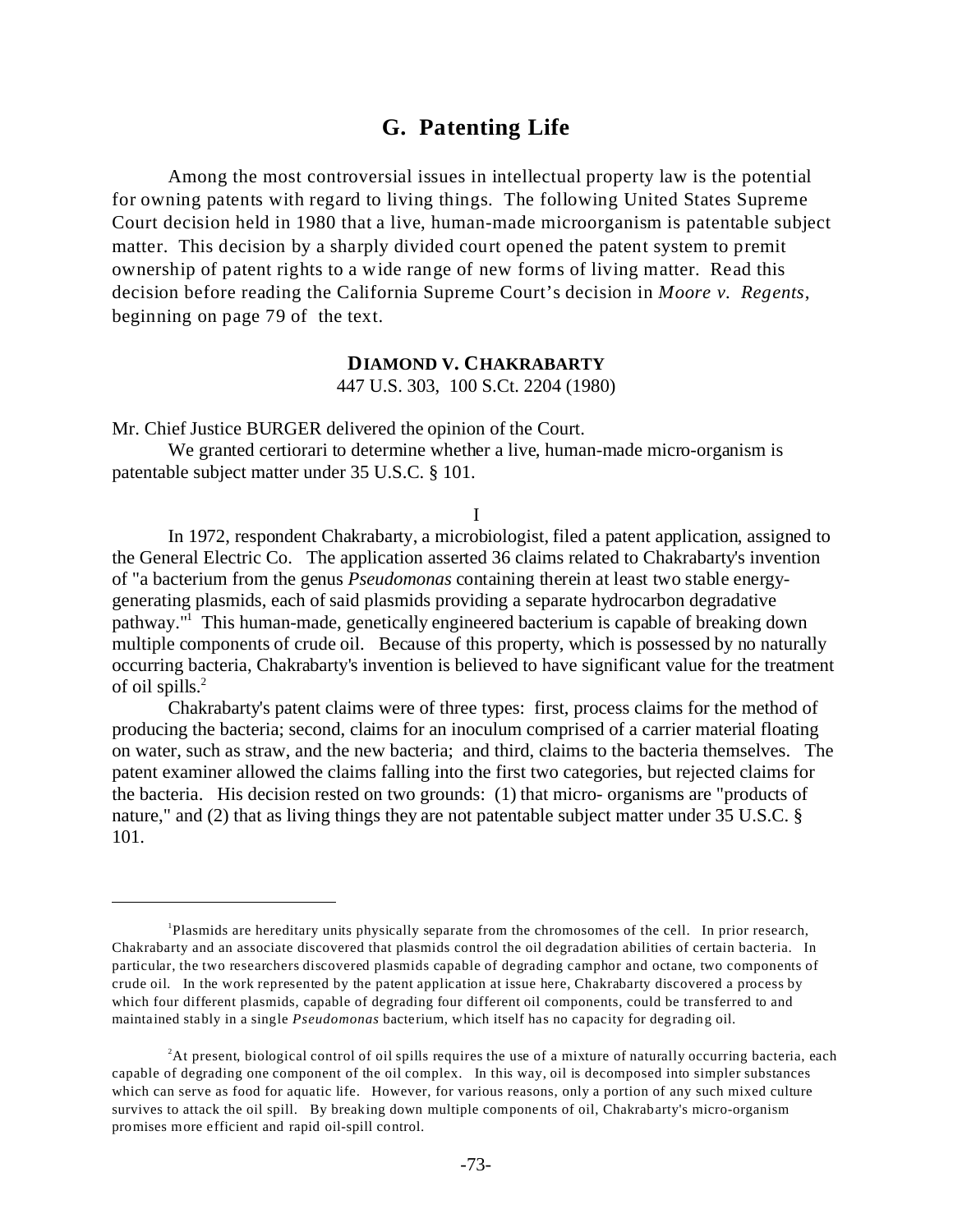Chakrabarty appealed the rejection of these claims to the Patent Office Board of Appeals, and the Board affirmed the Examiner on the second ground.<sup>3</sup> Relying on the legislative history of the 1930 Plant Patent Act, in which Congress extended patent protection to certain asexually reproduced plants, the Board concluded that § 101 was not intended to cover living things such as these laboratory created micro-organisms.

The Court of Customs and Patent Appeals, by a divided vote, reversed on the authority of its prior decision in *In re Bergy*, 563 F.2d 1031, 1038 (1977), which held that "the fact that microorganisms ... are alive ... [is] without legal significance" for purposes of the patent law.<sup>4</sup> Subsequently, we granted the Acting Commissioner of Patents and Trademarks' petition for certioraCJBergy, vacated the judgment, and remanded the case "for further consideration in light of *Parker v. Flook*, 437 U.S. 584, [98 S.Ct. 2522, 57 L.Ed.2d 451] (1978)." 438 U.S. 902, 98 S.Ct. 3119, 57 L.Ed.2d 1145 (1978). The Court of Customs and Patent Appeals then vacated its judgment in *Chakrabarty* and consolidated the case with *Bergy* for reconsideration. After reexamining both cases in the light of our holding in *Flook*, that court, with one dissent, reaffirmed its earlier judgments. 596 F.2d 952 (1979).

The Commissioner of Patents and Trademarks again sought certiorari, and we granted the writ as to both *Bergy* and *Chakrabarty*. 444 U.S. 924, 100 S.Ct. 261, 62 L.Ed.2d 180 (1979). Since then, *Bergy* has been dismissed as moot, 444 U.S. 1028, 100 S.Ct. 696, 62 L.Ed.2d 664 (1980), leaving only *Chakrabarty* for decision.

#### II

The Constitution grants Congress broad power to legislate to "promote the Progress of Science and useful Arts, by securing for limited Times to Authors and Inventors the exclusive Right to their respective Writings and Discoveries." Art. I, § 8, cl. 8. The patent laws promote this progress by offering inventors exclusive rights for a limited period as an incentive for their inventiveness and research efforts. *Kewanee Oil Co. v. Bicron Corp.*, 416 U.S. 470, 480-481, 94 S.Ct. 1879, 1885-1886, 40 L.Ed.2d 315 (1974); *Universal Oil Co. v. Globe Co.*, 322 U.S. 471, 484, 64 S.Ct. 1110, 1116, 88 L.Ed. 1399 (1944). The authority of Congress is exercised in the hope that "[t]he productive effort thereby fostered will have a positive effect on society through the introduction of new products and processes of manufacture into the economy, and the emanations by way of increased employment and better lives for our citizens." *Kewanee, supra*, 416 U.S., at 480, 94 S.Ct., at 1885-86.

The question before us in this case is a narrow one of statutory interpretation requiring us to construe 35 U.S.C. § 101, which provides:

> "Whoever invents or discovers any new and useful process, machine, manufacture, or composition of matter, or any new and useful improvement thereof, may obtain a patent therefor, subject to the conditions and requirements of this title."

Specifically, we must determine whether respondent's micro-organism constitutes a "manufacture" or "composition of matter" within the meaning of the statute.

III

<sup>3</sup>The Board concluded that the new bacteria were not "products of nature," because *Pseudomonas* bacteria containing two or more different energy-generating plasmids are not naturally occurring.

*<sup>4</sup>Bergy* involved a patent application for a pure culture of the micro-organism *Streptomyces vellosus* found to be useful in the production of lincomycin, an antibiotic.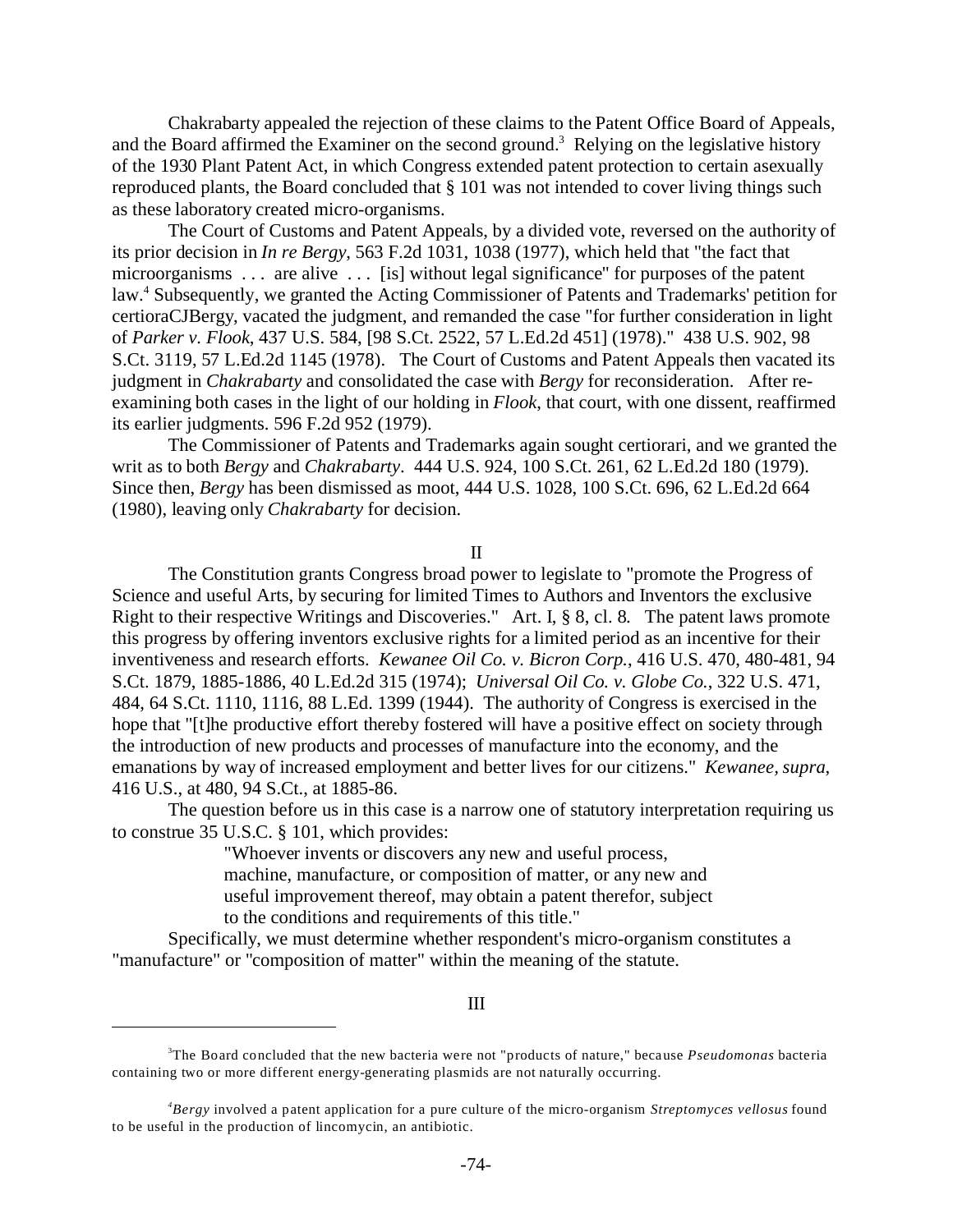In cases of statutory construction we begin, of course, with the language of the statute. *. . . .* We have also cautioned that courts "should not read into the patent laws limitations and conditions which the legislature has not expressed." *United States v. Dubilier Condenser Corp.*, 289 U.S. 178, 199, 53 S.Ct. 554, 561, 77 L.Ed. 1114 (1933).

Guided by these canons of construction, this Court has read the term "manufacture" in § 101 in accordance with its dictionary definition to mean "the production of articles for use from raw or prepared materials by giving to these materials new forms, qualities, properties, or combinations, whether by hand-labor or by machinery." *American Fruit Growers, Inc. v. Brogdex Co.*, 283 U.S. 1, 11, 51 S.Ct. 328, 330, 75 L.Ed. 801 (1931). Similarly, "composition of matter" has been construed consistent with its common usage to include "all compositions of two or more substances and . . . all composite articles, whether they be the results of chemical union, or of mechanical mixture, or whether they be gases, fluids, powders or solids." *Shell Development Co. v. Watson*, 149 F.Supp. 279, 280 (D.C.1957). . . . In choosing such expansive terms as "manufacture" and "composition of matter," modified by the comprehensive "any," Congress plainly contemplated that the patent laws would be given wide scope.

The relevant legislative history also supports a broad construction. The Patent Act of 1793, authored by Thomas Jefferson, defined statutory subject matter as "any new and useful art, machine, manufacture, or composition of matter, or any new or useful improvement [thereof]." Act of Feb. 21, 1793, § 1, 1 Stat. 319. The Act embodied Jefferson's philosophy that "ingenuity should receive a liberal encouragement." 5 Writings of Thomas Jefferson 75-76 (Washington ed. 1871). See *Graham v. John Deere Co.*, 383 U.S. 1, 7-10, 86 S.Ct. 684, 688-690, 15 L.Ed.2d 545 (1966). Subsequent patent statutes in 1836, 1870, and 1874 employed this same broad language. In 1952, when the patent laws were recodified, Congress replaced the word "art" with "process," but otherwise left Jefferson's language intact. The Committee Reports accompanying the 1952 Act inform us that Congress intended statutory subject matter to "include anything under the sun that is made by man." S.Rep.No.1979, 82d Cong., 2d Sess., 5 (1952); H.R.Rep.No.1923, 82d Cong., 2d Sess., 6 (1952).

This is not to suggest that § 101 has no limits or that it embraces every discovery. The laws of nature, physical phenomena, and abstract ideas have been held not patentable. See *Parker v. Flook*, 437 U.S. 584, 98 S.Ct. 2522, 57 L.Ed.2d 451 (1978); *Gottschalk v. Benson*, 409 U.S. 63, 67, 93 S.Ct. 253, 255, 34 L.Ed.2d 273 (1972); *Funk Brothers Seed Co. v. Kalo Inoculant Co.*, 333 U.S. 127, 130, 68 S.Ct. 440, 441, 92 L.Ed. 588 (1948); *O'Reilly v. Morse*, 15 How. 62, 112-121, 14 L.Ed. 601 (1854); *Le Roy v. Tatham*, 14 How. 156, 175, 14 L.Ed. 367 (1853). Thus, a new mineral discovered in the earth or a new plant found in the wild is not patentable subject matter. Likewise, Einstein could not patent his celebrated law that E=mc 2; nor could Newton have patented the law of gravity. Such discoveries are "manifestations of ... nature, free to all men and reserved exclusively to none." *Funk, supra*, 333 U.S., at 130, 68 S.Ct., at 441.

Judged in this light, respondent's micro-organism plainly qualifies as patentable subject matter. His claim is not to a hitherto unknown natural phenomenon, but to a nonnaturally occurring manufacture or composition of matter--a product of human ingenuity "having a distinctive name, character [and] use." *Hartranft v. Wiegmann*, 121 U.S. 609, 615, 7 S.Ct. 1240, 1243, 30 L.Ed. 1012 (1887). The point is underscored dramatically by comparison of the invention here with that in *Funk*. There, the patentee had discovered that there existed in nature certain species of root-nodule bacteria which did not exert a mutually inhibitive effect on each other. He used that discovery to produce a mixed culture capable of inoculating the seeds of leguminous plants. Concluding that the patentee had discovered "only some of the handiwork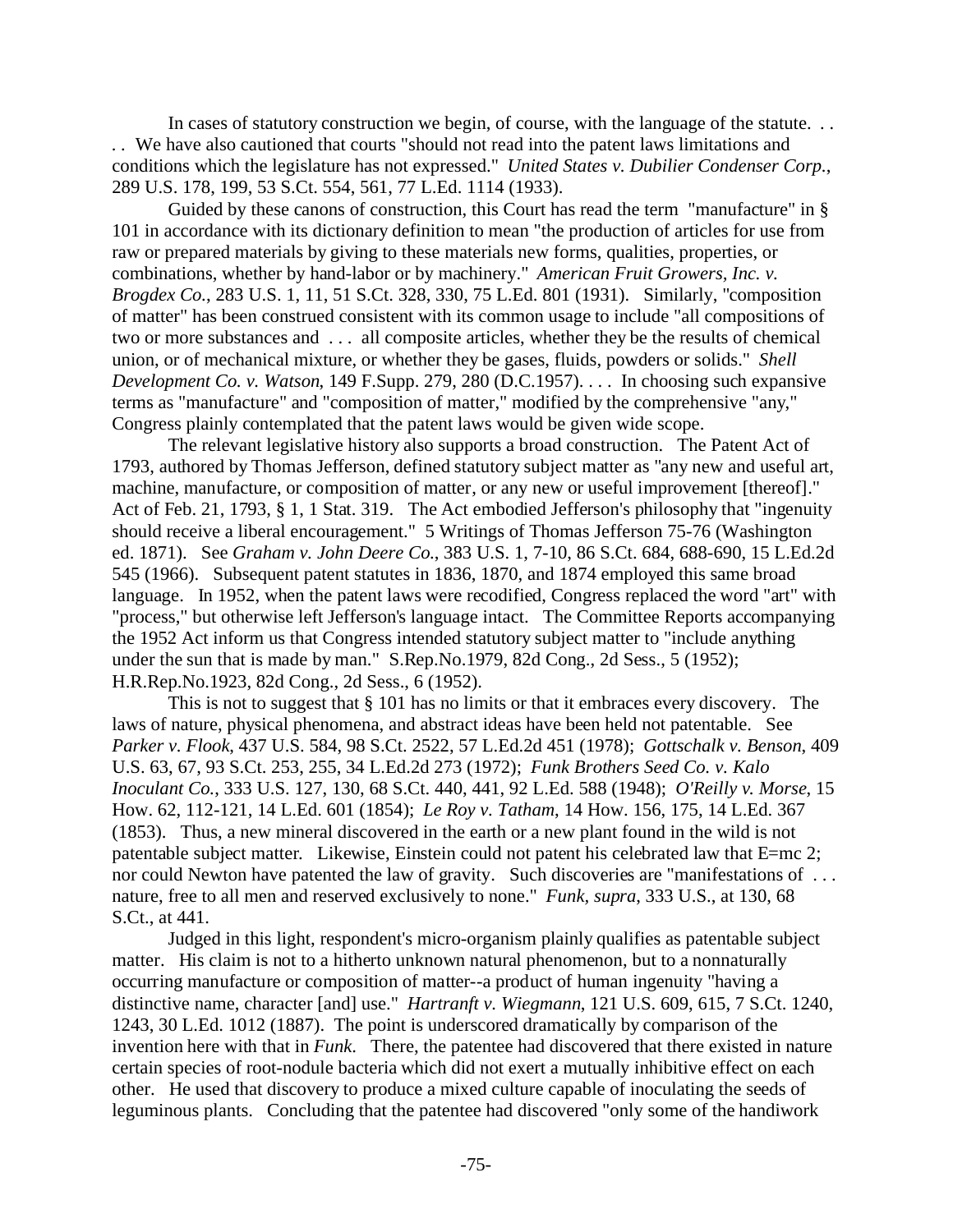of nature," the Court ruled the product nonpatentable: . . . . . Here, by contrast, the patentee has produced a new bacterium with markedly different characteristics from any found in nature and one having the potential for significant utility. His discovery is not nature's handiwork, but his own; accorly it is patentable subject matter under § 101.

#### IV

Two contrary arguments are advanced, neither of which we find persuasive.

 $(A)$ 

The petitioner's first argument rests on the enactment of the 1930 Plant Patent Act, which afforded patent protection to certain asexually reproduced plants, and the 1970 Plant Variety Protection Act, which authorized protection for certain sexually reproduced plants but excluded bacteria from its protection. In the petitioner's view, the passage of these Acts evidences congressional understanding that the terms "manufacture" or "composition of matter" do not include living things; if they did, the petitioner argues, neither Act would have been necessary.

We reject this argument. Prior to 1930, two factors were thought to remove plants from patent protection. The first was the belief that plants, even those artificially bred, were products of nature for purposes of the patent law. This position appears to have derived from the decision of the patent office in *Ex parte Latimer*, 1889 Dec.Com.Pat. 123, in which a patent claim for fiber found in the needle of the *Pinus australis* was rejected. The Commissioner reasoned that a contrary result would permit "patents [to] be obtained upon the trees of the forest and the plants of the earth, which of course would be unreasonable and impossible." . . . . .

In enacting the Plant Patent Act, Congress addressed both of these concerns. It explained at length its belief that the work of the plant breeder "in aid of nature" was patentable invention. S.Rep.No.315, 71st Cong., 2d Sess., 6-8 (1930); H.R.Rep.No.1129, 71st Cong., 2d Sess., 7-9 (1930). And it relaxed the written description requirement in favor of "a description . . . as complete as is reasonably possible." 35 U.S.C. § 162. No Committee or Member of Congress, however, expressed the broader view, now urged by the petitioner, that the terms "manufacture" or "composition of matter" exclude living things. The sole support for that position in the legislative history of the 1930 Act is found in the conclusory statement of Secretary of Agriculture Hyde, in a letter to the Chairmen of the House and Senate Committees considering the 1930 Act, that "the patent laws . . . at the present time are understood to cover only inventions or discoveries in the field of inanimate nature." See S.Rep.No.315, *supra*, at Appendix A; H.R.Rep.No.1129, *supra*, at Appendix A. Secretary Hyde's opinion, however, is not entitled to controlling weight. His views were solicited on the administration of the new law and not on the scope of patentable subject matter--an area beyond his competence. Moreover, there is language in the House and Senate Committee Reports suggesting that to the extent Congress considered the matter it found the Secretary's dichotomy unpersuasive. . . . .

Congress thus recognized that the relevant distinction was not between living and inanimate things, but between products of nature, whether living or not, and human-made inventions. Here, respondent's micro-organism is the result of human ingenuity and research. Hence, the passage of the Plant Patent Act affords the Government no support.

Nor does the passage of the 1970 Plant Variety Protection Act support the Government's position. As the Government acknowledges, sexually reproduced plants were not included under the 1930 Act because new varieties could not be reproduced true-to-type through seedlings. . . . . By 1970, however, it was generally recognized that true-to-type reproduction was possible and that plant patent protection was therefore appropriate. The 1970 Act extended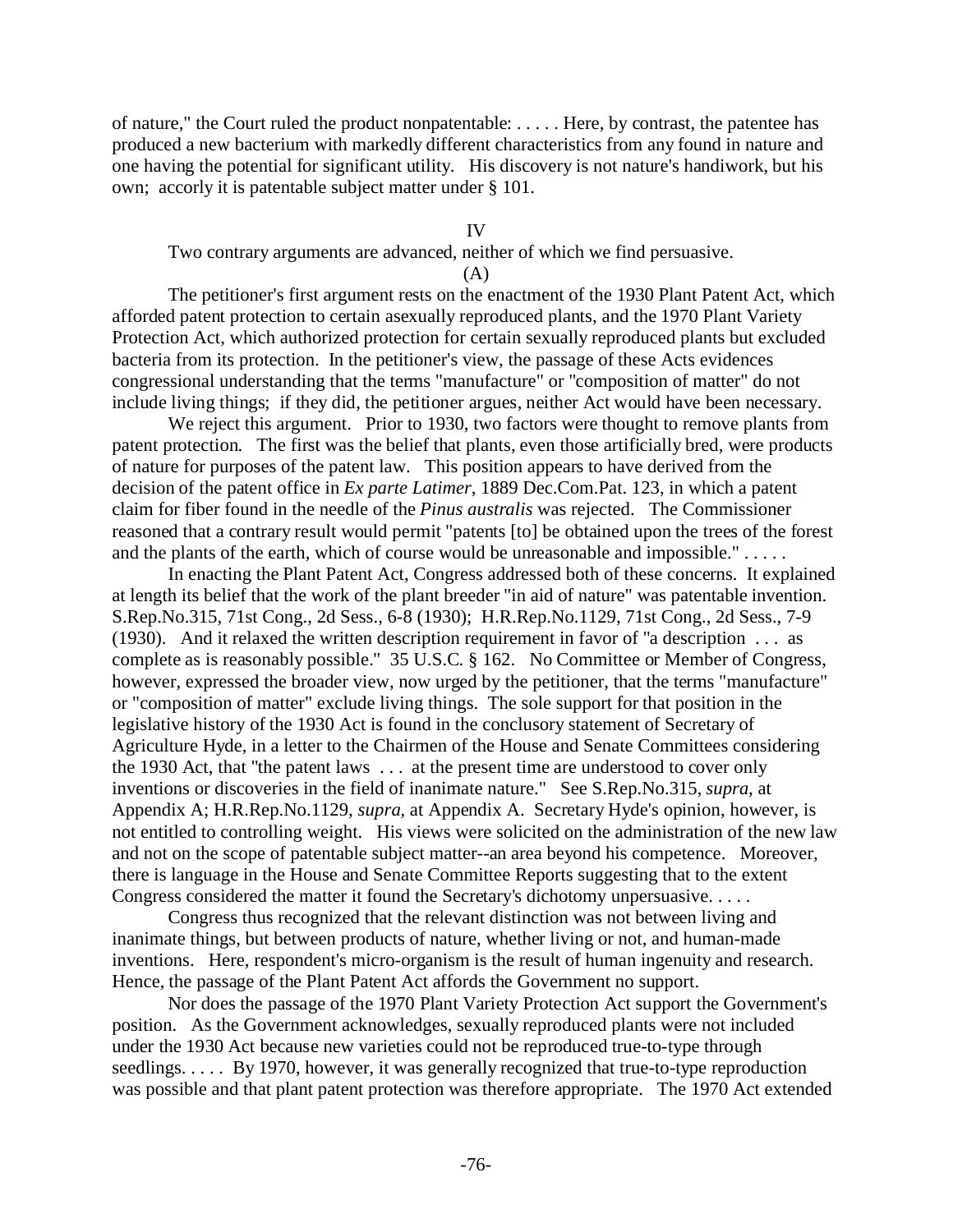that protection. There is nothing in its language or history to suggest that it was enacted because § 101 did not include living things. . . . .

The petitioner's second argument is that micro-organisms cannot qualify as patentable subject matter until Congress expressly authorizes such protection. His position rests on the fact that genetic technology was unforeseen when Congress enacted § 101. From this it is argued that resolution of the patentability of inventions such as respondent's should be left to Congress. The legislative process, the petitioner argues, is best equipped to weigh the competing economic, social, and scientific considerations involved, and to determine whether living organisms produced by genetic engineering should receive patent protection. In support of this position, the petitioner relies on our recent holding in *Parker v. Flook*, 437 U.S. 584, 98 S.Ct. 2522, 57 L.Ed.2d 451 (1978), and the statement that the judiciary "must proceed cautiously when ... asked to extend patent rights into areas wholly unforeseen by Congress." *Id.*, at 596, 98 S.Ct. at 2529. . . . .

Nothing in *Flook* is to the contrary. That case applied our prior precedents to determine that a "claim for an improved method of calculation, even when tied to a specific end use, is unpatentable subject matter under § 101." 437 U.S., at 595, n. 18, 98 S.Ct., at 2528, n. 18. The Court carefully scrutinized the claim at issue to determine whether it was precluded from patent protection under "the principles underlying the prohibition against patents for 'ideas' or phenomena of nature." *Id.*, at 593, 98 S.Ct. at 2527. We have done that here. *Flook* did not announce a new principle that inventions in areas not contemplated by Congress when the patent laws were enacted are unpatentable *per se.*

To read that concept into *Flook* would frustrate the purposes of the patent law. This Court frequently has observed that a statute is not to be confined to the "particular application[s] . . . contemplated by the legislators." *Barr v. United States*, 324 U.S. 83, 90, 65 S.Ct. 522, 525, 89 L.Ed. 765 (1945). . . . This is especially true in the field of patent law. A rule that unanticipated inventions are without protection would conflict with the core concept of the patent law that anticipation undermines patentability. See *Graham v. John Deere Co.*, 383 U.S., at 12-17, 86 S.Ct., at 691-693. Mr. Justice Douglas reminded that the inventions most benefiting mankind are those that "push back the frontiers of chemistry, physics, and the like." *Great A. & P. Tea Co. v. Supermarket Corp.*, 340 U.S. 147, 154, 71 S.Ct. 127, 131, 95 L.Ed. 162 (1950) (concurring opinion). Congress employed broad general language in drafting § 101 precisely because such inventions are often unforeseeable.

To buttress his argument, the petitioner, with the support of *amicus*, points to grave risks that may be generated by research endeavors such as respondent's. The briefs present a gruesome parade of horribles. Scientists, among them Nobel laureates, are quoted suggesting that genetic research may pose a serious threat to the human race, or, at the very least, that the dangers are far too substantial to permit such research to proceed apace at this time. We are told that genetic research and related technological developments may spread pollution and disease, that it may result in a loss of genetic diversity, and that its practice may tend to depreciate the value of human life. These arguments are forcefully, even passionately, presented; they remind us that, at times, human ingenuity seems unable to control fully the forces it creates--that with Hamlet, it is sometimes better "to bear those ills we have than fly to others that we know not of."

It is argued that this Court should weigh these potential hazards in considering whether respondent's invention is patentable subject matter under § 101. We disagree. The grant or denial of patents on micro- organisms is not likely to put an end to genetic research or to its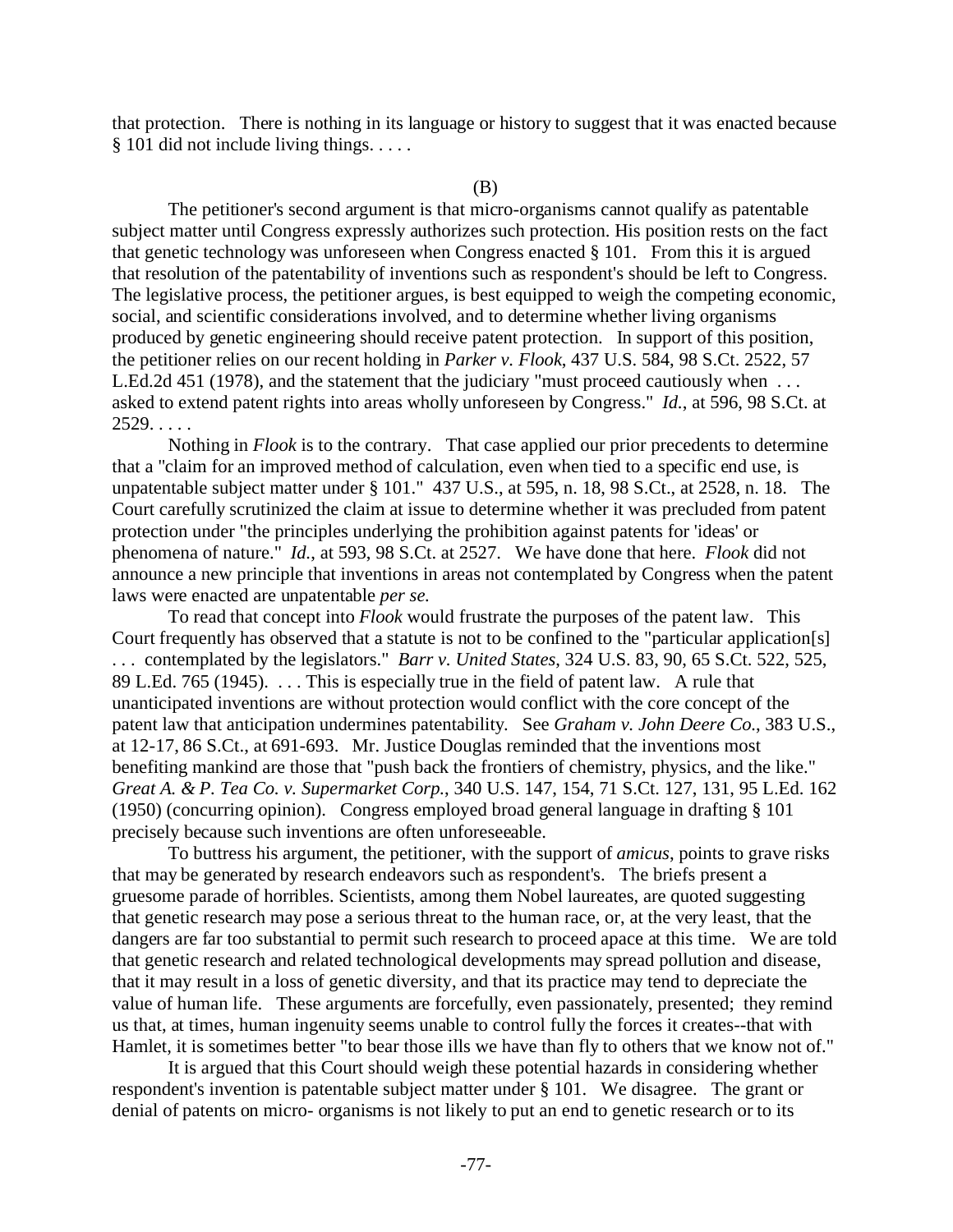attendant risks. The large amount of research that has already occurred when no researcher had sure knowledge that patent protection would be available suggests that legislative or judicial fiat as to patentability will not deter the scientific mind from probing into the unknown any more than Canute could command the tides. Whether respondent's claims are patentable may determine whether research efforts are accelerated by the hope of reward or slowed by want of incentives, but that is all.

What is more important is that we are without competence to entertain these arguments-either to brush them aside as fantasies generated by fear of the unknown, or to act on them. The choice we are urged to make is a matter of high policy for resolution within the legislative process after the kind of investigation, examination, and study that legislative bodies can provide and courts cannot. That process involves the balancing of competing values and interests, which in our democratic system is the business of elected representatives. . . .

We have emphasized in the recent past that "[o]ur individual appraisal of the wisdom or unwisdom of a particular [legislative] course . . . is to be put aside in the process of interpreting a statute." *TVA v. Hill*, 437 U.S., at 194, 98 S.Ct., at 2302. Our task, rather, is the narrow one of determining what Congress meant by the words it used in the statute; once that is done our powers are exhausted. Congress is free to amend § 101 so as to exclude from patent protection organisms produced by genetic engineering. Cf. 42 U.S.C. § 2181(a), exempting from patent protection inventions "useful solely in the utilization of special nuclear material or atomic energy in an atomic weapon." Or it may chose to craft a statute specifically designed for such living things. But, until Congress takes such action, this Court must construe the language of § 101 as it is. The language of that section fairly embraces respondent's invention.

Accordingly, the judgment of the Court of Customs and Patent Appeals is *Affirmed.*

*Justices Brennan, White, Marshall and Powell dissented.*

A series of decisions following *Chakrabarty* established that human-made animal life was patentable. Among these decisions was *Ex parte Allen* that held that sterile polyploid Pacific oysters were patentable. The United States Patent and Trademark Office (PTO) also issued guidance with regard to the patentability of living organisms. But the PTO carefully excluded living humans from patentable subject matter:

**\_\_\_\_\_\_\_\_\_\_**

"A claim directed to or including within its scope a human being will not be considered to be patentable subject matter under 35 U.S.C. 101. The grant of a limited, but exclusive property right in a human being is prohibited by the Constitution. Accordingly, it is suggested that any claim directed to a non-plant multicellular organism which would include a human being within its scope include the limitation 'non-human' to avoid this ground of rejection." Patent and Trademark Office "Policy Statement on Patentability of Animals," 1077 OFFICIAL GAZETTE 24 (April 21, 1987).

An accompanying Patent and Trademark Office "Background Paper" further explained, "Although the PTO now considers nonnaturally occurring multicellular living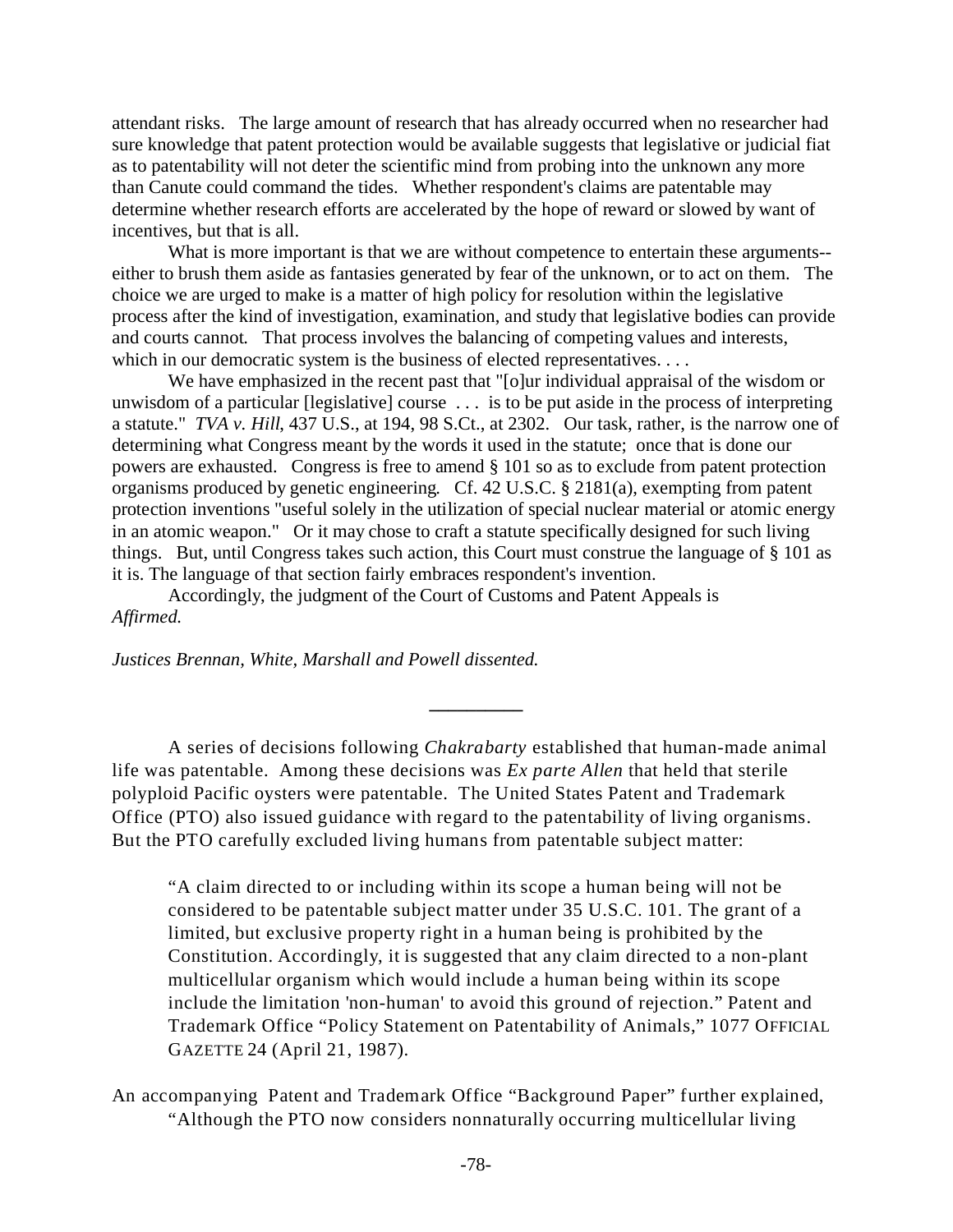organisms, including animals, to be patentable subject matter within the scope of [The Patent Act,] 35 USC 101, the issue will arise as to whether a claim directed to or including within its scope a genetically modified human being will be considered to be patentable subject matter. The position of the PTO is that the grant of a limited, but exclusive property right in a human being is prohibited by the Constitution. While the precise Constitutional basis has not been defined, an argument could be based on the 13th Amendment which prohibits involuntary servitude, or perhaps the 4th amendment which includes the right to be protected against unreasonable search and seizure. While there may be other ways to exclude a human being from the scope of a broad claim directed to mammals, for example, one clearly appropriate mechanism would be to use the negative limitation 'nonhuman' to exclude a human being from the scope of a claim and avoid a rejection under 35 USC 101."

The first patent on a non-naturally occurring animal was U.S. Patent No. 4,736,866 (issued April 12, 1988) for the "Harvard mouse".

Despite the ban on patenting human beings, human genes and other human substances are frequently replicated and gene sequences patented. For example,

- the patent for human erythropoietin litigated in Amgen, Inc. v. Chugai Pharmaceutical Co., 927 F. 2d 1200 (Fed. Cir. 1991), cert. denied sub nom Genetics Institute, Inc. v. Amgen, Inc., 502 U.S. 856 (1991); and
- the patent for human growth hormone, litigated in Bio-Technology General Corp. v. Genentech, Inc., 267 F 3d 1325 (Fed. Cir. 2001).

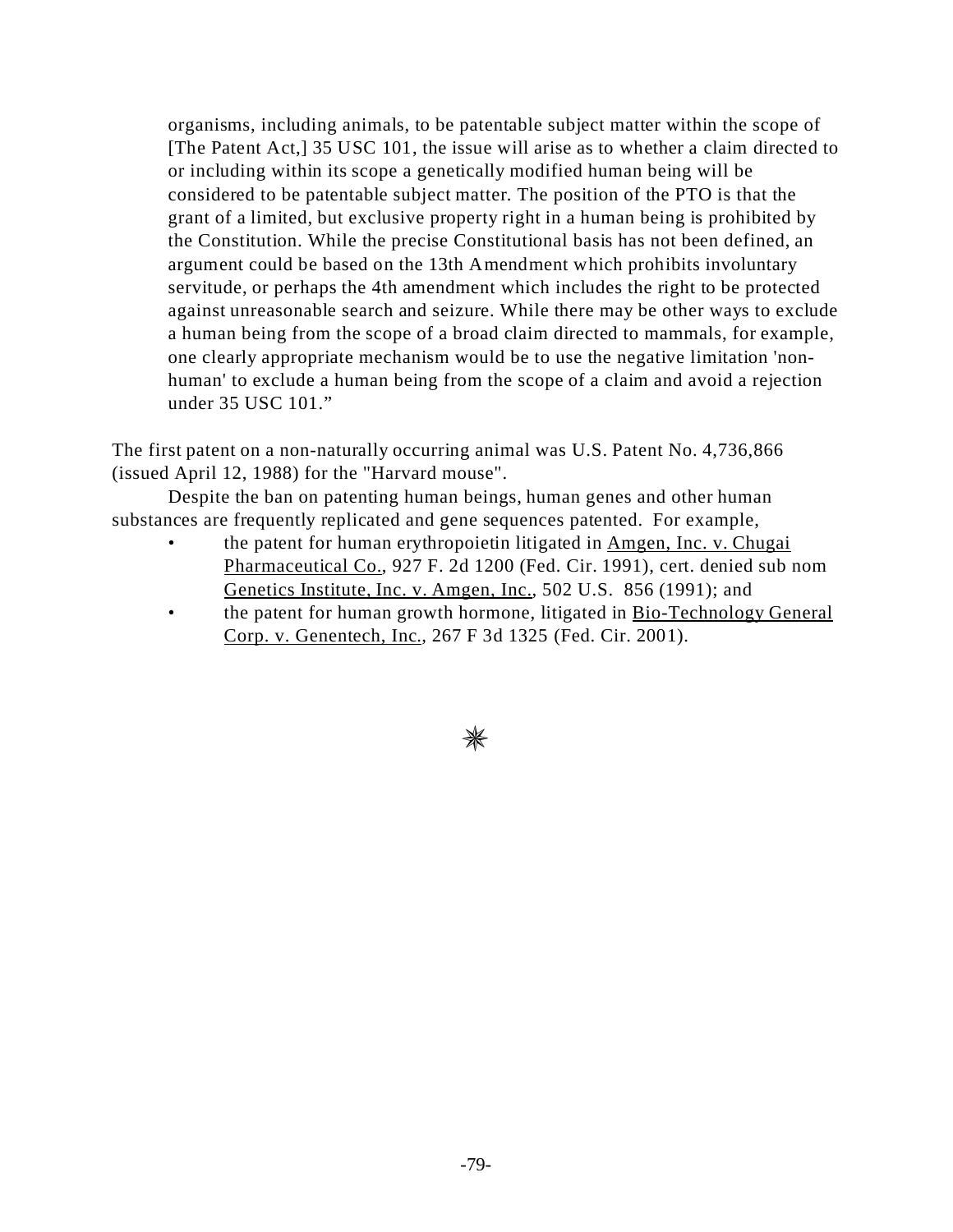# **H. Property in Human Genetic Material**

After reading *Moore v. Regents of the University of California*, on pages 79 - 93 of the Deukeminier and Krier text, consider the following three court decisions regarding the difficult issues raised by property claims to human genetic material, known as gametes (sperm, eggs, zygotes and embryos) .

## **HECHT V. SUPERIOR COURT**

16 Cal.App.4th 836, 20 Cal.Rptr.2d 275 (1993), review denied (1993)

*[The following is a brief summary of the complicated facts in the case:*

*Deborah Hecht, age 38, and William Kane, age 48, lived together for about five years before William Kane committed suicide in October 1991. The month before his death, William Kane deposited 15 vials of his sperm in a sperm bank in Los Angeles and directed the sperm bank to store the specimens and to release them to Hecht for the purpose of her bearing his child. William Kane also left a will disposing of his property. The will provided: "I bequeath all right, title, and interest that I may have in any specimens of my sperm stored with any sperm bank or similar facility for storage to Deborah Ellen Hecht." The will also contained a "Statement of Wishes" which explained, "It being my intention that samples of my sperm will be stored at a sperm bank for the use of Deborah Ellen Hecht, should she so desire, it is my wish that, should [Hecht] become impregnated with my sperm," that she should "to the extent that she wishes to preserve any or all of my mementoes and diplomas and the like for our future child or children."* 

*William Kane's two adult children from a previous marriage sought to have their father's stored sperm destroyed to prevent posthumous artificial insemination of Hecht with their father's sperm. In December 1991 Kane's children filed will contests and also entered into a "First Settlement Agreement" with Hecht, under which the two children were each to receive 40% and Hecht was to receive 20% of the net distribution of Kane's estate in excess of \$190,000. In October 1992, after Kane's children had sought to block the release of Kane's stored sperm to Hecht, Kane's children and Hecht came to a "Second Settlement Agreement" that provided for transfer of property from William Kane's estate, including release of the sperm to Hecht and Hecht's agreement to hold Kane's estate harmless against claims or charges made by any child conceived with Kane's sperm. Kane's children later tried to withdraw from this Second Settlement Agreement and eventually persuaded a trial court to issue an order directing that William Kane's stored sperm be destroyed.]*

## LILLIE, Presiding Justice.

This proceeding presents several matters of first impression involving the disposition of cryogenically-preserved sperm of a deceased. We conclude that the trial court's order constituted an abuse of discretion in the procedural posture of this case which compels us to set aside such order. . . . [W]e conclude that we cannot uphold the trial court's order on the theory urged by real parties [Kane's children], that the trial court's order "was entirely proper under the authority of [*Moore v. Regents of University of California* (1990) 51 Cal.3d 120, 271 Cal.Rptr.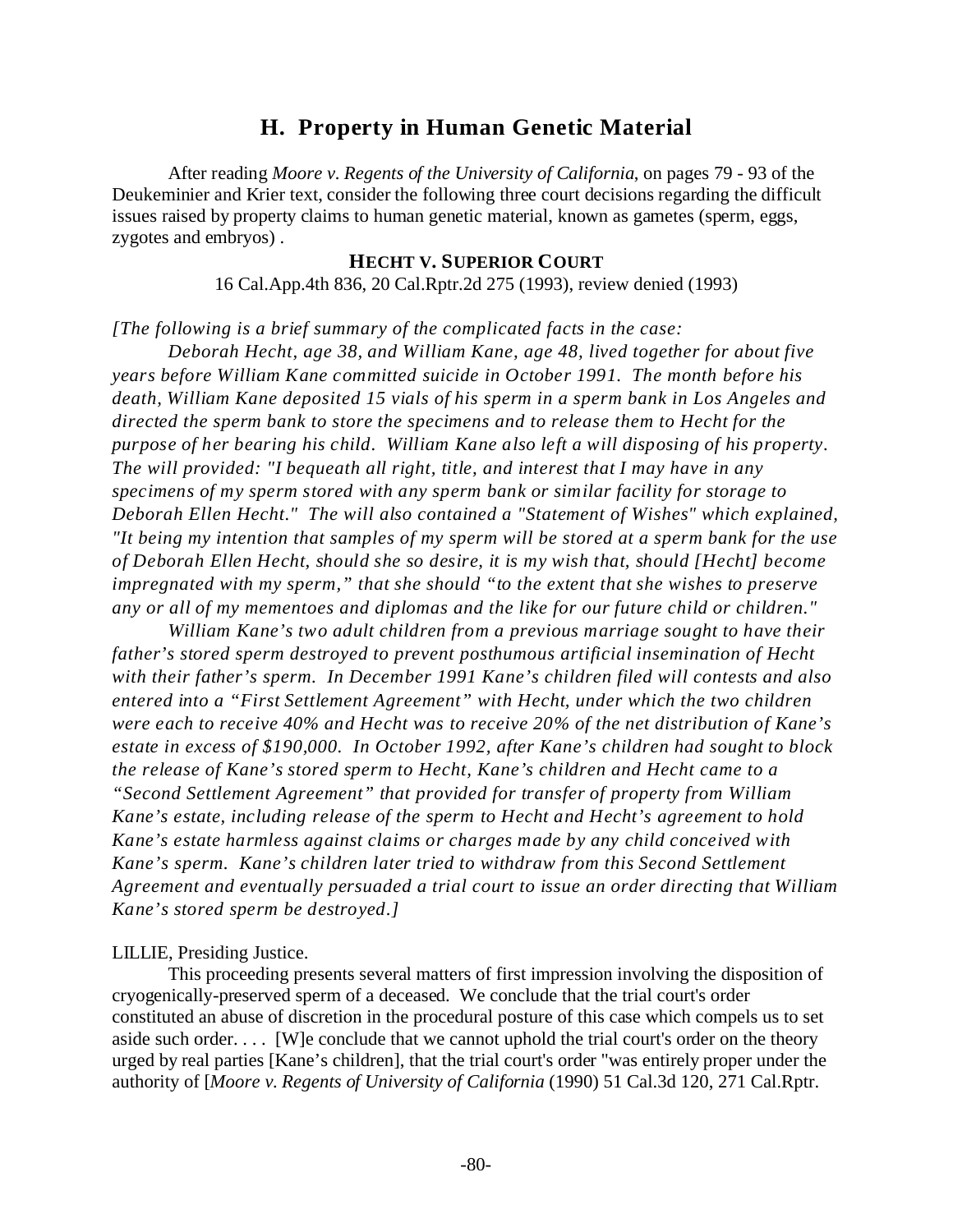146, 793 P.2d 479] and Health and Safety Code section 7054.4."<sup>4</sup> It is self-defeating for real parties [Kane's children] to argue, under the rationale of *Moore*, that decedent had no ownership or possessory interest in his sperm once it left his body, because the sperm then would not constitute part of Kane's estate and the probate court would not have jurisdiction over its disposition.

As we hereinafter explain, the decedent's interest in his frozen sperm vials, even if not governed by the general law of personal property, occupies "an interim category that entitles them to special respect because of their potential for human life" (See *Davis v. Davis* (Tenn.1992) 842 S.W.2d 588, 597), and at the time of his death, decedent had an interest, in the nature of ownership, to the extent that he had decision making authority as to the sperm within the scope of policy set by law. (Ibid.) Thus, decedent had an interest in his sperm which falls within the broad definition of property in Probate Code section 62, as "anything that may be the subject of ownership and includes both real and personal property and any interest therein."

## II. NATURE OF RIGHTS IN SEMEN

"The present legal position toward property rights in the human body is unsettled and reflects no consistent philosophy or approach. Until recently, the common law either refused to recognize a property right in human bodies or recognized only a quasi-property right.... [The court in *Moore v. Regents of University of California*, supra, 51 Cal.3d 120, 271 Cal.Rptr. 146, 793 P.2d 479] did not resolve the debate over the existence or extent of a property interest in one's body. Nor does the existing statutory scheme quiet the debate. The statutes that address individuals' control over their bodies delineate the extent of that control in specific situations, but do not establish a general principle." (Note, Personalizing Personalty: Toward a Property Right in Human Bodies (1990) 69 Tex.L.Rev. 209, 220, fns. omitted.) . . .

Consistent with *Moore*, we conclude that the Legislature did not intend Health and Safety Code section 7054.4 to resolve the issue of the "property" rights retained by the donor of sperm, let alone the issue of insemination with the sperm of a deceased donor. These are issues separate and apart from the issue of the paternity of a child conceived through artificial insemination, which latter issue has been addressed in state statutes modeled after the Uniform Parentage Act,

<sup>4</sup> Section 7054.4 provides in pertinent part that "Notwithstanding any other provision of law, recognizable anatomical parts, human tissues, anatomical human remains, or infectious waste following conclusion of scientific use shall be disposed of by interment, incineration, or any other method determined by the state department to protect the public health and safety."

In Moore, plaintiff alleged that his physician and other defendants used his cells, excised in treatment for hairy-cell leukemia, in potentially lucrative medical research without his permission, eventually establishing and patenting a "cell line" or culture capable of reproducing indefinitely from plaintiff's cells. (51 Cal.3d at p. 127, fn. 2, 271 Cal.Rptr. 146, 793 P.2d 479.) While the court held that plaintiff stated a cause of action against his physician for breach of a fiduciary duty to disclose facts material to the patient's consent or for the performance of medical procedures without first having obtained his informed consent (id., at pp. 128-129, 271 Cal.Rptr. 146, 793 P.2d 479) the court also held that Moore did not state a claim for conversion. "Since Moore clearly did not expect to retain possession of his cells following their removal, to sue for their conversion he must have retained an ownership interest in them. But there are several reasons to doubt that he did retain any such interest." (51 Cal.3d at pp. 136- 137, 271 Cal.Rptr. 146, 793 P.2d 479.)

As will be apparent from the discussion below, Moore is distinguishable from the instant case both because of its facts and its procedural posture. Unlike the facts in Moore, a contract with the sperm bank purports to evidence decedent's intent and expectation that he would in fact retain control over the sperm following its deposit. Depending upon the resolution of other matters, Moore may ultimately be pertinent to the disposition of some or all of Kane's stored sperm; however at this point, the pertinence of Moore is speculative as the issue of the actual disposition of decedent's sperm is not before us.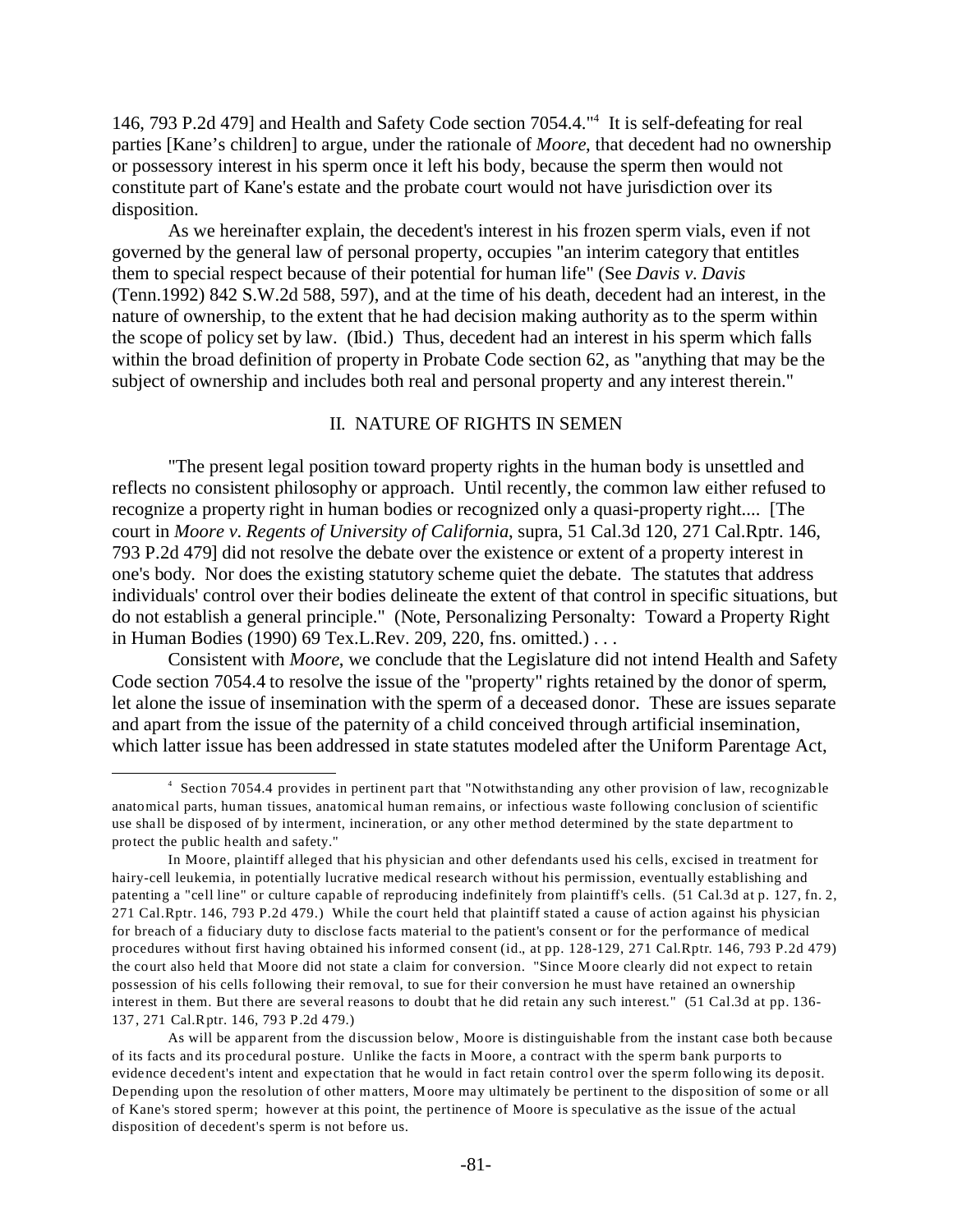as well as by the courts. (See *People v. Sorensen* (1968) 68 Cal.2d 280, 66 Cal.Rptr. 7, 437 P.2d 495; C.M. v. C.C. (1977) 152 N.J.Super. 160, 377 A.2d 821.)

One commentator recently noted that although some sperm banks operate as commercial enterprises, they are virtually free from state licensing and other regulation. (Wadlington, Artificial Conception: The Challenge for Family Law (1983) 69 Va.L.Rev. 465, 468.) The various state statutes modeled after the Uniform Parentage Act (see, e.g., Civ.Code, § 7000 et seq.) address the issue of the legal relationship between the sperm donor and the child born by artificial insemination. However, "[n]one of the statutes on artificial insemination indicate who owns the sperm donation, but sperm banks generally require those donors who are to be anonymous to sign a written waiver of any rights to the deposit and any paternity claims to children born from it. In return, the sperm bank guarantees the donor's anonymity. Thus, according to the contract between the parties, the donor no longer 'owns' the sperm. [¶ ] Men who use sperm banks to store their sperm for their own future use, however, do own their donation(s) of sperm and are required to pay for its maintenance and its later withdrawal. Upon notice of the death of the donor, however, many storage agreements authorize the sperm bank to dispose of the deposit. Requests from the widow of the donor to be inseminated with the sperm, as a matter of practice, are denied absent express instructions in the donor's will or a court order." (Shapiro & Sonnenblick, The Widow and the Sperm: The Law of Post-Mortem Insemination (1986) 1 J. Law & Health 229, 243- 244, fns. omitted [discussing the language in the storage agreement used by Idant Laboratory in New York, which permits Idant, upon the death of the donor, to discard the sperm or use it in scientific research, "except that no Specimen will be used, without the Client's written consent, for the purpose of causing pregnancy by means of artificial insemination." (Id., at p. 243, fn. 115)].)

The American Fertility Society, in its Ethical Statement on in vitro fertilization, has written that "It is understood that the gametes and concepti are the property of the donors. The donors therefore have the right to decide at their sole discretion the disposition of these items, provided such disposition is within medical and ethical guidelines...." (*York v. Jones* (E.D.Va.1989) 717 F.Supp. 421, 426, fn. 5, citing Ethics Com. of the Am. Fertility Society, Ethical Considerations of the New Reproductive Technologies (1986) 46 Fertility and Sterility 89s.)

Although *Davis v. Davis*, supra, 842 S.W.2d 588, involved the disposition of frozen preembryos (four-to-eight-celled entities)<sup>5</sup> of a married couple who had attempted to bear a child through in vitro fertilization but divorced before they could do so, the court's discussion of the

 $5$  According to the scientific testimony in Davis, the process of fertilization of the egg with the sperm results in a one-cell zygote which contains a new hereditary constitution (genome) contributed to by both parents through the union of sperm and egg; the stage subsequent to the zygote is cleavage, during which the single cell undergoes successive equal divisions with little or no intervening growth; the resulting cells, (blastomeres) become smaller, while the size of the total aggregate of cells remains the same; after three such divisions, the aggregate contains eight cells in relatively loose association; each blastomere, if separated from the others, has the potential to develop into a complete adult; " [s]tated another way, at the 8-cell stage, the developmental singleness of one person has not been established.'" (842 S.W.2d at p. 593.)

<sup>&</sup>quot;Today, under federal law and all state statutory law except Louisiana, embryos [created by in vitro fertilization] do not possess rights or have legal status. In Louisiana, embryos have been given rights and limits have been imposed on how embryos may be treated." (Poole, Allocation of Decision-Making Rights to Frozen Embryos (1990) 4 Amer.J. of Fam.Law 67, 84-85.) The Louisiana statute defines "human embryo" as "an in vitro fertilized human ovum" and prohibits its destruction unless it fails to develop further over a 36 hour period, except when the embryo is in a state of cryopreservation. (Id., at pp. 78-79.) In Poole's opinion, the Louisiana statute may be unconstitutional under federal law because "it infringes on individual's right of procreative choice at a stage where the state has no compelling interest in the embryo." (Id. at p. 85.)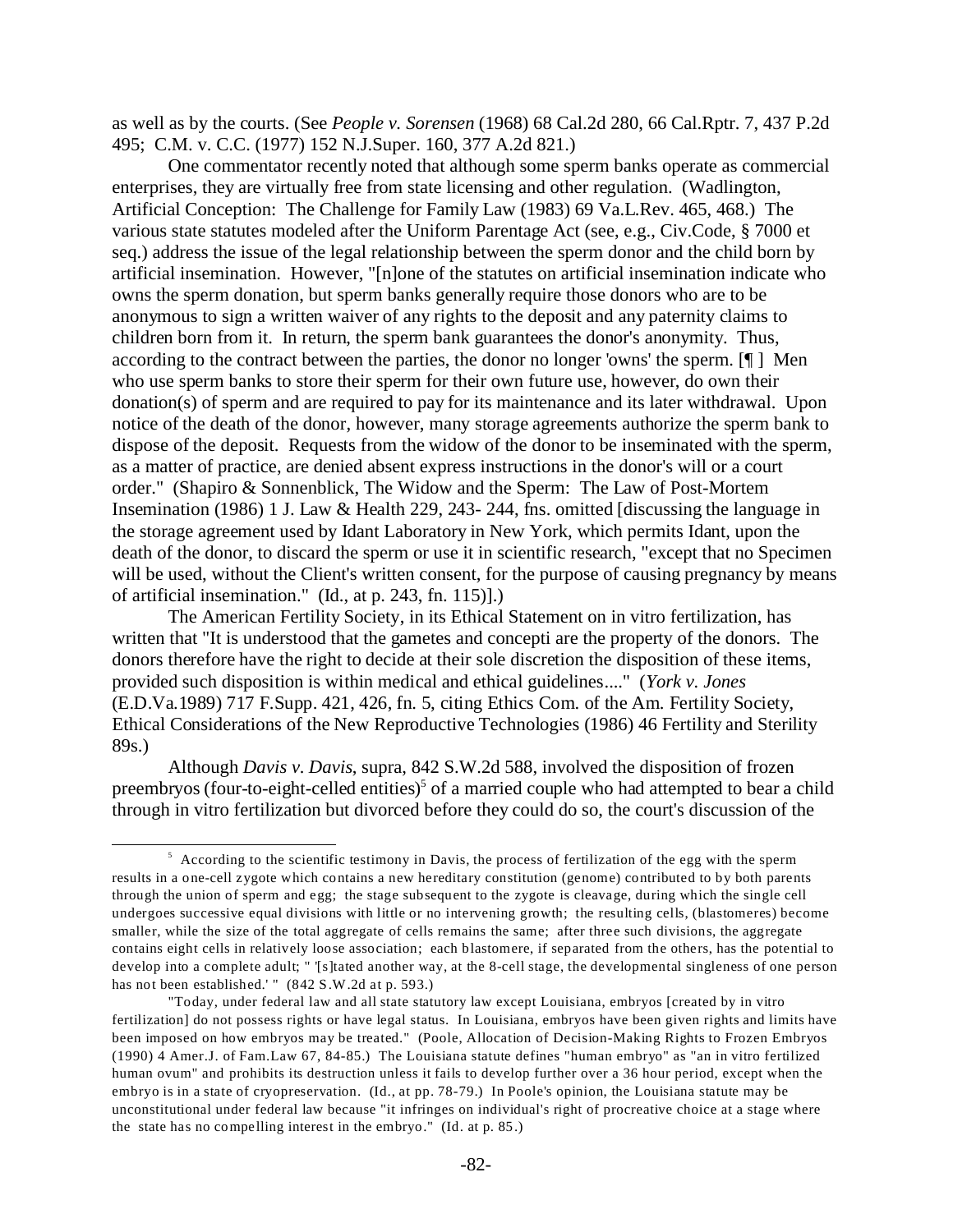legal status of preembryos is informative. For various reasons, not pertinent to our discussion, the Supreme Court of Tennessee concluded that the preembryos could not be considered "persons" under Tennessee law. The court also refused to characterize the interest of the Davises in the preembryos as a property interest under general property law; rather they "occupy an interim category that entitles them to special respect because of their potential for human life. It follows that any interest that Mary Sue Davis and Junior Davis have in the preembryos in this case is not a true property interest. However, they do have an interest in the nature of ownership, to the extent that they have decision-making authority concerning disposition of the preembryos, within the scope of policy set by law." (842 S.W.2d at p. 597.)

The court in *Davis* found persuasive a report of the Ethics Committee of The American Fertility Society, which identified three major ethical positions that have been articulated in the debate over preembryo status. At one extreme is the view that the preembryo is a human subject after fertilization, which requires that it be accorded the rights of a person; the opposite extreme is the view that the preembryo has a status no different from any other human tissue; a third view, " 'one that is most widely held--takes an intermediate position between the other two. It holds that the preembryo deserves respect greater than that accorded to human tissue but not the respect accorded to actual persons. The preembryo is due greater respect than other human tissue because of its potential to become a person and because of its symbolic meaning for many people. Yet, it should not be treated as a person, because it has not yet developed the features of personhood, is not yet established as developmentally individual, and may never realize its biologic potential.' " (*Davis v. Davis*, supra, 842 S.W.2d at p. 596.)

The *Davis* court also notes that The American Fertility Society suggests that " 'Within the limits set by institutional policies, decision-making authority regarding preembryos should reside with the persons who have provided the gametes.... As a matter of law, it is reasonable to assume that the gamete providers have primary decision-making authority regarding preembryos in the absence of specific legislation on the subject. A person's liberty to procreate or to avoid procreation is directly involved in most decisions involving preembryos.'" (842 S.W.2d at p. 597.)

Sperm which is stored by its provider with the intent that it be used for artificial insemination is thus unlike other human tissue because it is "gametic material" (*Davis v. Davis*, supra, 842 S.W.2d 588, 597) that can be used for reproduction. Although it has not yet been joined with an egg to form a preembryo, as in *Davis*, the value of sperm lies in its potential to create a child after fertilization, growth, and birth. We conclude that at the time of his death, decedent had an interest, in the nature of ownership, to the extent that he had decision making authority as to the use of his sperm for reproduction. Such interest is sufficient to constitute "property" within the meaning of Probate Code section 62. Accordingly, the probate court had jurisdiction with respect to the vials of sperm. . . .

We now address the propriety of the trial court's order that the sperm be destroyed. In order to do so, we examine several theories proffered by the parties to explain or uphold the trial court's order.

In this case, the trial court could not have properly ordered the sperm destroyed by applying the provisions of the will; Hecht is not only the residual beneficiary specified therein, but the will evidences the decedent's intent that Hecht, should she so desire, is to receive his sperm stored in the sperm bank to bear his child posthumously. Moreover, there is no indication that the trial court itself purported to apply the terms of the will or was adjudicating the issue of the validity of the will. There is also no indication in our record that the trial court's order was based upon a theory [that] the will was invalid or subject to revocation. Although real parties'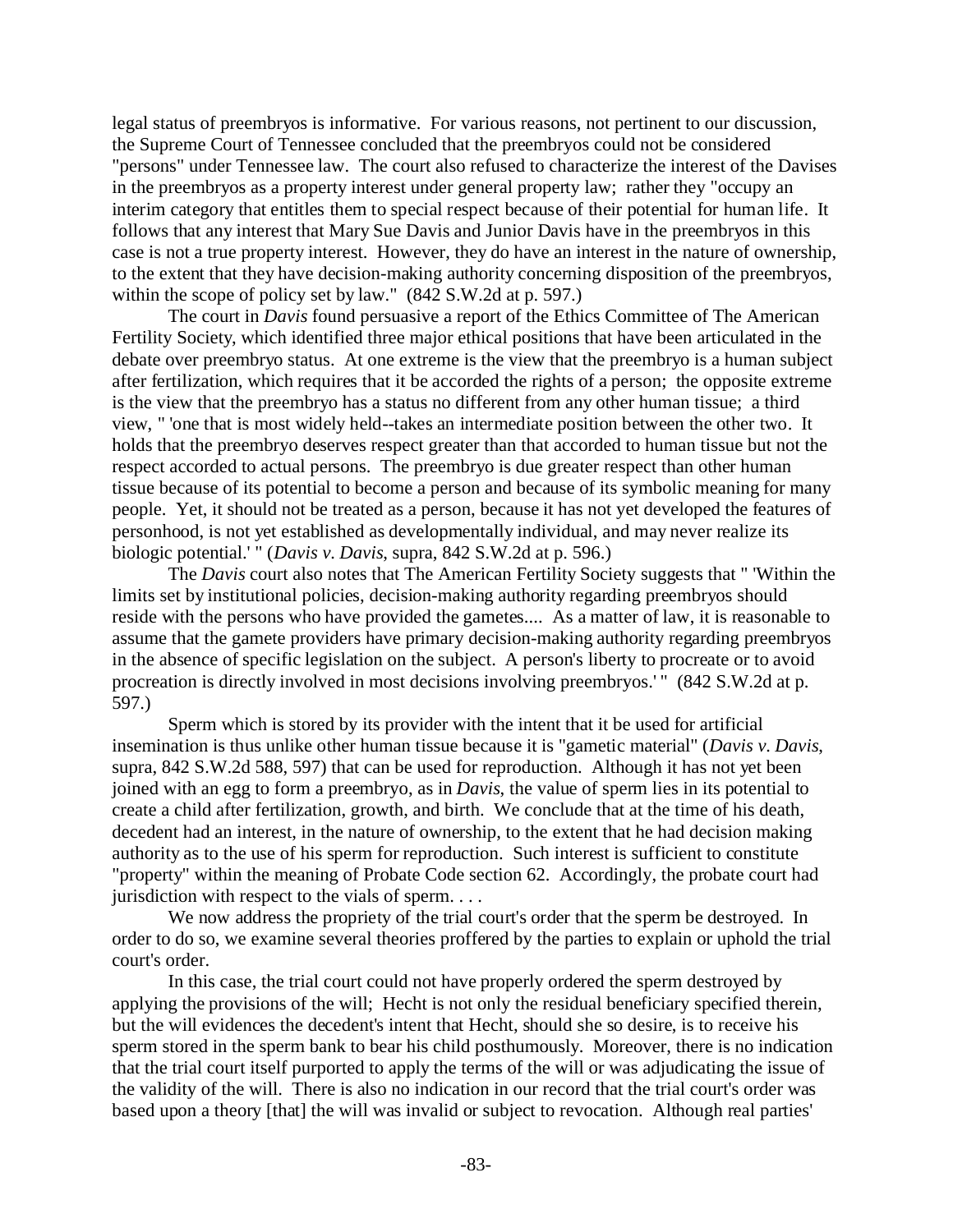[Kane's children's] answer to the instant petition asserts affirmative defenses that the will and the sperm bank contract are invalid on the grounds that decedent was of unsound mind, subject to Hecht's undue influence, and that decedent lacked testamentary and legal capacity at the time of execution of those documents, our record contains no evidentiary hearing as to these allegations and the order cannot be upheld on these grounds. . . .

Real parties [Kane's children] attempt to justify the order as premised upon the theory that even if decedent had sufficient right of possession or ownership of the sperm so as to bring it within the jurisdiction of the probate court, his assumed intended use or disposition of the sperm--artificial insemination of Hecht--is invalid on two purported public policy grounds: (1) public policy forbids the artificial insemination of an unmarried woman, and (2) public policy forbids artificial insemination of Hecht with the stored sperm of a deceased man. . . .

We thus conclude that real parties fail to establish with any pertinent authority that the public policy of California prohibits the artificial insemination of Hecht because of her status as an unmarried women.

### IV. POST-MORTEM ARTIFICIAL INSEMINATION

We are aware of only one other court which has addressed the issue of the right of a woman to the sperm of a decedent. In 1984, in *Parpalaix v. CECOS*, the French Tribunaux de grande instance ordered CECOS, a government run sperm bank in a Paris suburb, to return stored sperm of a decedent to a doctor chosen by his surviving wife. [The French court ordered release of the deceased husband's sperm to his widow; but she did not become pregnant.]

. . . [Kane's children] argue that "this court should adopt a state policy against posthumous conception," because it is "in truth, the creation of orphaned children by artificial means with state authorization," a result which they characterize as "tragic." However, real parties do not cite any authority establishing the propriety of this court, or any court, to make the value judgment as to whether it is better for such a potential child not to be born, assuming that both gamete providers wish to conceive the child. In other words, assuming that both Hecht and decedent desired to conceive a child using decedent's sperm, real parties fail to establish a state interest sufficient to justify interference with that decision. As in Tennessee, we are aware of no statutes in California which contain a "statement of public policy which reveals an interest that could justify infringing on gamete-providers' decisional authority...." (*Davis v. Davis*, supra, 842 S.W.2d 588, 602.)

We also disagree with real parties' claim that any order other than destruction of the sperm is tantamount to "state authorization" of posthumous conception of children, i.e., the creation of a public policy in favor of such conception. In such a case, the state is simply acknowledging that "no other person or entity has an interest sufficient to permit interference with the gamete-providers' decision ... because no one else bears the consequences of these decisions in the way that the gamete-providers do." (*Davis v. Davis*, supra, 842 S.W.2d at p. 602.)

Citing *Davis*, real parties also urge this court to uphold the trial court's order on the ground that Hecht "can easily procreate by a variety of other means," and she "cannot bear a child using [decedent's] sperm without encroaching upon the family integrity of [decedent's] existing children." As pointed out above, our record is inadequate to address the issue of real parties' "family integrity."

As to the issue of whether Hecht has other means to bear a child, the issue is a factual one which our record fails to address. Moreover, it must be pointed out that the court in *Davis* was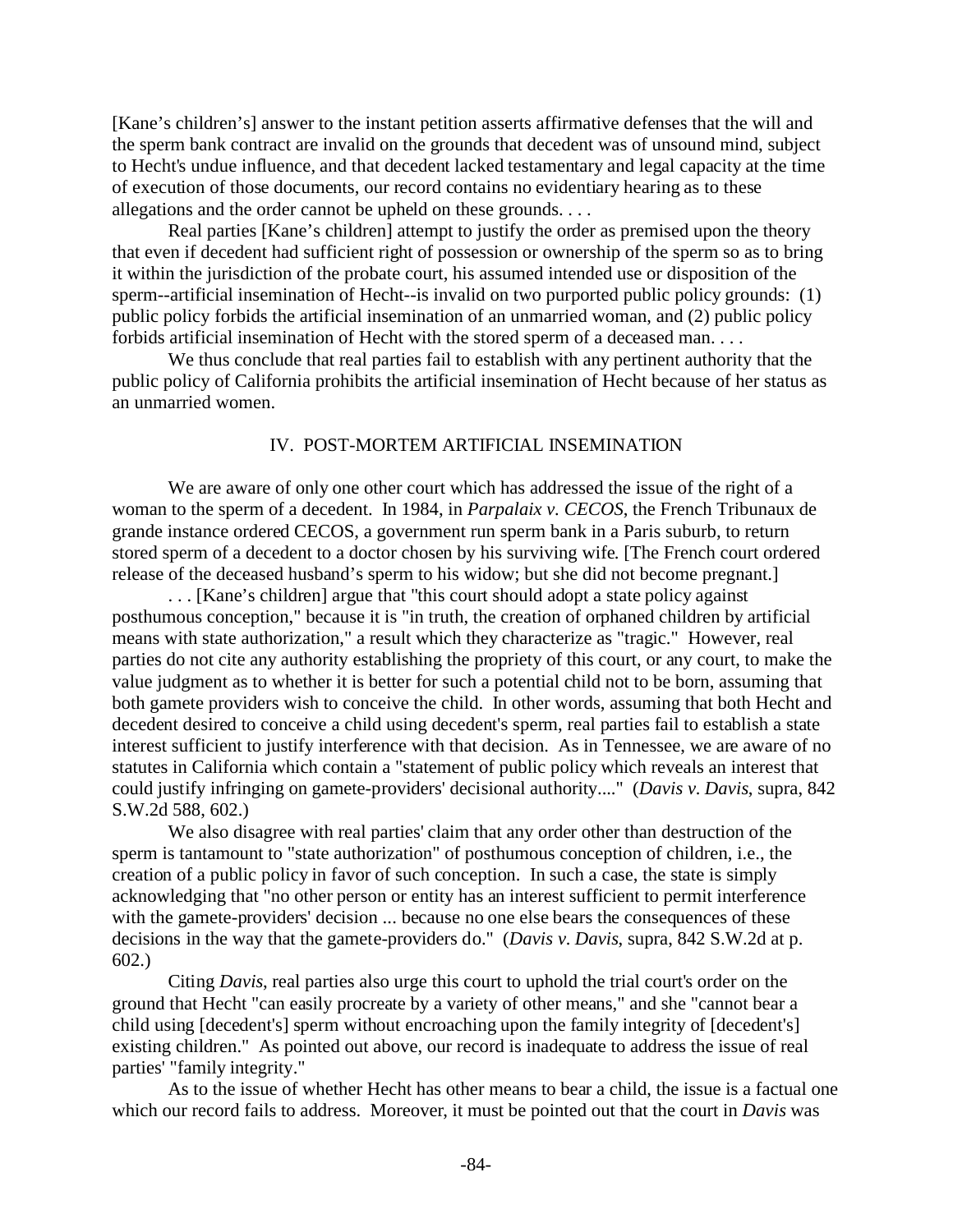called upon to resolve a dispute involving the disposition of preembryos where the gameteproviders disagreed as to their disposition and where there was no written agreement of the parties or state statute governing such disposition. Under those circumstances, the court held as follows: "[W]e hold that disputes involving the disposition of preembryos produced by in vitro fertilization should be resolved, first, by looking to the preferences of the progenitors. If their wishes cannot be ascertained, or if there is dispute, then their prior agreement concerning disposition should be carried out. If no prior agreement exists, then the relative interests of the parties in using or not using the preembryos must be weighed. Ordinarily, the party wishing to avoid procreation should prevail, assuming that the other party has a reasonable possibility of achieving parenthood by means other than use of the preembryos in question. If no other reasonable alternatives exist, then the argument in favor of using the preembryos to achieve pregnancy should be considered. However, if the party seeking control of the preembryos intends merely to donate them to another couple, the objecting party obviously has the greater interest and should prevail." (*Davis v. Davis*, supra, 842 S.W.2d 588, 604.)

Given the procedural posture of this case, and the fact that, for purposes of addressing real parties' [Kane's children's] arguments, we are assuming that decedent intended to allow Hecht to use his sperm for posthumous artificial insemination, it is premature for us to apply the *Davis* test. At this point, the only issue which we address is whether artificial insemination with the sperm of a decedent violates public policy. There is nothing in Davis which indicates that such artificial insemination violates public policy.

Real parties [Kane's children] also intimate that the birth of a child by Hecht using decedent's sperm will create psychological burdens on them, decedent's surviving adult children, as well as financial burdens on society and on the estate.

In light of the UPA [Uniform Parentage Act] and Probate Code sections 6407 and 6408, (ante, fn. 8), it is unlikely that the estate would be subject to claims with respect to any such children. If the Second Settlement Agreement is enforceable against Hecht, the estate may also be protected from any claims with respect to such children.

The interest of heirs and courts in the finality of probate rulings was recognized by the committee which drafted the Uniform Status of Children of Assisted Conception Act, which has been adopted in various forms in North Dakota and Virginia. Section 4 of that Act provides in pertinent part that "[Except as otherwise provided in Sections 5 through 9:] ... (b) An individual who dies before implantation of an embryo, or before a child is conceived other than through sexual intercourse, using the individual's egg or sperm, is not a parent of the resulting child." The exceptions, dealing with surrogacy agreements, are not pertinent here.

The Committee Comment states that "Subsection 4(b) is designed to provide finality for the determination of parenthood of those whose genetic material is utilized in the procreation process after their death. The death of the person whose genetic material is either used in conceiving an embryo or in implanting an already existing embryo into a womb would end the potential parenthood of the deceased.... [¶] ... It is designed primarily to avoid the problems of intestate succession which could arise if the posthumous use of a person's genetic material could lead to the deceased being termed a parent. Of course, those who want to explicitly provide for such children in their wills may do so." (9B West's U. Laws Ann. (1987) U. Status of Children of Assisted Conception Act (1988 Act; 1993 Pocket Supp.) Committee Com. pp. 140-141.) The result in section 4(b) of the Uniform Status of Children of Assisted Conception Act appears to be consistent with application of Civil Code section 7005 and Probate Code sections 6407 and 6408 to the instant circumstances.  $(Ante, fn, 8.) \ldots$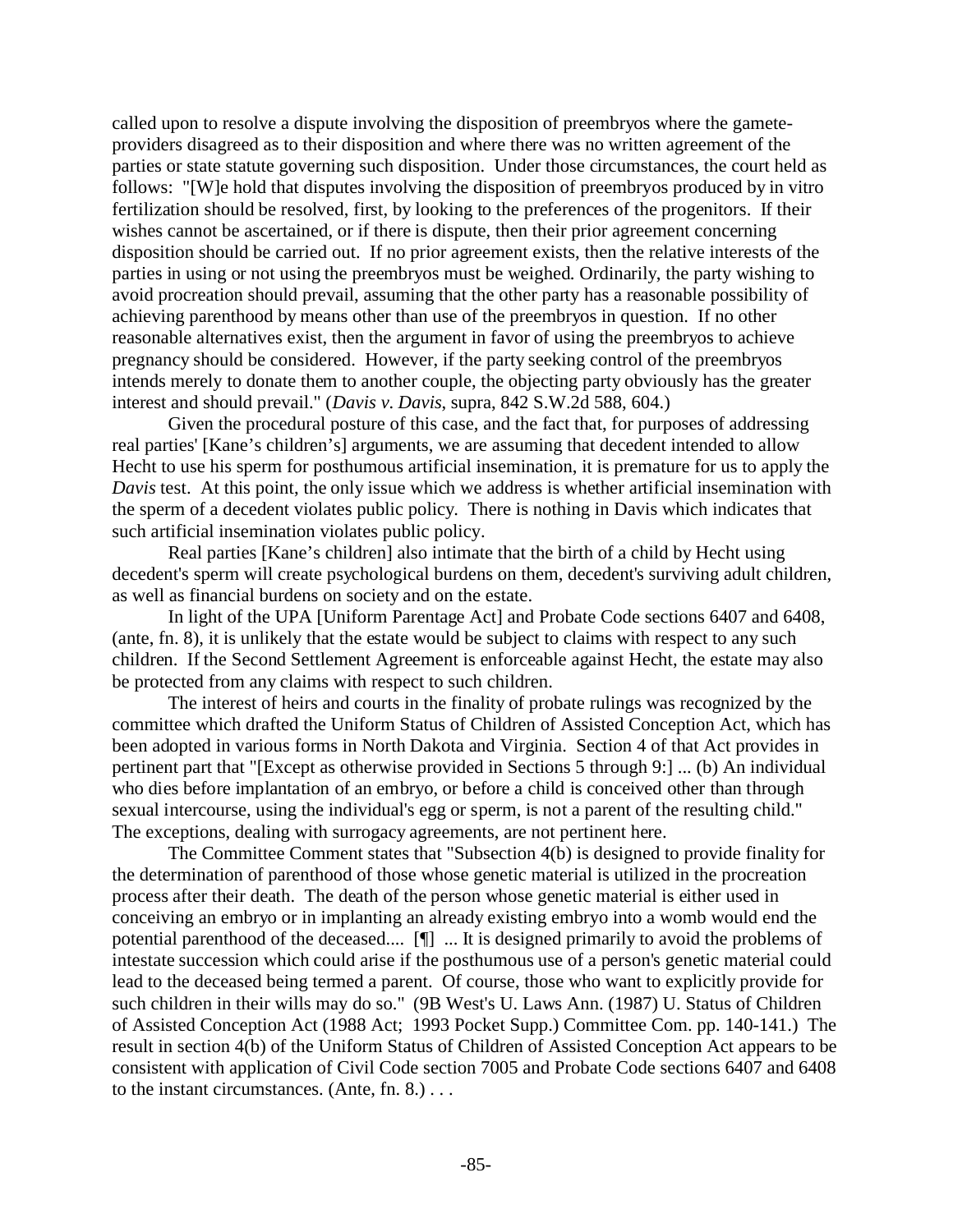Decedent's adult children also fail to provide any legal or factual basis to support their contention that the birth of a child through the artificial insemination of Hecht with decedent's sperm implicates their "fundamental right to protection of their family integrity," and thus their psychological well-being.

At this point, it is also entirely speculative as to whether any child born to Hecht using decedent's sperm will be a burden on society. . . .

As recently stated by our Supreme Court in a case involving a surrogacy contract: "It is not the role of the judiciary to inhibit the use of reproductive technology when the Legislature has not seen fit to do so; any such effort would raise serious questions in light of the fundamental nature of the rights of procreation and privacy." (*Johnson v. Calvert* (1993) 5 Cal.4th 84, 101, 19 Cal.Rptr.2d 494, 851 P.2d 776.)

For the foregoing reasons we conclude that the trial court abused its discretion in ordering decedent's sperm destroyed.

JOHNSON and FRED WOODS, JJ., concur.

*Postscript: In 1996, Hecht again returned to court to gain access to all of the stored vials of William Kane's sperm. In an unpublished opinion, the District Court of Appeal again ordered that all of Kane's sperm be released to Hecht on the grounds that the sperm was not an asset of William Kane's estate subject to division in the settlement agreements.*

Once egg and sperm are joined in forming zygotes, and eventually embryos, the law has great difficulty in dealing with such things as ordinary property. The following two decisions are among many that have struggled with this issue.

\_\_\_\_\_\_\_\_\_

## **KASS V. KASS** 91 N.Y.2d 554, 696 N.E.2d 174, 673 N.Y.S.2d 350 Court of Appeals of New York (1998)

KAYE, Chief Judge:

Although in vitro fertilization (IVF) procedures are now more than two decades old and in wide use, this is the first such dispute to reach our Court. Specifically in issue is the disposition of five frozen, stored pre-embryos, or "pre-zygotes," created five years ago, during the parties' marriage, to assist them in having a child. Now divorced, appellant (Maureen Kass) wants the pre-zygotes implanted, claiming this is her only chance for genetic motherhood; respondent (Steven Kass) objects to the burdens of unwanted fatherhood, claiming that the parties agreed at the time they embarked on the effort that in the present circumstances the prezygotes would be donated to the IVF program for approved research purposes. . . . [W]e conclude that the parties' agreement providing for donation to the IVF program controls. . . .

<sup>&</sup>lt;sup>1</sup>We use the parties' term "pre-zygotes," which are defined in the record as "eggs which have been penetrated by sperm but have not yet joined genetic material."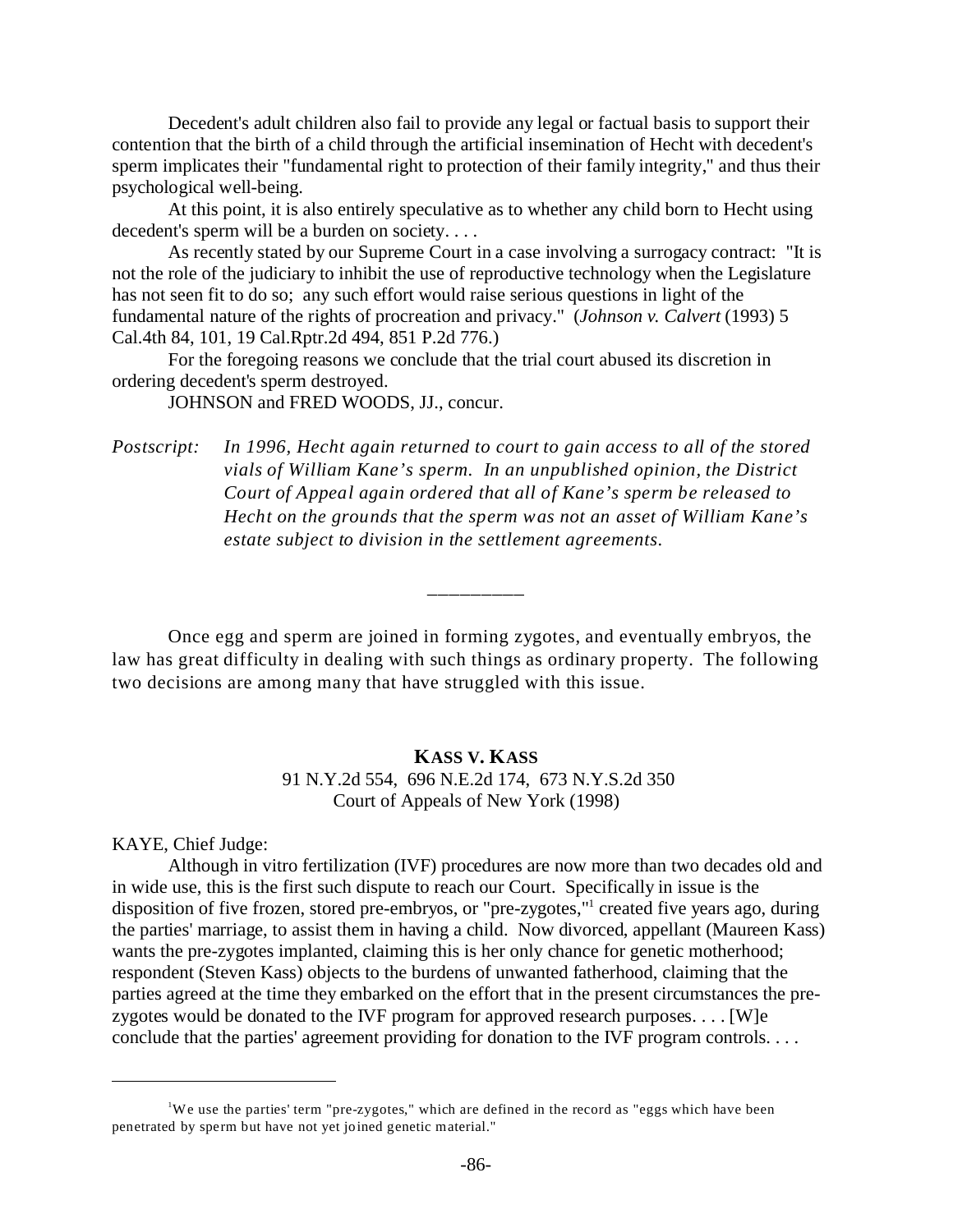#### *Facts*

Appellant and respondent were married on July 4, 1988, and almost immediately began trying to conceive a child. While appellant believed that, owing to prenatal exposure to diethylstilbestrol (DES) she might have difficulty carrying a pregnancy to term, her condition in fact was more serious--she failed to become pregnant. In August 1989, the couple turned to John T. Mather Memorial Hospital in Port Jefferson, Long Island and, after unsuccessful efforts to conceive through artificial insemination, enrolled in the hospital's IVF program.

Typically, the IVF procedure begins with hormonal stimulation of a woman's ovaries to produce multiple eggs. The eggs are then removed by laparoscopy or ultrasound-directed needle aspiration and placed in a glass dish, where sperm are introduced. Once a sperm cell fertilizes the egg, this fusion--or pre-zygote--divides until it reaches the four-to eight-cell stage, after which several pre-zygotes are transferred to the woman's uterus by a cervical catheter. If the procedure succeeds, an embryo will attach itself to the uterine wall, differentiate and develop into a fetus. As an alternative to immediate implantation, pre-zygotes may be cryopreserved indefinitely in liquid nitrogen for later use. Cryopreservation serves to reduce both medical and physical costs because eggs do not have to be retrieved with each attempted implantation, and delay may actually improve the chances of pregnancy. At the same time, the preservation of "extra" pre-zygotes--those not immediately implanted--allows for later disagreements, as occurred here.

Beginning in March 1990, appellant underwent the egg retrieval process five times and fertilized eggs were transferred to her nine times. She became pregnant twice--once in October 1991, ending in a miscarriage and again a few months later, when an ectopic pregnancy had to be surgically terminated.

Before the final procedure, for the first time involving cryopreservation, the couple on May 12, 1993 signed four consent forms provided by the hospital. . . .

On May 20, 1993, doctors retrieved 16 eggs from appellant, resulting in nine pre-zygotes. Two days later, four were transferred to appellant's sister, who had volunteered to be a surrogate mother, and the remaining five were cryopreserved. The couple learned shortly thereafter that the results were negative and that appellant's sister was no longer willing to participate in the program. They then decided to dissolve their marriage. The total cost of their IVF efforts exceeded \$75,000.

With divorce imminent, the parties themselves on June 7, 1993--barely three weeks after signing the consents--drew up and signed an "uncontested divorce" agreement, typed by appellant, including the following:

"The disposition of the frozen 5 pre-zygotes at Mather Hospital is that they should be disposed of [in] the manner outlined in our consent form and that neither Maureen Kass[,] Steve Kass or anyone else will lay claim to custody of these prezygotes."

On June 28, 1993, appellant by letter informed the hospital and her IVF physician of her marital problems and expressed her opposition to destruction or release of the pre-zygotes.

One month later, appellant commenced the present matrimonial action, requesting sole custody of the pre-zygotes so that she could undergo another implantation procedure. Respondent opposed removal of the pre-zygotes and any further attempts by appellant to achieve pregnancy, and counterclaimed for specific performance of the parties' agreement to permit the IVF program to retain the pre-zygotes for research, as specified in [the IVF consent form]. . . .

[The trial court, which in New York is called the] Supreme Court granted appellant custody of the pre-zygotes and directed her to exercise her right to implant them within a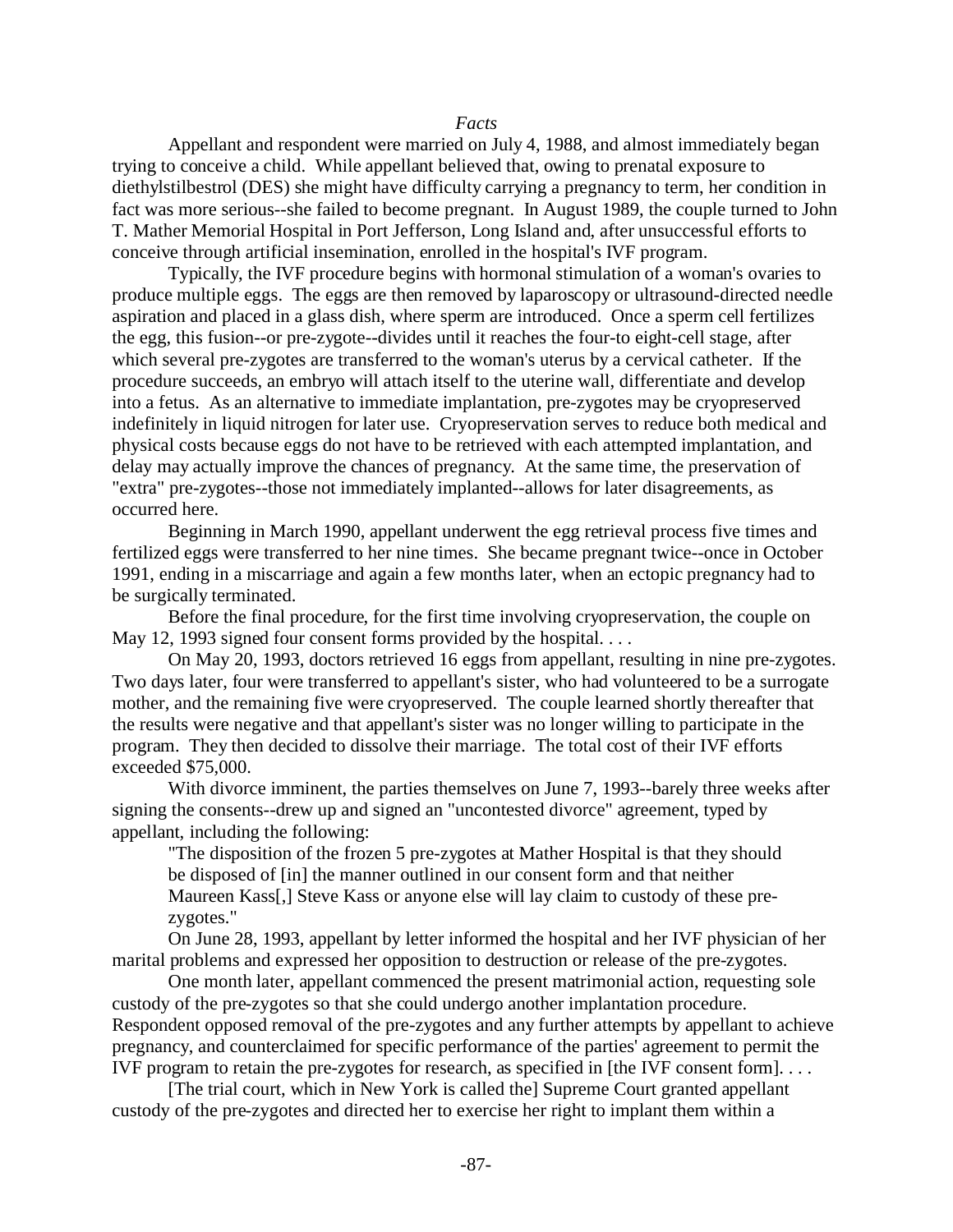medically reasonable time. The court reasoned that a female participant in the IVF procedure has exclusive decisional authority over the fertilized eggs created through that process, just as a pregnant woman has exclusive decisional authority over a nonviable fetus, and that appellant had not waived her right either in the May 12, 1993 consents or in the June 7, 1993 "uncontested divorce" agreement. . . . [The Court of Appeals reversed on the grounds that] the parties clearly expressed their intent that in the circumstances presented the pre-zygotes would be donated to the IVF program for research purposes.

#### *Analysis*

*A. The Legal Landscape Generally.* We begin analysis with a brief description of the broader legal context of this dispute. In the past two decades, thousands of children have been born through IVF, the best known of several methods of assisted reproduction. Additionally, tens of thousands of frozen embryos annually are routinely stored in liquid nitrogen canisters, some having been in that state for more than ten years with no instructions for their use or disposal (see, New York State Task Force on Life and the Law, Assisted Reproductive Technologies: Analysis and Recommendations for Public Policy [April 1998], at 289 ["Assisted Reproductive Technologies "]; Caplan, Due Consideration: Controversy in the Age of Medical Miracles 63 [1998] ). As science races ahead, it leaves in its trail mind-numbing ethical and legal questions (see generally, Robertson, Children of Choice: Freedom and the New Reproductive Technologies [1994] ["Children of Choice"] ).

The law, whether statutory or decisional, has been evolving more slowly and cautiously. A handful of states--New York not among them--have adopted statutes touching on the disposition of stored embryos (see, e.g., Fla Stat Ann § 742.17 [West 1997] [couples must execute written agreement providing for disposition in event of death, divorce or other unforeseen circumstances]; NH Rev Stat Ann § 168-B:13-15, 18 [Supp 1992] [couples must undergo medical exams and counseling; 14-day limit for maintenance of ex utero pre- zygotes]; La Rev Stat Ann § 9:121-133 [West 1991] [pre-zygote considered "juridical person" that must be implanted].<sup>2</sup>

In the case law, only Davis v. Davis (842 S.W.2d 588, 604 [Tenn 1992], cert denied sub nom. Stowe v. Davis, 507 U.S. 911) attempts to lay out an analytical framework for disputes between a divorcing couple regarding the disposition of frozen embryos (see also, York v. Jones, 717 F Supp 421 [ED Va]; Del Zio v. Columbia Presbyt. Hosp., No. 74 Civ. 3588, slip op. [SDNY April 12, 1978]; AZ v. BZ, slip op. [Mass Prob Ct March 25, 1996] [no docket number] ). Having declared that embryos are entitled to "special respect because of their potential for human life" (842 S.W.2d at 597, supra ), Davis recognized the procreative autonomy of both gamete providers, which includes an interest in avoiding genetic parenthood as well as an interest in becoming a genetic parent. In the absence of any prior written agreement between the parties--which should be presumed valid, and implemented--according to Davis, courts must in every case balance these competing interests, each deserving of judicial respect. In Davis itself, that balance weighed in favor of the husband's interest in avoiding genetic parenthood, which was deemed more significant than the wife's desire to donate the embryos to a childless couple.

<sup>2</sup>Recently, the New York Task Force on Life and the Law issued a comprehensive report, "Assisted Reproductive Technologies," together with recommendations for regulation. The report, following two years of study by the full Task Force, addresses a wide range of relevant subjects, such as the commercial aspects of what has become a sizable business, and impacts on children born of assisted reproductive technologies (see also, 1997-1998 N.Y. Senate Bill S 5815 [Nov 24, 1997] [requiring that couples specify in writing how embryos are to be disposed of before a facility can accept them for storage] ).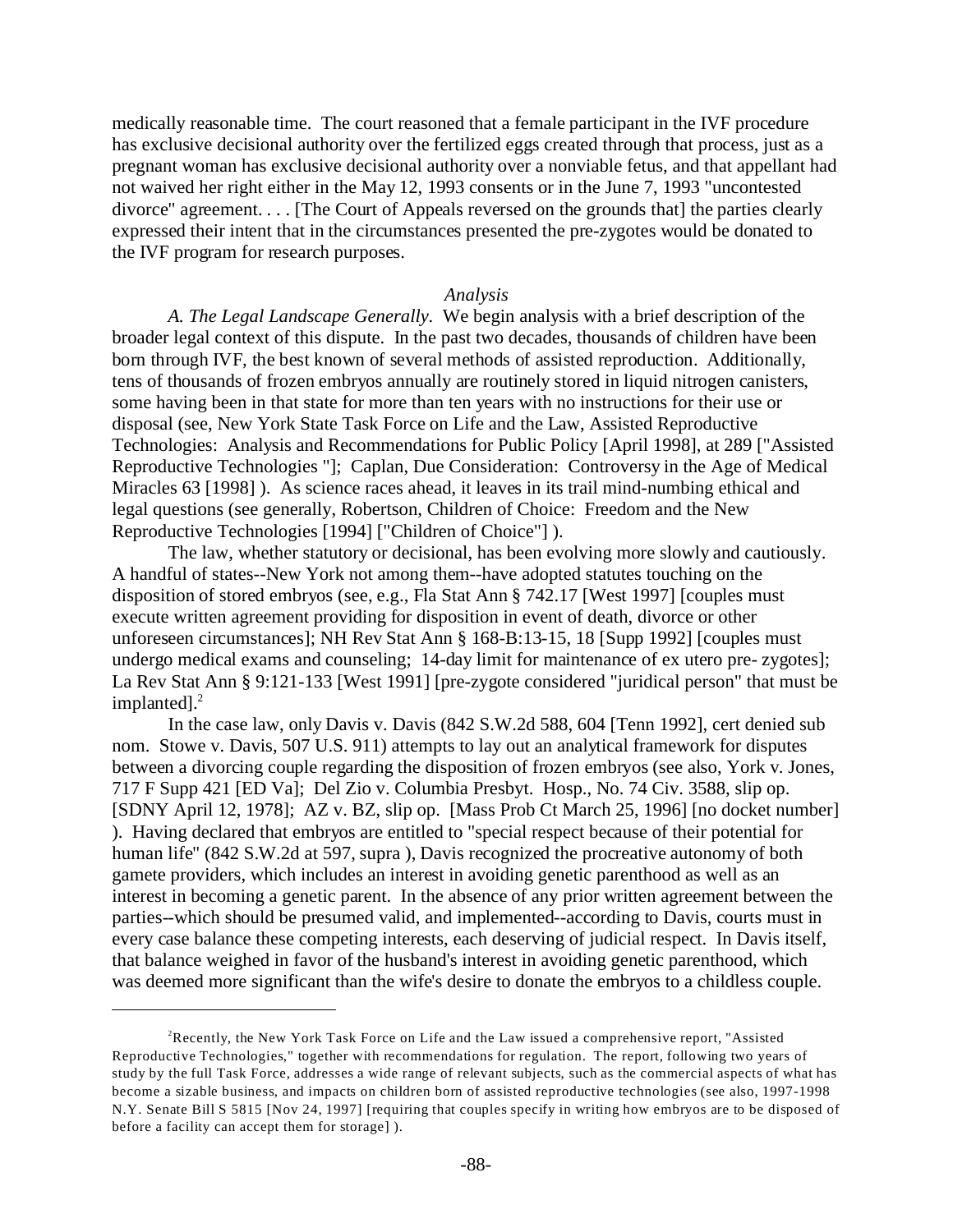Although statutory and decisional law are sparse, abundant commentary offers a window on the issues ahead, particularly suggesting various approaches to the issue of disposition of prezygotes. Some commentators would vest control in one of the two gamete providers (see, e.g., Poole, Allocation of Decision- Making Rights to Frozen Embryos, 4 Am J Fam L 67 [1990] [pre-zygotes to party wishing to avoid procreation]; Andrews, The Legal Status of the Embryo, 32 Loy L Rev 357 [1986] [woman retains authority when she desires to implant] ). Others would imply a contract to procreate from participation in an IVF program (see, e.g., Note, Davis v Davis: What About Future Disputes?, 26 Conn L Rev 305 [1993]; Comment, Frozen Embryos: Towards An Equitable Solution, 46 U Miami L Rev 803 [1992] ).

Yet a third approach is to regard the progenitors as holding a "bundle of rights" in relation to the pre-zygote that can be exercised through joint disposition agreements (see, Robertson, Prior Agreements for Disposition of Frozen Embryos, 51 Ohio St L Rev 407 [1990] ["Prior Agreements "]; Robertson, In the Beginning: The Legal Status of Early Embryos, 76 Va L Rev 437 [1990] ["Early Embryos"] ). The most recent view--a "default rule"-- articulated in the report of the New York State Task Force on Life and the Law, is that, while gamete bank regulations should require specific instructions regarding disposition, no embryo should be implanted, destroyed or used in research over the objection of an individual with decisionmaking authority (see, Assisted Reproductive Technologies, at 317-320, supra ).

Proliferating cases regarding the disposition of embryos, as well as other assisted reproduction issues, will unquestionably spark further progression of the law. What is plain, however, is the need for clear, consistent principles to guide parties in protecting their interests and resolving their disputes, and the need for particular care in fashioning such principles as issues are better defined and appreciated. Against that backdrop we turn to the present appeal.

*B. The Appeal Before Us.* . . . [W]e conclude that disposition of these pre-zygotes does not implicate a woman's right of privacy or bodily integrity in the area of reproductive choice; nor are the pre- zygotes recognized as "persons" for constitutional purposes (see, Roe v. Wade, 410 U.S. 113, 162; Byrn v New York City Health & Hosps. Corp., 31 N.Y.2d 194, 203, appeal dsmd 410 U.S. 949). The relevant inquiry thus becomes who has dispositional authority over them. Because that question is answered in this case by the parties' agreement, for purposes of resolving the present appeal we have no cause to decide whether the pre-zygotes are entitled to "special respect" (cf., Davis v. Davis, 842 S.W.2d 588, 596-597, supra; see also, Ethics Comm. of the Am. Fertility Soc'y, Ethical Considerations of the New Reproductive Technologies, 46 Fertility & Sterility 1S, 32S [Supp. 1 1986]  $)$ .<sup>3</sup>

Agreements between progenitors, or gamete donors, regarding disposition of their prezygotes should generally be presumed valid and binding, and enforced in any dispute between them (see, Davis v. Davis, 842 S.W.2d at 597, supra; see also, Early Embryos, 76 Va L Rev at 463-469, supra ). Indeed, parties should be encouraged in advance, before embarking on IVF and cryopreservation, to think through possible contingencies and carefully specify their wishes in writing. Explicit agreements avoid costly litigation in business transactions; they are all the more necessary and desirable in personal matters of reproductive choice, where the intangible

<sup>&</sup>lt;sup>3</sup>Parties' agreements may, of course, be unenforceable as violative of public policy (see, e.g., Domestic Relations Law § 121 et seq. [declaring surrogate parenting contracts contrary to policy, void and unenforceable]; Scheinkman, Practice Commentaries, McKinney's Cons Laws of NY, Book 14, Domestic Relations Law § 122, 1998 Pocket Part, at 255 ["commercial surrogacy arrangements involve a form of procreation for profit, if not prostitution"] ). Significantly changed circumstances also may preclude contract enforcement. Here, however, appellant does not urge that the consents violate public policy, or that they are legally unenforceable by reason of significantly changed circumstances.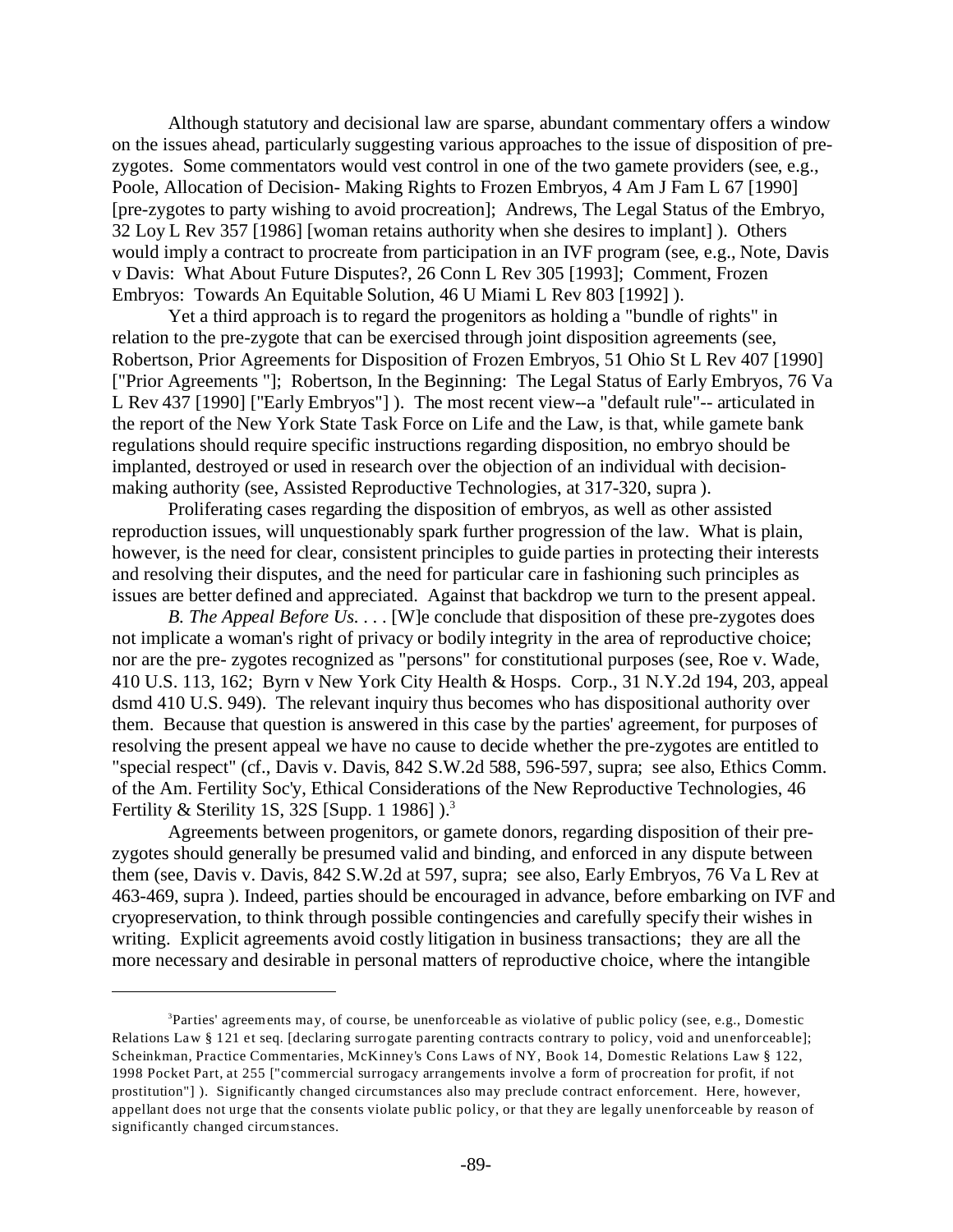costs of any litigation are simply incalculable. Advance directives, subject to mutual change of mind that must be jointly expressed, both minimize misunderstandings and maximize procreative liberty by reserving to the progenitors the authority to make what is in the first instance a quintessentially personal, private decision. Written agreements also provide the certainty needed for effective operation of IVF programs (see, Prior Agreements, 51 Ohio St L Rev at 414-418, supra; see also, Children of Choice, 107, 113, supra ).

While the value of arriving at explicit agreements is apparent, we also recognize the extraordinary difficulty such an exercise presents. All agreements looking to the future to some extent deal with the unknown. Here, however, the uncertainties inherent in the IVF process itself are vastly complicated by cryopreservation, which extends the viability of pre-zygotes indefinitely and allows time for minds, and circumstances, to change. Divorce; death, disappearance or incapacity of one or both partners; aging; the birth of other children are but a sampling of obvious changes in individual circumstances that might take place over time.

These factors make it particularly important that courts seek to honor the parties' expressions of choice, made before disputes erupt, with the parties' overall direction always uppermost in the analysis. Knowing that advance agreements will be enforced underscores the seriousness and integrity of the consent process; advance agreements as to disposition would have little purpose if they were enforceable only in the event the parties continued to agree. To the extent possible, it should be the progenitors--not the State and not the courts--who by their prior directive make this deeply personal life choice.

Here, the parties prior to cryopreservation of the pre-zygotes signed consents indicating their dispositional intent. While these documents were technically provided by the IVF program, neither party disputes that they are an expression of their own intent regarding disposition of their pre-zygotes. Nor do the parties contest the legality of those agreements, or that they were freely and knowingly made. The central issue is whether the consents clearly express the parties' intent regarding disposition of the pre-zygotes in the present circumstances. Appellant claims the consents are fraught with ambiguity in this respect; respondent urges they plainly mandate transfer to the IVF program.

The subject of this dispute may be novel but the common law principles governing contract interpretation are not. Whether an agreement is ambiguous is a question of law for the courts (see, Van Wagner Adv. Corp. v. S & M Enters., 67 N.Y.2d 186, 191). Ambiguity is determined by looking within the four corners of the document, not to outside sources (see, W.W.W. Assocs. v. Giancontieri, 77 N.Y.2d 157, 162-163). And in deciding whether an agreement is ambiguous courts

"should examine the entire contract and consider the relation of the parties and the circumstances under which it was executed. Particular words should be considered, not as if isolated from the context, but in light of the obligation as a whole and the intention of the parties as manifested thereby. Form should not prevail over substance and a sensible meaning of words should be sought" (William C. Atwater & Co., Inc. v Panama R.R. Co., 246 N.Y. 519, 524).

Where the document makes clear the parties' overall intention, courts examining isolated provisions " 'should then choose that construction which will carry out the plain purpose and object of the [agreement]' " (Williams Press, Inc. v. State of New York, 37 N.Y.2d 434, 440, quoting Empire Props. Corp. v. Manufacturers Trust Co., 288 N.Y. 242, 248-249).

Applying those principles, we agree that the informed consents signed by the parties unequivocally manifest their mutual intention that in the present circumstances the pre-zygotes be donated for research to the IVF program.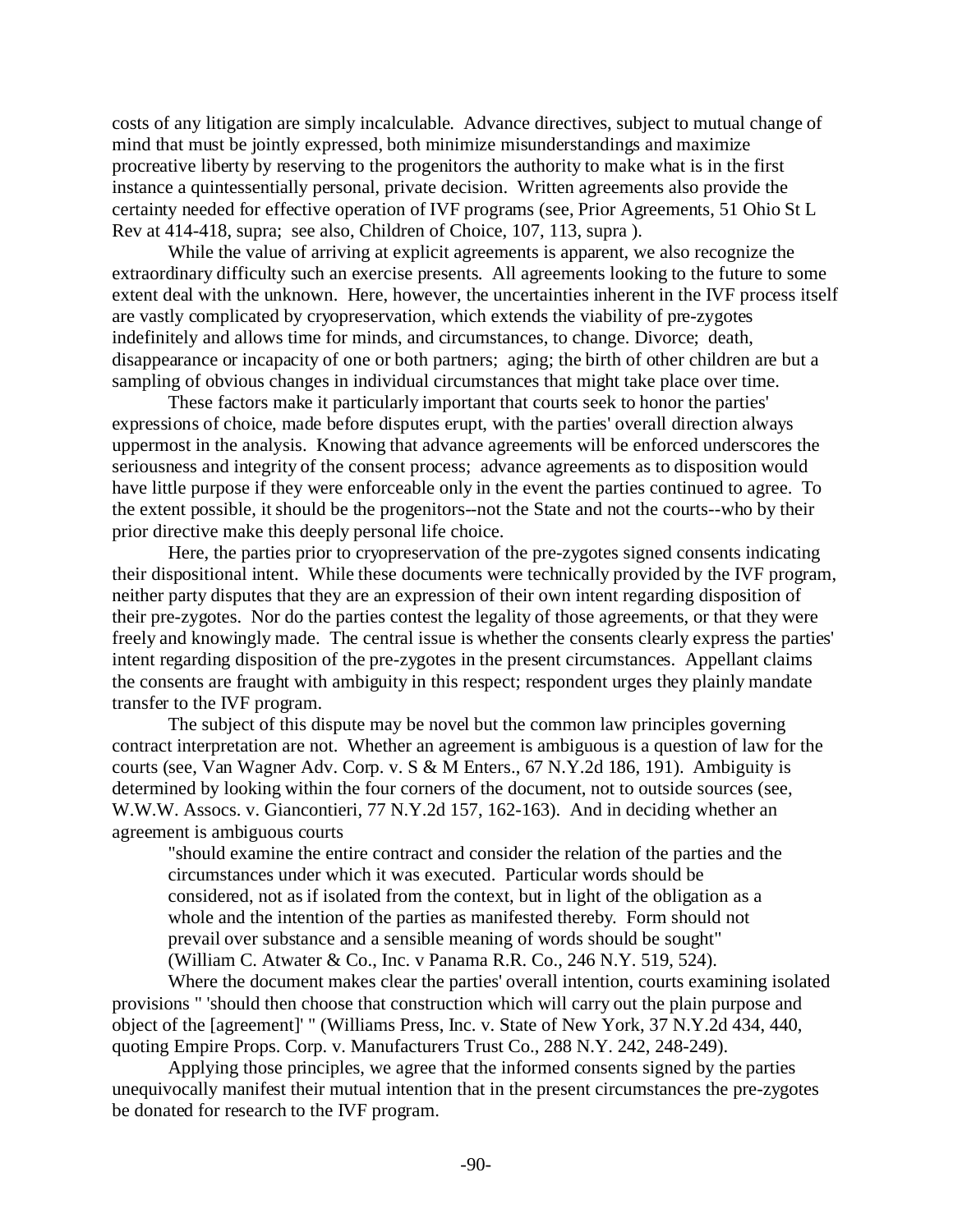The conclusion that emerges most strikingly from reviewing these consents as a whole is that appellant and respondent intended that disposition of the pre- zygotes was to be their joint decision. The consents manifest that what they above all did not want was a stranger taking that decision out of their hands. Even in unforeseen circumstances, even if they were unavailable, even if they were dead, the consents jointly specified the disposition that would be made.

That sentiment explicitly appears again and again throughout the lengthy documents. Words of shared understanding--"we," "us" and "our"--permeate the pages. The overriding choice of these parties could not be plainer: "We have the principal responsibility to decide the disposition of our frozen pre- zygotes. Our frozen pre-zygotes will not be released from storage for any purpose without the written consent of both of us, consistent with the policies of the IVF Program and applicable law " (emphasis added).

That pervasive sentiment--both parties assuming "principal responsibility to decide the disposition of [their] frozen pre-zygotes"--is carried forward in . . . [the IVF consent form]: "In the event that we \* \* \* are unable to make a decision regarding disposition of our stored, frozen pre-zygotes, we now indicate our desire for the disposition of our pre-zygotes and direct the IVF Program to: \* \* \* "Our frozen pre-zygotes may be examined by the IVF Program for biological studies and be disposed of by the IVF Program for approved research investigation as determined by the IVF Program."

Thus, only by joint decision of the parties would the pre-zygotes be used for implantation. And otherwise, by mutual consent they would be donated to the IVF program for research purposes.

[There are] . . . two claimed ambiguities in the consents. The first is the following sentence in . . . [the IVF consent form]: "In the event of divorce, we understand that legal ownership of any stored pre-zygotes must be determined in a property settlement and will be released as directed by order of a court of competent jurisdiction." Appellant would instead read that sentence: "In the event of divorce, we understand that legal ownership of any stored prezygotes must be determined by a court of competent jurisdiction." That is not, however, what the sentence says. . . . To construe the sentence as appellant suggests--surrendering all control over the pre-zygotes to the courts--is directly at odds with the intent of the parties plainly manifested throughout the consents that disposition be only by joint agreement.

For much the same reason, we agree with the ... conclusion that ... [the IVF consent form]--was not strictly limited to instances of "death or other unforseen circumstances." Those are contingencies that would be resolved by . . . [the IVF consent form], but they are not the only ones. We reach this conclusion, again, from reviewing the provisions in isolation and then in the context of the consents as a whole. While we agree that the words "death or unforeseen circumstances" in . . . [the IVF consent form] did not create a condition precedent (235 A.D.2d at 159), we also note that the present circumstances--including the parties' inability to reach the anticipated settlement--might well be seen as an "unforeseen" circumstance. Moreover, viewing the ADDENDUM in isolation, there is no hint of the claimed condition in the document itself. The document is a free-standing form, separately captioned and separately signed by the parties. Finally, viewing the issue in the context of the consents as a whole, as the plurality noted, "the overly- narrow interpretation advocated by [appellant] is refuted not only by the broad language of the dispositional provision itself, but by other provisions of the informed consent document as well" (235 A.D.2d at 159).

As they embarked on the IVF program, appellant and respondent--"husband" and "wife," signing as such--clearly contemplated the fulfillment of a life dream of having a child during their marriage. The consents they signed provided for other contingencies, most especially that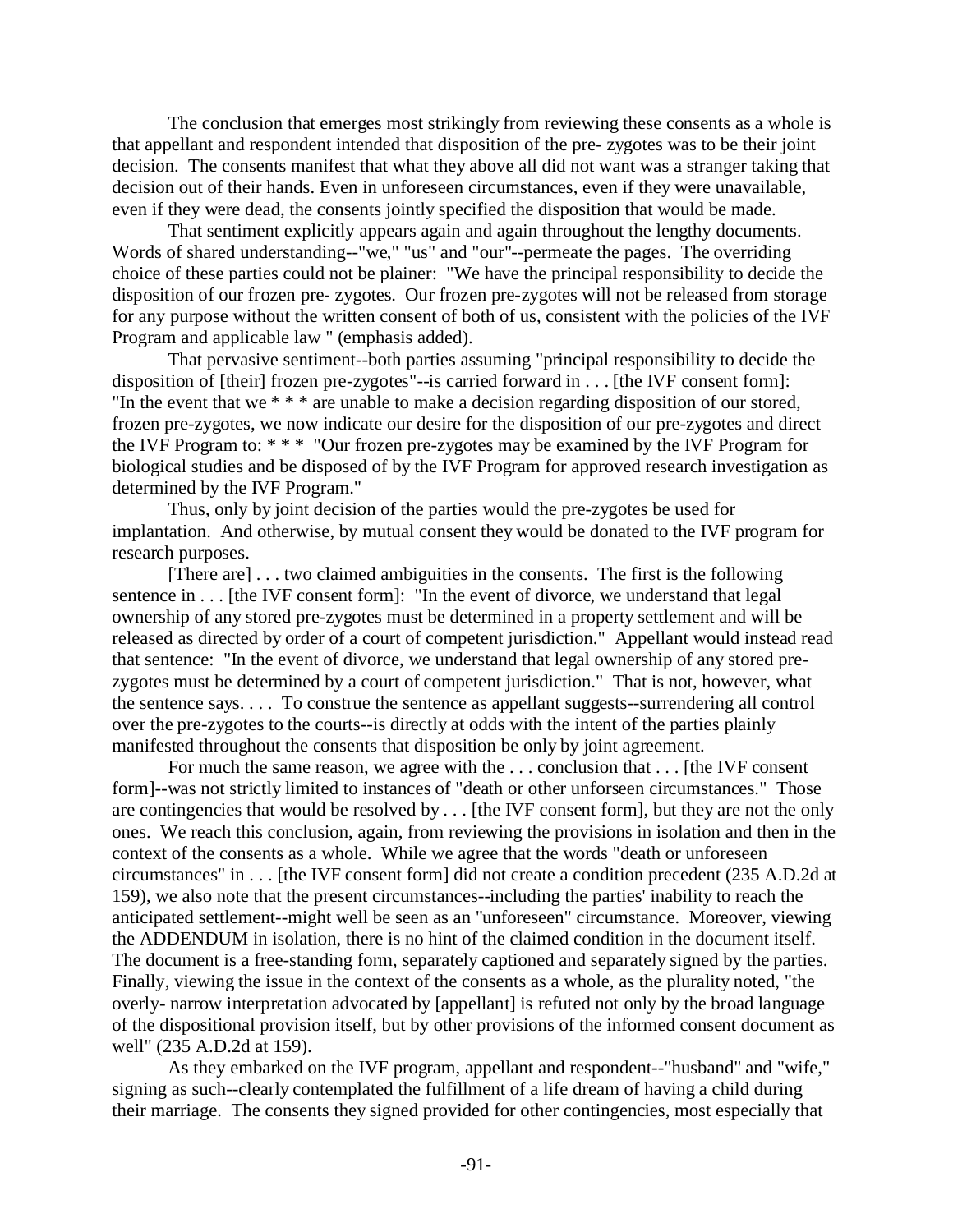in the present circumstances the pre- zygotes would be donated to the IVF program for approved research purposes. These parties having clearly manifested their intention, the law will honor it.

Judges TITONE, BELLACOSA, SMITH, LEVINE, CIPARICK and WESLEY concur.

*Five years later, the Iowa Supreme Court grappled with similar issues, and summarized most of the current legal arguments regarding disposition of frozen embryos in the context of divorce.*

**\_\_\_\_\_\_\_\_\_\_**

**IN RE MARRIAGE OF WITTEN** 

672 N.W.2d 768 (Iowa, 2003)

TERNUS, Justice.

The primary issue raised on appeal of the district court's decree in this dissolution action is whether the court properly determined the rights of Arthur (known as Trip) and Tamera Witten with respect to the parties' frozen human embryos stored at a medical facility. While we agree with Tamera that the informed consent signed by the parties at the request of the medical facility does not control the current dispute between the donors over the use or disposition of the embryos, we reject Tamera's request that she be allowed to use the embryos over Trip's objection. Therefore, we affirm the trial court's order that neither party may use or dispose of the embryos without the consent of the other party. . . .

The appellee, Arthur (Trip) Witten, and the appellant, Tamera Witten, had been married for approximately seven and one-half years when Trip sought to have their marriage dissolved in April 2002. One of the contested issues at trial was control of the parties' frozen embryos. During the parties' marriage they had tried to become parents through the process of in vitro fertilization. Because Tamera was unable to conceive children naturally, they had eggs taken from Tamera artificially fertilized with Trip's sperm. Tamera then underwent several unsuccessful embryo transfers in an attempt to become pregnant. At the time of trial seventeen fertilized eggs remained in storage at the University of Nebraska Medical Center (UNMC).<sup>4</sup>

Prior to commencing the process for in vitro fertilization, the parties signed informed consent documents prepared by the medical center. These documents included an "Embryo Storage Agreement," which was signed by Tamera and Trip as well as by a representative of UNMC. It provided in part:

Release of Embryos. The Client Depositors [Trip and Tamera] understand and agree that containers of embryos stored pursuant to this agreement will be used for transfer, release or disposition only with the signed approval of both Client Depositors. UNMC will release the containers of embryos only to a licensed physician recipient of written authorization of the Client Depositors.

<sup>&</sup>lt;sup>4</sup>No medical testimony was introduced at trial with respect to the cell stage of the parties' fertilized eggs. Therefore, while some cases refer to fertilized eggs in the early stages of division as "pre-zygotes" or "preembryos," we use the term "embryo" in discussing the present appeal, since that is the terminology used in the Wittens' contract with UNMC. This term is used interchangeably with the term "fertilized egg."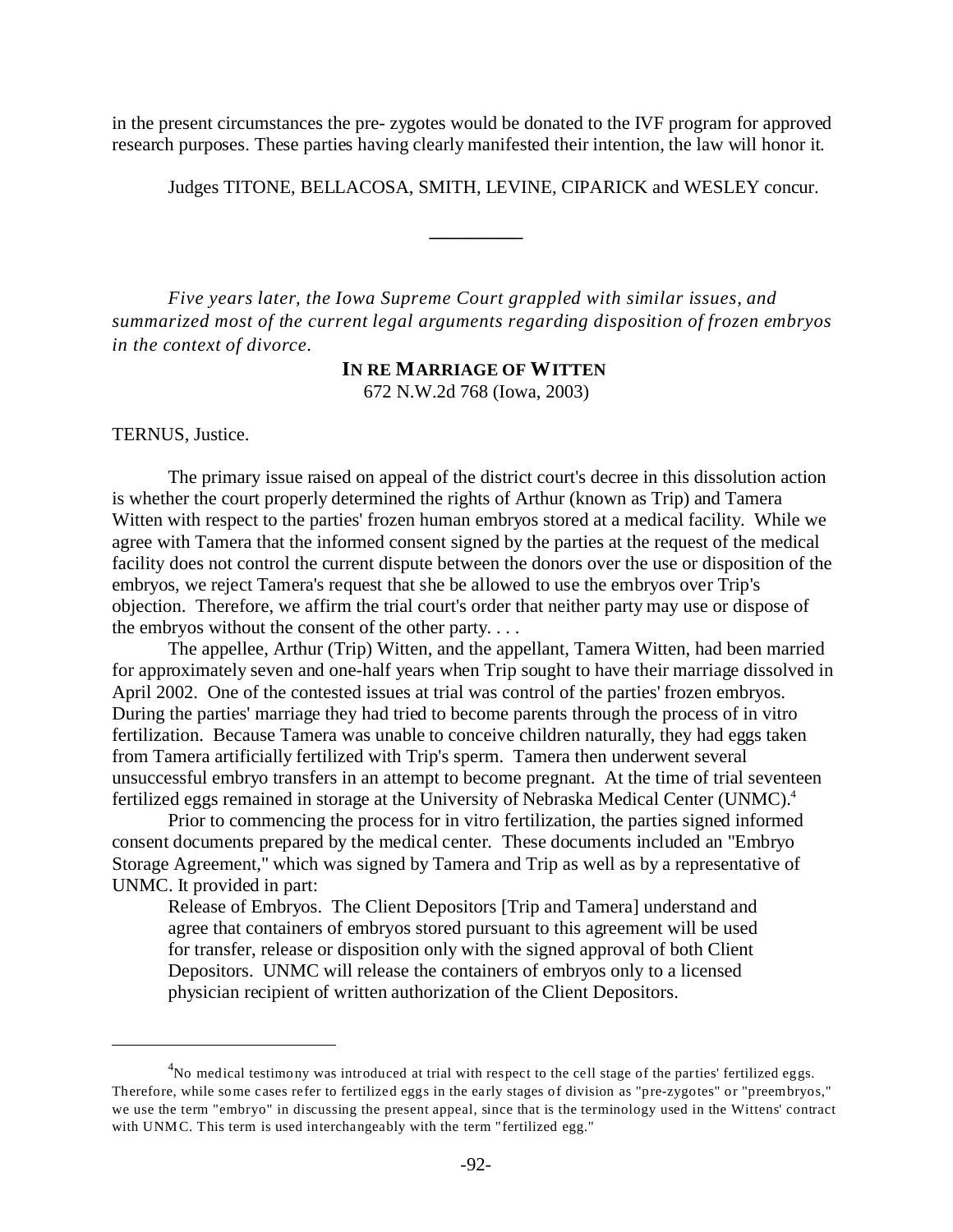The agreement had one exception to the joint-approval requirement that governed the disposition of the embryos upon the death of one or both of the client depositors. Another provision of the contract provided for termination of UNMC's responsibility to store the embryos upon several contingencies: (1) the client depositors' written authorization to release the embryos or to destroy them; (2) the death of the client depositors; (3) the failure of the client depositors to pay the annual storage fee; or (4) the expiration of ten years from the date of the agreement.

At trial, Tamera asked that she be awarded"custody" of the embryos. She wanted to have the embryos implanted in her or a surrogate mother in an effort to bear a genetically linked child. She testified that upon a successful pregnancy she would afford Trip the opportunity to exercise parental rights or to have his rights terminated. She adamantly opposed any destruction of the embryos, and was also unwilling to donate the eggs to another couple.

Trip testified at the trial that while he did not want the embryos destroyed, he did not want Tamera to use them. He would not oppose donating the embryos for use by another couple. Trip asked the court to enter a permanent injunction prohibiting either party from transferring, releasing, or utilizing the embryos without the written consent of both parties.

The district court decided the dispute should be governed by the "embryo storage agreement" between the parties and UNMC, which required both parties' consent to any use or disposition of the embryos. Enforcing this agreement, the trial court enjoined both parties "from transferring, releasing or in any other way using or disposing of the embryos ... without the written and signed approval and authorization" of the other party.

Tamera has appealed the trial court's order, challenging only the court's resolution of the parties' dispute over the fertilized eggs. She claims the storage agreement is silent with respect to disposition or use of the embryos upon the parties' dissolution because there is no provision specifically addressing that contingency. Therefore, she argues, the court should have applied the "best interests" test of Iowa Code chapter 598 (2001) and, pursuant to that analysis, awarded custody of the embryos to her. She makes the alternative argument that she is entitled to the fertilized eggs due to her fundamental right to bear children. Finally, Tamera claims it would violate the public policy of this state if Trip were allowed to back out of his agreement to have children. She claims such an agreement is evidenced by his participation in the in vitro fertilization procedure. . . .

A. *Scope of storage agreement.* We first consider Tamera's contention that the storage agreement does not address the situation at hand. As noted earlier, the agreement had a specific provision governing control of the embryos if one or both parties died, but did not explicitly deal with the possibility of divorce. Nonetheless, we think the present predicament falls within the general provision governing "release of embryos," in which the parties agreed that the embryos would not be transferred, released, or discarded without "the signed approval" of both Tamera and Trip. This provision is certainly broad enough to encompass the decision-making protocol when the parties are unmarried as well as when they are married.

The only question, then, is whether such agreements are enforceable when one of the parties later changes his or her mind with respect to the proper disposition of the embryos. In reviewing the scarce case law from other jurisdictions on this point, we have found differing views of how the parties' rights should be determined. There is, however, abundant literature that has scrutinized the approaches taken to date. Some writers have suggested refinements of the analytical framework employed by the courts thus far; some have proposed an entirely new model of analysis. From these various sources, we have identified three primary approaches to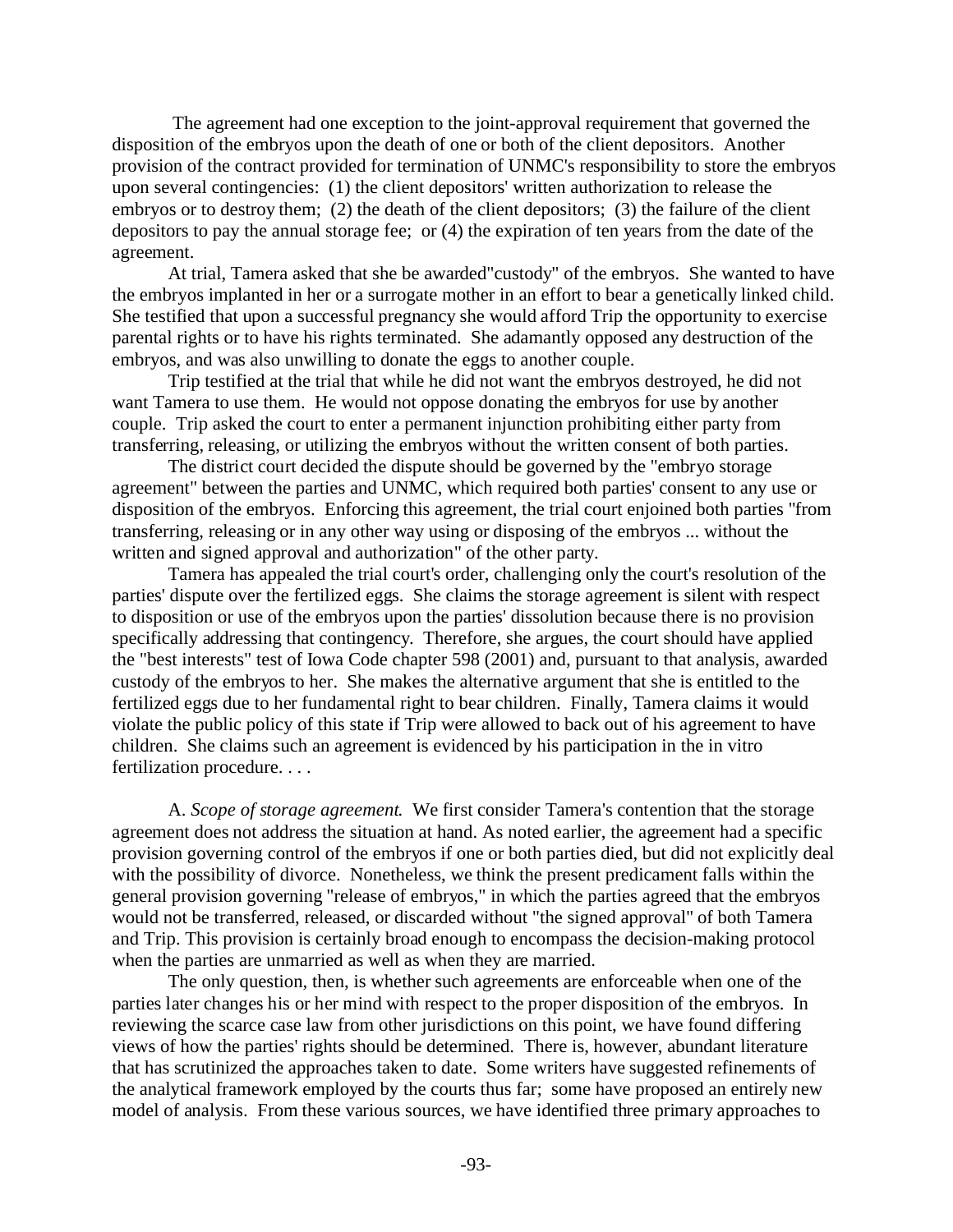resolving disputes over the disposition of frozen embryos, which we have identified as (1) the contractual approach, (2) the contemporaneous mutual consent model, and (3) the balancing test.

Tamera's argument that her right to bear children should override the parties' prior agreement as well as Trip's current opposition to her use of the embryos resembles the balancing test. As for Tamera's alternative argument, we have found no authority supporting a "best interests" analysis in determining the disposition of frozen embryos. Nonetheless, we will first consider whether chapter 598 requires application of that analysis under the circumstances presented by this case. Then, we will discuss and consider the three approaches suggested by decisions from other jurisdictions and the literature on this subject.

B. *"Best interests" test.* Iowa Code section 598.41 sets forth various standards governing a court's determination of the custody of the parties' children in a dissolution case, including the requirement that any custody award reflect "the best interest of the child." Tamera contends the embryos are children and their best interest demands placement with her. Trip argues the frozen embryos are not children and should not be considered as such for purposes of applying chapter 598 in dissolution actions. . . .

[W]e conclude the principles contained in section 598.41 do not govern the dispute before us. . . . The principles of section 598.41 do not fit because what is really at issue here is not the custody of children as that concept is generally viewed and analyzed in dissolution cases. Rather, the issue here is who will have decision-making authority with respect to the fertilized eggs. *See generally Kass v. Kass,* 91 N.Y.2d 554, 673 N.Y.S.2d 350, 696 N.E.2d 174, 179 (1998) (noting "the relevant inquiry" in disputes over control of frozen "pre-zygotes" is "who has dispositional authority over them"); *Davis v. Davis,* 842 S.W.2d 588, 597 (Tenn.1992) (holding, in dissolution-of-marriage action, that fertilized eggs were neither "persons" nor "property" for purposes of determining the parties' "decision-making authority concerning disposition of the embryos" and implicitly rejecting "best interests" analysis used by trial court). Thus, the factors that are relevant in determining the custody of children in dissolution cases are simply not useful in determining how decisions will be made with respect to the disposition and use of a divorced couple's fertilized eggs. For these reasons, we conclude the legislature did not intend to include fertilized eggs or frozen embryos within the scope of section 598.41.

C. *Enforcement of storage agreement.* We now consider the appropriateness of the trial court's decision to allow Tamera and Trip's agreement with the medical center to control the current dispute between them. As we noted above, there are three methods of analysis that have been suggested to resolve disputes over frozen embryos. We will discuss them separately.

1. *Contractual approach.* The currently prevailing view--expressed in three states--is that contracts entered into at the time of in vitro such an agreement, "the relative interests of the parties in using or not using the preembryos must be weighed." *Id.* [*Davis*] at 604. The court awarded the preembryos to the husband, concluding his interest in not becoming a parent outweighed his former wife's interest in donating the preembryos to another couple for implantation. *Id.* The court noted the issue might be closer if the wife had wanted to use the preembryos herself; but in view of the fact she had "a reasonable possibility of achieving parenthood by means other than use of the preembryos in question," she would not have prevailed even under those circumstances. *Id.* [The New York Court of Appeals noted,]

[It is] particularly important that courts seek to honor the parties' expressions of choice, made before disputes erupt, with the parties' over-all direction always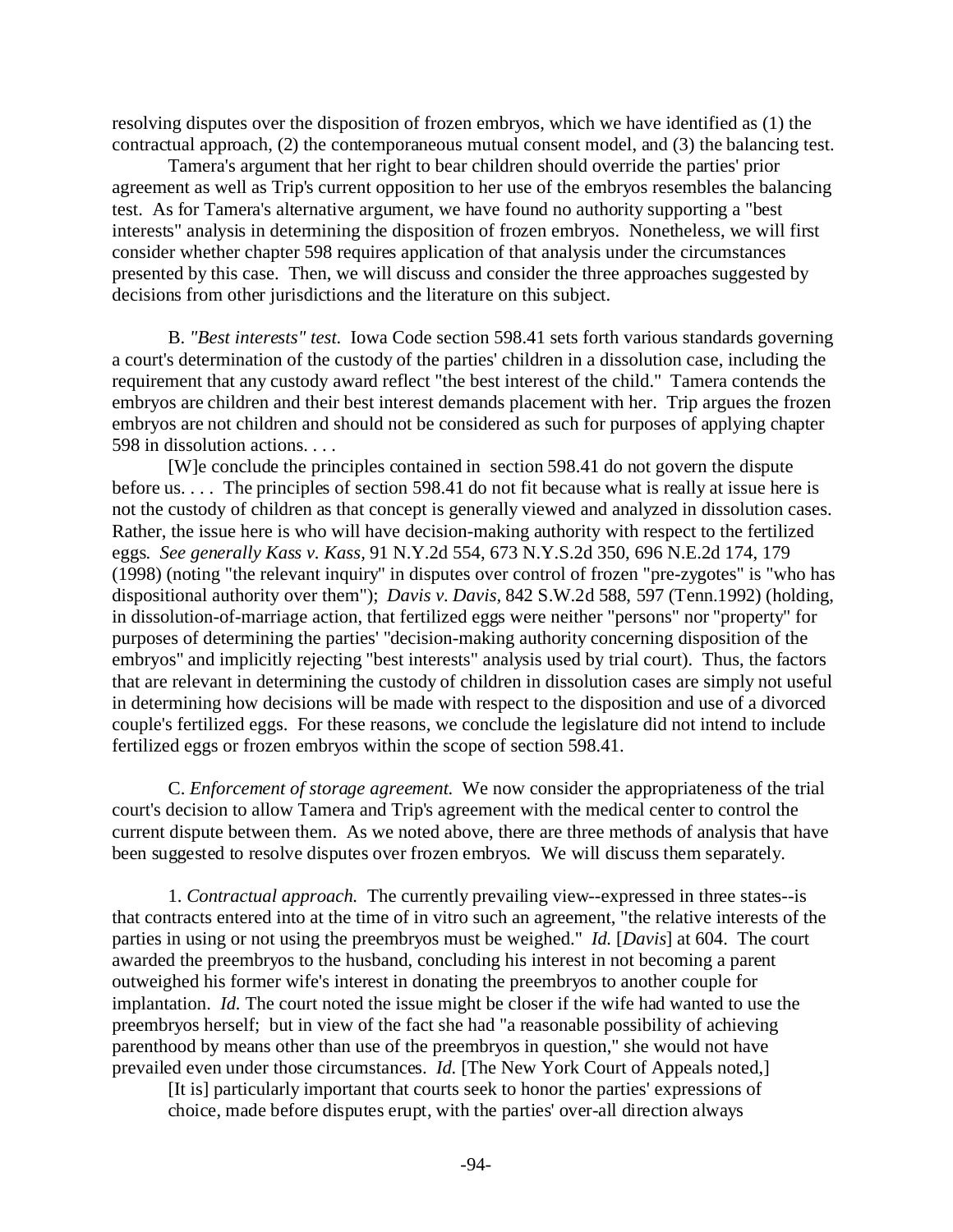uppermost in the analysis. Knowing that advance agreements will be enforced underscores the seriousness and integrity of the consent process. Advance agreements as to disposition would have little purpose if they were enforceable only in the event the parties continued to agree. To the extent possible, it should be the progenitors--not the State and not the courts--who by their prior directive make this deeply personal life choice. *Kass,* 673 N.Y.S.2d 350, 696 N.E.2d at 180.

This approach has been criticized, however, because it "insufficiently protects the individual and societal interests at stake"

First, decisions about the disposition of frozen embryos implicate rights central to individual identity. On matters of such fundamental personal importance, individuals are entitled to make decisions consistent with their contemporaneous wishes, values, and beliefs. Second, requiring couples to make binding decisions about the future use of their frozen embryos ignores the difficulty of predicting one's future response to life-altering events such as parenthood. Third, conditioning the provision of infertility treatment on the execution of binding disposition agreements is coercive and calls into question the authenticity of the couple's original choice. Finally, treating couples' decisions about the future use of their frozen embryos as binding contracts undermines important values about families, reproduction, and the strength of genetic ties. Coleman, 84 Minn. L.Rev. at 88-89.

Another legal writer has echoed these concerns:

Binding a couple to a prior disposition agreement has its roots in contract law. The primary advantage of treating the disposition of preembryos as a contract dispute is that it binds individuals to previous obligations, even if their priorities or values change. This advantage, while maximizing the efficiency of commercial transactions, is ill-suited to govern the disposition of human tissue with the potential to develop into a child. The potential of the embryo requires that couples be allowed to make contemporaneous decisions about the fate of the embryo that reflect their current values. Christina C. Lawrence, Note, *Procreative Liberty and the Preembryo Problem: Developing a Medical and Legal Framework to Settle the Disposition of Frozen Embryos,* 52 Case W. Res. L.Rev. 721, 729 (2002) [hereinafter "Lawrence Note"]; *accord J.B. v. M.B.,* 170 N.J. 9, 783 A.2d 707, 718-19 (2001).

In response to such concerns, one commentator has suggested an alternative model requiring contemporaneous mutual consent. We now examine that approach.

2. *Contemporaneous mutual consent.* The contractual approach and the contemporaneous mutual consent model share an underlying premise: "decisions about the disposition of frozen embryos belong to the couple that created the embryo, with each partner entitled to an equal say in how the embryos should be disposed." Coleman, 84 Minn. L.Rev. at 81. Departing from this common starting point, the alternative framework asserts the important question is "at what time does the partners' consent matter?" *Id.* at 91. Proponents of the mutual-consent approach suggest that, with respect to "decisions about intensely emotional matters, where people act more on the basis of feeling and instinct than rational deliberation," it may "be impossible to make a knowing and intelligent decision to relinquish a right in advance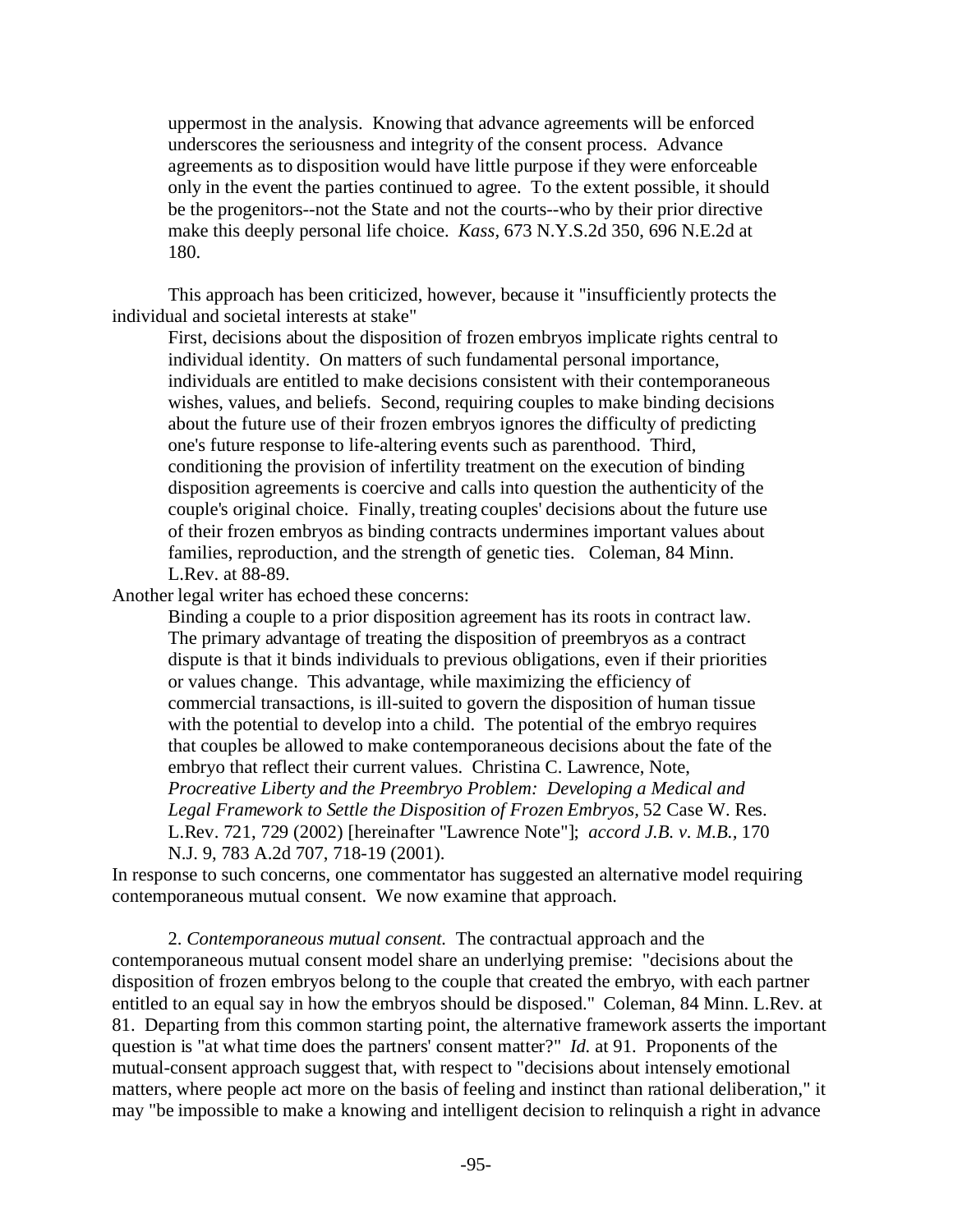of the time the right is to be exercised." *Id.* at 98; *see also* Sara D. Petersen, Comment, *Dealing With Cryopreserved Embryos Upon Divorce: A Contractual Approach Aimed at Preserving Party Expectations,* 50 UCLA L.Rev. 1065, 1090 & n. 156 (2003) (stating "surveys of couples that have stored frozen embryos suggest that they may be prone to changing their minds while their embryos remain frozen" and citing a study that found " '[o]f the 41 couples that had recorded both a pre-treatment and post-treatment decision about embryo disposition, only 12(29%) kept the same disposition choice' " (citation omitted)). One's erroneous prediction of how she or he will feel about the matter at some point in the future can have grave repercussions. "Like decisions about marriage or relinquishing a child for adoption, decisions about the use of one's reproductive capacity have lifelong consequences for a person's identity and sense of self":

When chosen voluntarily, becoming a parent can be an important act of selfdefinition. Compelled parenthood, by contrast, imposes an unwanted identity on the individual, forcing her to redefine herself, her place in the world, and the legacy she will leave after she dies. For some people, the mandatory destruction of an embryo can have equally profound consequences, particularly for those who believe that embryos are persons. If forced destruction is experienced as the loss of a child, it can lead to life-altering feelings of mourning, guilt, and regret. Coleman, 84 Minn. L.Rev. at 96-97.

To accommodate these concerns, advocates of the mutual-consent model propose "no embryo should be used by either partner, donated to another patient, used in research, or destroyed without the [contemporaneous] mutual consent of the couple that created the embryo." *Id.* at 110. Under this alternate framework,

advance instructions would not be treated as binding contracts. If either partner has a change of mind about disposition decisions made in advance, that person's current objection would take precedence over the prior consent. If one of the partners rescinds an advance disposition decision and the other does not, the mutual consent principle would not be satisfied and the previously agreed-upon disposition decision could not be carried out. ....

When the couple is unable to agree to any disposition decision, the most appropriate solution is to keep the embryos where they are--in frozen storage. Unlike the other possible disposition decisions--use by one partner, donation to another patient, donation to research, or destruction--keeping the embryos frozen is not final and irrevocable. By preserving the status quo, it makes it possible for the partners to reach an agreement at a later time. *Id.* at 110-12; *see also id.* at 89 (suggesting "the embryo would remain in frozen storage until the parties reach a new agreement, the embryo is no longer viable, or storage facilities are no longer available"); *accord* Lawrence Note, 52 Case W. Res. L.Rev. at 742.

Although this model precludes one party's use of the embryos to have children over the objection of the other party, the outcome under the contractual approach and the balancing test would generally be the same. *See A.Z. v. B.Z.,* 431 Mass. 150, 725 N.E.2d 1051, 1057-58 (2000) ("As a matter of public policy, ... forced procreation is not an area amenable to judicial enforcement."); *J.B.,* 783 A.2d at 717 (evaluating relative interests of parties in disposition of embryos, concluding husband should not be able to use embryos over wife's objection); *Davis,* 842 S.W.2d at 604 ("Ordinarily, the party wishing to avoid procreation should prevail."); Susan B. Apel, *Disposition of Frozen Embryos: Are Contracts the Solution?,* Vermont Bar Journal, March 2001, at 31 ("Some argue that the party seeking to avoid procreation should prevail, and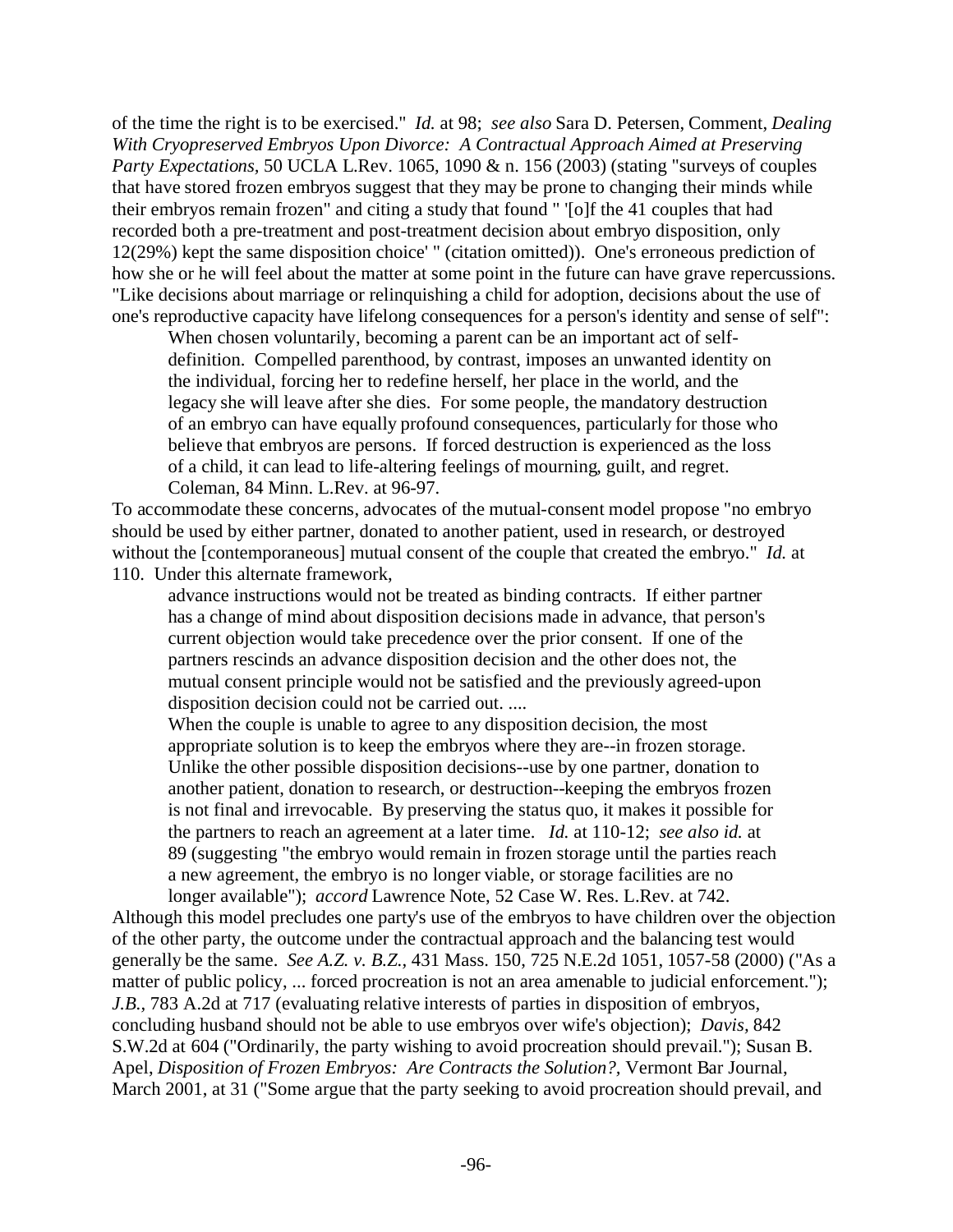indeed, this appears to be the one harmonizing rationale of the four reported cases.") [hereinafter "Apel"]

*3. Balancing test.* The New Jersey Supreme Court appears to have adopted an analysis regarding the disposition of frozen human embryos that incorporates the idea of contemporaneous decision-making, but not that of mutual consent. In *J.B.*, the New Jersey court rejected the *Kass* and *Davis* contractual approach, noting public policy concerns in "[e]nforcement of a contract that would allow the implantation of preembryos at some future date in a case where one party has reconsidered his or her earlier acquiescence." 783 A.2d at 718. The court stated:

We believe that the better rule, and the one we adopt, is to enforce agreements entered into at the time in vitro fertilization is begun, *subject to the right of either party to change his or her mind about disposition up to the point of use or destruction of any stored preembryos. Id.* at 719 (emphasis added).

The court based its decision on "[t]he public policy concerns that underlie limitations on contracts involving family relationships." *Id.; see also A.Z.,* 725 N.E.2d at 1057-58 (refusing, in light of the same public policy concerns, to enforce an agreement that allowed the wife, upon the parties' separation, to use the couple's preembryos for implantation).

The New Jersey court did not, however, adopt the requirement for mutual consent as a prerequisite for any use or disposition of the preembryos. Rather, that court stated that "if there is a disagreement between the parties as to disposition ..., the interests of both parties must be evaluated" by the court. *J.B.,* 783 A.2d at 719. This balancing test was also the default analysis employed by the Tennessee Supreme Court in *Davis* where the parties had not executed a written agreement. *See Davis,* 842 S.W.2d at 604 (holding in the absence of a prior agreement concerning disposition, "the relative interests of the parties in using or not using the preembryos must be weighed" by the court).

The obvious problem with the balancing test model is its internal inconsistency. *See generally* Lawrence Note, 52 Case W. Res. L.Rev. at 738 (suggesting "[t]he premise of the balancing test ... is flawed"). Public policy concerns similar to those that prompt courts to refrain from enforcement of contracts addressing reproductive choice demand even more strongly that we not substitute the courts as decision makers in this highly emotional and personal area. Nonetheless, that is exactly what happens under the decisional framework based on the balancing test because the court must weigh the relative interests of the parties in deciding the disposition of embryos when the parties cannot agree. *See J.B.,* 783 A.2d at 719.

D. *Discussion.* With these alternative approaches in mind, we turn to the present case. Trip asks that the contractual provision requiring mutual consent be enforced; Tamera claims this agreement is against the public policy of Iowa because it allows Trip to back out of his prior agreement to become a parent. We first consider whether there is any merit to Tamera's public policy argument.

"While the term 'public policy' is not susceptible of exact definition," *Walker v. Am. Family Mut. Ins. Co.,* 340 N.W.2d 599, 601 (Iowa 1983), we think the following discussion captures the meaning of this phrase:

The term "public policy" is of indefinite and uncertain definition, and there is no absolute rule or test by which it can be always determined whether a contract contravenes the public policy of the state; but each case must be determined according to the terms of the instrument under consideration and the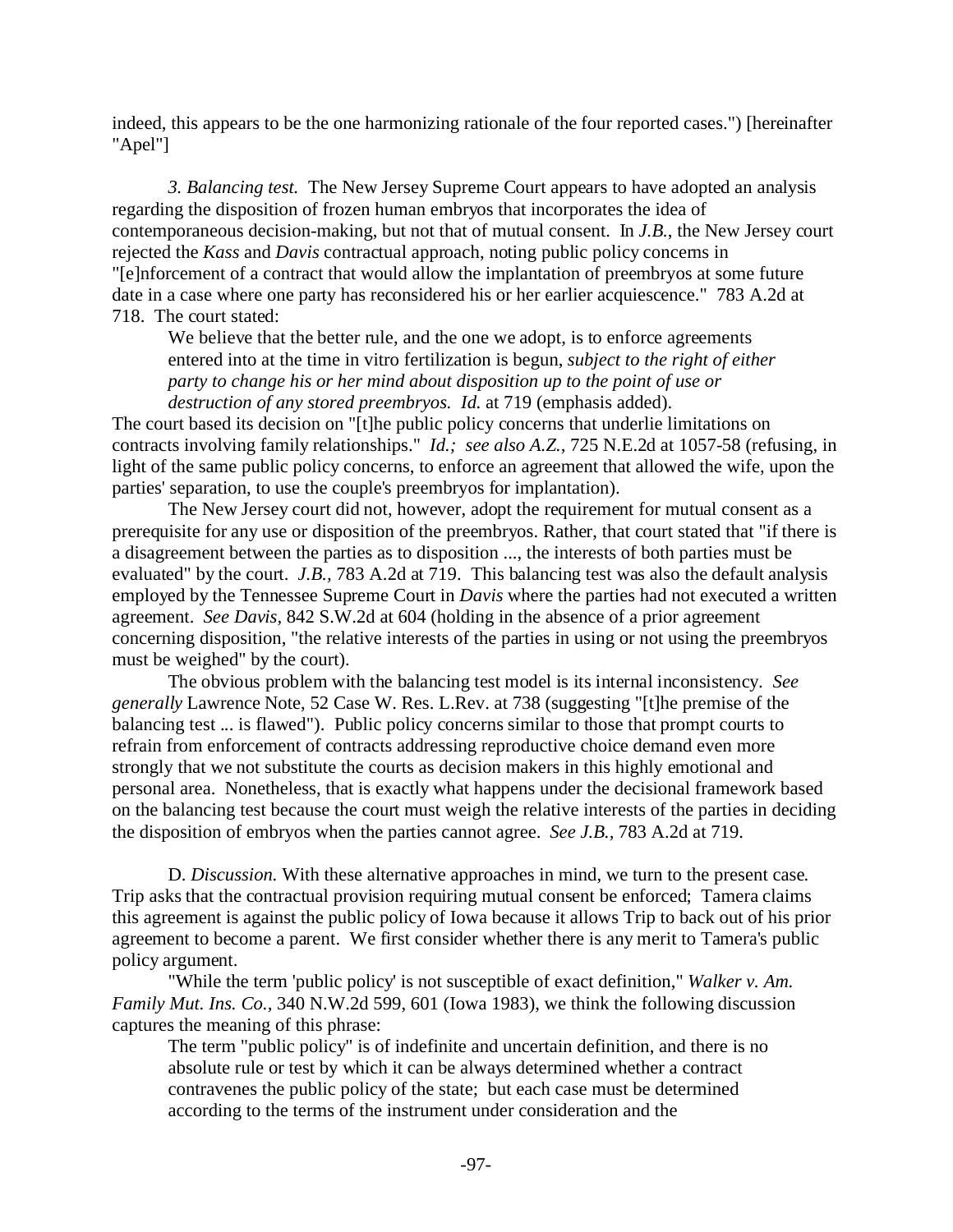circumstances peculiar thereto. In general, however, it may be said that any contract which conflicts with the morals of the times or contravenes any established interest of society is contrary to public policy. We must look to the Constitution, statutes, and judicial decisions of the state, to determine its public policy and that which is not prohibited by statute, condemned by judicial decision, nor contrary to the public morals contravenes no principle of public policy. *Liggett v. Shriver,* 181 Iowa 260, 265, 164 N.W. 611, 612-13 (1917); *accord Wunschel Law Firm, P.C. v. Clabaugh,* 291 N.W.2d 331, 335 (Iowa 1980).

The identification of a public policy is only part of the equation, however. "To strike down a contract on public policy grounds, we must conclude that 'the preservation of the general public welfare ... outweigh [s] the weighty societal interest in the freedom of contract.' " *Grinnell Mut. Reinsurance Co. v. Jungling,* 654 N.W.2d 530, 540 (Iowa 2002) (citation omitted). In consideration of the delicate balancing required in this arena, we exercise the power to invalidate a contract on public policy grounds cautiously and only in cases free from doubt. *DeVetter v. Principal Mut. Life Ins. Co.,* 516 N.W.2d 792, 794 (Iowa 1994).

Tamera contends the contract at issue here violates public policy because it allows a person who has agreed to participate in an in vitro fertilization program to later change his mind about becoming a parent. While there is some question whether Trip's participation constitutes an implied agreement to become a father, *see Davis,* 842 S.W.2d at 598 (rejecting argument that husband impliedly agreed to become a parent outside the confines of a marital relationship simply by undergoing in vitro fertilization procedures with his then wife), we accept Tamera's assertion for purposes of the present discussion and proceed to consider whether there is any public policy against an agreement allowing a donor to abandon in vitro fertilization attempts when viable embryos remain. Tamera cites to no Iowa statute or prior case that articulates such a policy in the factual context we face here. While Iowa statutes clearly impose responsibilities on parents for the support and safekeeping of their children, such statutes, as we have already discussed in connection with chapter 598, do not contemplate the complex issues surrounding the disposition and use of frozen human embryos. The public policy evidenced by our law relates to the State's concern for the physical, emotional, and psychological well being of children who have been born, not fertilized eggs that have not even resulted in a pregnancy.

Nor can we say that the "morals of the times" are such that a pa participating in an in vitro fertilization process has the duty to use or facilitate the use of each fertilized egg for purposes of pregnancy. To the contrary, courts that have considered one party's desire to use frozen embryos over the objection of the other progenitor have held that the objecting party's fundamental right not to procreate outweighs the other party's procreative rights, even in the face of a prior agreement allowing one party to use the embryos upon the parties' divorce. *See A.Z.,* 725 N.E.2d at 1057-58; *J.B.,* 783 A.2d at 717-19. Thus, we find no public policy that requires the use of the frozen embryos over one party's objection.

That brings us to the more complex issue: are prior agreements regarding the future disposition of embryos enforceable when one of the donors is no longer comfortable with his or her prior decision? We first note our agreement with other courts considering such matters that the partners who created the embryos have the primary, and equal, decision-making authority with respect to the use or disposition of their embryos. We think, however, that it would be against the public policy of this state to enforce a prior agreement between the parties in this highly personal area of reproductive choice when one of the parties has changed his or her mind concerning the disposition or use of the embryos.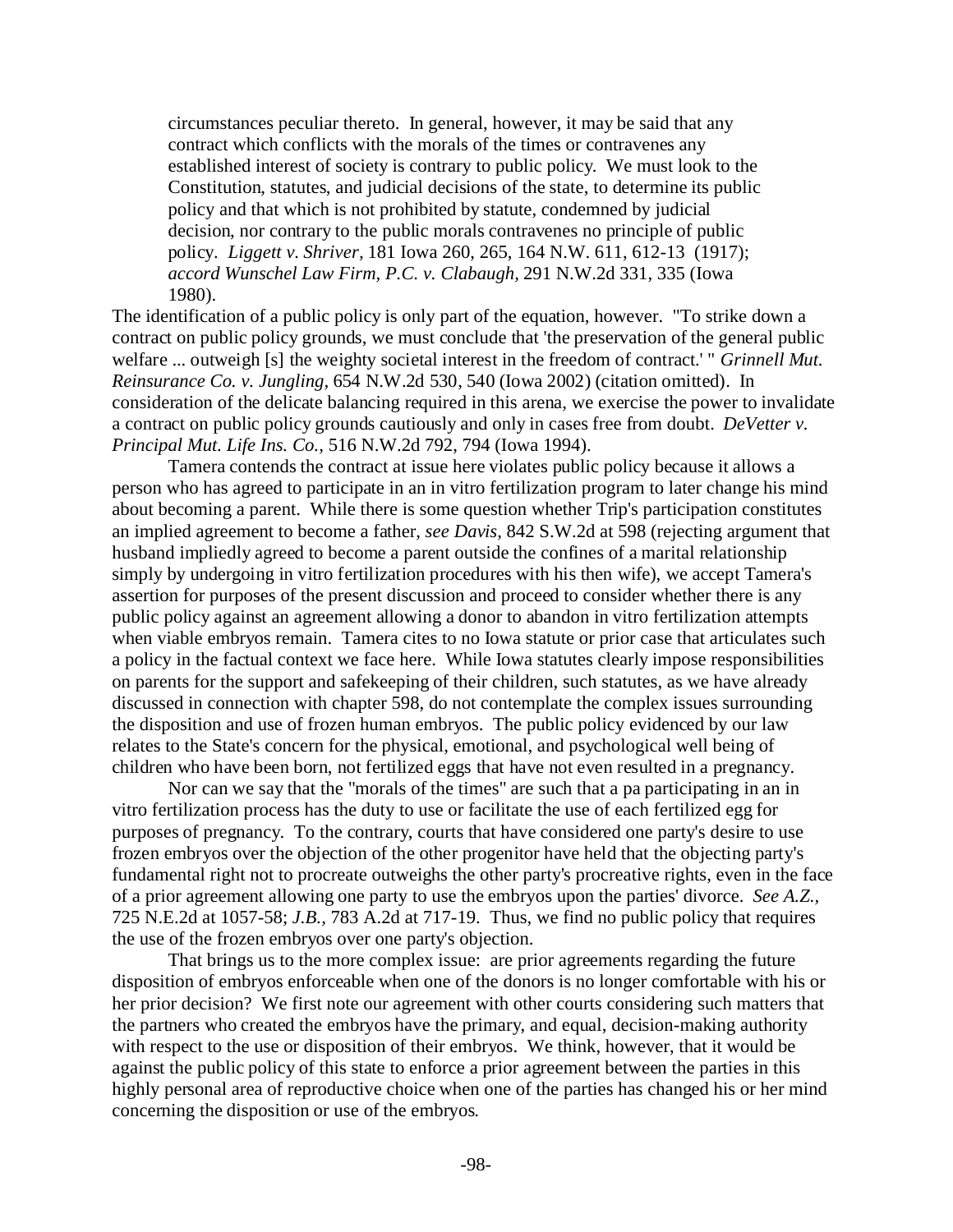Our statutes and case law evidence an understanding that decisions involving marital and family relationships are emotional and subject to change. For example, Iowa law imposes a seventy-two hour waiting period after the birth of a child before the biological parents can release parental rights. *See* Iowa Code § 600A.4(2)(*g* ). In addition, although this court has not abolished claims for breach of promise to marry, only recovery of monetary damages is permitted; the court will not force a party to actually consummate the marriage. *See* Herbert F. Goodrich, *Iowa Decisions on Breach of Marriage Promise,* 4 Iowa L. Bull. 166, 177 (1918). It has also long been recognized in this state that agreements for the purpose of bringing about a dissolution of marriage are contrary to public policy and therefore void. *Barngrover v. Pettigrew,* 128 Iowa 533, 535, 104 N.W. 904, 904 (1905) (holding where express object of contract was to bring about a dissolution of marriage and to put an end to the various duties and obligations resulting from the marital union, contract was against public policy and void).

This court has also expressed a general reluctance to become involved in intimate questions inherent in personal relationships. *. . .*

We have considered and rejected the arguments of some commentators that embryo disposition agreements are analogous to antenuptial agreements and divorce stipulations, which courts generally enforce. *. . .* Whether embryos are viewed as having life or simply as having the potential for life, this characteristic or potential renders embryos fundamentally distinct from the chattels, real estate, and money that are the subjects of antenuptial agreements. Divorce stipulations are also distinguishable. While such agreements may address custody issues, they are contemporaneous with the implementation of the stipulation, an attribute noticeably lacking in disposition agreements.

In addition to decisional and statutory authority supporting a public policy against judicial enforcement of personal decisions concerning marriage, family, and reproduction, our statutes also anticipate the effect of a couple's dissolution on their prior decisions. . . . As noted by one commentator, embryos are originally created as "a mutual undertaking by [a] couple to have children together." Coleman, 84 Minn. L.Rev. at 83. Agreements made in that context are not always consistent with the parties' wishes once the mutual undertaking has ended.

We think judicial decisions and statutes in Iowa reflect respect for the right of individuals to make family and reproductive decisions based on their current views and values. They also reveal awareness that such decisions are highly emotional in nature and subject to a later change of heart. For this reason, we think judicial enforcement of an agreement *between a couple* regarding their future family and reproductive choices would be against the public policy of this state.

Our decision should not be construed, however, to mean that disposition agreements *between donors and fertility clinics* have no validity at all. We recognize a disposition or storage agreement serves an important purpose in defining and governing the relationship between the couple and the medical facility, ensuring that all parties understand their respective rights and obligations. . . .

In view of these competing needs, we reject the contractual approach and hold that agreements entered into at the time in vitro fertilization is commenced are enforceable and binding on the parties, "subject to the right of either party to change his or her mind about disposition up to the point of use or destruction of any stored embryo." *J.B.,* 783 A.2d at 719. This decisional model encourages prior agreements that can guide the actions of all parties, unless a later objection to any dispositional provision is asserted. It also recognizes that, *absent a change of heart by one of the partners,* an agreement governing disposition of embryos does not violate public policy. Only when one person makes known the agreement no longer reflects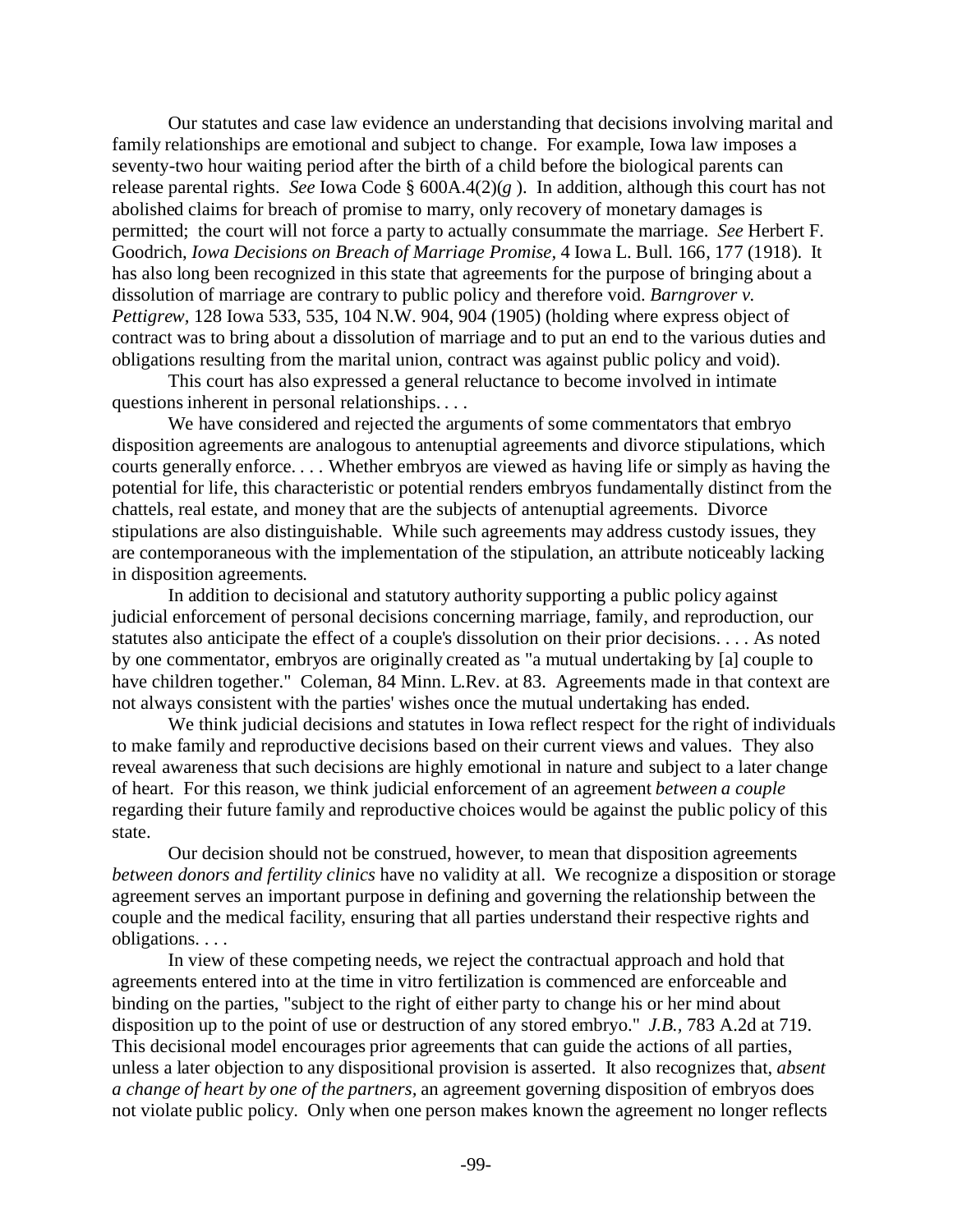his or her current values or wishes is public policy implicated. Upon this occurrence, allowing either party to withdraw his or her agreement to a disposition that person no longer accepts acknowledges the public policy concerns inherent in enforcing prior decisions of a fundamentally personal nature. In fairness to the medical facility that is a party to the agreement, however, any change of intention must be communicated in writing to all parties in order to reopen the disposition issues covered by the agreement. *Id.*

That brings us, then, to the dilemma presented when one or both partners change their minds and the parties cannot reach a mutual decision on disposition. We have already explained the grave public policy concerns we have with the balancing test, which simply substitutes the court as decision maker. A better principle to apply, we think, is the requirement of contemporaneous mutual consent. Under that model, no transfer, release, disposition, or use of the embryos can occur without the signed authorization of both donors. If a stalemate results, the status quo would be maintained. The practical effect will be that the embryos are stored indefinitely unless both parties can agree to destroy the fertilized eggs. Thus, any expense associated with maintaining the status quo should logically be borne by the person opposing destruction. *See* Coleman, 84 Minn. L.Rev. at 112 ("The right to insist on the continued storage of the embryos should be dependent on a willingness to pay the associated costs.").

Turning to the present case, we find a situation in which one party no longer concurs in the parties' prior agreement with respect to the disposition of their frozen embryos, but the parties have been unable to reach a new agreement that is mutually satisfactory. Based on this fact, under the principles we have set forth today, we hold there can be no use or disposition of the Wittens' embryos unless Trip and Tamera reach an agreement. Until then, the party or parties who oppose destruction shall be responsible for any storage fees. Therefore, we affirm the trial court's ruling enjoining both parties from transferring, releasing, or utilizing the embryos without the other's written consent. . . .

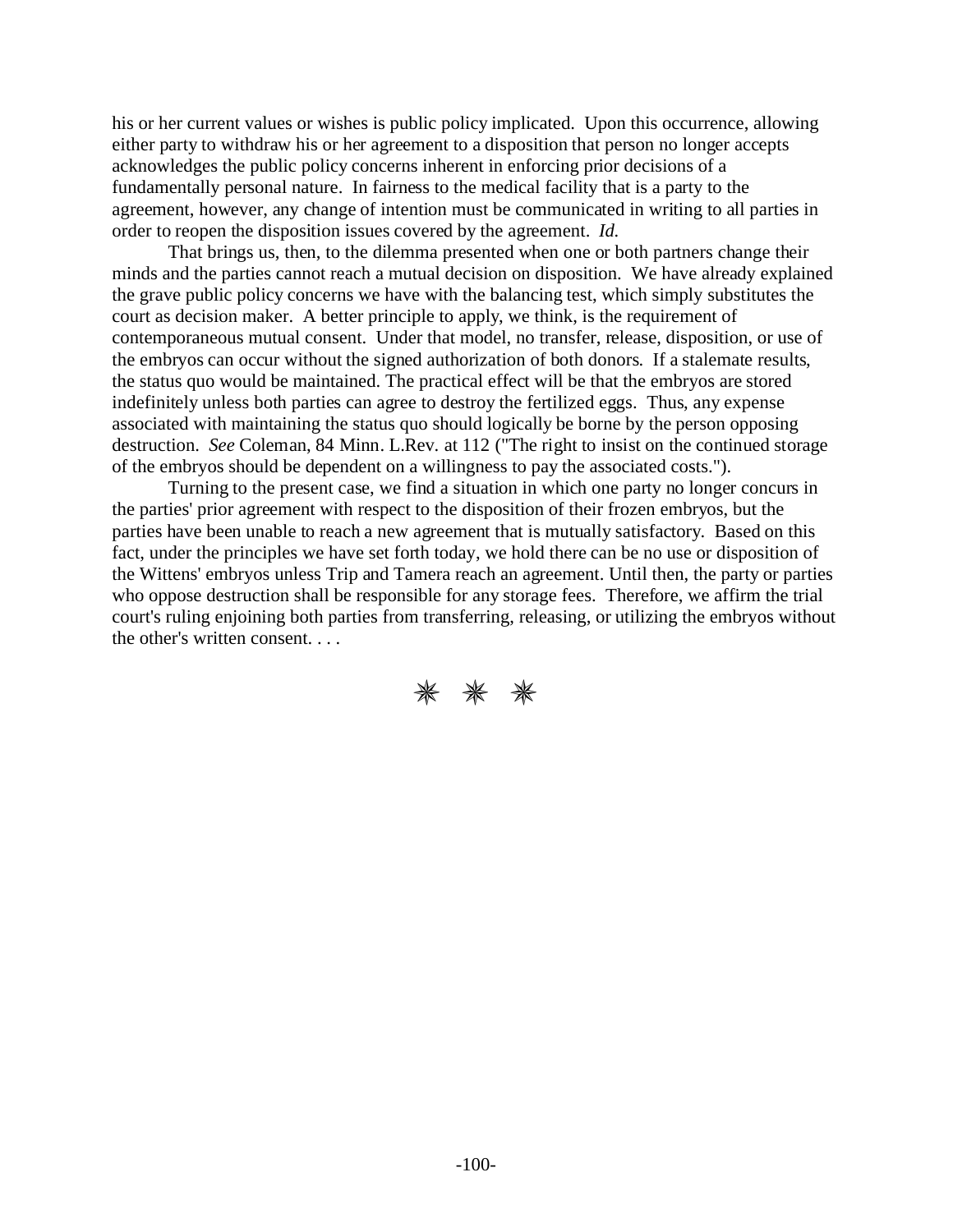# **II. Intellectual Property Ownership**

# **A. Property Owned at Death**

When a person dies, the deceased's property passes to devisees under a will, if the deceased left a will, or to the deceased's heirs under the statute of inheritance. The probate process is usually responsible for such transfers. Through the probate process, courts sort out and distribute the property the deceased owned at the time of his or her death. For example, California Probate Code § 7001 provides that "title to a decedent's property passes on the decedent's death to the person to whom it is devised in the decedent's last will, or in the absence of such a devise, to the decedent's heirs as prescribed in the laws governing intestate succession." The probate process deals with the property a decedent owned at death.

In sorting out a decedent's estate, sometimes the issue is whether something should count as property at all, as well as whether the decedent owned it. This issue was raised in the *Hecht* case, *supra*, with regard to the deceased's frozen sperm. You will encounter it again and again in many different contexts.

Among the most interesting disputes regarding property owned at death is the dispute over whether the publicity rights of Elvis Presley survived his death. In this controversial decision written by Judge Merritt of the Sixth Circuit, the court of appeals determines that publicity rights were not property rights at all and therefore could not be inherited by those who survived Elvis.

For the purpose of this case, you MUST assume that Elvis is dead.

## **MEMPHIS DEVELOPMENT FOUNDATION V. FACTORS ETC., INC.**

616 F.2d 956 (6th Cir. 1980) *cert. denied*, 101 S.Ct. 358 (1980)

## MERRITT, Circuit Judge.

This appeal raises the interesting question: Who is the heir of fame? The famous have an exclusive legal right during life to control and profit from the commercial use of their name and personality. We are called upon in this diversity case to determine whether, under Tennessee law, the exclusive right to publicity survives a celebrity's death. We hold that the right is not inheritable. After death the opportunity for gain shifts to the public domain, where it is equally open to all.

I.

Elvis Presley died in Memphis on August 16, 1977. To honor him, the Memphis Development Foundation, a Tennessee non-profit corporation, laid plans to erect a large bronze statue of Presley in downtown Memphis. The Foundation solicited public contributions to pay for the sculpture. Donors of \$25 or more received an eight-inch pewter replica of the proposed statue from the Foundation. . . .

Prior to his death, Presley had conveyed the exclusive right to exploit the commercial value of his name and likeness to Boxcar Enterprises in exchange for royalties. Colonel Tom Parker, Presley's manager, was the majority shareholder of Boxcar. Parker owned 56% of the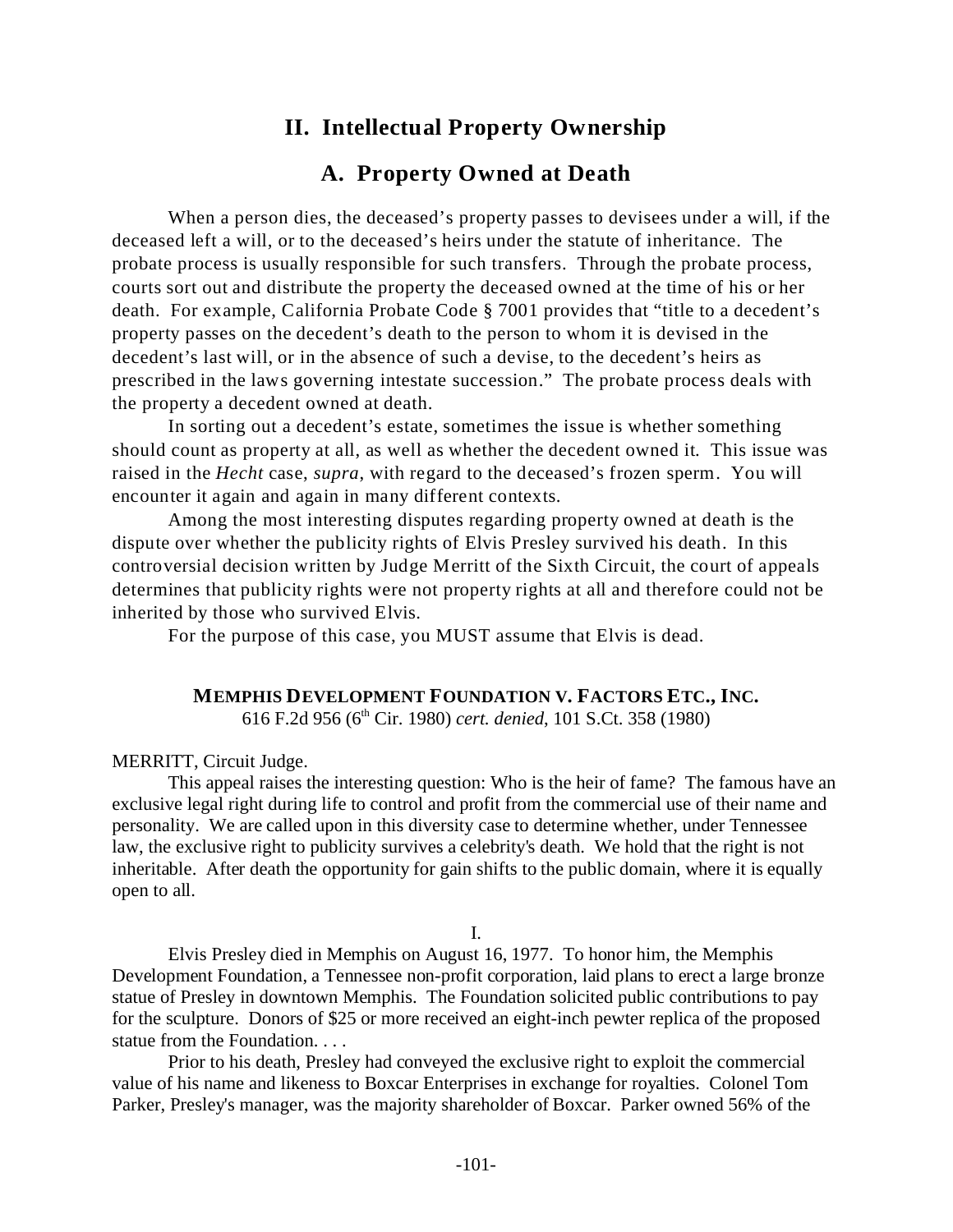shares; Presley and Tom Dishkin, President of Boxcar, each owned 22%. Two days after Presley's death, Boxcar sold a license to use its rights to Factors for \$150,000. Presley's father agreed to the sale on behalf of Elvis' estate. . . .

II.

At common law, there is a right of action for the appropriation or unauthorized commercial use of the name or likeness of another. An individual is entitled to control the commercial use of these personal attributes during life. But the common law has not heretofore widely recognized this right to control commercial publicity as a property right which may be inherited. See W. Prosser, Handbook of The Law of Torts s 117, at 804, 815 (4th ed. 1971).

Recently, a few cases have characterized the right of publicity as property which may be passed on to heirs or assigns. In addition, a recent law journal article advocates recognition of such a right after death where a person has exploited his fame during life by assigning it to an agent or otherwise entering into a contract for its use. The theory is that the law should recognize that "the possibility of providing for one's heirs may have a motivational effect during one's life." Assignment during life is the touchstone because "if no contract has been created, the identification of . . . harm is . . . difficult" and evidently "such concerns were not a substantial motivation." The article thus distinguishes between "the unrealized potential ability of a person to profit from his attributes," an interest insufficient to establish an inheritable right, and the conscious exploitation of the right during life, the continuation of which after death fulfills "the social policy of encouraging individual creativity." Felcher & Rubin, Privacy, Publicity, and the Portrayal of Real People by the Media, 88 Yale L.J. 1577, 1618-19 (1979).

Tennessee courts have not addressed this issue directly or indirectly, and we have no way to assess their predisposition. Since the case is one of first impression, we are left to review the question in the light of practical and policy considerations, the treatment of other similar rights in our legal system, the relative weight of the conflicting interests of the parties, and certain moral presuppositions concerning death, privacy, inheritability and economic opportunity. These considerations lead us to conclude that the right of publicity should not be given the status of a devisable right, even where as here a person exploits the right by contract during life.

#### III.

Recognition of a post-mortem right of publicity would vindicate two possible interests: the encouragement of effort and creativity, and the hopes and expectations of the decedent and those with whom he contracts that they are creating a valuable capital asset. Although fame and stardom may be ends in themselves, they are normally by-products of one's activities and personal attributes, as well as luck and promotion. The basic motivations are the desire to achieve success or excellence in a chosen field, the desire to contribute to the happiness or improvement of one's fellows and the desire to receive the psychic and financial rewards of achievement. As John Rawls has written, such needs come from the deep psychological fact that the individuals want the respect and good will of other persons and "enjoy the exercise of their realized capacities (their innate or trained abilities), and this enjoyment increases the more the capacity is realized, or the greater its complexity." (Footnote omitted.) According to Rawls:

> (Such) activities are more enjoyable because they satisfy the desire for variety and novelty of experience, and leave room for feats of ingenuity and invention. They also evoke the pleasures of anticipation and surprise, and often the overall form of the activity,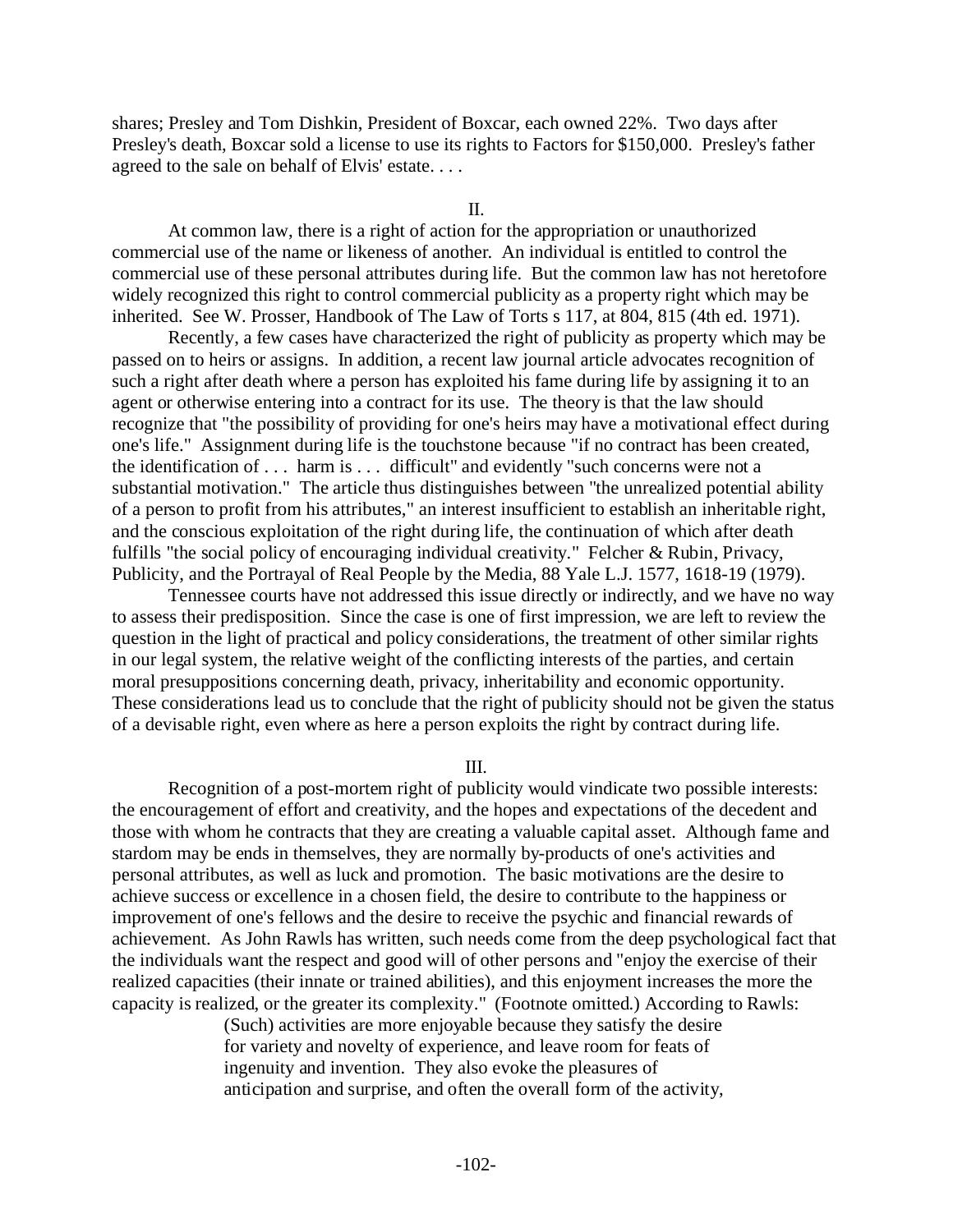its structural development, is fascinating and beautiful. A THEORY OF JUSTICE 426-27 (1971).

Fame is an incident of the strong motivations that Rawls describes. The desire to exploit fame for the commercial advantage of one's heirs is by contrast a weak principle of motivation. It seems apparent that making the right of publicity inheritable would not significantly inspire the creative endeavors of individuals in our society.

### IV.

On the other hand, there are strong reasons for declining to recognize the inheritability of the right. A whole set of practical problems of judicial line-drawing would arise should the courts recognize such an inheritable right. How long would the "property" interest last? In perpetuity? For a term of years? Is the right of publicity taxable? At what point does the right collide with the right of free expression guaranteed by the first amendment? Does the right apply to elected officials and military heroes whose fame was gained on the public payroll, as well as to movie stars, singers and athletes? Does the right cover posters or engraved likenesses of, for example, Farah Fawcett Majors or Mahatma Gandhi, kitchen utensils ("Revere Ware"), insurance ("John Hancock"), electric utilities ("Edison"), a football stadium ("RFK"), a pastry ("Napoleon"), or the innumerable urban subdivisions and apartment complexes named after famous people? Our legal system normally does not pass on to heirs other similar personal attributes even though the attributes may be shared during life by others or have some commercial value. Titles, offices and reputation are not inheritable. Neither are trust or distrust and friendship or enmity descendible. An employment contract during life does not create the right for heirs to take over the job. Fame falls in the same category as reputation; it is an attribute from which others may benefit but may not own. . . .

Fame often is fortuitous and fleeting. It always depends on the participation of the public in the creation of an image. It usually depends on the communication of information about the famous person by the media. The intangible and shifting nature of fame and celebrity status, the presence of widespread public and press participation in its creation, the unusual psychic rewards and income that often flow from it during life and the fact that it may be created by bad as well as good conduct combine to create serious reservations about making fame the permanent right of a few individuals to the exclusion of the general public. Heretofore, the law has always thought that leaving a good name to one's children is sufficient reward in itself for the individual, whether famous or not. Commercialization of this virtue after death in the hands of heirs is contrary to our legal tradition and somehow seems contrary to the moral presuppositions of our culture.

There is no indication that changing the traditional common law rule against allowing heirs the exclusive control of the commercial use of their ancestor's name will increase the efficiency or productivity of our economic system. It does not seem reasonable to expect that such a change would enlarge the stock or quality of the goods, services, artistic creativity, information, invention or entertainment available. Nor will it enhance the fairness of our political and economic system. It seems fairer and more efficient for the commercial, aesthetic, and political use of the name, memory and image of the famous to be open to all rather than to be monopolized by a few. An equal distribution of the opportunity to use the name of the dead seems preferable. The memory, name and pictures of famous individuals should be regarded as a common asset to be shared, an economic opportunity available in the free market system.

These same considerations also apply to the Presley assigns' more narrow argument based on the fact that Presley entered into contracts during his life for the commercial use of his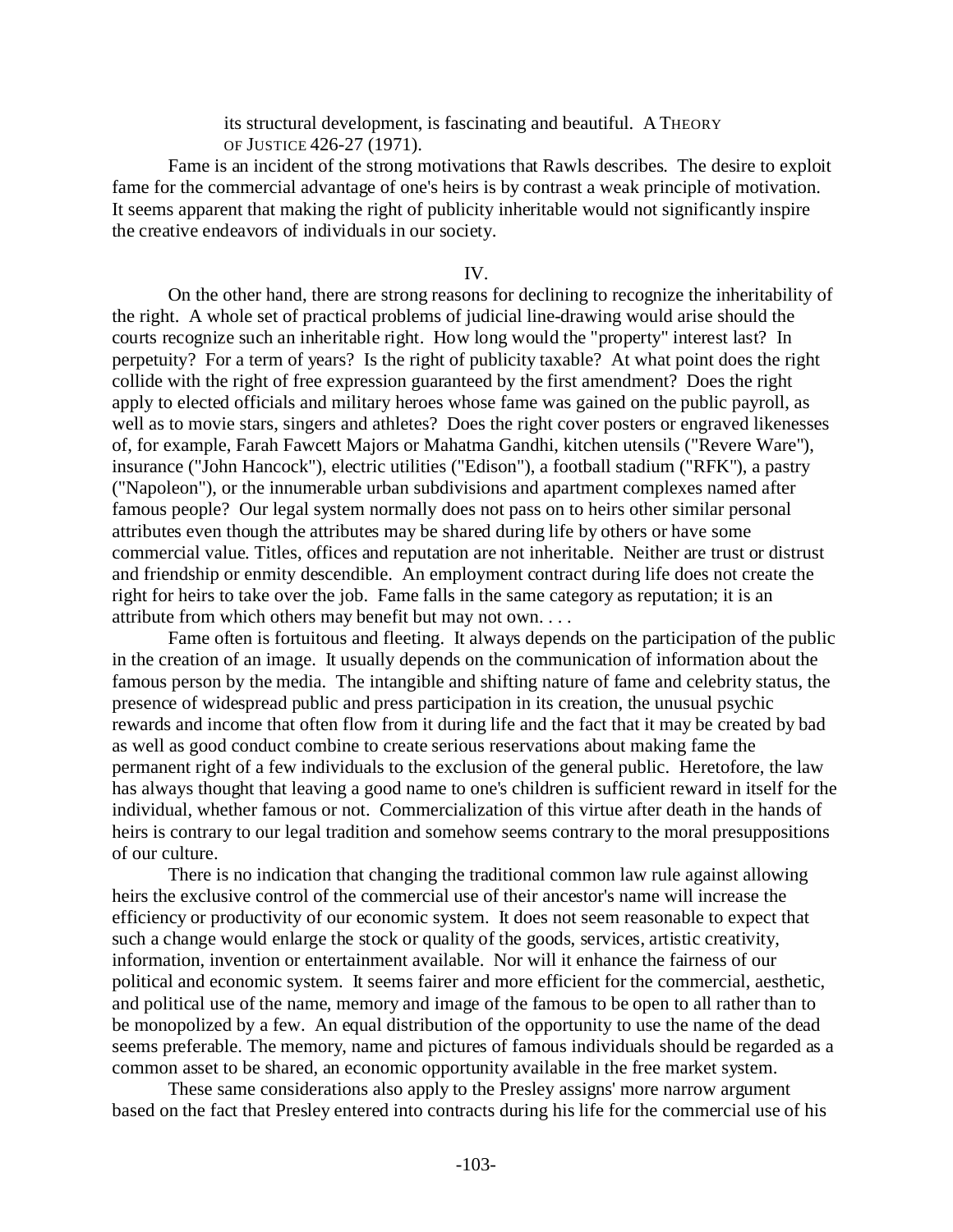image. It is true that the assignment of the right of publicity during life shows that Presley was aware of the value of the asset and intended to use it. The assignment also suggests that he intended to convert a mere opportunity or potential for profit into a tangible possession and consciously worked to create the asset with, perhaps, the hope of devising it.

The question is whether the specific identification and use of the opportunity during life is sufficient to convert it into an inheritable property right after death. We do not think that whatever minimal benefit to society may result from the added motivation and extra creativity supposedly encouraged by allowing a person to pass on his fame for the commercial use of his heirs or assigns outweighs the considerations discussed above.

**\_\_\_\_\_**

Much to Judge Merritt's surprise, when the Tennessee courts got around to the issue of whether publicity rights continue to be valuable property rights that survive the death of a celebrity, they resoundingly repudiated Judge Merritt's analysis and held that Elvis's publicity rights continue to be valuable property rights. *State of Tennessee ex Rel. The Elvis Presley International Memorial Foundation v. Crowell, 733 S.W.2d 89 (Tenn.* Ct. Ap. 1987). Later, even the Sixth Circuit bowed to the Tennessee courts' holding that Elvis's publicity rights were property rights that survived him in *Elvis Presley Enterprises, Inc. v. Elvisly Yours, Inc.*, 936 F.2d 889 (6<sup>th</sup> Cir. 1991).

 $\divideontimes$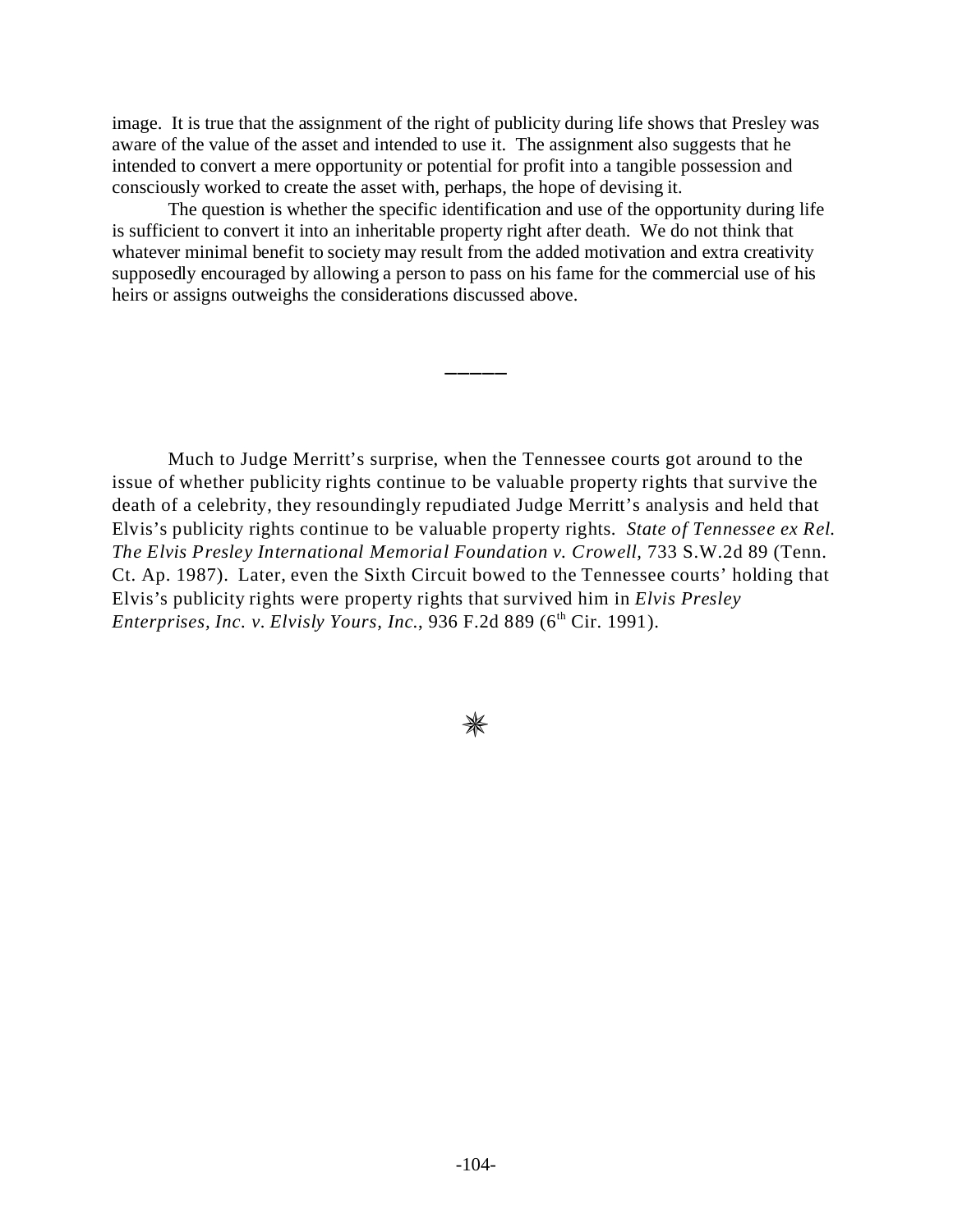## **B. Co-ownership of Intellectual Property**

Most of Chapter 5, beginning at page 339 of the Dukeminier & Krier text, focuses on "Co-ownership and Marital Interests" as they affect real property. There are, however, a number of interesting applications of co-ownership law to intellectual property interests, such as copyrights and patents.

**\_\_\_\_\_\_\_\_\_\_\_**

The following two decision s - the first, from the United States Court of Appeals for the Ninth Circuit, regarding the copyright to "Hooked on Phonics" and the second regarding the litigation in *Brown v. Mojo Records -* are typical of intellectual property coownership cases.

## **ZUILL V. SHANAHAN**

80 F.3d 1366 (9th Cir., 1996), *cert. denied* 519 U.S. 1090, 117 S.Ct. 763 (1997)

#### KLEINFELD, Circuit Judge:

This case turns on construction of the copyright statute of limitations [3 years], 17 U.S.C. § 507(b), as applied to claims of co-ownership. . . .

## FACTS

Mr. Shanahan came up with the idea which eventually became "Hooked on Phonics." This is a program, which includes audio tapes and flash cards, to assist children in learning how to read. Mr. Shanahan created what became Hooked on Phonics by setting vowel and consonant sounds to Three Blind Mice on audiotapes, to help his son learn how to read. Later, Mr. Shanahan brought in an arranger and piano teacher, Mr. Zuill, and a percussionist, Mr. Rossi, to improve the music. Music was used to make the drill and practice more enjoyable for the children who would use the tapes.

There was some ambiguity about who was to be paid how much. Eventually, in January of 1987, Mr. Shanahan presented Mr. Zuill and Mr. Rossi with a written agreement saying that each of them would get two and one half percent of "profits from the sale of Hooked on Phonics." The agreement also recited that Mr. Shanahan's company, HMS Publishing Company, Ltd., was the "sole owner and copyright holder of 'Hooked on Phonics.' " Mr. Zuill and Mr. Rossi thought that the two and a half percent should be applied to gross sales, not profits, and they refused to sign the agreement. Mr. Shanahan responded, according to Mr. Rossi, by saying "that's all I can give you. Take it or leave it." None of the parties recalled arguing about Shanahan's claim to be the sole owner of the copyright, when the compensation arrangement was proposed in 1987.

Though Mr. Shanahan disputes some of the facts as set out below, for purposes of summary judgment, we present the evidence in the light most favorable to the opponents of the motion, Mr. Zuill and Mr. Rossi. . . . We assume for purposes of this decision that the music had sufficient originality to be copyrighted, and that the same music was used on the tapes from 1987 to 1991. We further assume, for purposes of this decision, that Mr. Zuill and Mr. Rossi provided sufficient creative input so that there would be a genuine issue of fact as to whether their work could have been copyrighted. These factual questions need not be decided in order to resolve the case. What is critical to this case and is not disputed, is that any claims to ownership by Mr.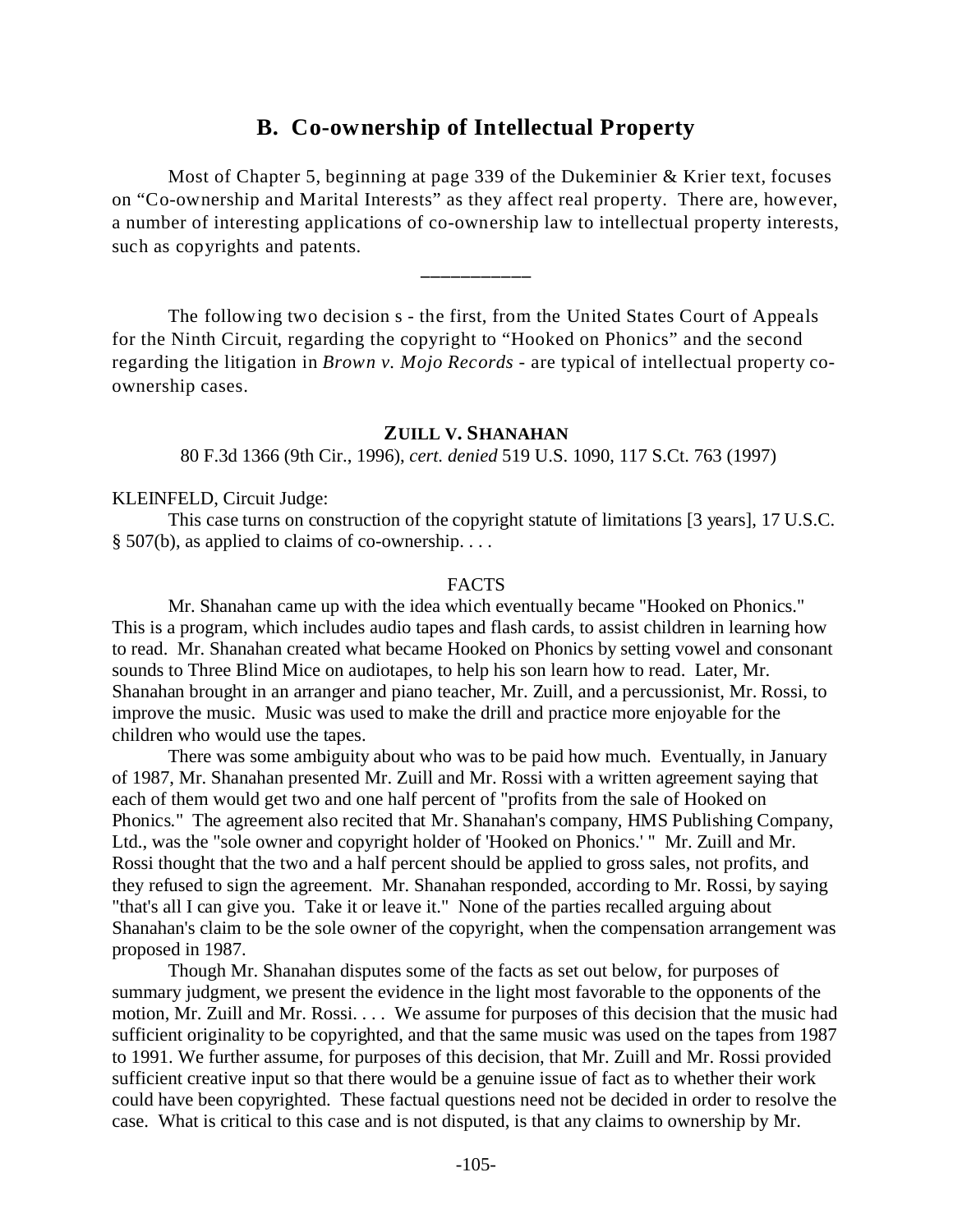Zuill and Mr. Rossi were expressly repudiated by Mr. Shanahan and his company in 1987. Mr. Shanahan had also claimed to be the "sole owner" in an earlier proposed financial agreement.

Mr. Shanahan and the corporations he used to market Hooked on Phonics and its predecessors expressly and repeatedly claimed sole ownership of the copyright in 1986 and 1987. They did so by saying so expressly in writing, and by furnishing copies of the Symphonics product in August 1986 with a printed copyright notice. The compensation agreement tendered in January of 1987 claimed sole ownership of the copyright. In the Spring of 1987, Mr. Zuill received a copy of Hooked on Phonics, stating in writing that HMS Publishing Company owned the copyright, and he learned at that time that Mr. Shanahan's company was marketing the product.

Mr. Shanahan was unsuccessful, for quite some time, in his marketing. He first called it Symphonics, then McPhonics when he was trying to sell it through McDonald's, finally Hooked on Phonics. The product was gradually improved and expanded, and eventually caught on. During the first few years, no profits were made, and Mr. Shanahan advised Mr. Zuill and Mr. Rossi of that.

Then in the 1990s, Mr. Shanahan, through the corporation he used to sell Hooked on Phonics, started making money from it. Mr. Zuill and Mr. Rossi sued him in October of 1991, claiming to be co-owners of one-third interests in Hooked on Phonics. They sought a declaratory judgment of co-ownership, an injunction, an accounting for their claimed share, and other relief.

The district court granted summary judgment against Mr. Zuill and Mr. Rossi on the copyright claims, holding that they were barred by the statute of limitations. . . .

1. Statute of Limitations.

Mr. Zuill and Mr. Rossi claim to be "authors of a joint work," so that copyright vested in them as well as Mr. Shanahan as "co-owners." 17 U.S.C. § 201(a). It is possible, under the evidence developed at the time of summary judgment, that the work of Mr. Zuill and Mr. Rossi could have been "for hire," so that Mr. Shanahan was the author for purposes of copyright, 17 U.S.C. § 201(b). Mr. Zuill and Mr. Rossi did not claim that Mr. Shanahan was not an owner, just that they were co-owners. Mr. Shanahan's successful defense in district court was that the co-ownership claim was barred by the statute of limitations.

This copyright action pursuant to Title 17 of the United States Code was governed by a three year statute of limitations:

(b) Civil Actions. No civil action shall be maintained under the provisions of this title unless it is commenced within three years after the claim accrued. 17 U.S.C.  $$507(b).$ 

Mr. Shanahan's theory, which prevailed below, is that if Mr. Zuill and Mr. Rossi had a claim to be co-owners, it accrued no later than early 1987, so the 1991 law suit was barred. Mr. Zuill's and Mr. Rossi's theory is that so long as their music was used in Hooked on Phonics, a new claim arose every time the product was sold, and their 1991 law suit was not barred for sales during the three years from 1988 to 1991. We conclude that claims of co-ownership, as distinct from claims of infringement, accrue when plain and express repudiation of co-ownership is communicated to the claimant, and are barred three years from the time of repudiation.

The putative co-owners, Mr. Zuill and Mr. Rossi, argue that the statute of limitations cuts off the remedy, but not the right. By that, they mean their right to co-ownership lasts as long as the copyright can--lives of the creators plus fifty years, 17 U.S.C. § 302(b)--and only their remedy for stale infringements would be barred. This argument fails because they have not sued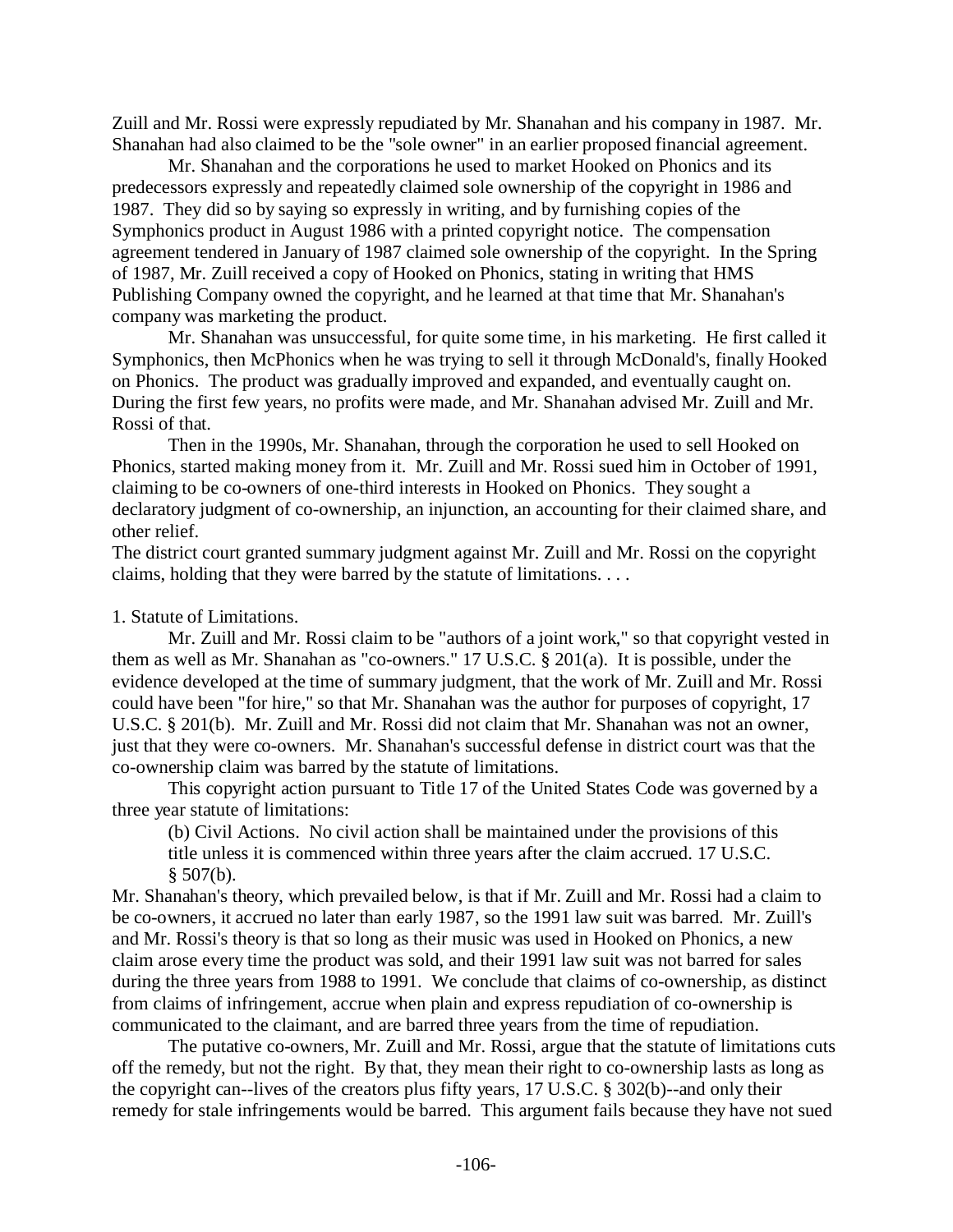for infringement and could not. They claim to be co-owners with defendants. "A co-owner of a copyright cannot be liable to another co-owner for infringement of the copyright." Oddo v. Ries, 743 F.2d 630, 632-33 (9th Cir.1984). Because a co-owner is an owner, he has a right to use or license the use of the copyright, and cannot be an infringer: his duty to account to other coowners for profits arises from equitable doctrines relating unjust enrichment and general principles of co-ownership, and does not amount to an infringement claim. Id. at 633. An infringement claim can be brought only against one who violates "the exclusive rights of the copyright owner," see 17 U.S.C. § 501(a), (b), and an owner does not have rights exclusive of a co-owner's, so an infringement claim cannot lie against a co-owner.

Because they have no infringement claim, we cannot identify an asserted right of plaintiffs which can withstand the statute of limitations. The remedy they seek is a declaration that they are co-owners, and none of the subsidiary remedies, for an accounting and so forth, are independent of that remedy.

Plaintiffs cite legislative history, which says that the intention of Congress was that the statute of limitations would extend to remedies and not substantive rights.<sup>1</sup> The legislative history does not speak to the issue in the case. Plaintiffs were not attempting to enforce their right collaterally in the manner described in the legislative history, or to assert any sort of equitable tolling, or otherwise to claim a remedy not barred. A claim for declaratory relief is subject to a statute of limitations generally applicable to civil claims, see Levald v. City of Palm Desert, 998 F.2d 680, 688 (9th Cir.1993).

There is a surprising lack of precedent on the question of when a cause of action claiming co-ownership of a copyright accrues. Plaintiffs rely on a Second Circuit case, which held that the statute of limitations did not bar a claim of ownership. See Stone v. Williams, 970 F.2d 1043 (2d Cir.1992). It may be that Stone is distinguishable because of its "highly idiosyncratic facts," see 1 M. Nimmer & D. Nimmer, Nimmer on Copyright, § 12.05 n.2.2 (1992), such as that Hank Williams's daughter's claim to be an owner had to await judicial determination in that she was in fact Hank Williams' daughter and heir. Her ownership claim was based on being an heir rather

 Under the remedial type of statute, the basic right is not extinguished, but the limitation is applied merely to the remedy. In some instances the right itself can be enforced collaterally, as in the case of a mortgage foreclosure subsequent to the expiration of a statutory limitation period for payment of a debt. Equitable considerations are available to prolong the time for bringing suit in such cases where there exist the disabilities of insanity or infancy, absence of the defendant from the jurisdiction, fraudulent concealment, etc.

 As far as this committee has been able to ascertain, all State statutes of limitation, which now govern the Federal courts in copyright actions, are limitations upon the remedy, and the present bill has been drawn to apply this concept to a uniform Federal period of limitations. The committee has not been unmindful that the 6-year statute of limitations in the Patent Code (35 U.S.C. 286) is a limitation upon the substantive right rather than upon the remedy. However, the relatively longer period limitation provided therein compensates for the difference in concept. Moreover, it was considered that the long-standing fact that both the copyright bar and the courts have become accustomed to a limitation based upon the remedy warranted a continuation of this concept in the present bill. S.Rep. 85-1014, p.1963 (1957) (emphasis added).

<sup>&</sup>lt;sup>1</sup>"The committee wishes to emphasize that it is the committee's intention that the statute of limitations, contained in this bill, is to extend to the remedy of the person affected thereby, and not to his substantive rights." With regard to this point the House report states:

It may be well to point out that statutes of limitations take the form of a limitation upon the substantive right or upon the remedy. Under the former, the right of action is extinguished at the end of the period and the courts usually have no jurisdiction with regard to actions that are not instituted within the appropriate period. In addition, the courts generally do not permit the intervention of equitable defenses or estoppel where there is a limitation on the right.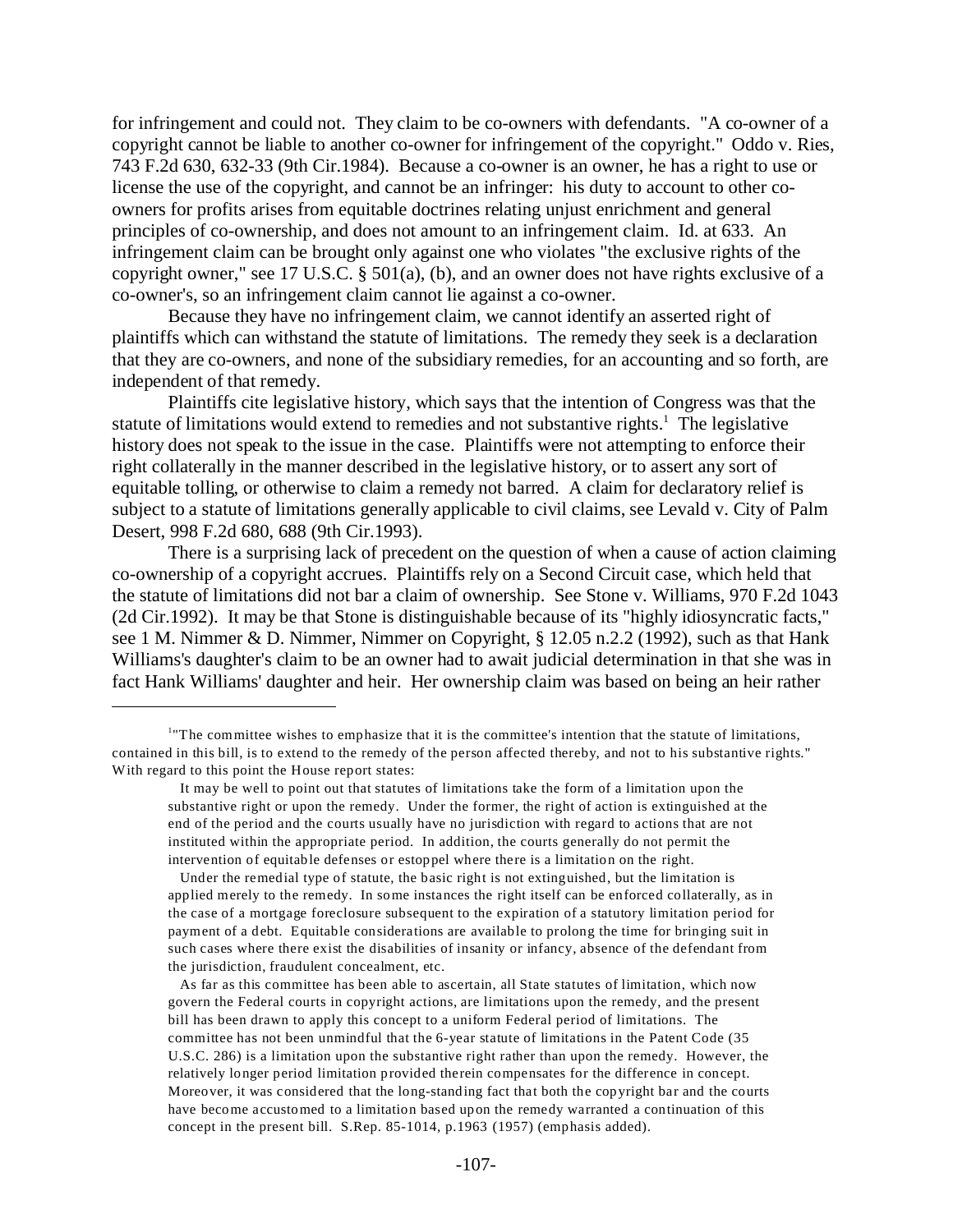than being a joint creator. See Stone v. Gulf American Fire & Casualty Co., 554 So.2d 346 (Ala.1989). Because it is not controlling authority in this circuit, we need not decide whether Stone is properly distinguishable.

We have accepted the proposition, applied in Stone, that "the statute bars recovery on any claim for damages that accrued more than three years before commencement of suit," neither barring infringing acts within the limitations period, nor reaching back to infringements prior to the statutory period. . . . That proposition has no application to a co-ownership claim, as opposed to an infringement claim. Although "laches may be a defense to an action seeking a declaration of co-authorship," the defense here, statute of limitations, is legal rather than equitable, so it "may give defendants repose" and is not "premised on a showing of prejudice." Jackson, 25 F.3d at 887-88.

Plaintiffs argue that this construction of the statute which we adopt creates something like adverse possession to copyright ownership. We accept that there is some similarity between co-ownership of a copyright, and tenancy in common in real property. See, e.g., Stone, 970 F.2d at 1048 (claim accrued at time that "a reasonably diligent person ... would have been put on inquiry as to existence of a right ..."). An express or implicit ouster of a cotenant by an unequivocal act of ownership starts the adverse possession statute of limitations running. 4 Tiffany, The Law of Real Property § 1185 (3rd ed.1975); 20 Am.Jur.2d, Cotenancy and Joint Ownership, § 115, at 205-06 (1995) ("Where a cotenant has been ousted by his cotenant, the statute of limitations commences to run from the date of the ouster"). We see nothing wrong with this resemblance. Copyright, like real estate, lasts a long time, so stability of title has great economic importance. The Supreme Court has reminded us that "Congress' paramount goal in revising the 1976 Act [was] enhancing predictability and certainty of copyright ownership." Community for Creative Non-Violence v. Reid, 490 U.S. 730, 749, 109 S.Ct. 2166, 2177, 104 L.Ed.2d 811 (1989). "Because copyright ultimately serves the purpose of enriching the general public through access to creative works, it is peculiarly important that the boundaries of copyright law be demarcated as clearly as possible." Fogerty v. Fantasy, Inc., 510 U.S. 517, ----, 114 S.Ct. 1023, 1030, 127 L.Ed.2d 455 (1994).

Plaintiffs further argue the desirability of allowing putative co-owners to wait to see whether there is pecuniary value to a law suit, before cluttering the courts. But the court's administrative gain if lawsuits can be postponed this way is offset by the burden and deterrent to development and marketing by a co-owner. It is inequitable to allow the putative co-owner to lie in the weeds for years after his claim has been repudiated, while large amounts of money are spent developing a market for the copyrighted material, and then pounce on the prize after it has been brought in by another's effort. "Delay under such circumstances allows the [putative] owner to speculate without risk with the other's money." Haas v. Leo Feist, Inc., 234 F. 105, 108 (S.D.N.Y.1916) (Learned Hand, J.).

A claim for a declaratory judgment of co-ownership and the relief ancillary to such a claim is a civil action, and "[n]o civil action shall be maintained ... unless it is commenced within three years after the claim accrued." See 17 U.S.C. § 507(b). Mr. Shanahan's plain and express repudiation in 1986 and 1987 of any claim to co-ownership caused Mr. Zuill's and Mr. Rossi's action, if any, to accrue, so the district court properly found the action to be barred by the statute of limitations. An infringement occurs every time the copyrighted work is published, but creation does not. Creation, rather than infringement, was the gravamen of plaintiffs' coownership claim, so the claim did not accrue upon subsequent publication. . . .

The district court judgment is AFFIRMED, insofar as the copyright claims of the plaintiffs are dismissed. **\_\_\_\_\_\_\_\_\_\_\_\_\_\_\_**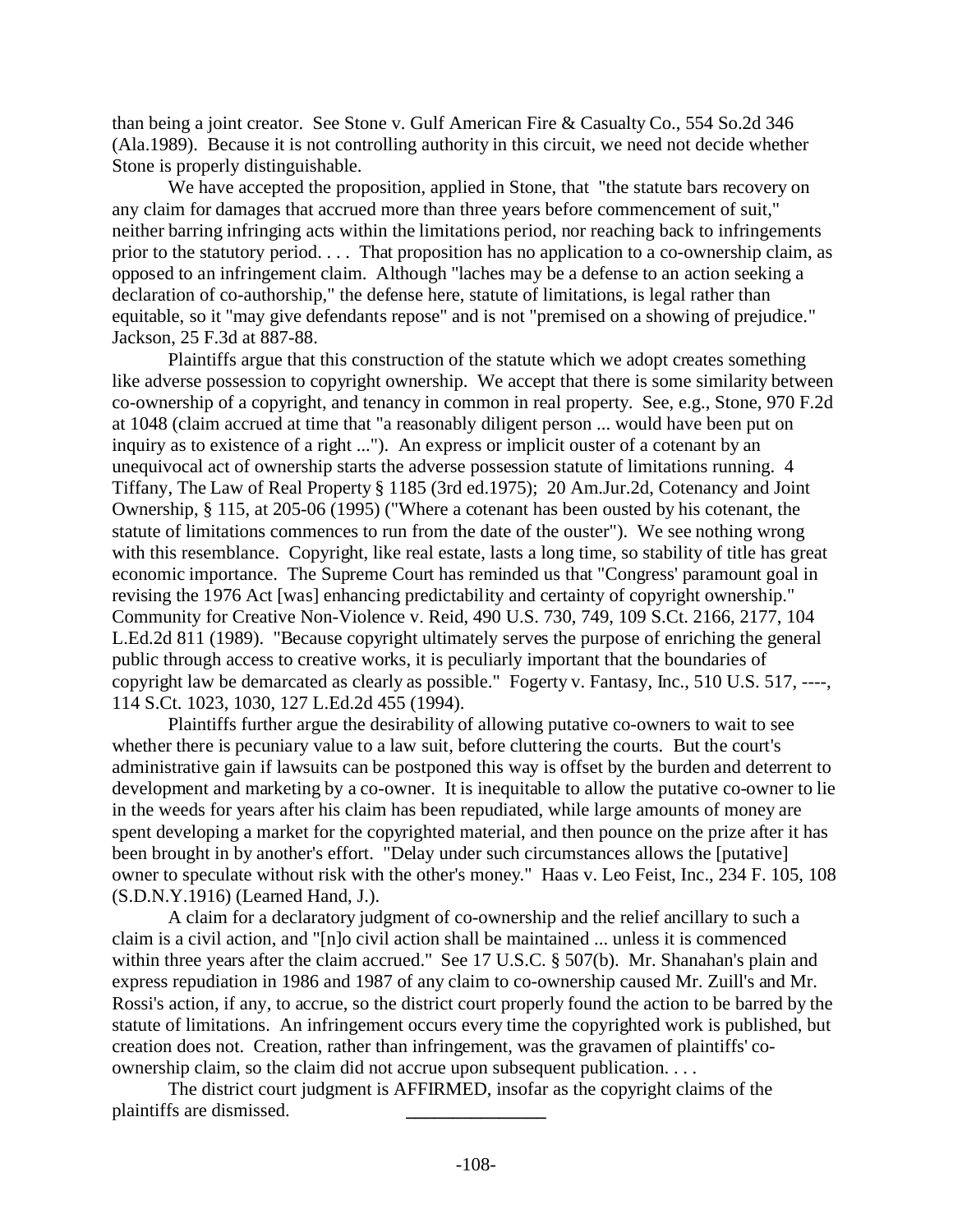## **BROWN V. MOJO RECORDS**

2000 WL 33223398 (D.Or. 2000)

*Amended Findings and Recommendation of Stewart, Magistrate J.*

### INTRODUCTION

Plaintiffs, Brooks Brown, James Phillips, and Brian West, were at various times members of the band The Cherry Poppin' Daddies (the "Band"). They performed music and assisted in the production and release of certain of the Band's recordings (the "Recordings"). Plaintiffs allege that while the Band has received substantial compensation for the Recordings, they have not been compensated at all. . . . .

## ALLEGATIONS

Defendant Mojo Records is a California Limited Liability Company, not authorized to do business in the State of Oregon. Complaint, P 1. Defendant SABP is an active Oregon corporation. *Id,* P 2. Defendant the Band is a band of musicians whose members over time have included plaintiffs Brooks Brown, James Phillips, and Brian West, and defendants Steve Perry, Dan Schmid, Dana Heitman, Jason Moss, Sean Flannery, Ian Early, and Tim Donahue. *Id,* P 3. Defendant Toilet Brain Music is either a foreign entity or an alter ego of defendant Steve Perry. *Id,* P 4. Defendant Sony Music Entertainment, Inc. is a Delaware Corporation currently not authorized to do business in Oregon. *Id,* P 5.

Plaintiff Brooks Brown ("Brown") was a member of the Band from approximately 1988 until 1994. *Id,* P 6. During that time, he was instrumental in the production and release of several albums, including the albums "Ferociously Stoned" and "Rapid City Muscle Car." *Id.* In addition, he performed several recordings that were included on the album "Zoot Suit Riot." *Id.* As such, Brown holds a copyright interest in the master recordings for "Mister White Keys," "Dr. Bones," "Ding-Dong of the D-Car Line," "Pink Elephant," "Master and Slave," "Drunk Daddy," "Cherry Poppin' Daddy Strut," and "Shake Your Lovemaker." *Id.*

Plaintiff James Phillips ("Phillips") was a member of the Band from approximately January 1989 until the summer of 1992, and again from May 1994 until approximately May 1995. *Id,* P 7. During that time, he was instrumental in the production and release of several albums, including the albums "Ferociously Stoned" and "Rapid City Muscle Car." *Id.* In addition, Phillips performed several recordings that were included on the album "Zoot Suit Riot." *Id.* As such, Phillips holds a copyright interest in the master recordings for "Dr. Bones," "Ding-Dong Daddy of the DCar Line," "Master and Slave," "Drunk Daddy," "Cherry Poppin' Daddy Strut," and "Shake Your Lovemaker." *Id.* In addition, Phillips holds a copyright interest in the master recordings for "Irish Whiskey" and "Come Back to Me." *Id.*

Plaintiff Brian West ("West") was a member of the Band from approximately 1990 until 1995. *Id,* P 8. During that time, he was instrumental in the production and release of several albums, including the albums "Ferociously Stoned" and "Rapid City Muscle Car." *Id.* In addition, Brian West performed several recordings that were included on the album "Zoot Suit Riot." *Id.* As such, he holds a copyright interest in the master recordings for "Master White Keys," "Come Back to Me," "Pink Elephant," "Ding-Dong Daddy of the D-Care Line," "Master and Slave," "Drunk Daddy," and "Shake Your Lovemaker." *Id.*

#### DISCUSSION

. . .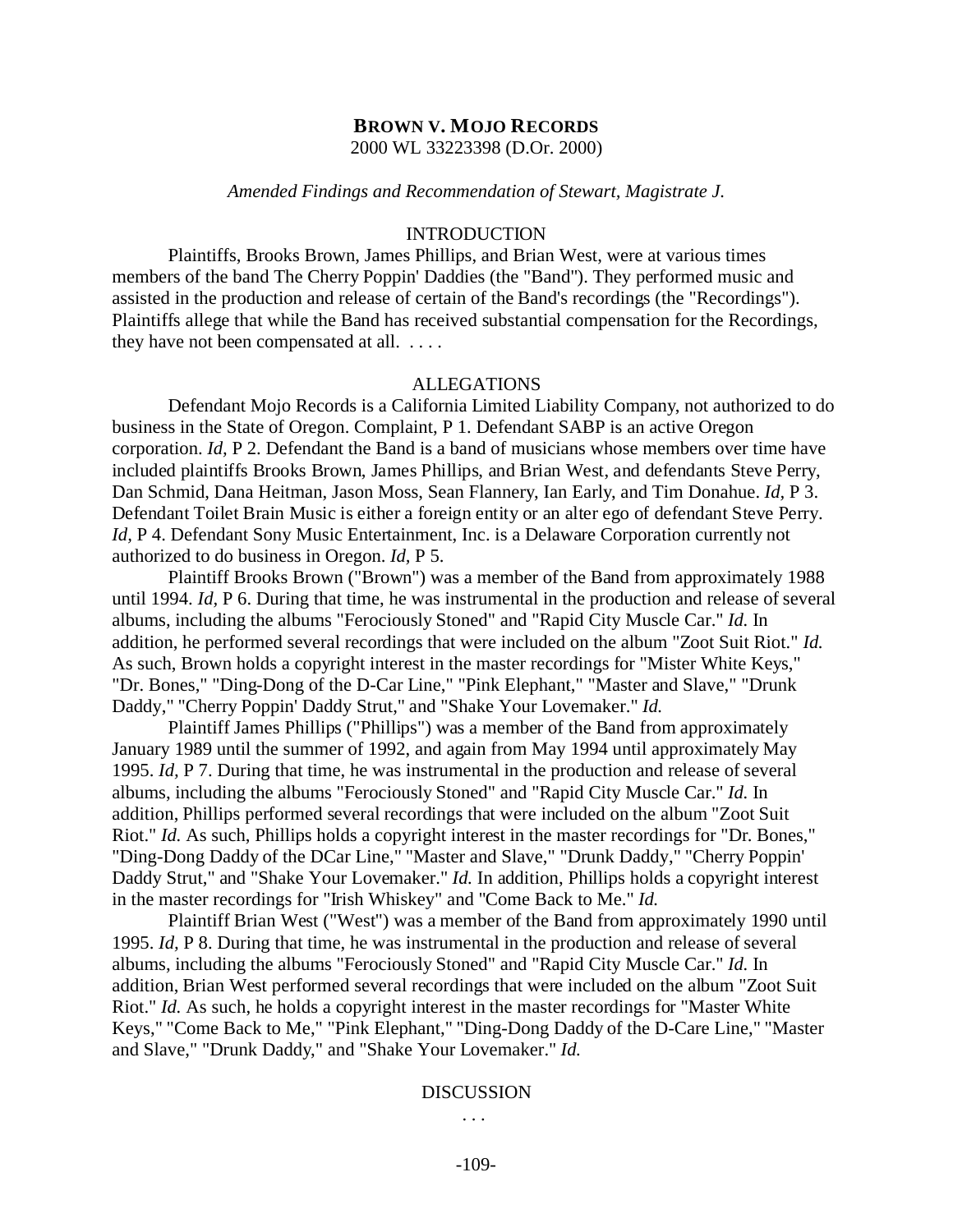Plaintiffs' [unjust enrichment] claim is essentially a claim for an accounting between coowners. Such a claim is not preempted by the Copyright Act. "[A] suit to bring the co-owner of a copyright to account does not fall within the district court's jurisdiction over actions arising under the copyright law" *Oddo v. Ries,* 743 F.2d 630, 633 fn2 (9th Cir1984). In *Oddo,* the plaintiff and defendant formed a partnership to create and publish a book describing how to restore Ford pickup trucks. The partnership foundered, but eventually the book was published containing material contributed by the plaintiff. The plaintiff then sued the defendant for copyright infringement. The Ninth Circuit explained:

In the guise of a copyright infringement suit, this case presents an accounting problem between two partners.... The district court erred if it meant that [defendant] infringed the copyright.... As a partner, [defendant] is a co-owner of the partnership's asserts, including the copyrights. A co-owner of a copyright cannot be liable to another co-owner for infriment of the copyright. *Id at 632-33* (citations omitted). . . .

In a more recent case involving both co-owners and copyrighted music recordings, the court considered numerous state claims brought by a punk rock band partnership and three of its four members against the fourth member relating to the management of their assets and seeking sought an accounting for the royalties due from their recordings. *Dead Kennedys v. Biafra,* 37 F.Supp.2d 1151 (ND Cal 1999). . . . [The federal district court ruled that state co-ownership law applied,]explaining with regards to one of the plaintiffs' claims that it

does not attempt to raise an infringement claim, but rather seeks resolution of the parties' respective rights and duties. Ownership and title rights are matters of common-law and do not arise under the Copyright Act. *See Oddo,* 743 F.2d at 633. In essence, plaintiffs seek an accounting and determination of ownership rights, which are matters to be decided under state law. *See id. Id* at 1154.

While the plaintiffs and defendants in *Dead Kennedys* were partners, not just joint authors/coowners, the court pointed out that "these rules apply whether co-owner-ship arises from joint authorship or through co-ownership of rights through a partnership" *Id* at 1153. . . .

[Assuming that] plaintiffs' allegations must be taken as true, relieving the court of the need to determine whether plaintiffs are actually co-owners of the copyrighted materials.

As co-owners, plaintiffs' action for unjust enrichment essentially involves an accounting between the parties for the revenues generated by the Recordings. Plaintiffs do not seek to stop defendants from making use of the Recordings; they simply seek their rightful share of the proceeds from the Recordings. . . . [T]raditional state law jurisprudence over matters relating to the ownership rights and duties that exist between co-owners [apply]. "The duty to account does not derive from the copyright law's proscription of infringement. Rather, it comes from 'equitable doctrines relating to unjust enrichment and general principles of law governing the rights of co-owners." ' *Oddo,* 743 F.2d at 633, *quoting Harrington v. Mure,* 186 F.Supp. 655, 657-58 (SDNY 1960). Thus, the Second Claim for Relief should not be deemed preempted by the Copyright Act. . . .

At oral argument, plaintiffs clarified . . . [their conversion claim that] alleges not only conversion of proceeds from the Recordings, but also conversion of physical property in the form of the master tape recordings. Geuerally speaking, conversion claims that involve tangible, rather than intangible, property are immune from preemption. *See Worth v. Universal Pictures, Inc.*, 5 F.Supp.2d 816, 822 (CD Cal 1997)...

3. State Statute of Limitations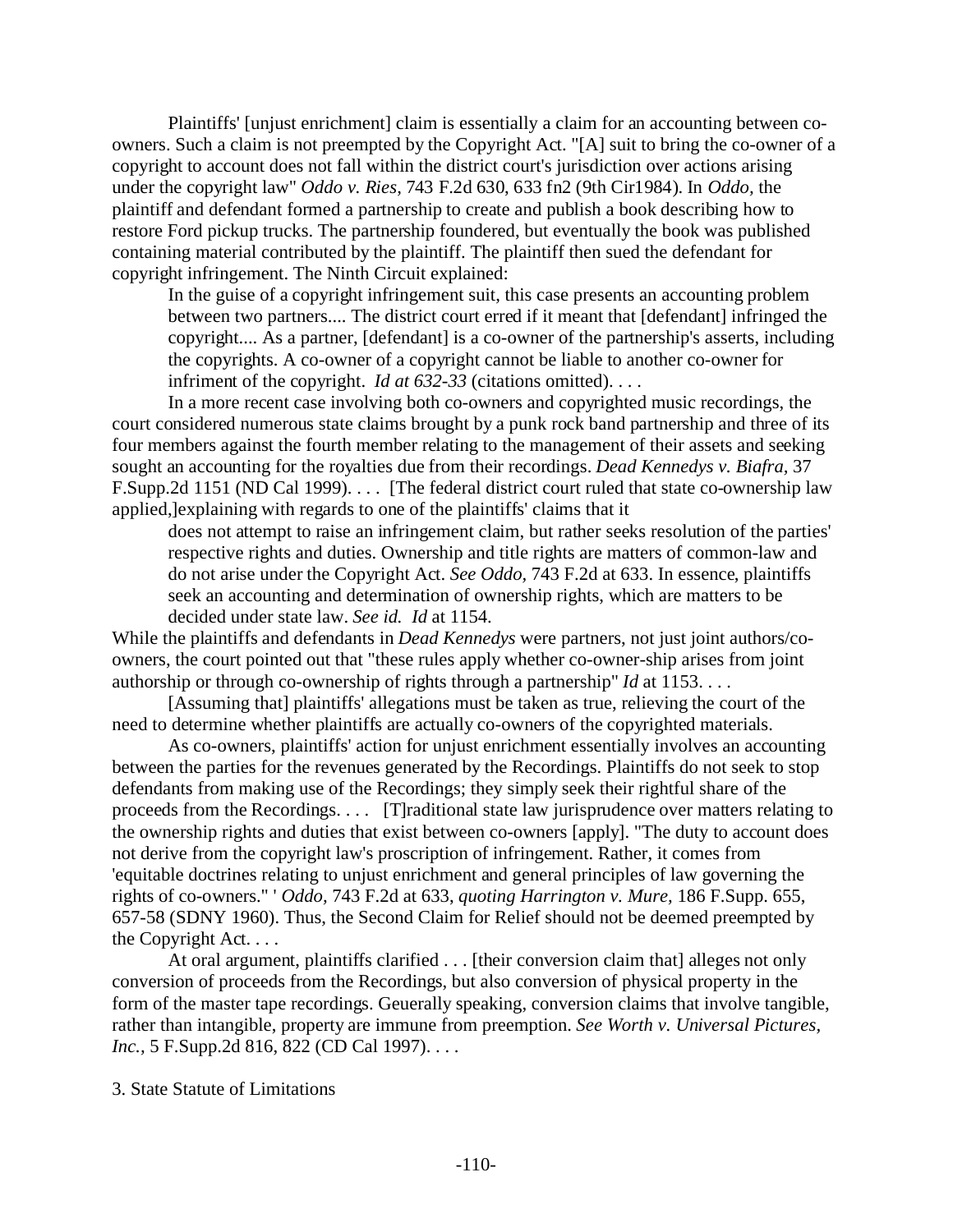Mojo Records and SABP assert that in the event that this Third Claim for Relief is not preempted, it is barred by the statute of limitations because it accrued at the latest in 1994 and 1995 when the plaintiffs left the band and ceased to be compensated. A claim for conversion is subject to the two-year limitations period set forth in [Oregon law,] ORS 12.110(1).

Nothing in the record demonstrates, however, when the last alleged act of conversion occurred so as to start the running ofhe statute of limitations. Assuming that the conversion claim is premised on the wrongful possession of master tape recordings, this court has no indication of when that conversion allegedly occurred. . . .

Generally, a copyright claim accrues when the party asserting the claim knows or should have known of the infringement on which the claim is based. *Roley v. New World Pictures, Ltd.,* 19 F.3d 479, 481 (9th Cir1994). Plaintiffs, however, do not present a claim for copyright infringement because they do not claim to be the sole owners of copyrights for the Recordings, Rather, plaintiffs assert that they are co-owners of copyright rights in the Recordings and deserve their share of compensation for use and sale of the Recordings. If plaintiffs were to present a copyright claim, they would naturally request a declaratory judgment that they are copyright coowners of the Recordings. Such a claim accrues, and the statute of limitations begins to run, when a plain and express repudiation of co-ownership is made. *Zuill v. Shanahan,* 80 F.3d 1366, 1369 (9th Cir1996). For example, an express assertion of sole authorship or ownership will start the copyright statute of limitations running. *Id* at 1370. Similarly, an express refusal to pay royalties to the alleged coowner will commence the statute of limitations period, as such a refusal is another form of "repudiation of co-ownership." *Id.*

In *Zuill,* the plaintiffs brought an action seeking: (1) a declaratory judgment that they were co-owners of the copyrighted "Hooked on Phonics" learning system; and (2) an accounting of the proceeds from that system. *Id* at 1367-68. The defendant successfully argued that plaintiffs' claim for a declaratory judgment was barred by the three-year Copyright Act statute of limitations because the defendant had presented to the plaintiffs more than three years earlier a royalty agreement which indicated the defendant's belief that his company "was the sole owner and copyright holder of Hooked on Phonics." *Id* at 1368. When the plaintiffs refused to sign the agreement, the defendant stated, "that's all I can give you. Take it or leave it" *Id.* "None of the parties recalled arguing about [defendant's] claim to be the sole owner of the copyright." *Id.* The court eventually found that the defendant's "plain and express repudiation ... of any claim to coownership caused [plaintiffs'] action, if any, to accrue, so the district court properly found the action to be barred by the statute of limitations." *Id* at 1371.

In this case, unlike *Zuill,* the court has no reason to presume that plaintiffs should have been aware of "repudiation of co-ownership" at some earlier date. Plaintiffs argue that at no time prior to the filing of the lawsuit did any of the defendants make a plain and express repudiation of the plaintiffs' copyright interests. To the contrary, plaintiffs argue that the various albumcover inserts list the plaintiffs as contributing musicians to the songs and albums indicated in the Complaint. Plaintiffs also argue that they would have had no reason to know that defendants were not sharing royalties because it is common practice for music royalties to be paid some time after albums are placed on the market and are being sold.

Neither party has presented evidence as to when or if plaintiffs attempted to assert claims of co-ownership at an earlier date which were rejected. Instead, on the limited factual allegations before this court, it appears that the first "repudiation" may have been when defendants chose to contest this lawsuit. As such, defendants did not plainly and expressly repudiate plaintiffs' claim of co-ownership at an earlier date and plaintiffs' preempted claim is not barred by the statute of limitations. . . . **\_\_\_\_\_\_\_\_\_\_**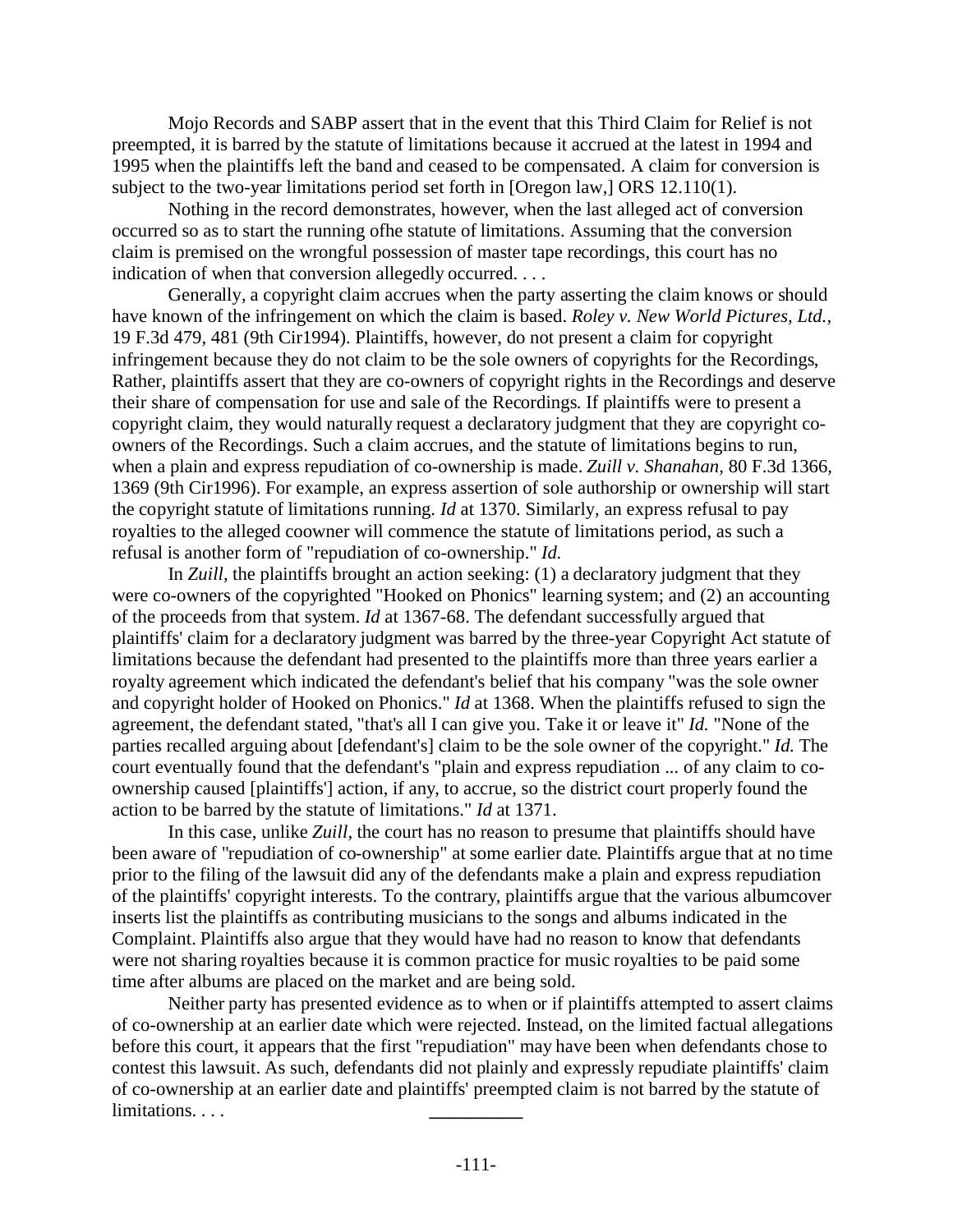*Patent law frequently considers co-ownership rights in the context of joint inventorship, an often slippery doctrine under the Patent Act.*

**ETHICON, INC. V. UNITED STATES SURGICAL CORPORATION** 135 F.3d 1456 (Fed. Cir. 1998), *cert. denied* 119 S.Ct. 278 (1998)

[*Ethicon sued U.S. Surgical for patent infringement and sought an injunction and damages. The patented invention is a surgical device known as a "safety trocar" used in endoscopic surgery. U.S. Patent 4,535,773, to which the court refers as '773, issued in 1985 to Dr. Yoon, as the sole inventor. Dr. Yoon joined Ethicon in bringing the infringement action. The patent comprised 55 specific claims. With regard to two of those 55 claims, the trial court decided that an electronics technician, Mr. Choi, had been a joint inventor. As a joint inventor, Choi had co-ownership rights to the '773 patent; and Choi licensed those patent rights to U.S. Surgical. Choi also agreed to assist U.S. Surgical in defending the infringement action.*

*Yoon had met Choi in 1980. Choi worked with Yoon for eighteen months, ending in 1982, but was not compensated by Yoon. Later in 1982 Yoon applied for the safety trocar patent at issue in the litigation. (Most footnotes are omitted.)*]

RADER, Circuit Judge.

. . . Because the district court's determination of co-inventorship was correct, and because Choi is a joint owner of the '773 patent who has not consented to suit against U.S. Surgical, this court affirms [the dismissal of the infringement action.]

## II. CO-INVENTORSHIP

Patent issuance creates a presumption that the named inventors are the true and only inventors. . . .

A patented invention may be the work of two or more joint inventors. See 35 U.S.C. § 116 (1994). Because "[c]onception is the touchstone of inventorship," each joint inventor must generally contribute to the conception of the invention. Burroughs Wellcome Co. v. Barr Lab., Inc., 40 F.3d 1223, 1227-28, 32 USPQ2d 1915, 1919 (Fed.Cir.1994). "Conception is the 'formation in the mind of the inventor, of a definite and permanent idea of the complete and operative invention, as it is hereafter to be applied in practice.' "Hybritech, Inc. v. Monoclonal Antibodies, Inc., 802 F.2d 1367, 1376, 231 USPQ 81, 87 (Fed.Cir.1986) (quoting 1 Robinson on Patents 532 (1890)). An idea is sufficiently "definite and permanent" when "only ordinary skill would be necessary to reduce the invention to practice, without extensive research or experimentation." Burroughs Wellcome, 40 F.3d at 1228.

The conceived invention must include every feature of the subject matter claimed in the patent. See Sewall, 21 F.3d at 415. Nevertheless, for the conception of a joint invention, each of the joint inventors need not "make the same type or amount of contribution" to the invention. 35 U.S.C. § 116. Rather, each needs to perform only a part of the task which produces the invention. On the other hand, one does not qualify as a joint inventor by merely assisting the actual inventor after conception of the claimed invention. . . .

Furthermore, a co-inventor need not make a contribution to every claim of a patent. See 35 U.S.C. § 116. A contribution to one claim is enough. See SmithKline Diagnostics, Inc. v. Helena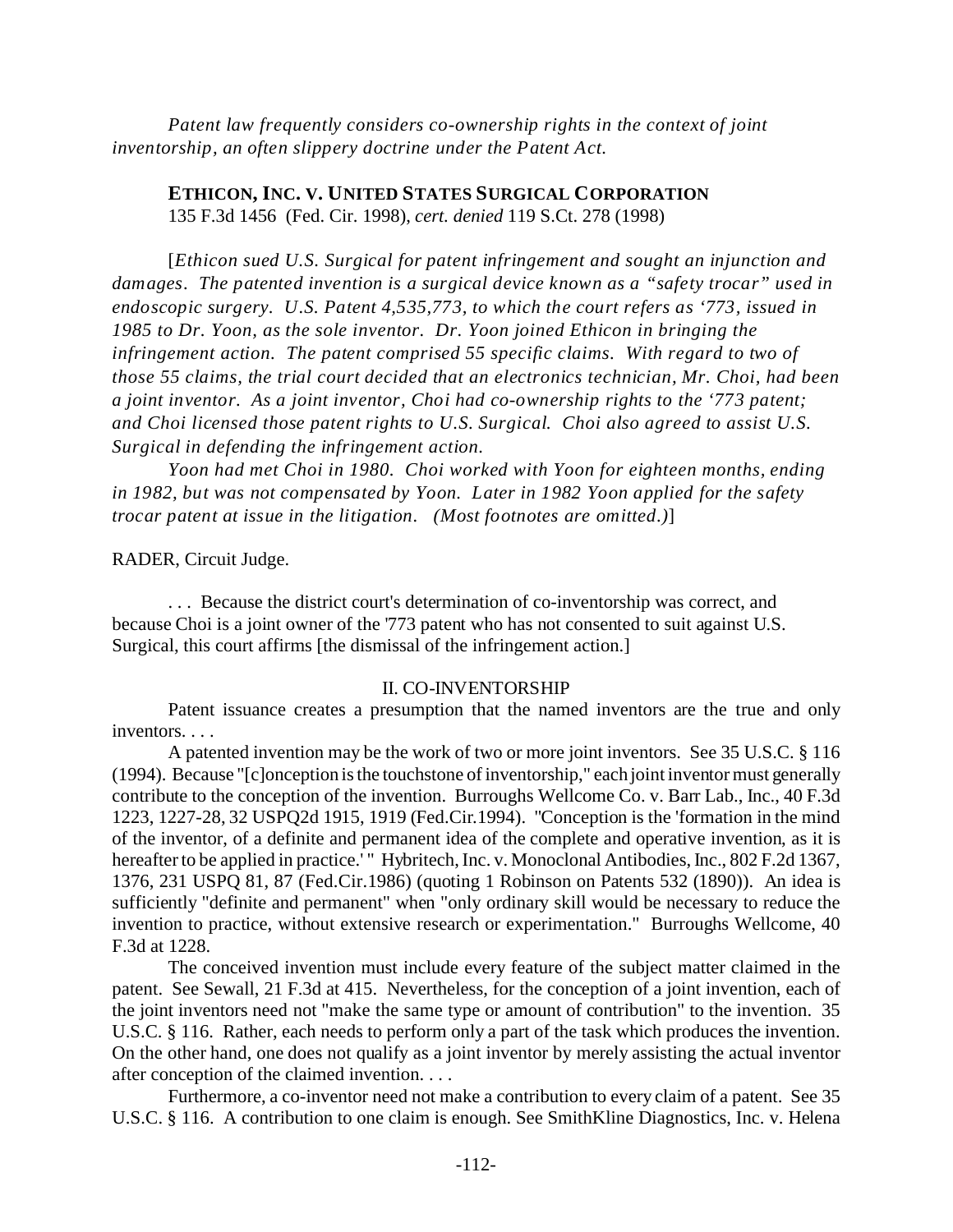Lab. Corp., 859 F.2d 878, 888, 8 USPQ2d 1468, 1476 (Fed.Cir.1988). Thus, the critical question for joint conception is who conceived, as that term is used in the patent law, the subject matter of the claims at issue.

35 U.S.C. § 256 provides that a co-inventor omitted from an issued patent may be added to the patent by a court "before which such matter is called in question." To show co-inventorship, however, the alleged co-inventor or co-inventors must prove their contribution to the conception of the claims by clear and convincing evidence. . . . Whether the [co-]inventor's testimony has been sufficiently corroborated is evaluated under a "rule of reason" analysis. Id. at 1195. Under this analysis, "[a]n evaluation of all pertinent evidence must be made so that a sound determination of the credibility of the [alleged] inventor's story may be reached." Id.

. . . . .

As corroboration for his testimony of co-invention, Choi proffers sketches of his work. These sketches were in Yoon's possession since their creation. The parties do not dispute, however, that Choi in fact created the sketches. Instead, Yoon contends that he first disclosed the invention to Choi, who then made the sketches to illustrate what he learned from Yoon. Absent sufficient corroboration, inventorship would turn solely on a credibility contest between Yoon and Choi. The district court, however, found sufficient corroboration. . . . In this case, Choi's sketches show the invention. The parties agree that Choi made the sketches. The contest involves whether Choi conceived of the material in the sketches or merely drew what Yoon conceived. The district court . . . found that Choi was presenting ideas to Yoon as the sketches were drawn, rather than the other way around.

On appeal, this court declines to reweigh the evidence. Instead, this court determines that the record shows that corroboration evidence in this case satisfies the "rule of reason." . . .

Under the terms of its license agreement, U.S. Surgical gave Choi an immediate payment of \$300,000. Future payments of up to \$100,000 per year for ten years are contingent on U.S. Surgical's prevailing in this action. In return, Choi granted U.S. Surgical an exclusive license in "Choi's trocar related inventions." In addition, Choi agreed to testify in a proceeding to correct inventorship of the '773 patent and to "render all reasonable assistance requested by [U.S. Surgical] to defend or settle" this action. As the district court concluded, these license agreement terms do not constitute payment for testimony as a fact witness. . . .

A patent license agreement that binds the inventor to participate in subsequent litigation is very common. Indeed, Yoon's agreement with Ethicon contains a similar clause. This sort of agreement simply assures the licensee that it will be able to defend the property in which it has purchased an interest. . . .

## IV. SCOPE OF THE CHOI-U.S. SURGICAL LICENSE

Questions of patent ownership are distinct from questions of inventorship. . . .

Indeed, in the context of joint inventorship, each co-inventor presumptively owns a pro rata undivided interest in the entire patent, no matter what their respective contributions. Several provisions of the Patent Act combine to dictate this rule. 35 U.S.C. § 116, as amended in 1984, states that a joint inventor need not make a contribution "to the subject matter of every claim of the patent." In amending section 116 as to joint inventorship, Congress did not make corresponding modifications as to joint ownership. For example, section 261 continues to provide that "patents shall have the attributes of personal property." This provision suggests that property rights, including ownership, attach to patents as a whole, not individual claims. Moreover, section 262 continues to speak of "joint owners of a patent," not joint owners of a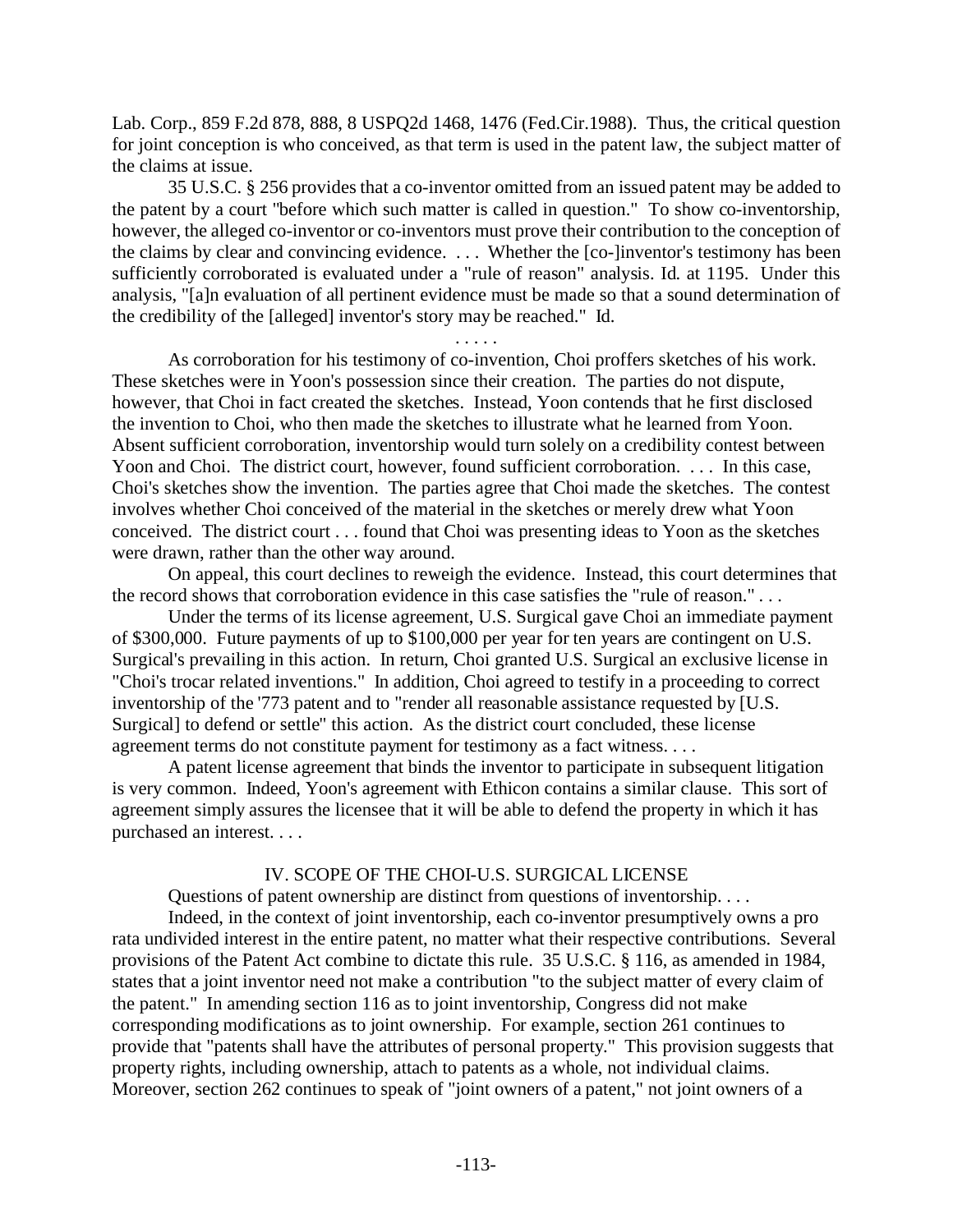claim. Thus, a joint inventor as to even one claim enjoys a presumption of ownership in the entire patent.

This rule presents the prospect that a co-inventor of only one claim might gain entitlement to ownership of a patent with dozens of claims. As noted, the Patent Act accounts for that occurrence: "Inventors may apply for a patent jointly even though ... each did not make a contribution to the subject matter of every claim." 35 U.S.C. § 116 (emphasis added). Thus, where inventors choose to cooperate in the inventive process, their joint inventions may become joint property without some express agreement to the contrary. In this case, Yoon must now effectively share with Choi ownership of all the claims, even those which he invented by himself. Thus, Choi had the power to license rights in the entire patent. . . .

The license which Choi granted to U.S. Surgical states:

Choi hereby grants to U.S. Surgical an exclusive, worldwide right and license to make, have made, use, market and sell Choi's trocar related inventions, including trocars having shields and those described and/or claimed in the '773 patent. This license is retroactive to the date on which the '773 patent issued.

U.S. Surgical reads this language to cover all trocars "described and/or claimed in the '773 patent," encompassing the entire '773 patent and more. Ethicon reads the same language as limited to "Choi's trocar related inventions," which comprise only his contributions to claims 33 and 47 of the ' 773 patent. . . . [I]n context, Choi's grant meant to license all of his rights as a joint owner under the '773 patent. . . .

## V. RETROACTIVE LICENSURE

Finally, Ethicon argues that even if the license agreement is enforceable as to the entire patent, it should still be allowed to proceed against U.S. Surgical to recover damages for prelicense infringement. . . . This court agrees with Ethicon's challenge to the retroactive effect of Choi's license, but must affirm the dismissal of the case based on Choi's refusal to join as plaintiff in the suit. . . .

.... An action for infringement must join as plaintiffs all co-owners. See Waterman v. Mackenzie, 138 U.S. 252, 255, 11 S.Ct. 334, 335, 34 L.Ed. 923 (1891) ("The patentee or his assigns may, by instrument in writing, assign, grant, and convey, either (1) the whole patent ...; or (2) an undivided part or share of that exclusive right; or (3) the exclusive right under the patent within and throughout a specified part of the United States. A transfer of either of these three kinds of interests is an assignment, properly speaking, and vests in the assignee a title in so much of the patent itself, with a right to sue infringers. In the second case, jointly with the assignor. In the first and third cases, in the name of the assignee alone." (emphasis added)); Moore v. Marsh, 74 U.S. (7 Wall.) 515, 520, 19 L.Ed. 37 (1868) ("[W]here [an] assignment is of an undivided part of the patent, the action should be brought for every infringement committed subsequent to the assignment, in the joint names of the patentee and assignee, as representing the entire interest.").

Further, as a matter of substantive patent law, all co-owners must ordinarily consent to join as plaintiffs in an infringement suit.<sup>9</sup> Consequently, "one co-owner has the right to impede

<sup>9</sup> First, when any patent owner has granted an exclusive license, he stands in a relationship of trust to his licensee and must permit the licensee to sue in his name. See Independent Wireless Telegraph Co. v. Radio Corp. of Am., 269 U.S. 459, 469, 46 S.Ct. 166, 169-70, 70 L.Ed. 357 (1926). Second, the obligation may arise by contract among co-owners. If, by agreement, a co-owner waives his right to refuse to join suit, his co-owners may subsequently force him to join in a suit against infringers. See Willingham v. Lawton, 555 F.2d 1340, 1344-45, 194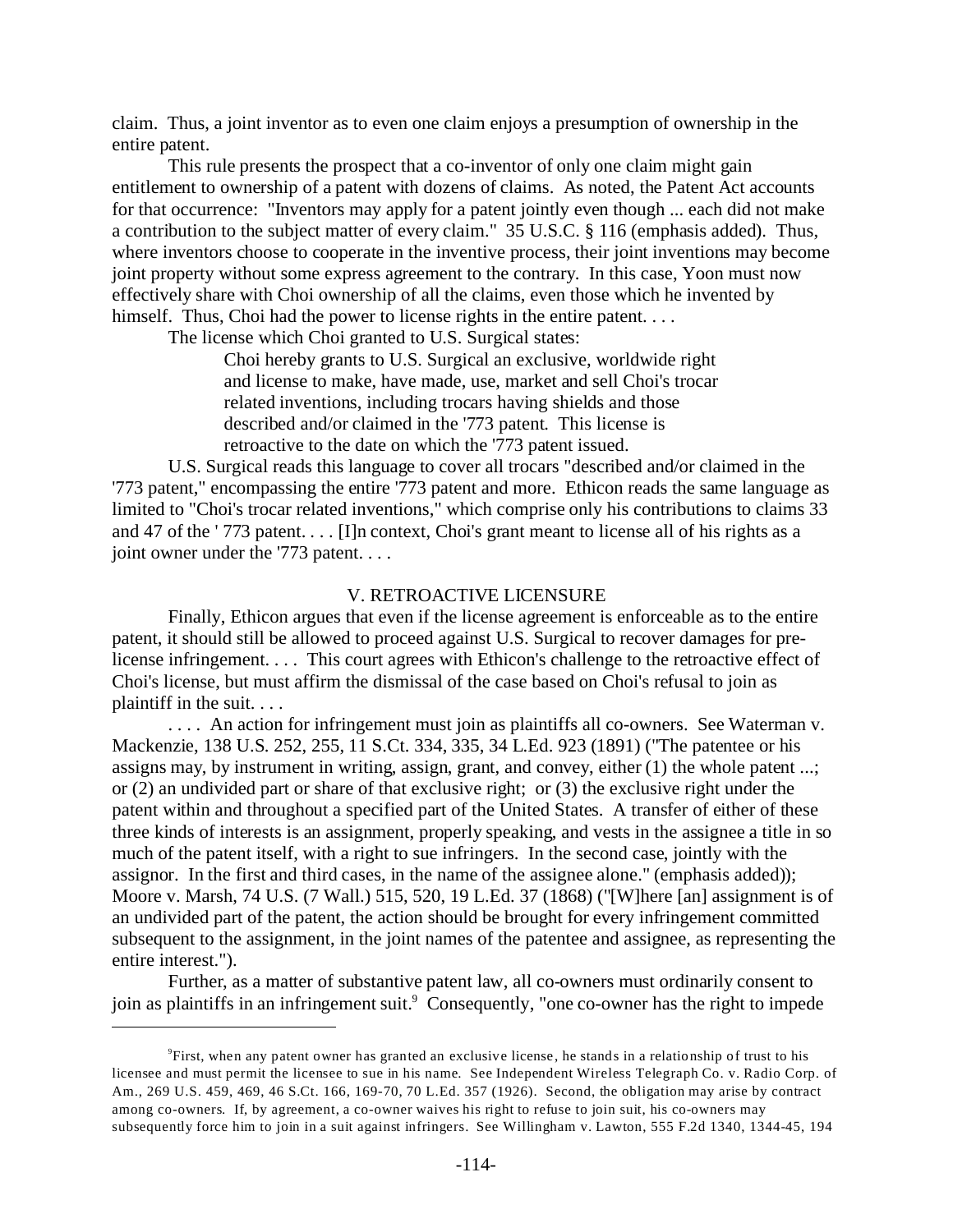the other co-owner's ability to sue infringers by refusing to voluntarily join in such a suit." Schering, 104 F.3d at 345.

This rule finds support in section 262 of the Patent Act:

In the absence of any agreement to the contrary, each of the joint owners of a patent may make, use, offer to sell, or sell the patented invention within the United States, or import the patented invention into the United States, without the consent of and without accounting to the other owners.

This freedom to exploit the patent without a duty to account to other co-owners also allows co-owners to freely license others to exploit the patent without the consent of other coowners. Schering, 104 F.3d at 344 ("Each co-owner's ownership rights carry with them the right to license others, a right that also does not require the consent of any other co-owner."). Thus, the congressional policy expressed by section 262 is that patent co-owners are "at the mercy of each other." Willingham v. Lawton, 555 F.2d 1340, 1344, 194 USPQ 249, 252 (6th Cir.1977).

. . . . It is true that, in some circumstances, the decision of one co-owner to not join an infringement suit may have the same effect as granting a release, but this is not true in all cases. For example, when co-owners have granted each other a unilateral right to sue, each has waived his right not to join an infringement suit, and either of them can force the other to join a suit to collect accrued infringement damages.

Because Choi did not consent to an infringement suit against U.S. Surgical and indeed can no longer consent due to his grant of an exclusive license with its accompanying "right to sue," Ethicon's complaint lacks the participation of a co-owner of the patent. Accordingly, this court must order dismissal of this suit. . . .

**- - -**

## PAULINE NEWMAN, Circuit Judge, dissenting.

I respectfully dissent, for whether or not Mr. Choi made an inventive contribution to two of the fifty-five claims of the '773 patent, he is not a joint owner of the other fifty-three claims of the patent. Neither the law of joint invention nor the law of property so requires, and indeed these laws mandate otherwise.

. . . My primary concern is with the failure of the court to recognize, in deciding ownership rights, the effect on these rights of the 1984 amendment of 35 U.S.C. § 116, which markedly changed the law of naming inventors on patents, and authorized the "joint invention" here adjudicated.

Before the statutory change made in 1984 Mr. Choi could not have been named a "joint inventor" of the '773 patent, for he had not jointly conceived and contributed to the entire invention. It is not disputed that his contribution is limited to elements of two of the fifty-five patent claims. Such a person was not a "joint inventor" under pre-1984 law. That law required that joint invention be the "simultaneous production of the genius and labor of both parties." Stearns v. Barrett, 22 F. Cas. 1175, 1181 (C.C.D.Mass.1816) (Story, J.). Joint ownership, in turn, was based on this principle of joint invention.

Those assistants who worked on an invention at the behest of the originator of the idea did not achieve the legal status of "joint inventor." Having no legal status as an inventor, such assistants acquired no property right in the invention by virtue of their contributions. See Collar Co. v. Van Dusen, 90 U.S. (23 Wall.) 530, 563-64, 23 L.Ed. 128 (1874) (ancillary discoveries of assistant belong to person who conceived original principle unless they "constitute the whole

USPQ 249, 252 (6th Cir.1977).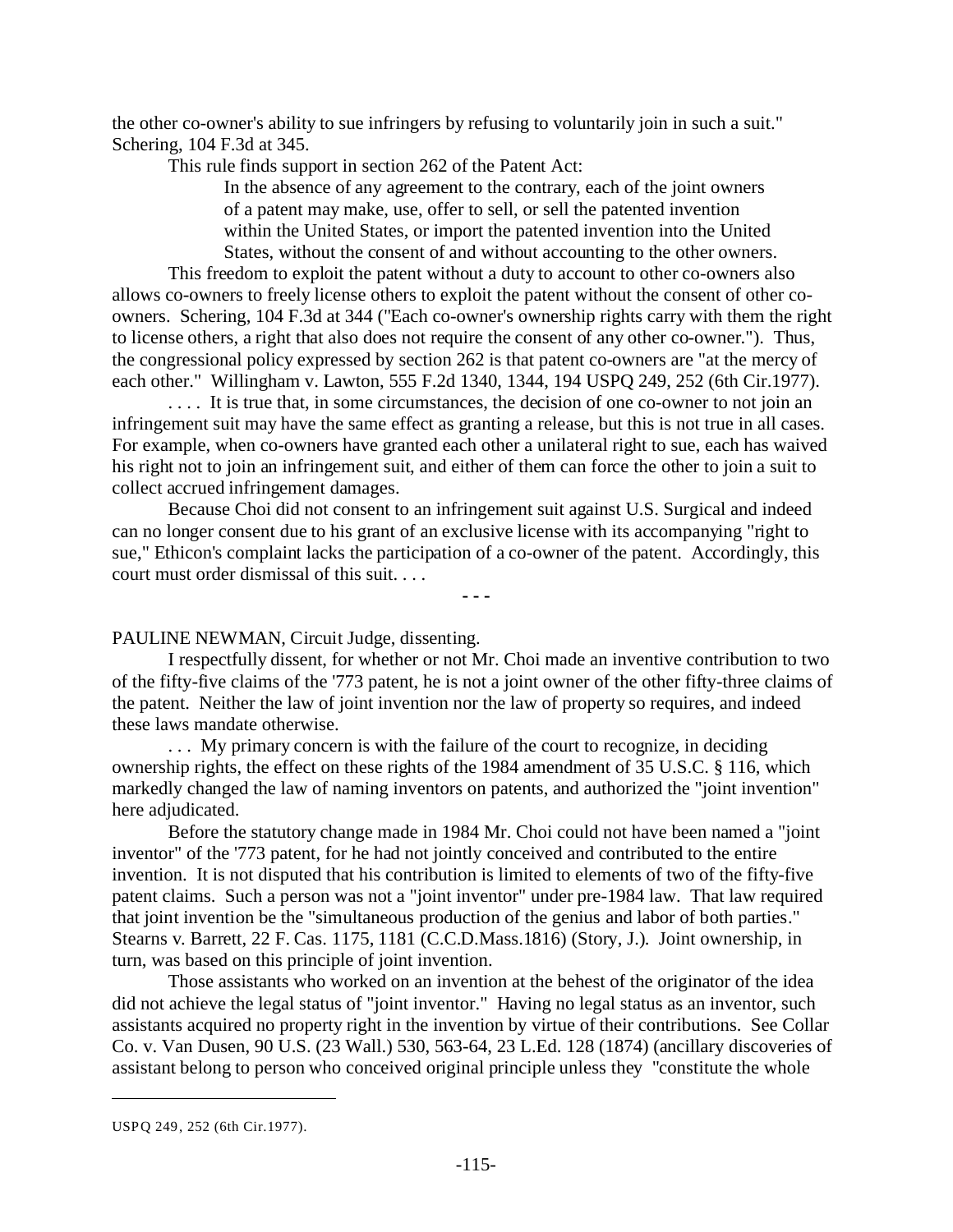substance of the improvement"); Agawam Co. v. Jordan, 74 U.S. (7 Wall.) 583, 602-4, 19 L.Ed. 177 (1868) (same). In Agawam the Court explained that one less than a true joint inventor was forbidden from "appropriat[ing] to himself the entire result of the ingenuity and toil of the originator, or put[ing] it in the power of any subsequent infringer to defeat the patent." 74 U.S. at 604.

The 1984 amendment of 35 U.S.C. § 116 permitted the naming as an inventor of all persons who assisted in the development of an idea, or parts thereof, that originated with others. Such naming, however, does not automatically endow the assistant with full and common ownership of the entire invention, including the contributions of all others including the originator. That is not a reasonable consequence of the change in the law of naming inventors that occurred in 1984.

## A. The Law of Joint Invention

The purpose of the [1984] amendment of § 116 was to remedy the increasing technical problems arising in team research, for which existing law, deemed to require simultaneous conception as well as shared contribution by each named inventor to every claim, was producing pitfalls for patentees, to no public purpose. As stated in its legislative history, the amendment to 35 U.S.C. § 116 "recognizes the realities of modern team research." 130 Cong. Rec. 28,069- 71 (1984) (statement of Rep. Kastenmeier).

Before 1984 precedent did not permit naming as an inventor a person who did not share in the conception of the invention and who did not contribute to all of the claims of the patent. . . . If different persons made an inventive contribution to various parts of an invention or to different claims of a patent, the legalistic problems that arose were not readily soluble, even by the complex, expensive, and often confusing expedient of filing separate patent applications on separate claims.

The progress of technology exacerbated the inventorship problems. Patents were invalidated simply because all of the named inventors did not contribute to all the claims; and patents were also invalidated when there were contributors to some of the claims who were not named. . . . Indeed, at the time the '773 patent application was filed in 1982, most practitioners believed that a separate application was required if it was desired to present, for example, the two claims that contain Mr. Choi's contribution. . . .

As team research increased with the growth of technology-based industry, so did the dilemma, for the rules of joint inventorship were not readily adaptable to the development of complex inventions. It became apparent that legislative remedy was needed. The amendment of 35 U.S.C. § 116 provided a simple solution to a complex problem:

> § 116 [second sentence] Inventors may apply for a patent jointly even though (1) they did not physically work together or at the same time, (2) each did not make the same type or amount of contribution, or (3) each did not make a contribution to the subject matter of every claim of the patent. Pub.L. 98-622, § 104, 98 Stat. 3384, Nov. 8, 1984.

The amendment identified the three major pitfalls that had arisen, and removed them.

This amendment did not also deal with the laws of patent ownership, and did not automatically convey ownership of the entire patent to everyone who could now be named as an inventor, whatever the contribution. The amendment simply permitted persons to be named on the patent document, whether as minor contributors to a subordinate embodiment, or full partners in the creation and development of the invention. The ownership relationships among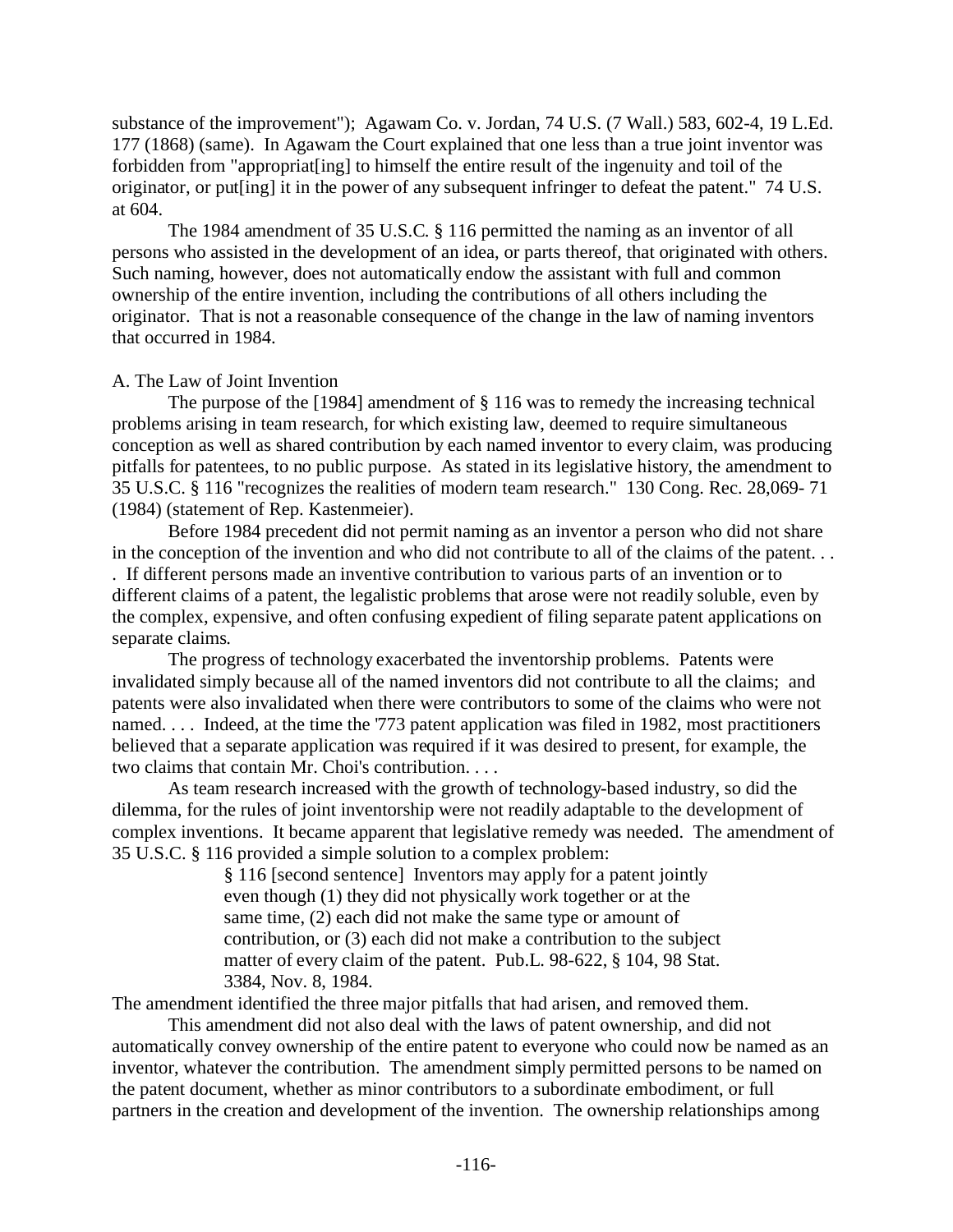the persons who, under § 116, could now be recognized as contributors to the invention, is irrelevant to the purpose of the amendment of § 116, and to its consequences. Section 116 has nothing to do with patent ownership.

## B. The Law of Joint Ownership

The pre-1984 rule of joint ownership of joint inventions can be readily understood in its historical context, for a legally cognizable "joint invention" required mutuality of interaction and a real partnership in the creation and development of the invention. On this foundation, a "joint inventor" was also, justly and legally, an equal owner of the idea and of any patent thereon. . . .

The law of patent ownership has its roots in the common law of property-- although a patent has its own peculiar character, for it deals with intangibles. . . . Certain incidents of patent ownership have been created or clarified by statute, see 35 U.S.C. § 262, yet the common law provided the basic rules, as manifested in the concepts of tenancy in common and undivided interests that courts have drawn upon in patent ownership disputes.

The jurisprudence governing property interests is generally a matter of state law. Even when the property is the creation of federal statute, private rights are usually defined by state laws of property. This has long been recognized with respect to patent ownership and transfers. . . . It is equally established that inventorship and patent ownership are separate issues. . . .

Most of the disputes concerning patent ownership that reached the Supreme Court dealt not with joint invention, but assignments and other transfers. The oft-cited case of Waterman v. Mackenzie, 138 U.S. 252, 11 S.Ct. 334, 34 L.Ed. 923 (1891) dealt with a dispute among the inventor's spouse and various assignees concerning ownership of the fountain pen patent, not inventorship. Occasionally an issue of ownership of patent property arose based on whether the claimant actually shared fully in the creation of the invention. In such cases, as cited supra, the decision on "joint invention" also decided the issue of ownership, for a person who had fully shared in the creation of the invention was deemed to be a joint owner of the entire patent property. On this premise each joint inventor was deemed to occupy the entirety of the patented subject matter, on a legal theory of tenancy in common. See 7 Richard R. Powell, Powell on Real Property ¶ 602[5] (1997) ("undivided fractional shares held by tenants in common are usually equal and are presumed equal unless circumstances indicate otherwise"). As patent property became viewed more precisely as personal property, see 35 U.S.C. § 261, the concept of tenancy in common was adjusted to that of an undivided interest, although with no substantial change in legal rights.

After the major change that the 1984 amendment to § 116 made in "joint invention," by authorizing the naming of any contributor to any claim of a patent, the legal premise that each named person had made a full and equal contribution to the entire patented invention became obsolete. See SmithKline Diagnostics, Inc. v. Helena Labs. Corp., 859 F.2d 878, 888-89, 8 USPQ2d 1468, 1477 (Fed.Cir.1988) (collecting cases). It is not an implementation of the common law of property, or its statutory embodiments, to treat all persons, however minor their contribution, as full owners of the entire property as a matter of law. The law had never given a contributor to a minor portion of an invention a full share in the originator's patent.

By amending § 116 in order to remove an antiquated pitfall whereby patents were being unjustly invalidated, the legislators surely did not intend to create another inequity. Apparently no one foresaw that judges might routinely transfer pre-1984 ownership concepts into the changed inventorship law. I have come upon no discussion of this anomaly in various scholarly articles on the amended § 116. . . .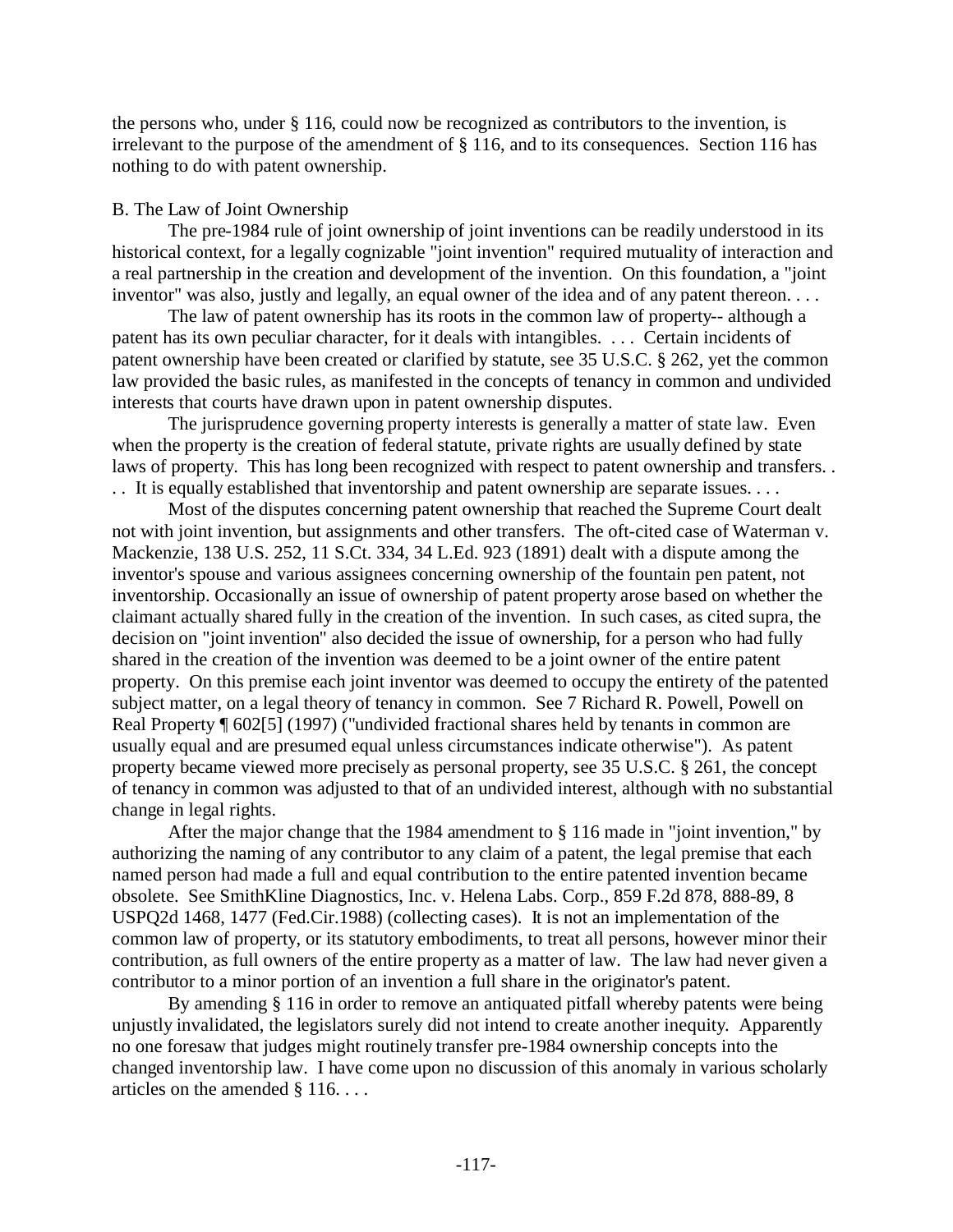In the case at bar, the district court recognized that Dr. Yoon originated the fundamental concept and the major aspects of its implementation. The court, however, construed the law as requiring that since Mr. Choi was named as a "joint inventor" (in accordance with the retroactivity legislated for the amendment to § 116) he automatically owned an undivided interest in the entire patent, and had the unencumbered and unfettered right to alienate an interest in the entire patent. Thus Mr. Choi, who would not pass the pre-1984 test of joint inventor, was nonetheless awarded full property rights in the entire invention and patent, as if he had been a true joint inventor of all the claims.

The panel majority, confirming this error, holds that Mr. Choi's contribution to two claims means and requires that Yoon "must now effectively share with Choi ownership of all the claims, even those which he invented by himself." That is incorrect. As I have discussed, the law of shared ownership was founded on shared invention, a situation that admittedly does not here prevail. Whether or not Mr. Choi is now properly named under § 116 because of his contribution to two claims, he is not a joint owner<sup>1</sup> and he does not have the right to grant a license under all fifty-five claims. No theory of the law of property supports such a distortion of ownership rights. Thus I must, respectfully, dissent from the decision of the panel majority.

**\_\_\_\_\_\_\_\_\_\_**

For an example of a joint inventorship claim that did not succeed, see *Chiron v. Genentech*, 268 F.Supp.2d 1126 (E.D. Cal. 2002), concerning a contested patent for monoclonal antibodies capable of binding to particular human breast cancer antigens.

\* \* \*

<sup>1</sup>There may indeed be a need for determination of the respective interests of Dr. Yoon and Mr. Choi. Dr. Yoon's attempt to divide the '773 patent by reissue, although rebuffed by the Patent Office because of the ongoing litigation, would have placed the claims to which Mr. Choi contributed into a separate patent, in accordance with the practice when this patent application was filed. Dividing the patent claims would comport with common law practices. See Real Property ¶ 607[1] (discussing "inherent right to compel partition" , citing state laws); see, e.g., Hamilton v. Hamilton, 597 A.2d 856, 859-60 (Del.Fam.Ct.1990) ("right of the co-tenant to partition is almost absolute").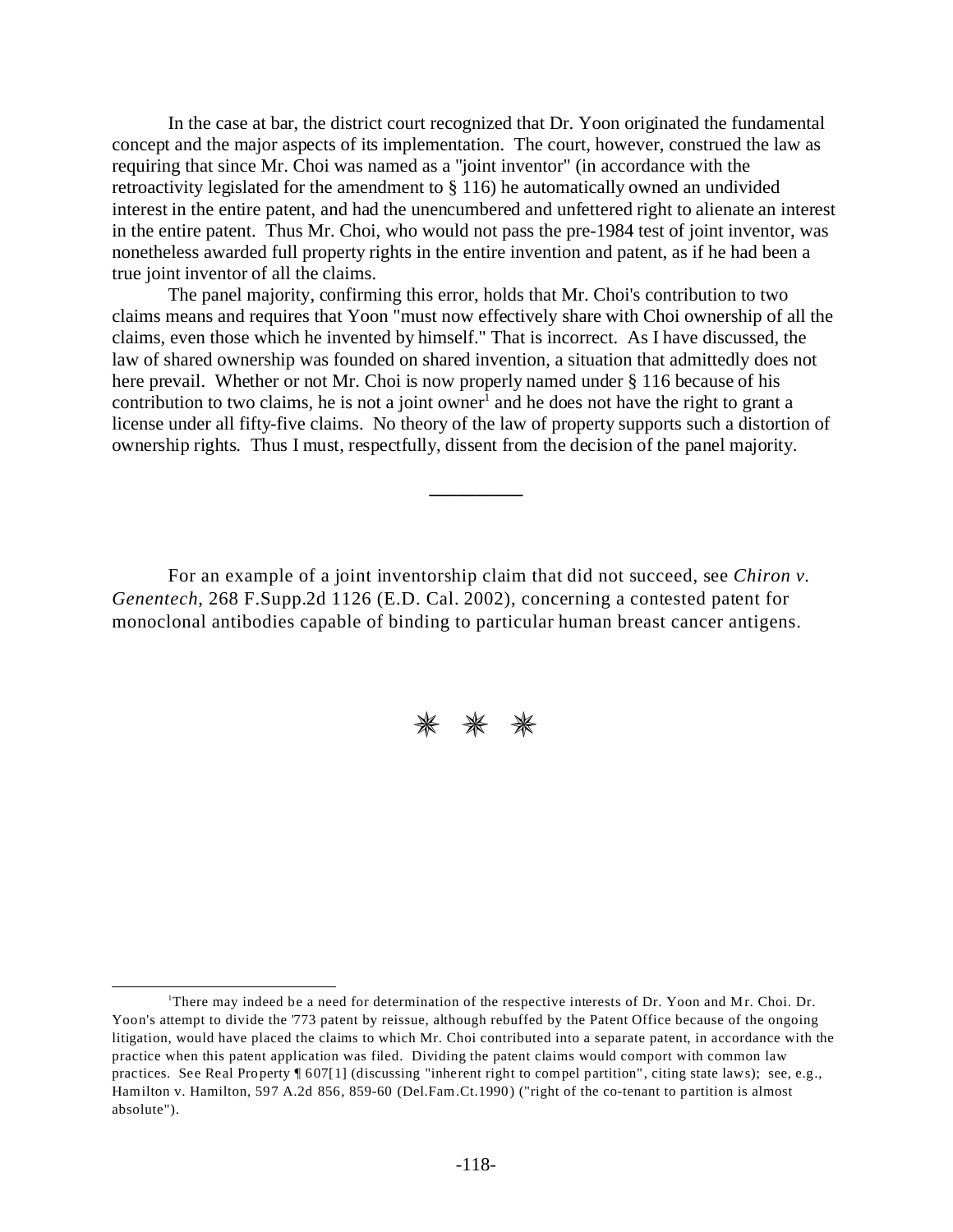# **III. Patent Assignment Estoppel**

Title to intellectual property is sometimes compared with title to land. For example, concepts established in connection with land ownership can be used by analogy in resolving disputes over intellectual property. The decisions in *Zuill v. Shanahan* and *Ethicon v. U. S. Surgical*, in Section D.2 above, illustrate other extrapolations of real property law to intellectual property law.

The following decision of the United States Court of Appeals for the Federal Circuit illustrates the effects on patent law of an esoteric real property doctrine known as "estoppel by deed" (also called the "doctrine of after-acquired title") Estoppel by deed can occur when a seller of land conveys a land title which the seller does not own. It is discussed in the Dukeminier & Krier text on pages 632-33 in a note.

In the decision below the court emphasizes that in patent law, the estoppel that applies to patent assignments does not apply to patent licenses.

## **DIAMOND SCIENTIFIC CO. V. AMBICO, INC.**

848 F.2d 1220 (Fed. Cir. 1988), *cert. dismissed*, 487 U.S. 1265, 109 S.Ct. 28 (1988)

DAVIS, Circuit Judge.

This appeal from an order of the United States District Court for the Southern District of Iowa granting plaintiff's motion to strike three affirmative defenses is before us by permission, to decide whether the doctrine of assignor estoppel prevents this assignor-inventor and his company, who are sued for infringement, from challenging the validity of the patents previously assigned by him to the assignee. We affirm.

Appellee Diamond Scientific Co. (Diamond) employed Dr. Clarence Welter from 1959 until 1974. During that time, Dr. Welter invented a vaccine against gastroenteritis in swine, and filed a patent application for "Transmissible Gastroenteritis Vaccines and Methods of Producing the Same." While making this patent application, Dr. Welter assigned all of the rights in the patents to Diamond Laboratories, Inc. (the predecessor of Diamond). Eventually, Diamond's predecessor was awarded the following patents from this application: No. 3,479,430; No. 3,585,108; and No. 3,704,203.

In 1974 Dr. Welter left Diamond, where he had become a vice-president, and formed his own company, appellant Ambico, Inc. (Ambico). Ambico began manufacturing and selling a gastroenteritis vaccine for swine. Diamond began this patent infringement suit against Ambico and Dr. Welter, claiming infringement of the three patents that Dr. Welter had assigned to Diamond. The defendants' answer raised, among other defenses, three grounds for patent invalidity: 35 U.S.C. § 112 (inadequate disclosure); 35 U.S.C. § 102 (lack of novelty); and 35 U.S.C. § 103 (obviousness). Diamond's motion to strike these three defenses asserted the doctrine of assignor estoppel. The district court granted Diamond's motion, 666 F. Supp. 163 (S.D. Iowa 1987), and this appeal followed.

The central issue to be decided is whether in this case the assignor-inventor of the patents (or a company in privity with him) can defend the infringement suit brought by the assignee by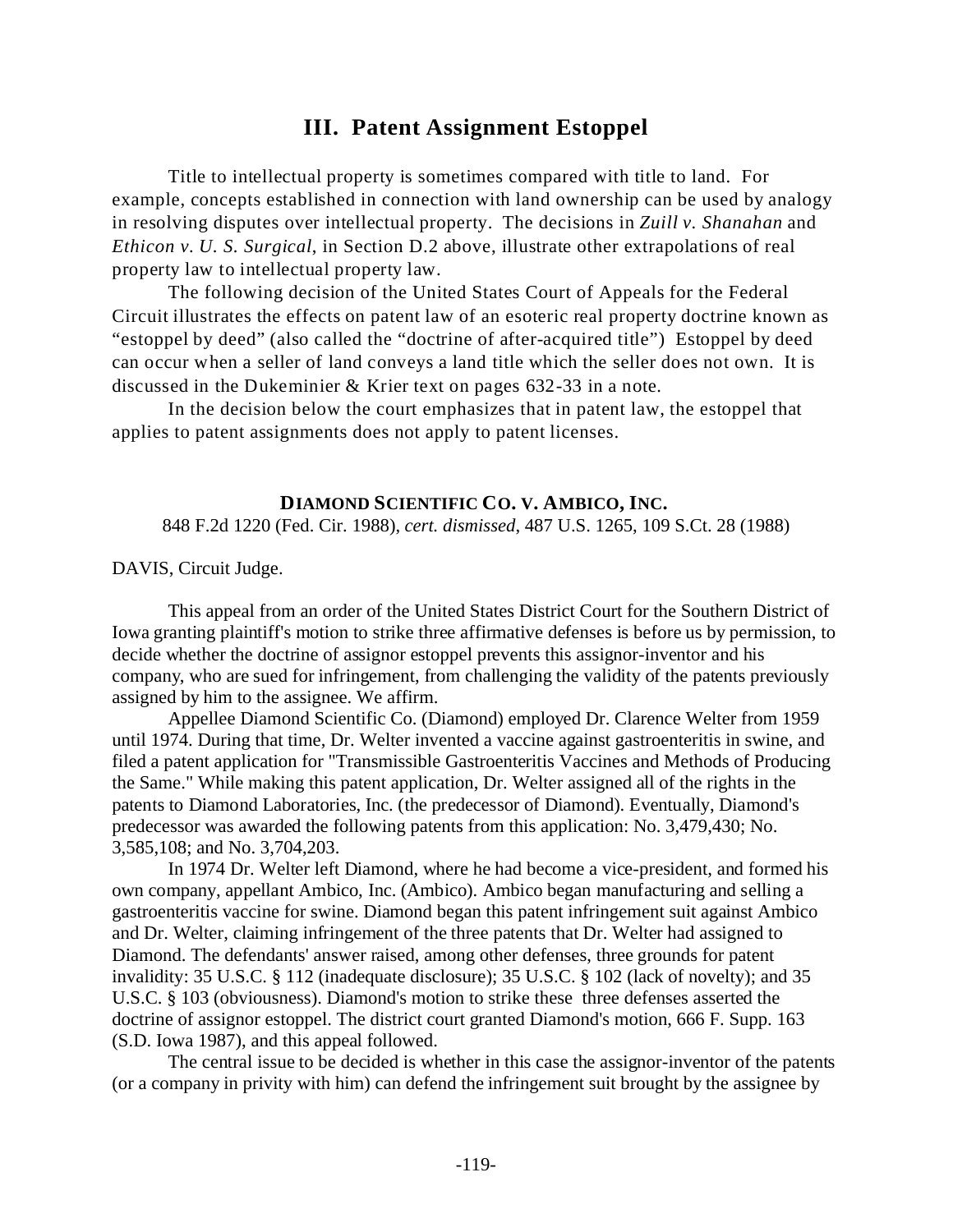challenging the validity of the patents previously assigned, or whether the equitable doctrine of assignor estoppel prevents the assignor from claiming that the patents are invalid.

I.

This is the first opportunity presented to this court to examine the doctrine of assignor estoppel. Although the Supreme Court has examined this doctrine or a related doctrine -licensee estoppel -- several times this century, its opinions have hardly been definite or definitive.

Beginning with Westinghouse Elec. & Mfg. Co. v. Formica Insulation Co., 266 U.S. 342, 69 L. Ed. 316, 45 S. Ct. 117 (1924), the Supreme Court endorsed the rule that an assignor can be estopped from challenging the validity of the assigned patent when the assignor is sued by the assignee for infringement of the assigned patent. This estoppel bars only the assignor (and those in privity with the assignor), leaving everyone else free to try to invalidate the patent. The Court did, however, limit the estoppel by allowing the assignor to present evidence of the state of the art for the sole purpose of construing and narrowing the claims of the patent. Id. at 350. This accommodation permitted the assignor to defend against the infringement suit by attempting to show that the accused device fell outside the proper scope of the claims of the patent in suit, yet prevented the assignor from attacking the patent's validity.

 In Scott Paper Co. v. Marcalus Mfg. Co., 326 U.S. 249, 90 L. Ed. 47, 66 S. Ct. 101 (1945), the Court sidestepped a reexamination of the merits of the assignor estoppel doctrine by once more carving an exception from the general rule. In that case, the defendant-assignor contended that the patent claimed to be infringed represented the same invention as a previously expired patent found in the prior art. The Court held that the doctrine of assignor estoppel was not available to the assignee "to foreclose the assignor of a patent from asserting the right to make use of the prior art invention of an expired patent, which anticipates that of the assigned patent. . . ." Id. at 257. The Court found that the application of the doctrine in that instance was incompatible" with the patent laws which dedicate to public use the invention of an expired patent." Id. at 258. Scott Paper was a less-than-enthusiastic acknowledgment of assignor estoppel, but the Court was careful to distinguish its decision from previous applications of the doctrine: "To whatever extent that doctrine may be deemed to have survived the Formica decision or to be restricted by it, we think that case is not controlling here." Id. at 254.

Scott Paper is the most recent word from the Supreme Court on assignor estoppel. However, in Lear, Inc. v. Adkins, 395 U.S. 653, 23 L. Ed. 2d 610, 89 S. Ct. 1902 (1969), the Court addressed the somewhat analogous doctrine of licensee estoppel. Reasoning that "the equities of the licensor do not weigh very heavily when they are balanced against the important public interest in permitting full and free competition in the use of ideas which are in reality a part of the public domain[,]" the Court explicitly abolished licensee estoppel. Although Lear involved the licensing, rather than the assignment, of a patent, the opinion reviewed the history of "patent estoppel" in general, and indicated that the Court's previous decisions had sapped much of the vitality, if not the logic, from the assignment estoppel doctrine as well. Recalling Scott Paper, the Court asked, "If patent policy forbids estoppel when the old owner attempts to show that he did no more than copy an expired patent, why should not the old owner also be permitted to show that the invention lacked novelty because it could be found in a technical journal or because it was obvious to one knowledgeable in the art? . . . The Scott exception had undermined the very basis of the 'general rule.'" Lear, 395 U.S. at 666.

 Lear resolved the issue of licensee estoppel by writing its obituary; but for courts wrestling with assignor estoppel it was less clear whether Lear had also sounded the death knell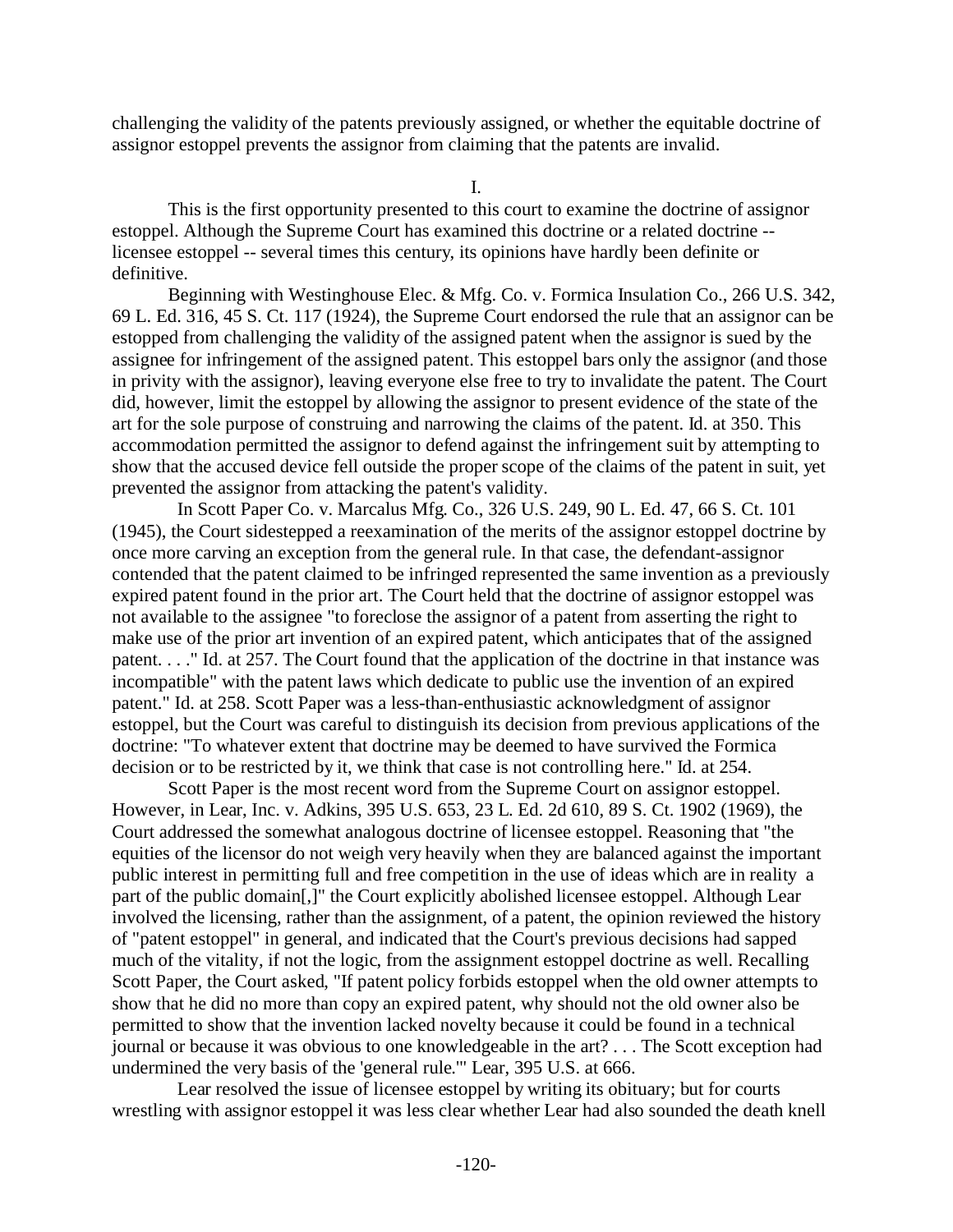for that doctrine. Certainly, there was nothing in its holding that eliminated the doctrine. Beyond the questioning dicta in Lear, the Court has left assignment estoppel untouched for the past nineteen years.

The federal court cases, decided either shortly before Lear or since then, that discuss the doctrine of assignor estoppel reveal some uncertainty about the continued vitality of the doctrine. . . . If an assignee of a patent were allowed to challenge the patent, it could be placed in the legally awkward position of simultaneously attacking and defending the validity of the same patent.

III.

In examining Lear, one important distinction between assignors and licensees becomes apparent -- a distinction that cautions against the automatic application to assignment cases of the rationale underlying Lear and licensees. The public policy favoring allowing a licensee to contest the validity of the patent is not present in the assignment situation. Unlike the licensee, who, without Lear might be forced to continue to pay for a potentially invalid patent, the assignor who would challenge the patent has already been fully paid for the patent rights.

Assignor estoppel is an equitable doctrine that prevents one who has assigned the rights to a patent (or patent application) from later contending that what was assigned is a nullity. The estoppel also operates to bar other parties in privity with the assignor, such as a corporation founded by the assignor. See, e.g., Stubnitz-Greene Spring Corp. v. Fort Pitt Bedding Co., 110 F.2d 192, 195-96 (6th Cir. 1940). The estoppel historically has applied to invalidity challenges based on "novelty, utility, patentable invention, anticipatory matter, and the state of the art." Babcock v. Clarkson, 63 F. 607, 609 (1st Cir. 1894).

 The four most frequently mentioned justifications for applying assignor estoppel are the following: "(1) to prevent unfairness and injustice; (2) to prevent one [from] benefiting from his own wrong; (3) by analogy to estoppel by deed in real estate; and (4) by analogy to a landlordtenant relationship." Cooper, Estoppel to Challenge Patent Validity: The Case of Private Good Faith vs. Public Policy, 18 Case W. Res. 1122 (1967). Although each rationale may have some utility depending on the facts presented by the particular case, our concern here is primarily with the first one.

 Courts that have expressed the estoppel doctrine in terms of unfairness and injustice have reasoned that an assignor should not be permitted to sell something and later to assert that what was sold is worthless, all to the detriment of the assignee. Justice Frankfurter's dissent in Scott Paper explained that the doctrine was rooted in the notion of fair dealing. "The principle of fair dealing as between assignor and assignee of a patent whereby the assignor will not be allowed to say that what he has sold as a patent was not a patent has been part of the fabric of our law throughout the life of this nation." Scott Paper Co. v. Marcalus Mfg. Co., 326 U.S. 249, 260, 90 L. Ed. 47, 66 S. Ct. 101 (Frankfurter, J., dissenting). "The essence of the principle of fair dealing which binds the assignor of a patent in a suit by the assignee, even though it turns out that the patent is invalid or lacks novelty, is that in this relation the assignor is not part of the general public but is apart from the general public." Id. at 261-62. In other words, it is the implicit representation by the assignor that the patent rights that he is assigning (presumably for value) are not worthless that sets the assignor apart from the rest of the world and can deprive him of the ability to challenge later the validity of the patent. To allow the assignor to make that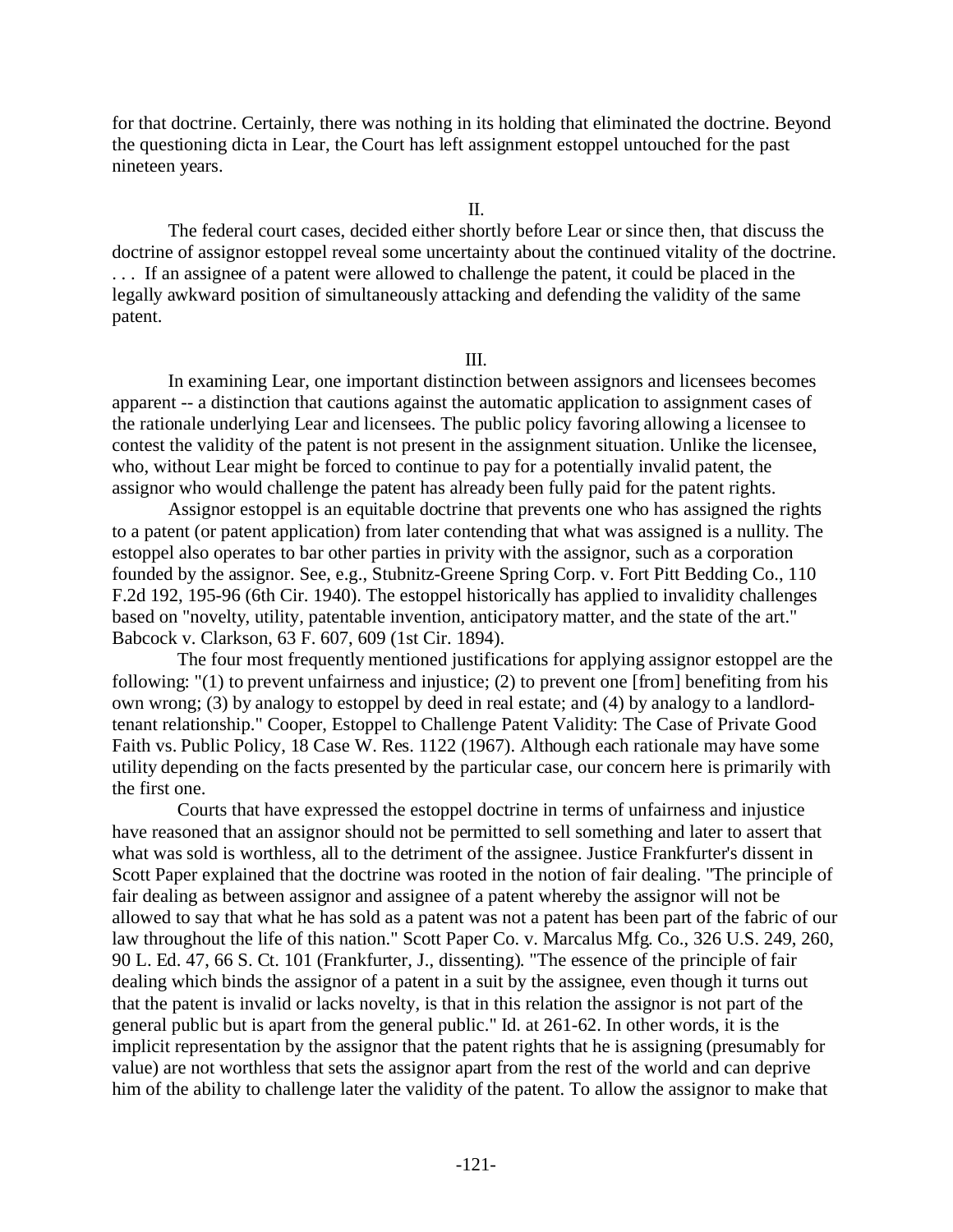representation at the time of the assignment (to his advantage) and later to repudiate it (again to his advantage) could work an injustice against the assignee.

IV.

Our holding is that this is a case in which public policy calls for the application of assignor estoppel. We are, of course, not unmindful of the general public policy disfavoring the repression of competition by the enforcement of worthless patents. Yet despite the public policy encouraging people to challenge potentially invalid patents, there are still circumstances in which the equities of the contractual relationships between the parties should deprive one party (as well as others in privity with it) of the right to bring that challenge.

Appellants argue that assignor estoppel is necessarily a variation of estoppel by conduct and should be governed by the traditional elements of equitable estoppel.<sup>1</sup> But the Supreme Court has never analyzed assignor estoppel by reference to the elements of equitable estoppel and has explicitly recognized assignor estoppel to be the functional equivalent of estoppel by deed. Westinghouse, 266 U.S. at 348-49. Estoppel by deed is a form of legal, not equitable, estoppel. AMP, Inc. v. United States, 182 Ct. Cl. 86, 389 F.2d 448, 452, 156 USPQ 647, 649, cert. denied, 391 U.S. 964, 20 L. Ed. 2d 878, 88 S. Ct. 2033 (1968). The Westinghouse Court did not specify whether assignor estoppel operates in precisely the same manner as estoppel by deed, which ordinarily prevents one from attacking any material fact found in the document (or deed) transferring the rights -- whether assignor estoppel would prevent an assignor from attacking a material fact found in the assignment, thereby preventing the assignor's assertion of invalidity. But the extent to which the concept of an estoppel by deed may or may not shape the doctrine of assignor estoppel, though it may often play a significant role, need not confine our application of the doctrine. As noted above, we believe that the primary consideration in now applying the doctrine is the measure of unfairness and injustice that would be suffered by the assignee if the assignor were allowed to raise defenses of patent invalidity. Our analysis must be concerned mainly with the balance of equities between the parties.

We note first that Dr. Welter assigned the rights to his inventions to Diamond in exchange for valuable consideration (one dollar plus other unspecified consideration - presumably his salary over many years and other employment benefits). Dr. Welter also executed an inventor's oath, which stated his belief, inter alia, that he was the first and sole inventor, that the invention was never known or used before his invention and that it was not previously patented or described in any publication in any country. Furthermore, Dr. Welter apparently participated actively in the patent application process, including drafting the initial version of the claims and consulting on their revision.

Appellants would now defend against accusations of infringement by trying to show that the three patents in issue are invalid because the inventions either were inadequately disclosed by the specifications, lacked novelty, or would have been obvious to one of ordinary skill at the time the inventions were made. If appellants are permitted to raise these defenses and are successful in their proof, Dr. Welter will have profited both by his initial assignment of the

<sup>&</sup>lt;sup>1</sup>Brand Plastics Co. v. Dow Chemical Co., 267 F. Supp. 1010, 1013 (C.D. Cal. 1967), sets out the elements of equitable estoppel as follows:

<sup>(1)</sup> Ignorance of the party claiming estoppel of the matter asserted; (2) silence concerning matter where there is a duty to speak amounting to misrepresentation or concealment of a material fact; (3) action by the party relying on the misrepresentation or concealment; and (4) damages resulting if the estoppel is denied.

<sup>(</sup>quoting Nelson v. Chicago Mill & Lumber Corp., 76 F.2d 17, 21 (8th Cir. 1935)).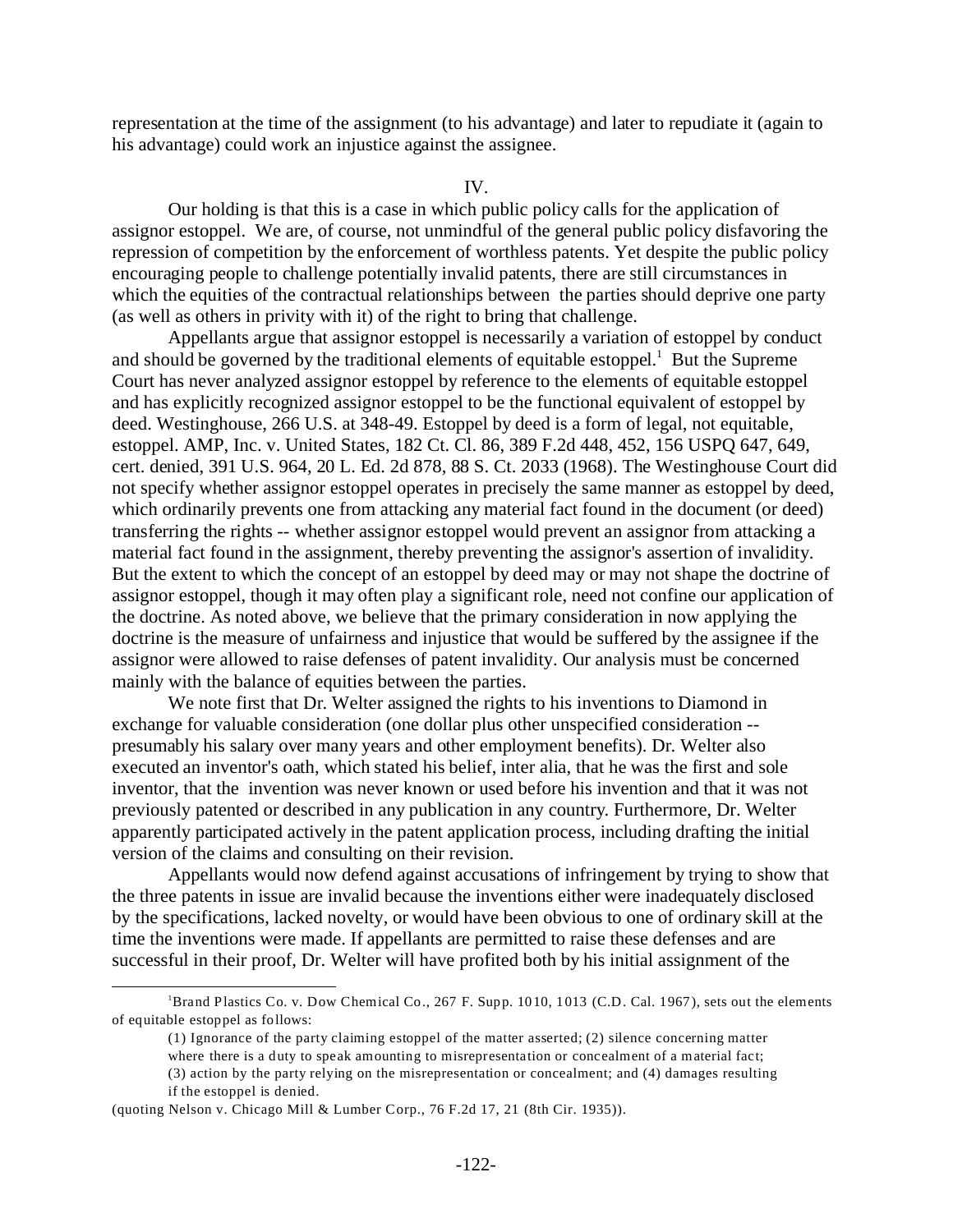patent applications and by his later attack on the value of the very subjects of his earlier assignment. In comparison, Diamond will have given value for the rights to Dr. Welter's inventions only to have him later deprive Diamond of the worth of those assigned rights.

We agree with the district court that the equities weigh heavily in favor of Diamond. Although the doctrine of assignor estoppel may no longer be a broad equitable device susceptible of automatic application, the case before us is appropriate for its use. When the inventor-assignor has signed the Oath, Power of Attorney and Petition, which attests to his belief in the validity of the patents, and has assigned the patent rights to another for valuable consideration, he should be estopped from defending patent infringement claims by proving that what he assigned was worthless. That is an implicit component of the assignment by Welter to Diamond which is immune from contradiction. The inventor's active participation in the prosecution and preparation of the patent applications, as is alleged here, would tilt the equities even more heavily in favor of the assignee, but consideration of this factor is not necessary to the result.

It is also irrelevant that, at the time of the assignment, Dr. Welter's patent applications were still pending and the Patent Office had not yet granted the patents. What Dr. Welter assigned were the rights to his inventions. That Diamond may have later amended the claims in the application process (a very common occurrence in patent prosecutions), with or without Dr. Welter's assistance, does not give appellants' arguments against estoppel any greater force. Our concern must be the balance of the equities. The fact is that Dr. Welter assigned the rights to his invention, irrespective of the particular language in the claims describing the inventions when the patents were ultimately granted. Appellants should not be allowed now to destroy those rights by derogating the patents' validity. Cf. AMP, Inc., 389 F.2d at 452, 156 USPQ at 649-50 (legal estoppel, in context of implied license doctrine, prevents licensor (or assignor) who has licensed (or assigned) a definable property right for valuable consideration from attempting to derogate or detract from that right). . . .

## **CONCLUSION**

 Because we agree that the public policy behind the doctrine of assignor estoppel prevents these appellants from challenging the validity of the patents in issue, the district court's decision granting Diamond's motion to strike appellants' second, third and sixth affirmative defenses is affirmed.

- - -

## NEWMAN, Circuit Judge, concurring.

 I agree with the court's decision that the equities in this case favor imposing estoppel on the assignor, and with the court's recognition that elements analogous to estoppel by deed may also be considered. However, I believe that the relationship between assignee and assignor is preferably treated under the laws of contract and transfers of property,<sup>1</sup> rather than on a case by case equitable evaluation.

Assignor-assignee cases are typified by the facts at bar: the validity of the patent is attacked by the inventor/assignor who, having received the bargained-for consideration for the assignment, now seeks to impeach the invention (by challenging the validity of the patent) in

<sup>&</sup>lt;sup>1</sup>See 35 U.S.C. 261: Subject to the provisions of this title, a patent shall have the attributes of personal property.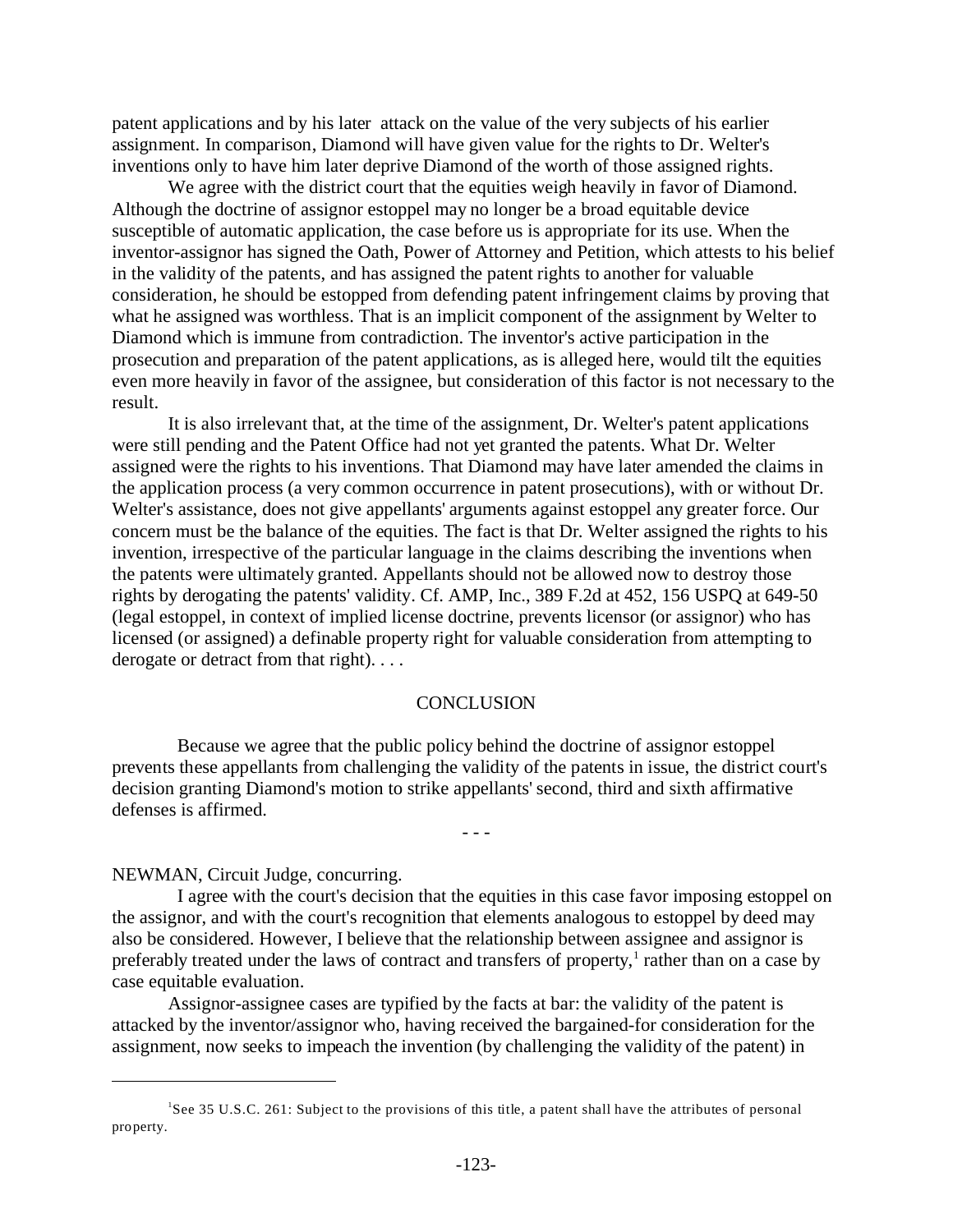order to use the subject matter for his own gain. Our decision today does indeed help to clarify the issues, but I write separately to state my belief that it is time to reaffirm the principle of assignor estoppel; that is, to reinstate assignor estoppel as the general rule rather than the exception. Such rule would place on the assignor/challenger the burden of proving that an apparently valid deed of assignment should not be enforced in accordance with the applicable laws of contracts and property transfers, rather than placing on the assignee the burden of proving that equity is on its side. . . .

 The situation of the appellant Dr. Welter typifies modern industrial research environments, where inventor/assignors are supported by the assignee in salary, laboratory, staff, and equipment. Equally typical is the circumstance that subsequent investment by the assignee, in the development and commercialization of the invention, can dwarf the cost of making the invention itself. Much attention has been given to encouraging investment in research and commercialization of new products, and in providing incentives to offset the risk inherent in such activity. See, e.g., Report of the Advisory Committee on Industrial Innovation, U.S. Department of Commerce (1979). Giving realistic weight to our national interest in strengthening incentives for innovation, I believe that both public policy and experience weigh on the side of reaffirming the contractual integrity of patent assignments.

 Students of the public policy invoked by the Supreme Court when it eliminated licensee estoppel in Lear, Inc. v. Adkins, 395 U.S. 653, 23 L. Ed. 2d 610, 89 S. Ct. 1902 (1969), have acquired a cynical view of the fruits of that policy. . . . The policy stated in Lear--the policy that overrode and negated the contractual integrity of the license agreement--is to achieve "full and free competition in the use of ideas which are in reality a part of the public domain". 395 U.S. at 670. But even Lear, the licensee, did not argue for any anticipated public advantage such as lower prices to the public. The only public benefit asserted, and obtained, was the invalidation of Adkins' apparently improvidently granted patent. The private benefit, of course, was the elimination of Lear's royalty obligation while it continued the manufacture of the gyroscope it had licensed from Adkins. . . .

 The Court in Lear apparently believed that "full and free competition" ensues when a patent is eliminated from the rolls. The experience of the marketplace is otherwise. The usual incentive to the patent licensee in taking the license is, and always has been, the opportunity for profit. If the destruction of a licensed patent would not enhance profits but instead facilitate the entry of competitors, this would surely be weighed by a licensee before embarking on a Learauthorized challenge to the licensed patent. . . . It is common experience -- and common sense - that challenges to patent validity by either licensees or assignors, albeit serving the private interest of the challenger, carry scant public benefit. The nobler expectations of Lear have few testimonials.

The past rejection of assignor estoppel appears to be based on respect for Lear and a reluctance to depart from the basic policy as to licensee estoppel expressed therein. Yet, as the majority observed, the policy considerations are not identical. In my view they are sufficiently different that rehabilitation of the doctrine of assignor estoppel is merited. Placing legal emphasis on the property and transfer aspects of patent assignments does not exclude equitable considerations, and the usual defenses to the contract of assignment, e.g. fraud or failure of consideration, may always be raised by an assignor. However, I know of no other property right that is treated by law as exempt from the normal precepts of commercial bargain and sale. We should repair this gap between outmoded theory and market reality.

Patent rights are indeed vested with strong elements of public interest, but this does not exclude giving due weight to all the interests involved. Thus although I join the court's judgment,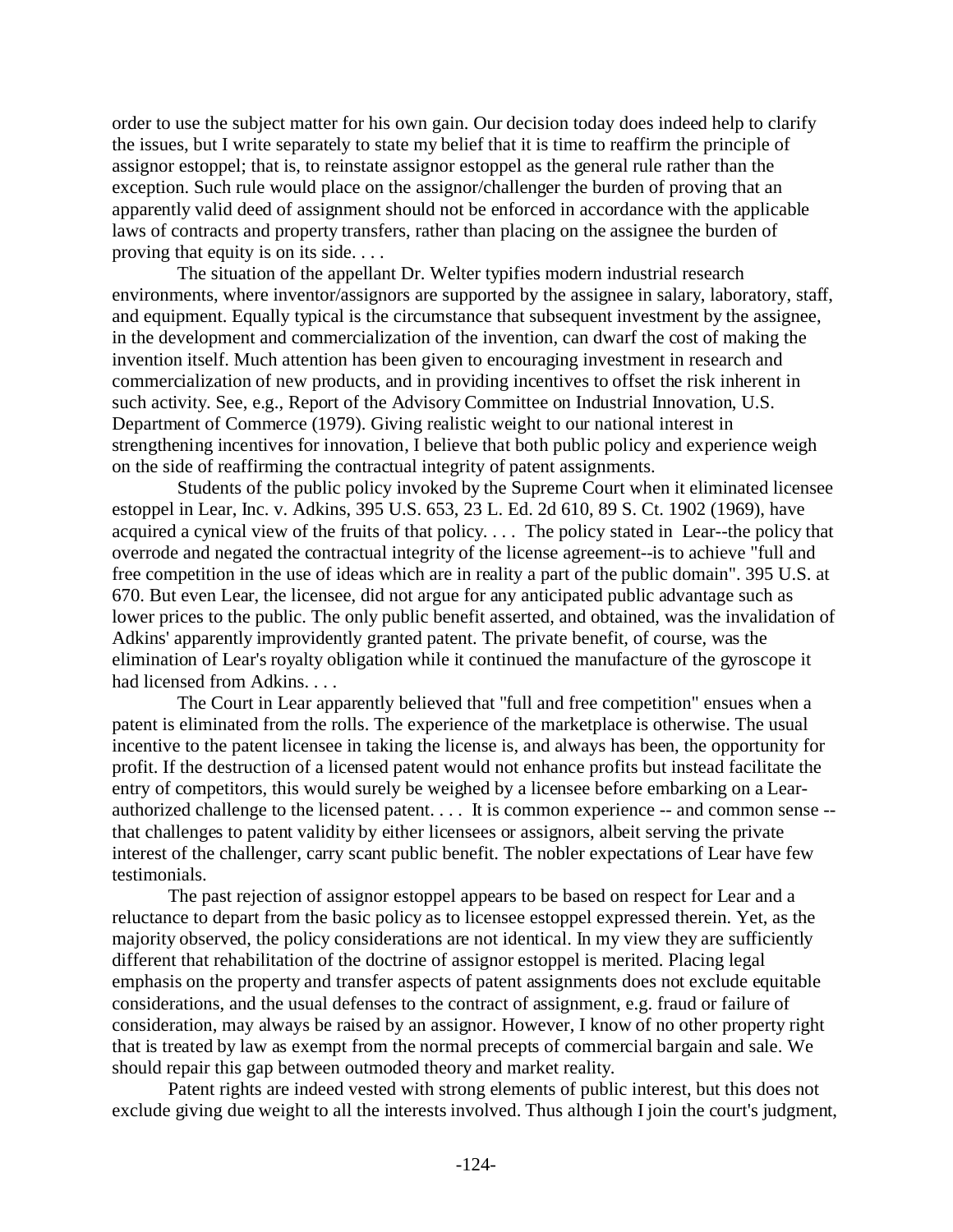I would decline to give sustenance to a theory of public policy that both weakens the rule of law and disserves the national interest.

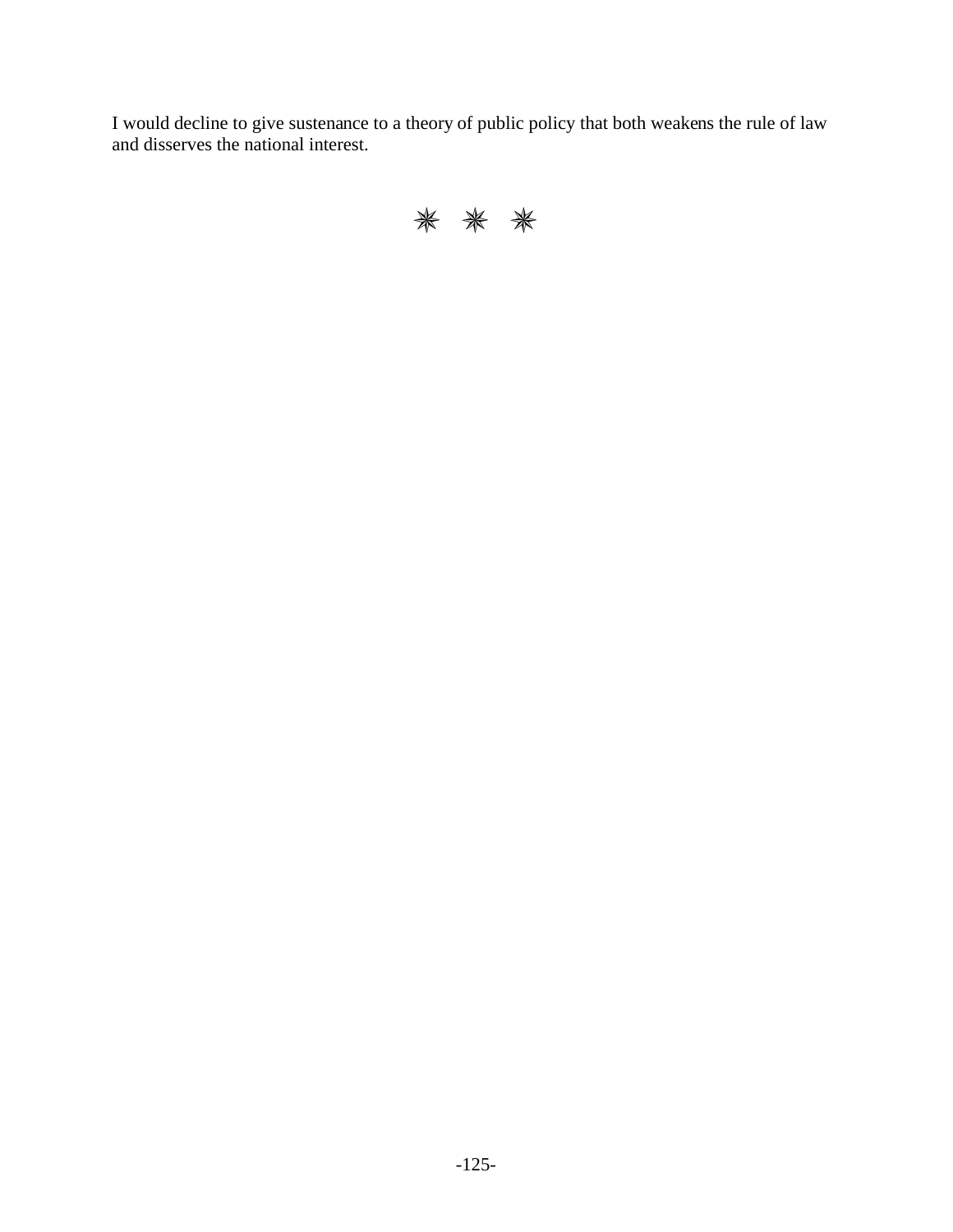# **IV. Registered Intellectual Property Titles Contrasted with Recorded Land Titles**

As noted earlier in these supplementary materials, several forms of intellectual property rely on federal statutory registration systems maintained by the United States Patent and Trademark Office and the United States Copyright Office. Registering ownership of intellectual property rights may seem similar in some ways to recording land titles in county deed registries. For example, both activities share a common purpose of providing public notice of ownership claims as well as transfers of interests in property. Legally, both provide recorded constructive notice to prevent claims of bona fide purchasers.

However, federal forms of intellectual property have centralized statutory registration and notice systems. In contrast, land title records are highly decentralized. County-based systems of recorded land titles disperse land title records across the countryside. Each state has its own set of recorded title priorities under the various state Recording Acts. (See discussion of the Recording Acts beginning at page 685 of the Dukeminier & Krier text.) As a result, the county-based decentralized land title registration systems discussed in the Dukeminier & Krier text beginning at page 725 are quite different from the centralized registration of federal intellectual property rights, such as patents, copyrights and trademarks.

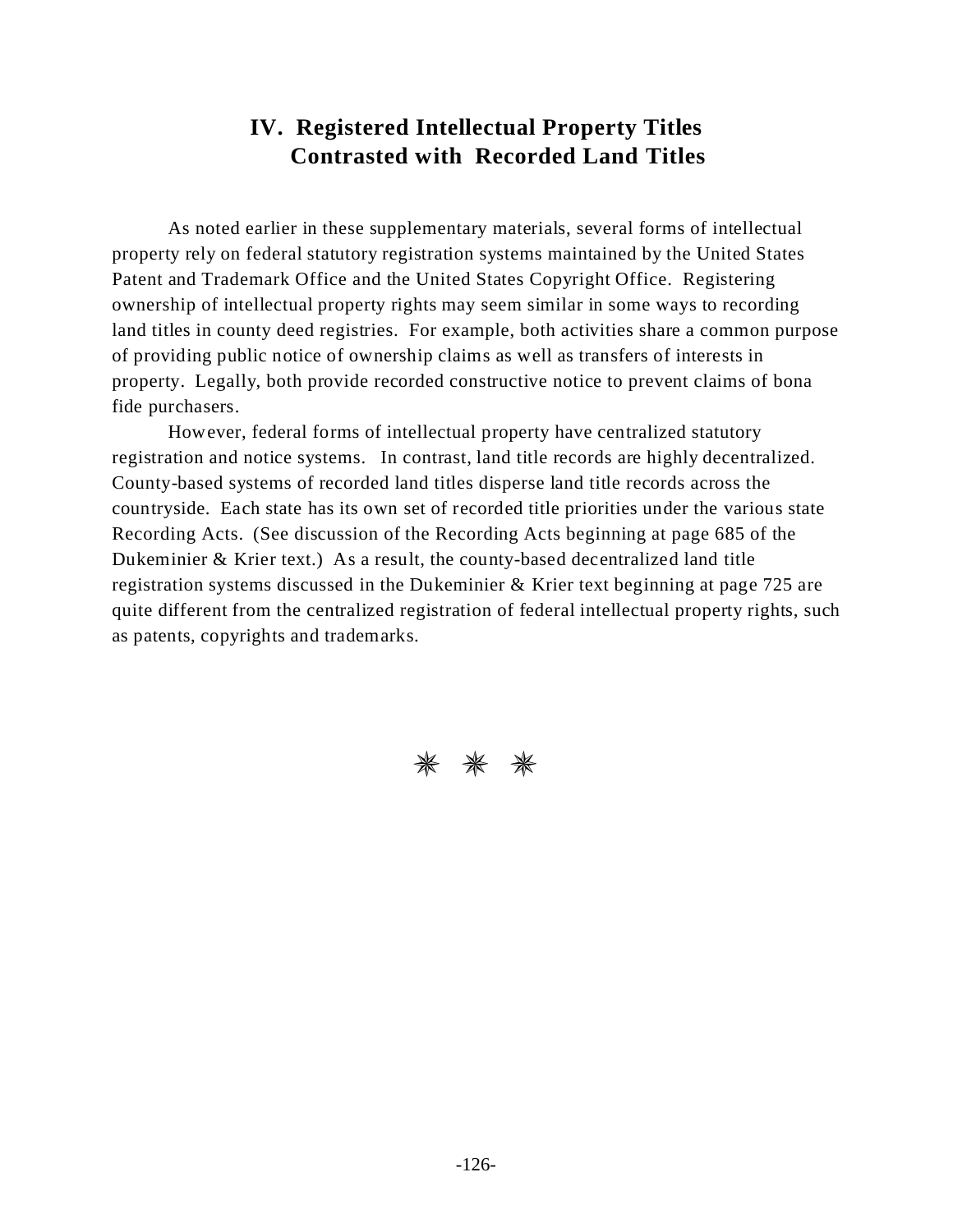# **V. INTELLECTUAL PROPERTY LICENSES**

Real property licenses conferring limited rights to use land (discussed in the Dukeminier & Krier text at page 790) are only distantly related to various types of intellectual property licenses conveying rights to use intellectual property. Both types of licenses involve permission to use something valuable which is owned by someone else. But the two applications of the license concept have little else in common.

Licensing of intellectual property usually takes the form of contractual permission by the owner of intellectual property for another person to use in a particular way, while ownership remains in the licensor. Under intellectual property licenses, the licensees are permitted to use intellectual property in specific ways that the owners of the intellectual property would be entitled to prohibit were the uses not permitted under the licenses. There are many different types of intellectual property licenses. For example, a patent license may transfer the right to make the invention, or to use the art embodied in the invention or to sell the invention, or a combination of these rights. The patent license simply permits conduct which would otherwise have constituted infringement. Patent licenses can also be limited in other ways such as with regard to particular geographic areas. Trade secret licenses are similar, but also contain extensive provisions with regard to confidentiality.

Copyright owners can convey five different types of licenses: rights to reproduce the work, rights to create derivative works, rights to distribute the work, rights to perform the work and rights to display the work. These rights can be transferred to several different licensees. Copyright licenses may convey either exclusive or non-exclusive rights to use the copyrighted work. Creators of copyrighted works also have moral rights regarding attribution and integrity; but these moral rights, which are inherent in authors and creators, are not transferable and therefore not licensable. Moreover, copyright law has an important "first sale" doctrine that prohibits a copyright owner from exercising control over copyrighted products after they are sold, beyond the specific exclusive rights provided under the Copyright Act.

Trademarks can be licensed, provided the association of the goods or services with a particular source is maintained, since preventing customer confusion is at the heart of trademark protection. Trademark licenses are often limited to particular geographic areas. Trade secrets may also be licensed for use by others, usually through contracts with stringent confidentiality clauses.

Recent debates about software licensing - mostly in connection with new portions of the Uniform Commercial Code regarding software licenses - have begun to draw analogies between rights to use real estate and rights to use computer software. For legal purposes, transferring software can be treated either as a sale of a good, or as a sale of services, or as some combination of both. So-called "shrink-wrap licenses" (notices that are attached to the envelopes containing disks on which there is digitized information and programming) or "click-wrap licenses" (notices that appear on computer screens before access to data or program information is allowed) provide an interesting illustration.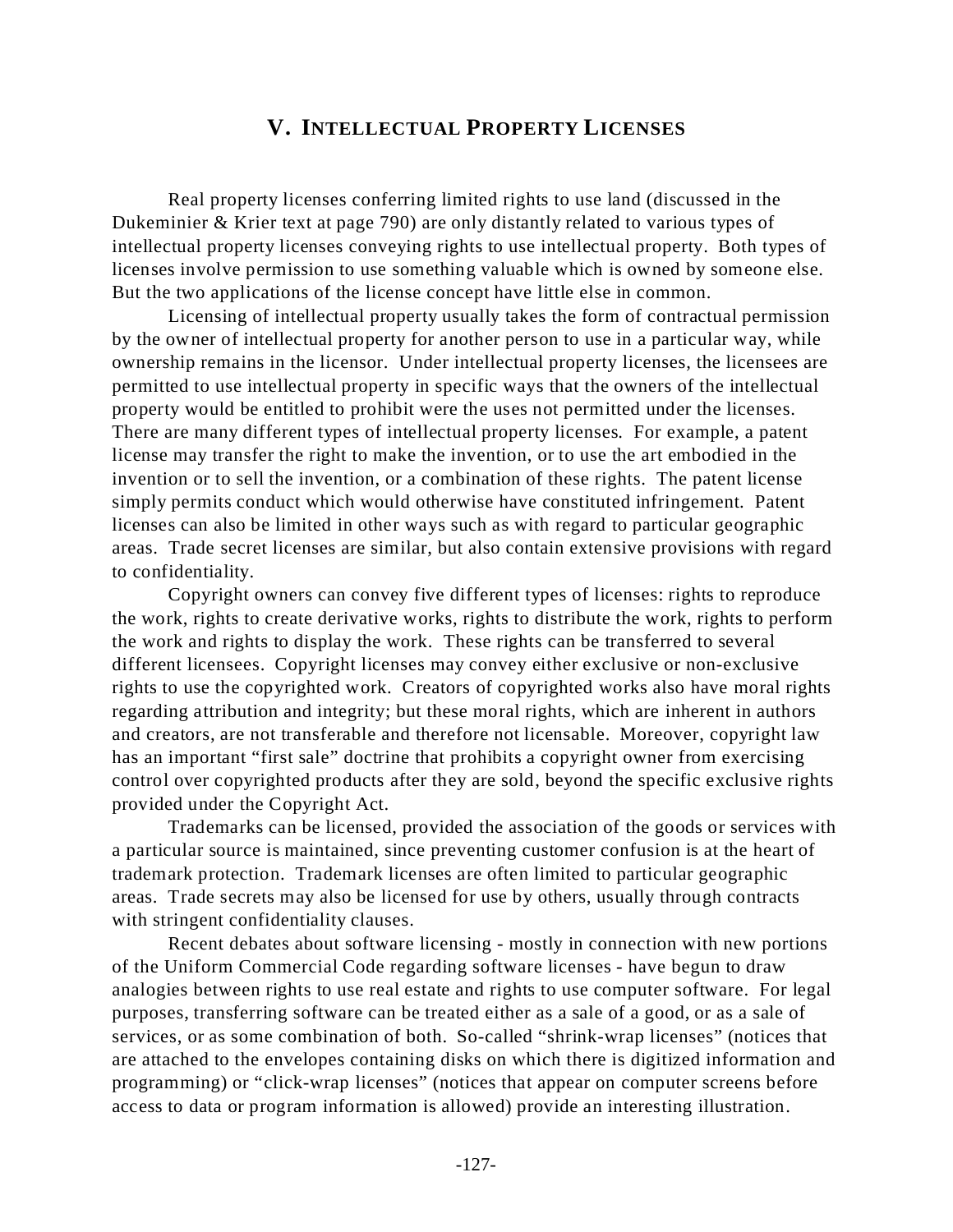It has been suggested that the restrictions on the use of intellectual property, that are frequently attached to software programs, may operate analogously to covenants running with the land. In other words, the computer software companies are described as seeking to impose "covenants running with the software"as legal obligations binding on all those who use their software. Consider these and other similar analogies as you explore the law that applies to rights regarding the use of land, known as servitudes.

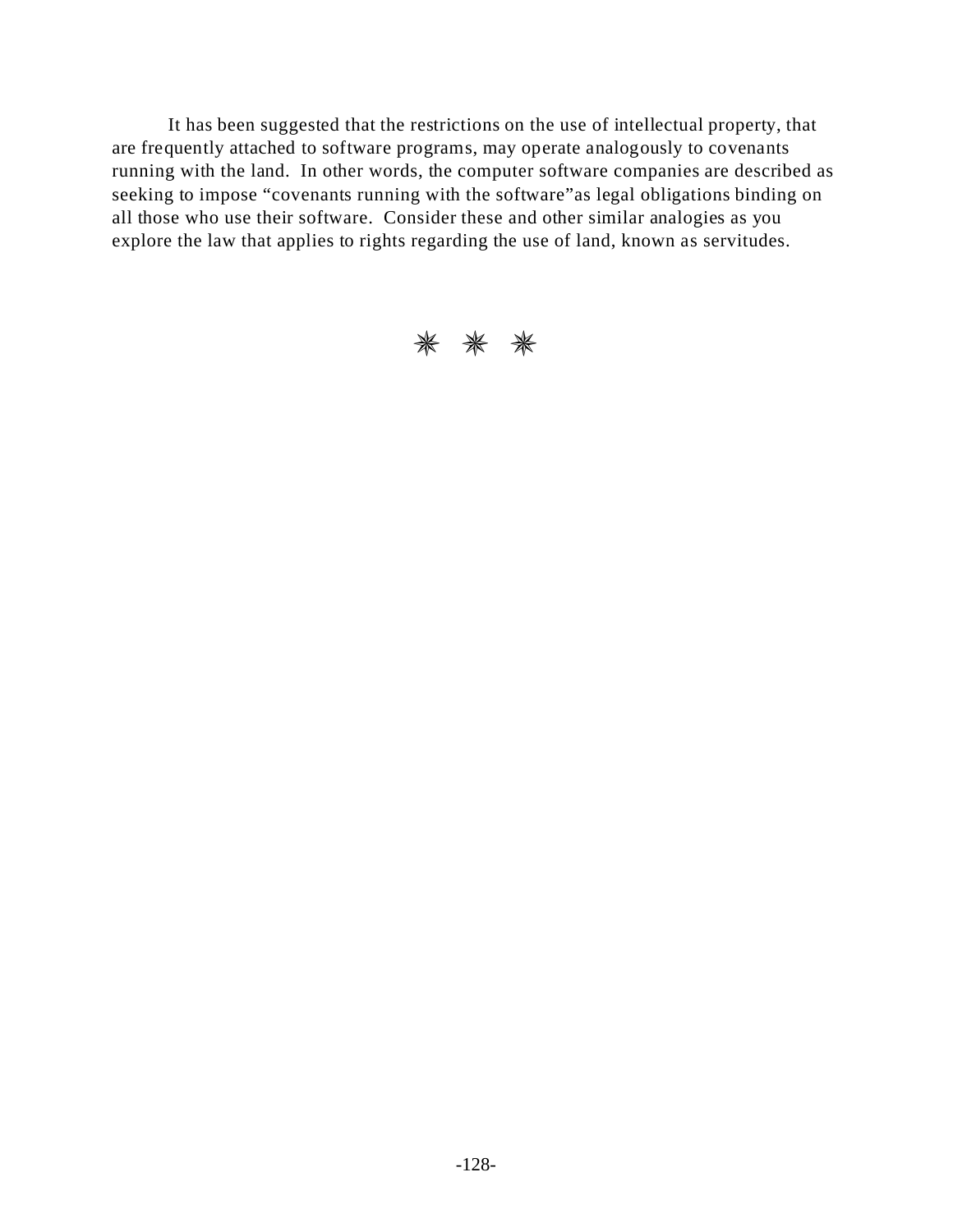## **VI. REGULATORY TAKINGS OF INTELLECTUAL PROPERTY**

After reading the portions of the Dukeminier & Krier text which discuss regulatory takings by land use regulation, consider how the concept of regulatory takings might apply to valuable, but intangible, intellectual property such as trade secrets. The United States Supreme Court decision in the following case approved such an extrapolation from land use law to intellectual property law. At issue in this case are trade secrets, a form of intellectual property discussed earlier in this Supplement.

Monsanto accused the Environmental Protection Agency of misappropriating Monsanto's trade secrets and using them in the regulation of pesticides made by other manufacturers.

## **RUCKELSHAUS V. MONSANTO COMPANY**

467 U.S. 986, 104 S.Ct. 2862 (1984) Supreme Court of the United States

Justice BLACKMUN delivered the opinion of the Court.

In this case, we are asked to review a United States District Court's determination that several provisions of the Federal Insecticide, Fungicide, and Rodenticide Act (FIFRA), 61 Stat. 163, as amended, 7 U.S.C. § 136 et seq., are unconstitutional. The provisions at issue authorize the Environmental Protection Agency (EPA) to use data submitted by an applicant for registration of a pesticide<sup>1</sup> in evaluating the application of a subsequent applicant, and to disclose publicly some of the submitted data.

I

Over the past century, the use of pesticides to control weeds and minimize crop damage caused by insects, disease, and animals has become increasingly more important for American agriculture. . . .

As first enacted [in 1947], FIFRA was primarily a licensing and labeling statute. It required that all pesticides be registered with the Secretary of Agriculture prior to their sale in interstate or foreign commerce. §§ 3(a) and 4(a) of the 1947 Act, 61 Stat. 166-167. The 1947 legislation also contained general standards setting forth the types of information necessary for proper labeling of a registered pesticide, including directions for use; warnings to prevent harm to people, animals, and plants; and claims made about the efficacy of the product.  $\S\S 2(u)(2)$  and  $3(a)(3)$ .

Upon request of the Secretary, an applicant was required to submit test data supporting the claims on the label, including the formula for the pesticide. §§ 4(a) and (b). The 1947 version of FIFRA specifically prohibited disclosure of "any information relative to formulas of products," §§ 3(c)(4) and 8(c), but was silent with respect to the disclosure of any of the health and safety data submitted with an application.<sup>2</sup>

<sup>1</sup> For purposes of our discussion of FIFRA, the term "pesticides" includes herbicides, insecticides, fungicides, rodenticides, and plant regulators. See §§ 2(t) and (u) of FIFRA, as amended, 7 U.S.C. §§ 136(t) and (u).

<sup>&</sup>lt;sup>2</sup>Appellant here concedes, however, that as a matter of practice, the Department of Agriculture did not publicly disclose the health and safety information. Brief for Appellant 5, n. 5.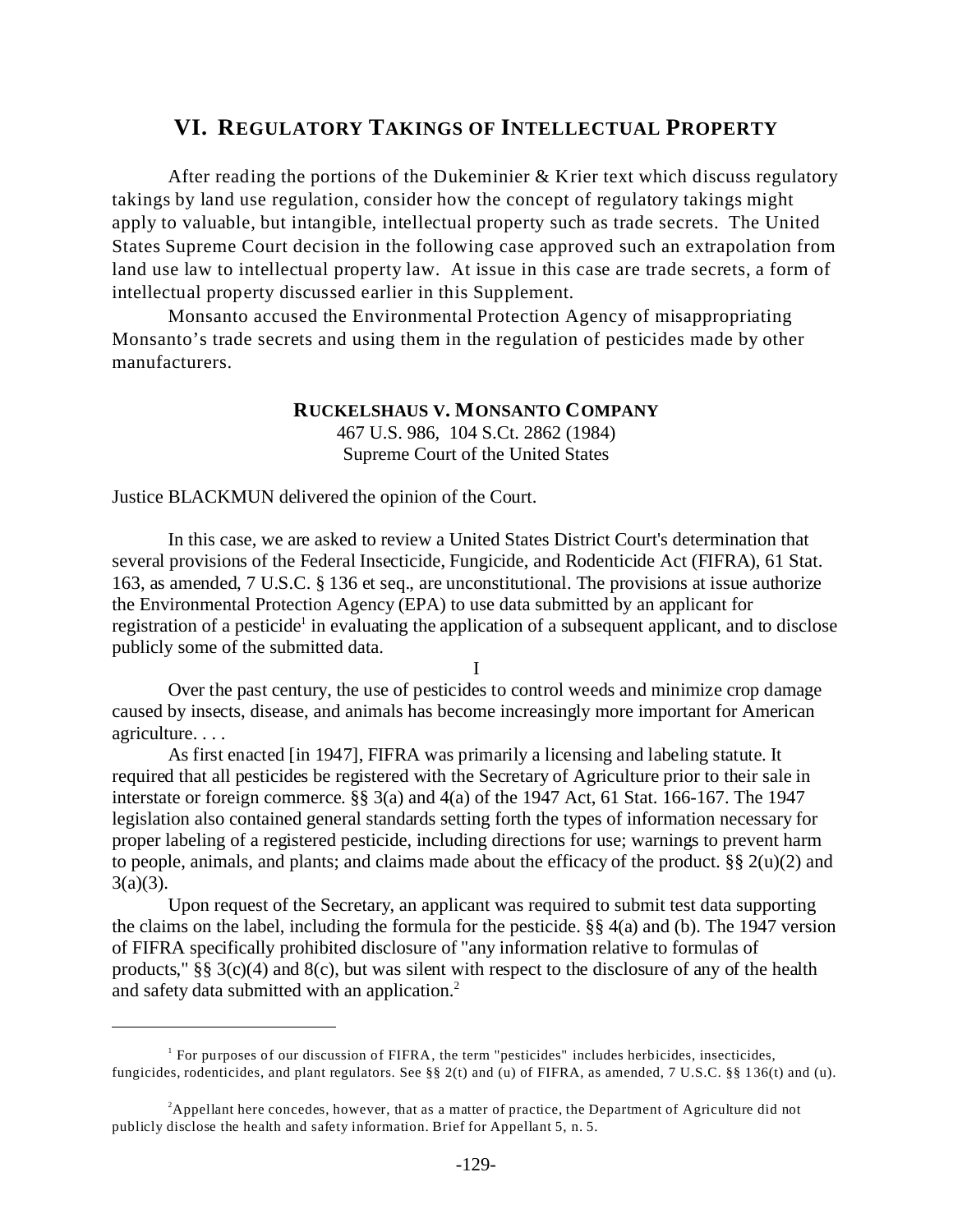In 1970, the Department of Agriculture's FIFRA responsibilities were transferred to the then newly created Environmental Protection Agency, whose Administrator is the appellant in this case. . . .

Because of mounting public concern about the safety of pesticides and their effect on the environment and because of a growing perception that the existing legislation was not equal to the task of safeguarding the public interest, see S.Rep. No. 92-838, at 3-9; S.Rep. No. 92-970, p. 9 (1972); H.R.Rep. No. 92-511, at 5-13, Congress undertook a comprehensive revision of FIFRA through the adoption of the Federal Environmental Pesticide Control Act of 1972, 86 Stat. 973. The amendments transformed FIFRA from a labeling law into a comprehensive regulatory statute. . . .

Under FIFRA, as amended in 1978, applicants are granted a 10-year period of exclusive use for data on new active ingredients contained in pesticides registered after September 30, 1978. § 3(c)(1)(D)(i). All other data submitted after December 31, 1969, may be cited and considered in support of another application for 15 years after the original submission if the applicant offers to compensate the original submitter.  $\S 3(c)(1)(D)(ii)$ . If the parties cannot agree on the amount of compensation, either may initiate a binding arbitration proceeding. The results of the arbitration proceeding are not subject to judicial review, absent fraud or misrepresentation. The same statute provides that an original submitter who refuses to participate in negotiations or in the arbitration proceeding forfeits his claim for compensation. Data that do not qualify for either the 10-year period of exclusive use or the 15-year period of compensation may be considered by EPA without limitation.  $\S 3(c)(1)(D)(iii)$ .

Also in 1978, Congress added a new subsection, § 10(d), 7 U.S.C. § 136h(d), that provides for disclosure of all health, safety, and environmental data to qualified requesters, notwithstanding the prohibition against disclosure of trade secrets contained in § 10(b). The provision, however, does not authorize disclosure of information that would reveal "manufacturing or quality control processes" or certain details about deliberately added inert ingredients unless "the Administrator has first determined that the disclosure is necessary to protect against an unreasonable risk of injury to health or the environment."  $\S$ § 10(d)(1)(A) to (C). EPA may not disclose data to representatives of foreign or multinational pesticide companies unless the original submitter of the data consents to the disclosure. § 10(g). Another subsection establishes a criminal penalty for wrongful disclosure by a Government employee or contractor of confidential or trade secret data. § 10(f).

II

Appellee Monsanto Company (Monsanto) is an inventor, developer, and producer of various kinds of chemical products, including pesticides. Monsanto, headquartered in St. Louis County, Mo., sells in both domestic and foreign markets. It is one of a relatively small group of companies that invent and develop new active ingredients for pesticides and conduct most of the research and testing with respect to those ingredients.<sup>3</sup>

<sup>&</sup>lt;sup>3</sup>A study by the Office of Pesticide Programs of the EPA showed that in 1977 approximately 400 firms were registered to produce manufacturing-use products. S.Rep. No. 95-334, p. 34 (1977). It was estimated that the 10 largest firms account for 75% of this country's pesticide production. Id., at 60. A correspondingly small number of new pesticides are marketed each year. In 1974, only 10 new pesticides were introduced. See Goring, The Costs of Commercializing Pesticides, International Conference of Entomology, Aug. 20, 1976, reprinted in Hearings on Extension of the Federal Insecticide, Fungicide, and Rodenticide Act before the Subcommittee on Agricultural Research and General Legislation of the Senate Committee on Agriculture, Nutrition, and Forestry, 95th Cong., 1st Sess., 250, 254 (1977).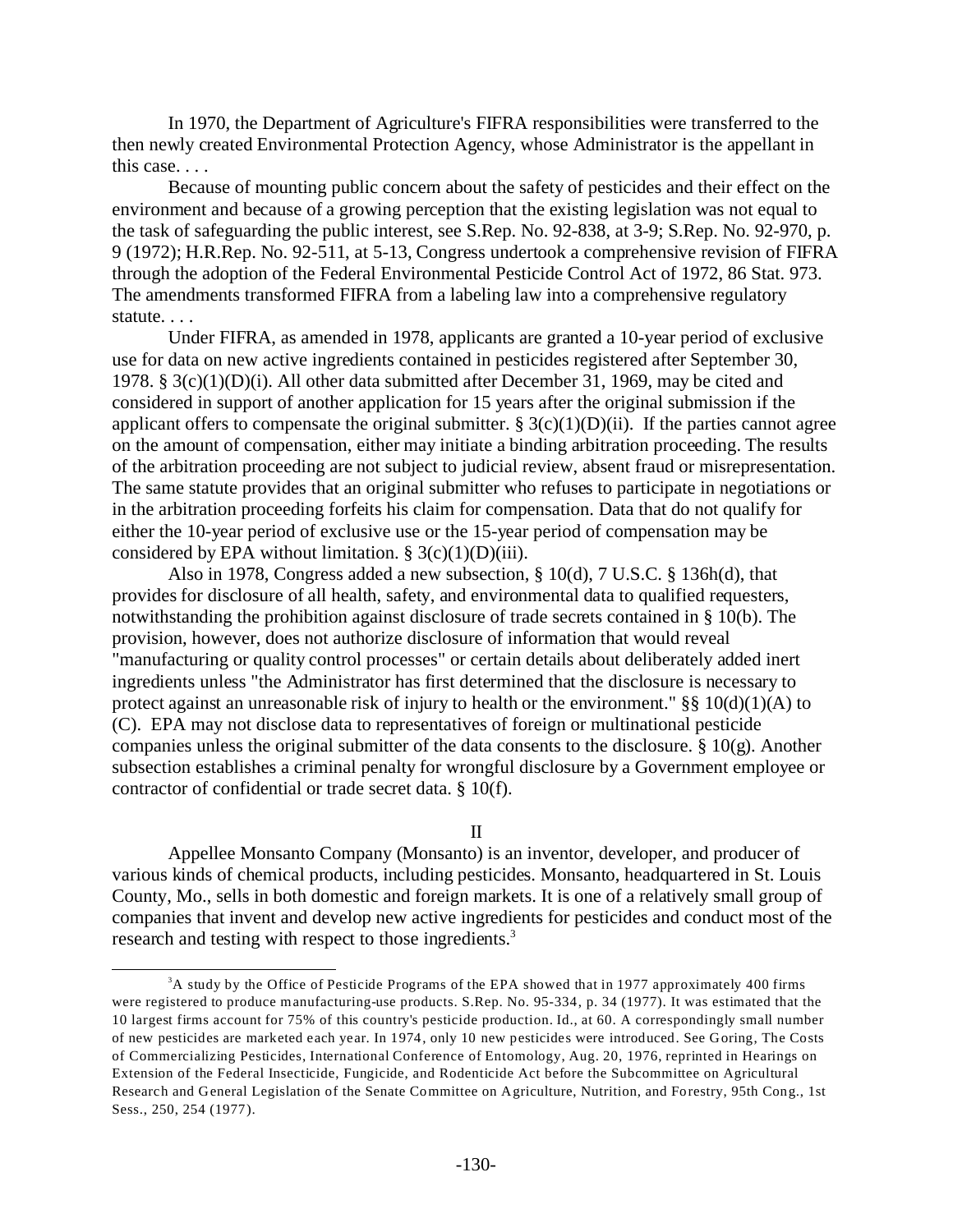These active ingredients are sometimes referred to as "manufacturing-use products" because they are not generally sold directly to users of pesticides. Rather, they must first be combined with "inert ingredients"--chemicals that dissolve, dilute, or stabilize the active components. The results of this process are sometimes called "end-use products," and the firms that produce end-use products are called "formulators." . . . A firm that produces an active ingredient may use it for incorporation into its own end-use products, may sell it to formulators, or may do both. Monsanto produces both active ingredients and end-use products. Ibid.

The District Court found that development of a potential commercial pesticide candidate typically requires the expenditure of \$5 million to \$15 million annually for several years. The development process may take between 14 and 22 years, and it is usually that long before a company can expect any return on its investment. Id., at 555. For every manufacturing-use pesticide the average company finally markets, it will have screened and tested 20,000 others. Monsanto has a significantly better-than-average success rate; it successfully markets 1 out of every 10,000 chemicals tested. Ibid.

Monsanto, like any other applicant for registration of a pesticide, must present research and test data supporting its application. The District Court found that Monsanto had incurred costs in excess of \$23.6 million in developing the health, safety, and environmental data submitted by it under FIFRA. Id., at 560. The information submitted with an application usually has value to Monsanto beyond its instrumentality in gaining that particular application. Monsanto uses this information to develop additional end-use products and to expand the uses of its registered products. The information would also be valuable to Monsanto's competitors. For that reason, Monsanto has instituted stringent security measures to ensure the secrecy of the data. Ibid.

It is this health, safety, and environmental data that Monsanto sought to protect by bringing this suit. The District Court found that much of these data "contai<sup>[n]</sup> or relate to trade secrets as defined by the Restatement of Torts and confidential, commercial information." Id., at 562.

Monsanto brought suit in District Court, seeking injunctive and declaratory relief from the operation of the data-consideration provisions of FIFRA's  $\S 3(c)(1)(D)$ , and the datadisclosure provisions of FIFRA's § 10 and the related § 3(c)(2)(A). Monsanto alleged that all of the challenged provisions effected a "taking" of property without just compensation, in violation of the Fifth Amendment. In addition, Monsanto alleged that the data-consideration provisions violated the Amendment because they effected a taking of property for a private, rather than a public, purpose. . . .

After a bench trial, the District Court concluded that Monsanto possessed property rights in its submitted data, specifically including the right to exclude others from the enjoyment of such data by preventing their unauthorized use and by prohibiting their disclosure. 564 F.Supp., at 566. The court found that the challenged data-consideration provisions "give Monsanto's competitors a free ride at Monsanto's expense." Ibid. The District Court reasoned that § 3(c)(1)(D) appropriated Monsanto's fundamental right to exclude, and that the effect of that appropriation is substantial. The court further found that Monsanto's property was being appropriated for a private purpose and that this interference was much more significant than the public good that the appropriation might serve. 564 F.Supp., at 566-567.

The District Court also found that operation of the disclosure provisions of FIFRA constituted a taking of Monsanto's property. The cost incurred by Monsanto when its property is "permanently committed to the public domain and thus effectively destroyed" was viewed by the District Court as significantly outweighing any benefit to the general public from having the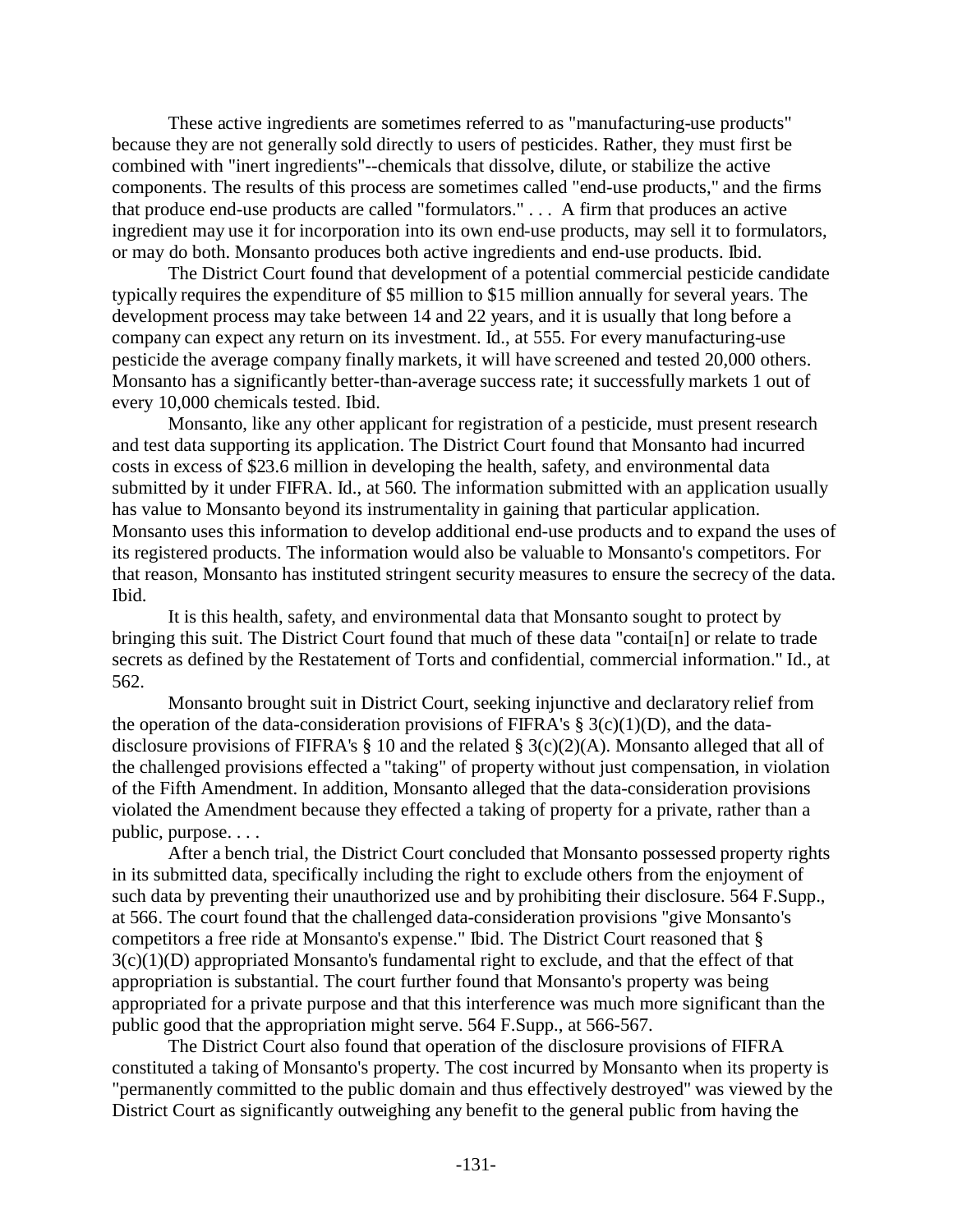ability to scrutinize the data, for the court seemed to believe that the general public could derive all the assurance it needed about the safety and effectiveness of a pesticide from EPA's decision to register the product and to approve the label. Id., at 567, and n. 4.

After finding that the data-consideration provisions operated to effect a taking of property, the District Court found that the compulsory binding-arbitration scheme set forth in §  $3(c)(1)(D)(ii)$  did not adequately provide compensation for the property taken. ...

III

In deciding this case, we are faced with four questions: (1) Does Monsanto have a property interest protected by the Fifth Amendment's Taking Clause in the health, safety, and environmental data it has submitted to EPA? (2) If so, does EPA's use of the data to evaluate the applications of others or EPA's disclosure of the data to qualified members of the public effect a taking of that property interest? (3) If there is a taking, is it a taking for a public use? (4) If there is a taking for a public use, does the statute adequately provide for just compensation? . . .

This Court never has squarely addressed the applicability of the protections of the Taking Clause of the Fifth Amendment to commercial data of the kind involved in this case. In answering the question now, we are mindful of the basic axiom that " '[p]roperty interests ... are not created by the Constitution. Rather, they are created and their dimensions are defined by existing rules or understandings that stem from an independent source such as state law.' " Webb's Fabulous Pharmacies, Inc. v. Beckwith, 449 U.S. 155, 161, 101 S.Ct. 446, 451, 66 L.Ed.2d 358 (1980), quoting Board of Regents v. Roth, 408 U.S. 564, 577, 92 S.Ct. 2701, 2709, 33 L.Ed.2d 548 (1972). Monsanto asserts that the health, safety, and environmental data it has submitted to EPA are property under Missouri law, which recognizes trade secrets, as defined in § 757, Comment b, of the Restatement of Torts, as property. . . . The Restatement defines a trade secret as "any formula, pattern, device or compilation of information which is used in one's business, and which gives him an opportunity to obtain an advantage over competitors who do not know or use it." § 757, Comment b. And the parties have stipulated that much of the information, research, and test data that Monsanto has submitted under FIFRA to EPA "contains or relates to trade secrets as defined by the Restatement of Torts." App. 36.

Because of the intangible nature of a trade secret, the extent of the property right therein is defined by the extent to which the owner of the secret protects his interest from disclosure to others. . . . Information that is public knowledge or that is generally known in an industry cannot be a trade secret. Restatement of Torts, supra. If an individual discloses his trade secret to others who are under no obligation to protect the confidentiality of the information, or otherwise publicly discloses the secret, his property right is extinguished. . . .

Trade secrets have many of the characteristics of more tangible forms of property. A trade secret is assignable. . . . A trade secret can form the res of a trust, . . and it passes to a trustee in bankruptcy. . . .

Even the manner in which Congress referred to trade secrets in the legislative history of FIFRA supports the general perception of their property-like nature. In discussing the 1978 amendments to FIFRA, Congress recognized that data developers like Monsanto have a "proprietary interest" in their data. S.Rep. No. 95-334, at 31. Further, Congress reasoned that submitters of data are "entitled" to "compensation" because they "have legal ownership of the data." H.R.Conf.Rep. No. 95-1560, p. 29 (1978), U.S.Code Cong. & Admin. News 1978, pp.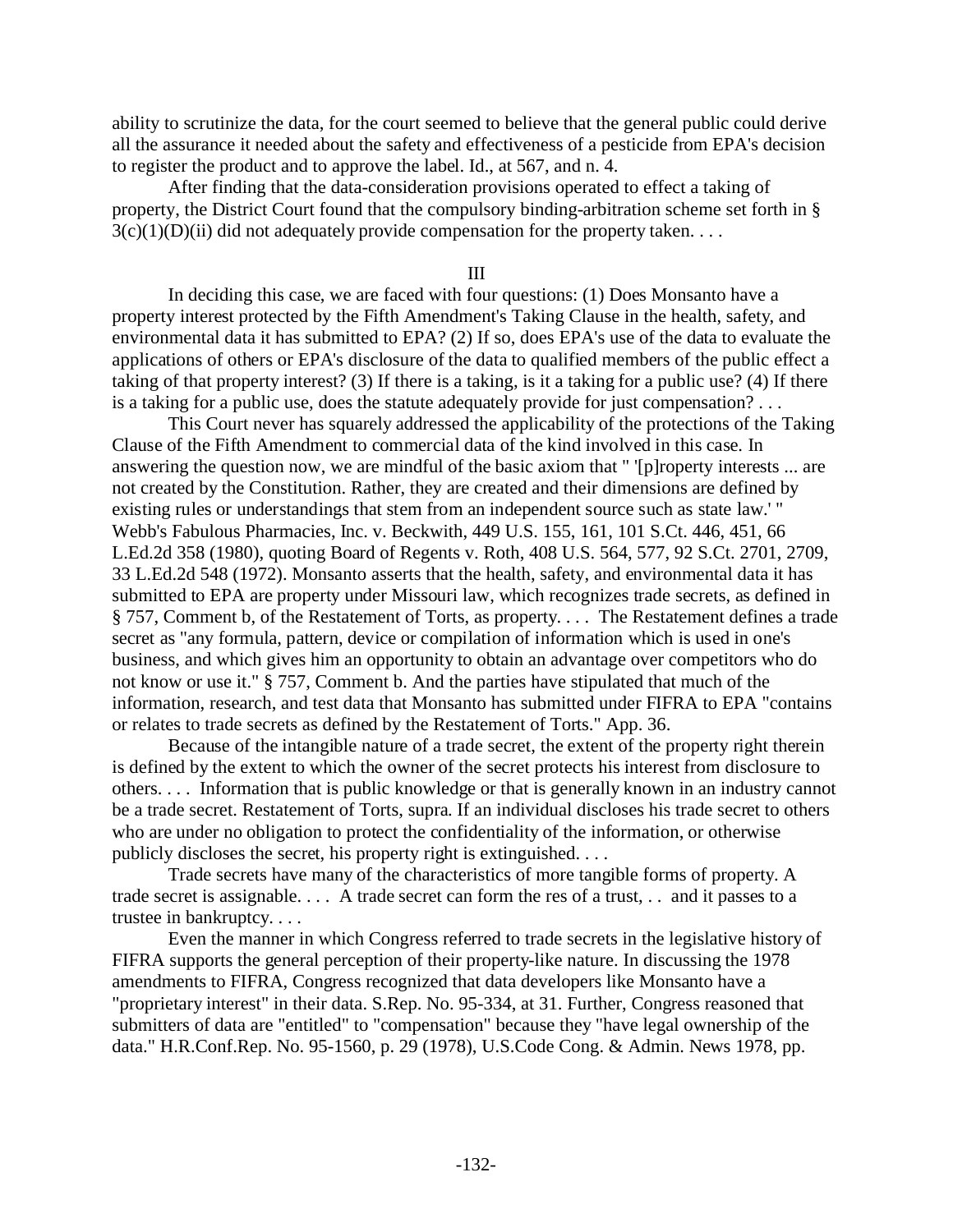1966, 2045.<sup>4</sup> This general perception of trade secrets as property is consonant with a notion of "property" that extends beyond land and tangible goods and includes the products of an individual's "labour and invention." 2 W. Blackstone, Commentaries \*405; see generally J. Locke, The Second Treatise of Civil Government, ch. 5 (J. Gough ed. 1947).

Although this Court never has squarely addressed the question whether a person can have a property interest in a trade secret, which is admittedly intangible, the Court has found other kinds of intangible interests to be property for purposes of the Fifth Amendment's Taking Clause. . . . That intangible property rights protected by state law are deserving of the protection of the Taking Clause has long been implicit in the thinking of this Court:

"It is conceivable that [the term "property" in the Taking Clause] was used in its vulgar and untechnical sense of the physical thing with respect to which the citizen exercises rights recognized by law. On the other hand, it may have been employed in a more accurate sense to denote the group of rights inhering in the citizen's relation to the physical thing, as the right to possess, use and dispose of it. In point of fact, the construction given the phrase has been the latter." United States v. General Motors Corp., 323 U.S. 373, 377-378, 65 S.Ct. 357, 359, 89 L.Ed. 311 (1945).

We therefore hold that to the extent that Monsanto has an interest in its health, safety, and environmental data cognizable as a trade-secret property right under Missouri law, that property right is protected by the Taking Clause of the Fifth Amendment.

IV

Having determined that Monsanto has a property interest in the data it has submitted to EPA, we confront the difficult question whether a "taking" will occur when EPA discloses those data or considers the data in evaluating another application for registration. The question of what constitutes a "taking" is one with which this Court has wrestled on many occasions. It has never been the rule that only governmental acquisition or destruction of the property of an individual constitutes a taking, for

"courts have held that the deprivation of the former owner rather than the

accretion of a right or interest to the sovereign constitutes the taking.

Governmental action short of acquisition of title or occupancy has been held, if its effects are so complete as to deprive the owner of all or most of his interest in the subject matter, to amount to a taking." United States v. General Motors Corp., 323 U.S., at 378, 65 S.Ct., at 359.

See also PruneYard Shopping Center v. Robins, 447 U.S. 74, 100 S.Ct. 2035, 64 L.Ed.2d 741 (1980); Pennsylvania Coal Co. v. Mahon, 260 U.S. 393, 415, 43 S.Ct. 158, 160, 67 L.Ed. 322 (1922).

As has been admitted on numerous occasions, "this Court has generally 'been unable to develop any "set formula" for determining when "justice and fairness" require that economic injuries caused by public action' " must be deemed a compensable taking. . . . The inquiry into whether a taking has occurred is essentially an "ad hoc, factual" inquiry. Kaiser Aetna, 444 U.S., at 175, 100 S.Ct., at 390. The Court, however, has identified several factors that should be taken into account when determining whether a governmental action has gone beyond "regulation" and

<sup>4</sup>Of course, it was not necessary that Congress recognize the data at issue here as property in order for the data to be protected by the Taking Clause. We mention the legislative history merely as one more illustration of the general perception of the property-like nature of trade secrets.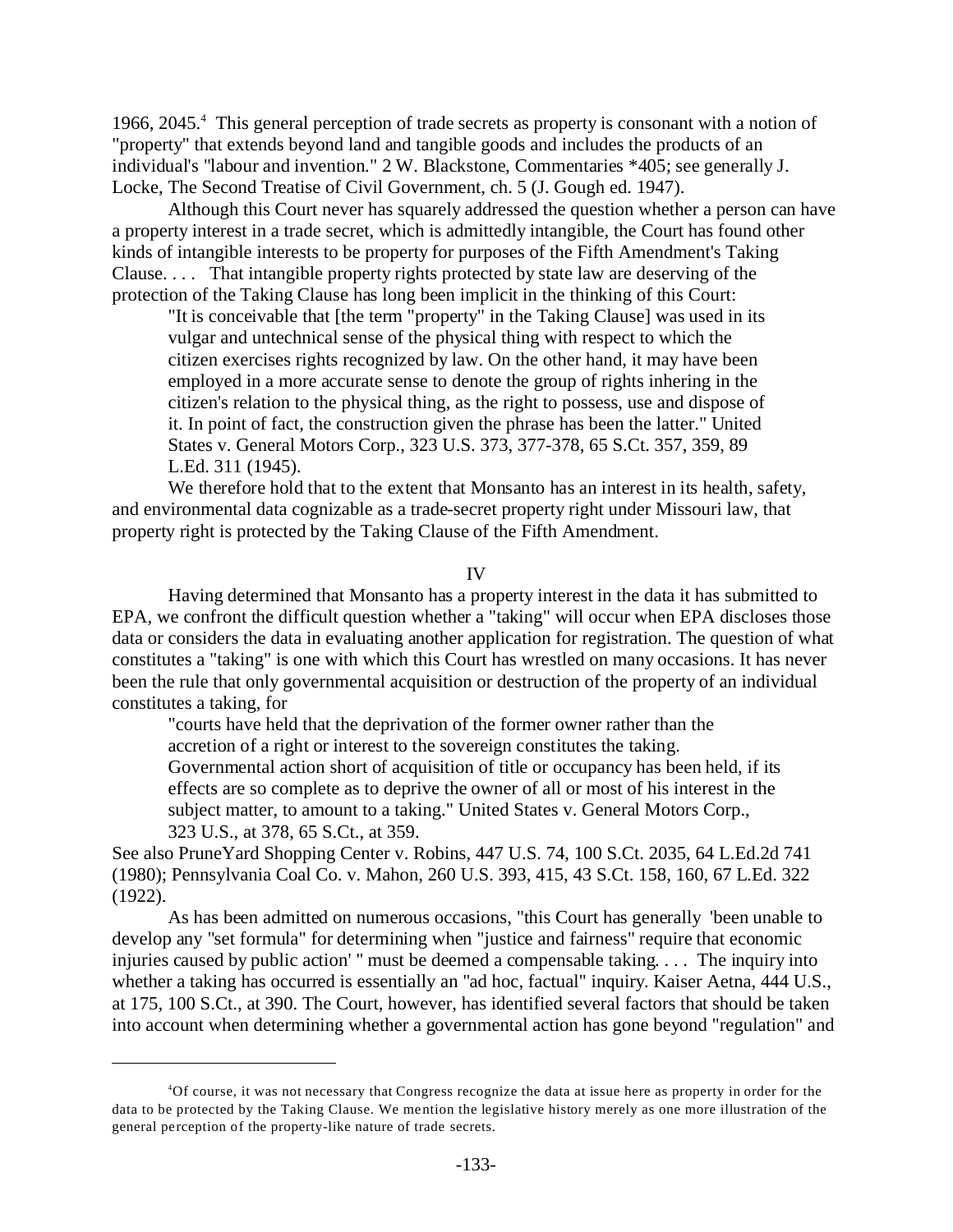effects a "taking." Among those factors are: "the character of the governmental action, its economic impact, and its interference with reasonable investment- backed expectations." PruneYard Shopping Center v. Robins, 447 U.S., at 83, 100 S.Ct., at 2041; see Kaiser Aetna, 444 U.S., at 175, 100 S.Ct., at 390; Penn Central, 438 U.S., at 124, 98 S.Ct., at 2659. It is to the last of these three factors that we now direct our attention, for we find that the force of this factor is so overwhelming, at least with respect to certain of the data submitted by Monsanto to EPA, that it disposes of the taking question regarding those data.

#### A

A "reasonable investment-backed expectation" must be more than a "unilateral expectation or an abstract need." Webb's Fabulous Pharmacies, 449 U.S., at 161, 101 S.Ct., at 451. We find that with respect to any health, safety, and environmental data that Monsanto submitted to EPA after the effective date of the 1978 FIFRA amendments--that is, on or after October 1, 1978--Monsanto could not have had a reasonable, investment-backed expectation that EPA would keep the data confidential beyond the limits prescribed in the amended statute itself. Monsanto was on notice of the manner in which EPA was authorized to use and disclose any data turned over to it by an applicant for registration.

Thus, with respect to any data submitted to EPA on or after October 1, 1978, Monsanto knew that, for a period of 10 years from the date of submission, EPA would not consider those data in evaluating the application of another without Monsanto's permission. § 3(c)(1)(D)(i). It was also aware, however, that once the 10-year period had expired, EPA could use the data without Monsanto's permission. §§  $3(c)(1)(D)(ii)$  and (iii). Monsanto was further aware that it was entitled to an offer of compensation from the subsequent applicant only until the end of the 15th year from the date of submission. §  $3(c)(1)(D)(iii)$ . In addition, Monsanto was aware that information relating to formulae of products could be revealed by EPA to "any Federal agency consulted and [could] be revealed at a public hearing or in findings of fact" issued by EPA "when necessary to carry out" EPA's duties under FIFRA. § 10(b). The statute also gave Monsanto notice that much of the health, safety, and efficacy data provided by it could be disclosed to the general public at any time. § 10(d). If, despite the data-consideration and datadisclosure provisions in the statute, Monsanto chose to submit the requisite data in order to receive a registration, it can hardly argue that its reasonable investment-backed expectations are disturbed when EPA acts to use or disclose the data in a manner that was authorized by law at the time of the submission.

Monsanto argues that the statute's requirement that a submitter give up its property interest in the data constitutes placing an unconstitutional condition on the right to a valuable Government benefit. See Brief for Appellee 29. But Monsanto has not challenged the ability of the Federal Government to regulate the marketing and use of pesticides. Nor could Monsanto successfully make such a challenge, for such restrictions are the burdens we all must bear in exchange for " 'the advantage of living and doing business in a civilized community.' " Andrus v. Allard, 444 U.S. 51, 67, 100 S.Ct. 318, 327, 62 L.Ed.2d 210 (1979), quoting Pennsylvania Coal Co. v. Mahon, 260 U.S., at 422, 43 S.Ct., at 162 (Brandeis, J., dissenting); see Day-Brite Lighting, Inc. v. Missouri, 342 U.S. 421, 424, 72 S.Ct. 405, 407, 96 L.Ed. 469 (1952). This is particularly true in an area, such as pesticide sale and use, that has long been the source of public concern and the subject of government regulation. That Monsanto is willing to bear this burden in exchange for the ability to market pesticides in this country is evidenced by the fact that it has continued to expand its research and development and to submit data to EPA despite the enactment of the 1978 amendments to FIFRA. 564 F.Supp., at 561.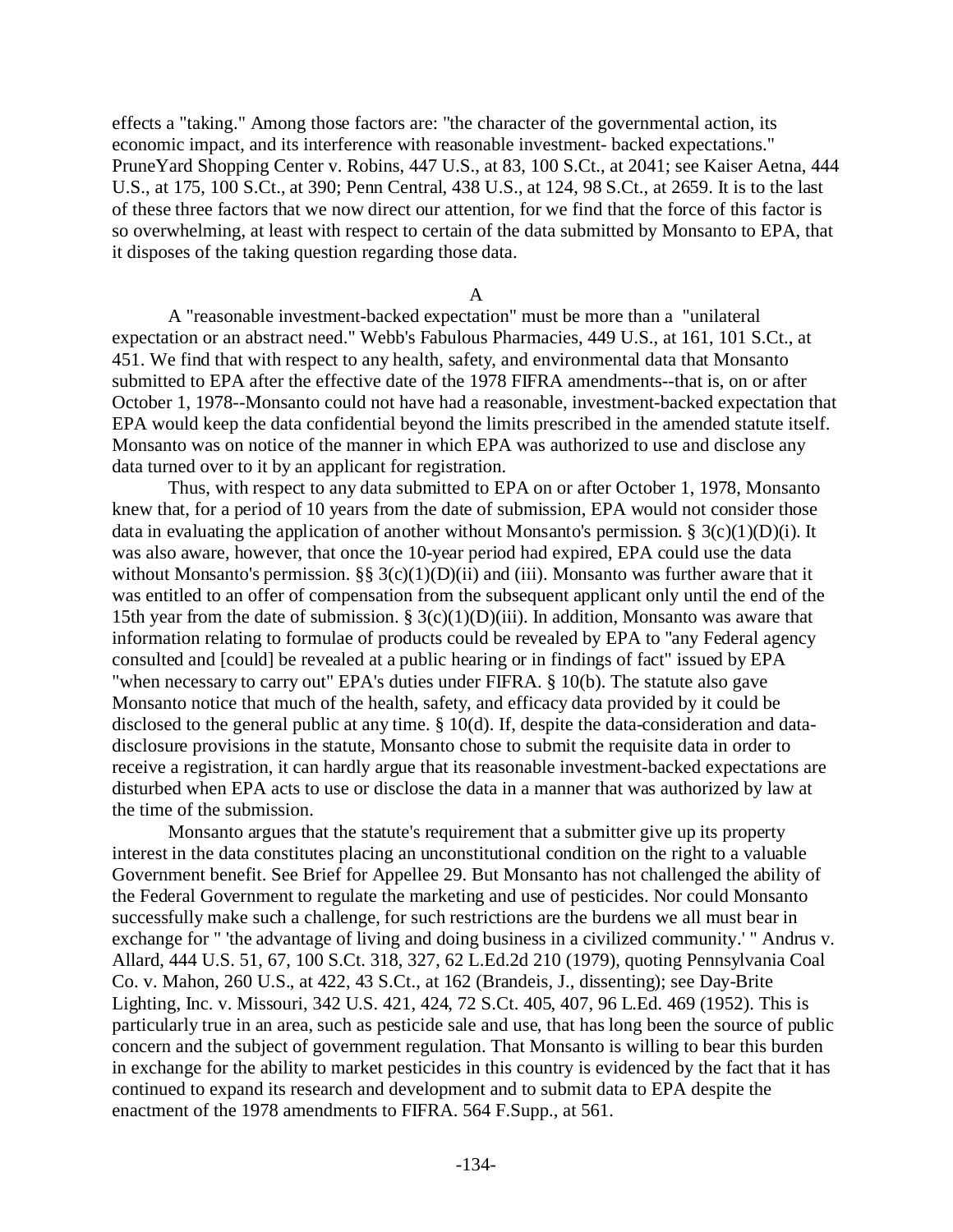Thus, as long as Monsanto is aware of the conditions under which the data are submitted, and the conditions are rationally related to a legitimate Government interest, a voluntary submission of data by an applicant in exchange for the economic advantages of a registration can hardly be called a taking. See Corn Products Refining Co. v. Eddy, 249 U.S. 427, 431-432, 39 S.Ct. 325, 327, 63 L.Ed. 689 (1919) ("The right of a manufacturer to maintain secrecy as to his compounds and processes must be held subject to the right of the State, in the exercise of its police power and in promotion of fair dealing, to require that the nature of the product be fairly set forth"); see also Westinghouse Electric Corp. v. United States Nuclear Regulatory Comm'n, 555 F.2d 82, 95 (CA3 1977).

B

Prior to the 1972 amendments, FIFRA was silent with respect to EPA's authorized use and disclosure of data submitted to it in connection with an application for registration. Another statute, the Trade Secrets Act, 18 U.S.C. § 1905, however, arguably is relevant. That Act is a general criminal statute that provides a penalty for any employee of the United States Government who discloses, in a manner not authorized by law, any trade-secret information that is revealed to him during the course of his official duties. This Court has determined that § 1905 is more than an "anti-leak" statute aimed at deterring Government employees from profiting by information they receive in their official capacities. See Chrysler Corp. v. Brown, 441 U.S. 281, 298-301, 99 S.Ct. 1705, 1715-1717, 60 L.Ed.2d 208 (1979). Rather, § 1905 also applies to formal agency action, i.e., action approved by the agency or department head. Ibid.

It is true that, prior to the 1972 amendments, neither FIFRA nor any other provision of law gave EPA authority to disclose data obtained from Monsanto. But the Trade Secrets Act is not a guarantee of confidentiality to submitters of data, and, absent an express promise, Monsanto had no reasonable, investment-backed expectation that its information would remain inviolate in the hands of EPA. In an industry that long has been the focus of great public concern and significant government regulation, the possibility was substantial that the Federal Government, which had thus far taken no position on disclosure of health, safety, and environmental data concerning pesticides, upon focusing on the issue, would find disclosure to be in the public interest. Thus, with respect to data submitted to EPA in connection with an application for registration prior to October 22, 1972, the Trade Secrets Act provided no basis for a reasonable investment-backed expectation that data submitted to EPA would remain confidential.

A fortiori, the Trade Secrets Act cannot be construed as any sort of assurance against internal agency use of submitted data during consideration of the application of a subsequent applicant for registration. Indeed, there is some evidence that the practice of using data submitted by one company during consideration of the application of a subsequent applicant was widespread and well known. Thus, with respect to any data that Monsanto submitted to EPA prior to the effective date of the 1972 amendments to FIFRA, we hold that Monsanto could not have had a "reasonable investment-backed expectation" that EPA would maintain those data in strictest confidence and would use them exclusively for the purpose of considering the Monsanto application in connection with which the data were submitted.

 $\mathcal{C}$ 

The situation may be different, however, with respect to data submitted by Monsanto to EPA during the period from October 22, 1972, through September 30, 1978. Under the statutory scheme then in effect, a submitter was given an opportunity to protect its trade secrets from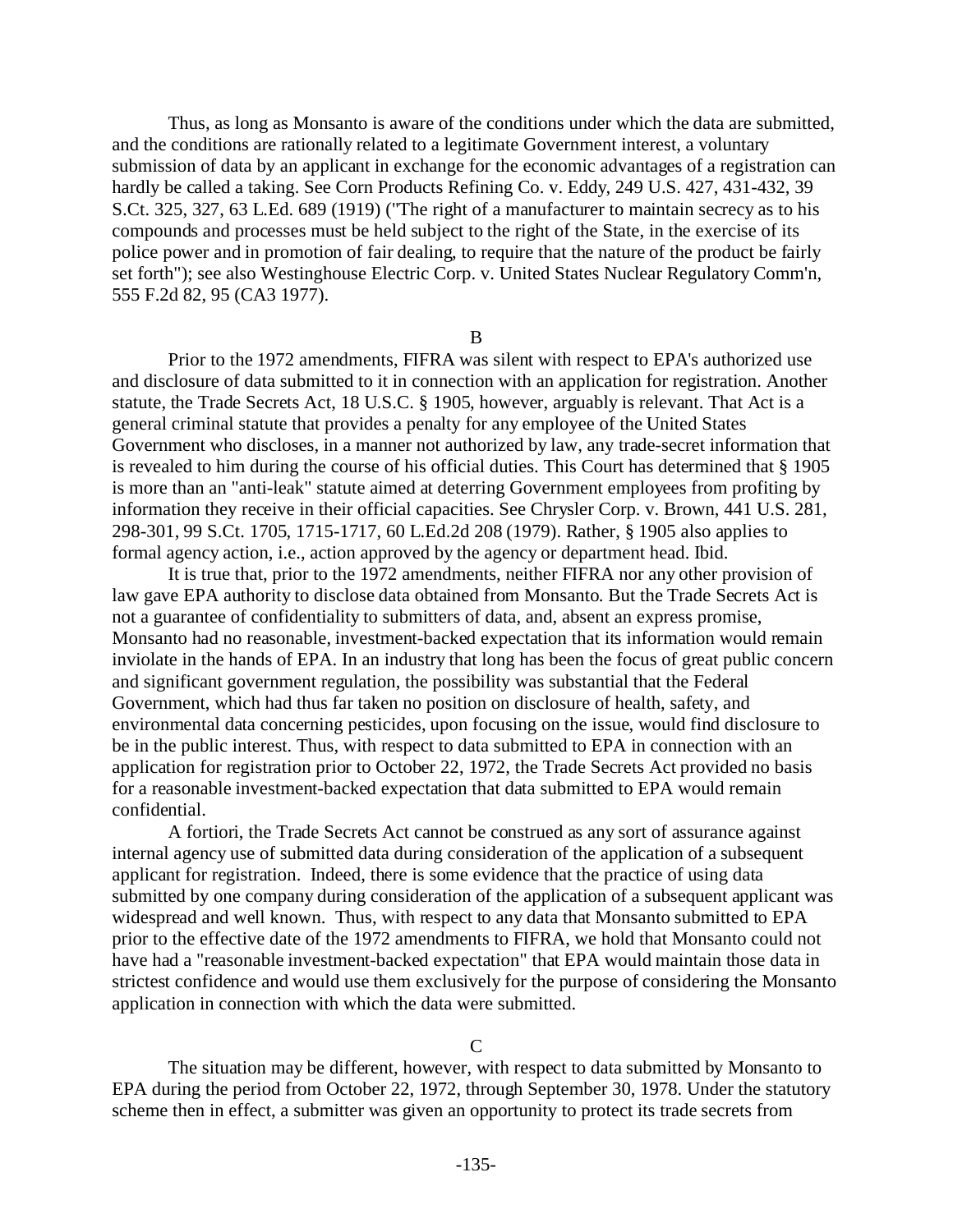disclosure by designating them as trade secrets at the time of submission. When Monsanto provided data to EPA during this period, it was with the understanding, embodied in FIFRA, that EPA was free to use any of the submitted data that were not trade secrets in considering the application of another, provided that EPA required the subsequent applicant to pay "reasonable compensation" to the original submitter.  $\S 3(c)(1)(D)$ , 86 Stat. 979. But the statute also gave Monsanto explicit assurance that EPA was prohibited from disclosing publicly, or considering in connection with the application of another, any data submitted by an applicant if both the applicant and EPA determined the data to constitute trade secrets. § 10, 86 Stat. 989. Thus, with respect to trade secrets submitted under the statutory regime in force between the time of the adoption of the 1972 amendments and the adoption of the 1978 amendments, the Federal Government had explicitly guaranteed to Monsanto and other registration applicants an extensive measure of confidentiality and exclusive use. This explicit governmental guarantee formed the basis of a reasonable investment- backed expectation. If EPA, consistent with the authority granted it by the 1978 FIFRA amendments, were now to disclose trade-secret data or consider those data in evaluating the application of a subsequent applicant in a manner not authorized by the version of FIFRA in effect between 1972 and 1978, EPA's actions would frustrate Monsanto's reasonable investment-backed expectation with respect to its control over the use and dissemination of the data it had submitted.

The right to exclude others is generally "one of the most essential sticks in the bundle of rights that are commonly characterized as property." Kaiser Aetna, 444 U.S., at 176, 100 S.Ct., at 391. With respect to a trade secret, the right to exclude others is central to the very definition of the property interest. Once the data that constitute a trade secret are disclosed to others, or others are allowed to use those data, the holder of the trade secret has lost his property interest in the data.<sup>5</sup> That the data retain usefulness for Monsanto even after they are disclosed--for example, as bases from which to develop new products or refine old products, as marketing and advertising tools, or as information necessary to obtain registration in foreign countries--is irrelevant to the determination of the economic impact of the EPA action on Monsanto's property right. The economic value of that property right lies in the competitive advantage over others that Monsanto enjoys by virtue of its exclusive access to the data, and disclosure or use by others of the data would destroy that competitive edge.

EPA encourages us to view the situation not as a taking of Monsanto's property interest in the trade secrets, but as a "preemption" of whatever property rights Monsanto may have had in those trade secrets. Brief for Appellant 27-28. The agency argues that the proper functioning of the comprehensive FIFRA registration scheme depends upon its uniform application to all data. Thus, it is said, the Supremacy Clause dictates that the scheme not vary depending on the property law of the State in which the submitter is located. Id., at 28. This argument proves too much. If Congress can "pre-empt" state property law in the manner advocated by EPA, then the Taking Clause has lost all vitality. This Court has stated that a sovereign, "by ipse dixit, may not transform private property into public property without compensation.... This is the very kind of

 $5W$ e emphasize that the value of a trade secret lies in the competitive advantage it gives its owner over competitors. Thus, it is the fact that operation of the data-consideration or data-disclosure provisions will allow a competitor to register more easily its product or to use the disclosed data to improve its own technology that may constitute a taking. If, however, a public disclosure of data reveals, for example, the harmful side effects of the submitter's product and causes the submitter to suffer a decline in the potential profits from sales of the product, that decline in profits stems from a decrease in the value of the pesticide to consumers, rather than from the destruction of an edge the submitter had over its competitors, and cannot constitute the taking of a trade secret.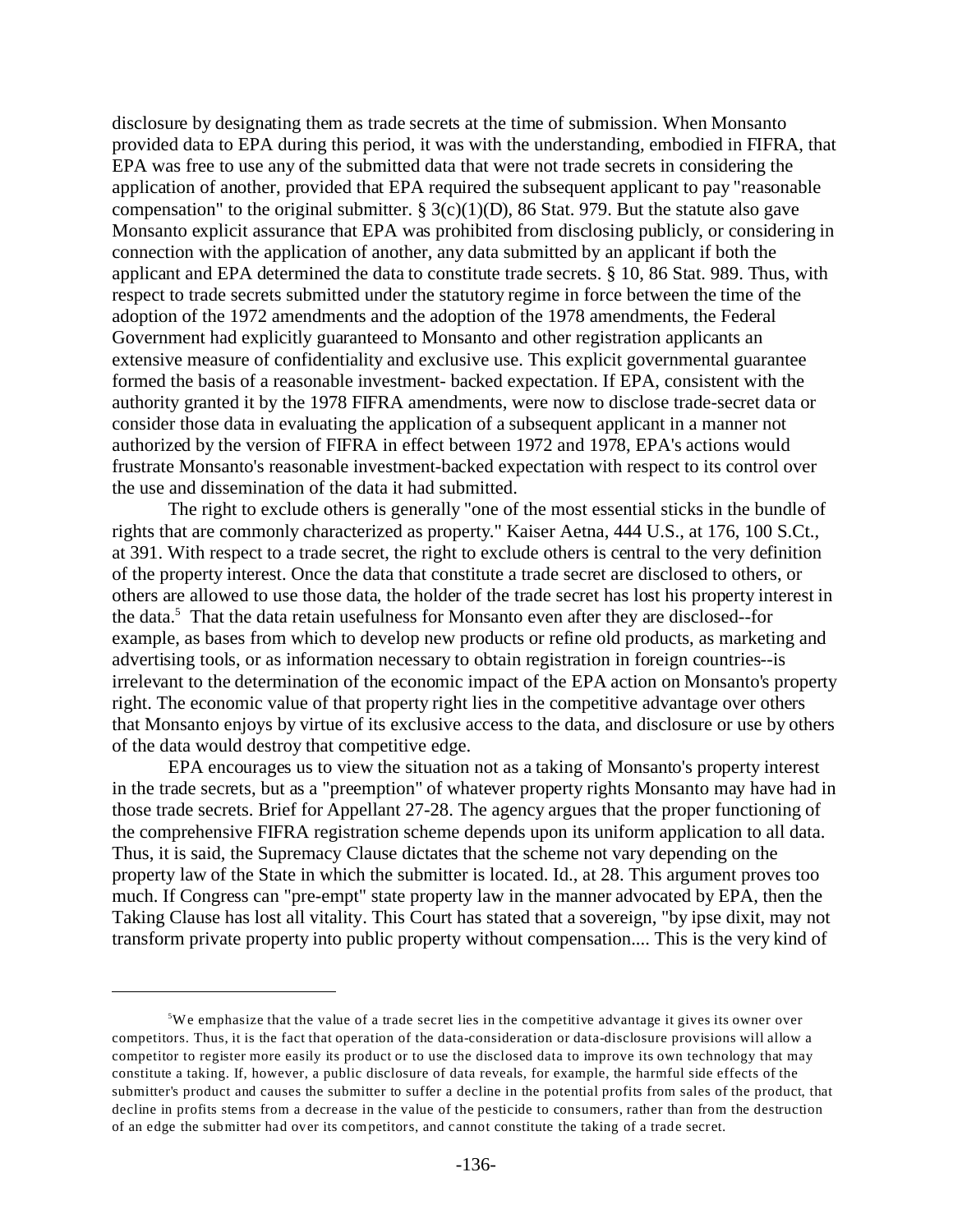thing that the Taking Clause of the Fifth Amendment was meant to prevent." Webb's Fabulous Pharmacies, Inc. v. Beckwith, 449 U.S., at 164, 101 S.Ct., at 452.

If a negotiation or arbitration pursuant to  $\S 3(c)(1)(D)(ii)$  were to yield just compensation to Monsanto for the loss in the market value of its trade-secret data suffered because of EPA's consideration of the data in connection with another application, then Monsanto would have no claim against the Government for a taking. Since no arbitration has yet occurred with respect to any use of Monsanto's data, any finding that there has been an actual taking would be premature. . . .

In summary, we hold that EPA's consideration or disclosure of data submitted by Monsanto to the agency prior to October 22, 1972, or after September 30, 1978, does not effect a taking. We further hold that EPA consideration or disclosure of health, safety, and environmental data will constitute a taking if Monsanto submitted the data to EPA between October 22, 1972, and September 30, 1978; the data constituted trade secrets under Missouri law; Monsanto had designated the data as trade secrets at the time of its submission; the use or disclosure conflicts with the explicit assurance of confidentiality or exclusive use contained in the statute during that period; and the operation of the arbitration provision does not adequately compensate for the loss in market value of the data that Monsanto suffers because of EPA's use or disclosure of the trade secrets.

V

We must next consider whether any taking of private property that may occur by operation of the data-disclosure and data-consideration provisions of FIFRA is a taking for a "public use." We have recently stated that the scope of the "public use" requirement of the Taking Clause is "coterminous with the scope of a sovereign's police powers." Hawaii Housing Authority v. Midkiff, 467 U.S. 229, 240, 104 S.Ct. 2321, 2329, 81 L.Ed.2d 186 (1984); see Berman v. Parker, 348 U.S. 26, 33, 75 S.Ct. 98, 102, 99 L.Ed. 27 (1954). The role of the courts in second-guessing the legislature's judgment of what constitutes a public use is extremely narrow. Midkiff, supra; Berman, supra, at 32, 75 S.Ct., at 102. . . .

So long as the taking has a conceivable public character, "the means by which it will be attained is ... for Congress to determine." Berman, 348 U.S., at 33, 75 S.Ct., at 103. Here, the public purpose behind the data-consideration provisions is clear from the legislative history. Congress believed that the provisions would eliminate costly duplication of research and streamline the registration process, making new end-use products available to consumers more quickly. Allowing applicants for registration, upon payment of compensation, to use data already accumulated by others, rather than forcing them to go through the time-consuming process of repeating the research, would eliminate a significant barrier to entry into the pesticide market, thereby allowing greater competition among producers of end-use products. . . . Such a procompetitive purpose is well within the police power of Congress. See Midkiff, 467 U.S., at 241-242, 104 S.Ct., at 2329-2330. . . .We further observe, however, that public disclosure can provide an effective check on the decision-making processes of EPA and allows members of the public to determine the likelihood of individualized risks peculiar to their use of the product. . . .

We therefore hold that any taking of private property that may occur in connection with EPA's use or disclosure of data submitted to it by Monsanto between October 22, 1972, and September 30, 1978, is a taking for a public use. . . .

Because we hold that [a claim under] the Tucker Act is available as a remedy for any uncompensated taking Monsanto may suffer as a result of the operation of the challenged